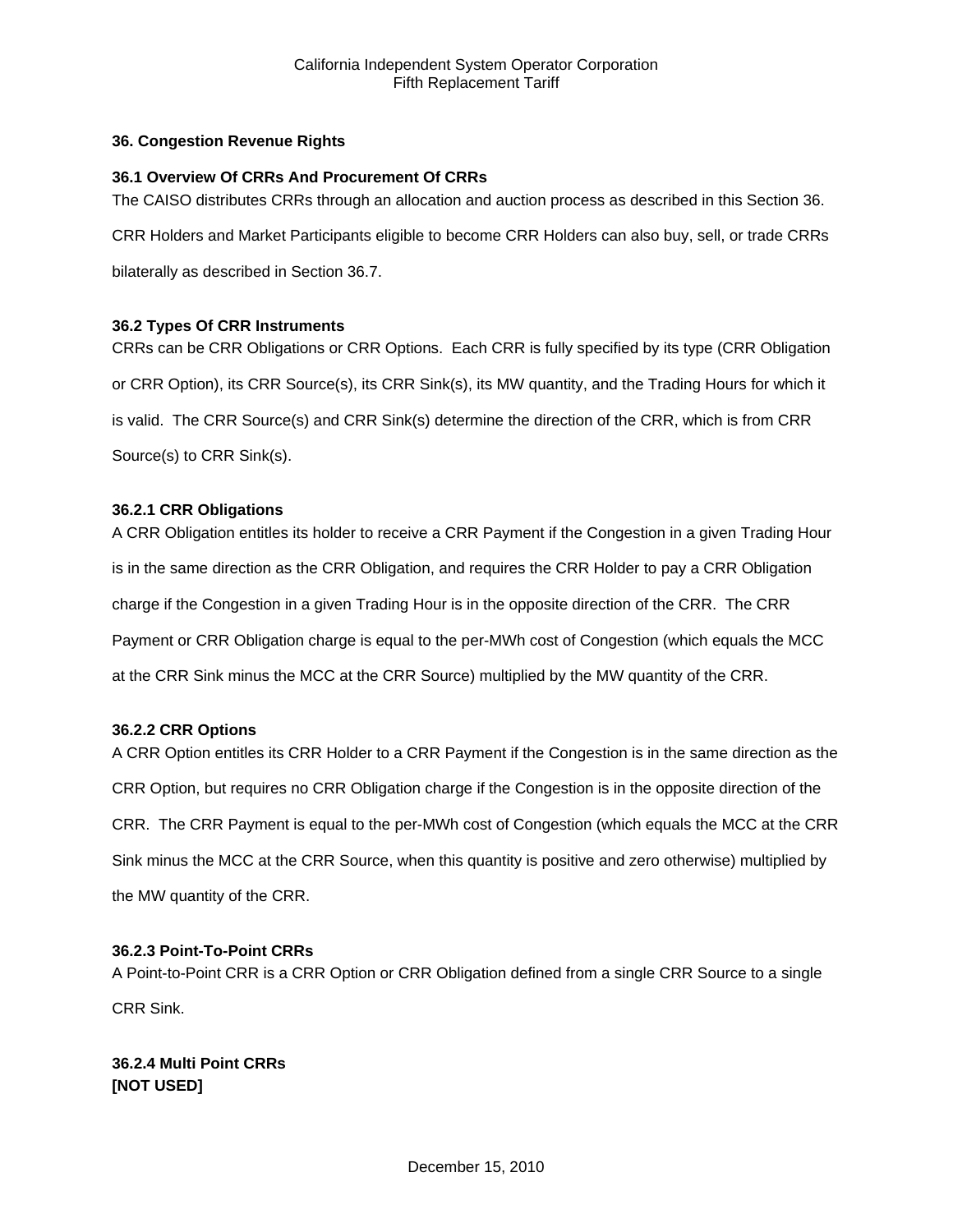## **36.2.5 Monthly CRRs**

Monthly CRRs have a term of one month, are differentiated by time of use periods (on-peak and offpeak), and are available through the monthly CRR Allocation and CRR Auction processes in advance of each month.

## **36.2.6 Seasonal CRRs**

Seasonal CRRs have a term of three months, and are differentiated by the different time of use periods (on-peak and off-peak) for each day within a season. Seasonal CRRs are made available through the annual CRR Allocation and CRR Auction processes conducted each year prior to the year in which the Seasonal CRR applies.

## **36.2.7 Long Term CRRs**

Long Term CRRs have a term of ten years. Long Term CRRs are seasonal and are differentiated by the different time of use periods (on-peak and off-peak) for each day within a season. When Long Term CRRs are nominated and allocated they apply to the same season and time of use period for each year of the ten-year term and represent binding ten-year commitments by the CRR Holders that hold Long Term CRRs. Long Term CRRs are nominated and allocated to LSEs in Tier LT that is one tier in the sequence of tiers in the annual CRR Allocation process. Long Term CRRs are not available through the CRR Auction.

### **36.2.8 Full Funding Of CRRs**

All CRRs will be fully funded; provided however, that full funding of CRRs will be suspended if a System Emergency as described in Section 7.7.4, an Uncontrollable Force as described in Section 14, or a Participating TO's withdrawal of facilities or Entitlements from the CAISO Controlled Grid as described in Section 36.8.7 leaves the CAISO with inadequate revenues.

### **36.3 CRR Specifications**

# **36.3.1 Quantity**

CRRs are distributed and settled in no less than one-thousandth of a MW denomination.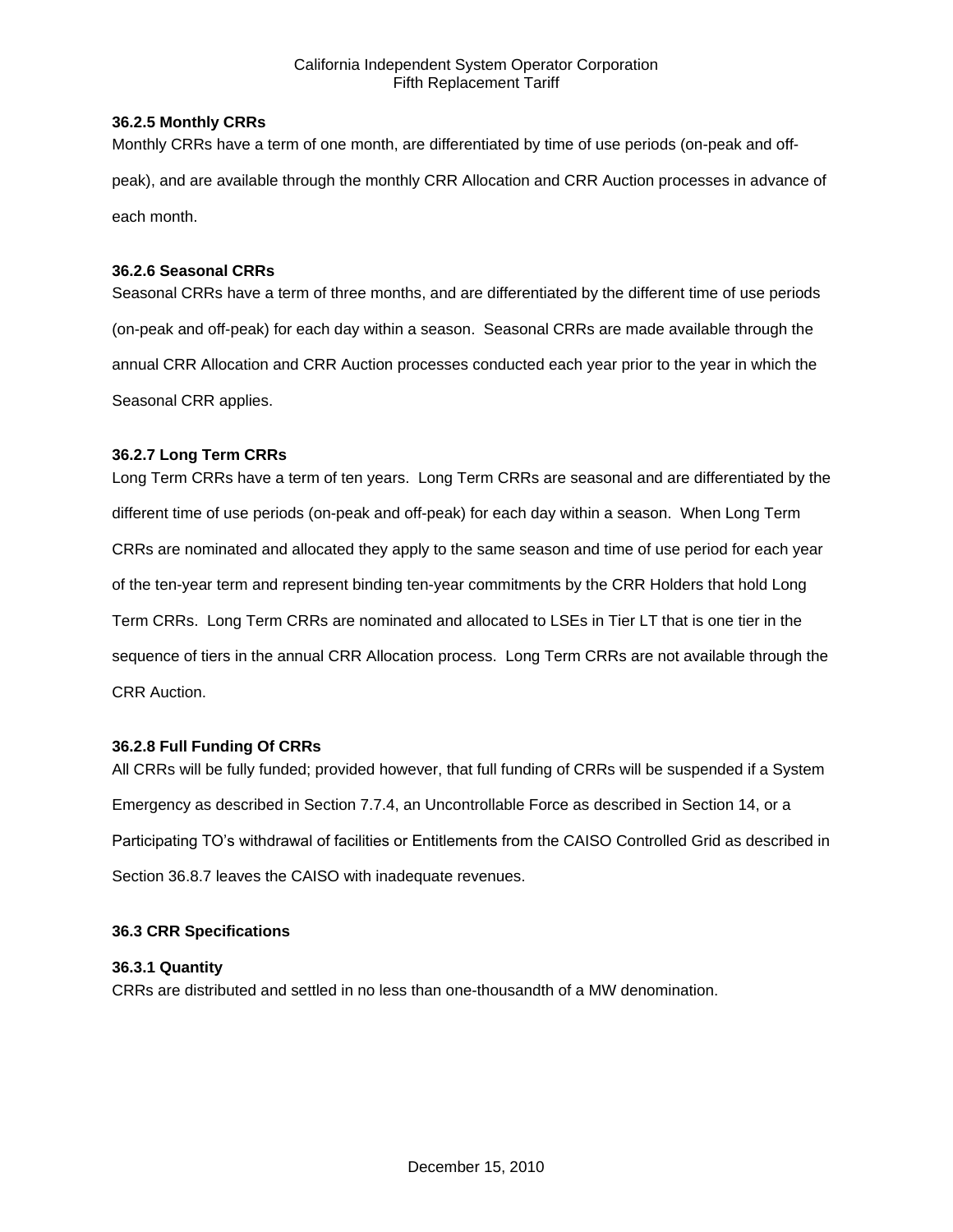## **36.3.2 Term**

CRRs are Monthly CRRs, Seasonal CRRs, Long Term CRRs or Merchant Transmission CRRs. For CRR purposes, the applicable seasons are conventional calendar quarters as defined in the Business Practice Manual.

## **36.3.3 On-Peak And Off-Peak Specifications**

CRRs are defined either for on-peak or off-peak hours as specified by the CAISO in the applicable Business Practice Manuals consistent with the WECC standards at the time of the relevant CRR Allocation or CRR Auction.

## **36.4 FNM For CRR Allocation And CRR Auction**

When the CAISO conducts its CRR Allocation and CRR Auction, the CAISO shall use the most up-to-date DC FNM which is based on the AC FNM used in the Day-Ahead Market. The Seasonal Available CRR Capacity shall be based on the DC FNM, taking into consideration the following, all of which are discussed in the applicable Business Practice Manual: (i) any long-term scheduled transmission Outages, (ii) OTC adjusted for any long-term scheduled derates, and (iii) a downward adjustment due to TOR or ETC as determined by the CAISO. The Monthly Available CRR Capacity shall be based on the DC FNM, taking into consideration: (i) any scheduled transmission Outages known at least thirty (30) days in advance of the start of that month as submitted for approval consistent with the criteria specified in Section 36.4.3, (ii) adjustments to compensate for the expected impact of Outages that are not required to be scheduled thirty (30) days in advance, including unplanned transmission Outages, (iii) adjustments to restore Outages or derates that were applied for use in calculating Seasonal Available CRR Capacity but are not applicable for the current month, (iv) any new transmission facilities added to the CAISO Controlled Grid that were not part of the DC FNM used to determine the prior Seasonal Available CRR Capacity and that have already been placed in-service and energized at the time the CAISO starts the applicable monthly process, (v) OTC adjusted for any scheduled derates or Outages for that month, and (vi) a downward adjustment due to TOR or ETC as determined by the CAISO. For the first monthly CRR Allocation and CRR Auction for CRR Year One, to account for any planned or unplanned Outages that may occur for the first month of CRR Year One, the CAISO will derate all flow limits, including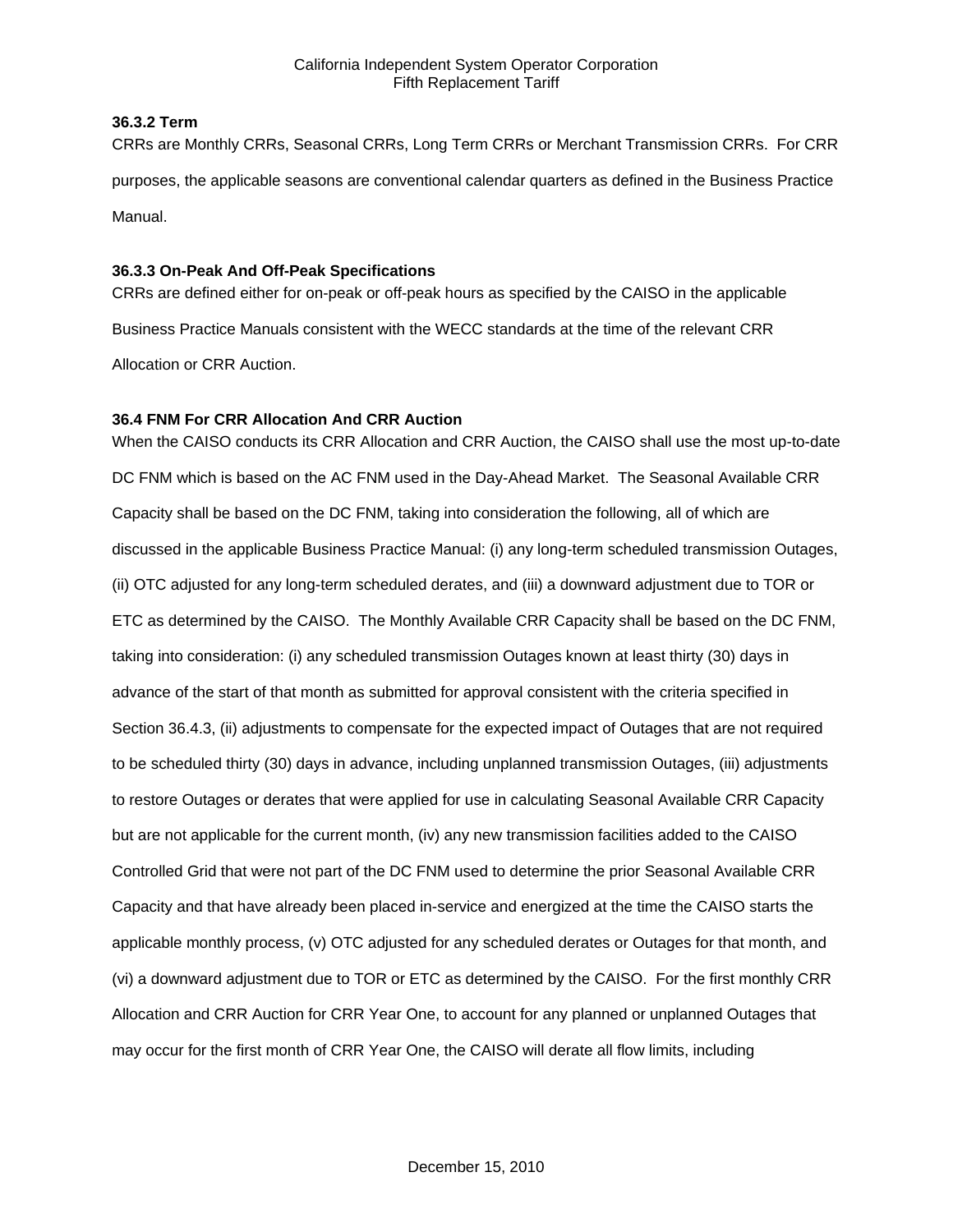Transmission Interface limits and normal thermal limits, based on statistical factors determined as provided in the Business Practice Manuals.

### **36.4.1 Transmission Capacity For CRR Allocation And CRR Auction**

With the exception of the Tier LT, the CAISO makes available seventy-five percent (75%) of Seasonal Available CRR Capacity for the annual CRR Allocation and CRR Auction processes, and one hundred percent (100%) of Monthly Available CRR Capacity for the monthly CRR Allocation and CRR Auction processes. The CAISO makes available sixty percent (60%) of Seasonal Available CRR Capacity in the Tier LT. Available capacity at Scheduling Points shall be determined in accordance with Section 36.8.4.2 for the purposes of CRR Allocation and CRR Auction of CRRs that have a CRR Source identified at a Scheduling Point. Before commencing with the annual or monthly CRR Allocation and CRR Auction processes, the CAISO may distribute Merchant Transmission CRRs and will model those as fixed injections and withdrawals on the DC FNM to be used in the allocation and auction. These fixed injections and withdrawals are not modified by the Simultaneous Feasibility Test. Similarly, before commencing the annual or monthly CRR Allocation and CRR Auction processes, the CAISO will model any previously allocated Long Term CRRs as fixed injections and withdrawals on the DC FNM to be used in the CRR Allocation and CRR Auction. These fixed injections and withdrawals are not modified by the Simultaneous Feasibility Test, which will ensure no degradation of previously allocated and outstanding Long Term CRRs due to the CRR Allocation and CRR Auction processes. Maintaining the feasibility of allocated Long Term CRRs over the length of their terms also is accomplished through the transmission planning process in Section 24.1.3.

#### **36.4.2 Simultaneous Feasibility**

The annual and monthly CRR Allocation processes release CRRs to fulfill CRR nominations as fully as possible subject to a Simultaneous Feasibility Test. To the extent that nominations are not simultaneously feasible, the nominations are reduced in accordance with the CRR Allocation optimization formulation until simultaneous feasibility is achieved. The CRR Allocation optimization formulation, detailed in the Business Practice Manuals, utilizes a weighted least squares objective function that applies pro-rated reductions in flows on a binding constraint based on squares of the Power Transfer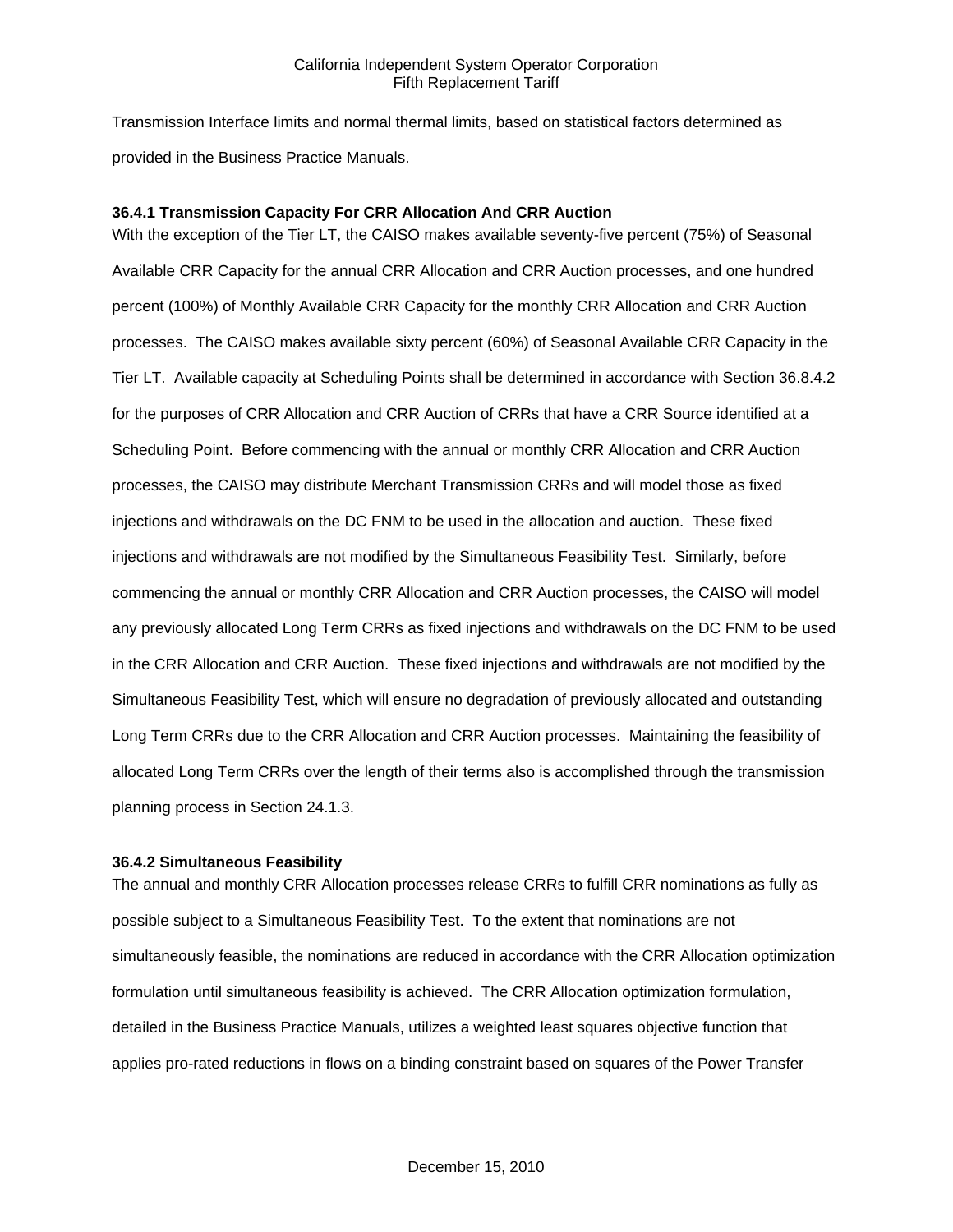Distribution Factor of each CRR nomination for the binding constraint. In addition to the adjustments in Section 36.4.1, the Simultaneous Feasibility Test for each CRR Allocation considers:

- (a) CRRs representing ETCs, Converted Rights and any TOR capacity that was not captured in the adjustments described in Section 36.4, which the CAISO deems necessary to prevent the Congestion Settlement of ETCs, Converted Rights, and TORs from causing revenue inadequacy of allocated and auctioned CRRs;
- (b) In the case of the monthly CRR Allocation, the CRRs already released for that month in the annual CRR Allocation and Auction; and,
- (c) The CRRs allocated in previous CRR Allocation tiers as described in Sections 36.8.3.1 through 36.8.3.6.

The CAISO will be responsible for submitting CRR nominations associated with ETC and Converted Rights Self-Schedules. These nominations will be Point-to-Point CRR nominations. The priority weights for these Point-to-Point CRR nominations will be given a higher value than the proxy bids associated with the nominations submitted by the CRR Allocation participants, if they are included in the same market run.

In the event that transmission Outages and derates modeled for the monthly CRR Allocation and CRR Auction render previously issued Seasonal CRRs infeasible, the CAISO will increase the transfer capacity on the overloaded facilities just enough to render all Seasonal CRRs issued for the month feasible without creating any additional capacity beyond what is needed for the feasibility of the Seasonal CRRs. The CAISO will announce these adjustments to the market prior to conducting the monthly CRR Allocation and CRR Auction so that Candidate CRR Holders can take these facts into consideration in preparing their nominations and bids.

# **36.4.3 Outages That May Affect CRR Revenue; Scheduling Requirements**

As provided in Section 9.3.6.3.2, Outages that may have a significant effect upon CRR revenue adequacy must be submitted for approval no less than thirty (30) days in advance of the first day of the month in which the Outage is proposed to begin. Outages that may have a significant effect upon CRR revenue adequacy are defined in terms of the type of facility and the planned duration of the Outage. Outages of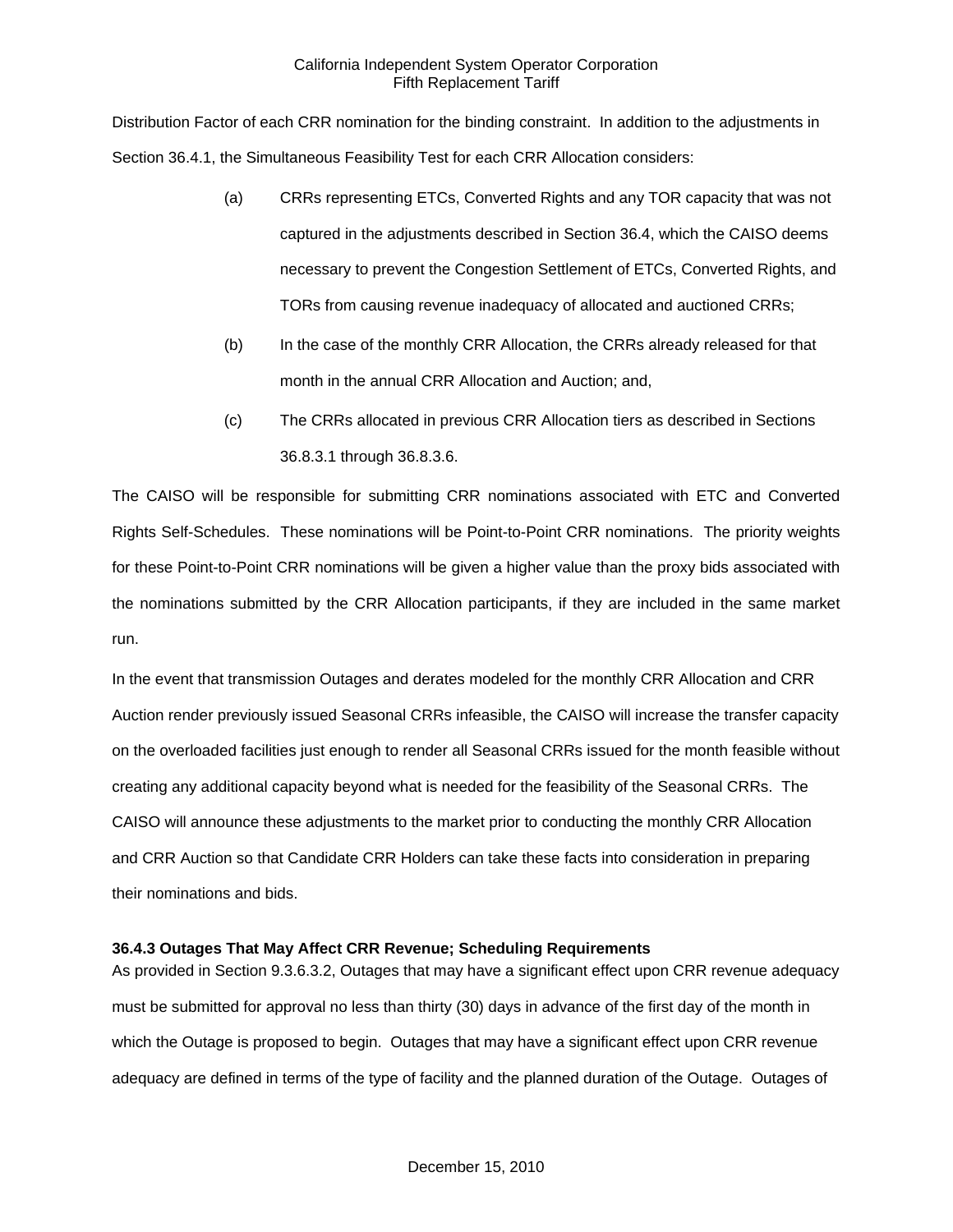the types of transmission facilities described below that extend beyond a twenty-four (24) hour period must be submitted for CAISO approval consistent with this 30-day advance submittal requirement. The types of transmission facilities on the CAISO Controlled Grid to which this 30-day advance submittal and approval requirement applies consist of transmission facilities that:

- (a) are rated above 200 kV; or
- (b) are part of any defined flow limit as described in a CAISO Operating Procedure; or
- (c) were out of service in the last three (3) years and for which the CAISO determined a special flow limit was needed for real-time operation.

A list of the transmission facilities that satisfy criteria (b) and (c) above is provided in the Operating Procedures. The list will be initially created in collaboration with the respective Participating TOs and will be reviewed by the CAISO in collaboration with the Participating TOs on an annual basis and revised as appropriate; provided, however, that the CAISO will ultimately determine the lines that are included in the list. The list will be reviewed by the CAISO on an annual basis and revised as appropriate. The following types of Outages need not be submitted for approval within this thirty-day time frame and will not be designated as Forced Outages if they otherwise comply with the requirements in Section 9.3.6: (1) Outages previously approved by CAISO that are moved within the same calendar month either by the CAISO or by request of the Participating TO; and (2) Outages associated with CAISO-approved allowable transmission maintenance activities during restricted maintenance operations as covered in CAISO Operating Procedures.

# **36.5 Candidate CRR Holder And CRR Holder Requirements**

Any entity that holds or intends to hold CRRs must register and qualify with the CAISO and comply with the other terms of this Section, regardless of whether they acquire CRRs by CRR Allocation, CRR Auction, the Secondary Registration System, or are assigned CRRs for Load Migration.

### **36.5.1 Creditworthiness Requirements**

All CRR Holders and Candidate CRR Holders must comply fully with all creditworthiness requirements as provided in Section 12 and Section 12.6 and as further developed in the applicable Business Practice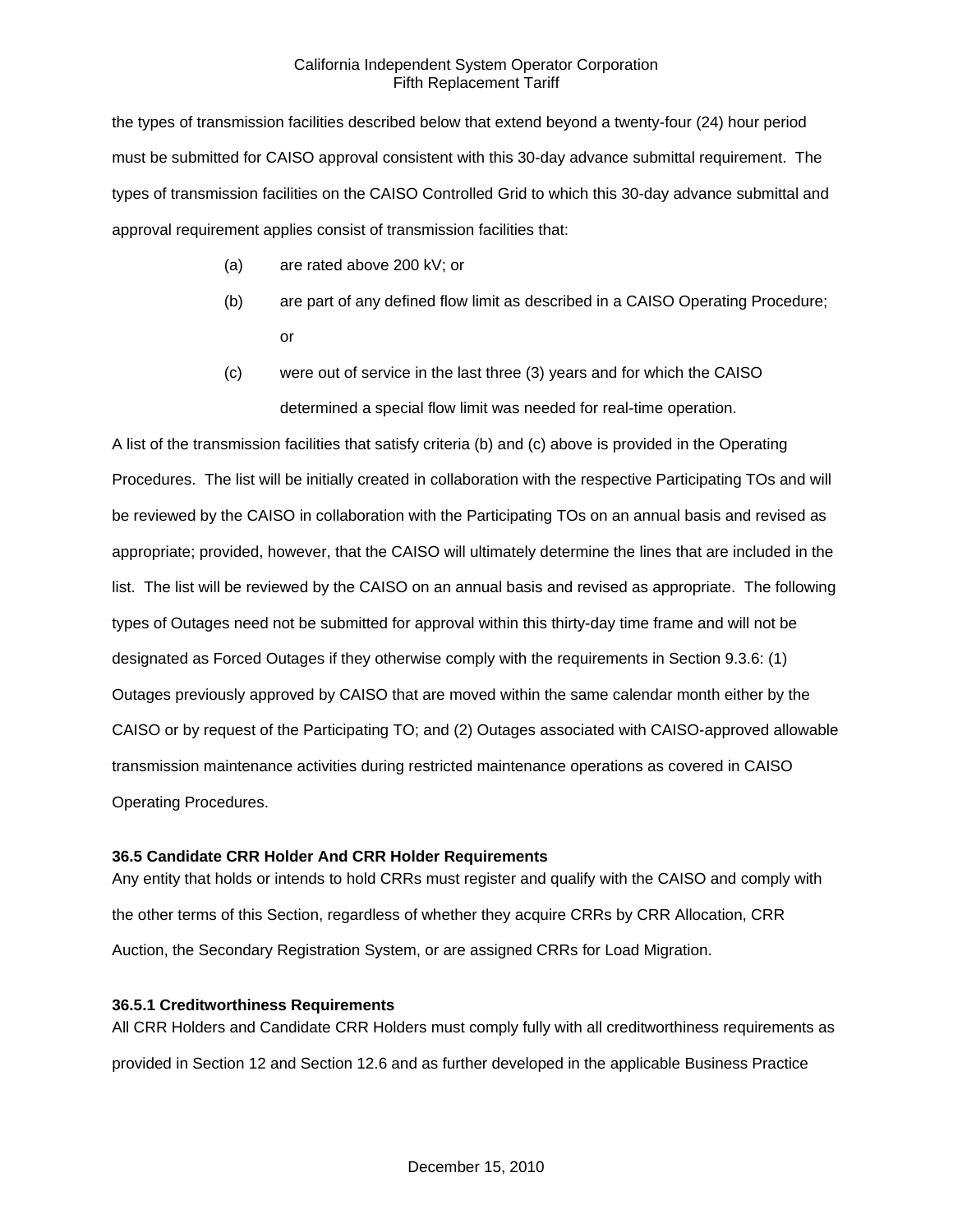Manuals. The amount of available credit for participating in a CRR Auction cannot exceed the entity's Aggregate Credit Limit as provided in Section 12.

## **36.5.2 Required Training**

CRR Holders and Candidate CRR Holders must attend a training class at least once prior to participating in the CRR Allocations or CRR Auctions. The CAISO may update training requirements annually or on an as-needed basis. Unless granted a waiver by the CAISO, Candidate CRR Holders and CRR Holders shall at all times have in their employment a person, or have obtained the services of a third party or consultant, that has attended the CAISO's CRR training class and shall notify the CAISO as soon as practicable of a change in such status.

## **36.6 [Not Used]**

## **36.7 Bilateral CRR Transactions**

## **36.7.1 Transfer Of CRRs**

## **36.7.1.1 General Provisions of CRR Transfers**

A CRR Holder may sell or otherwise transfer CRRs in increments of at least one-thousandth of a MW. Sales or other such transfers must be for at least a full day term consistent with the on-peak or off-peak specification of the CRR. The transferee may be any entity that is a Candidate CRR Holder or a CRR Holder consistent with the CAISO Tariff and the applicable Business Practice Manuals. All CRRs that are so sold or otherwise transferred by the CRR Holder continue to be subject to the relevant terms and conditions set forth in the CAISO Tariff and the applicable Business Practice Manuals.

# **36.7.1.2 Specific Provisions for Transfer of Long Term CRRs**

A CRR Holder that holds Long Term CRRs may sell or transfer through the Secondary Registration System MW portions and temporal segments of a Long Term CRR corresponding to the current calendar year as well as the calendar year covered by the most recently completed annual CRR Allocation. For such sales or transfers the Long Term CRR will be subject to the same limits on granularity that apply to Seasonal CRRs and Monthly CRRs, as specified in Section 36.7.1. A CRR Holder that holds Long Term CRRs may not transfer or sell through the Secondary Registration System any temporal segment of a Long Term CRR beyond the calendar year covered by the most recently completed annual CRR Allocation. For temporal segments beyond the year covered by the most recently completed annual CRR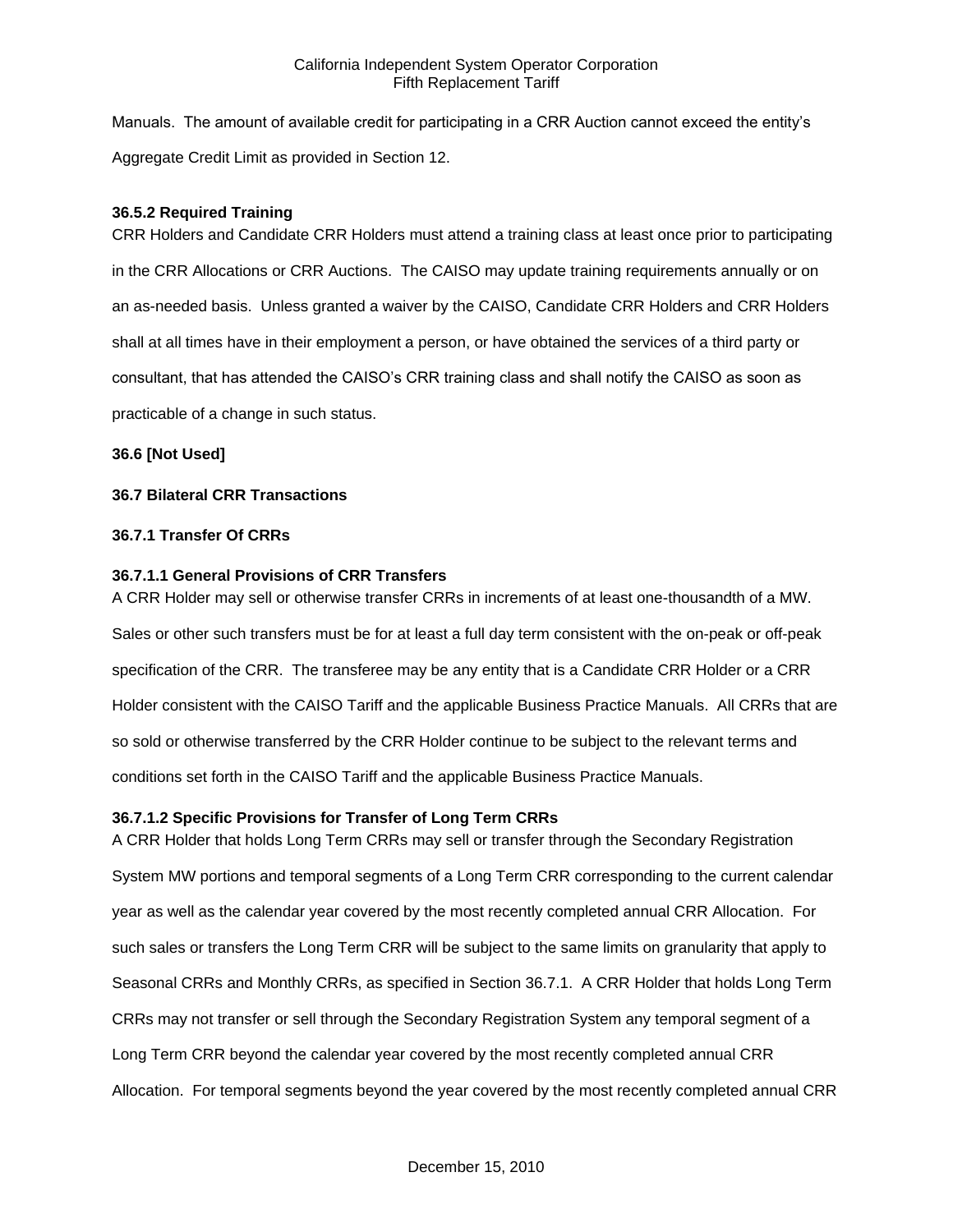Allocation, the CRR Holder to whom a Long Term CRR was originally allocated remains the holder of record of the entire Long Term CRR for CAISO Settlement purposes. Allocated Long Term CRRs represent binding ten-year commitments by a CRR Holder that holds Long Term CRRs and may not be terminated or otherwise modified by the CRR Holder prior to the end of the Long Term CRR's ten-year term.

## **36.7.2 Responsibility Of The CAISO**

The CAISO provides Market Participants a Secondary Registration System to facilitate and track CRR bilateral transactions. The bulletin board of the Secondary Registration System enables any entity that wishes to purchase or sell CRRs to post that information.

### **36.7.3 CRR Holder Reporting Requirement**

CRR Holders must report to the CAISO by way of the Secondary Registration System all bilateral CRR transactions consistent with the terms of this CAISO Tariff and the Business Practice Manuals. Both the transferor and the transferee of the CRRs must register the transfer of the CRR with the CAISO using the Secondary Registration System at least five (5) Business Days prior to the effective date of transfer of revenues associated with a CRR. The CAISO shall not transfer any Settlement related to any CRR until such time that the CRR transfer has been successfully recorded through the SRS and the transferee has met all the creditworthiness requirements as specified in Section 12 and Section 12.6. Both the transferor and transferee shall submit the following information to the Secondary Registration System: (i) the effective start and end dates of the transfer of the CRR; (ii) the identity of the transferor; (iii) the identity of the transferee; (iv) the quantity of CRRs being transferred; (v) the CRR Sources and CRR Sinks of the CRRs being transferred; and (vi) time of use period of the CRR. The transferee must meet all requirements of CRR Holders, including disclosure to the CAISO of all entities with which the transferee is affiliated that are CRR Holders or Market Participants as defined in Section 36.5.

### **36.8 CRR Allocation**

The CAISO allocates CRRs to Load Serving Entities serving Load internal to CAISO Balancing Authority Area, including MSS Operators as described in Section 36.10, as well as Qualified OBAALSEs. All CRRs allocated under the terms of this Section 36.8 will be CRR Obligations.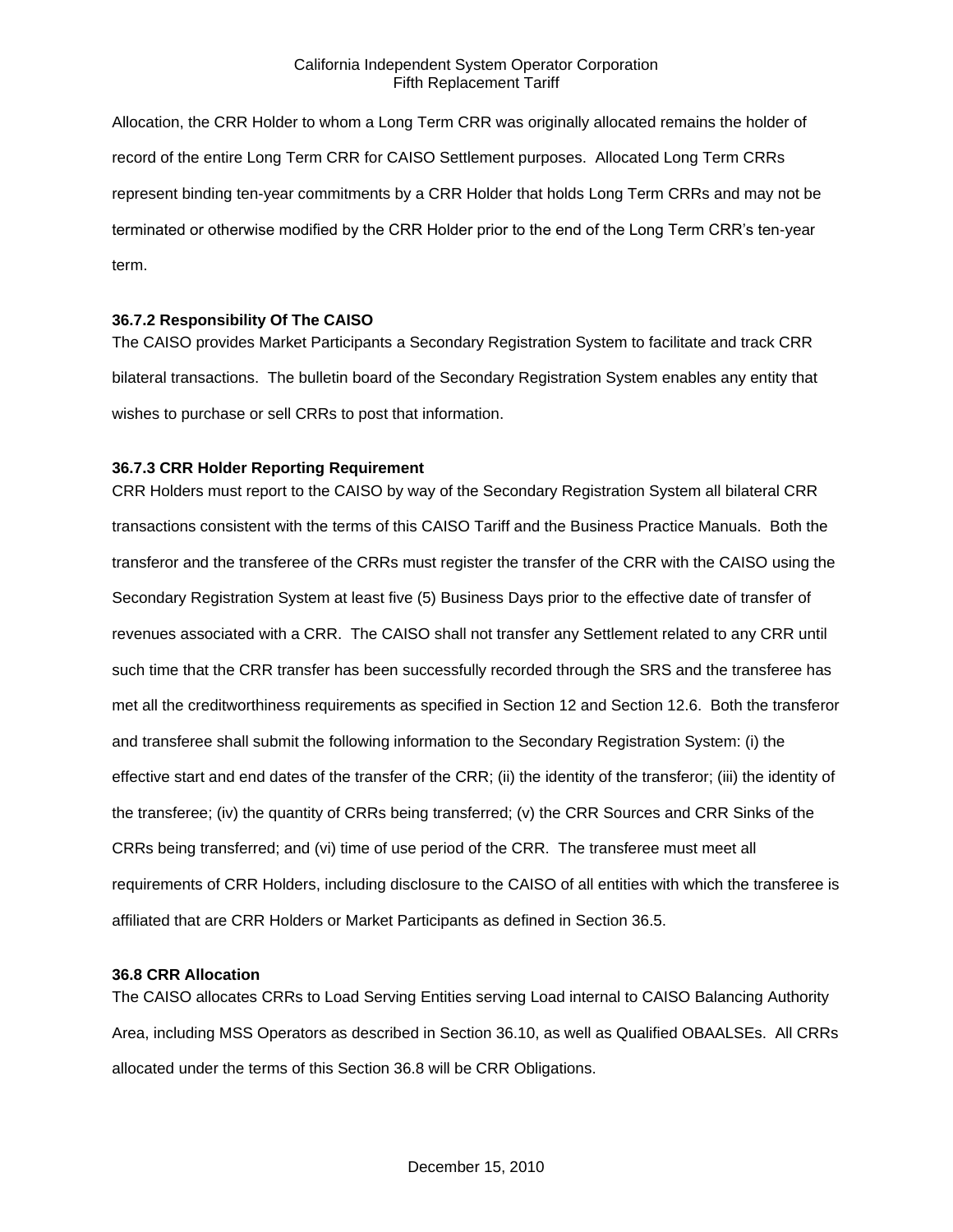#### **36.8.1 Structure Of The CRR Allocation Process**

The CAISO conducts an annual CRR Allocation: (i) once a year for the entire year for Seasonal CRRs; and (ii) once a year for the ten-year term of Long Term CRRs. The annual CRR Allocation releases Seasonal CRRs and Long Term CRRs for four seasonal periods. The CAISO also conducts monthly CRR Allocations twelve times a year in advance of each month. Within each annual and monthly CRR Allocation process the CAISO performs distinct allocation processes for each on-peak and off-peak time of use specification. The CRR Allocation process for CRR Year One is a distinct process that differs from subsequent CRR Allocations as described in Sections 36.8.3.1 and 36.8.3.2. Each CRR Allocation procedure is based on nominations to the CAISO by LSEs or Qualified OBAALSEs eligible to receive CRRs. The CAISO performs adjustments to the Seasonal CRRs and Long Term CRRs allocated to LSEs as necessary to reflect Load Migration between LSEs, as described in Section 36.8.5. A timeline of the CRR Allocation and CRR Auction processes is contained in the BPMs.

### **36.8.2 Load Eligible For CRRs And Eligible CRR Sinks**

Any entity that wishes to participate in the CRR Allocation process must provide information that demonstrates that it has an obligation to serve load. An LSE's eligibility for allocation of CRRs is measured by the quantity of Load that it serves that is exposed to Congestion Charges for the use of the CAISO Controlled Grid as determined in Sections 36.8.2.1 and 36.8.2.2. An OBAALSE's eligibility for allocation of CRRs is also measured by the quantity of load that it serves that is exposed to Congestion Charges for the use of the CAISO Controlled Grid as determined in Section 36.9.3. For LSEs, the information necessary may include, but is not limited to, Settlement Quality Meter Data or relevant documents filed with the California Energy Commission. For OBAALSEs, the necessary information may include, but is not limited to, historical tagged Real-Time Interchange Export Schedules and historical load data reflecting the load they serve that is exposed to Congestion Charges for the use of the CAISO Controlled Grid. In addition, each such OBAALSE shall support its data submission with a written sworn affidavit by an executive authorized to represent the OBAALSE attesting to the accuracy of the data, and the CAISO will have the right to audit the raw data and calculations used to develop the submitted data set. An LSE serving internal Load is eligible for CRRs up to its Seasonal CRR Eligible Quantity or Monthly CRR Eligible Quantity, which is derived from its Seasonal CRR Load Metric or Monthly CRR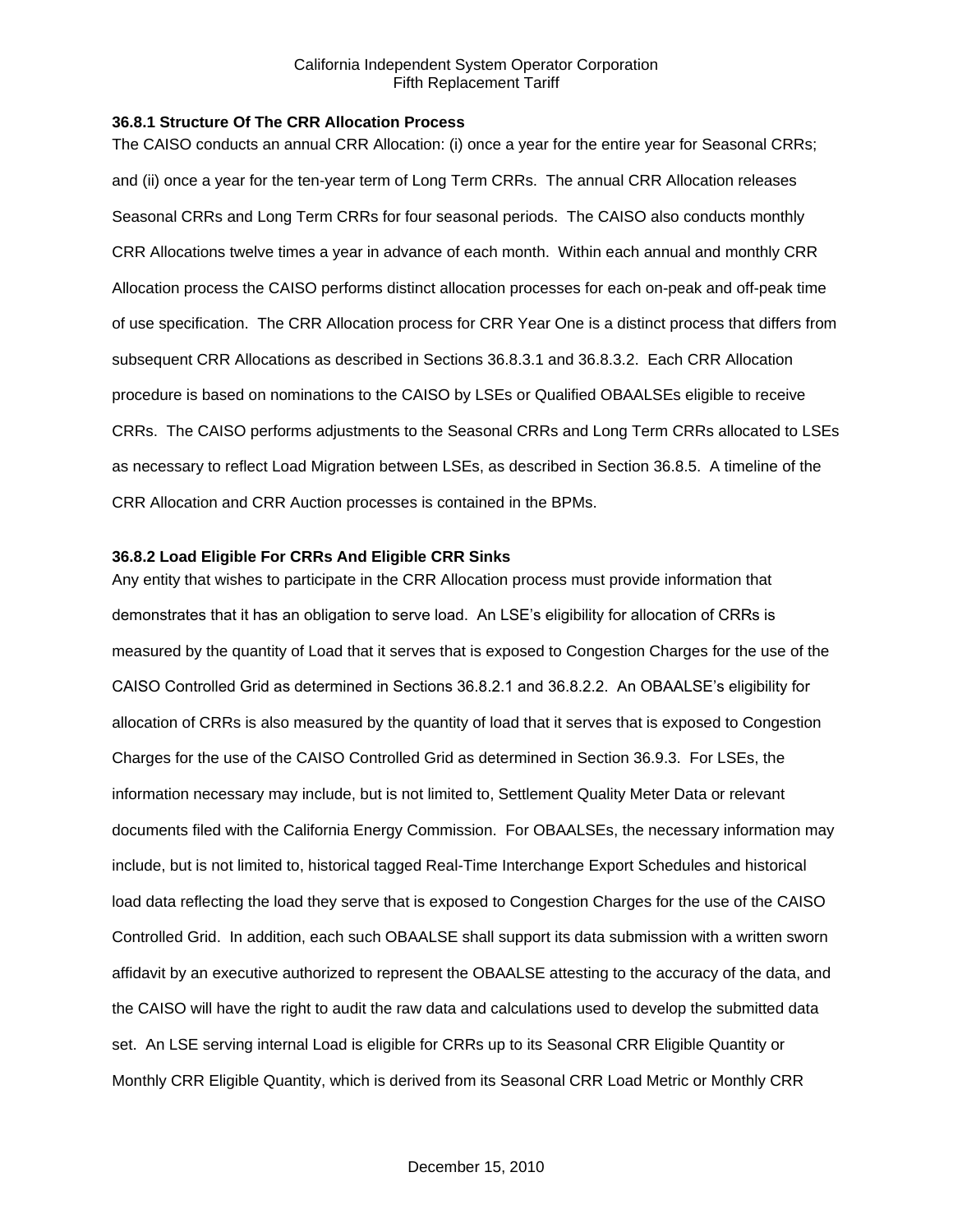Load Metric as described in Sections 36.8.2.1 and 36.8.2.2, respectively. Seasonal CRR Eligible Quantities and Monthly CRR Eligible Quantities for Qualified OBAALSEs are determined as provided in Section 36.9.3. These quantities are calculated for each LSE or Qualified OBAALSE separately for each combination of season and time of use period for the annual CRR Allocation process, and for each time of use period for each monthly CRR Allocation process, and for each CRR Sink at which the eligible LSE serves Load or the Qualified OBAALSE exports Energy from the CAISO Balancing Authority Area. MSS eligibility for CRRs will account for net or gross MSS Settlement in accordance with Section 4.9.13.1. If the MSS Operator elects net Settlement, LSEs for such MSS Load shall submit CRR Sink nominations at the MSS LAP. If the MSS elects for gross Settlement, LSEs for such MSS Load shall submit CRRs Sink nominations at the applicable Default LAP. Load that is Pumped-Storage Hydro Units but is not Participating Load may be scheduled and settled at a PNode or Custom Load Aggregation Point and therefore LSEs for such Load shall submit CRR Sink nominations at the applicable PNode or Custom Load Aggregation Point. Load that is a Participating Load that is also aggregated is scheduled and settled at a Custom Load Aggregation Point that is customized specifically for such Load and, therefore, LSEs for such Participating Load shall submit CRR Sink nominations at the Custom Load Aggregation Point. Load that is Participating Load is scheduled and settled at an individual PNode, and therefore LSEs for such Load shall submit CRR Sink nominations at the applicable PNode. Load that is non-Participating Load, is not Pumped-Storage Hydro Units, and is not Load associated with ETCs, TORs, or MSS Operators that elects net Settlement, is scheduled and settled at the Default LAP. Therefore, LSEs for such Load shall submit CRR Sink nominations at their assigned Default LAP or Default LAPs if the Load they serve is located in more than one Default LAP. In tier 2 and tier 3 of the annual process and tier 1 and tier 2 of the monthly process, such LSEs may also submit CRR Sink nominations at a Sub-LAP of their assigned Default LAP. The CAISO will make available, prior to the beginning of the CRR Allocation process but no later than thirty (30) days before the date on which the Candidate CRR Holders or CRR Holders will be required to submit their nominations for the CRR Allocation, a list of allowable CRR Sinks to be used in the allocation. The allowable CRR Sinks will be consistent with the applicable CRR FNM. In the event that unforeseen changes to network conditions arise after the thirty-day release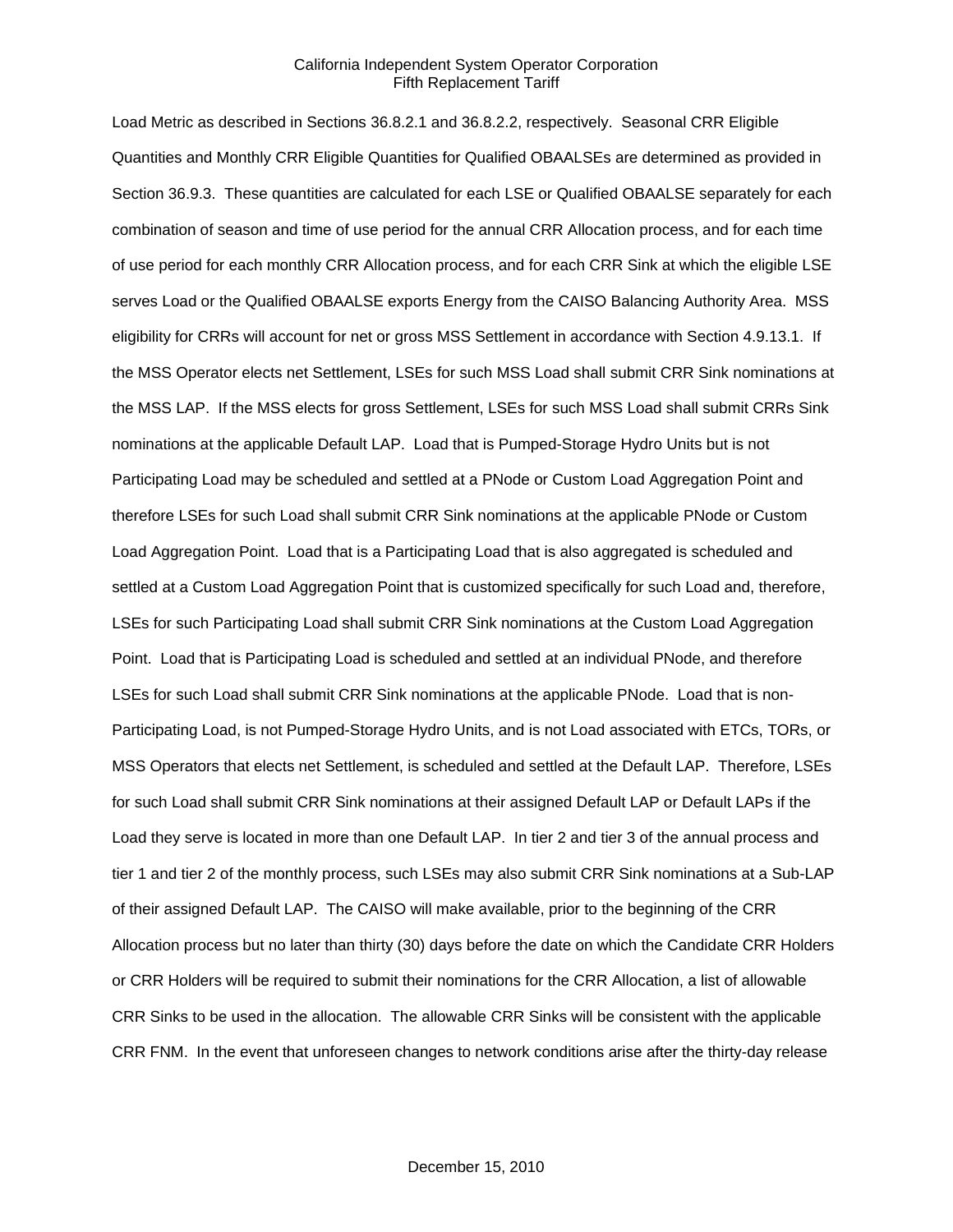of the list of allowable CRR Sinks and warrant revisions to that list, the CAISO will provide updates to the list prior to the closing of nominations for the CRR Allocation.

### **36.8.2.1 Seasonal CRR Eligible Quantity**

The CAISO constructs Load duration curves by season and time of use periods for the annual CRR Allocation process for each LSE based on the LSE's submission to the CAISO of its historical hourly Load data for the prior year, for each LAP within which the LSE serves Load. For load that is subject to variable and difficult-to-predict hydrological conditions, the LSE has the option to submit the load's five-year rolling average historical hourly load data and the CAISO will use the submitted five-year average data for constructing the load duration curves. Once the LSE has exercised this option, the LSE must continue to submit five-year rolling average historical hourly load data for the annual CRR Allocation process in subsequent years. An LSE's Seasonal CRR Load Metric for each season and time of use period is the MW level of Load that is exceeded only in 0.5% of the hours based on the LSE's historical Load data. In the event that the LSE has lost or gained net Load through Load Migration during the course of the prior year, the historical Load data will be adjusted to reflect the loss or gain in accordance with the applicable BPM. The CAISO calculates an LSE's Seasonal CRR Eligible Quantity by first subtracting from that LSE's Seasonal CRR Load Metric the quantity of Load served by its TORs, ETCs, and Converted Rights to form the LSE's Adjusted Load Metric, and then multiplying the result by 0.75.

### **36.8.2.2 Monthly CRR Eligible Quantity**

### **36.8.2.2.1 Based on Load Forecast**

Each month, LSEs whose Load forecasts are verifiable in accordance with Section 36.8.6 will submit hourly Load forecast data for the relevant month. Each month the CAISO will use the LSE's submitted hourly Load forecast data for the relevant month to calculate two Load duration curves (one on-peak and one off-peak Load duration curve for the applicable month) to form the basis for monthly allocations for each CRR Sink in which the LSE serves Load. Each LSE's submitted hourly forecast data should reflect any Load growth that is not due to Load Migration as well as the effect of net Load Migration for that LSE. The Monthly CRR Load Metric for such Load is the MW level of Load that is exceeded only in 0.5% of the hours based on the LSE's submitted Load forecast. The CAISO will calculate an LSE's Monthly CRR Eligible Quantity by subtracting from that LSE's Monthly CRR Load Metric the quantity of Load served by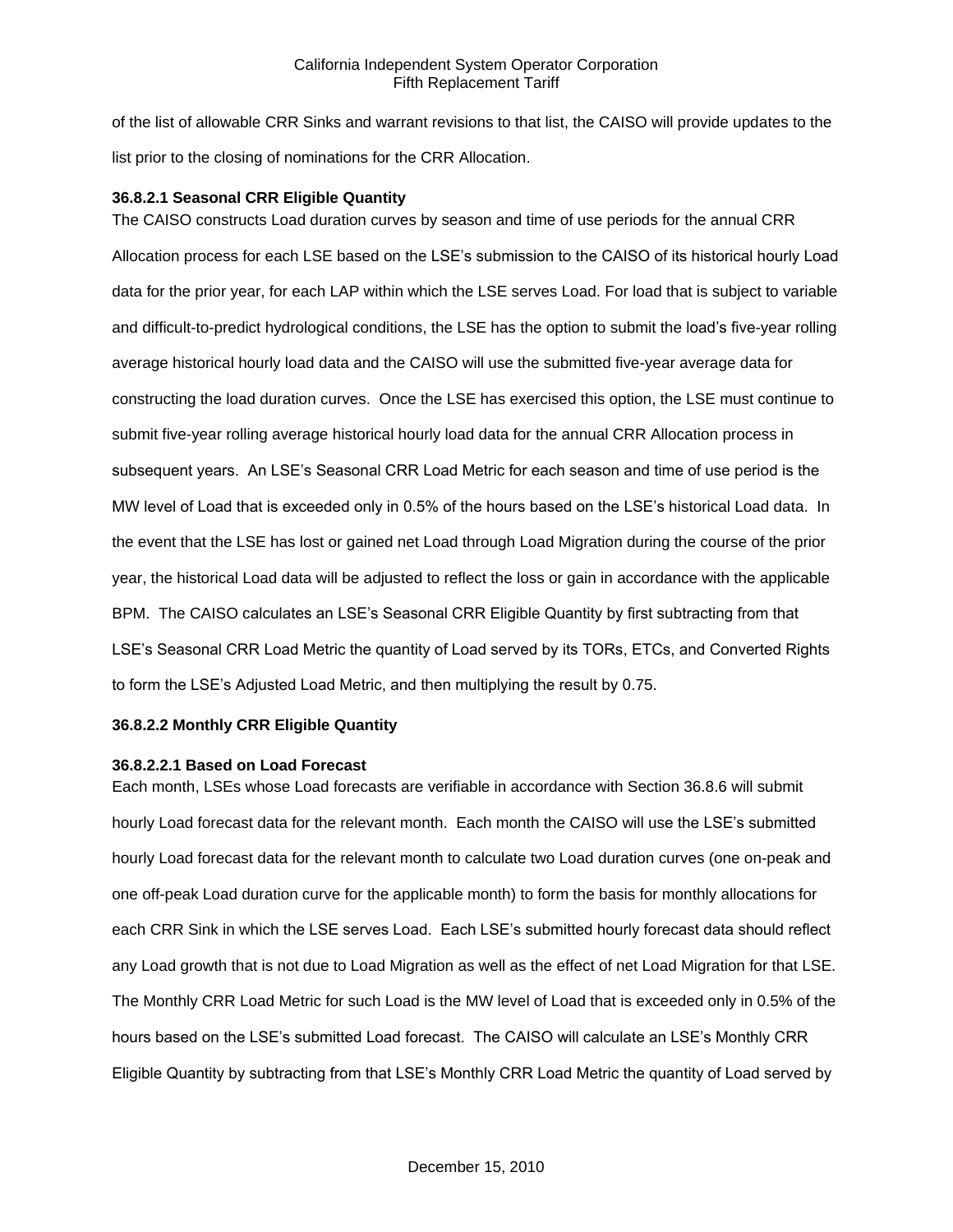its TORs, ETCs, and Converted Rights. In addition the CAISO will adjust the LSE's Monthly CRR Eligible Quantity, if such an adjustment is determined to be necessary pursuant to Section 36.8.6.

### **36.8.2.2.2 Based on Historical Load Data**

An LSE that serves Load that is eligible for CRRs but for which its Load forecast is not verifiable in accordance with Section 36.8.6 shall, each month, submit to the CAISO five (5) years of prior hourly historical Load data for that Load for the same applicable month. Such LSE may submit fewer years of historical data for that Load if granted a waiver by the CAISO because five (5) years of such Load data does not exist. Each month the CAISO will use the LSE's submitted hourly historical Load data for the relevant month to calculate two (2) Load duration curves for each year of historical Load data (one onpeak and one off-peak Load duration curve for the applicable month) for each CRR Sink in which such Load is located. For each Load duration curve, the CAISO will calculate the MW level of Load that is exceeded only in 0.5% of the hours. The CAISO will calculate an LSE's Monthly CRR Eligible Quantity for each on-peak and off-peak period for such Load by averaging the 0.5% exceeded values for all years of submitted historical data, and then subtracting the quantity of Load served by its TORs, ETCs, and Converted Rights.

#### **36.8.3 CRR Allocation Process**

#### **36.8.3.1 Annual CRR Allocation for CRR Year One**

The annual CRR Allocation process for CRR Year One consists of a sequence of four (4) tiers for each season and time of use period (on-peak and off-peak). Each tier will feature a SFT applied to the CRR nominations submitted by eligible LSEs or Qualified OBAALSEs, the results of which are provided by the CAISO to the respective LSEs or Qualified OBAALSEs prior to the LSEs or Qualified OBAALSEs submitting their nominations to the next tier. Allocations of CRRs in each tier are considered final once they are provided by the CAISO to the respective LSEs or Qualified OBAALSEs. After each tier, LSEs or Qualified OBAALSEs will have an amount of time as specified in the Business Practice Manual after their receipt of the results of each tier to submit their nominations for the next tier, if there is one. The annual CRR Allocation allows LSEs or Qualifed OBAALSEs to submit nominations for Seasonal CRRs up to their Seasonal CRR Eligible Quantities for each season of the relevant year, each time of use CRR Sink as provided in Sections 36.8.3.1.1, 36.8.3.1.2 and 36.8.3.1.4. The annual CRR Allocation also allows LSEs to submit nominations for Long Term CRRs up to twenty percent (20%) of their Adjusted Load Metric for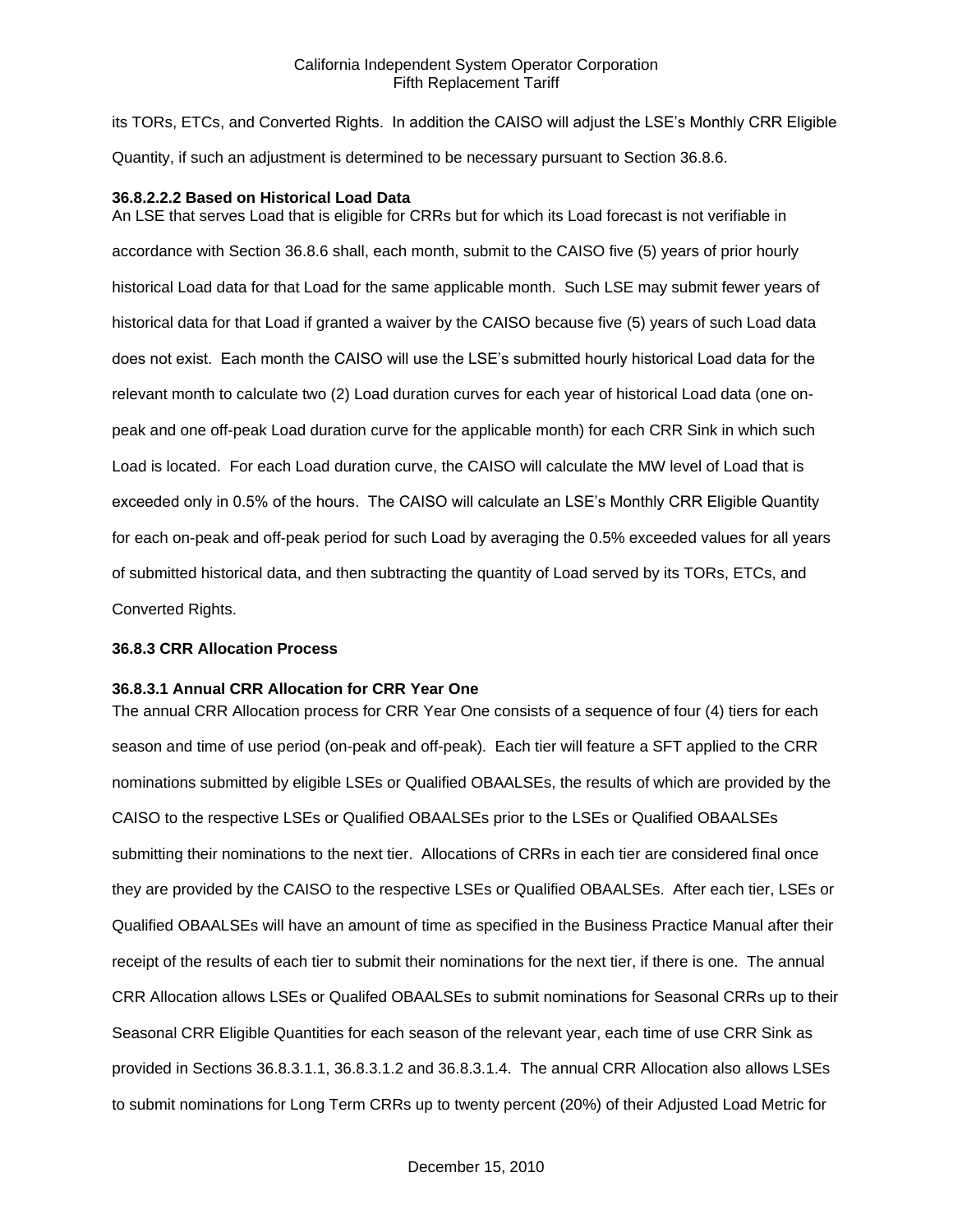each season, time of use period and each LAP; except that an LSE that demonstrates that more than twenty percent (20%) of its Adjusted Load Metric is covered by a combination of long-term procurement arrangements of ten (10) years or greater and ownership of Generation resources is able to submit nominations for a greater amount as specified in Section 36.8.3.1.3. As provided in Section 36.8.3.1.3.2, the annual CRR Allocation allows a Qualified OBAALSE to submit nominations for Long Term CRRs up to fifty percent (50%) of its Adjusted Load Metric for each season, time of use period and Scheduling Point provided that the Qualified OBAALSE demonstrates that all of its nominated Long Term CRR Sources are covered by a combination of long-term procurement arrangements of ten (10) years or greater and ownership of generation resources. The annual CRR Allocation for CRR Year One will be conducted in the following sequence of tiers:

**36.8.3.1.1** Tier 1. In tier 1, an LSE or a Qualified OBAALSE may nominate and the CAISO will allocate to the LSE or a Qualified OBAALSE Seasonal CRRs up to fifty percent (50%) of its Seasonal CRR Eligible Quantity for each season, time of use period and CRR Sink. An LSE or a Qualified OBAALSE can nominate Seasonal CRRs sourced at Trading Hubs in accordance with the LSE's or Qualified OBAALSE's verified CRR Sources. In running the SFT the CAISO shall disaggregate the Seasonal CRR nominations sourced at Trading Hubs as described in Section 36.8.4.1. All allocated CRRs that result from such disaggregation will be Point-to-Point CRRs each of whose CRR Source is a Generating Unit PNode that is an element of the Trading Hub.

**36.8.3.1.2** Tier 2. In tier 2, an LSE or a Qualified OBAALSE may nominate and the CAISO will allocate to the LSE or Qualified OBAALSE Seasonal CRRs up to seventy-five percent (75%) of its Seasonal CRR Eligible Quantity for each season, time of use period and CRR Sink, minus the quantity of CRRs allocated to that LSE or Qualified OBAALSE in tier 1. An LSE or a Qualified OBAALSE can nominate Seasonal CRRs sourced at Trading Hubs in accordance with the LSE's or Qualified OBAALSE's verified CRR Sources. In tier 2 an LSE or a Qualified OBAALSE with a verified Trading Hub CRR Source may nominate up to seventy-five (75%) of the Adjusted Verified CRR Source Quantity for that Trading Hub, minus the total MW quantity of Point-to-Point CRRs the LSE or Qualified OBAALSE was allocated in tier 1 as a result of its tier 1 nomination of CRRs sourced at that Trading Hub. In running the SFT the CAISO shall disaggregate the Seasonal CRR nominations sourced at Trading Hubs as described in Section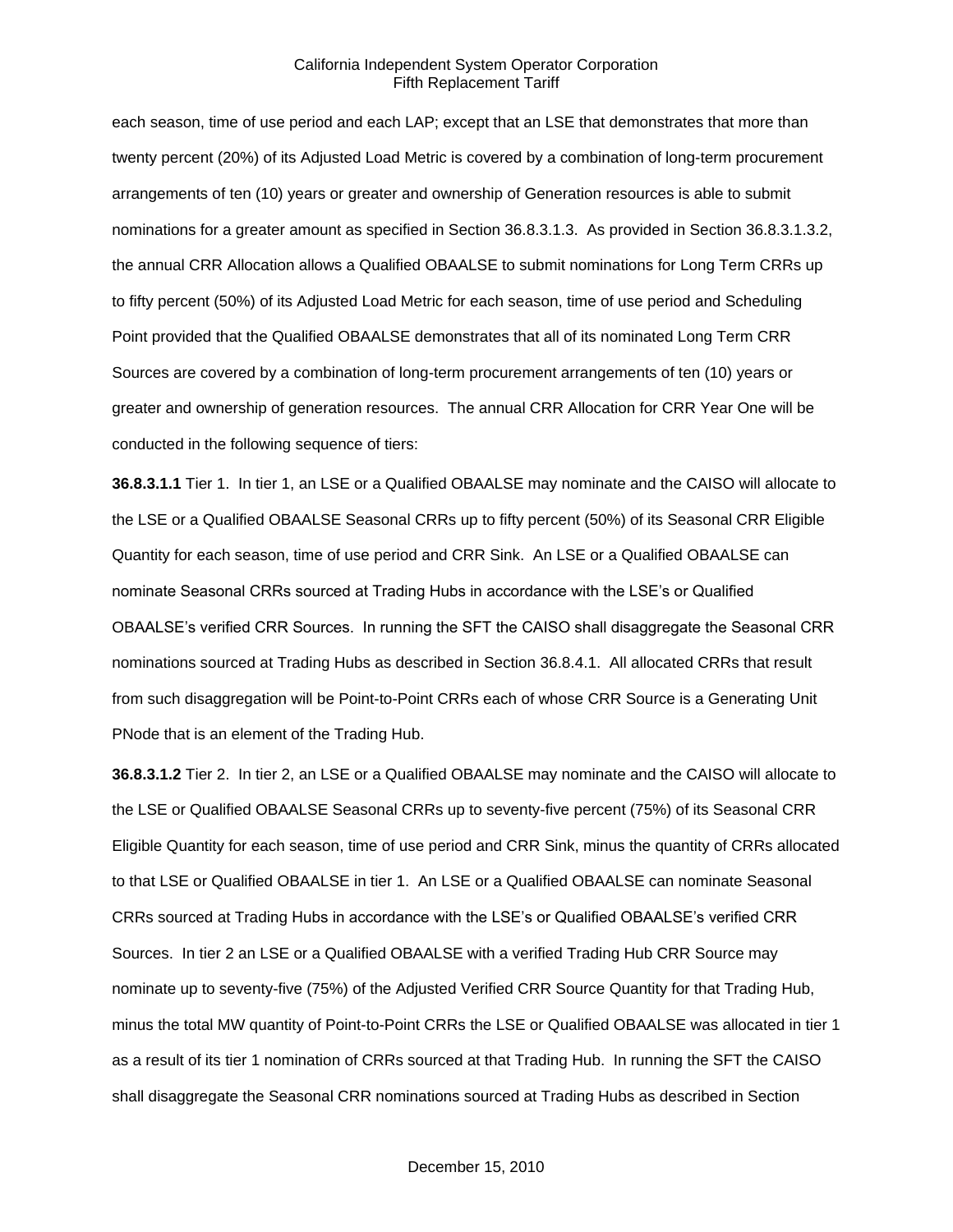36.8.4.1. All allocated CRRs that result from such disaggregation will be Point-to-Point CRRs each of whose CRR Source is a Generating Unit PNode that is an element of the Trading Hub. **36.8.3.1.3** Tier LT. Tier LT will follow tier 2 for CRR Year One. In Tier LT, an LSE or a Qualified OBAALSE may nominate Long Term CRRs from the Seasonal CRRs allocated in tiers 1 and 2 as provided in this Section 36.8.3.1. The cleared Point-to-Point CRRs awarded in tier 1 and tier 2 that resulted from disaggregated CRR nominations sourced at a Trading Hub may not be nominated in Tier LT in CRR Year One. Any Point-to-Point CRRs awarded as a result of disaggregated CRR nominations sourced at a Trading Hub, as described in Section 36.8.4.1, must be nominated as Trading Hub CRRs as described in this Section 36.8.3.1.3. In running the SFT the CAISO shall disaggregate the Seasonal CRR nominations sourced at Trading Hubs as described in Section 36.8.4.1. All allocated Long Term CRRs that result from such disaggregation will be Point-to-Point CRRs each of whose CRR Source is a Generating Unit PNode that is an element of the Trading Hub.

#### **36.8.3.1.3.1 Tier LT for LSEs**

The quantity of Seasonal CRRs that an LSE can nominate as Long Term CRRs is limited to twenty percent (20%) of the LSE's Adjusted Load Metric, except that an LSE that can demonstrate that more than twenty percent (20%) of its Adjusted Load Metric is covered by a combination of long-term procurement arrangements of ten (10) years or greater and ownership of Generation resources is able to submit nominations for a greater amount as provided in this section. Such demonstrations shall be provided by the requesting LSE to the CAISO through the submission of a written sworn declaration by an executive employee authorized to represent the LSE and attest to the accuracy of the data demonstration. As necessary, the CAISO may request, and such LSE must produce in a timely manner, documents in support of such declaration. If the LSE has demonstrated that more than twenty percent (20%) of its Adjusted Load Metric is covered by a combination of long-term procurement arrangements of ten (10) years or greater and ownership of Generation resources, the amount of Long Term CRRs that it may nominate is equal to the minimum of: (i) the sum of the owned resources and long-term procurement arrangements of ten (10) years or more and (ii) fifty percent (50%) of the LSE's Adjusted Load Metric. If an LSE's combination of long-term procurement arrangements of ten (10) years or greater and ownership of generation resources is greater than twenty percent (20%) of its Adjusted Load Metric and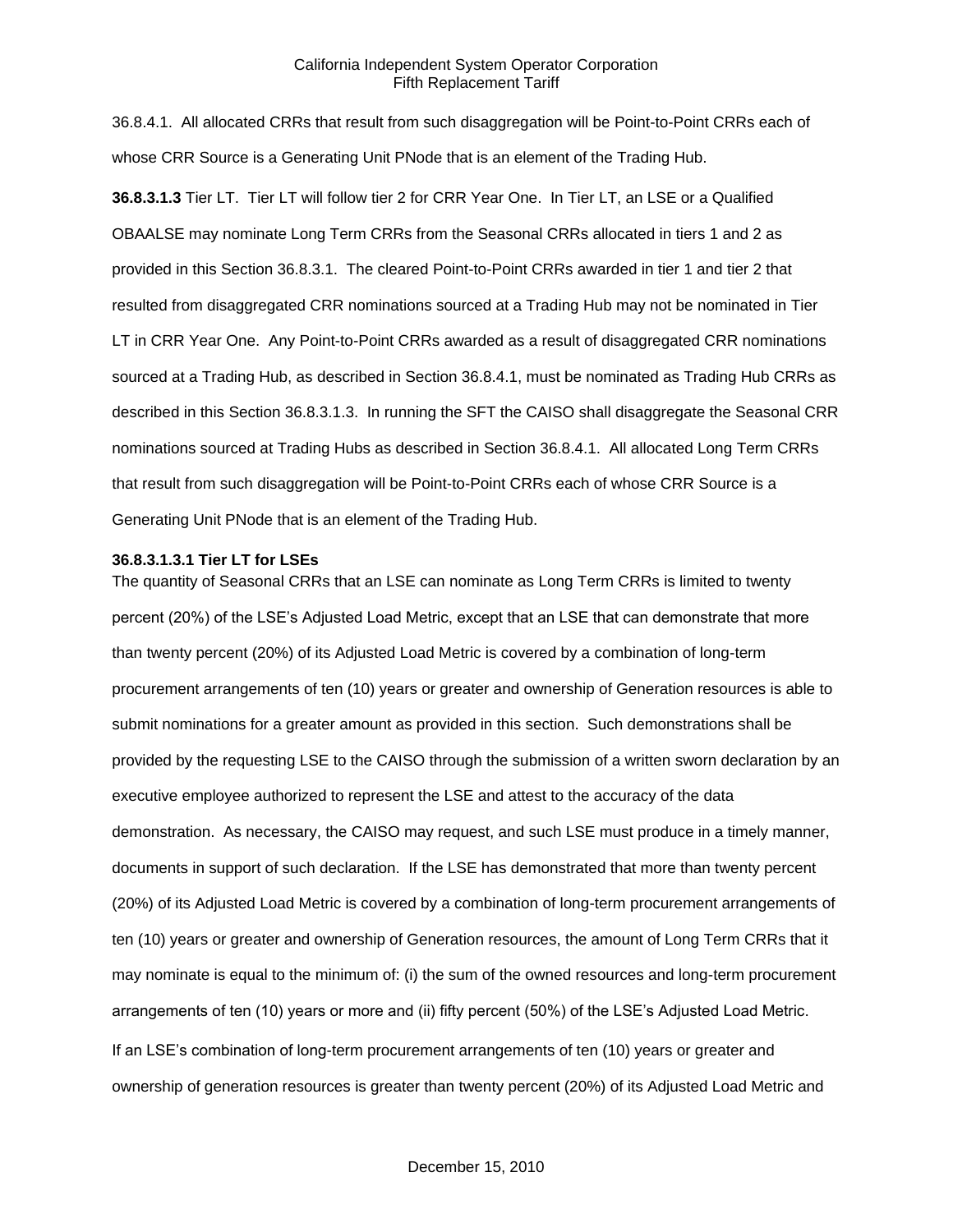the LSE nominates more than twenty percent (20%) of its Adjusted Load Metric as Long Term CRRs, then the CRR Sources for all of the LSE's Long Term CRR nominations must be sources associated with its demonstrated long-term procurement arrangements of ten (10) years or greater or its owned generation resources. Subject to the maximum quantities described above in this Section 36.8.3.1.3.1, an LSE can nominate CRRs sourced at a Trading Hub in Tier LT up to the total MW amount of the Pointto-Point CRRs the LSE was allocated in tiers 1 and 2 as a result of its disaggregated tier 1 and 2 nominations of CRRs sourced at that Trading Hub. Subject to the maximum quantities described above in this Section 36.8.3.1.3.1, an LSE can nominate CRRs sourced at a Trading Hub in Tier LT up to the total MW amount of the Point-to-Point CRRs the LSE was allocated in tiers 1 and 2 as a result of its disaggregated tier 1 and 2 nominations of CRRs sourced at that Trading Hub.

#### **36.8.3.1.3.2 Tier LT for Qualified OBAALSEs**

A Qualified OBAALSE may submit nominations for Long Term CRRs up to fifty percent (50%) of its Adjusted Load Metric for each season, time of use period and Scheduling Point. The Qualified OBAALSE must demonstrate that all of its nominated Long Term CRRs are supported by a combination of long-term procurement arrangements of ten (10) years or greater and ownership of generation resources. Such demonstrations shall be provided by the requesting Qualified OBAALSE to the CAISO through the submission of a written sworn declaration by an executive employee authorized to represent the Qualified OBAALSE attesting to the accuracy of the data demonstration. As necessary, the CAISO may request, and such Qualified OBAALSE must produce in a timely manner, documents in support of such declaration.

### **36.8.3.1.3.3 Tier LT SFT**

After receiving nominations for Long Term CRRs from LSEs and Qualified OBAALSEs, the CAISO will run SFTs to ensure the feasibility of the nominated Long Term CRRs for the remaining nine years of the ten-year term of the Long Term CRR. The SFT runs in Tier LT will test the feasibility of only the Long Term CRR nominations and will not include in the analysis those Seasonal CRRs allocated in tiers 1 and 2 that are not nominated as Long Term CRRs. The quantity of Long Term CRRs that can be allocated for any season and time of use period must be feasible for the entire ten-year term of the Long Term CRR. As a result of the Tier LT SFT runs, Long Term CRR nominations may not be fully allocated; however, such a result will not affect the CRR Year One validity of the Seasonal CRR allocated in tiers 1 and 2.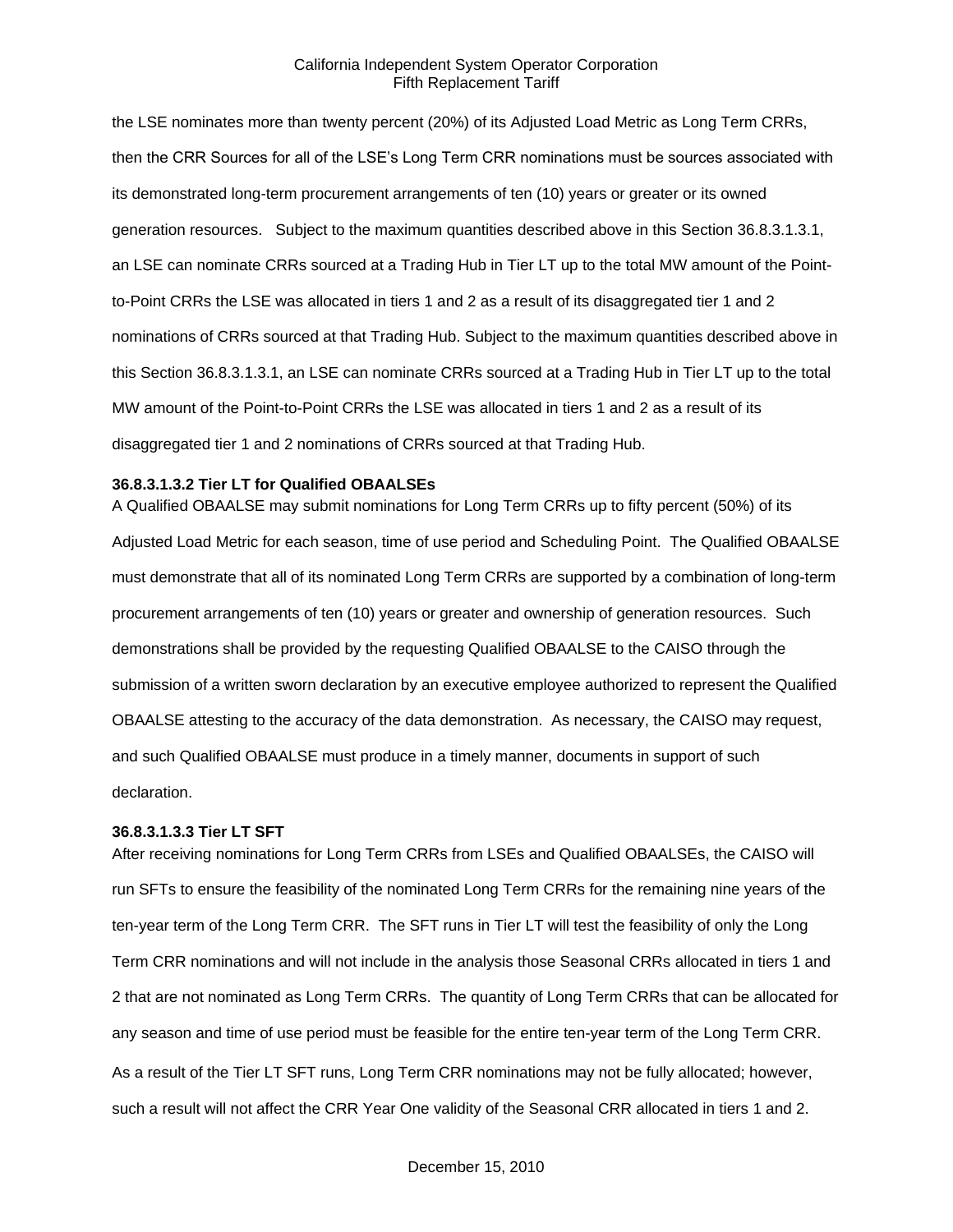The CAISO will inform the nominating entity of the results of the Tier LT SFTs before the deadline for submission of the tier 3 nominations.

**36.8.3.1.4** Tier 3. In tier 3, an LSE or a Qualified OBAALSE may nominate and the CAISO will allocate to the LSE or Qualified OBAALSE Seasonal CRRs up to one hundred percent (100%) of its Seasonal CRR Eligible Quantity for each season, minus the quantity of CRRs allocated to that LSE or Qualified OBAALSE in tiers 1 and 2. In tier 3, Sub-LAPs will be eligible CRR Sinks provided that the Sub-LAP is within the nominating LSE's Default LAP. An LSE or a Qualified OBAALSE can nominate Seasonal CRRs sourced at Trading Hubs. In running the SFT the CAISO shall disaggregate the Seasonal CRR nominations sourced at Trading Hubs as described in Section 36.8.4.1. All allocated CRRs that result from such disaggregation will be Point-to-Point CRRs each of whose CRR Source is a Generating Unit PNode that is an element of the Trading Hub. A Qualified OBAALSE can only nominate CRRs from its verified CRR Sources as provided in Section 36.8.3.4.

#### **36.8.3.2 Monthly CRR Allocation for CRR Year One**

The monthly CRR Allocation in CRR Year One shall consist of a sequence of two (2) tiers for each time of use period (on-peak and off-peak). The monthly CRR Allocation will distribute Monthly CRRs to each LSE or Qualified OBAALSE up to one hundred percent (100%) of its Monthly CRR Eligible Quantity, minus CRRs allocated to that LSE or Qualified OBAALSE in the annual CRR Allocation for the relevant month and time of use period. The monthly CRR Allocation for CRR Year One will be conducted as follows:

**36.8.3.2.1** Tier 1. In tier 1 of the monthly CRR Allocations, an LSE or a Qualified OBAALSE may nominate and the CAISO will allocate to the LSE or Qualified OBAALSE Monthly CRRs up to fifty percent (50%) of the difference between its Monthly CRR Eligible Quantity and the quantity of Seasonal CRRs and previously allocated Long Term CRRs that apply to that month and time of use period. An LSE or a Qualified OBAALSE can nominate Monthly CRRs sourced at Trading Hubs in accordance with the LSE's or Qualified OBAALSE's verified CRR Sources. In running the SFT the CAISO shall disaggregate the Monthly CRR nominations sourced at Trading Hubs as described in Section 36.8.4.1. All allocated CRRs that result from such disaggregation will be Point-to-Point CRRs each of whose CRR Source is a Generating Unit PNode that is an element of the Trading Hub.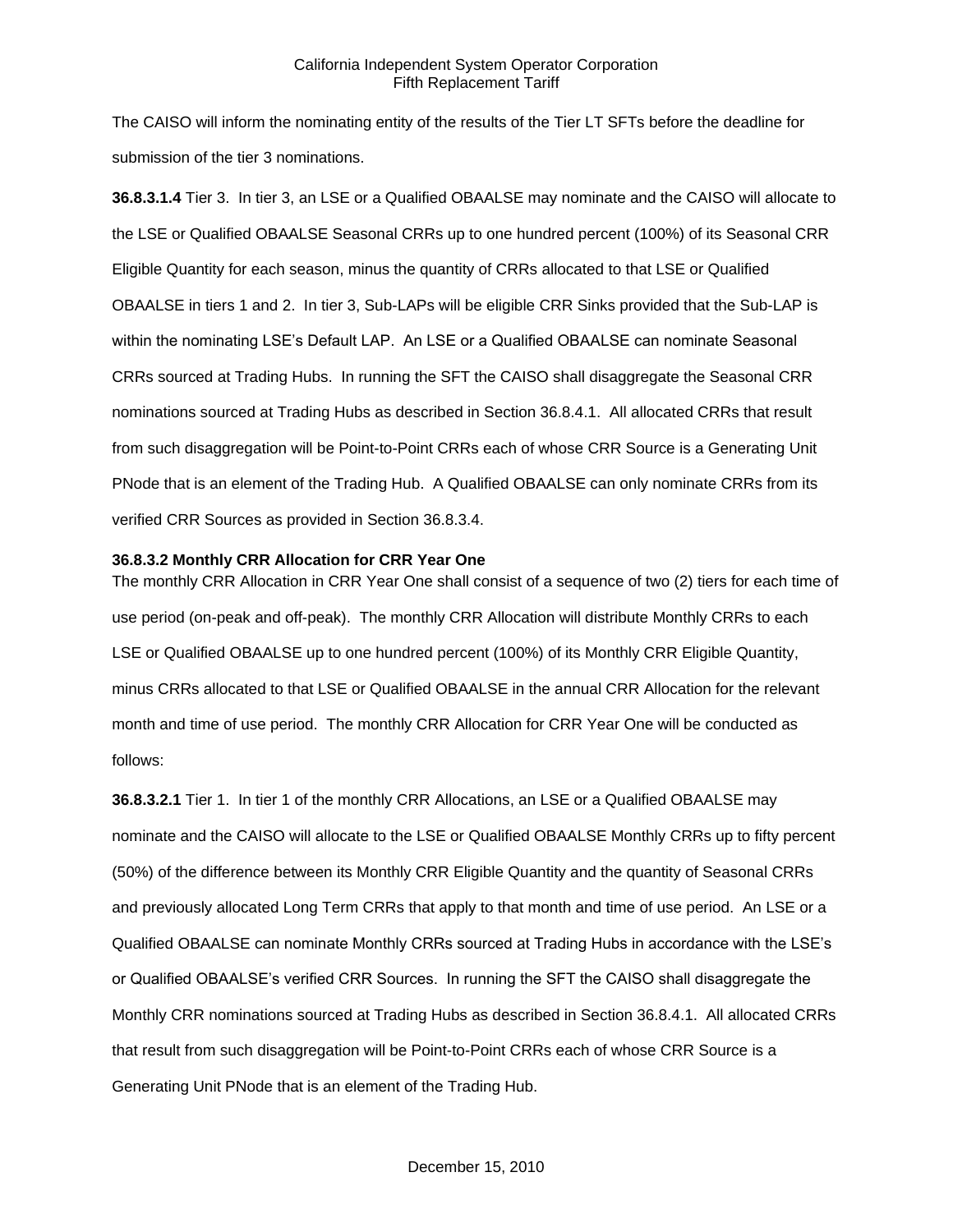**36.8.3.2.2** Tier 2. In tier 2 of the monthly CRR Allocations, an LSE or a Qualified OBAALSE may nominate and the CAISO will allocate to the LSE or Qualified OBAALSE Monthly CRRs up to one hundred percent (100%) of the difference between its CRR Eligible Quantity and the quantity of Seasonal CRRs and previously allocated Long Term CRRs that apply to that month and time of use period, minus the quantity of CRRs the entity was allocated in tier 1 of the CRR Year One monthly CRR Allocation. An LSE or a Qualified OBAALSE can nominate Monthly CRRs sourced at Trading Hubs. In running the SFT the CAISO shall disaggregate the Monthly CRR nominations sourced at Trading Hubs as described in Section 36.8.4.1. In tier 2 of the monthly CRR Allocation, Sub-LAPs will be eligible CRR Sinks provided that the Sub-LAP is within the nominating LSE's Default LAP. A Qualfied OBAALSE can only nominate CRRs from its verified CRR Sources as provided in Section 36.8.3.4.2.

#### **36.8.3.3 [NOT USED]**

#### **36.8.3.4 Source Verification**

Source verification is required for LSE CRR nominations in tiers 1 and 2 of the CRR Year One annual allocation process and in tier 1 of each CRR Year One monthly allocation process. Source verification is required for all Qualified OBAALSE CRR nominations in all tiers of all CRR Allocation processes.

### **36.8.3.4.1 CRR Year One Source Verification for LSEs**

In CRR Year One, nominations for tier 1 and tier 2 of the annual CRR Allocation and tier 1 of the monthly CRR Allocations must be source verified for all LSEs. Prior to the beginning of the CRR Allocation process but no later than thirty (30) days before the date on which the Candidate CRR Holders or CRR Holders will be required to submit their nominations for the CRR Allocation, the CAISO will make available a list of allowable CRR Sources to be used in the CRR Allocation. The allowable CRR Sources will be consistent with the applicable CRR FNM. In the event that unforeseen changes to network conditions arise after the thirty-day release of the list of allowable CRR Sources and warrant revisions to that list, the CAISO will provide updates to the list prior to the closing of nominations for the CRR Allocation. An LSE must demonstrate that it could actually submit Bids, including Self-Schedules and Inter-SC Trades, for Energy from the locations to be nominated as CRR Sources to serve its Load either through ownership of, or contractual rights to receive Energy from, the relevant Generating Units, or a contract to take ownership of power at the relevant source, such as a Trading Hub or a Scheduling Point. For the second,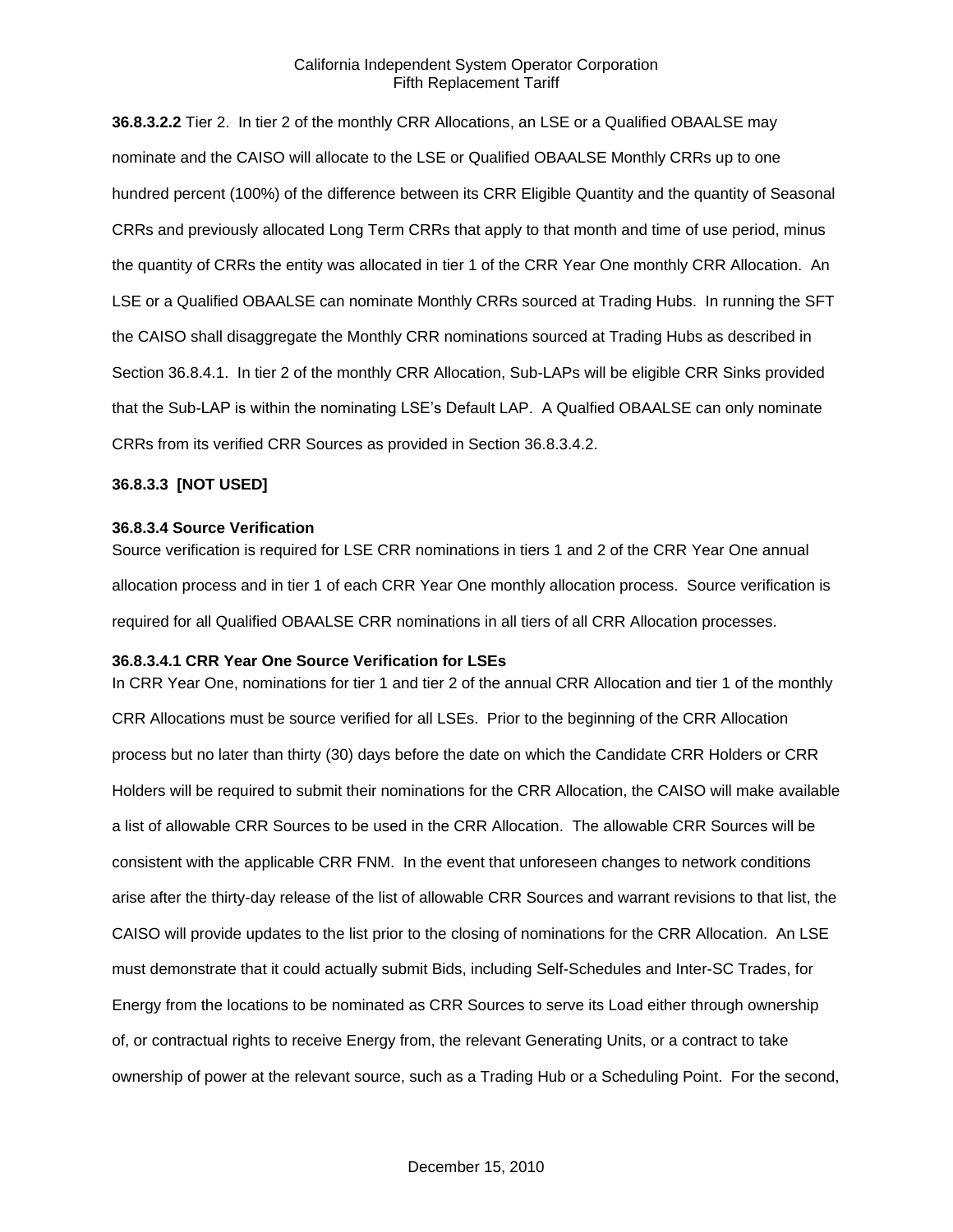third and fourth quarters of calendar year 2008 for CRR Year One, in conducting its source verification the CAISO will use data for the period beginning April 1, 2006 and ending December 31, 2006. For the first quarter of calendar year 2009 for CRR Year One, the CAISO will use data for the period beginning January 1, 2007 and ending March 31, 2007 as the basis for verification. Such demonstrations shall be provided by the requesting LSE to the CAISO through the submission of a written sworn declaration by an executive employee authorized to represent the LSE and attest to the accuracy of the data demonstration. As necessary, the CAISO may request, and such LSE must produce in a timely manner, documents in support of such declaration.

## **36.8.3.4.2 Source Verification for Qualified OBAALSEs**

All CRR nominations by Qualified OBAALSEs must be source verified. A Qualified OBAALSE's source verification will be based on its legitimate need showing as specified in Section 36.9.1.

#### **36.8.3.4.3 Calculation of Verified CRR Source Quantity**

The Verified CRR Source Quantity associated with each verified CRR Source for a particular LSE or Qualified OBAALSE will be: (i) for an owned generation resource the PMax of the unit multiplied by the LSE's or Qualified OBAALSE's ownership share; (ii) for a contract with a generation resource, the hourly MWh of Energy specified in the contract averaged over all hours of the relevant time of use period, but no greater than the PMax of the unit; or (iii) for a contract that delivers Energy to a Trading Hub or Scheduling Point, the hourly MWh of energy specified in the contract for delivery from the supplier to the LSE or Qualified OBAALSE at the Trading Hub or Scheduling Point, averaged over all hours of the relevant time of use period. Energy contracts submitted by an LSE to demonstrate that the LSE can submit Bids, including Self-Schedules and Inter-SC Trades, for Energy from the nominated CRR Sources to serve its Load must be at least one month in duration. Energy contracts submitted by a Qualified OBAALSE to demonstrate that the Qualified OBAALSE can submit Bids, including Self-Schedules and Inter-SC Trades, for Energy from the nominated CRR Sources to serve its Load must be at least one month in duration to support nominations of Monthly and Seasonal CRRs, and at least ten (10) years in duration to support nominations of Long Tem CRRs. Nominations of CRRs for which the CRR Source is a Scheduling Point must be source verified in accordance with Section 36.8.4.2.

### **36.8.3.4.4 Calculation of Adjusted Verified CRR Source Quantity**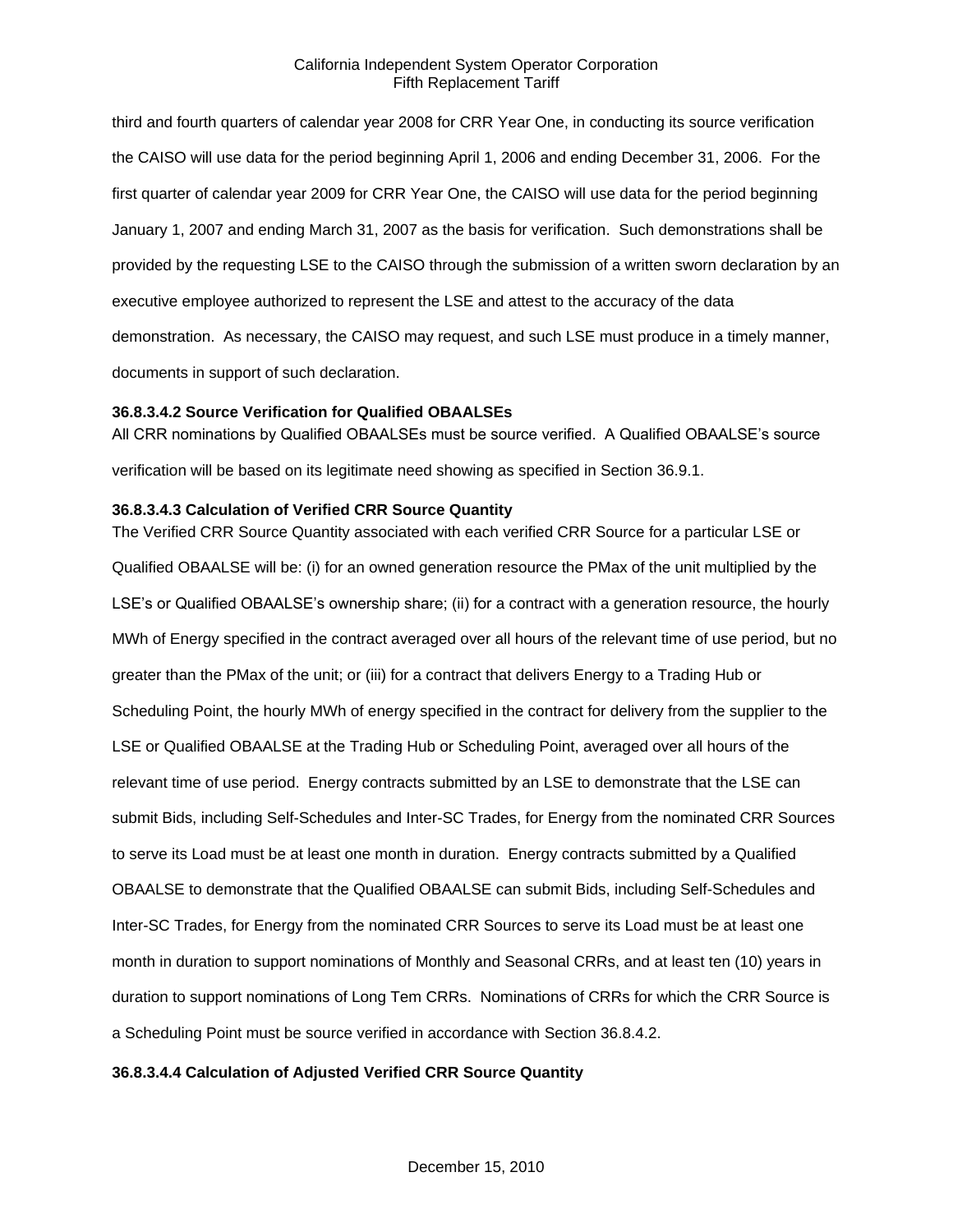For nominations by an LSE and a Qualified OBAALSE, except for a Qualified OBAALSE's nomination of Long Term CRRs, the CAISO will consider a contract that covers a portion of a season (but not less than one month) to be acceptable verification, with the adjustment described below, for the entire season for which a CRR is nominated. The CAISO will also consider a contract not less than one month in duration that covers portions of two consecutive months to be acceptable verification, with the adjustment described below, for both of the months that are partially covered. In such cases, for a contract that covers only a portion of the season or month for which the LSE or Qualified OBAALSE wishes to nominate source-verified CRRs, the CAISO will calculate an Adjusted Verified CRR Source Quantity, which equals the Verified CRR Source Quantity times the ratio of the number of days covered by the contract for a particular month or season to the total number of days in that month or season, consistent with the time of use period of the CRRs being nominated. Contracts submitted by a Qualified OBAALSE to support nomination of Long Term CRRs must be at least ten (10) years in duration and cover the entire season of the Long Term CRR being nominated, and therefore the Adjusted Verified CRR Source Quantity calculation does not apply to such nominations.

#### **36.8.3.5 Annual CRR Allocation Beyond CRR Year One**

The annual CRR Allocation for years beyond CRR Year One consists of a sequence of four (4) tiers for each season and time of use period (on-peak and off-peak). Allocations of CRRs in each tier are considered final once they are provided by the CAISO to the respective LSEs or Qualified OBAALSEs. After each tier, LSEs or Qualified OBAALSEs will have an amount of time as specified in the Business Practice Manual after their receipt of the results of each tier to submit their nominations for the next tier, if there is one. The annual CRR Allocation will allow LSEs or Qualified OBAALSEs to submit nominations up to their Seasonal CRR Eligible Quantities minus the quantity of previously allocated Long Term CRRs for each season of the relevant year, each time of use period and each CRR Sink at which they serve Load. Annual CRR Allocations for years beyond CRR Year One will be conducted in the following sequence of tiers:

#### **36.8.3.5.1 Tier 1 – Priority Nomination Process**

Tier 1 of the annual CRR Allocation in years beyond CRR Year One will be a Priority Nomination Process through which CRR Holders may nominate some of the same CRRs that they were allocated in the immediately previous annual CRR Allocation process. As provided in Section 36.8.3.4.2, nominations by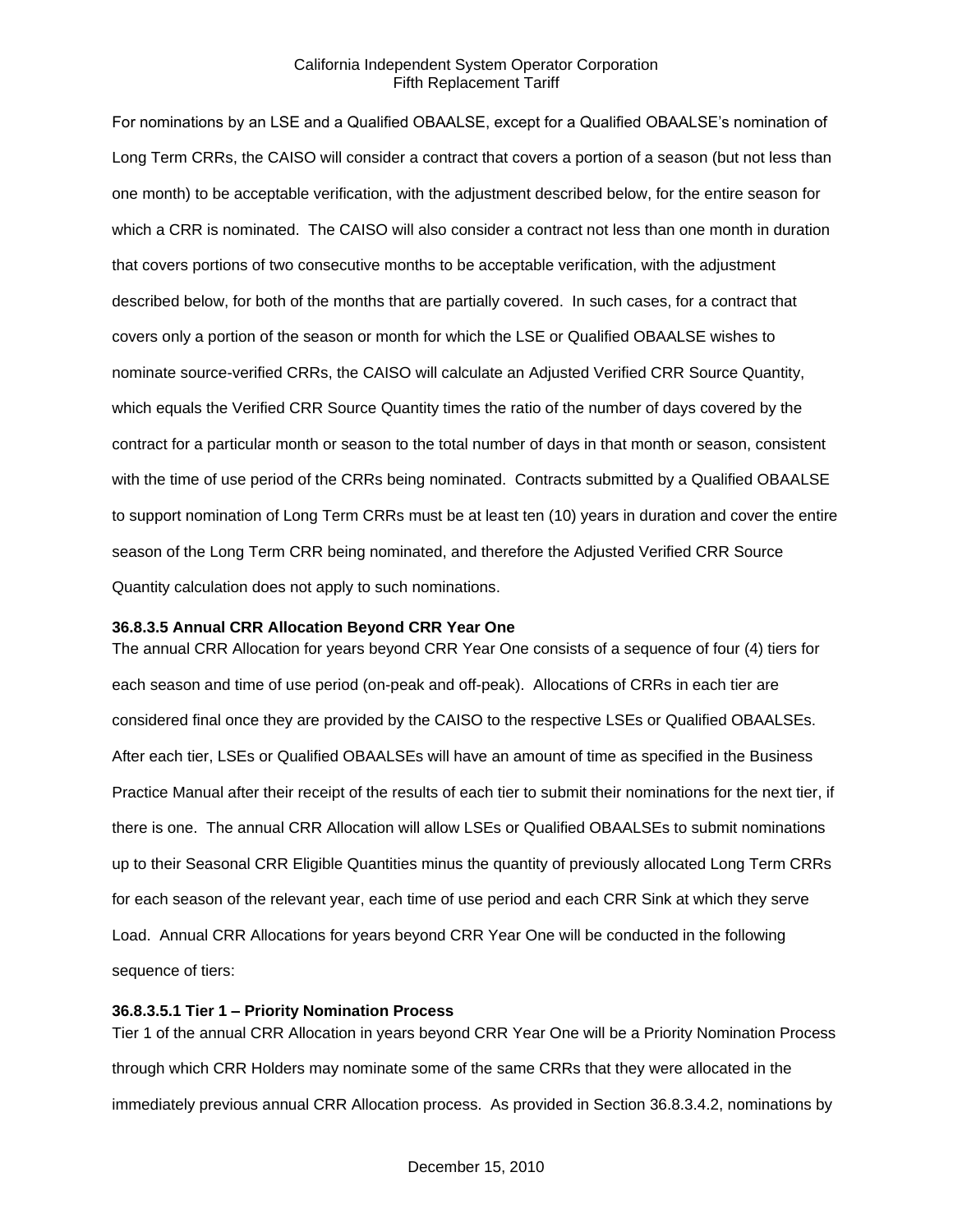a Qualified OBAALSE in the PNP are subject to source verification. In all annual CRR Allocations after CRR Year One, an LSE or a Qualified OBAALSE may make PNP nominations up to the lesser of: (1) twothirds of its Seasonal CRR Eligible Quantity, minus the quantity of previously allocated Long Term CRRs for each season, time of use period and CRR Sink for that year; or, (2) the total quantity of Seasonal CRRs allocated to that LSE in the previous annual CRR Allocation, minus the quantity of previously allocated Long Term CRRs for each season, time of use period and CRR Sink, and minus any reduction for net loss of Load or plus any increase for net gain of Load through retail Load Migration as described in Section 36.8.5.1. In addition, an LSE's or Qualified OBAALSE's nomination of any particular CRR Source-CRR Sink combination in the PNP may not exceed the MW quantity of CRRs having that CRR Source and CRR Sink that the LSE or Qualified OBAALSE was allocated in the previous annual CRR Allocation, reduced by the MW quantity of those Long-Term CRRs with the same CRR Source and CRR Sink that were awarded in the prior year's Long-Term CRR allocation, for the same season and time of use period, and in the case of an LSE, adjusted for net Load loss or gain resulting from Load Migration as described in Section 36.8.5.2.2. An LSE or a Qualified OBAALSE may nominate CRRs awarded with a CRR Source at the Trading Hubs in the PNP. CRRs whose CRR Sink is a Sub-LAP are not eligible for nomination in the PNP. A CRR whose CRR Sink is a Custom LAP or PNode is eligible for nomination in the PNP. PNP Eligible Quantities are not affected by secondary transfers of CRRs, except as performed by the CAISO to reflect Load Migration as described in Section 36.8.5. That is, with the exception of transfers to reflect Load Migration: (i) an LSE or a Qualified OBAALSE may nominate in the PNP a CRR it was allocated in the prior annual CRR Allocation even though it transferred that CRR to another party during the year, and (ii) an LSE or a Qualified OBAALSE may not nominate in the PNP a CRR that it received through a secondary transfer from another party. CRRs received through a CRR Auction are not eligible for nomination in the PNP. CRRs received as Offsetting CRRs to reflect Load Migration are not eligible for nomination in the PNP. The maximum quantity of CRRs that an LSE or a Qualified OBAALSE may nominate in the PNP is fifty percent (50%) of its Adjusted Load Metric, minus any previously allocated Long Term CRRs that are valid for the term of the CRRs being nominated. The CAISO does not guarantee that all CRR nominations in the PNP will be allocated. The CAISO will conduct an SFT to determine whether all CRR nominations in the PNP are simultaneously feasible. If the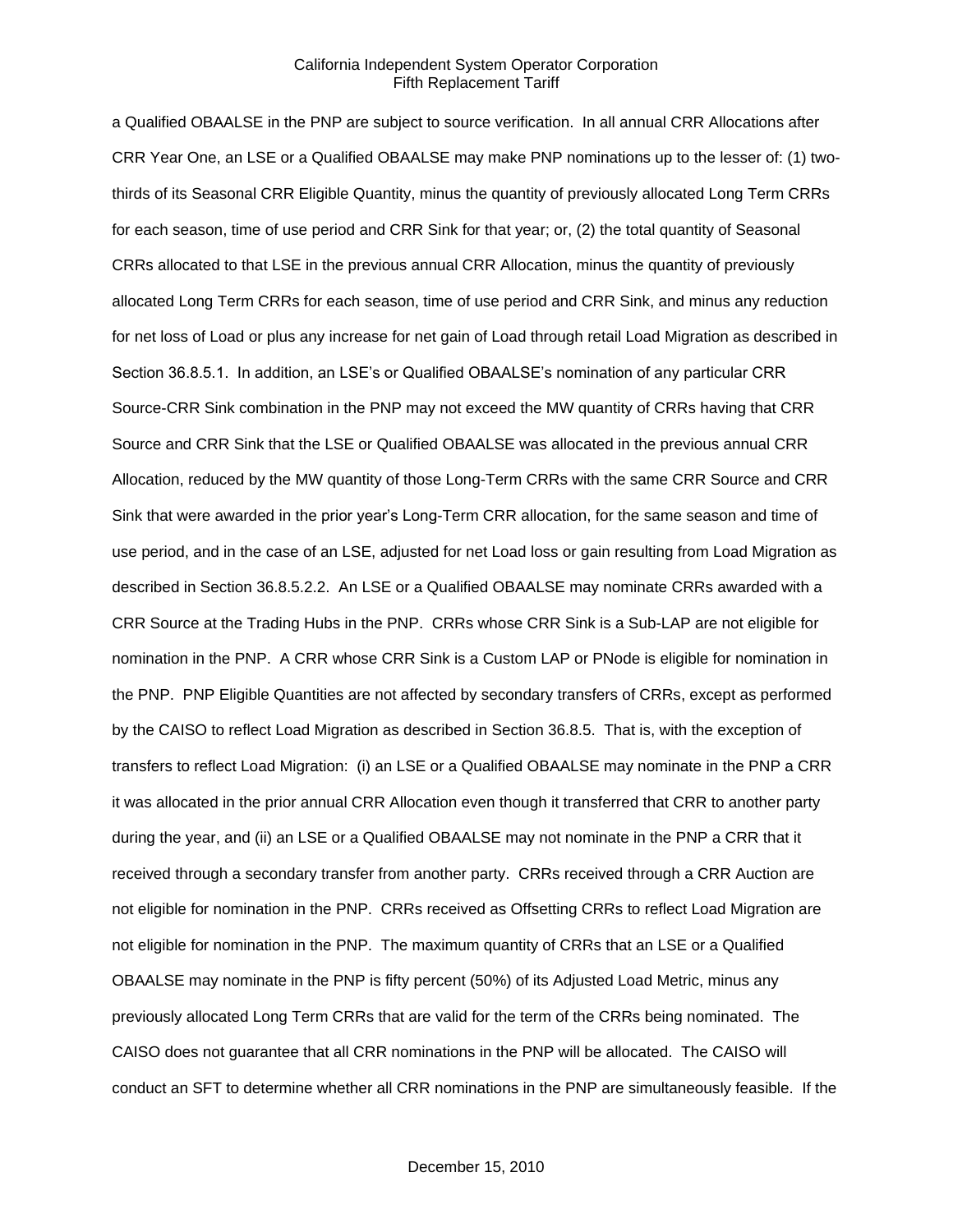SFT determines that all priority nominations are not simultaneously feasible, the CAISO will reduce the allocated CRRs until simultaneous feasibility is achieved.

### **36.8.3.5.2 Tier LT**

In years subsequent to CRR Year One, Long Term CRRs will be allocated as provided in this section.

#### **36.8.3.5.2.1 Tier LT for LSEs**

In Tier LT of CRR Year Two, an LSE may nominate Long Term CRRs from any of the Seasonal CRRs it was allocated in the PNP up to a maximum of thirty percent (30%) of the its Adjusted Load Metric, minus the quantity of previously allocated Long Term CRRs that are valid for that year; except that the LSE may nominate Long Term CRRs in amounts greater than thirty percent (30%) but no more than fifty percent (50%) of its Adjusted Load Metric if the LSE demonstrates that more than thirty percent (30%) of its Adjusted Load Metric is covered by a combination of long-term procurement arrangements of ten (10) years or greater and ownership of Generation resources. Such demonstrations shall be provided by the requesting LSE to the CAISO through the submission of a written sworn declaration by an executive employee authorized to represent the LSE and attest to the accuracy of the data demonstration. As necessary, the CAISO may request, and such LSE must produce in a timely manner, documents in support of such declaration. If the LSE has demonstrated that more than thirty percent (30%) of its Adjusted Load Metric is covered by a combination of long-term procurement arrangements of ten (10) years or greater and ownership of Generation resources, the amount of Long Term CRRs that it may nominate is equal to the minimum of: (i) the sum of the owned resources and long-term procurement arrangements of ten (10) years or more, minus the quantity of previously allocated Long Term CRRs that are valid for that CRR year, and (ii) fifty percent (50%) of the LSE's Adjusted Load Metric, minus the quantity of previously allocated Long Term CRRs that are valid for that CRR year. In CRR Year Three, the limit on Long Term CRR nominations will increase by ten percent (10%) to forty percent (40%) of the eligible entity's Adjusted Load Metric but shall not exceed fifty percent (50%) of the Adjusted Load Metric. In CRR Year Three, an LSE may exceed the forty percent (40%) limit on Long Term CRR nominations if it demonstrates that its Adjusted Load Metric is covered by a combination of long-term procurement arrangements of ten (10) years or greater and ownership of Generation resources. The amount of Long Term CRRs that it may nominate is equal to the minimum of: (i) the sum of the owned resources and long-term procurement arrangements of ten (10) years or more, minus the quantity of previously allocated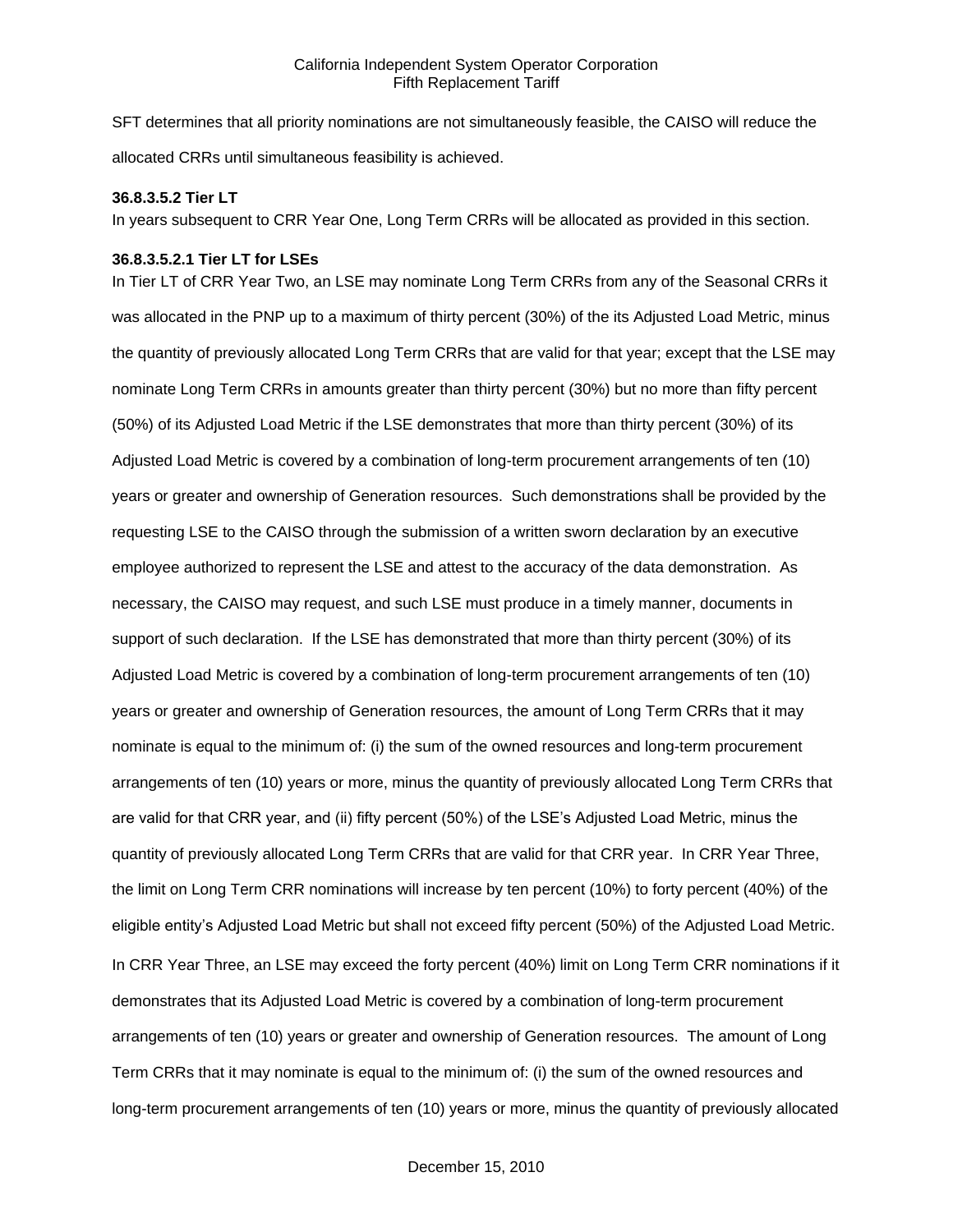Long Term CRRs that are valid for that CRR year, and (ii) fifty percent (50%) of the LSE's Adjusted Load Metric, minus the quantity of previously allocated Long Term CRRs that are valid for that CRR year. In CRR Year Four and all subsequent years, an LSE may nominate Long Term CRRs from any of the Seasonal CRRs allocated in the PNP up to the maximum of fifty percent (50%) of its Adjusted Load Metric, minus the quantity of previously allocated Long Term CRRs that are valid for that year.

#### **36.8.3.5.2.2 Tier LT for Qualified OBAALSEs**

A Qualified OBAALSE may submit nominations for Long Term CRRs up to the portion of its Adjusted Load Metric for which it has demonstrated coverage by a combination of long-term procurement arrangements of ten (10) years or greater and ownership of generation resources, up to a maximum of fifty percent (50%) of its Adjusted Load Metric for each season, time of use period and Scheduling Point, minus the quantity of previously allocated Long Term CRRs that are valid for that CRR year. Such demonstrations shall be provided by the requesting Qualified OBAALSE to the CAISO through the submission of a written sworn declaration by an executive employee authorized to represent the Qualified OBAALSE and attest to the accuracy of the data demonstration. As necessary, the CAISO may request, and such Qualified OBAALSE must produce in a timely manner, documents in support of such declaration. Contracts submitted in support of OBAALSE nominations of Long Term CRRs must cover the entire season of the Long Term CRR being nominated.

#### **36.8.3.5.2.3 Tier LT SFT**

After receiving nominations for Long Term CRRs, the CAISO will run SFTs to ensure the feasibility of the nominated Long Term CRRs for the remaining nine years of the ten (10) year term of the Long Term CRR. The SFT run in Tier LT will test the feasibility of only the Long Term CRR nominations and will not include in the analysis those Seasonal CRRs allocated in the PNP that were not nominated as Long Term CRRs. The quantity of Long Term CRRs that can be allocated for any season and time of use period must be feasible for the entire ten (10) year term of the Long Term CRR. As a result of the Tier LT SFT runs, Long Term CRR nominations may not be fully allocated; however, such a result will not affect the validity of: (i) the Long Term CRRs allocated in previous years, or (ii) the Seasonal CRRs allocated in the PNP. The CAISO will inform nominating eligible entities of the results of the Tier LT SFTs before the deadline for submission of the tier 2 nominations.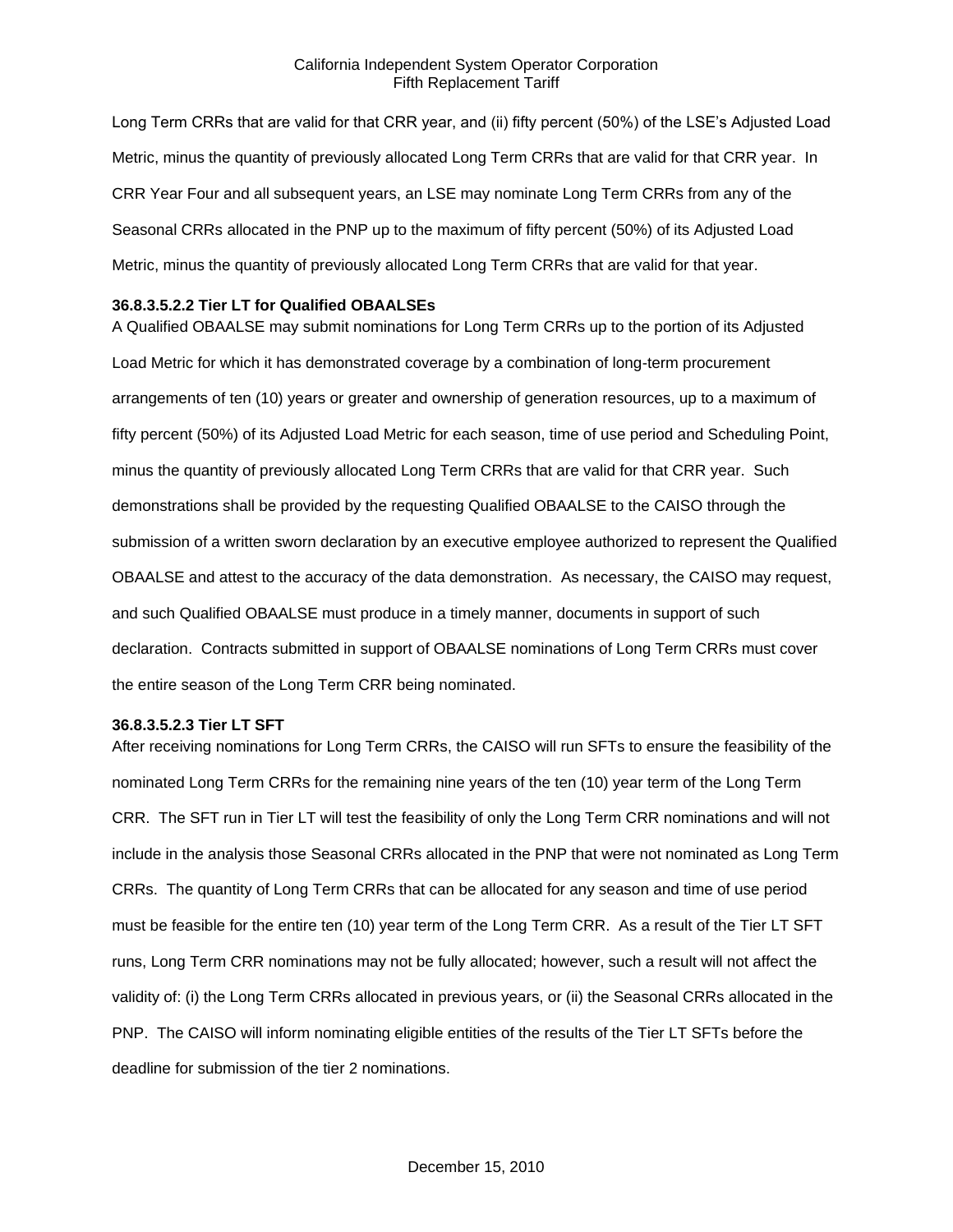**36.8.3.5.3 Tier 2** In tier 2 of the annual CRR Allocation, the CAISO will allocate Seasonal CRRs to each LSE and Qualfied OBAALSE up to two-thirds of its Seasonal CRR Eligible Quantity for each season, time of use period and CRR Sink, minus the quantity of: (i) CRRs allocated to that LSE or Qualified OBAALSE in tier 1, and (ii) Long Term CRRs previously allocated to it that are valid for the CRR term currently being allocated. In tier 2 of the annual CRR Allocation, Sub-LAPs will be eligible CRR Sinks provided that the Sub-LAP is within the nominating LSE's Default LAP. An LSE or a Qualified OBAALSE can nominate Seasonal CRRs sourced at Trading Hubs. In running the SFT the CAISO shall disaggregate the Seasonal CRR nominations sourced at Trading Hubs as described in Section 36.8.4.1.

**36.8.3.5.4 Tier 3.** In tier 3 of the annual CRR Allocation, the CAISO will allocate Seasonal CRRs to each LSE or Qualified OBAALSE up to one hundred percent (100%) of its Seasonal CRR Eligible Quantity for each season, time of use period and CRR Sink, minus the quantity of: (i) CRRs allocated to that LSE or Qualified OBAALSE in tiers 1 and 2, and (ii) Long Term CRRs previously allocated to that eligible entity that are valid for the CRR term currently being allocated. In tier 3 of the annual CRR Allocation, Sub-LAPs will be eligible CRR Sinks provided that the Sub-LAP is within the nominating LSE's

Default LAP. An LSE or a Qualified OBAALSE can nominate Seasonal CRRs where the CRR Source is a Trading Hub. In running the SFT the CAISO shall disaggregate the Seasonal CRR nominations sourced at Trading Hubs as described in Section 36.8.4.1.

#### **36.8.3.5.5 Alternatives for Renewal of Long Term CRRs and for the Transition of Expiring ETCs and Converted Rights to Long Term CRRs**

Eligible entities may, in the final year of a Long Term CRR, nominate the identical CRR Source, CRR Sink, and MW terms of the expiring Long Term CRR in the PNP conducted that year, subject to any applicable quantity limitations specified in this Section 36. An eligible entity with an Existing Transmission Contract or Converted Rights that expire by the start of the year for which the CRR Allocation process is conducted may participate in the PNP as if its Existing Transmission Contract or Converted Rights sources and sinks were previously allocated Seasonal CRRs, subject to any applicable quantity limitations specified in this Section 36. In either case, if Seasonal CRRs are awarded to an LSE or a Qualified OBAALSE in the PNP based on its nomination of its expiring rights, such entity may then nominate those Seasonal CRRs in Tier LT of the same year's annual CRR Allocation process, subject to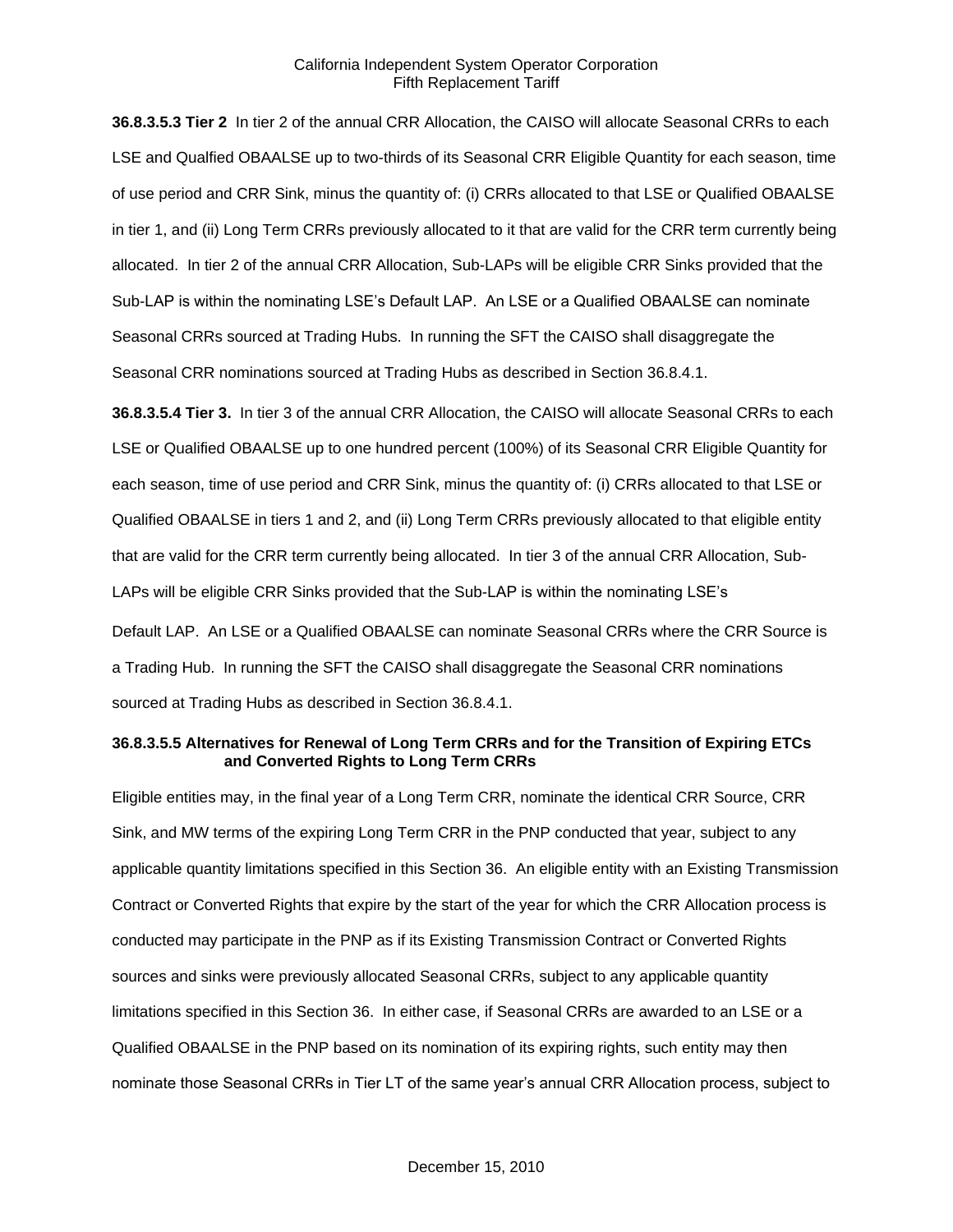any applicable quantity limitations specified in this Section 36. Alternatively, CRR Holders of expiring LT CRRs, expiring Existing Transmission Contracts or expiring Converted Rights may bypass the tier 1 Priority Nomination Process and nominate their expiring rights as Long Term CRRs in Tier LT one year prior to the year of expiration, subject to any applicable quantity limitations specified in this Section 36. This alternative allows the holder of the expiring rights to nominate Long Term CRRs in the first Tier LT SFT in which the capacity corresponding to the expiring rights becomes available for the full nine (9) year period of the Tier LT SFT. For any entity who elects this alternative and obtains an allocated Long Term CRR, the length of the renewed Long Term CRR (or initial Long Term CRR in the case of expiring Existing Transmission Contracts or expiring Converted Rights) will be nine (9) years, corresponding to the years included in the Tier LT SFT.

#### **36.8.3.6 Monthly CRR Allocation Beyond CRR Year One**

The monthly CRR Allocation shall consist of a sequence of two (2) tiers of allocations for each time of use period (on-peak and off-peak). The monthly CRR Allocation will distribute Monthly CRRs and will allow an LSE and a Qualified OBAALSE to nominate CRRs up to one hundred percent (100%) of its Monthly CRR Eligible Quantity, minus the total of any Seasonal CRRs allocated in the annual CRR Allocation, and minus any holdings of Long Term CRRs that are valid for the month and time of use of the CRRs being nominated. All CRR nominations by Qualified OBAALSEs must be source verified. **36.8.3.6.1** Tier 1 In tier 1 of the monthly CRR Allocations, each LSE or Qualified OBAALSE may nominate Monthly CRRs up to one-hundred percent (100%) of the difference between its Monthly CRR Eligible Quantity and the total of any Seasonal CRRs allocated in the annual CRR Allocation and any holdings of Long Term CRRs that are valid for the month and time of use of the CRRs being nominated. An LSE or a Qualified OBAALSE can nominate Monthly CRRs where the CRR Source is a Trading Hub. In tier 1 of the monthly CRR Allocation, Sub-LAPs will be eligible CRR Sinks, provided that the Sub-LAP is within the nominating LSE's Default LAP. In running the SFT the CAISO shall disaggregate the Monthly CRR nominations sourced at Trading Hubs as described in Section 36.8.4.1.

**36.8.3.6.2** Tier 2. In tier 2 of the monthly CRR Allocations, each LSE or Qualified OBAALSE may nominate Monthly CRRs up to one hundred percent (100%) of the difference between its Monthly CRR Eligible Quantity and the total of any Seasonal CRRs allocated in the annual CRR Allocation and any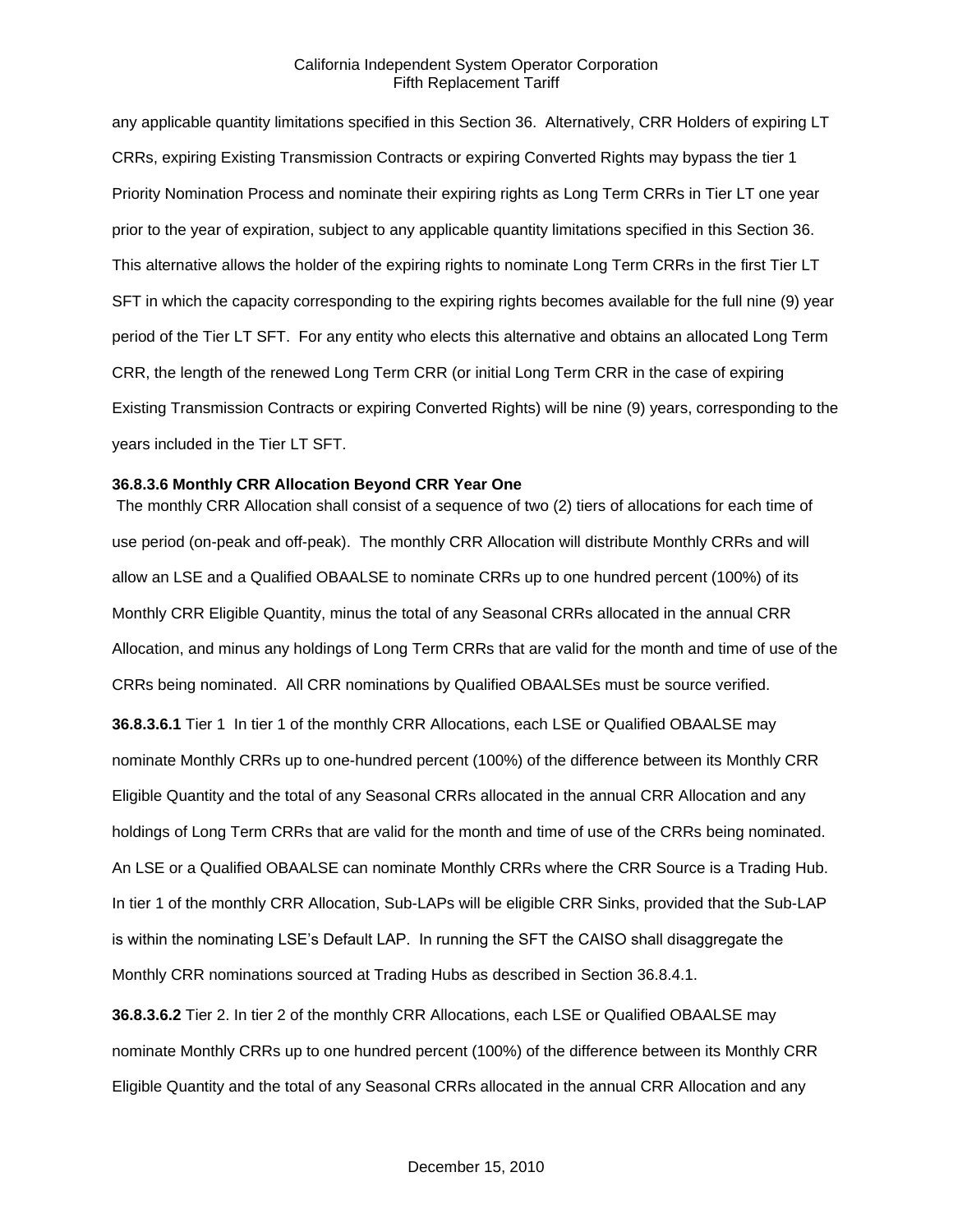holdings of Long Term CRRs that are valid for the month and time of use of the CRRs being nominated, minus the quantity of CRRs allocated to that LSE or Qualified OBAALSE in tier 1 of the current monthly CRR Allocation. In tier 2 of the monthly CRR Allocation, Sub-LAPs will be eligible CRR Sinks, provided that the Sub-LAP is within the nominating LSE's Default LAP. An LSE or a Qualified OBAALSE can nominate Monthly CRRs sourced at Trading Hubs. In running the SFT the CAISO shall disaggregate the Monthly CRR nominations sourced at Trading Hubs as described in Section 36.8.4.1.

#### **36.8.4 Eligible Sources For CRR Allocation**

In the CRR Allocation processes for Seasonal CRRs, Monthly CRRs, and Long Term CRRs, nominated CRR Sources can be either PNodes (including Scheduling Points) or Trading Hubs, except that a Proxy Demand Resource cannot be a nominated CRR Source in a CRR Allocation process. An LSE or a Qualified OBAALSE may nominate up to one hundred percent (100%) of its Adjusted Verified CRR Source Quantities for Seasonal or Monthly CRRs in the combined tiers of the annual and monthly CRR Allocation processes as provided in this Section. For tiers 1 and 2 of the annual CRR Allocation in CRR Year One, an LSE may nominate CRRs from each of its verified CRR Sources in a quantity no greater than seventy-five percent (75%) of the Adjusted Verified CRR Source Quantity corresponding to each verified CRR Source. The LSE may then use tier 1 of the monthly CRR Allocations in CRR Year One to nominate up to the full one hundred percent (100%) of the Adjusted Verified CRR Source Quantity corresponding to each verified CRR Source. In tiers 1, 2 and 3 of the annual CRR Allocation in each year in which it participates, a Qualified OBAALSE may nominate CRRs from each of its verified CRR Sources in a quantity no greater than seventy-five percent (75%) of the Adjusted Verified CRR Source Quantity corresponding to each CRR Source. The Qualified OBAALSE may then use tiers 1 and 2 of the monthly CRR Allocations in the same year to nominate up to the full one hundred percent (100%) of the Adjusted Verified CRR Source Quantity corresponding to each verified CRR Source.

#### **36.8.4.1 CRRs with Trading Hub Sources**

For purposes of the CRR Allocation processes the CAISO shall disaggregate CRR nominations with Trading Hub CRR Sources into Point-to-Point CRR nominations each of whose CRR Source is a Generating Unit PNode that is an element of the Trading Hub. In performing this disaggregation the MW quantity of each Point-to-Point CRR nomination will equal the MW quantity of the CRR nomination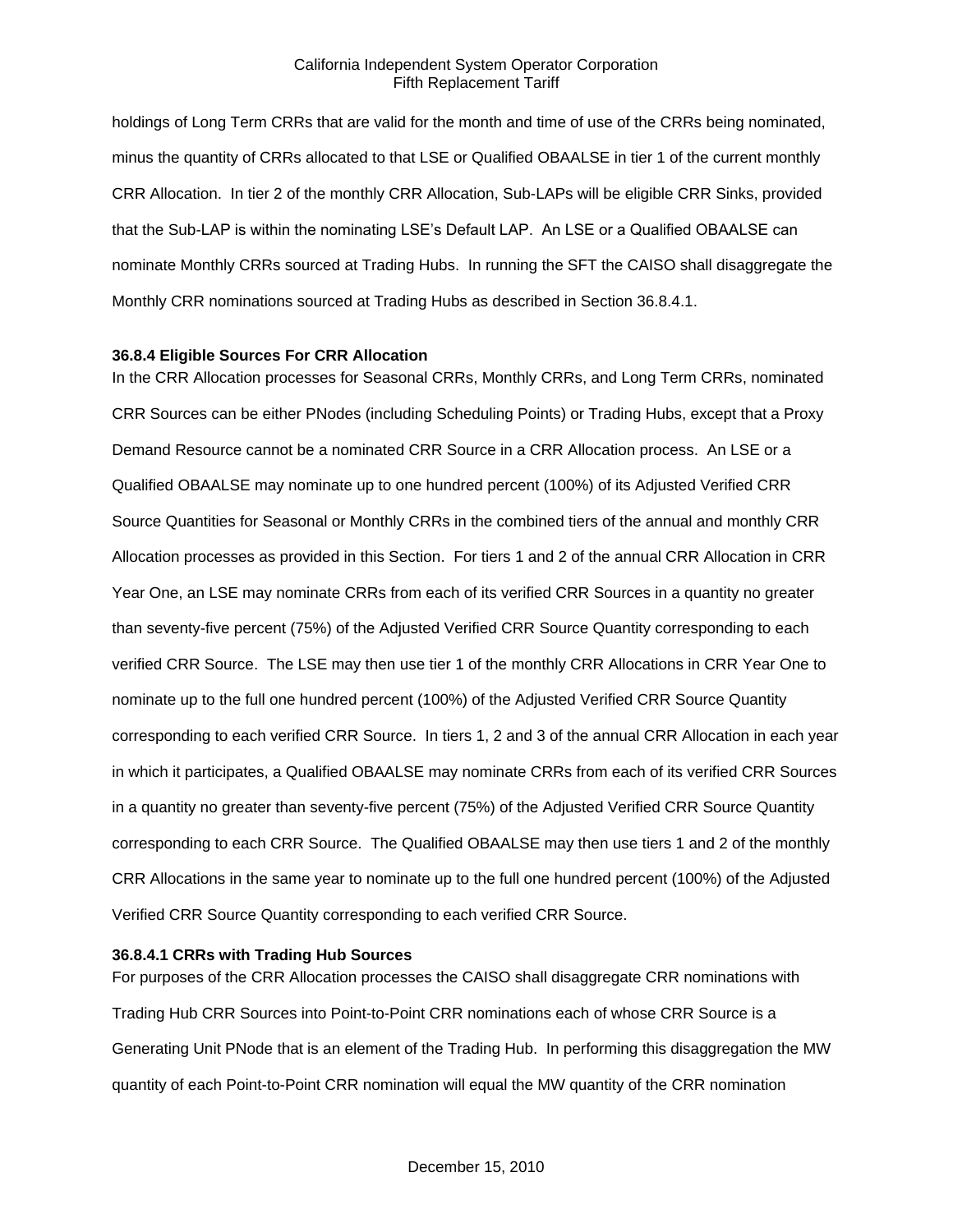multiplied by the weighting factor of the corresponding Generating Unit PNode in the defined Trading Hub. The disaggregated, individual Point-to-Point CRRs will be used by the CAISO in conducting the SFTs for the nominated CRRs. In CRR years other than CRR Year One, an LSE may nominate in the PNP any Point-to-Point CRRs it was allocated the previous year as a result of Seasonal CRR nominations with Trading Hubs as CRR Sources, and may then nominate those Seasonal CRRs awarded in the PNP as Long Term CRRs in Tier LT. In CRR Year One, an LSE that was allocated individual Pointto-Point CRRs in tiers 1 and 2 as a result of nominating CRRs sourced at a Trading Hub must nominate CRRs sourced at Trading Hubs in Tier LT in accordance with Section 36.8.3.1.3.1. For Qualified OBAALSEs, all nominated CRR Sources must be source verified as specified in Section 36.9.1. Any Long Term CRRs allocated by the CAISO as a result of nominations of CRRs sourced at Trading Hubs will be Point-to-Point CRRs each of whose CRR Sources is a Generating Unit PNode that is an element of the Trading Hub.

#### **36.8.4.2 Import CRRs**

An LSE or a Qualified OBAALSE may nominate Seasonal, Monthly or Long Term CRRs whose CRR Source is a Scheduling Point in the annual and monthly CRR Allocation in accordance with this Section.

### **36.8.4.2.1 Scheduling Points as CRR Sources for LSEs in CRR Year One**

In CRR Year One, in tiers 1 and 2 of the annual CRR Allocation process an LSE may nominate Seasonal CRRs whose CRR Source is a Scheduling Point to the extent that it can demonstrate to the CAISO that, for the verification period stated in Section 36.8.3.4, it owned or was a party to a contract with a System Resource, and that it or the counter-party to the contract had procured appropriate transmission from the applicable transmission provider outside the CAISO to the Scheduling Point. In addition, also in tiers 1 and 2 of the annual CRR Allocation in CRR Year One, all LSEs eligible to nominate CRRs under this Section 36.8 may nominate as CRR Sources, without any verification, shares of the residual import CRR capacity at each Scheduling Point that remains after the completion of the CRR Source verification process. Each LSE's share of the residual import CRR capacity will be calculated as follows. Starting with the total capacity at each Scheduling Point that is available in the DC FNM for the annual CRR Allocation and CRR Auction processes, the CAISO will calculate the residual amount of capacity that remains at each Scheduling Point after subtracting the capacity accounted for by those Scheduling Point CRR Sources submitted by LSEs for verification that have been verified. The CAISO will then set aside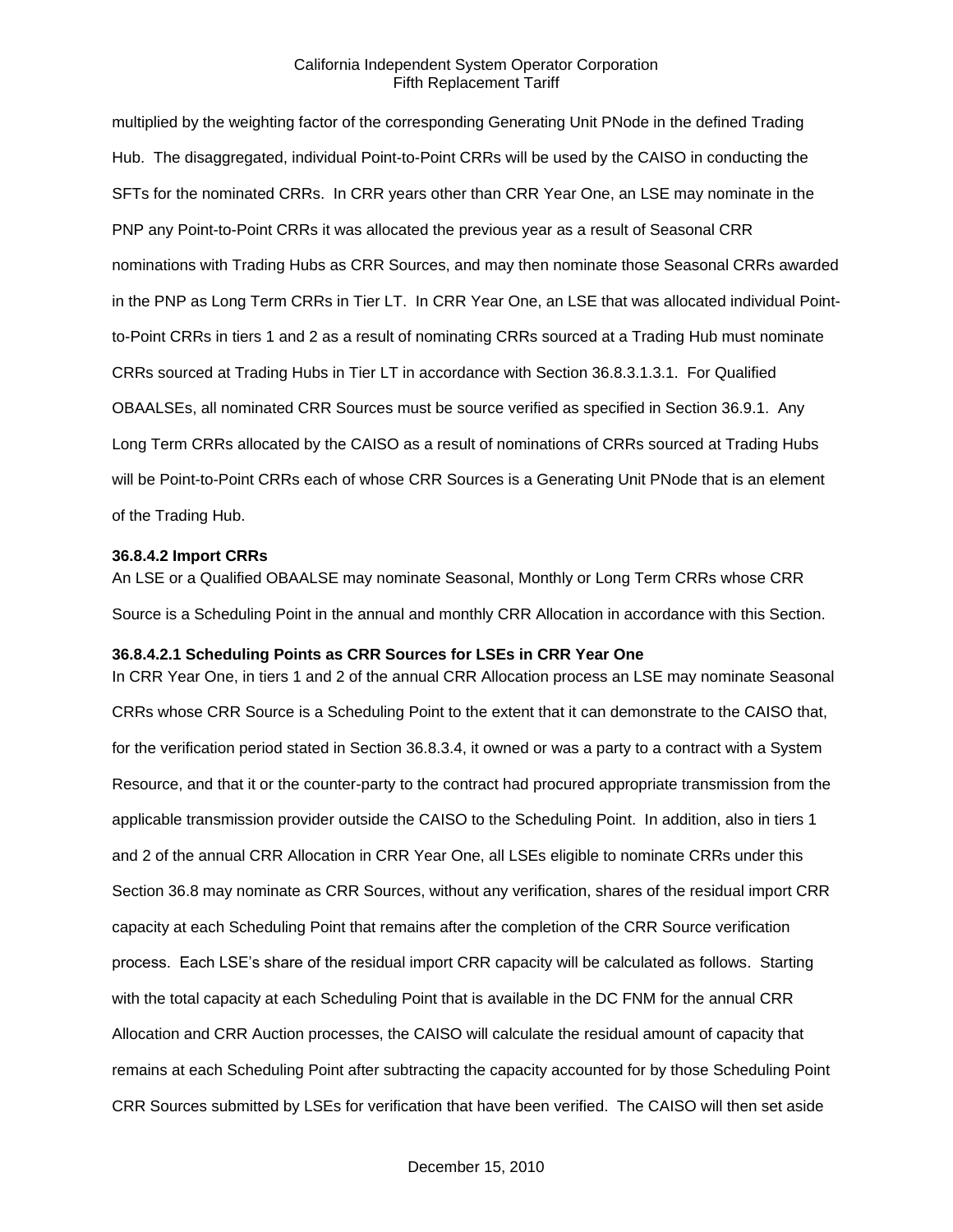fifty percent (50%) of this residual amount at each Scheduling Point for the annual CRR Auction, and will allow LSEs to nominate pro rata shares of the other fifty percent (50%) in proportion to their Seasonal CRR Eligible Quantities. In each monthly CRR Allocation during CRR Year One, CRR Source verification will be required in tier 1 as in the annual CRR Allocation process. Following the verification process, the CAISO will calculate and set aside for the monthly CRR Auction fifty percent (50%) of the import capacity that remains at each Scheduling Point after accounting for the verified Scheduling Point CRR Source submissions to the monthly process and the annual CRR Allocation and CRR Auction results for that month, and will allow LSEs to nominate in tier 1 Monthly CRRs with CRR Sources at each Scheduling Point in quantities up to their pro rata shares of the other fifty percent (50%) in proportion to their Monthly CRR Eligible Quantities.

## **36.8.4.2.2 Scheduling Points as CRR Sources for LSEs Beyond CRR Year One**

In the annual CRR Allocation processes subsequent to CRR Year One, there will be no special provisions regarding CRR Sources at Scheduling Points in tiers 1 and 2 for LSEs. For tier 3 the CAISO will calculate and set aside for the annual CRR Auction fifty percent (50%) of the import capacity at each Scheduling Point that remains after the tier 1 and tier 2 CRR Allocations and after considering any previously allocated Long Term CRRs that are valid for that month as described in Section 36.4.1. In the monthly CRR Allocation processes subsequent to CRR Year One there will be no special provisions regarding CRR Sources at Scheduling Points in tier 1 for LSEs. For tier 2 the CAISO will calculate and set aside for the monthly CRR Auction fifty percent (50%) of the import capacity that remains at each Scheduling Point after accounting for the annual CRR Allocation and CRR Auction results for that month, any previously allocated Long Term CRRs that are valid for that month, and the results of tier 1 of the monthly CRR Allocation.

### **36.8.4.2.3 Scheduling Points as CRR Sources for Qualified OBAALSEs**

In the annual CRR Allocation process a Qualified OBAALSE may nominate CRRs whose CRR Source is a Scheduling Point to the extent it meets the requirements of Section 36.9.1.

### **36.8.5 Load Migration Between LSEs**

The CAISO shall track Load Migration between LSEs through Load Migration data provided to the CAISO by each UDC, MSS Operator or other entity that provides distribution serve to customers. Load Migration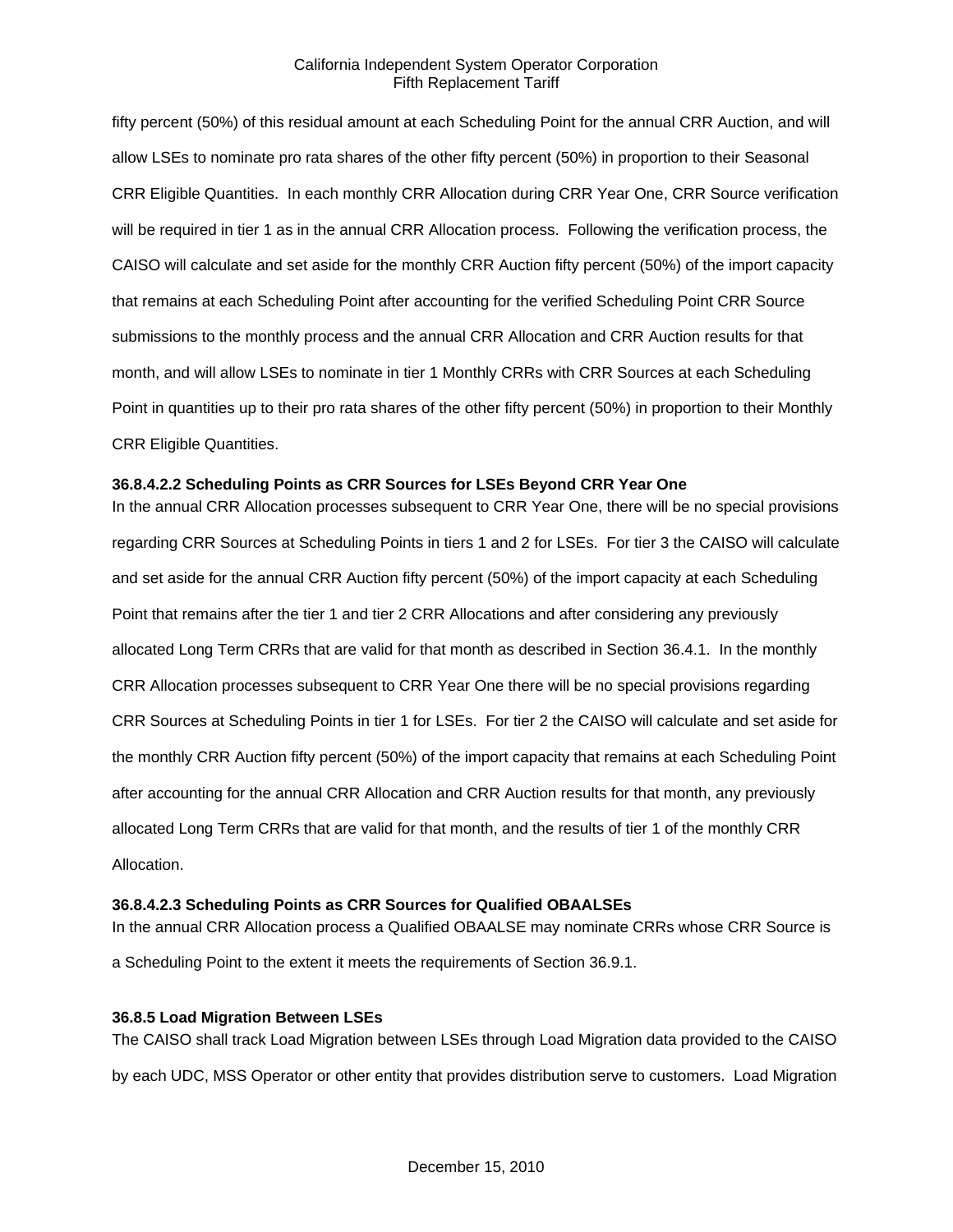will be reflected in the hourly Load data and Load forecasts used by the CAISO to calculate the CRR Load Metrics and Seasonal CRR Eligible Quantities and Monthly CRR Eligible Quantities for each LSE, in accordance with procedures set forth in the applicable Business Practice Manual. Load Migration will be reflected in appropriate adjustments to each affected LSE's Seasonal CRR Eligible Quantities and Monthly CRR Eligible Quantities in subsequent annual and monthly CRR Allocations, as well as its PNP Eligible Quantities in the next annual CRR Allocation. LSEs that hold Seasonal CRRs or Long Term CRRs and that lose or gain Load through Load Migration must comply with Section 36.8.5.3 regarding the transfers of current CRR holdings to reflect Load Migration.

#### **36.8.5.1 Tracking of Load Migration by CAISO**

The CAISO will implement all appropriate adjustments due to Load Migration on a monthly basis. In order to enable the CAISO to track Load Migration and determine the appropriate adjustments, each UDC, MSS Operator, and other entity that provides distribution service to customers will provide to the CAISO the number of end-use customers that migrated in each of the customer classes in their service area. The end-use customer information provided to the CAISO by such parties shall be calculated based on the following details on each customer that migrates between LSEs: (i) customer identification information, (ii) information to establish the customer's retail customer class, (iii) the original and new LSEs serving the customer, (iv) the effective date of the Load Migration, and (v) the most recent twelve (12) months of billing data for the customer. Each UDC, MSS Operator and other entity that provides distribution service to customers will retain the details of the underlying calculations unless as requested by the CAISO pursuant to the dispute resolution process discussed in Section 36.8.5.7. The migration information provided to the CAISO by the parties shall consist of the number of customers served by each LSE in each retail customer class as of the start of each month, multiplied by the average consumption by customers in each retail customer class. Further details regarding the methodology used by the UDCs, MSSs, and other entities that provide distribution service to customers, to calculate this migration information to be supplied to the CAISO is set forth in the applicable Business Practice Manual. The CAISO will receive information from each UDC, MSS Operator, and other entity providing distribution service on an ongoing daily basis, and will perform the calculations for any appropriate adjustments due to Load Migration on a monthly basis. New CRRs allocated due to Load Migration in accordance with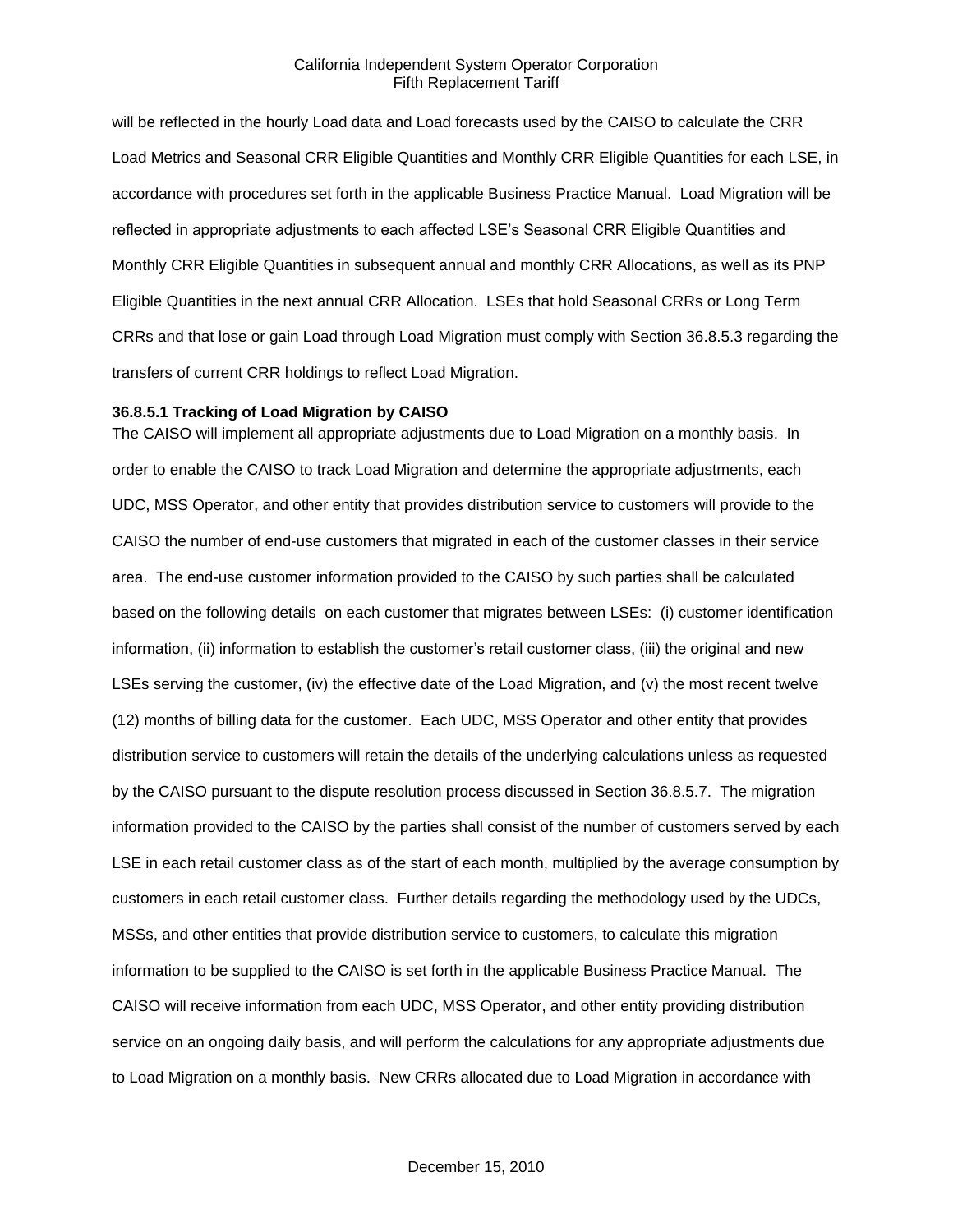Section 36.8.5.3 will be made effective on the first day of the first month, following the CAISO's performance of the calculations, in which the Load Migration is effective by the first of the month.

## **36.8.5.2 Adjustments to CRR Eligible Quantities to Reflect Load Migration**

An LSE who loses or gains net Load through Load Migration in a given year will have its Seasonal CRR Eligible Quantities in the next annual CRR Allocation reduced or increased, respectively, in proportion to the net Load lost or gained through Load Migration. In addition, an LSE that loses Load through Load Migration in a given year will have its PNP Eligible Quantities reduced in proportion to the gross amount of Load lost through Load Migration. An LSE that gains Load through Load Migration in a given year will have its PNP Eligible Quantities increased in proportion to the amount of Load gained through Load Migration.

### **36.8.5.3 Adjustments to Current CRR Holdings to Reflect Load Migration**

Because in between CRR Allocations each LSE can both lose Load and gain Load between itself and multiple other LSEs, the CAISO will calculate and perform appropriate adjustments to current CRR holdings for each pair of LSEs affected by Load Migration to reflect the net amount of Load that migrated between those two LSEs during each Load Migration tracking period and for each LAP in which the LSEs serve Load. The CAISO will perform such calculations in accordance with the appropriate Business Practice Manual, and will perform the adjustments by creating and allocating equal and opposite sets of new CRRs for each pair of LSEs affected by Load Migration. The net Load gaining LSE of the pair will receive a set of new CRRs that match the CRR Sources and CRR Sinks of all the Seasonal CRRs and Long Term CRRs previously allocated to the net Load losing LSE of the pair, in MW quantities proportional to the net amount of the net Load losing LSE's Load that migrated to the net Load gaining LSE of the pair within each LAP in which the LSEs serve Load. The net Load losing LSE of the pair will receive a set of new Offsetting CRRs. After the assignment of Offsetting CRRs, the net Load losing LSE will still hold the CRRs it held before it was assigned the Offsetting CRRs. The Load gaining LSE may nominate its new Seasonal CRRs in the Priority Nomination Process of the next annual CRR Allocation process. The net Load losing LSE may not nominate in the Priority Nomination Process either: (i) the Seasonal CRRs corresponding to the new CRRs allocated to the Load gaining LSE, or (ii) the Offsetting CRRs allocated due to Load Migration. An LSE to which the CAISO allocates new CRRs to reflect Load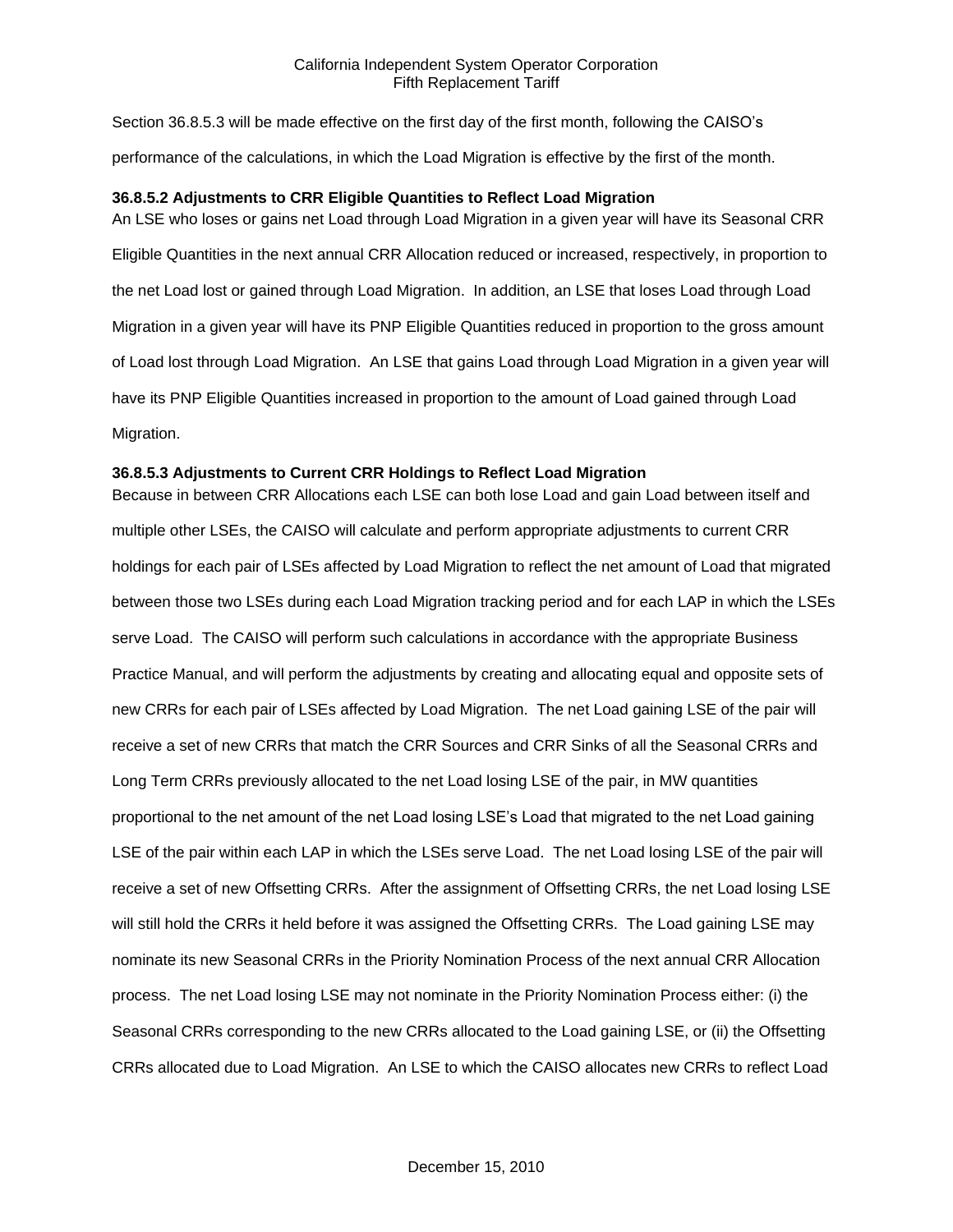Migration must be either a Candidate CRR Holder or a CRR Holder and meet all requirements applicable to such entities.

## **36.8.5.4 Load Migration and Compliance with CAISO Credit Requirements**

To the extent that the credit requirements of an LSE as specified in Section 12 are updated by the allocation of new CRRs to reflect Load Migration, the CAISO will do the following. For new CRRs that result in net charges to the affected LSE over a Settlement period these charges will appear on the LSE's Settlement Statement irrespective whether the LSE has met the updated credit requirement. For new CRRs that result in net payments to the affected LSE over a Settlement period and that LSE has not met the updated credit requirements affected by the allocation of new CRRs to reflect Load Migration, the CAISO shall withhold payment until those updated credit requirements are met. At the end of each Settlement period, if the LSE has not met the updated credit requirements resulting from Load Migration CRR transfers, the CAISO will add any net payments that accrued to the transferred CRRs to the CRR Balancing Account to be included in the daily clearing of the CRR Balancing Account, and those net payments will no longer be recoverable by the LSE. The CAISO may place new allocated CRRs into CRR Auctions if the non-compliance with credit or applicable Financial Security requirements is persistent.

### **36.8.5.5 Load Migration Adjustment for CRR Year One**

For the CRR Year One CRR Allocation process, the CAISO will account for the cumulative Load Migration that takes place between the beginning of the CRR Year One CRR Allocation process and the first date that the Day-Ahead Market is operational as a single adjustment as described in the Business Practice Manuals.

### **36.8.5.6 Load Migration Reflected in the Monthly CRR Allocation Process**

An LSE who loses or gains net Load through Load Migration must reflect that loss or gain in the monthly Load forecasts it submits to the CAISO for determining its monthly CRR Eligible Quantities for future monthly CRR Allocations.

### **36.8.5.7 Dispute Resolution Mechanism Regarding Load Migration Data Transfers**

The CAISO shall provide the Load migration information referred to in Section 36.8.5.1 to the affected load-gaining or load-losing LSE. The data received by each affected LSE will be limited to the count of customers for which it is the load-gaining LSE, and the count of customers for which it is the load-losing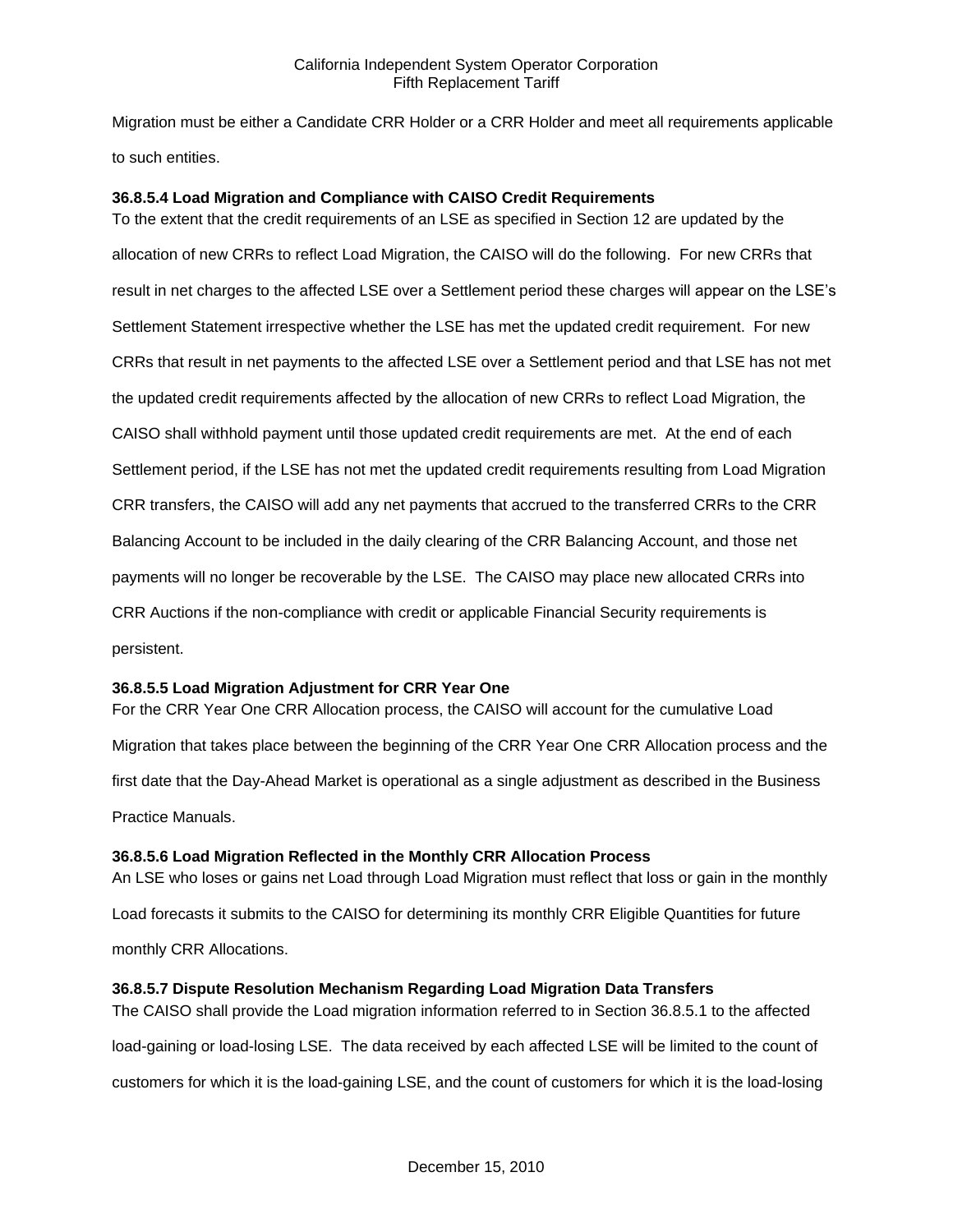LSE. The affected LSEs shall contact the CAISO and the UDC, MSS or other entities that provide distribution service to customers that calculate this migration information, of any dispute regarding the load migration data provided to the CAISO no later than four calendar days after the affected LSE has received the load migration data. In the event that the affected LSE and UDC, MSS or other entity that provide distribution service to customers, are unable to resolve the LSE's disagreement, the LSE and UDC, MSS, or other entity that provides distribution service to customers, will submit the dispute to the CAISO. During the consultations with the CAISO concerning the dispute, the CAISO may request the data specified in Section 36.8.5.1, on which the load migration data is based and may request explanations of the disputed data from the disputing parties. In the event that the CAISO needs to receive and review the relevant data, the CAISO will purge the data after the resolution of the dispute. In the event that the affected parties cannot agree to a resolution of the dispute prior to the expiration of the fourth calendar day after the data was provided to the load-gaining or load-losing LSE by the CAISO, the CAISO will decide either to: (1) recalculate, to the extent feasible, the aggregated count of transferring customers and proceed with the subsequent steps based on that calculated amount; or (2) proceed with the amounts provided by the UDC, MSS or other entity that provides distribution service to customers. Nothing in this section should be construed to restrict the affected parties from seeking the dispute resolution mechanism available under Section 13; provided however, that in the interim the CAISO may proceed with the CRR processes defined in the CAISO Tariff based on the load migration amounts provided by the UDC, MSS or other entity that provides distribution service to customers. If the CAISO later determines that the resolution of the dispute requires a modification of the load-gaining or loadlosing LSE's rights, the CAISO will make the appropriate adjustments in any of the upcoming CRR Allocations, but will not make any retroactive adjustments to the load-gaining or load-losing LSE's rights.

#### **36.8.6 Load Forecasts Used To Calculate CRR MW Eligibility**

The CAISO will work closely with appropriate state and Local Regulatory Authorities and agencies to ensure that historical Load data and Load forecasts used to establish Seasonal CRR Eligible Quantities and Monthly CRR Eligible Quantities as provided in Section 36.8.2 are consistent with the Load data and Load forecasts used to establish resource adequacy requirements. For the purpose of this consistency assessment, the CAISO will consider the most current available Load data and Load forecasts submitted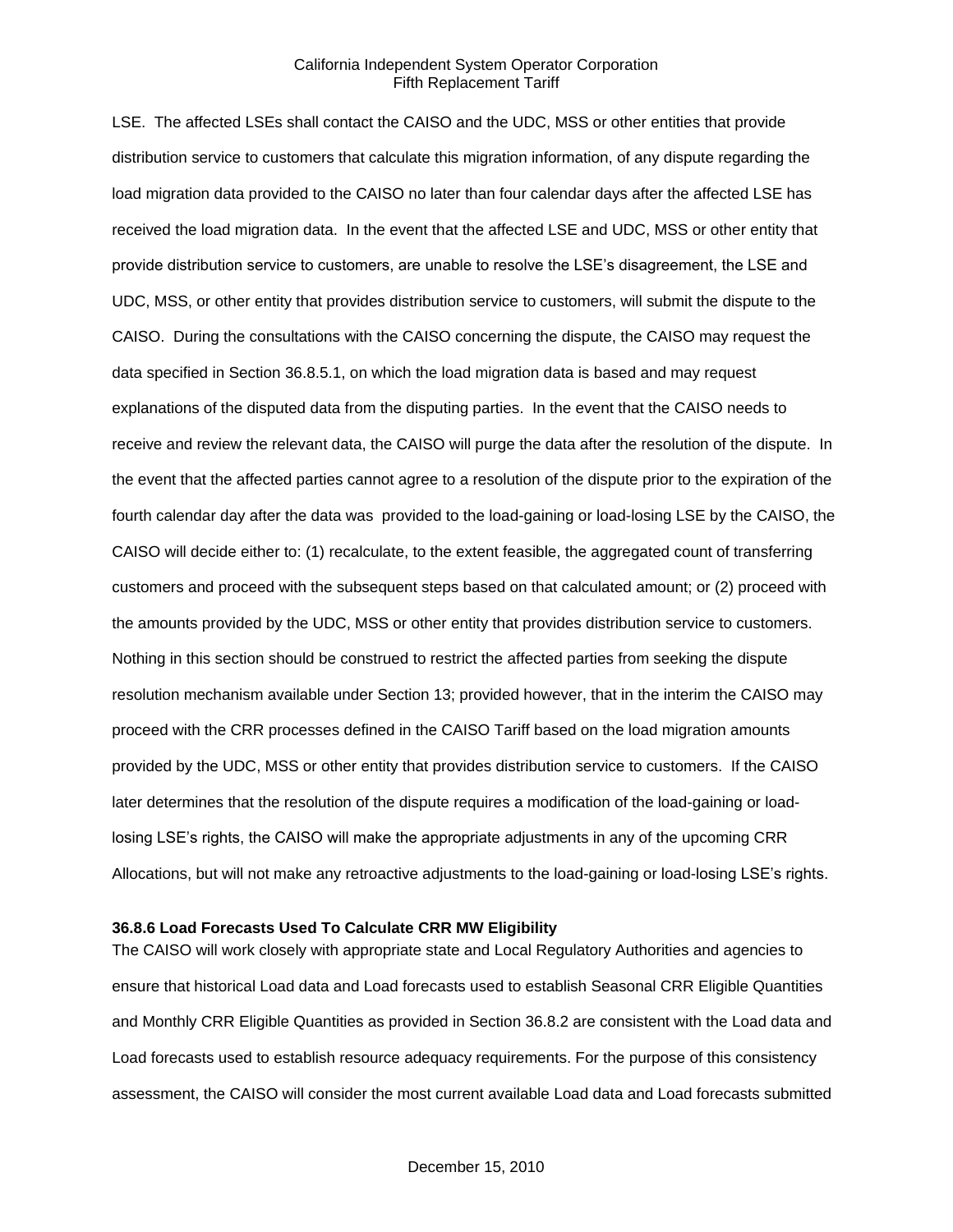by the LSE to the applicable state, Local Regulatory Authorities and agencies, subject to the CAISO's ability to perform the consistency assessment and any necessary adjustments pursuant to Sections 36.8.2.1 and 36.8.2.2 within the CRR production time line as specified in the applicable Business Practice Manual.

#### **36.8.7 Long Term CRRs And PTO Withdrawal From CAISO Controlled Grid**

In the event a Participating TO gives the required notice and withdraws facilities or Entitlements from the CAISO Controlled Grid, the CAISO will reconfigure Long Term CRRs as necessary to reflect the CAISO Controlled Grid after the withdrawal. After reconfiguration, the CAISO will run SFTs on the reconfigured Long Term CRRs and, if necessary, reduce some of the reconfigured Long Term CRRs to ensure their feasibility. If the CRR Source and CRR Sink for an allocated Long Term CRR both are located within a departing Participating TO Service Territory, the Long Term CRR would expire on the effective date of the Participating TO's withdrawal.

#### **36.9 CRR Allocation To OBAALSEs**

OBAALSEs who wish to nominate and be allocated CRR Obligations in the same annual and monthly CRR Allocation processes described in Section 36.8 may do so subject to the provisions of this Section 36.9 and if such OBAALSEs are qualified and registered as Candidate CRR Holders or CRR Holders. An OBAALSE may participate in the CRR Allocation processes and be allocated CRRs to the extent that: (1) such OBAALSE makes a showing of legitimate need for the CRRs nominated as provided by Section 36.9.1; (2) such OBAALSE pre-pays or commits to pay the appropriate Wheeling Access Charge in the amount of MWs of CRRs nominated as provided in Section 36.9.2; (3) the external load for which CRRs are nominated will be exposed to CAISO Congestion charges because it is not served by Supply resources other than exports from the CAISO Balancing Authority Area; (4) the external load for which CRRs are nominated is not served through an ETC, TOR or Converted Rights by which it has been designated as eligible to receive the reversal of Congestion charges; (5) such OBAALSE complies with the verification requirements in Section 36.9.4; and (6) the nominated CRRs clear the relevant SFTs. An OBAALSE that participates in the CRR Allocation processes will be subject to the applicable rules governing the tiered structure of these processes. All CRRs allocated under the terms of this Section 36.9 will be CRR Obligations.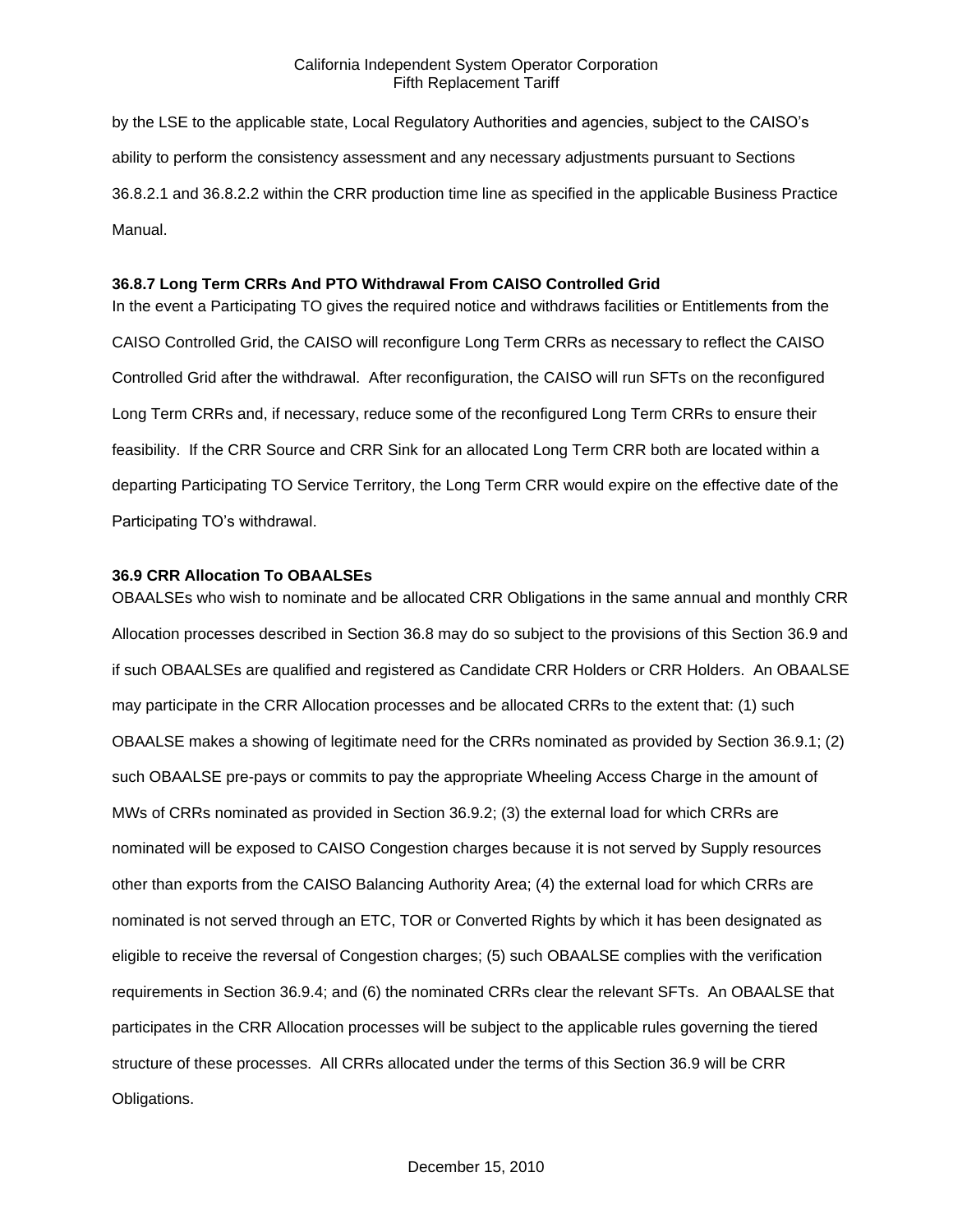#### **36.9.1 Showing Of Legitimate Need**

An OBAALSE must make a showing to the CAISO of legitimate need to enable the CAISO to verify the CRR Sources it wants to nominate. All CRR nominations by OBAALSEs in all CRR years must be source verified based on the showing of legitimate need. The CAISO's verification of legitimate need will be based on demonstration by the OBAALSE of an executed Energy contract from a Generating Unit or System Resource that covers the time period of the CRRs nominated, or ownership of such Generating Unit or System Resource. For such CRR Sources the showing of legitimate need must be made for each CRR term for which the OBAALSE wants to nominate CRRs in a timely manner prior to the start of the relevant annual or monthly CRR Allocation process. For CRR Sources that will be verified based on generating resources located outside the CAISO Balancing Authority Area, a Scheduling Point must be nominated as the corresponding CRR Source. Generating resources located outside of the CAISO Balancing Authority Area to be used by the OBAALSE to verify a Scheduling Point as a CRR Source must not be located within the OBAALSE's own Balancing Authority Area. The Verified CRR Source Quantity and Adjusted Verified CRR Source Quantity corresponding to any CRR Source nominated by an OBAALSE will be calculated in accordance with Section 36.8.3.4, with the modification that for an OBAALSE these quantities will be calculated for each CRR Allocation process in which the Qualified OBAALSE wants to participate, consistent with the requirement for ongoing source verification based on a forward showing in conjunction with the OBAALSE's annual showing of legitimate need. For a CRR Source that is a Scheduling Point, pursuant to the legitimate need showing requirement, an OBAALSE must demonstrate that it has procured the appropriate transmission service from the transmission provider outside the CAISO Balancing Authority Area to the Scheduling Point that the OBAALSE intends to nominate as a CRR Source for the term of the CRR being nominated. Such demonstrations shall be provided by the OBAALSE to the CAISO through the submission of a written sworn declaration by an executive employee authorized to represent the OBAALSE and attest to the accuracy of the data demonstration. As necessary, the CAISO may request, and such OBAALSE must produce in a timely manner, documents in support of such declaration.

## **36.9.2 Prepayment Of Wheeling Access Charges**

# **36.9.2.1 Prepayment of Wheeling Access Charges for Allocated CRRs**

An OBAALSE will be required to prepay relevant Wheeling Access Charges, to be calculated as described in this section and further specified in the Business Practice Manual, for the full term of the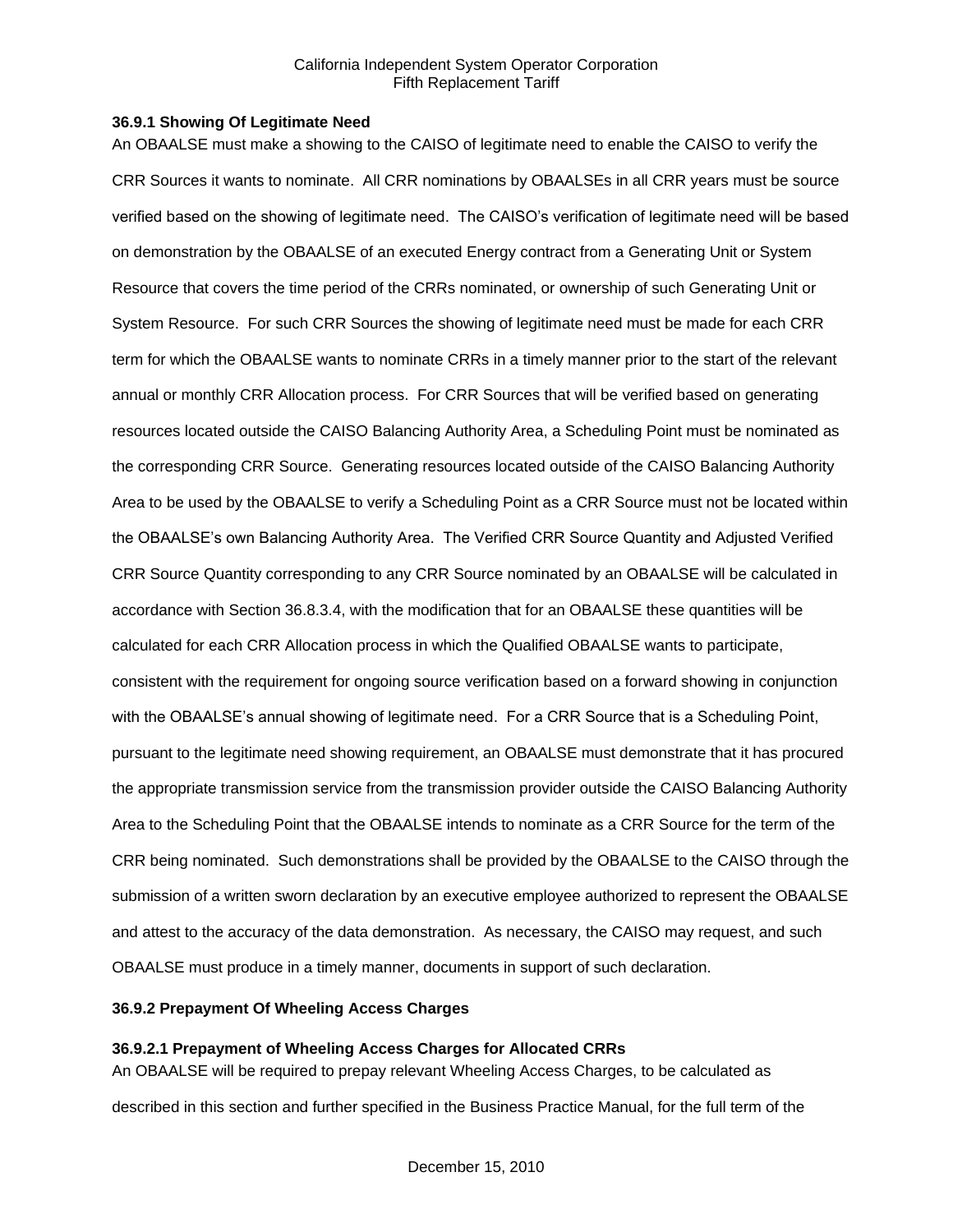Monthly CRRs, Seasonal CRRs and Long Term CRRs it intends to nominate in order to participate in the CRR Allocation processes and be allocated CRRs. To be eligible for the allocation of Seasonal CRRs or Monthly CRRs the OBAALSE must submit the full required prepayment and have it accepted by the CAISO prior to the OBAALSE's submission of nominations for the relevant annual or monthly CRR Allocation, except as provided below in Section 36.9.2.2. To be eligible for nominations of Long Term CRRs, the OBAALSE must submit the full prepayment and have it accepted by the CAISO prior to the OBAALSE's submission of nominations of Long Term CRRs in Tier LT, except as provided below in Section 36.9.2.2. For each MW of Monthly CRR, Seasonal CRR or Long Term CRR to be nominated the nominating OBAALSE must prepay one MW of the relevant Wheeling Access Charge, which equals the per-MWh WAC that is associated with the Scheduling Point the OBAALSE intends to nominate as a CRR Sink and that is expected at the time the CRR Allocation process is conducted to be applicable for the period of the CRR nominated, times the number of hours comprising the period of the CRR nominated as further specified in the applicable Business Practice Manual.

#### **36.9.2.2 Eligibility for Prepayment of WAC on an Annual or Monthly Basis**

An OBAALSE deemed creditworthy pursuant to the requirements of Section 12 may elect to prepay the determined WAC responsibility on a monthly basis for the Seasonal CRRs or Long Term CRRs that it seeks to be allocated, provided that such OBAALSE has demonstrated a commitment to pay the required WAC for the entire term of the CRRs sought by submitting to the CAISO a written sworn statement by an executive that can bind the entity. In order to be eligible for this option, the OBAALSE must submit and the CAISO must accept this sworn statement prior to the applicable CRR Allocation process in which the OBAALSE intends to nominate a CRR. An OBAALSE choosing to pay on a monthly basis shall make its monthly payments on a schedule specified in the applicable Business Practice Manual. An OBAALSE deemed creditworthy pursuant to the requirements of Section 12 may also elect to prepay its determined WAC responsibility associated with an allocated Long Term CRR on an annual basis, provided that such OBAALSE has demonstrated a commitment to pay for the entire term of the Long Term CRRs sought by submitting to the CAISO and the CAISO accepting a written sworn statement by an executive that can bind the entity. An OBAALSE choosing to pay such WAC obligation on an annual basis shall make its payment each year on a schedule specified in the applicable Business Practice Manual.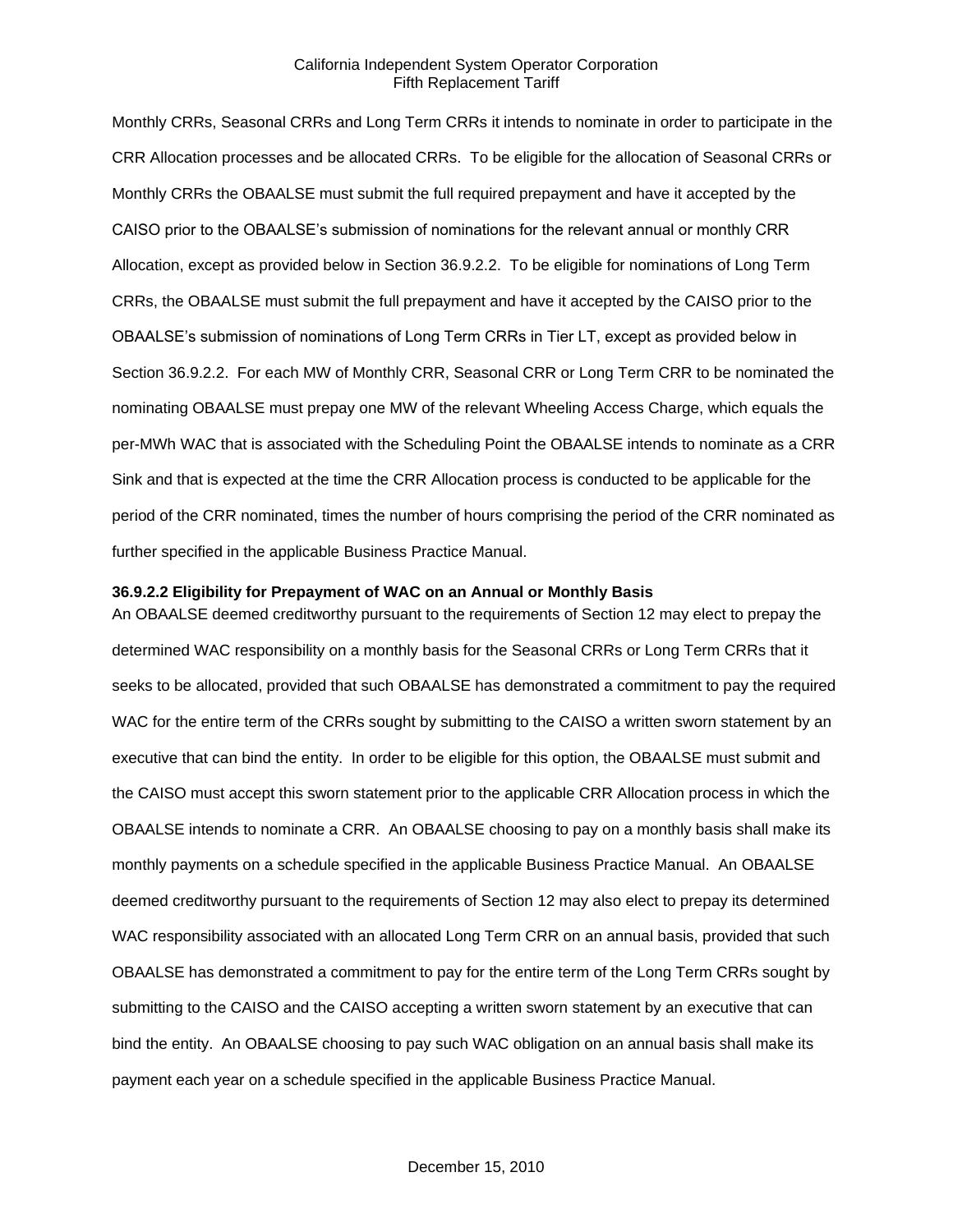## **36.9.2.3 Refund of Prepaid WAC for Unallocated CRRs**

To the extent that an OBAALSE prepays a quantity of the WAC and is not allocated the full amount of CRRs nominated, WAC prepayment for CRRs not allocated will be refunded by the CAISO within thirty (30) days following the completion of the relevant CRR Allocation process.

## **36.9.3 CRR Eligible Quantities**

The CAISO will calculate the Seasonal CRR Eligible Quantities and Monthly CRR Eligible Quantities for OBAALSEs as described in Section 36.8.2 with the following modifications. The OBAALSE must submit two (2) sets of hourly data from which the CAISO will construct Load duration curves for determining the Seasonal CRR Eligible Quantities and Monthly CRR Eligible Quantities. One set of hourly data must reflect the OBAALSE's historical hourly exports at the Scheduling Point that is the CRR Sink of the nominated CRRs. The historical hourly exports shall be based on the tagged Real-Time Interchange Export Schedules for the OBAALSE. An OBAALSE that wishes to nominate multiple Scheduling Points as CRR Sinks in the CRR Allocation process will have distinct CRR Eligible Quantities for each nominated Scheduling Point, and prior to each annual CRR Allocation process must submit historical hourly export data at each such Scheduling Point from which the CAISO will calculate the associated CRR Eligible Quantities. The second set of hourly data must reflect the prior year's hourly metered Load for the end-use customers the OBAALSE served outside the CAISO Balancing Authority Area and that were not served from sources other than exports from the CAISO Balancing Authority Area. The OBAALSE's Seasonal and Monthly CRR Eligible Quantities will be based on the lesser of (1) the total historical hourly export data for all Scheduling Points submitted as CRR Sinks, and (2) the hourly metered load for the external end-use customers served by the OBAALSE and that were not served from sources other than exports from the CAISO Balancing Authority Area. An OBAALSE also must demonstrate that it has firm transmission rights pursuant to the tariffs of intervening transmission providers from its Scheduling Point sink to the end-use customers in the OBAALSE's Balancing Authority Area. The OBAALSE shall support its data submission and the demonstration of transmission rights to its end-use customers with a sworn affidavit by an executive employee authorized to represent the OBAALSE and attest to the accuracy of the data and demonstration. As necessary, the CAISO may request, and such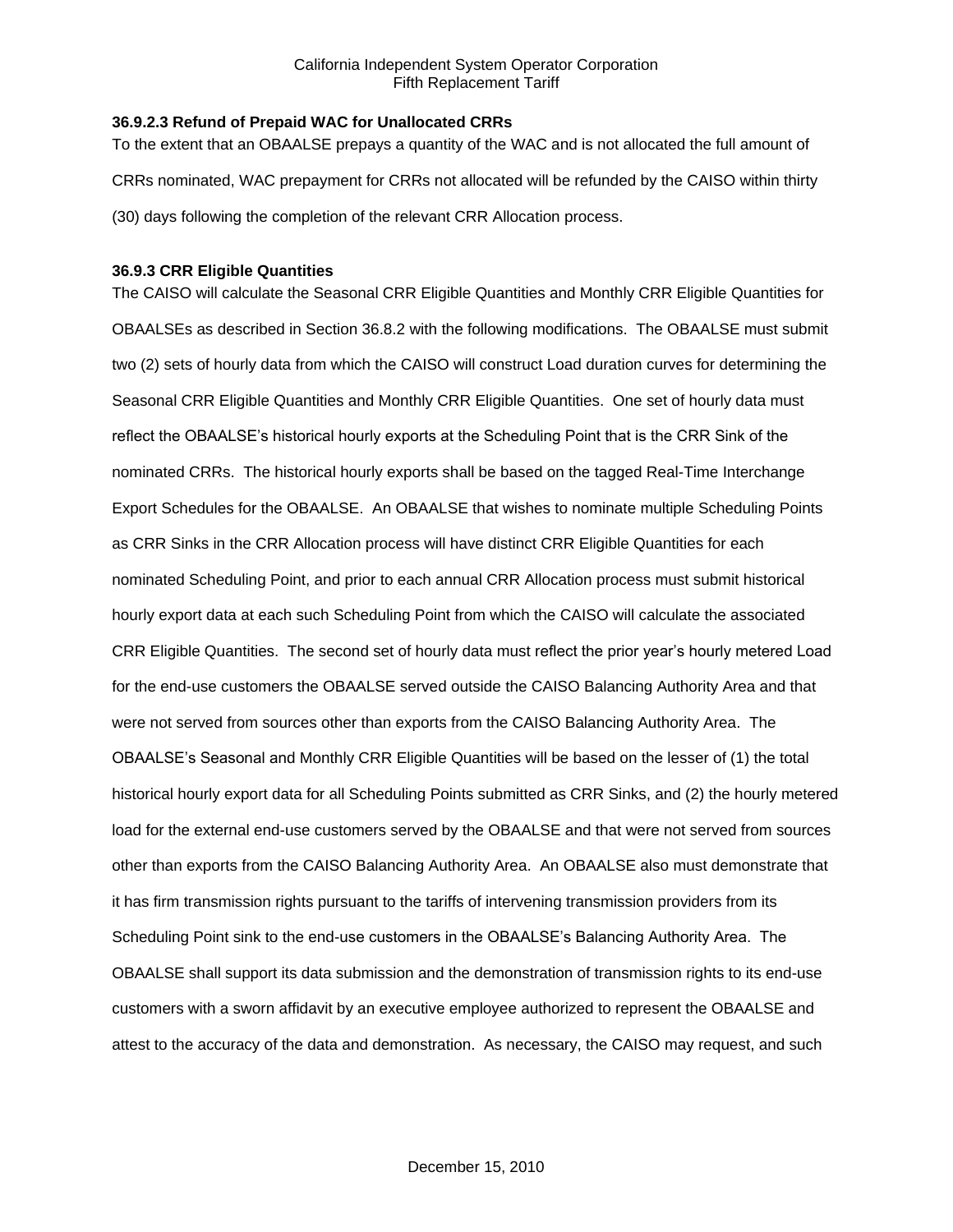OBAALSE must produce in a timely manner, the raw data and calculations used to develop the submitted data set and the demonstration of transmission rights to its end-use customers.

## **36.9.4 Eligible CRR Sources And Sinks**

Eligible CRR Sources will be the PNodes of the Generating Units or Scheduling Points for which the OBAALSE has made a legitimate need showing as described above in Section 36.9.1. Eligible CRR Sinks will be the Scheduling Points for which the CAISO has established Seasonal and Monthly CRR Eligible Quantities as described in Section 36.9.3. An OBAALSE nominating CRRs having CRR Sources internal to the CAISO Balancing Authority Area will be limited to seventy-five percent (75%) of each of its corresponding Adjusted Verified CRR Source Quantities in all tiers of the annual CRR Allocation process in CRR Year One and in subsequent years. An OBAALSE nominating CRRs having CRR Sources external to the CAISO Balancing Authority Area will be limited to seventy-five percent (75%) of each of its corresponding Adjusted Verified CRR Source Quantities in all tiers of the annual CRR Allocation process in CRR Year One. In CRR years subsequent to CRR Year One, the OBAALSE may renew previously allocated CRRs having external CRR Sources, subject to the applicable quantity limitations and other requirements specified in this Section 36.

### **36.9.5 Priority Nomination Process**

CRRs allocated pursuant to this Section 36.9 shall be eligible for nomination in the Priority Nomination Process to the extent that the requirements of this Section 36.9 are met at the time of the relevant CRR Allocation.

#### **36.10 CRR Allocation To Metered Subsystems**

An MSS Operator that elects gross Settlement may participate in the CRR Allocation processes and be allocated CRR Obligations. An MSS Operator that elects net Settlement may participate in the CRR Allocation processes and be allocated CRRs, except that its Seasonal CRR Eligible Quantities and Monthly CRR Eligible Quantities will reflect its net Load and its allocated CRRs will use MSS-LAPs as CRR Sinks. The MSS Operator will be required to submit to the CAISO the appropriate hourly historical net Load data and net Load forecast data from which the CAISO will construct net Load duration curves to determine the Seasonal CRR Eligible Quantities and Monthly CRR Eligible Quantities.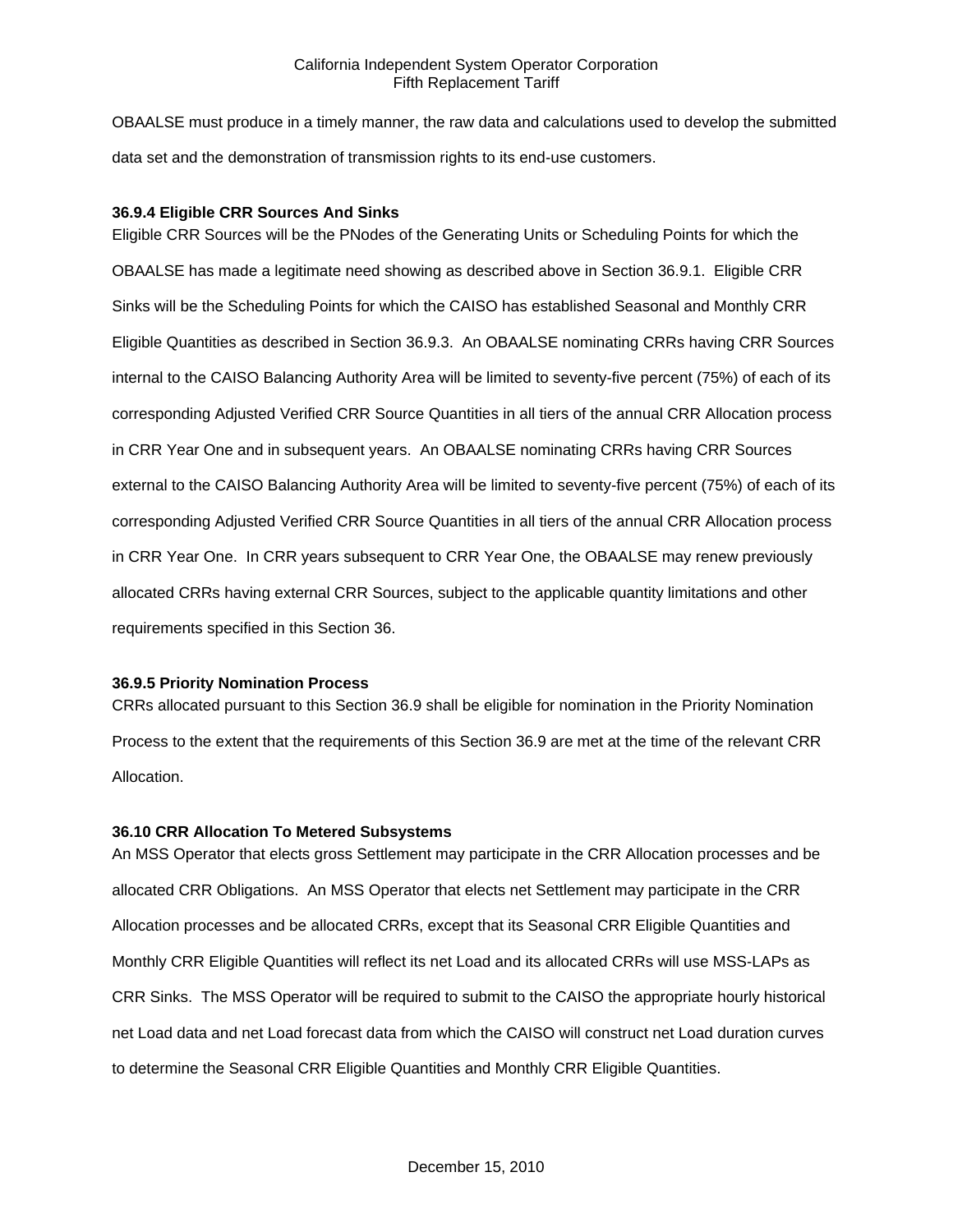## **36.11 CRR Allocation To Merchant Transmission Facilities**

Project Sponsors of Merchant Transmission Facilities who turn such facilities over to CAISO Operational Control and do not recover the cost of the transmission investment through the CAISO's Access Charge or WAC or other regulatory cost recovery mechanism may be allocated, at the Project Sponsor's election, either CRR Options or CRR Obligations that reflect the contribution of the facility to grid transfer capacity as determined below.

## **36.11.1 Eligibility For Merchant Transmission CRRs**

The Project Sponsor of a Merchant Transmission Facility shall be entitled to receive Merchant Transmission CRRs as determined in accordance with this Section 36.11. A Merchant Transmission CRR allocated through this process is effective for thirty (30) years or for the pre-specified intended life of the Merchant Transmission Facility, whichever is less. Merchant Transmission CRRs represent binding commitments for thirty (30) years or for the pre-specified intended life of the Merchant Transmission Facility, whichever is less. The binding commitment by a CRR Holder that holds Merchant Transmission CRRs may not be terminated or otherwise modified by the CRR Holder prior to the end of the term of the Merchant Transmission CRR.

#### **36.11.2 Procedure For Allocating Merchant Transmission CRRs**

No less than forty-five (45) days prior to the in-service date of a Merchant Transmission Facility, the Project Sponsor of the facility will inform the CAISO of the In-Service Date of the facility and that the Project Sponsor will be requesting Merchant Transmission CRRs associated with the Merchant Transmission Facility. The CAISO will complete the Merchant CRR Allocation after the In-Service Date of the facility and will allocate Merchant Transmission CRRs whose payment stream will be retroactive back to the In-Service Date.

#### **36.11.3 CRRs Allocated To A Transmission Facility Project Sponsor**

#### **36.11.3.1 Nominations of Merchant Transmission CRRs**

The Project Sponsor of a Merchant Transmission Facility must submit nominations for Merchant Transmission CRRs at least twenty-one (21) days prior to the In-Service Date of the facility. The Project Sponsor may nominate up to five (5) individual, Point-to-Point CRRs for each of the two (2) on-peak and off-peak time of use periods. Each of the individual, point-to-point nominations must specify: (i) a single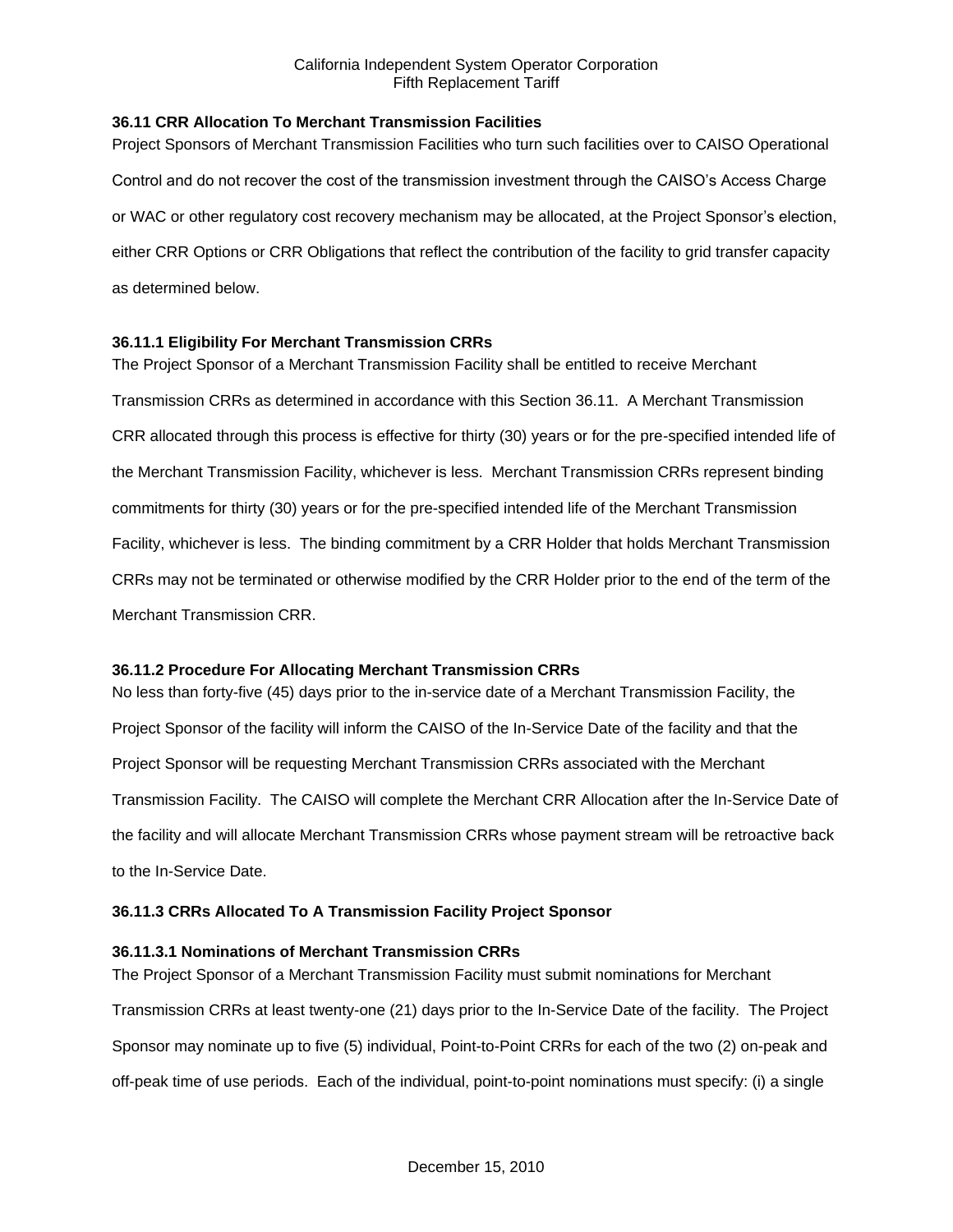CRR Source location; (ii) a single CRR Sink location, (iii) a MW quantity; (iv) a time of use period (onpeak or off-peak); and (v) a CRR type, either CRR Options or CRR Obligations.

### **36.11.3.2 Methodology to Determine Merchant Transmission CRRs**

The CAISO shall determine the incremental Merchant Transmission CRRs associated with a Merchant Transmission Facility pursuant to this Section 36.11.3.2. The determination will include an assessment of the simultaneous feasibility of the incremental Merchant Transmission CRRs and all other outstanding CRRs. The CAISO will determine the feasible incremental Merchant Transmission CRRs using a threestep process.

## **36.11.3.2.1 Step One: the Capability of the Existing Transmission System**

In step one the CAISO will determine the base CRR capability of the system using a Simultaneous Feasibility Test that incorporates as Fixed CRRs all existing Encumbrances through the end of the CRR year for which the annual CRR Allocation and CRR Auction processes have already been conducted, including Encumbrances for the month covered by the most recently conducted monthly CRR Allocation and CRR Auction processes. This analysis will determine the extent to which the nominated Merchant Transmission CRRs are feasible on the existing transmission system absent the Merchant Transmission Facility. As a result of this analysis, the CAISO will create temporary test CRR Options to reserve grid capacity that the Project Sponsor of the Merchant Transmission Facility is not eligible to receive. The temporary test CRR Options will have the same CRR Source and CRR Sink pairs as the Merchant Transmission CRR nominations submitted by the Project Sponsor.

#### **36.11.3.2.2 Step Two: Mitigation of Impacts on Existing Encumbrances**

In the second step, the CAISO will add the proposed Merchant Transmission Facility to the DC FNM and run a SFT using the Fixed CRRs. The second step will ensure that the addition of a Merchant Transmission Facility does not negatively impact any existing Encumbrances through the end of the CRR year for which the annual CRR Allocation and Auction process for Annual CRRs has already been conducted, including encumbrances for the month covered by the most recently conducted monthly CRR Allocation and CRR Auction processes. For any impacts identified in this step the Project Sponsor of the Merchant Transmission Facility will be required to mitigate the impacts for the same period. The mitigation can include having the Project Sponsor of the Merchant Transmission Facility hold counterflow CRRs that maintain the feasibility of the existing encumbrances over the same period.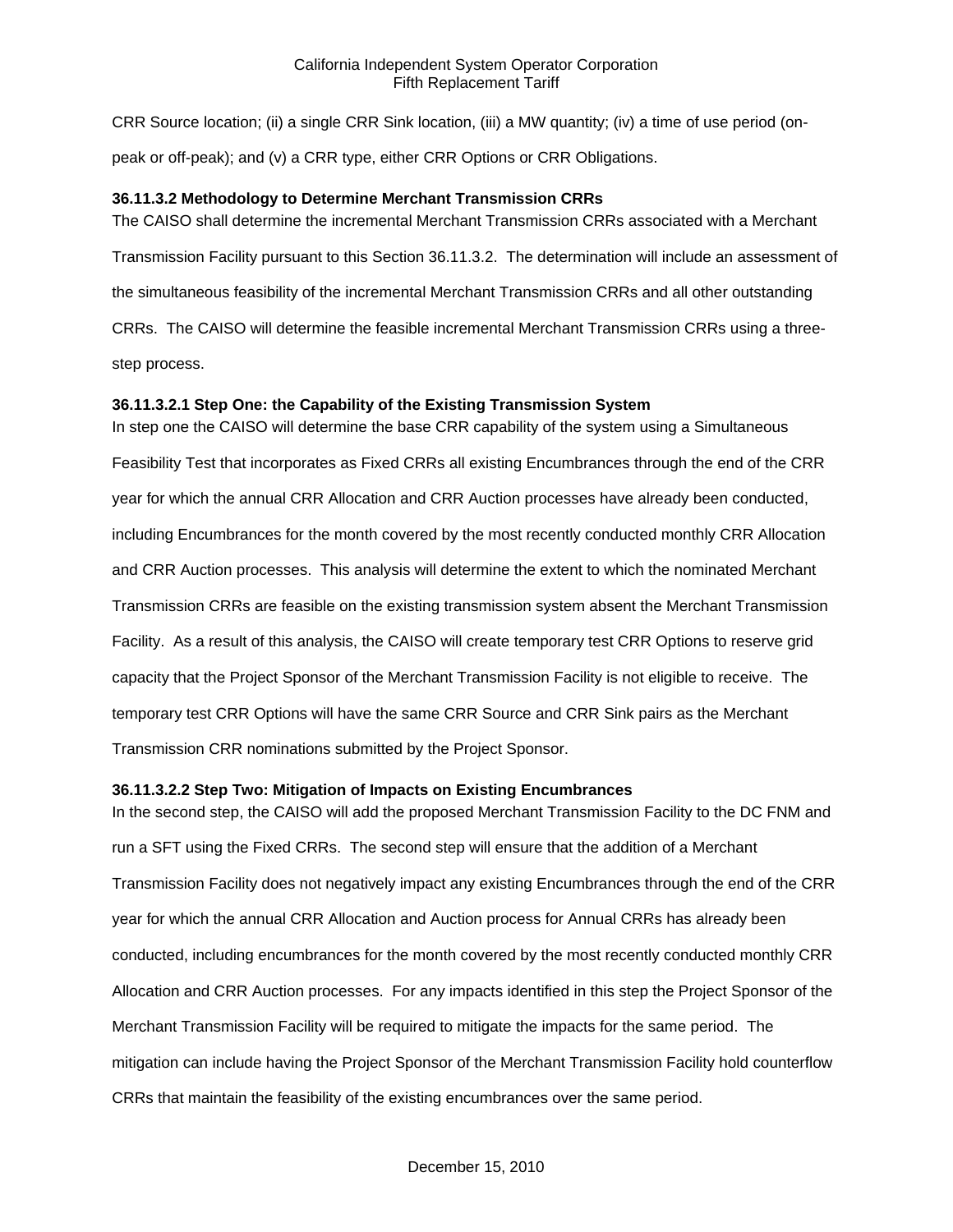#### **36.11.3.2.3 Step Three: the Incremental Merchant Transmission CRRs**

In the third step, the CAISO will determine the Merchant Transmission CRRs to be allocated to the Project Sponsor of the Merchant Transmission Facility. The CAISO will determine the capability of the system to award incremental Merchant Transmission CRRs using a DC FNM that incorporates the proposed Merchant Transmission Facility. The CAISO will conduct separate SFTs for each time of use period. For each time of use period, the CAISO will perform a multi-period SFT that simultaneously evaluates two sets of grid conditions. The first set of grid conditions includes all existing Encumbrances for the month covered by the most recently conducted CRR Allocation and CRR Auction processes for Monthly CRRs including any temporary test CRRs from step one and any counterflow CRRs from step two. The second set of grid conditions models only Transmission Ownership Rights. Each SFT will consider the entire set of Merchant Transmission CRR nominations for the time of use period and will solve to maximize the MWs of Merchant Transmission CRRs to be allocated to the Project Sponsor of the Merchant Transmission Facility, subject to simultaneous feasibility. The nominated Merchant Transmission CRRs that are feasible in the multi-period SFTs for each time of use period will be allocated to the Project Sponsor of the Merchant Transmission Facility.

#### **36.12 [NOT USED]**

#### **36.13 CRR Auction**

The CAISO shall conduct CRR Auctions on an annual and monthly basis subsequent to each annual and monthly CRR Allocation process. Candidate CRR Holders may bid to purchase and may acquire CRR Obligations through the CAISO's annual and monthly CRR Auctions in accordance with the provisions of this Section 36.13. CRR Auction results shall be settled as provided in Section 11.2.4.3.

#### **36.13.1 Scope Of The CRR Auctions**

The CAISO will conduct a CRR Auction corresponding to and subsequent to the completion of each CRR Allocation process, and prior to the start of the period to which the auctioned CRRs will apply. Each CRR Auction will release CRRs having the same seasons, months and time of use specifications as the CRRs released in the corresponding CRR Allocation. Each CRR Auction will utilize the same DC FNM that was utilized in the corresponding CRR Allocation. For each CRR Auction, the CRRs allocated in the corresponding CRR Allocation will be modeled as fixed injections and withdrawals on the DC FNM and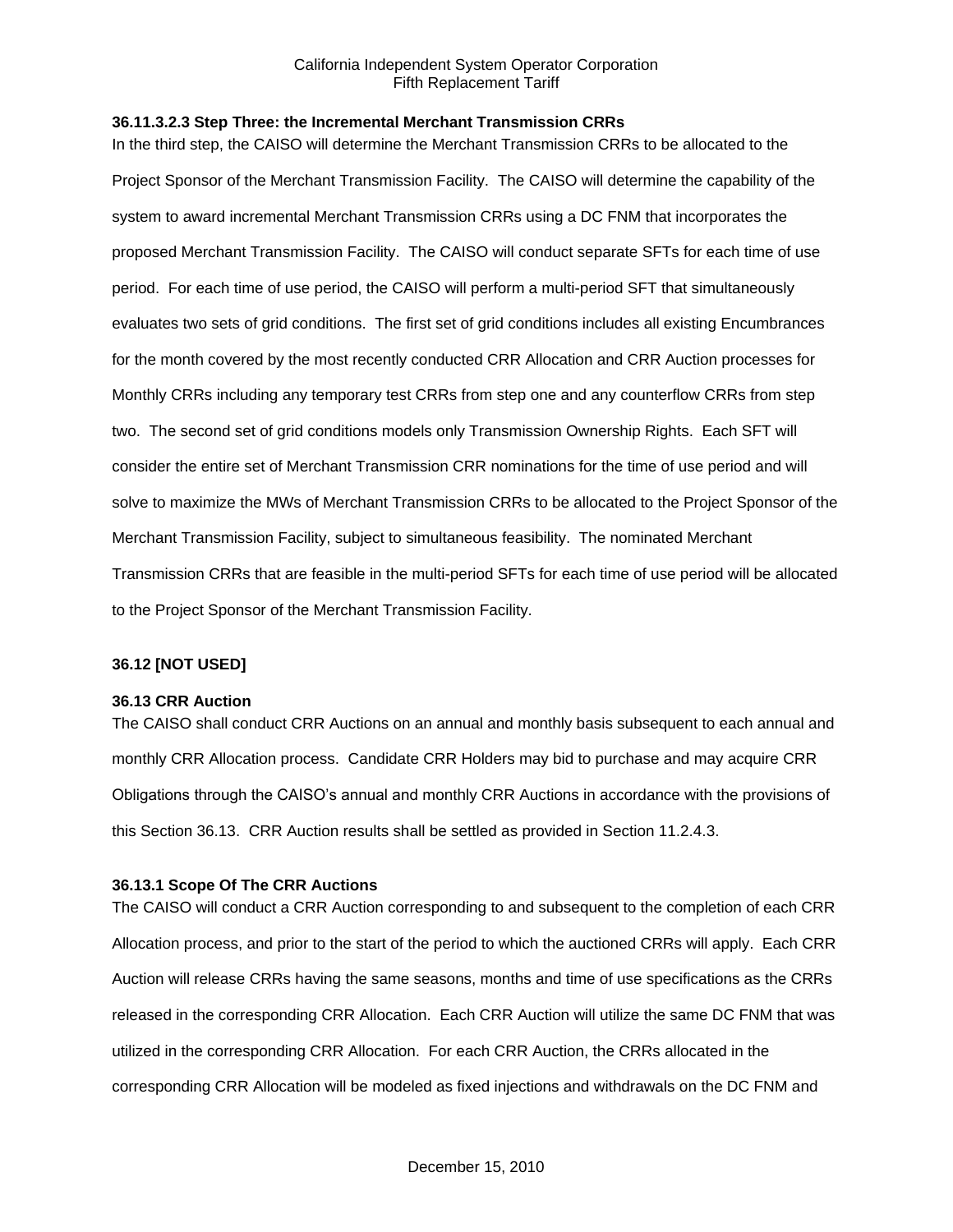will not be adjusted by the SFT in the CRR Auction process. Thus the CRR Auction will release only those CRRs that are feasible given the results of the corresponding CRR Allocation. CRRs released in a CRR Auction will be indistinguishable from CRRs released in the corresponding CRR Allocation for purposes of settlement and secondary trading. The following additional provisions apply. First, participants in the CRR Auctions will have more choices regarding CRR Sources and CRR Sinks than are eligible for nomination in the CRR Allocations, as described in Section 36.13.5. Second, to the extent a Market Participant receives CRRs in both a CRR Allocation and the corresponding CRR Auction, the CRRs obtained in the CRR Auction will not be eligible for nomination in the PNP. Third, in CRR Year One the CRR Auction cannot be used by CRR Holders to offer for sale CRRs they acquired in a prior CRR Allocation, CRR Auction or through the Secondary Registration System. In the annual and monthly CRR Auction processes for years following CRR Year One, CRR Holders may offer for sale any CRRs held by such holders, subject to the limitations on sale and transfer of Long Term CRRs specified in Section 36.7.1.2. Merchant Transmission CRRs that are CRR Options may be offered for sale in the annual and monthly CRR Auctions for years following CRR Year One, subject to the same temporal limitations that apply to Long Term CRRs as specified in Section 36.7.1.2.

#### **36.13.2 Responsibilities Of The CAISO Prior To Each CRR Auction**

The CAISO shall publish on the CAISO Website a notice of upcoming CRR Auctions at least seven (7) days prior to the CRR Auction. The CAISO will also provide additional information needed by CRR Auction participants in accordance with the provisions of Section 6.5.1.

#### **36.13.3 CRR Holder Creditworthiness**

All Market Participants are eligible to acquire CRRs by participating in the CRR Auction, provided that the Market Participant has met all the CRR Holder requirements described in Section 36.5, the creditworthiness provisions in Section 12 and Section 12.6 and the relevant Business Practice Manual.

### **36.13.4 Bids In The CRR Auctions**

Bids to purchase CRRs shall be submitted in accordance with the requirements set out in this Section 36.13.4 and as further specified in the applicable Business Practice Manuals. Once submitted to the CAISO, CRR bids may not be cancelled or rescinded by the Market Participant after the CRR Auction is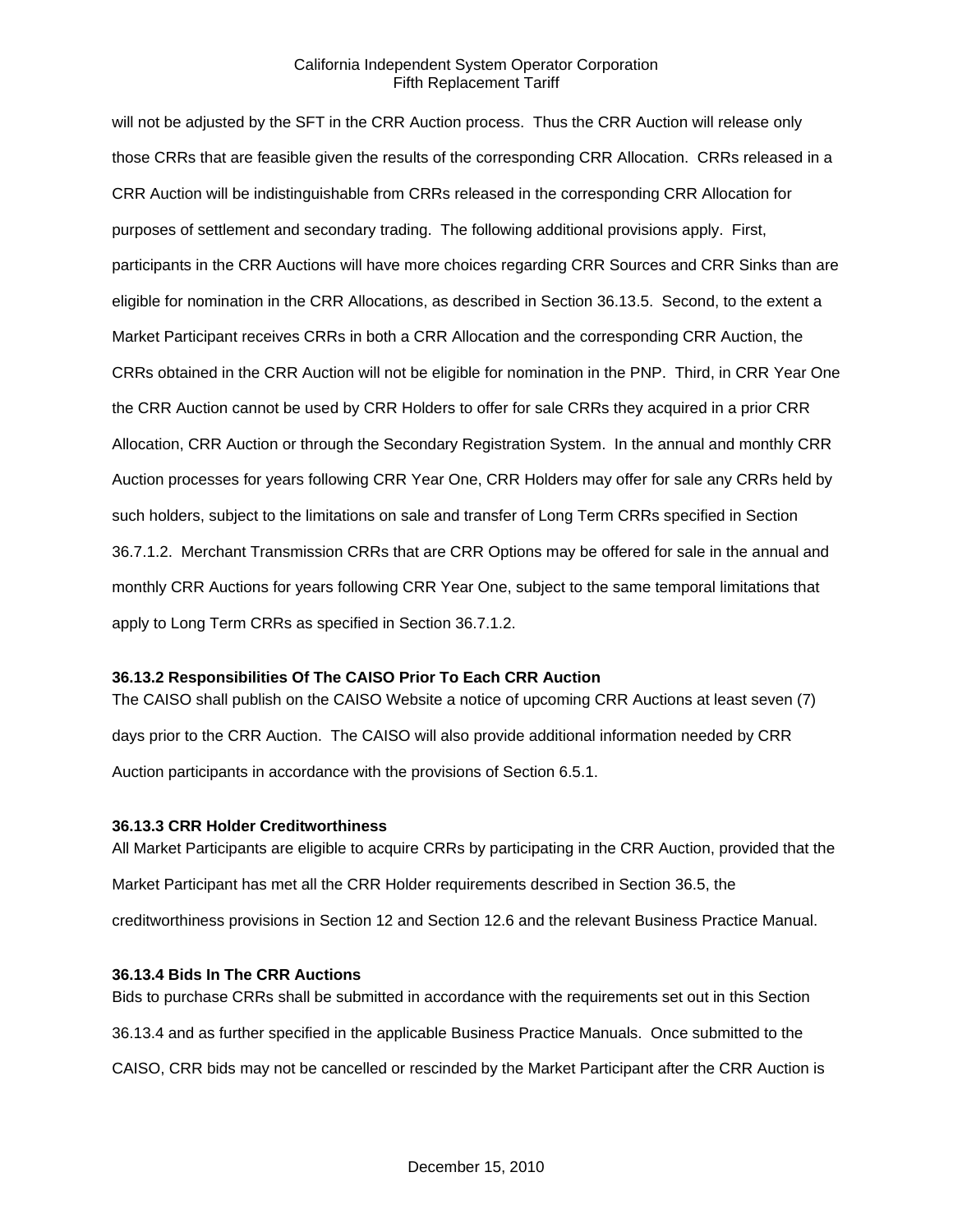closed. Market Participants may bid for Point-to-Point CRRs. Each bid for a Point-to-Point CRR shall specify:

- (a) The associated month or season and time of use period;
- (b) The associated CRR Source and CRR Sink;
- (c) A monotonically non-increasing piecewise linear bid curve in quantities

(denominated in thousandths of a MW) and prices (\$/MW).

Bid prices in all CRR bids may be negative.

# **36.13.5 Eligible Sources And Sinks For CRR Auction**

Allowable CRR Sources for CRRs acquired in the CRR Auction will be PNodes, Scheduling Points, Trading Hubs, LAPs, MSS-LAPs and Sub-LAPs. Allowable CRR Sinks for CRRs acquired in the CRR Auction will be PNodes, Scheduling Points, Trading Hubs, LAPs, MSS-LAPs and Sub-LAPs.

# **36.13.6 Clearing Of The CRR Auction**

The SFT used to clear the CRR Auction will utilize the same DC FNM and optimization algorithm as the corresponding CRR Allocation, except that nominations to the CRR Auction will have associated pricequantity bid curves. The CRR Auction SFT will use the bid prices in determining which CRRs to award when not all nominations are simultaneously feasible, will select the set of simultaneously feasible CRRs with the highest total auction value as determined by the CRR bids, and will calculate nodal prices at each PNode of the DC FNM. In the event that there are two or more identical bids for a specific combination of CRR Source and CRR Sink that affect an overloaded constraint, the CRR Auction optimization cannot distinguish these bids based on either effectiveness or price and therefore the CRR Auction optimization will award each CRR bidder a pro rata share of the CRRs that can be awarded based on the bid MW amounts. Based on the nodal prices calculated by the CRR Auction SFT, the CRR Market Clearing Price per MW for a specific CRR will equal the nodal price at the CRR Sink minus the nodal price at the CRR Source.

# **36.13.7 Announcement Of CRR Auction Results**

Within five (5) Business Days after the close of a CRR Auction, the CAISO shall post the results. The results shall include but are not limited to the MW quantity, the CRR Source and CRR Sink for each CRR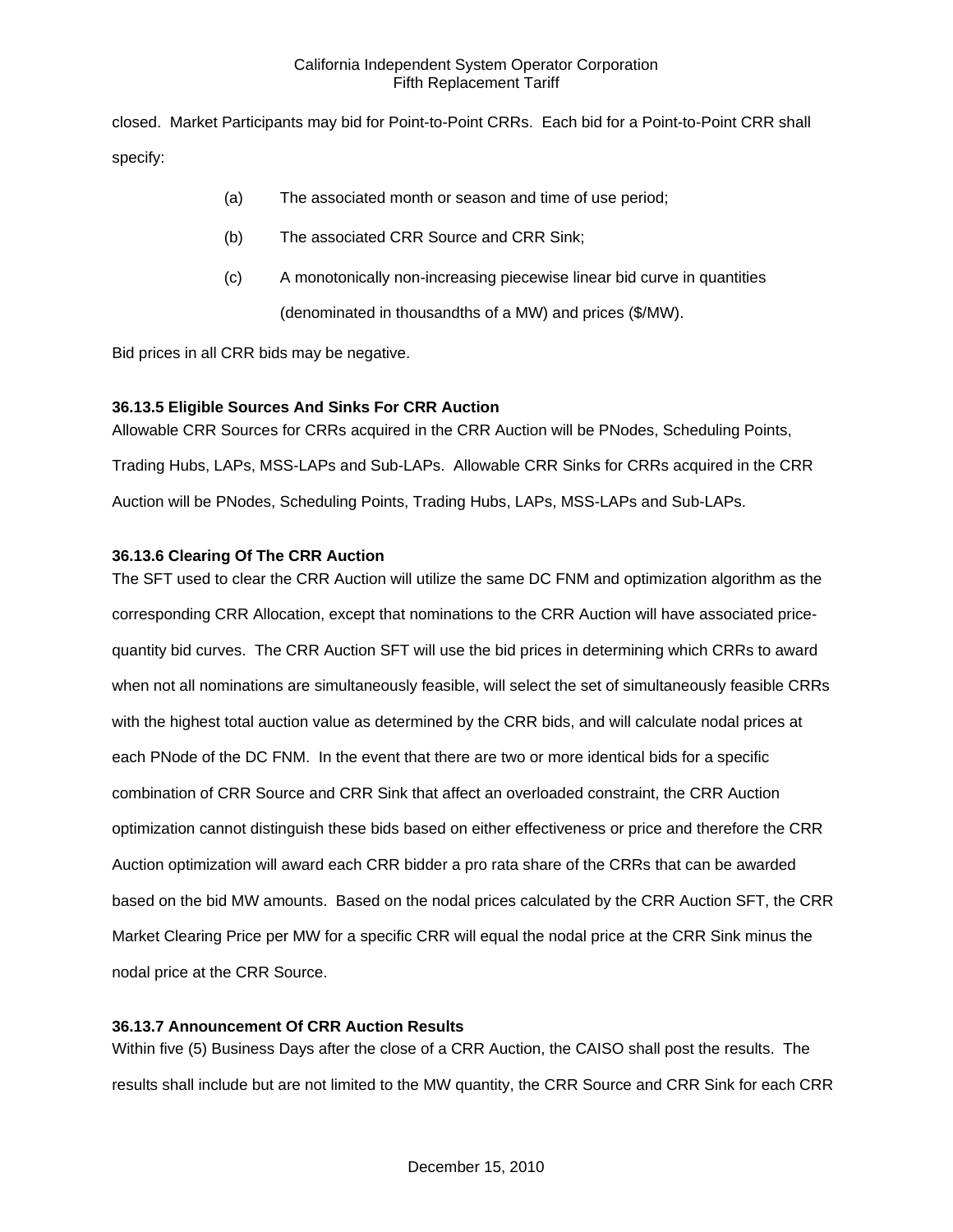awarded, the nodal prices calculated by the CRR Auction SFT, and the parties to whom the CRRs were awarded. The CAISO shall not disclose prices specified in any CRR bid.

### **36.14 CRR Implications Of New IBAAs Or Modifying Existing IBAAs**

#### **36.14.1 Coordination Of IBAA Changes With Release Of CRRs**

To the extent practicable, the CAISO will coordinate future IBAA changes, including establishment of new IBAAs and modifications to existing IBAAs, with the annual CRR Allocation and CRR Auction processes. Where feasible, the CAISO will implement the FNM containing the IBAA changes for use in the CAISO Markets beginning with the markets for a Trading Day of January 1 of a new calendar year and, consistent with Section 6.5.1, will provide Market Participants all the IBAA modeling and pricing details as part of the FNM information package that is made available for CRR purposes prior to the CAISO conducting the annual CRR Allocation and CRR Auction process for that calendar year. As a result, all CRRs released in that process will be based upon the same FNM for IBAAs that will be used in the CAISO Markets when the released CRRs and the IBAA changes become effective. In the event that there is a need to implement an IBAA change other than on January 1, the CAISO will incorporate the IBAA change into the FNM for the monthly CRR Allocation and CRR Auction process for the first month in which the IBAA change will take effect. In all cases the CAISO will follow the provisions of this Section 36.14 for assessing and mitigating impacts on any Previously-Released CRRs.

#### **36.14.2 Modifications To CRR Settlement To Reflect Ibaa Changes**

To the extent an IBAA change, including the establishment of a new IBAA or a change to an existing IBAA, modifies the pricing for Settlement purposes of IFM scheduled transactions between the CAISO Balancing Authority Area and the IBAA, the Settlement of certain Previously-Released CRRs may no longer be consistent with the modified IFM Settlement. A CRR Holder of a Previously-Released CRR whose CRR Source or CRR Sink is affected by an IBAA change may make a one-time election either to (a) modify the Settlement of the affected CRR Source or CRR Sink to conform to the revised IFM pricing associated with the IBAA change, or (b) retain the original CRR Source or CRR Sink specification of the Previously-Released CRR. The CRR Holder of such a CRR must make the one-time election prior to the first CRR Allocation and CRR Auction process that incorporates the IBAA change in the CRR FNM, in accordance with the process time line specified in the applicable Business Practice Manual. If the IBAA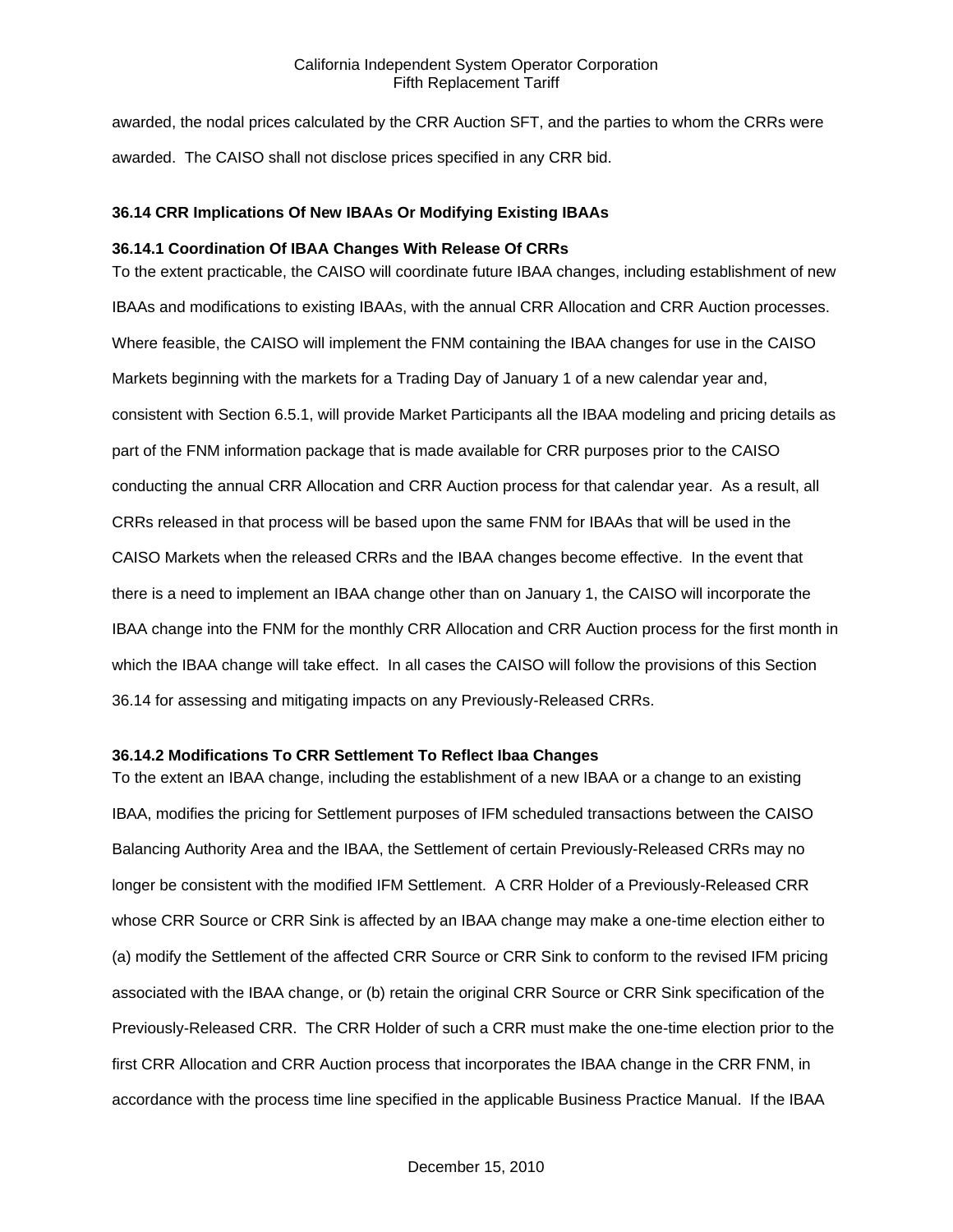change is implemented to coincide with the beginning of a calendar year and is coordinated with the annual CRR Allocation and CRR Auction process for that year, as described in Section 36.14.1, the provisions discussed herein apply only to Previously-Released CRRs that are Long Term CRRs and Previously-Released CRRs that are Seasonal CRRs obtained through the CRR Allocation and are eligible for PNP nomination. In the event that the IBAA change is implemented in the CAISO Markets other than on January 1, then these provisions apply also to any Previously-Released CRRs that are Seasonal CRRs effective for the remainder of the year in which the IBAA change is implemented.

#### **36.14.3 IBAA Change Impact On Adequacy Of Previously-Released CRRs**

It is possible that, as a result of modifying the CRR Sources or CRR Sinks of Previously-Released CRRs as provided in Section 36.14.2, the entire set of Previously-Released CRRs may no longer be simultaneously feasible. Any such violation of simultaneous feasibility may or may not lead to a revenue shortfall, that is, a deficiency over the course of a month between the IFM Congestion Charge and the amount of funds needed to fully settle the CRRs that are in effect for that month. Consistent with Section 11.2.4.4.1, any revenue shortfall that may result from IBAA-related changes to CRR Sources and CRR Sinks would be funded through the relevant daily CRR Balancing Account.

#### **36.15 Firm Transmission Rights Reduction Of Terms**

The CAISO shall reduce the terms of any Firm Transmission Right that were released under Section 36 of the CAISO Tariff in effect prior to March 31, 2009, for any hours beginning at hour beginning 12:00 a.m. on April 1, 2009 and ends with the hour beginning at 11:00 p.m., on March 31, 2010 for any month that the CAISO is operating with Congestion Revenue Rights as provided in Section 36 of the CAISO Tariff in effect after March 31, 2009. The CAISO shall also refund to the FTR Holders the FTR auction Settlement amounts associated with the reduced terms of the FTRs proportionately. The CAISO shall reflect any resulting payments in a subsequent invoice per the ISO Payments Calendar as soon as practicable. The amount of interest to be paid to each party that was awarded FTRs in the FTR auction that are reduced in term shall be determined so that for each month for which the FTR auction is resettled the CAISO will realize neither a shortfall nor a surplus of funds and all affected FTR Holders will receive the same effective interest rate for the month. Thus the effective interest rate paid to the affected FTR Holders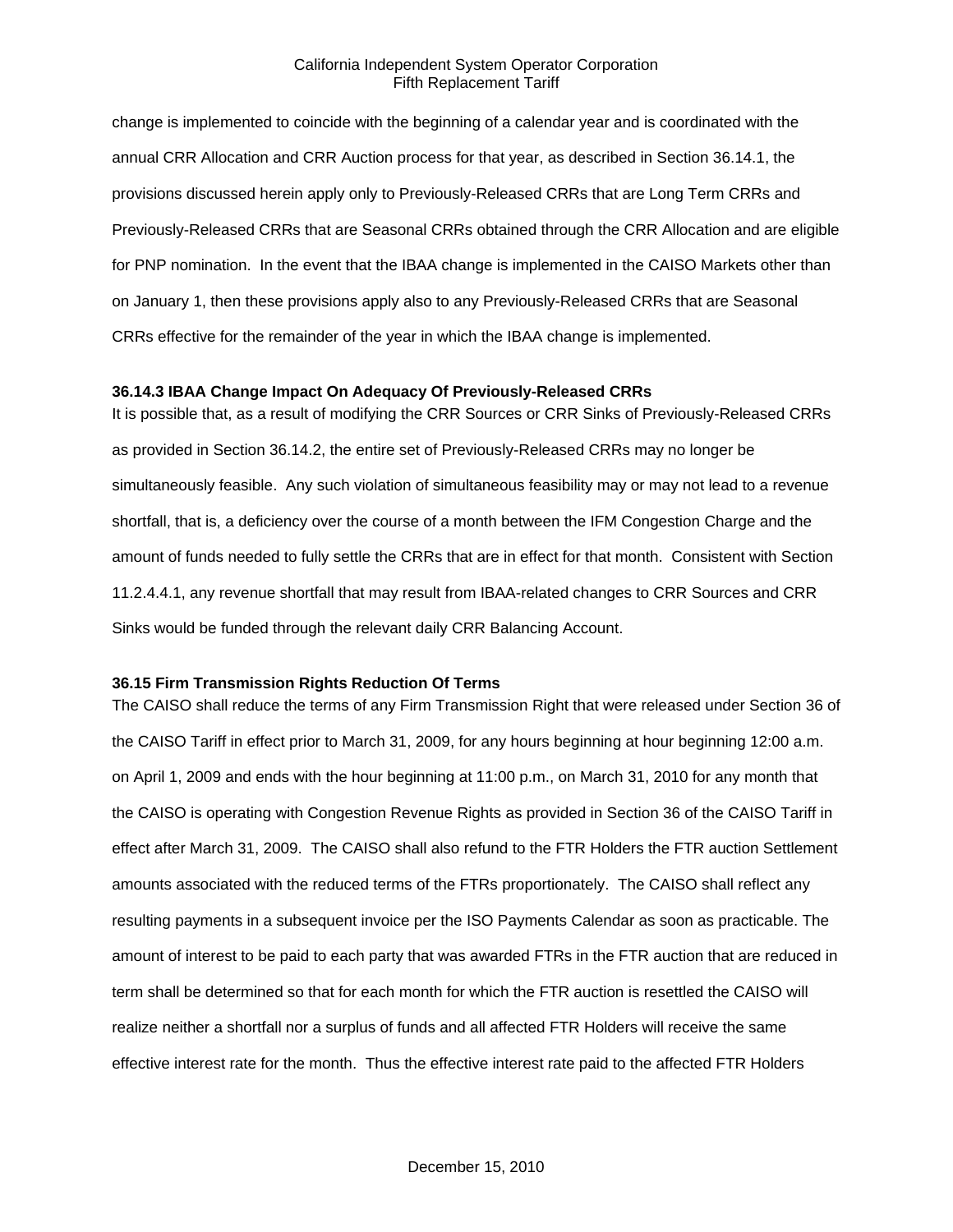shall be based on the interest rate the CAISO has earned on amounts held in the monthly FTR auction accounts.

## **37. Rules Of Conduct**

## **37.1 Objectives, Definitions, And Scope**

## **37.1.1 Purpose**

Section 37 sets forth the guiding principles for participation in the markets administered by the CAISO. The specified Rules of Conduct are intended to provide fair notice to Market Participants of the conduct expected of them, to provide an environment in which all parties may participate on a fair and equal basis, to redress instances of gaming and other instances of anticompetitive behavior, and thereby to foster confidence of Market Participants, ratepayers and the general public in the proper functioning of the CAISO markets.

# **37.1.2 Objectives**

The objectives of this CAISO Tariff are to:

- (a) Provide clear Rules of Conduct specifying the behavior expected of Market Participants; and
- (b) For those Rules of Conduct involving objectively identifiable behavior, establish in advance the Sanctions for violation of the specified Rules of Conduct.

#### **37.1.3 Application Of Other Remedies**

The activities and remedies authorized under this Section 37 are in addition to any other actions or relief that may be available to the CAISO elsewhere in the CAISO Tariff or under law, regulation or order. Nothing in this Section 37 limits or should be construed to limit the right of the CAISO to take action or seek relief otherwise available to it, and such action or relief may be pursued in lieu of or in addition to the action or relief specified in this Section 37.

#### **37.1.4 FERC Authority**

In addition to any authority afforded in this Section 37, FERC shall have the authority to assess the Sanctions, and otherwise to enforce the rules as set forth and described in this Section 37. FERC shall have authority to remedy a violation under this Section 37 from the date of the violation. Nothing in this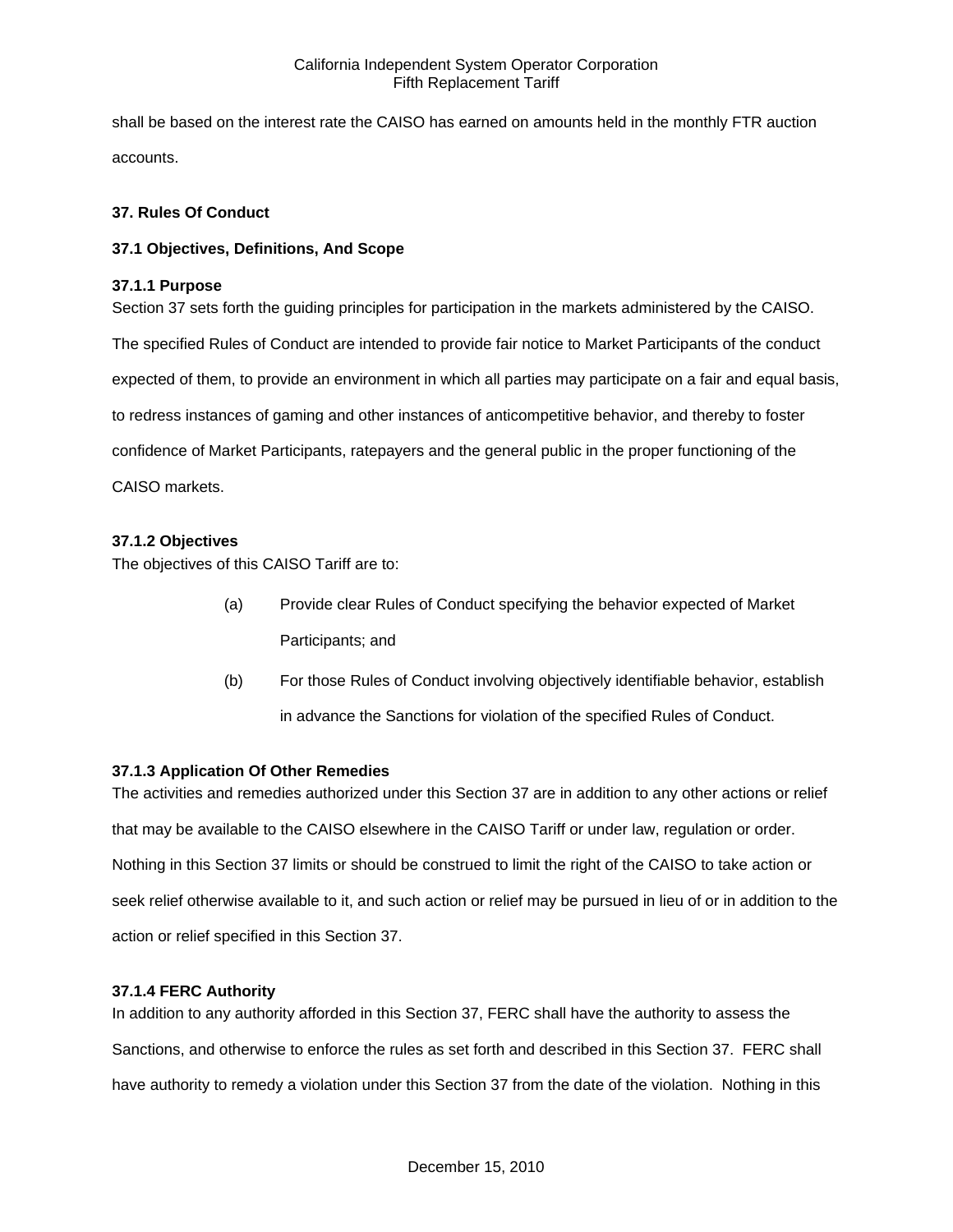Section 37 shall be deemed to be a limitation or condition on the authority of FERC or other entities under current law or regulation.

### **37.1.5 Administration**

As provided in Section 37.8.2, the CAISO will administer the Rules of Conduct specified herein, except for Section 37.2.3, Section 37.5.1 and Section 37.7, which shall be administered by FERC, and except as provided in Section 37.2.5 and Section 37.4.4.

## *37.2 Comply With Operating Orders*

## **37.2.1 Compliance With Orders Generally**

## **37.2.1.1 Expected Conduct**

Market Participants must comply with operating orders issued by the CAISO as authorized under the CAISO Tariff. For purposes of enforcement under this Section 37.2, an operating order shall be an order(s) from the CAISO directing a Market Participant to undertake, a single, clearly specified action (e.g., the operation of a specific device, or change in status of a particular Generating Unit) that is feasible and intended to resolve a specific operating condition. A Market Participant's failure to obey an operating order containing multiple instructions to address a specific operating condition will result in a single violation of Section 37.2. If some limitation prevents the Market Participant from fulfilling the action requested by the CAISO or the action is otherwise infeasible, then the Market Participant must promptly and directly communicate the nature of any such limitation or infeasibility to the CAISO.

#### **37.2.1.2 Sanctions**

The Sanction for a violation of this Section shall be the greater of the quantity of Energy non-performance multiplied by the applicable Dispatch Interval Locational Marginal Price or the following: for the first violation in a rolling twelve (12) month period, \$5,000; for the second and subsequent violations in a rolling twelve (12) month period, \$ 10,000. Sanctions under Section 37.2.1 will not be greater than \$10,000 per violation and will be subject to the limitation stated in Section 37.2.6. If a quantity of Energy cannot be objectively determined, then the financial Sanctions specified above will apply. A Market Participant may incur Sanctions for more than one violation per day.

## **37.2.2 Failure To Curtail Load**

# **37.2.2.1 Expected Conduct**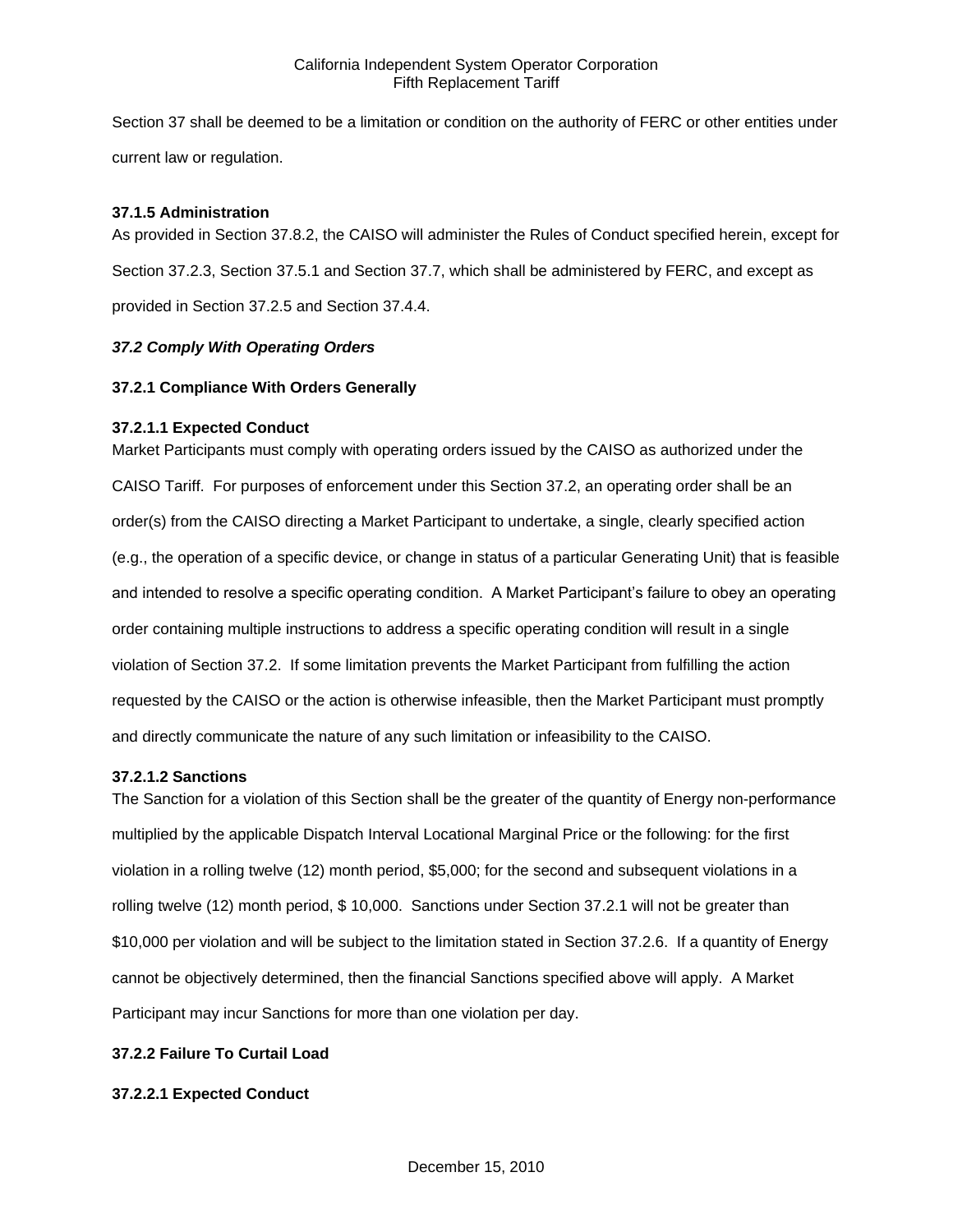A UDC or MSS Operator shall promptly comply with any CAISO operating order to curtail interruptible or

firm Load issued pursuant to the CAISO's authority under Section 7.7.11.3.

## **37.2.2.2 Sanctions**

The Sanction for non-compliance with an operating order to curtail Load will be \$10,000 for each

violation.

## **37.2.3 Operations & Maintenance Practices**

## **37.2.3.1 Expected Conduct**

Market Participants shall undertake such operating and maintenance practices as necessary to avoid

contributing to a major Outage or prolonging response time as indicated by Section 7.7.13.3.

# **37.2.3.2 Sanctions**

The Sanction for a violation of Section 37.2.3 will be \$10,000.

## **37.2.4 Resource Adequacy Availability**

#### **37.2.4.1 Expected Conduct**

A Market Participant shall operate a Generating Unit listed as a Resource Adequacy Resource on-line and/or available consistent with a DAM or RUC commitment or Real-Time Dispatch Instructions, subject to Section 40, unless the CAISO releases the Generating Unit after the RUC process is completed, or a derate or Outage prevents the Generating Unit from being on-line and available. A Market Participant that fails to perform in accordance with the expected conduct described in this Section 37.2.4.1 shall be subject to Sanction.

#### **37.2.4.2 Sanctions**

The Sanctions for a violation of Section 37.2.4 shall be as follows: for the first violation in a rolling twelve (12) month period, \$5,000; for the second and all subsequent violations in a rolling twelve (12) month period, \$10,000. A Market Participant is limited to one Sanction per Generating Unit per calendar day.

#### **37.2.5 Enhancements And Exceptions**

Except as otherwise specifically provided, penalty amounts shall be tripled for any violation of Section 37.2.1, Section 37.2.2 or Section 37.2.4 if a CAISO System Emergency exists at the time an operating order becomes effective or at any time during the Market Participant's non-performance. Notwithstanding the foregoing, violations of Section 37.2.1, Section 37.2.2 and Section 37.2.4 are subject to penalty under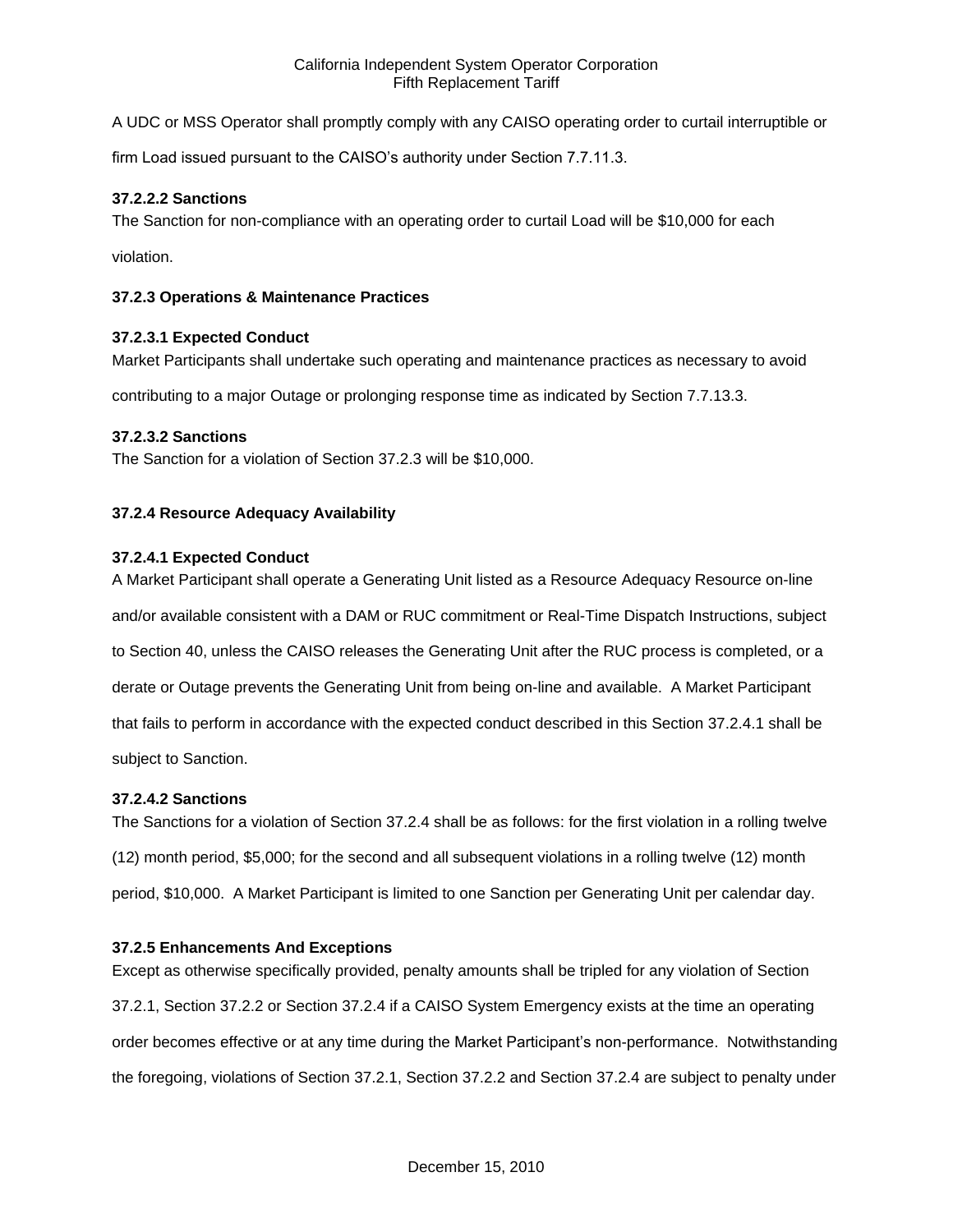this rule only to the extent that the CAISO has issued a separate and distinct non-automated Dispatch Instruction to the Market Participant. Any penalty amount that is tripled under this provision and that would exceed the \$10,000 per day penalty limit shall not be levied against a Market Participant until the CAISO proposes and the Commission approves such an enhancement. A Market Participant that is subject to an enhanced penalty amount under this Section 37.2.5 may appeal that penalty amount to FERC if the Market Participant believes a mitigating circumstance not covered in Section 37.9.2 exists. The duty of the Market Participant to pay the enhanced penalty amount will be tolled until FERC renders its decision on the appeal.

## **37.2.6 Per Day Limitation On Amount Of Sanctions**

The amount of Sanctions that any Market Participant will incur for committing two or more violations of Section 37.2.1{, Section 37.2.2 or} Section 37.2.4 on the same day will be no greater than \$10,000 per day.

## **37.3 Submit Feasible Bids And Submissions To Self-Provide**

## **37.3.1 Bidding Generally**

#### **37.3.1.1 Expected Conduct**

Market Participants must submit Bids for Energy, RUC Capacity and Ancillary Services and Submissions to Self-Provide an Ancillary Service from resources that are reasonably expected to be available and capable of performing at the levels specified in the Bid, and to remain available and capable of so performing based on all information that is known to the Market Participant or should have been known to the Market Participant at the time of submission. HASP Intertie Schedules for import or export Energy are not subject to the foregoing requirement, but failure to deliver on such HASP Intertie Schedules can violate the anti-manipulation provisions in Section 37.7 and in any regulations issued by FERC.

#### **37.3.1.2 Consequence for Non-Performance**

A Market Participant that fails to perform in accordance with the expected conduct described in Section 37.3.1.1 above shall be subject to having the payment rescinded for any portion of an Ancillary Service or RUC Capacity that is unavailable. If a Market Participant fails to deliver on a HASP Intertie Schedule for import or export Energy, it shall be subject to any charge that may apply in Section 11.31and to any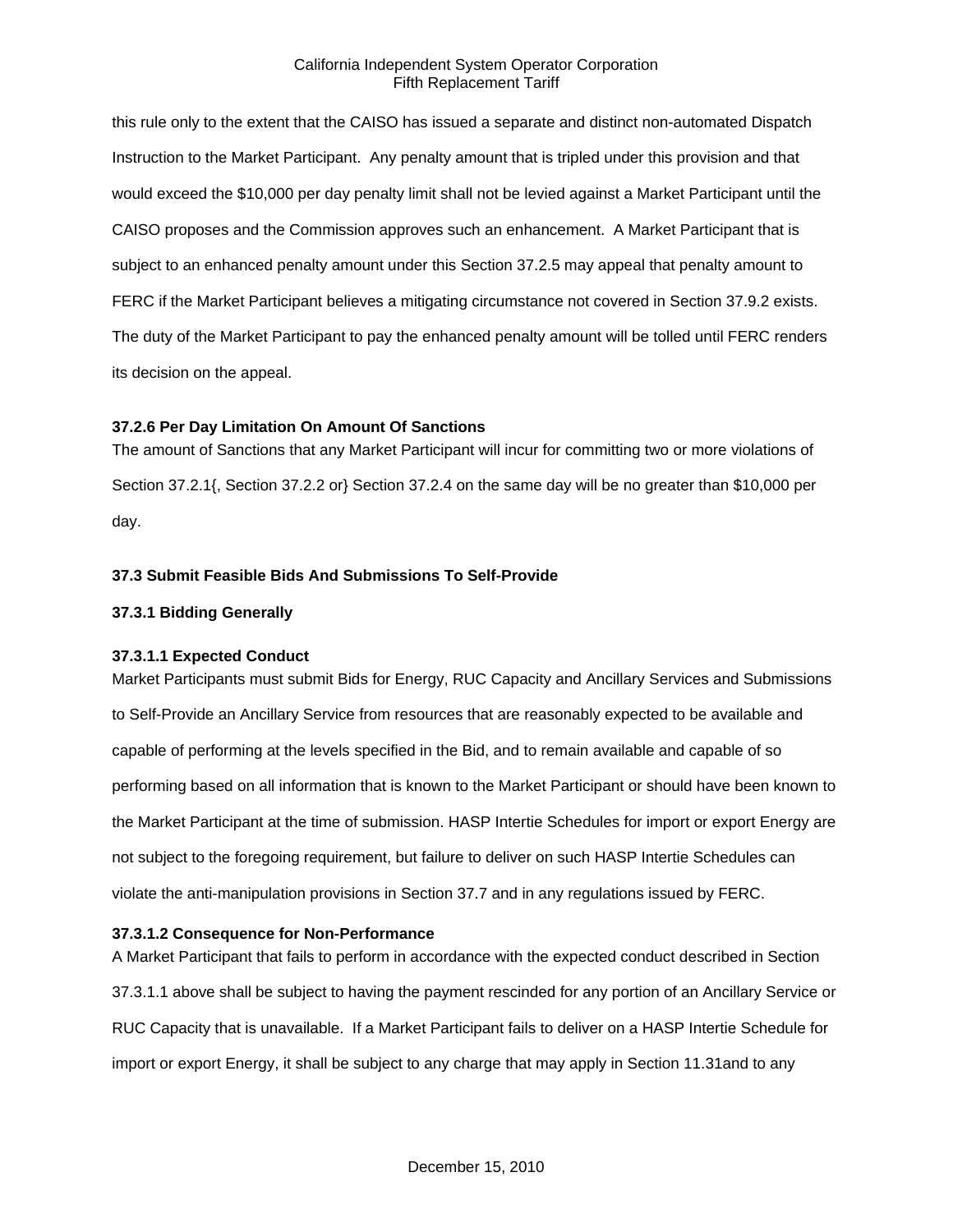penalty or sanction FERC may impose for violation of Section 37.7, but shall not be subject to Sanctions pursuant to any other provision of Section 37, including this Section 37.3.

## **37.3.2 Exceptions**

The submission of a Bid or of a Submission to Self-Provide Ancillary Services that causes, or that the CAISO expects to cause Congestion shall not, by itself, constitute a violation of Section 37.3.1 unless the Market Participant fails to comply with an obligation under the CAISO Tariff to modify Bids as determined by the CAISO to mitigate such Congestion or such Bids violate another element of this rule.

# **37.4 Comply With Availability Reporting Requirements**

## **37.4.1 Reporting Availability**

## **37.4.1.1 Expected Conduct**

A Market Participant shall notify the CAISO Control Center of any Outage reportable pursuant to Section 9.3.10.2.1 of a Generating Unit subject to Section 4.6 within sixty (60) minutes after the Outage is discovered.

## **37.4.1.2 Sanctions**

A "violation" for purposes of this Section shall mean each failure to notify the CAISO Control Center about an Outage of a Generating Unit within sixty (60) minutes after the Outage is discovered, as required by Section 37.4.1, except that (a) for each Generating Unit, the first such failure in a calendar month shall not constitute a violation, and (b) for each Generating Unit, multiple failures in the same calendar day shall constitute a single violation. The Sanctions for a violation of Section 37.4.1 shall be as follows:

- (a) for each Generating Unit that is the subject of a violation, the Sanction for the first violation in a calendar month shall be a warning letter;
- (b) for each Generating Unit that is the subject of a violation, the Sanction for the second and subsequent violations in a calendar month will be a financial penalty, as follows:
	- (i) if the Generating Unit has not been the subject of a financial penalty for a previous violation within twelve (12) months of the instant violation, the Sanction will be \$1,000;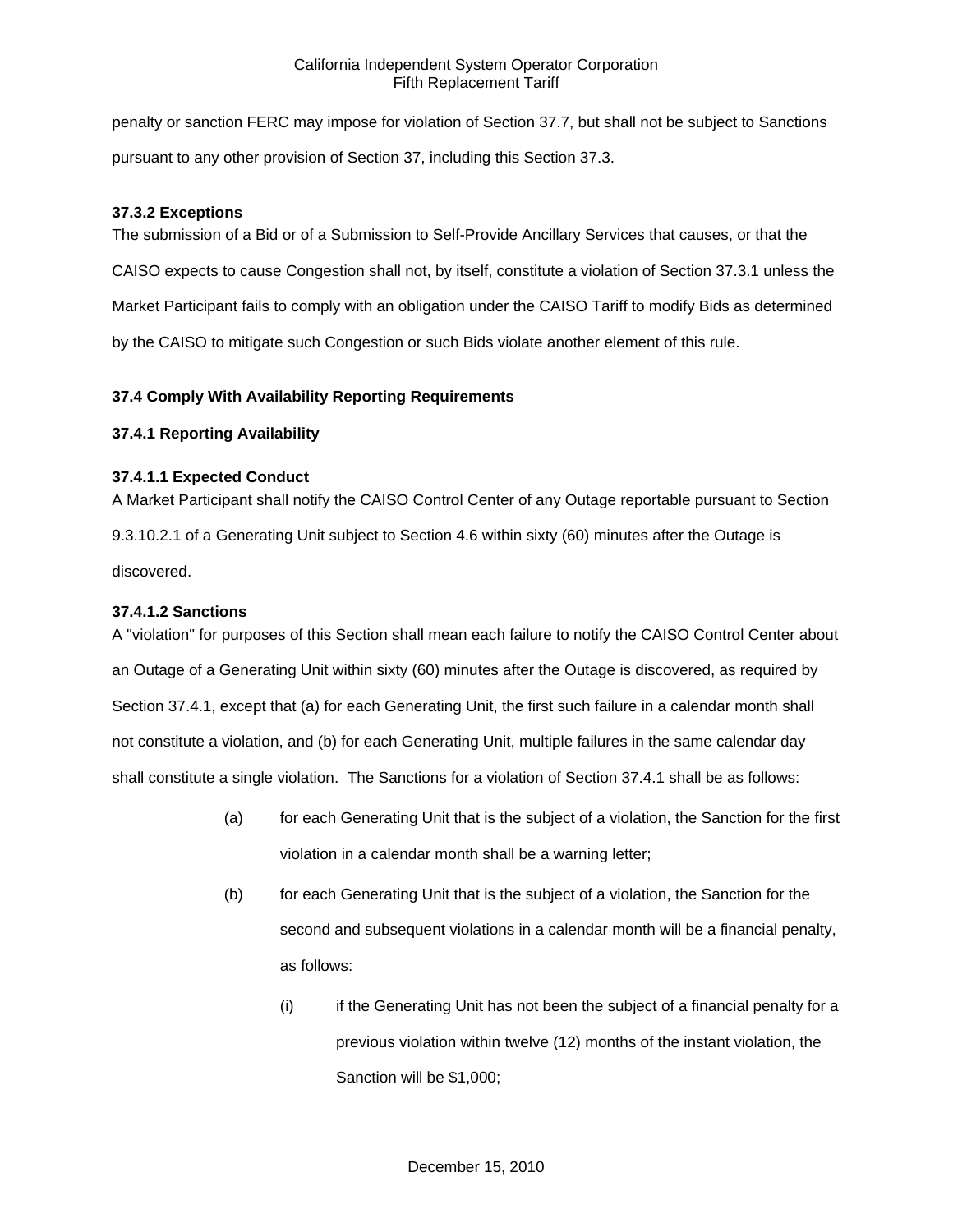- (ii) if the Generating Unit has been the subject of one financial penalty for a previous violation within twelve (12) months of the instant violation, the Sanction will be \$2,000;
- (iii) if the Generating Unit has been the subject of two or more financial penalties for previous violations within twelve (12) months of the instant violation, the Sanction will be \$5,000.

# **37.4.2 Scheduling And Final Approval Of Outages**

# **37.4.2.1 Expected Conduct**

A Market Participant shall not undertake an Outage except as approved by the CAISO Outage Coordination Office in accordance with Section 9.3.2, Section 9.3.9, and Section 9.3.6.6. A Market Participant shall not commence any Outage without obtaining final approval from the CAISO Control Center in accordance with Sections 9.3.9 and 9.3.10.

# **37.4.2.2 Sanctions**

The Sanctions for a violation of Section 37.4.2 shall be as follows: for the first violation within a rolling twelve (12) month period, \$5,000; for subsequent violations within a rolling twelve (12) month period, \$10,000. A "violation" shall mean each Outage undertaken for which all required approvals were not

obtained.

# **37.4.3 Explanation Of Forced Outages**

# **37.4.3.1 Expected Conduct**

As required by Section 9.3.10.6, a Market Participant must provide a detailed explanation of a Forced Outage within two (2) Business Days after the Operator initially notifies the CAISO pursuant to Section 9.3.10.2.1 of the change in maximum output capability. An Operator must promptly provide information requested by the CAISO to enable the CAISO to review the explanation submitted by the Operator and to prepare a report on the Forced Outage.

# **37.4.3.2 Sanctions**

The Sanction for failing to provide a timely explanation of Forced Outage shall be \$500 per day for each day the explanation is late. The Sanction for failing to provide a timely response to information requested shall be as specified in Section 37.6.1.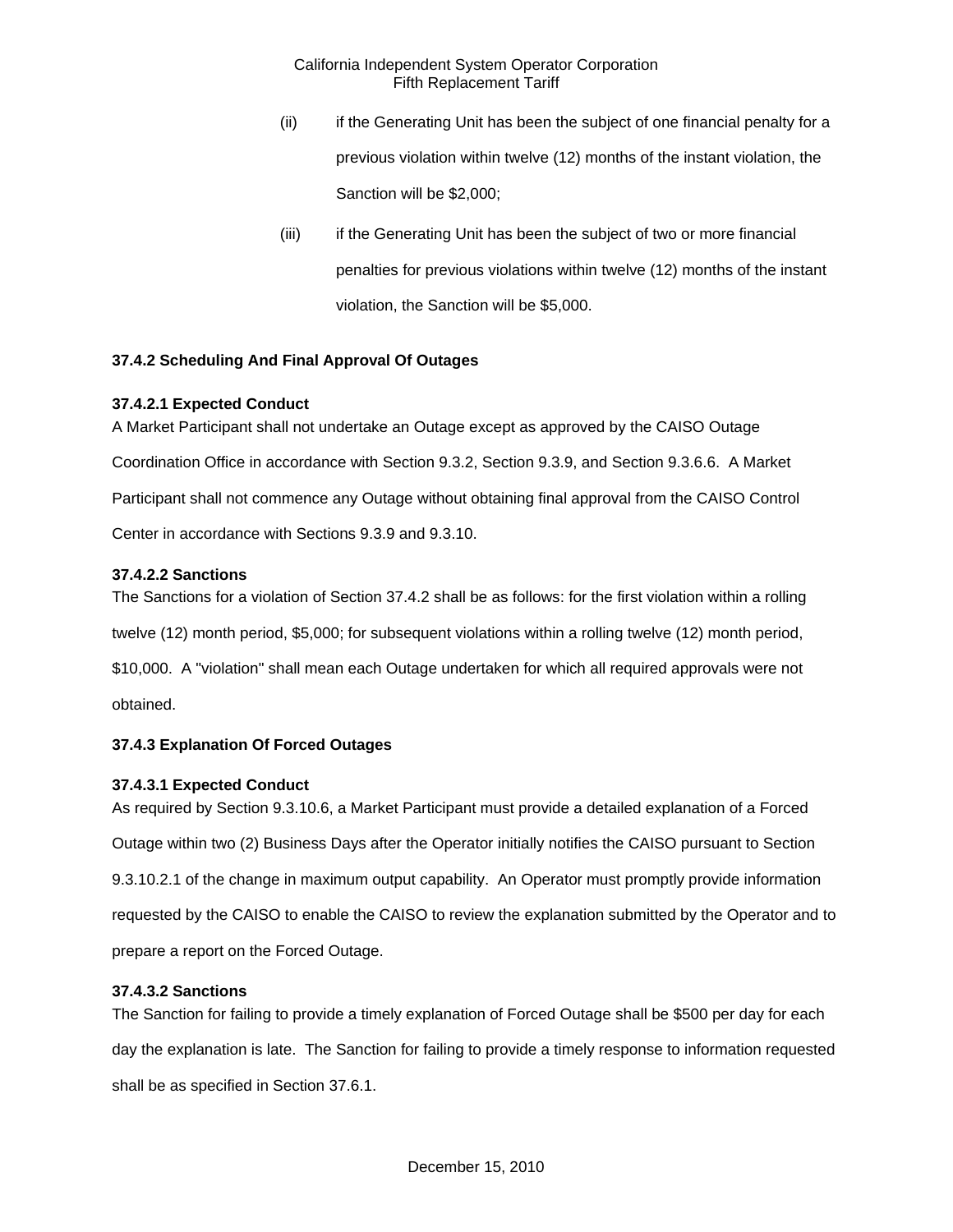### **37.4.4 Enhancements And Exceptions**

Except as otherwise specifically provided, penalty amounts shall be tripled for any violation of Section 37.4.1 through Section 37.4.3 that occurs during a CAISO System Emergency. Violations of the above rules that result in circumstances in which an Uninstructed Deviation Penalty under Section 11.23 may be assessed shall not be subject to Sanction under this Section 37.4. A Market Participant that is subject to an enhanced penalty amount under this Section 37.4.4 may appeal that penalty amount to FERC if the Market Participant believes a mitigating circumstance not covered in Section 37.9.2 exists. The duty of the Market Participant to pay the enhanced penalty amount will be tolled until FERC renders its decision on the appeal.

## **37.5 Provide Factually Accurate Information**

## **37.5.1 Accurate Information Generally**

All applications, Bids, Submissions, reports, and other communications by a Market Participant or agent of a Market Participant to the CAISO, including maintenance and Outage data, Bid data, transaction information, and Load and resource information, must be submitted by a responsible company official who is knowledgeable of the facts submitted. The Market Participant shall provide accurate and factual information and not submit false or misleading information, or omit material information, in any communication with FERC, FERC-approved market monitors, FERC-approved regional transmission organizations, or FERC-approved independent system operators, or jurisdictional transmission providers, unless the Market Participant exercised due diligence to prevent such occurrences.

#### **37.5.1.2 Sanctions**

The Sanctions for a violation of Section 37.5.1 shall be as follows: for the first violation within a rolling twelve (12) month period, \$2,500; for the second violation within a rolling twelve (12) month period), \$5,000; subsequent violations within a rolling twelve (12) month period, \$10,000.

# **37.5.2 Inaccurate Meter Data**

#### **37.5.2.1 Expected Conduct**

Market Participants shall provide complete and accurate Settlement Quality Meter Data for each Trading Hour and shall correct any errors in such data prior to the issuance of Initial Settlement Statement T+7B or Recalculation Settlement Statement, as relevant. Failure to provide complete and accurate Settlement Quality Meter Data, as required by Section 10 and that results in an error that is discovered after issuance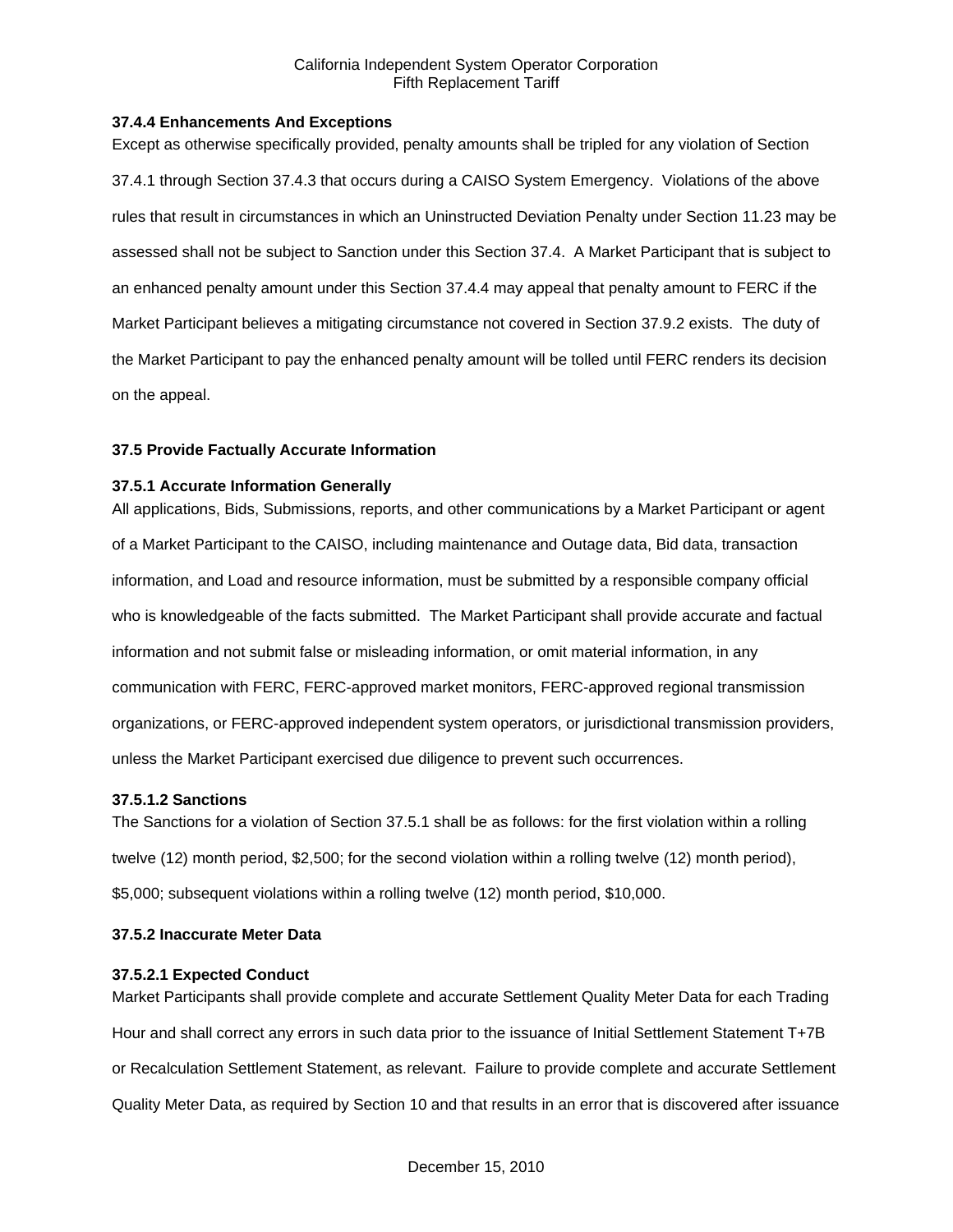of an Initial Settlement Statement T+7B or Recalculation Settlement Statement, as relevant, shall be a violation of this rule. Scheduling Coordinators that fail to submit Scheduling Coordinator Estimated Settlement Quality Meter Data that is complete and based on a good faith estimate that reasonably represents Demand and/or Generation quantities for each Settlement Period as required by Section 10 and that results in an error that is discovered after issuance of an Initial Settlement Statement T+7B or Recalculation Settlement Statement, as relevant, shall be a violation of this rule.

## **37.5.2.2 Sanctions**

Violations under this Section 37.5.2 shall be subject to Sanction described in Section 37.11.

## **37.5.2.3 Disposition of Sanction Proceeds**

For purposes of redistributing collected market adjustments, any amounts collected under this provision shall be applied first to those parties affected by the conduct. Any excess amounts shall be disposed of as set forth in Section 37.9.4.

# **37.6 Provide Information Required By CAISO Tariff**

## **37.6.1 Required Information Generally**

# **37.6.1.1 Expected Conduct**

Except as provided below in Section 37.6.4 (Review by FERC), all information that is required to be submitted to the CAISO under the CAISO Tariff, CAISO Business Practice Manuals, or jurisdictional contracts must be submitted in a complete and timely manner. Market Participants must comply with requests for information or data by the CAISO authorized under the CAISO Tariff, including timelines specified for submitting Bids and other information.

#### **37.6.1.2 Sanctions**

Except as otherwise provided below, in Section 37.6.2 and Section 37.6.3, a violation of this rule is subject to a penalty of \$500 for each day that the required information is late.

#### **37.6.2 Investigation Information**

# **37.6.2.1 Expected Conduct**

Except as provided below in Section 37.6.4 (Review by FERC), Market Participants must submit timely

information in response to a written request by the CAISO for information reasonably necessary to

conduct an investigation authorized by the CAISO Tariff.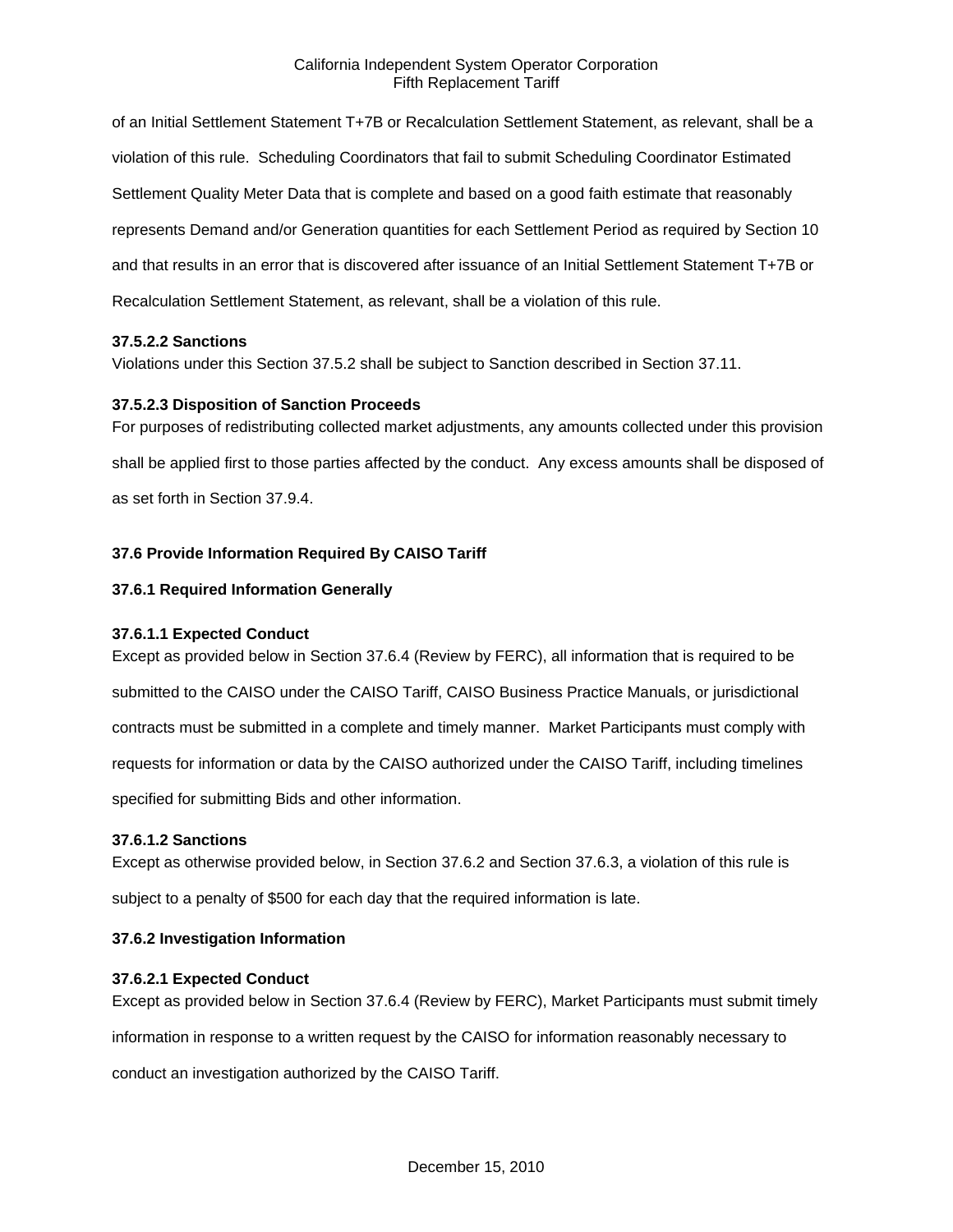### **37.6.2.2 Sanctions**

The Sanction for a violation of Section 37.6.2 shall be as follows: for the first violation in a rolling twelve (12) month period, \$1000/day; for the second violation in a rolling twelve (12) month period, \$2000/day; for the third and subsequent violations in a rolling twelve (12) month period, \$5000/day. For purposes of this subsection, a violation shall be each failure to provide a full response to a written request and the Sanction shall be determined from the date that the response was due until a full response to the request is received.

## **37.6.3 Audit Materials**

## **37.6.3.1 Expected Conduct**

Except as provided below in Section 37.6.4 (Review by FERC), Market Participants shall comply with the CAISO's audit and/or test procedures, and further shall perform and timely submit an annual self-audit as required under the CAISO Tariff.

## **37.6.3.2 Sanctions**

For failure to submit an annual Scheduling Coordinator Self Audit report, the Sanction shall be \$1000/day until such report is received by the CAISO. For all other violations of this rule the Sanctions shall be as follows: for the first violation in a rolling twelve (12) month period, \$1000/day; for the second violation in a rolling twelve (12) month period, \$2000/day; for the third and subsequent violations in a rolling twelve (12) month period, \$5000/day. For purposes of this subsection, a "violation" shall be each failure to provide all information required under the audit or test, from the date that the information was due until all required information is received by the CAISO.

#### **37.6.4 Review By FERC**

A Market Participant who objects to an information, audit or test obligation that is enforceable under Section 37.6.1, Section 37.6.2 or Section 37.6.3 above shall have the right immediately (and in all events, no later than the due date for the information) to seek review of the obligation with FERC. In the event that such review is sought, the time for submitting the response or other information to the CAISO shall be tolled until FERC resolves the issue.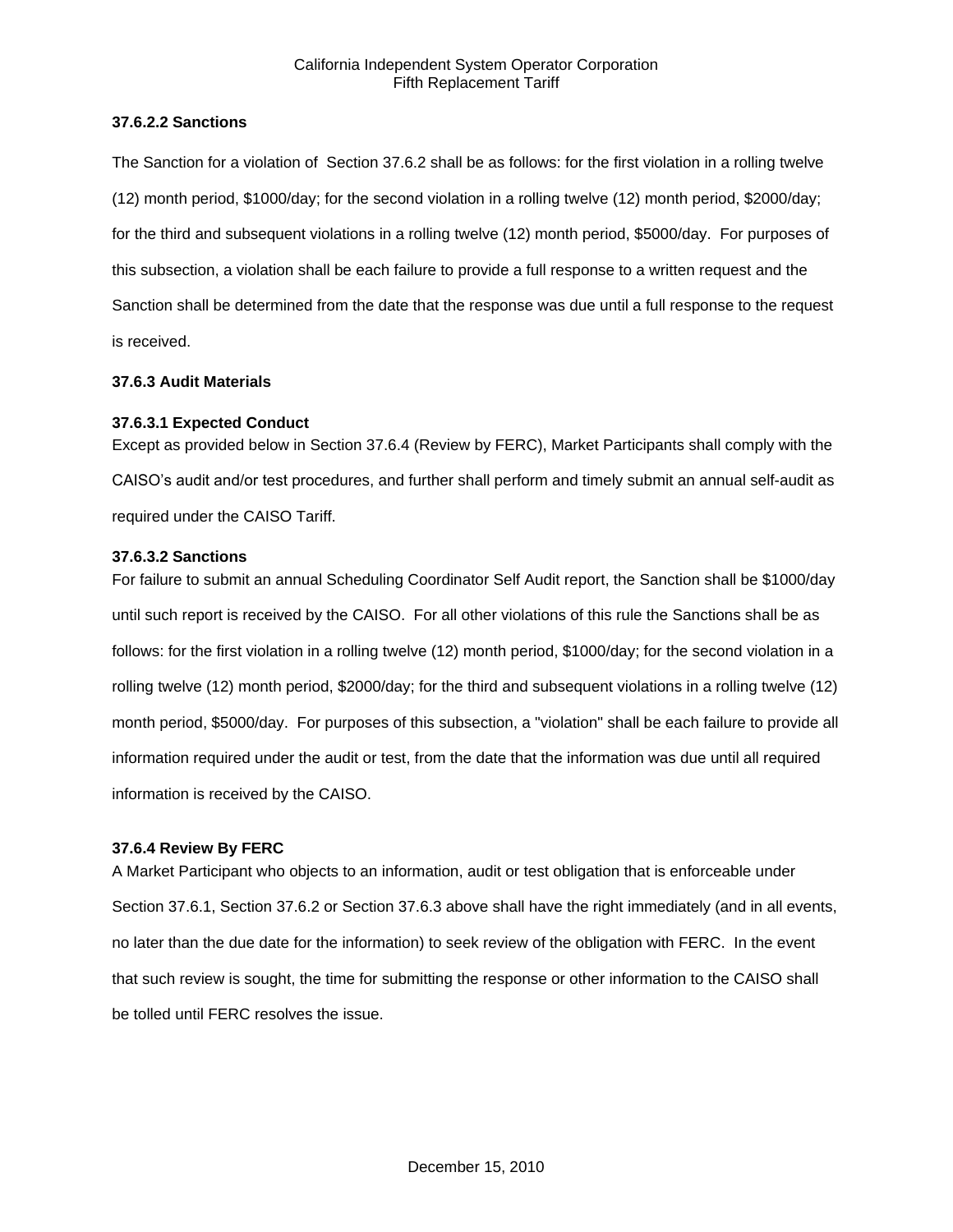## **37.7 Prohibition Of Electric Energy Market Manipulation**

It shall be a violation of this CAISO Tariff for an entity, directly or indirectly, in connection with the purchase or sale of electric energy or the purchase or sale of transmission services subject to the jurisdiction of the FERC, (i) to use or employ any device, scheme, or artifice to defraud, (ii) to make any untrue statement of a material fact or to omit to state a material fact necessary in order to make the statements made, in light of the circumstances under which they were made, not misleading, or (iii) to engage in any act, practice, or course of business that operates or would operate as a fraud or deceit upon any entity. Violations or potential violations of this rule shall be referred to FERC for appropriate sanction.

Actions or transactions by a Market Participant that are explicitly contemplated in the CAISO Tariff or are undertaken at the direction of the CAISO are not in violation of this Rule of Conduct.

## **37.8 Process For Investigation And Enforcement**

#### **37.8.1 Purpose; Scope**

The provisions of this Section 37.8 set forth the procedures by which the CAISO will independently investigate potential violations of the Rules of Conduct and administer enforcement activities. Except as hereinafter provided, and except as provided in Section 37.2.5 and Section 37.4.4, the provisions of this section apply to the Rules of Conduct set forth in Sections 37.2 through 37.7.

#### **37.8.2 Referrals To FERC**

Section 37.2.3, Section 37.5.1, and Section 37.7 shall be enforced by FERC, in accordance with FERC's rules and procedures. Pursuant to Section 11 of Appendix P, DMM shall refer suspected violations of Section 37.2.3, Section 37.5.1, and Section 37.7 to FERC. Although Sections 37.2 through 37.6, with the exceptions of Section 37.2.3, Section 37.2.4, and Section 37.5.1, will generally be enforced by the CAISO, the CAISO shall refer to FERC any Sanction that it believes would be modified in accordance with Sections 37.2.5, 37.4.4, or 37.9.1 or excused pursuant to Section 37.9.2. The CAISO shall refer to FERC any matter for which the particular circumstances preclude the objective determination that a Rules of Conduct violation did or did not occur. The time limitation contained in Section 37.10.1 to assess a Sanction under this Section 37 shall be determined as of the date that a Sanction is initially assessed by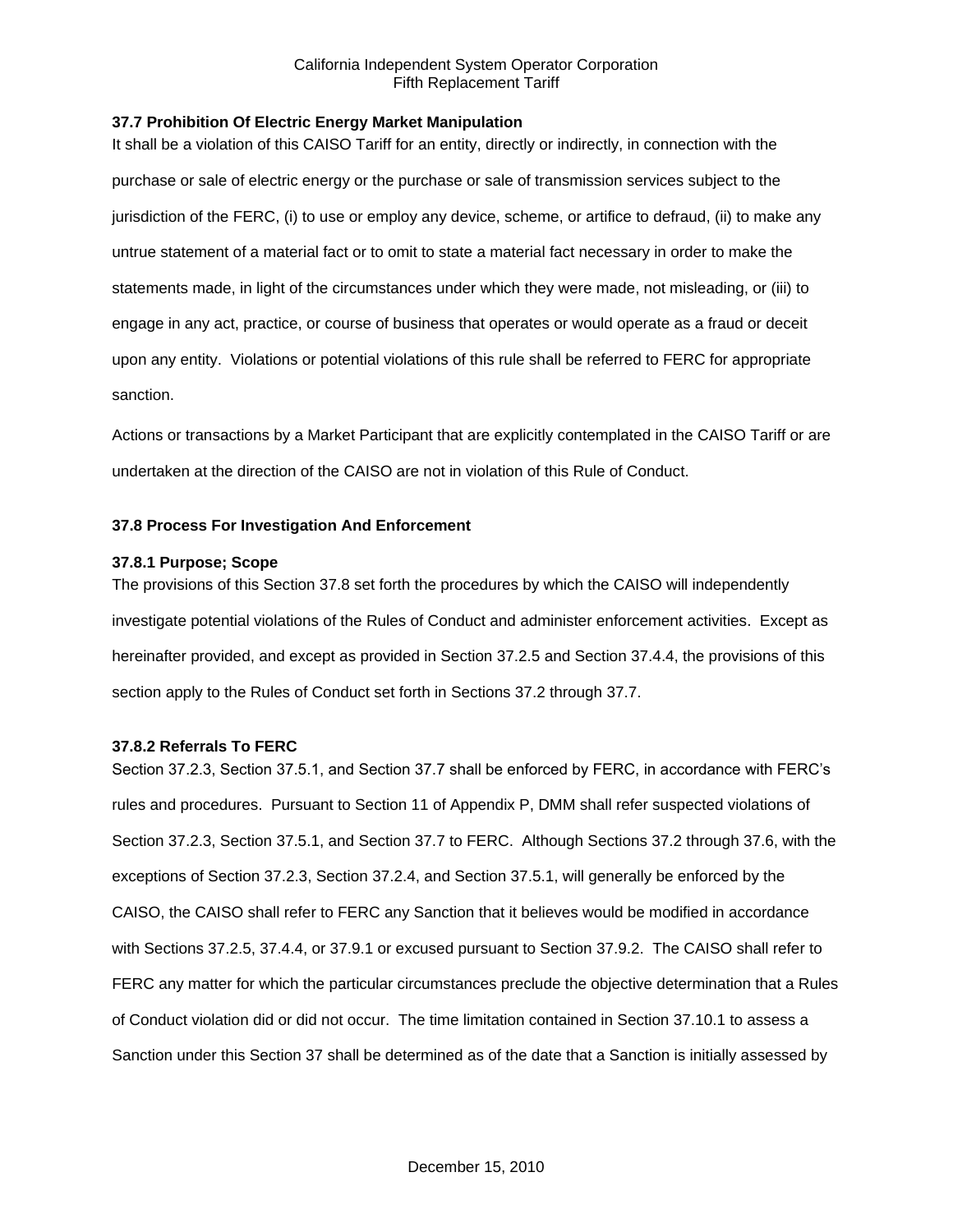the CAISO, excluding the time required for FERC to investigate a potential Rules of Conduct violation and/or determine a Sanction in accordance with this section, Sections 37.2.5, 37.4.4, 37.9.1, or 37.9.2.

## **37.8.3 Investigation**

The CAISO shall conduct a reasonable investigation seeking available facts, data, and other information relevant to the potential Rules of Conduct violation.

## **37.8.4 Notice**

The CAISO shall provide notice of the investigation in sufficient detail to allow for a meaningful response to the Scheduling Coordinator and, as limited below, to all Market Participants the Scheduling Coordinator represents that are the subject(s) of the investigation. The CAISO shall contact the Market Participant(s) that may be involved, so long as the CAISO has sufficient objective information to identify and verify the role of the Market Participant(s) in the potential Rules of Conduct violation. Such Market Participant(s) will likely have an existing contractual relationship with the CAISO (e.g., UDC, MSS, CAISO Metered Entity, Participating Transmission Owner, Participating Generator, Participating Load, or Demand Response Provider).

# **37.8.5 Opportunity To Present Evidence**

The CAISO shall provide an opportunity to the Market Participant(s) that are the subject(s) of the investigation to present any issues of fact or other information relevant to the potential Rules of Conduct violation being investigated. The CAISO shall consider all such information or data presented.

# **37.8.6 Results Of Investigation**

The CAISO shall notify the Market Participant(s) that are the subject(s) of the investigation of the results of the investigation. The Market Participant(s) shall have thirty (30) days to respond to the findings of the CAISO before the CAISO makes a determination of whether a Sanction is required by this CAISO Tariff.

# **37.8.7 Statement Of Findings And Conclusions**

Where the investigation results in a Sanction, the CAISO shall state its findings and conclusions in writing, and will make such writing available to the Scheduling Coordinator and, as provided in Section 37.8.4, to the Market Participant(s) that are the subject(s) of the investigation. The CAISO also shall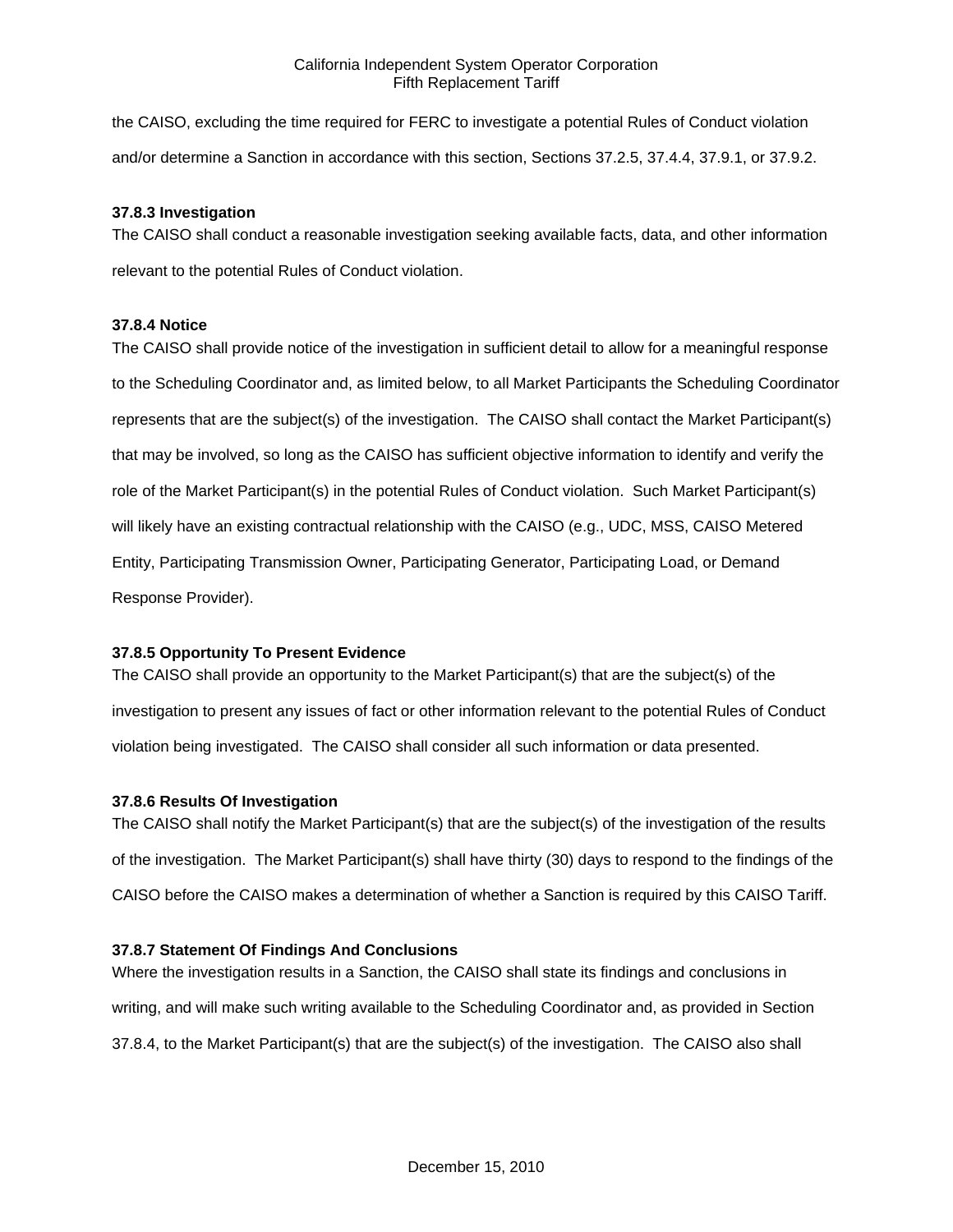specify whether it has recommended or intends to recommend to FERC that a Sanction for violation of this Section 37 be modified pursuant to Section 37.9.1 or excused pursuant to Section 37.9.2.

### **37.8.8 Officer Representative**

Where an investigation results in a Sanction by the CAISO, the CAISO shall direct its notice of such result to a responsible representative of the Scheduling Coordinator and, as provided in Section 37.8.4, to the Market Participant(s) that are the subject(s) of the investigation at the officer level.

## **37.8.9 Record Of Investigation**

Where an investigation results in a Sanction, the CAISO will maintain a record of the investigation until its decision has been finally reviewed, if review is sought, or until the period for seeking review has expired.

# **37.8.10 Review Of Determination**

A Market Participant that receives a Sanction may obtain immediate review of the CAISO's determination by directly appealing to FERC, in accordance with FERC's rules and procedures. In such case, the applicable Scheduling Coordinator shall also dispute the Initial Settlement Statement T + 38 BD containing the financial penalty, in accordance with Section 11. The Initial Settlement Statement T + 38 BD dispute and appeal to FERC must be made in accordance with the timeline for raising disputes specified in Section 11.29.8.2. The penalty will be tolled until FERC renders its decision on the appeal. The disposition by FERC of such appeal shall be final, and no separate dispute of such Sanction may be initiated under Section 13, except as provided in Section 37.9.3.4. For the purpose of applying the time limitations set forth in Section 37.10.1, a sanction will be considered assessed when it is included on an Initial Settlement Statement T + 38 BD, whether or not the CAISO accepts a Scheduling Coordinator's dispute of such Initial Settlement Statement T + 38 BD pending resolution of an appeal to FERC in accordance with this section or Section 37.9.3.3.

#### **37.9 Administration Of Sanctions**

#### **37.9.1 Assessment; Waivers And Adjustments**

Penalty amounts for violation of these Rules of Conduct shall be calculated as specified in Section 37.2 through Section 37.7. A Sanction specified in this Section 37 may be modified by FERC when it determines that such adjustment is just and reasonable. The CAISO may make a recommendation to FERC to modify a Sanction. An adjustment generally shall be deemed appropriate if the prescribed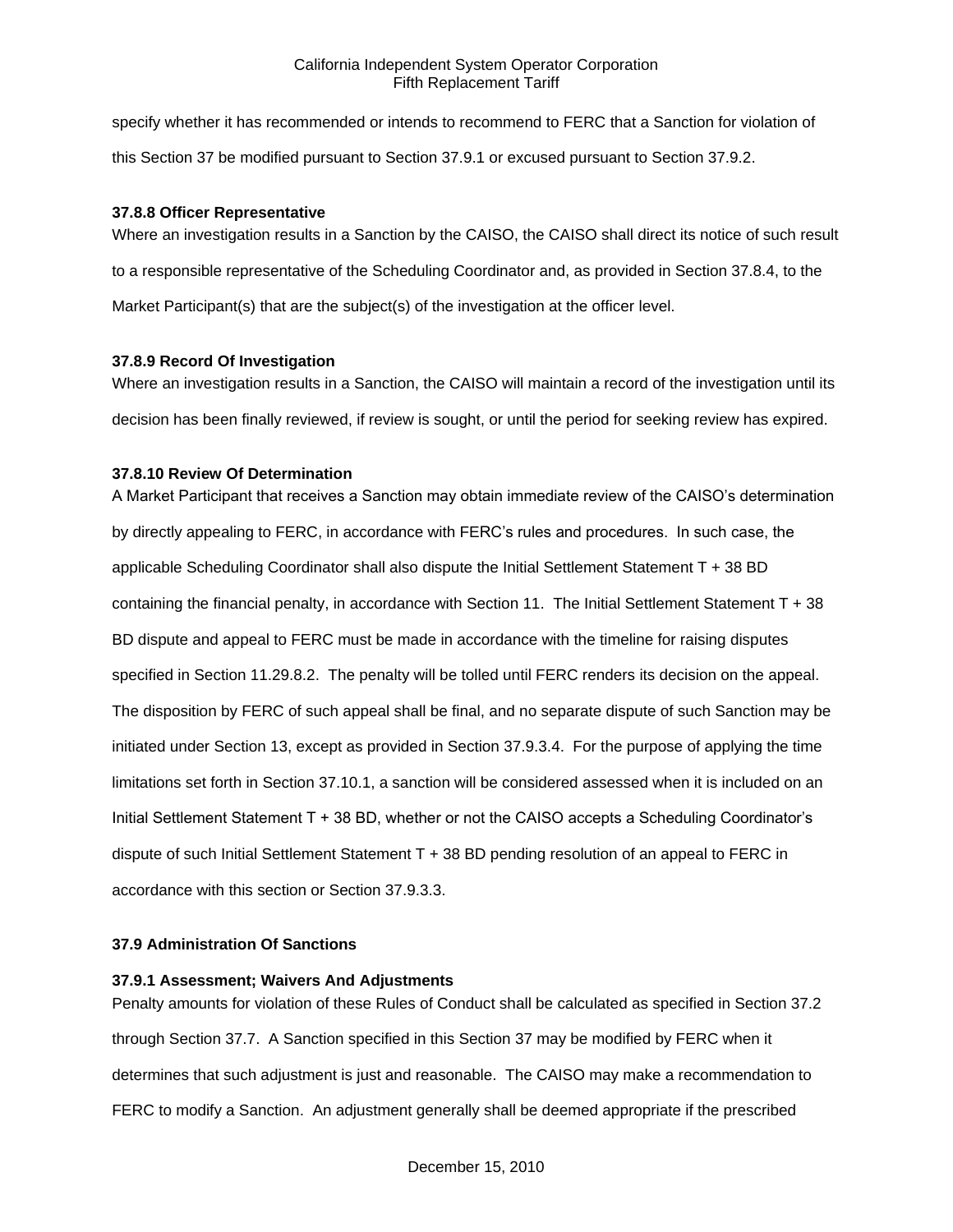Sanction appears to be insufficient to deter the prohibited behavior, or if the circumstances suggest that the violation was inadvertent, unintentional, or some other mitigating circumstances exist.

## **37.9.2 Excuse**

A violation of a Rule of Conduct under the terms of this CAISO Tariff shall be excused if FERC determines that any of the circumstances described in Sections 37.9.2.1, 37.9.2.2, 37.9.2.3, 37.9.2.4, or 37.9.2.5 apply.

## **37.9.2.1 Uncontrollable Force**

No failure by a Market Participant to satisfy the Rules of Conduct shall be subject to penalty to the extent and for the period that the Market Participant's inability to satisfy the Rules of Conduct is caused by an event or condition of Uncontrollable Force affecting the Market Participant; provided that the Market Participant gives notice to the CAISO of the event or condition of Uncontrollable Force as promptly as possible after it knows of the event or condition and makes all reasonable efforts to cure, mitigate, or remedy the effects of the event or condition.

## **37.9.2.2 Safety, Licensing, or Other Requirements**

Failure by a Market Participant to perform its obligations shall not be subject to penalty if the Market

Participant is able to demonstrate that it was acting in accordance with Section 4.2.1.

#### **37.9.2.3 Emergencies**

Failure by a Market Participant to perform its obligations may not be subject to penalty if the Market

Participant is able to demonstrate that it was acting in good faith and consistent with Good Utility Practice

to preserve System Reliability in a System Emergency, unless contrary to a CAISO operating order.

#### **37.9.2.4 Conflicting Directives**

To the extent that any action or omission by a Market Participant is specifically required by a FERC order

or CAISO operating order, the Market Participant may not be subject to penalty for that act or omission.

#### **37.9.2.5 Good Faith Effort to Comply with Operating Orders**

For violations of Section 37.2.1.1 of this CAISO Tariff, a Market Participant's good faith effort to achieve

full performance of an operating order as soon as is reasonably practicable in accordance with Good

Utility Practice shall excuse a violation.

### **37.9.2.6 Procedures for Application**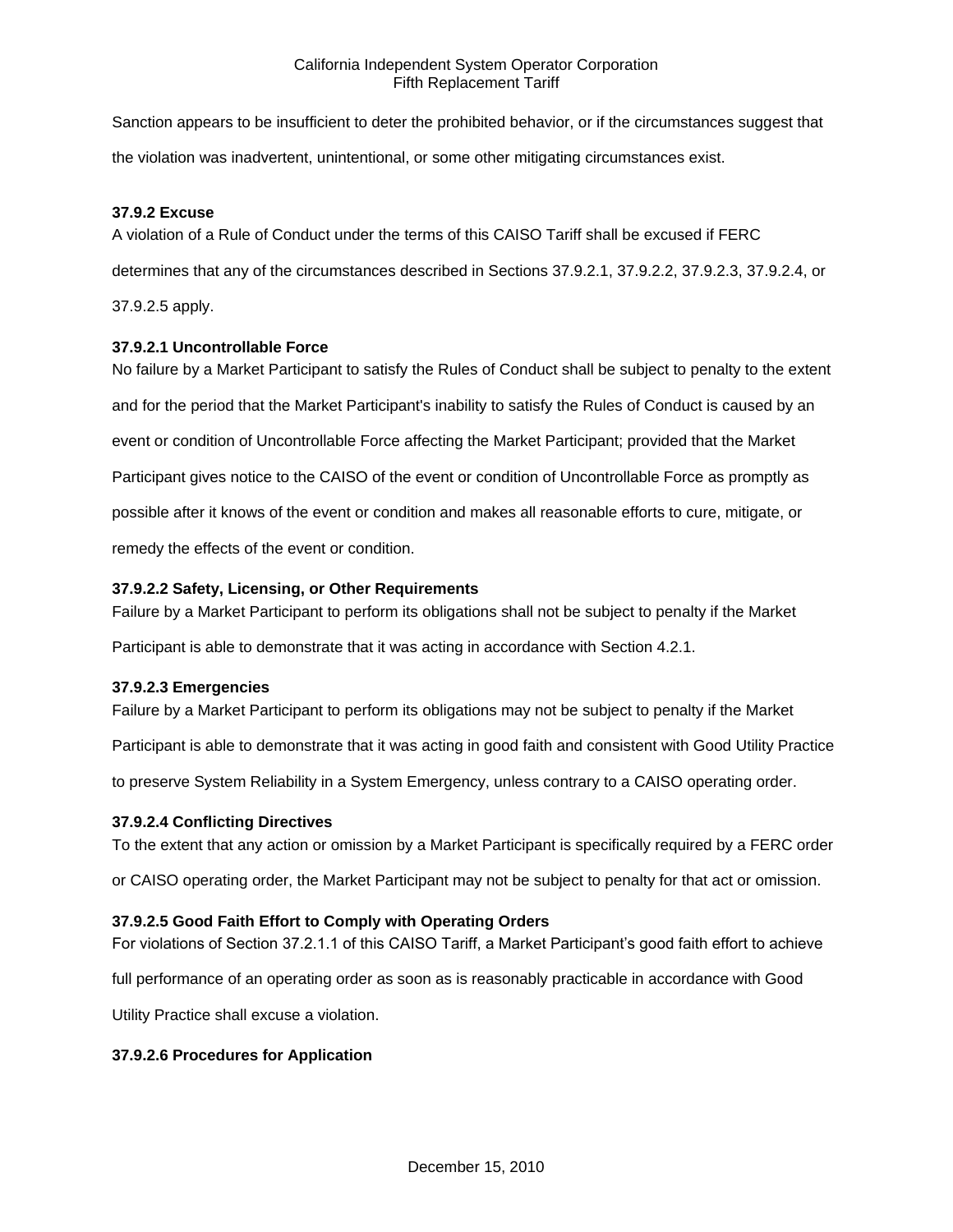Where the CAISO believes that an excuse existed under this Section 37.9.2, it may recommend to FERC that a violation be excused. Unless otherwise specified in this Section 37, if a Market Participant believes that an excuse existed under this Section 37.9.2, it may petition FERC for review pursuant to Section 37.8.10.

#### **37.9.3 Settlement**

#### **37.9.3.1 Settlement Statements**

The CAISO will administer any penalties issued under this Section 37 through Initial Settlement Statements T + 38 BD, and Initial Settlement Statement Reissues or Recalculation Settlement Statements, as relevant, issued to the responsible Scheduling Coordinator by the CAISO. Before invoicing a financial penalty through the Settlement process, the CAISO will provide a description of the penalty to the responsible Scheduling Coordinator and all Market Participants the Scheduling Coordinator represents that are liable for the penalty, when the CAISO has sufficient objective information to identify and verify responsibility of such Market Participants. The CAISO shall specify whether such penalty is modified pursuant to Section 37.2.5 or Section 37.4.4. The description shall include the identity of the Market Participant that committed the violation and the amount of the penalty. Where FERC has determined the Sanction, the CAISO will provide such of the above information as is provided to it by FERC. The CAISO also may publish this information under the CAISO Website after Initial Settlement Statement Reissues or Recalculation Settlement Statements, as relevant, are issued.

#### **37.9.3.2 Payment**

Except as provided in Section 37.2.5, Section 37.4.4, Section 37.8.10 or Section 37.9.3.3 below, the Scheduling Coordinator shall be obligated to pay all penalty amounts reflected on Settlement Statements to the CAISO pursuant to the CAISO's Settlement process, as set forth in Section 11.

#### **37.9.3.3 Other Responsible Party**

Where a party or parties other than the Scheduling Coordinator is responsible for the conduct giving rise to a penalty reflected on a Settlement Statement, and where the Scheduling Coordinator bears no responsibility for the conduct, such other party or parties ultimately shall be liable for the penalty. Under such circumstances, the Scheduling Coordinator shall use reasonable efforts to obtain payment of the penalty from the responsible party(ies) and to remit such payment to the CAISO in the ordinary course of the Settlement process. In the event that the responsible party(ies) wish to dispute the penalty, or the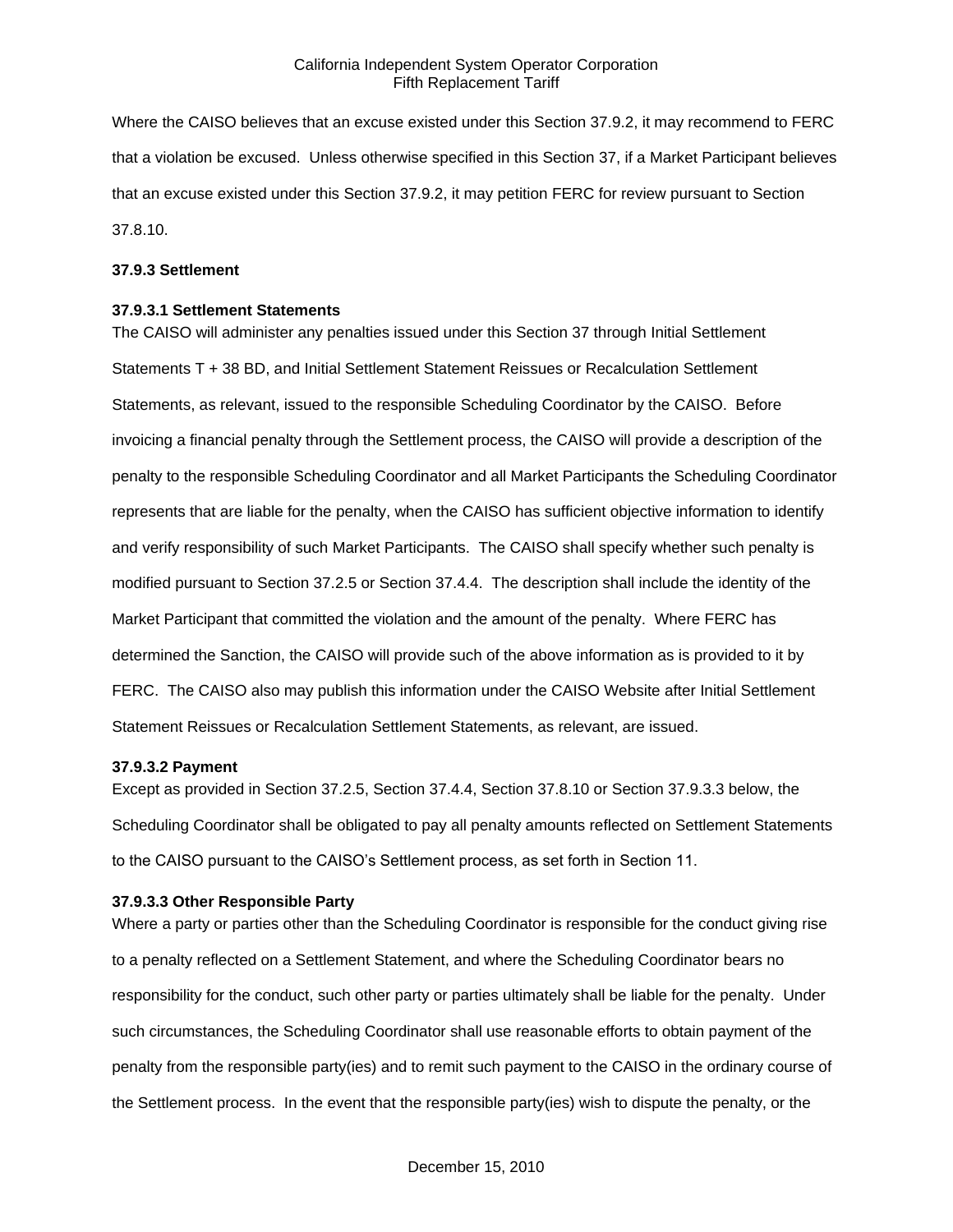Scheduling Coordinator otherwise is unable to obtain payment from the responsible parties, the Scheduling Coordinator shall notify the CAISO and dispute the Settlement Statement. The CAISO promptly shall notify FERC. If the CAISO finds that a Market Participant separate from the Scheduling Coordinator that is unable to obtain payment from the responsible party(ies) is solely responsible for a violation, the Scheduling Coordinator that is unable to obtain payment may net its payment of its Invoice amount by the amount of the penalty in question. The CAISO may refuse to offer further service to any responsible party that fails to pay a penalty, unless excused under the terms of the CAISO Tariff, by providing notice of such refusal to the Scheduling Coordinator. Following such notice, the Scheduling Coordinator shall be liable for any subsequent penalties assessed on account of such responsible party.

#### **37.9.3.4 Dispute of FERC Sanctions**

The right that a Market Participant may otherwise have under the CAISO Tariff to dispute a penalty that has been determined by FERC shall be limited to a claim that the CAISO failed properly to implement the penalty or other Sanction ordered by FERC, except as provided by Section 37.2.5 and Section 37.4.4.

#### **37.9.4 Disposition Of Proceeds**

The CAISO shall collect penalties assessed pursuant to this Section 37.9 and deposit such amounts in an interest bearing trust account. After the end of each calendar year, the CAISO shall distribute the penalty amounts together with interest earned through payments to Scheduling Coordinators as provided herein. For the purpose of this Section 37.9.4, "eligible Market Participants" shall be those Market Participants that were not assessed a financial penalty pursuant to this Section 37 during the calendar year. Each Scheduling Coordinator that paid GMC during the calendar year will identify, in a manner to be specified by the CAISO, the amount of GMC paid by each Market Participant for whom that Scheduling Coordinator provided service during that calendar year. The total amount assigned to all Market Participants served by that Scheduling Coordinator in such calendar year (including the Scheduling Coordinator itself for services provided on its own behalf), shall equal the total GMC paid by that Scheduling Coordinator.

The CAISO will calculate the payment due each Scheduling Coordinator based on the lesser of the GMC actually paid by all eligible Market Participants represented by that Scheduling Coordinator, or the product of a) the amount in the trust account, including interest, and b) the ratio of the GMC paid by each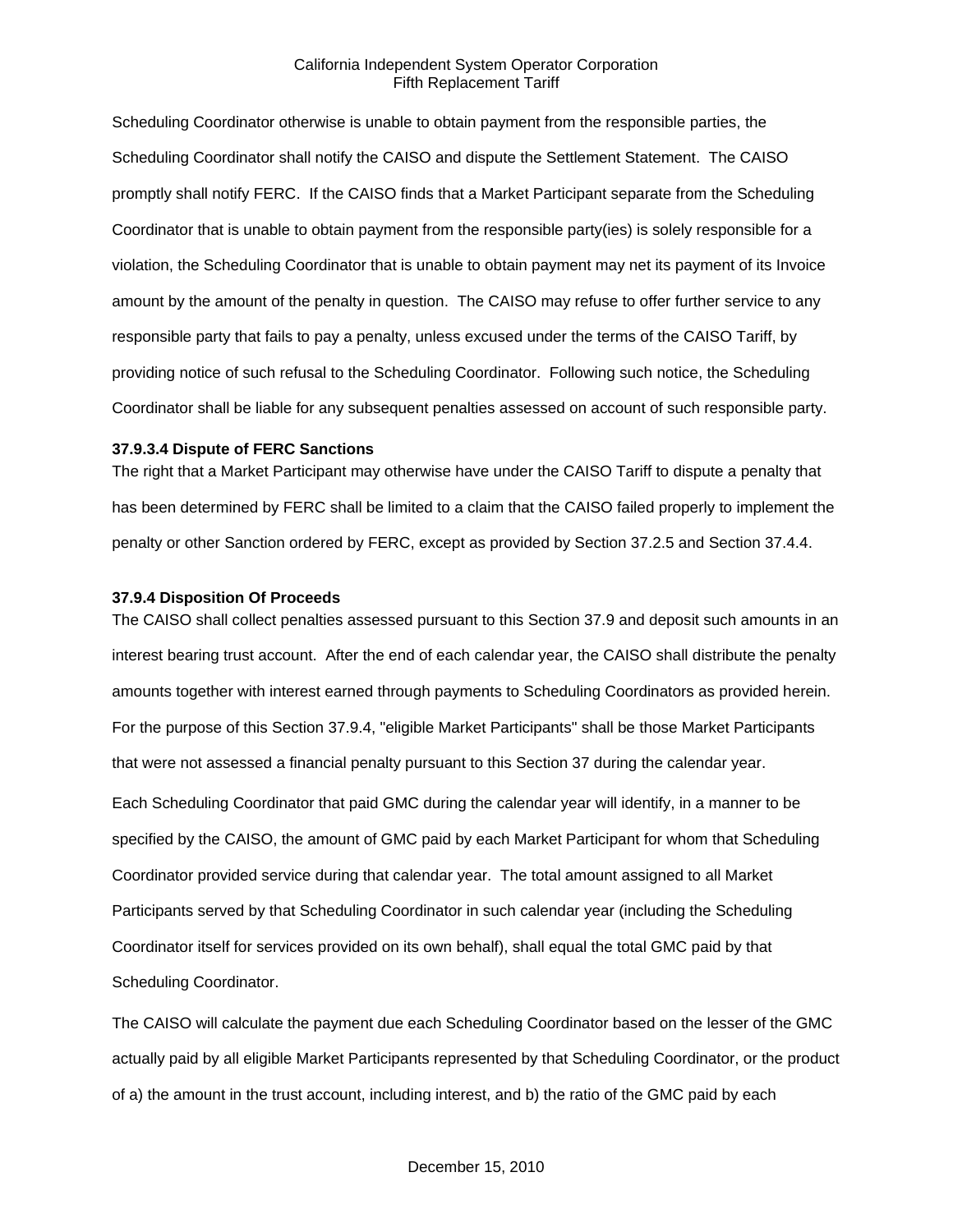Scheduling Coordinator for eligible Market Participants, to the total of such amounts paid by all Scheduling Coordinators. Each Scheduling Coordinator is responsible for distributing payments to the eligible Market Participants it represented in proportion to GMC collected from each eligible Market Participant.

Prior to allocating the penalty proceeds, the CAISO will obtain FERC's approval of its determination of eligible Market Participants and their respective shares of the trust account proceeds. If the total amount in the trust account to be so allocated exceeds the total GMC obligation of all eligible Market Participants, then such excess shall be treated in accordance with Section 11.8.5.3(b).

## **37.10 Miscellaneous**

## **37.10.1 Time Limitation**

An investigation of events potentially subject to Sanction under this Section 37 must be commenced within ninety (90) days of discovery of the events. Sanctions may be assessed under this Section 37 up to one year after discovery of the events constituting the violation, but no later than three years after the date of the violation. Nothing in this section shall limit the rights or liabilities of any party under any other provision of applicable laws, regulations or tariff provisions.

# **37.10.2 No Limitation On Other Rights**

Nothing contained in this Section 37 shall limit the ability of the CAISO to collect information from Market Participants or to establish new provisions pursuant to Section 15.

# **37.11 Method For Calculating Penalties**

# **37.11.1 Method For Calculating Inaccurate Meter Data Penalty**

There is no Sanction for the submission of inaccurate Meter Data used for an Initial Settlement Statement T+ 7B. However, an error in submitted Meter Data that is discovered after issuance of a Recalculation Settlement Statement constitutes a Rule of Conduct violation. The level of the Sanction depends on whether the Scheduling Coordinator or the CAISO discovered the error. An increased penalty will apply for errors that are discovered by the CAISO.

Table A1 below shows how the level of the Sanction depends on the following factors: whether or not the Scheduling Coordinator finds the error; whether or not the Scheduling Coordinator owes the market, and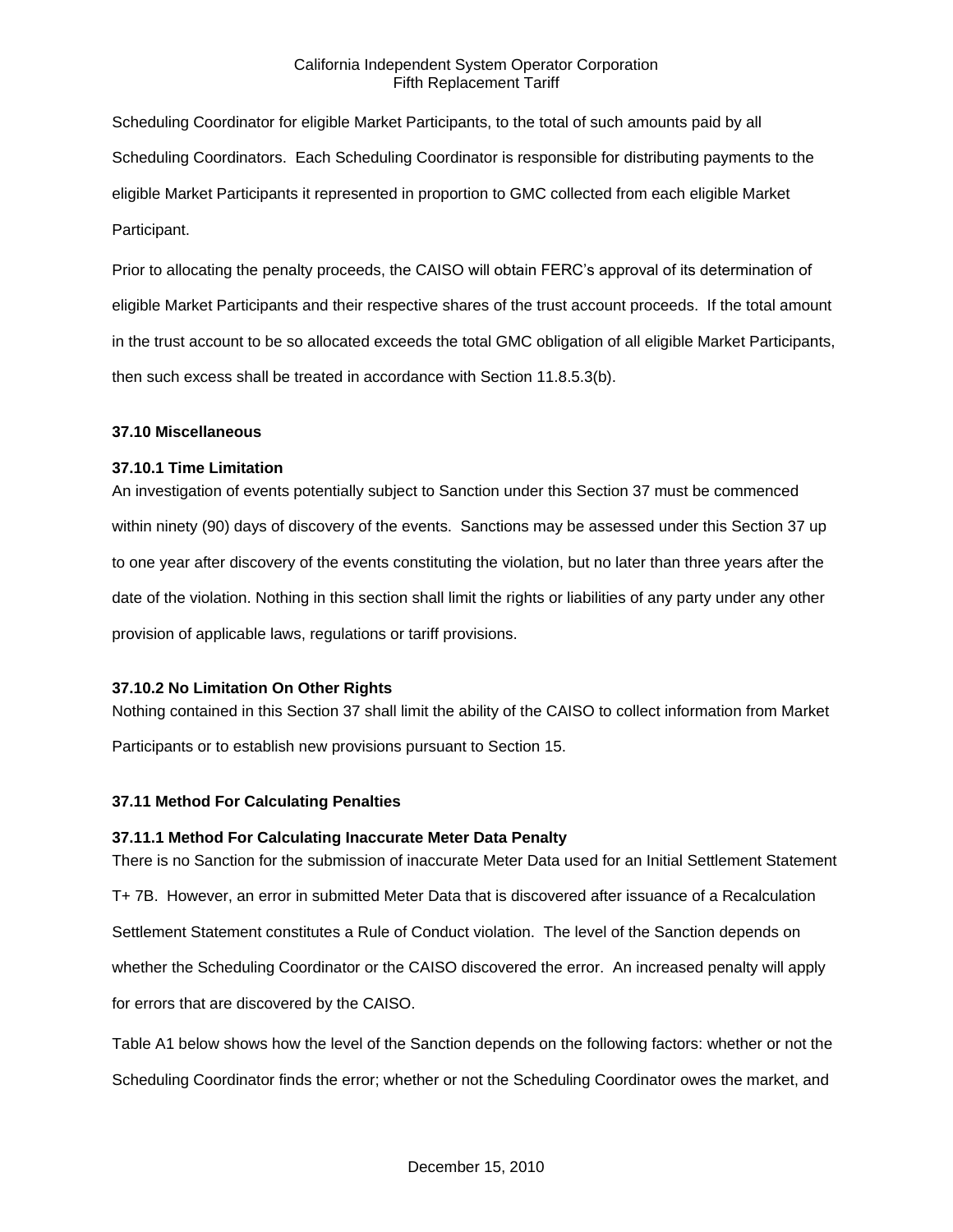whether or not the CAISO performs a re-run of the market or produces a Recalculation Settlement Statement. If the CAISO issues a Recalculation Settlement Statement or performs a re-run, then Settlement to all Scheduling Coordinators is recalculated, and the impact of such re-runs on charges assessed will be considered. A penalty charge equal to thirty percent (30%) of the estimated value of the Energy error will apply if the Scheduling Coordinator discovers the error or seventy-five percent (75%) of the estimated value of the Energy error if the CAISO discovers the error. Penalty assessment and disposition of penalty proceeds will be administered as described in Section 37.9.1 and Section 37.9.4 respectively. A Sanction will not be imposed unless such Sanction is more than \$1,000 for at least one Trading Day during the period for which there was incomplete or inaccurate Meter Data.

| Table A1-                   |             |                                             |
|-----------------------------|-------------|---------------------------------------------|
| Calculation of              |             |                                             |
| Inaccurate Meter Data       |             |                                             |
| Penalty When There          | Does SC Owe |                                             |
| <b>Is A Recalculation</b>   | Market?     |                                             |
| <b>Settlement Statement</b> |             |                                             |
| or re-run                   |             |                                             |
| Case                        |             |                                             |
|                             |             |                                             |
| Case 1: SC Identifies       | Yes         |                                             |
| Inaccurate Meter Data       |             | Penalty = (MWh x applicable price) $x$ 0.30 |
|                             |             |                                             |
| Case 1: SC Identifies       | <b>No</b>   | Penalty = (MWh x applicable price) $x$ 0.30 |
| Inaccurate Meter Data       |             |                                             |
| Case 2: CAISO               |             |                                             |
| Identifies Inaccurate       | Yes         | Penalty = (MWh x applicable price) $x$ 0.75 |
|                             |             |                                             |
| Meter Data                  |             |                                             |
| Case 2: CAISO               |             |                                             |
|                             | <b>No</b>   | Penalty = (MWh x applicable price) $x$ 0.75 |
| Identifies Inaccurate       |             |                                             |
|                             |             |                                             |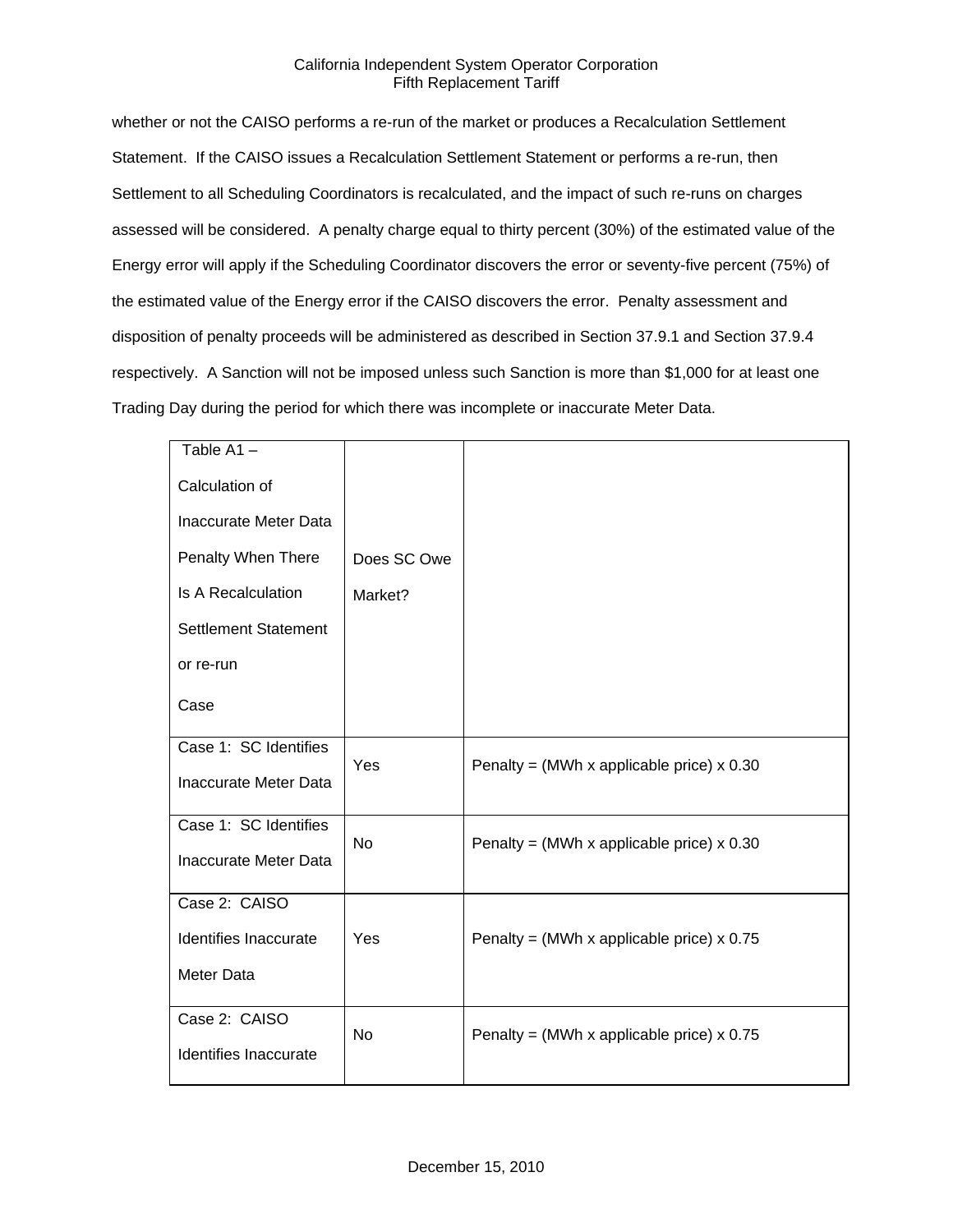| Meter Data |  |  |
|------------|--|--|
|            |  |  |
|            |  |  |

Note to Table A1:

The applicable price will be the greater of the relevant hourly LMP or \$10/MWh. The LMP used will be the values posted on OASIS for each Trading Hour of the applicable Trading Day period.

2. Method for Calculating Inaccurate Meter Data Penalty When there is not a Recalculation Settlement Statement or re-run.

If the CAISO does not perform a Recalculation Settlement Statement or re-run, for cases of inaccurate Meter Data, Table A2 will be used to determine and allocate penalty and any market adjustment amount. The market adjustment approximates the financial impact on the market; however, it does not completely reflect all the Settlement consequences of inaccurately submitted Meter Data. The approximated value of the inaccurate Meter Data in question will be calculated and returned to the market based on the average of the pro rata share of Unaccounted for Energy (UFE) charged in the utility Service Area during the period of the inaccurate Meter Data event. The thirty percent (30%) or seventy-five percent (75%) penalty will be distributed as discussed in Section 37.9.4. For cases where the CAISO does not perform a Recalculation Settlement Statement or re-run and the Scheduling Coordinator does not owe the market, then no market adjustment will be performed.

| <b>TABLE A2-</b>            |                           |                                                   |
|-----------------------------|---------------------------|---------------------------------------------------|
| <b>Calculation Of</b>       |                           |                                                   |
| Inaccurate Meter Data       | Does<br>SC Owe<br>Market? |                                                   |
| Penalty When There          |                           | CAISO does not perform a Recalculation Settlement |
| Is Not a Recalculation      |                           | Statement or re-run                               |
| <b>Settlement Statement</b> |                           |                                                   |
| or re-run                   |                           |                                                   |
| Case                        |                           |                                                   |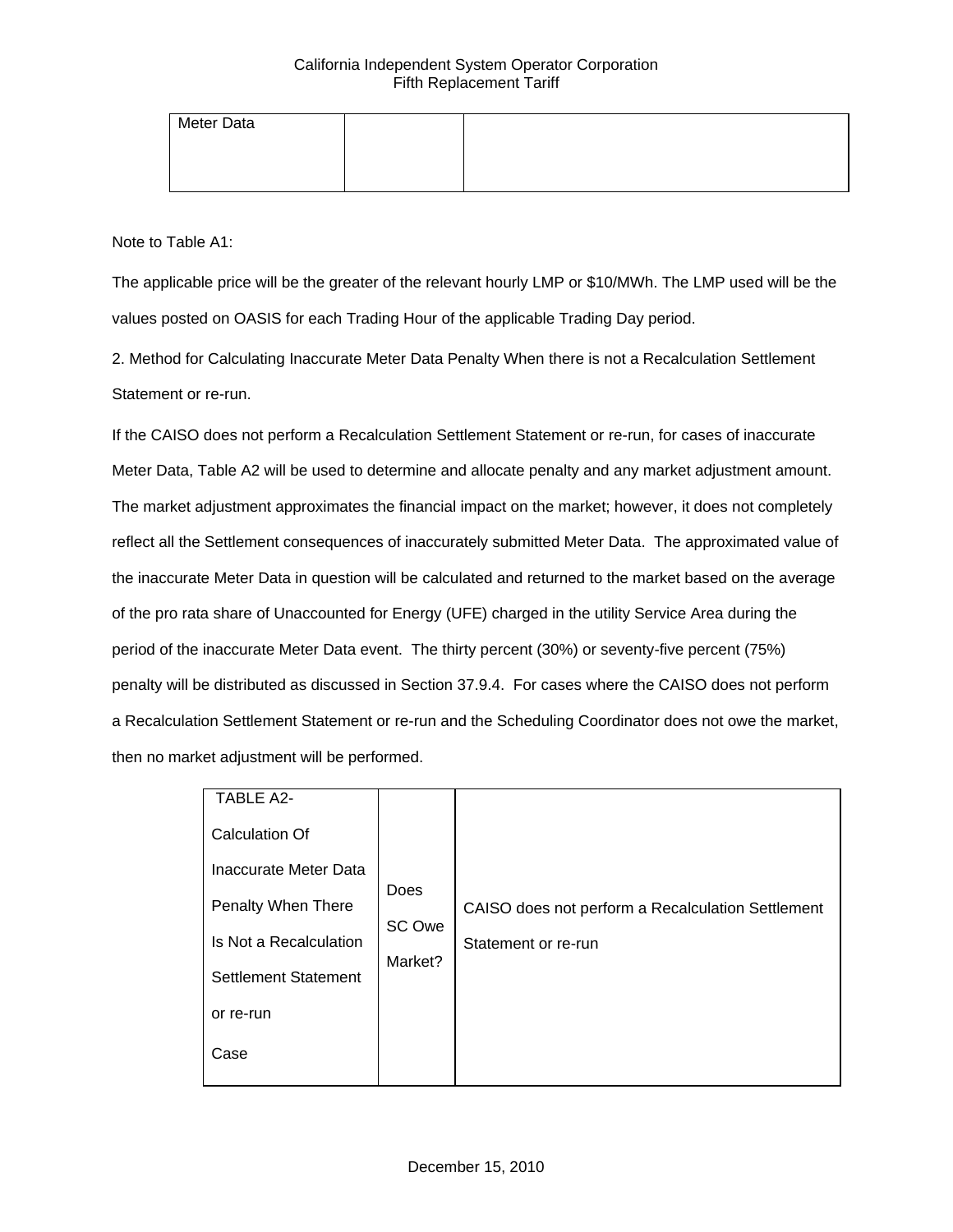| Case 1: SC Identifies | <b>Yes</b> | Market Adjustment $=$ (MWh x applicable price)             |
|-----------------------|------------|------------------------------------------------------------|
| Inaccurate Meter Data |            | Penalty = (MWh x applicable price)) $\times$ 0.30          |
| Case 1: SC Identifies | No.        | No market adjustment will be made                          |
| Inaccurate Meter Data |            | Penalty = (MWh x Hourly LMP) $\times$ 0.30                 |
| Case 2: CAISO         |            | Market Adjustment = $(MWh \times \text{applicable price})$ |
| Identifies Inaccurate | Yes        | Penalty = (MWh x applicable price) $x$ 0.75                |
| Meter Data            |            |                                                            |
| Case 2: CAISO         |            | No market adjustment will be made                          |
| Identifies Inaccurate | No.        | Penalty = (MWh x Hourly LMP) $\times$ 0.75                 |
| Meter Data            |            |                                                            |

Notes to Table A2:

The applicable price will be the greater of the relevant hourly LMP or \$10/MWh. The LMP used will be the value posted on OASIS for each Trading Hour of the applicable Trading Day.

A Sanction will be imposed only if the Sanction is more than \$1,000 for at least one Trading Day during the period for which there was incomplete or inaccurate Meter Data.

If the error is to the detriment of the responsible Scheduling Coordinator (e.g., under-reported Generation or over-reported Demand), and the CAISO does not produce a Recalculation Settlement Statement or perform a re-run, then no market adjustment will be made. If the CAISO produces a Recalculation Settlement Statement or performs a re-run after the error is corrected, then the Scheduling Coordinator will be given credit for the additional Energy through the normal Settlement process. If the Scheduling Coordinator is paid for an error due to a Recalculation Settlement Statement or re-run, then a Sanction will be assessed to assure that Recalculation Settlement Statements or re-runs do not diminish the incentive to correct such errors. This Sanction would be thirty percent (30%) of the Energy value of the error if the Scheduling Coordinator discovers the error or seventy-five percent (75%) estimated value of the error if the CAISO discovers the error.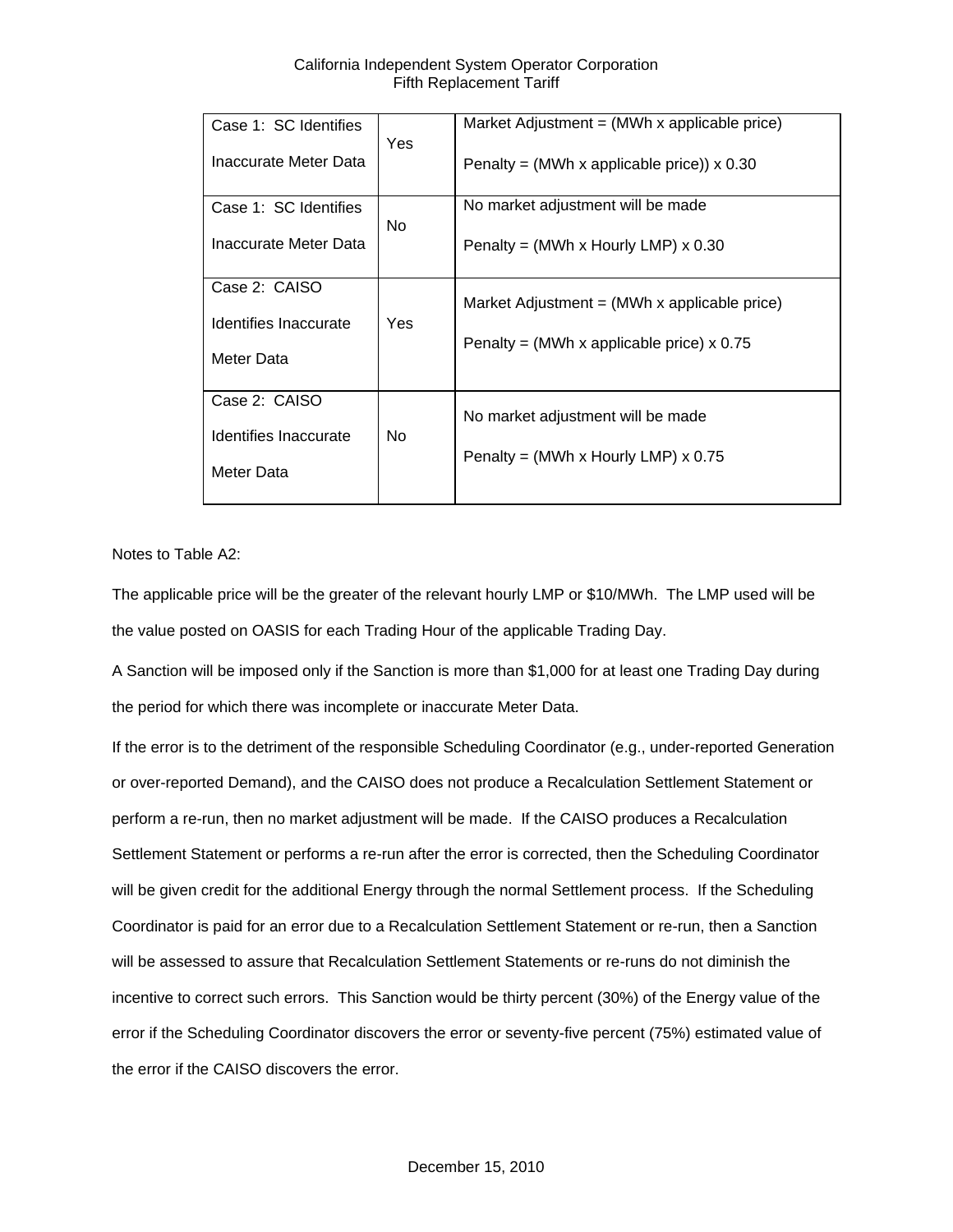If the error is to the detriment of the market, then a charge equal to thirty percent (30%) or seventy-five (75%) of the estimated value of the error, as appropriate, will be added to the charge for the Energy. If there is no Recalculation Settlement Statement or re-run, then the cost of Energy supplied by the CAISO (and inappropriately charged to the market as Unaccounted for Energy) must be recovered as well, and the charge will be equal to 130% or 175% of the estimated value of the error, as appropriate.

#### **38. Market Monitoring**

To comply with Commission Order No. 719, P 392, Section 38 has been consolidated with, and moved to, Appendix O (for the MSC) and Appendix P (for DMM). Where a provision in Appendix O or Appendix P is cross-referenced in another section or appendix of this Tariff, the language in Appendix O or Appendix P shall govern in the event of any conflict.

#### **39. Market Power Mitigation Procedures**

### **39.1 Intent Of CAISO Mitigation Measures; Additional FERC Filings**

These CAISO market power mitigation measures ("Mitigation Measures") are intended to provide the means for the CAISO to mitigate the market effects of any conduct that would substantially distort competitive outcomes in the CAISO Markets while avoiding unnecessary interference with competitive price signals. These Mitigation Measures are intended to minimize interference with an open and competitive market, and thus to permit, to the maximum extent practicable, price levels to be determined by competitive forces under the prevailing market conditions. To that end, the Mitigation Measures authorize the mitigation only of specific conduct identified through explicit procedures specified below. In addition, the CAISO shall monitor the markets it administers for conduct that it determines constitutes an abuse of market power but is not addressed by the market power mitigation procedures specified below. If the CAISO identifies any such conduct, it shall make a filing under Section 205 of the Federal Power Act, 16 U.S.C. § 824d, with FERC requesting authorization to apply appropriate mitigation measures. Any such filing shall identify the particular conduct the CAISO believes warrants mitigation, shall propose a specific mitigation measure for the conduct, and shall set forth the CAISO's justification for imposing that mitigation measure.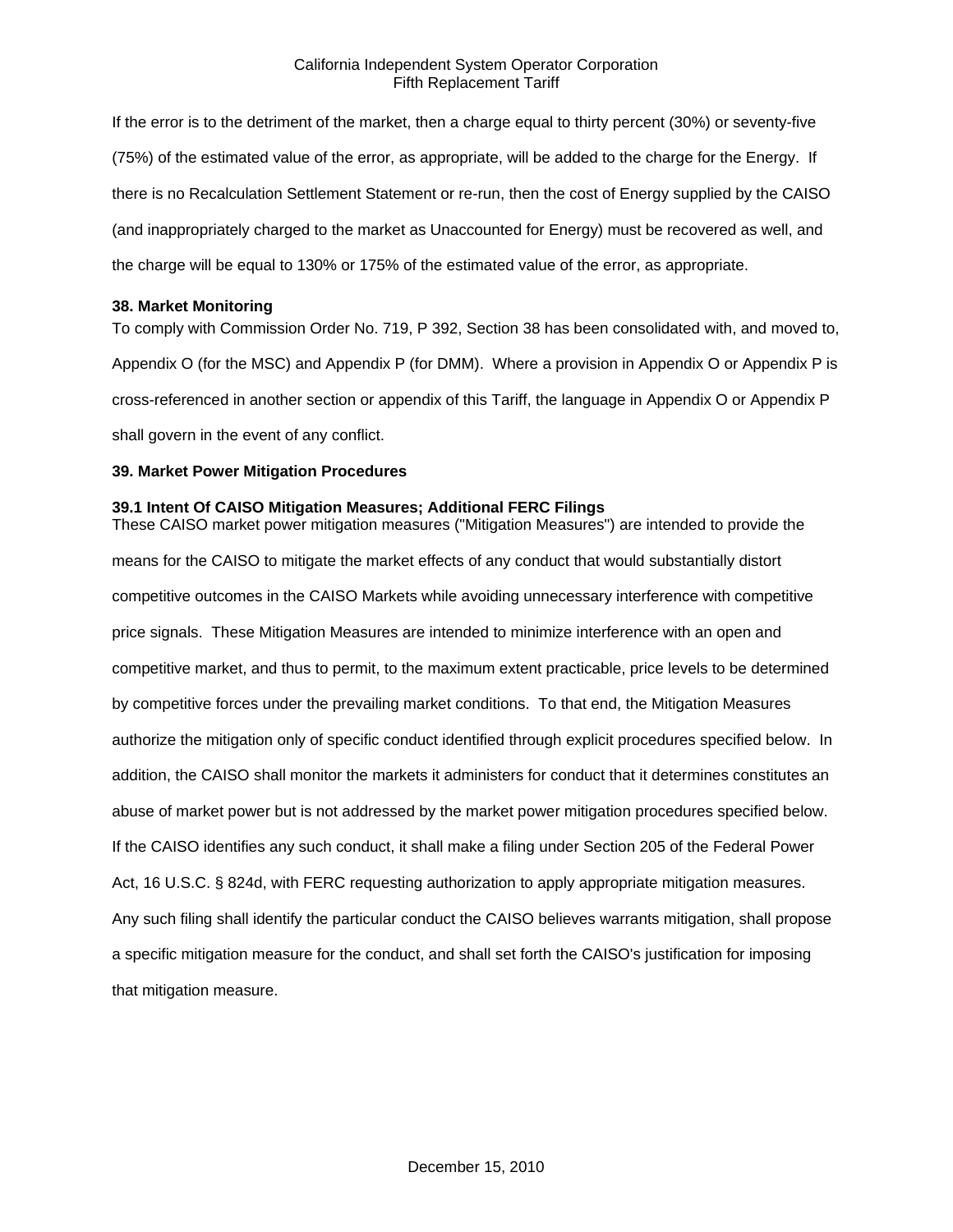## **39.2 Conditions For The Imposition Of Mitigation Measures**

### **39.2.1 Conduct Inconsistent With Competitive Conduct**

In general, the CAISO shall consider a Market Participant's conduct to be inconsistent with competitive conduct if the conduct would not be in the economic interest of the Market Participant in the absence of market power. The categories of conduct that are inconsistent with competitive conduct include, but may not be limited to, the four categories of conduct specified in Section 39.3 below.

# **39.3 Categories Of Conduct That May Warrant Mitigation**

## **39.3.1 Conduct Regarding Bidding, Scheduling Or Facility Operation**

Mitigation Measures may be applied to bidding, scheduling or operation of an Electric Facility or as specified in Section 39.3.1. The following categories of conduct, whether by a single firm or by multiple firms acting in concert, may cause a material effect on prices or generally the outcome of the CAISO Markets if exercised from a position of market power. Accordingly, the CAISO shall monitor the CAISO Markets for the following categories of conduct, and shall impose appropriate Mitigation Measures if such conduct is detected and the other applicable conditions for the imposition of Mitigation Measures are met:

- (1) Physical withholding of an Electric Facility, in whole or in part, that is, not offering to sell or schedule the output of or services provided by an Electric Facility capable of serving a CAISO Market. Such withholding may include, but not be limited to: (i) falsely declaring that an Electric Facility has been forced out of service or otherwise become totally or partially unavailable, (ii) refusing to offer Bids for an Electric Facility when it would be in the economic interest, absent market power, of the withholding entity to do so, (iii) declining Bids called upon by the CAISO (unless the CAISO is informed in accordance with established procedures that the relevant resource for which the Bid is submitted has undergone a forced outage or derate), or (iv) operating a Generating Unit in Real-Time to produce an output level that is less than the Dispatch Instruction.
- (2) Economic withholding of an Electric Facility, that is, submitting Bids for an Electric Facility that are unjustifiably high (relative to known operational characteristics and/or the known operating cost of the resource) so that: (i) the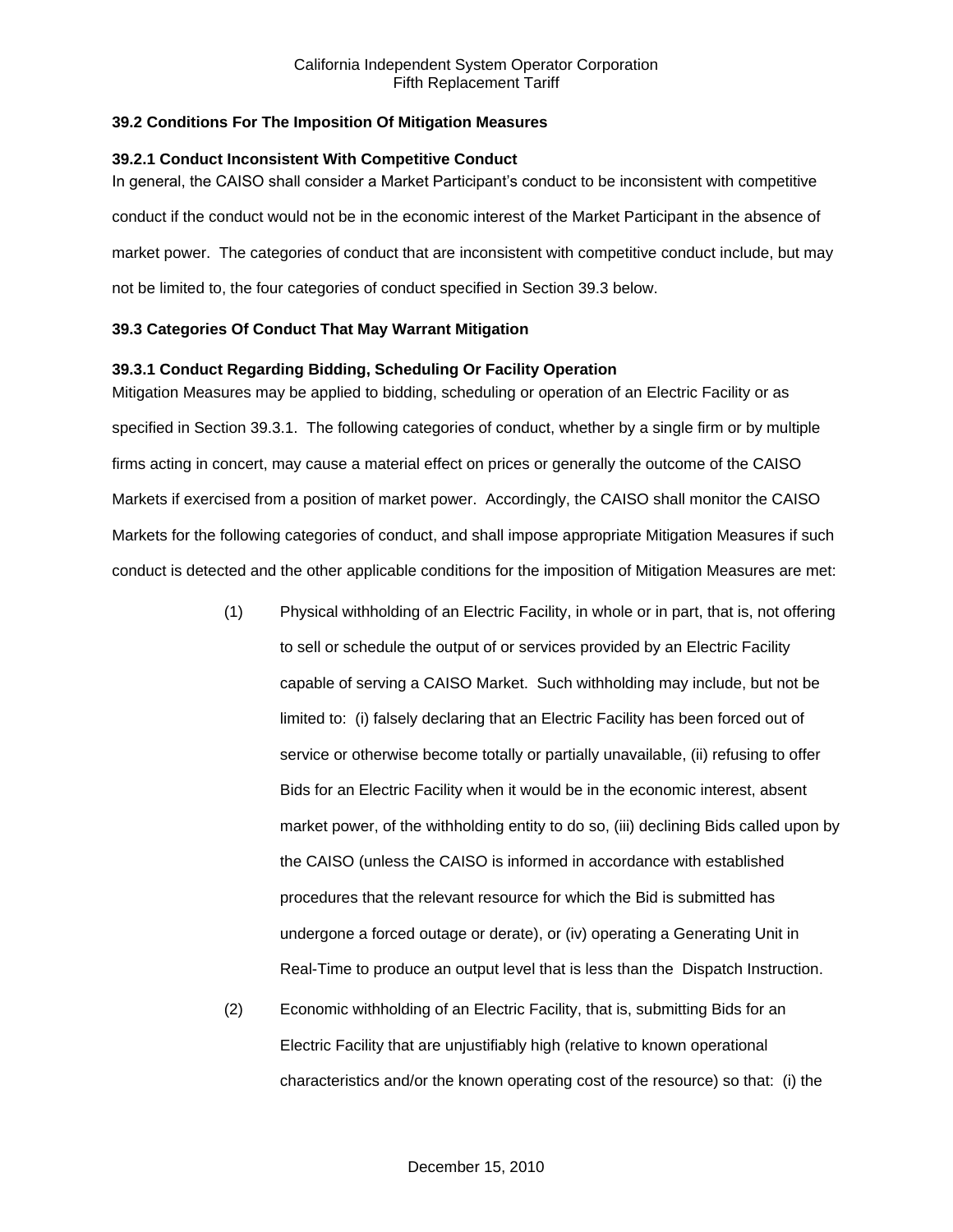Electric Facility is not or will not be dispatched or scheduled, or (ii) the Bids will set LMPs.

- (3) Uneconomic production from an Electric Facility that is, increasing the output of an Electric Facility to levels that would otherwise be uneconomic in order to cause, and obtain benefits from, a transmission constraint.
- (4) Bidding practices that distort prices or uplift charges away from those expected in a competitive market, such as registering Start-Up Cost and Minimum Load Cost data or submitting Bid Costs on behalf of an Electric Facility that are unjustifiably high (relative to known operational characteristics and/or the known operating cost of the resource) or misrepresenting the physical operating capabilities of an Electric Facility resulting in uplift payments or prices significantly in excess of actual costs.

# **39.3.2 Market Effects Of Rules, Standards, Procedures, Other Items**

Mitigation Measures may also be imposed to mitigate the market effects of a rule, standard, procedure, design feature, or known software imperfection of a CAISO Market that allows a Market Participant to manipulate market prices or otherwise impair the efficient operation of that market, pending the revision of such rule, standard, procedure design feature, or software defect to preclude such manipulation of prices or impairment of efficiency.

#### **39.3.3 Using Different Prices In Other Markets Not Uncompetitive**

Taking advantage of opportunities to sell at a higher price or buy at a lower price in a market other than a CAISO Market shall not be deemed a form of withholding or otherwise inconsistent with competitive conduct.

# **39.3.4 Foregoing Category List Subject To Amendment As Appropriate**

The CAISO shall monitor CAISO Markets for other categories of conduct, whether by a single firm or by multiple firms acting in concert, that have material effects on prices in a CAISO Market or other payments. The CAISO shall seek to amend the foregoing list as may be appropriate to include any such conduct that would substantially distort or impair the competitiveness of any of the CAISO Markets.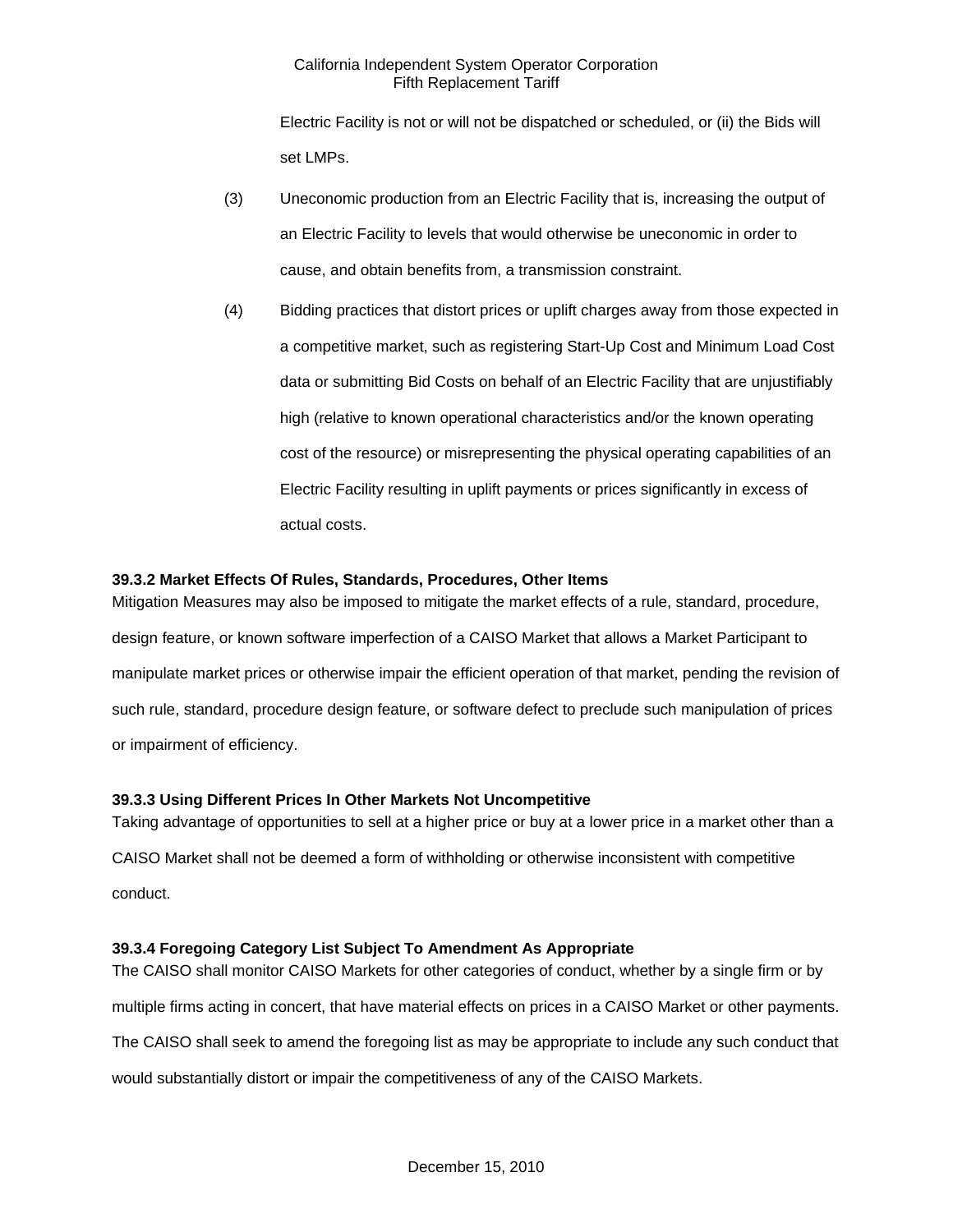# **39.4 Sanctions For Physical Withholding**

The CAISO may report a Market Participant the CAISO determines to have engaged in physical

withholding, including providing the CAISO false information regarding derating or outage of an Electric

Facility, to the Federal Energy Regulatory Commission in accordance with Section 9.3.10.5. In addition,

a Market Participant that fails to operate a Generating Unit in conformance with CAISO Dispatch

Instructions shall be subject to the penalties set forth in Section 11.23.

#### **39.5 FERC-Ordered Measures**

In addition to any mitigation measures specified above, the CAISO shall administer, and apply when

appropriate in accordance with their terms, such other mitigation measures as it may be directed to

implement by order of the FERC.

## **39.6 Rules Limiting Certain Energy, AS, And RUC Bids**

#### **39.6.1 Maximum Bid Prices**

Notwithstanding any other provision of this CAISO Tariff, maximum Bid price provisions of Section 39

shall apply to limit, Energy Bids, RUC Availability Bids, and Ancillary Service Bids as specified below.

## **39.6.1.1 Maximum Price for Energy Bids**

For the twelve (12) months following the effective date of this Section, the maximum Energy Bid prices

shall be \$500/MWh. After the twelfth month following the effective date of this Section, the maximum

Energy Bid price shall be \$750/MWh. After the twenty-fourth month following the effective date of this

Section, the maximum Energy Bid price shall be \$1,000/MWh.

# **39.6.1.2 Maximum RUC Availability Bid Prices**

The maximum RUC Availability Bid price shall be \$250/MW/h.

#### **39.6.1.3 Maximum Ancillary Services Bid Prices**

The maximum level for Ancillary Services Bid prices shall be \$250/MWh.

#### **39.6.1.4 Minimum Bid Price for Energy Bids**

Energy Bids into the CAISO Markets less than -\$30/MWh are not eligible to set any LMP. If the CAISO dispatches a resource with an Energy Bid less than -\$30/MWh, the Scheduling Coordinator on behalf of the resource will be eligible to be paid the Bid price upon the submission of detailed information justifying the cost components of the Bid to the CAISO and FERC no later than seven (7) days after the end of the month in which the Bid was submitted. The CAISO will treat such information as confidential and will apply the procedure in Section 20.4 with regard to requests for disclosure of such information. The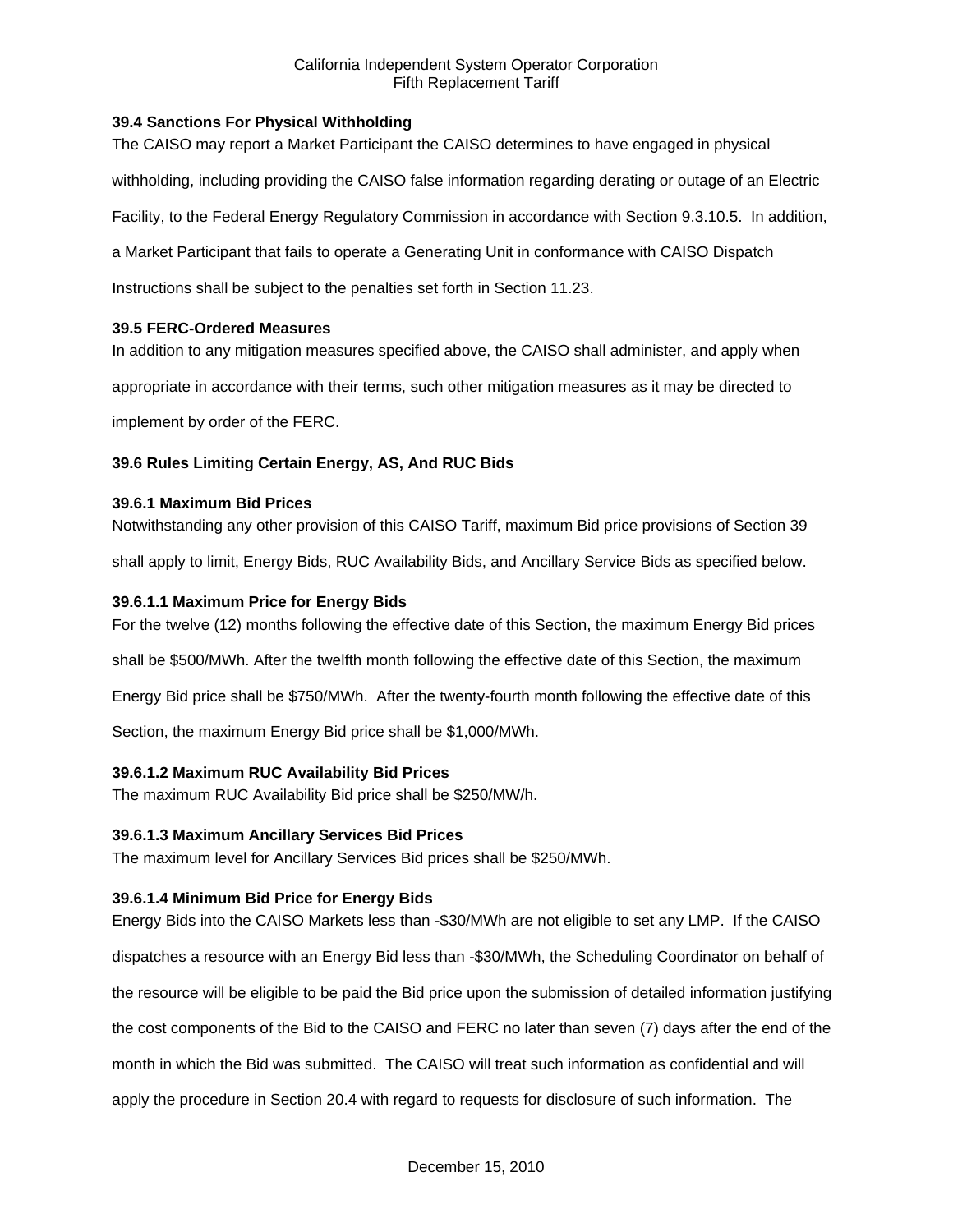CAISO shall pay Scheduling Coordinators for amounts in excess of -\$30/MWh minimum Bid price upon

FERC acceptance of the information justifying the cost components.

### **39.6.1.5 Minimum Bid Price for Ancillary and RUC Bids**

Ancillary Service Bids and RUC Availability Bids submitted into CAISO markets must have Bid prices not

less than \$0/MW/h.

### **39.6.1.6 Maximum Start-Up Cost and Minimum Load Cost Registered Cost Values**

The maximum Start-Up Cost and Minimum Load Cost values registered in the Master File by Scheduling

Coordinators for resources that elect the Registered Cost option in accordance with Section 30.4 will be

limited to 200% of the Projected Proxy Cost.

## **39.6.1.6.1 Gas Price Component of Projected Proxy Cost**

For natural gas fired resources, the CAISO will calculate a gas price to be used in establishing maximum

Start-Up Costs and Minimum Load Costs after the twenty-first day of each month and post it on the

CAISO Website by the end of each calendar month. The price will be applicable for Scheduling

Coordinators electing the Registered Cost option until a new gas price is calculated and posted on the

CAISO Website. The gas price will be calculated as follows:

- (1) Daily closing prices for monthly NYMEX Natural Gas Futures contracts at Henry Hub for the next calendar month are averaged over the first twenty-one (21) days of the month, resulting in a single average for the next calendar month.
- (2) Daily prices for NYMEX futures contracts for basis swaps at identified California delivery points, are averaged over the first twenty-one (21) days of the month for the identified California delivery points as set forth in the Business Practice Manual.
- (3) For each of the California delivery point, the average Henry Hub and basis swap prices are combined and will be used as the baseline gas price applicable for calculating the caps for Start-Up and Minimum Load costs for resources electing the Registered Cost option. The most geographically appropriate will apply to a particular resource.
- (4) The applicable intra-state gas transportation charge as set froth in the Business Practice Manual will be added to the baseline gas price for each resource that elects the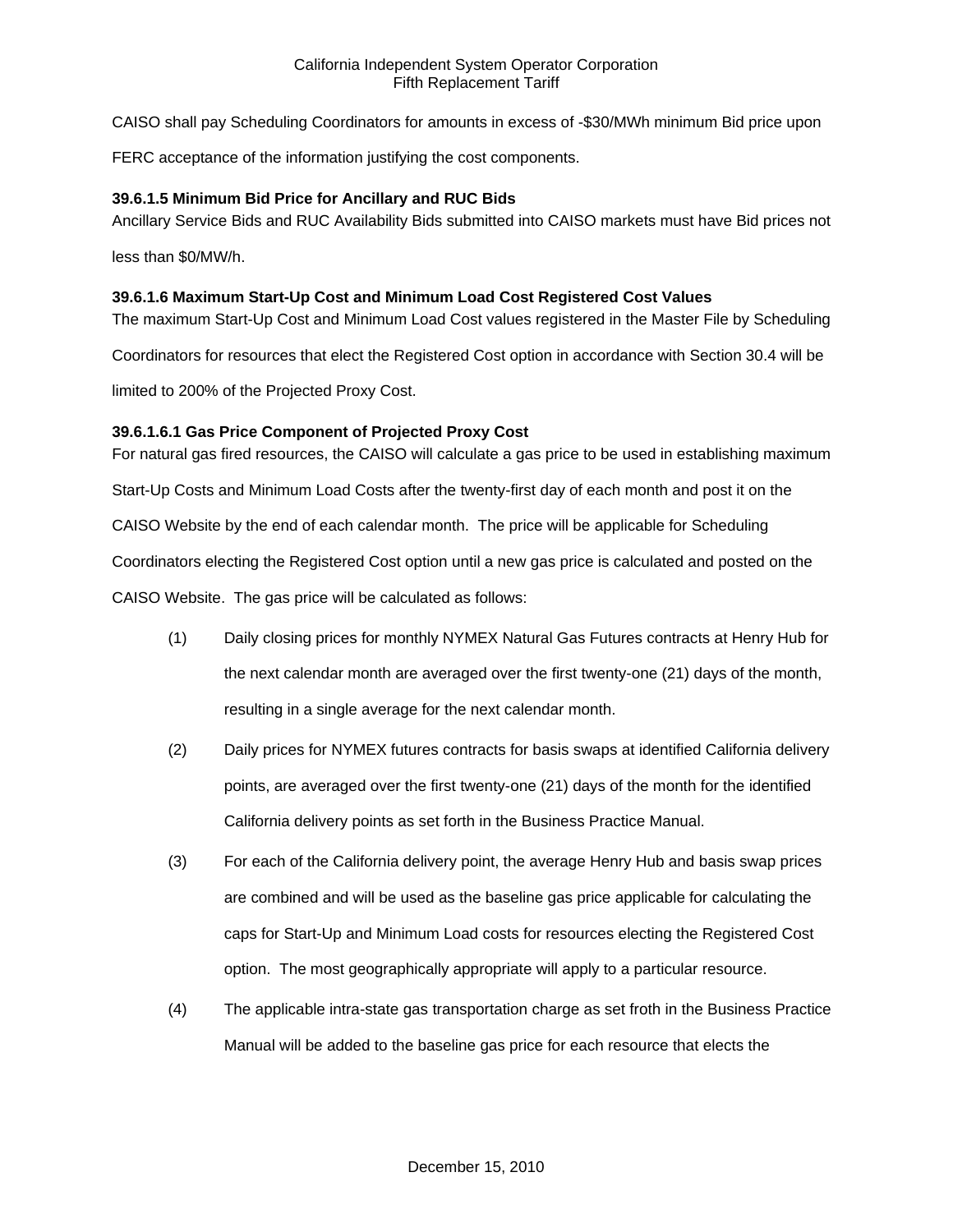Registered Cost option to create a final gas price for calculating the caps for Start-Up and Minimum Load Costs for each such resource.

For non-gas fired resources, the Projected Proxy Costs for Start-Up Costs and Minimum Load Costs will be calculated using the information contained in the Master File used for calculating the Proxy Cost, as set forth in the Business Practice Manual.

#### **39.7 Local Market Power Mitigation For Energy Bids**

Local market power mitigation is based on a periodic assessment and designation of transmission constraints as competitive or non-competitive. Such periodic assessment will be performed at a minimum on an annual basis and potentially more frequently if needed due to changes in system conditions, network topology, or market performance. Any changes in constraint designations will be publicly noticed prior to making the change. Upon determination that an ad hoc assessment is warranted, the CAISO will notice market participants that such an assessment will be performed. The determination whether a unit is being dispatched to relieve congestion on a competitive or non-competitive transmission constraint is based on two preliminary market runs that are performed prior to the actual pricing run of the market and are described in Sections 31 and 33 for the DAM and RTM, respectively.

### **39.7.1 Calculation Of Default Energy Bids**

Default Energy Bids shall be calculated by the CAISO, for the on-peak hours and off-peak hours for both the DAM and RTMs, pursuant to one of the methodologies described in this Section. The Scheduling Coordinator for each Generating Unit owner or Participating Load must rank order the following options of calculating the Default Energy Bid starting with its preferred method. The Scheduling Coordinator must provide the data necessary for determining the Variable Costs unless the Negotiated Rate Option precedes the Variable Cost option in the rank order, in which case the Scheduling Coordinator must have a negotiated rate established with the Independent Entity charged with calculating the Default Energy Bid. If no rank order is specified for a Generating Unit or Participating Load, then the default rank order of (1) Variable Cost Option, (2) Negotiated Rate Option, (3) LMP Option will be applied. For the first ninety (90) days after changes to resource status and MSG Configurations as specified in Section 27.8.3, including the first ninety (90) days after the effective date of Section 27.8.3, the Default Energy Bid option for the resource is limited to the Negotiated Rate Option or the Variable Cost Option.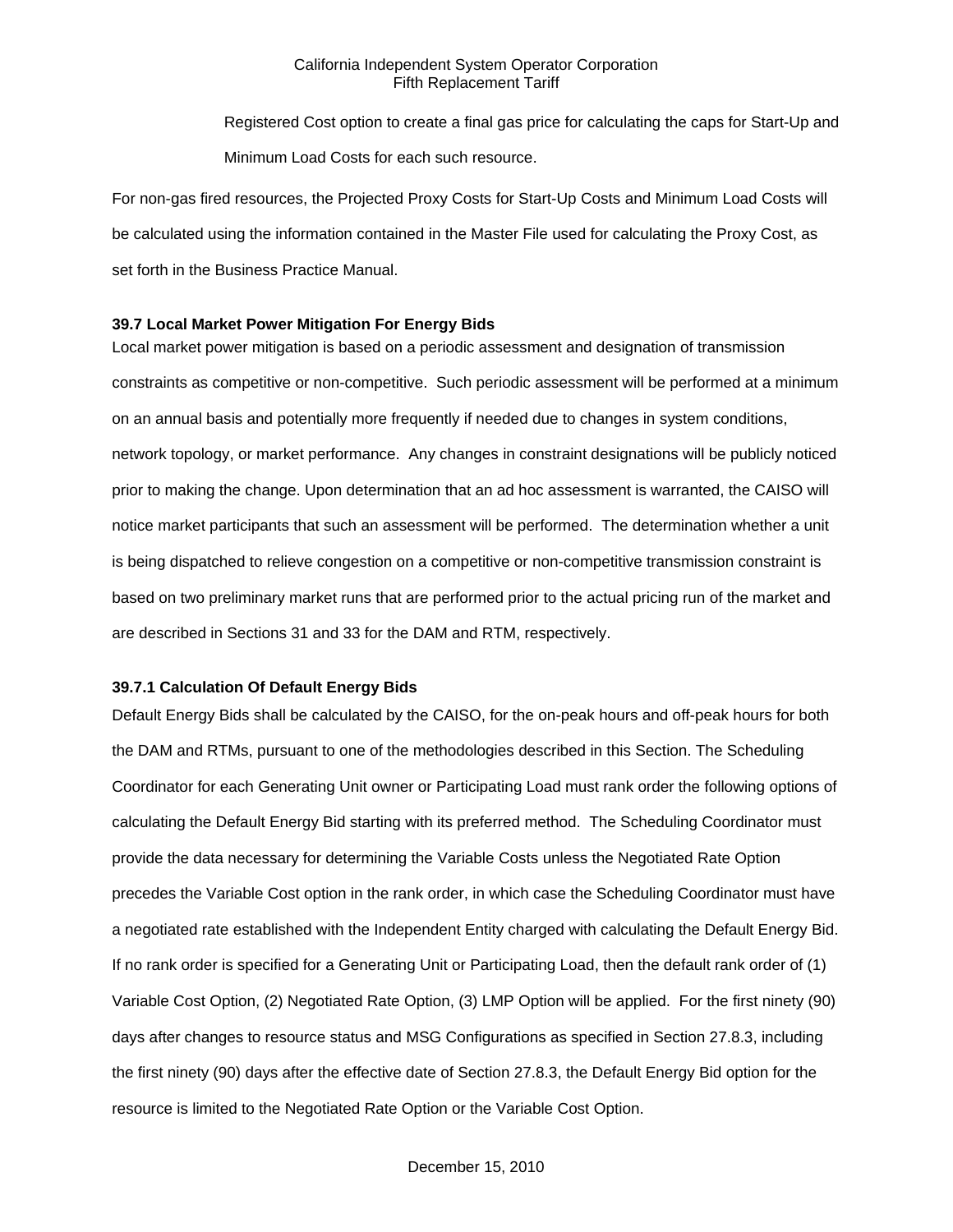### **39.7.1.1 Variable Cost Option**

For natural gas-fueled units, the Variable Cost Option will calculate the Default Energy Bid by adding incremental fuel cost with variable operation and maintenance cost, adding ten percent (10%) to the sum, and adding a Bid Adder if applicable. For non-natural gas-fueled units, the Variable Cost Option will calculate the Default Energy Bid by summing incremental fuel cost plus ten percent (10%) of fuel cost plus a Bid Adder if applicable.

# **39.7.1.1.1 Incremental Fuel Cost Calculation Under the Variable Cost Option**

For natural gas-fueled units, incremental fuel cost is calculated based on an incremental heat rate curve multiplied by the natural gas price calculated as described below.

Resource owners shall submit to the CAISO average heat rates (Btu/kWh) measured for at least two (2) and up to eleven (11) generating operating points (MW), where the first and last operating points refer to the minimum and maximum operating levels (i.e., PMin and PMax), respectively. The average heat rate curve formed by the (Btu/kWh, MW) pairs is a piece-wise linear curve between operating points, and two (2) average heat rate pairs yield one (1) incremental heat rate segment that spans two (2) consecutive operating points. The incremental heat rates (Btu/kWh) in the incremental heat rate curve are calculated by converting the average heat rates submitted by resource owners to the CAISO to requirements of heat input (Btu/h) for each of the operating points and dividing the changes in requirements of heat input from one (1) operating point to the next by the changes in MW between two (2) consecutive operating points as specified in the Business Practice Manual. For each segment representing operating levels below eighty percent (80%) of the unit's PMax, the incremental heat rate is limited to the maximum of the average heat rates for the two (2) operating points used to calculate the incremental heat rate segment. The unit's final incremental fuel cost curve is calculated by multiplying this incremental heat rate curve by the applicable natural gas price, and then, if necessary, applying a left-to-right adjustment to ensure that the final incremental cost curve is monotonically non-decreasing.

For non-natural gas-fueled units, incremental fuel cost is calculated based on an average cost curve as described below.

Resource owners for non-natural gas-fueled units shall submit to the CAISO average fuel costs (\$/MW) measured for at least two (2) and up to eleven (11) generating operating points (MW), where the first and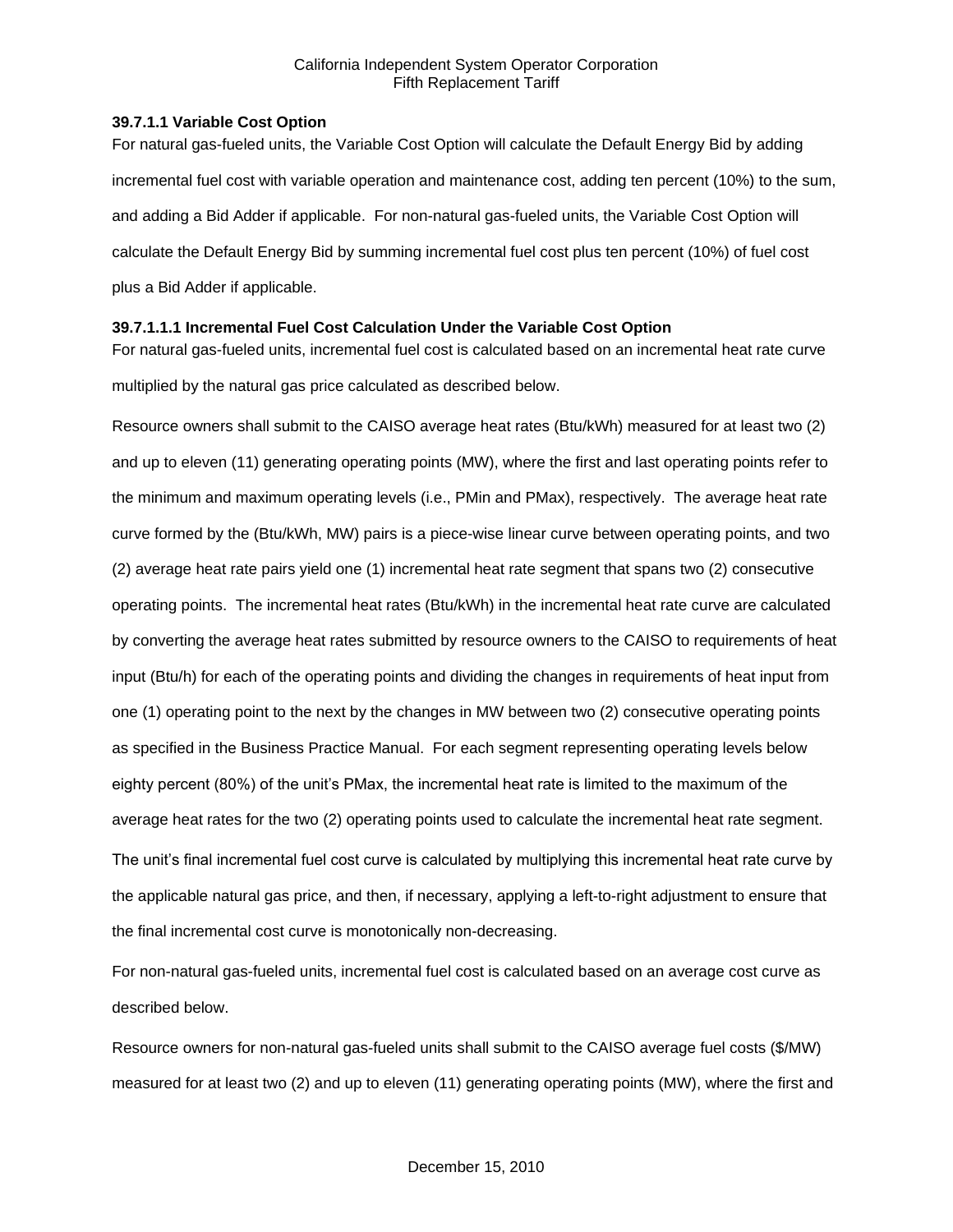last operating points refer to the minimum and maximum operating levels (i.e., PMin and PMax), respectively. The average cost curve formed by the (\$/MWh, MW) pairs is a piece-wise linear curve between operating points, and two (2) average cost pairs yield one (1) incremental cost segment that spans two (2) consecutive operating points. For each segment representing operating levels below eighty percent (80%) of the unit's PMax, the incremental cost rate is limited to the maximum of the average cost rates for the two (2) operating points used to calculate the incremental cost segment. The unit's final incremental fuel cost curve is then adjusted, if necessary, applying a left-to-right adjustment to ensure that the final incremental cost curve is monotonically non-decreasing.

Heat rate curves and average cost curves shall be stored, updated, and validated in the Master File. To calculate the natural gas price, the CAISO will use different gas price indices for the Day-Ahead Market and the Real-Time Market and each gas price index will be calculated using at least two prices from two or more of the following publications: Natural Gas Intelligence, Btu Daily Gas Wire, Platt's Gas Daily and the Intercontinental Exchange. For the Day-Ahead Market, the CAISO will update the gas price index between 00:00 and 03:00 Pacific Time in the Day-Ahead using natural gas prices published on the prior day, unless gas prices are not published on that day, in which case the CAISO will use the most recently published prices that are available. For the Real-Time Market, the CAISO will update gas price indices between the hours of 19:00 and 22:00 Pacific Time using natural gas prices published in the Day-Ahead, unless gas prices are not published on that day, in which case the CAISO will use the most recently published prices that are available.

#### **39.7.1.1.2 Variable Operation and Maintenance Cost Under the Variable Cost Option**

The default value for the variable operation and maintenance cost portion will be \$2/MWh. Generating Units that are of the combustion turbine or reciprocating engine technology will be eligible for a default variable operation and maintenance cost of \$4/MWh. Resource specific values may be negotiated with the Independent Entity charged with calculating the Default Energy Bid.

#### **39.7.1.2 LMP Option**

The CAISO will calculate the LMP Option for the Default Energy Bid as a weighted average of the lowest quartile of LMPs at the Generating Unit PNode in periods when the unit was Dispatched during the preceding ninety (90) days. The weighted average will be calculated based on the quantities Dispatched within each segment of the Default Energy Bid curve. The LMP Option for Default Energy Bids will not be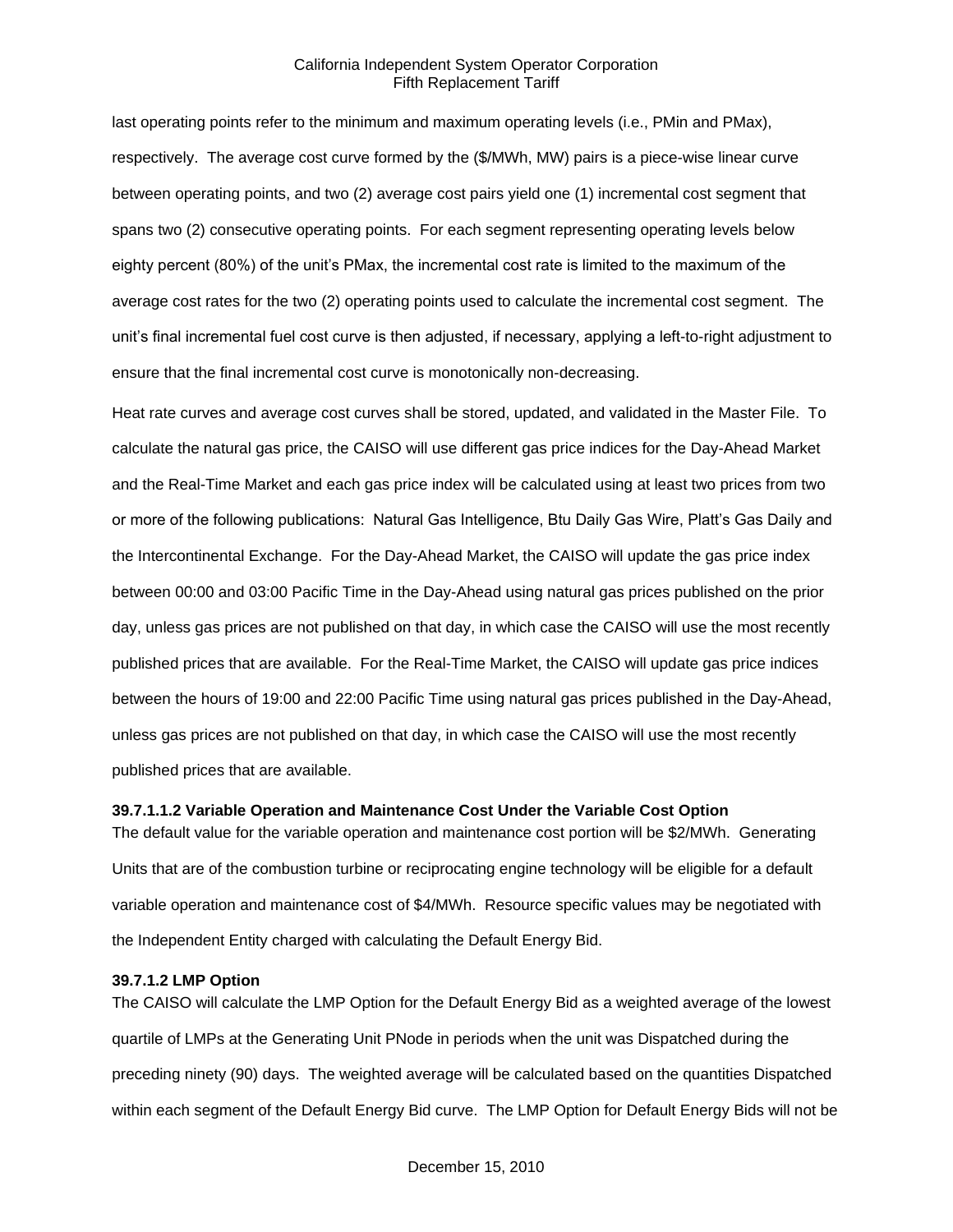available until ninety (90) days of LMP pricing has occurred. Each Bid segment created under the LMP Option for Default Energy Bids will be subject to a feasibility test, as set forth in a Business Practice Manual, to determine whether there are a sufficient number of data points to allow for the calculation of an LMP based Default Energy Bid. The feasibility test is designed to avoid excessive volatility of the Default Energy Bid under the LMP Option that could result when calculated based on a relatively small number of prices.

#### **39.7.1.3 Negotiated Rate Option**

#### **39.7.1.3.1 Submission Process**

Scheduling Coordinators that elect the Negotiated Rate Option for the Default Energy Bid shall submit a proposed Default Energy Bid along with supporting information and documentation as described in a BPM. Within ten (10) Business Days of receipt, the CAISO or an Independent Entity selected by the CAISO will provide a written response. If the CAISO or Independent Entity accepts the proposed Default Energy Bid, it will become effective within three (3) Business Days from the date of acceptance by the CAISO and remain in effect until: (1) the Default Energy Bid is modified by FERC; (2) the Default Energy Bid is modified by mutual agreement of the CAISO and the Scheduling Coordinator; or (3) the Default Energy Bid expires, is terminated or is modified pursuant to any agreed upon term or condition or pertinent FERC order.

If the CAISO or Independent Entity selected by the CAISO does not accept the proposed Default Energy Bid, the CAISO or Independent Entity selected by the CAISO and the Scheduling Coordinator shall enter a period of good faith negotiations that terminates sixty (60) days following the date of submission of a proposed Default Energy Bid by a Scheduling Coordinator. If at any time during this period, the CAISO or Independent Entity selected by the CAISO and the Scheduling Coordinator agree upon the Default Energy Bid, it will be become effective within three (3) Business Days of the date of agreement and remain in effect until: (1) the Default Energy Bid is modified by FERC; (2) the Default Energy Bid is modified by mutual agreement of the CAISO and the Scheduling Coordinator; or (3) the Default Energy Bid expires, is terminated or is modified pursuant to any agreed upon term or condition or pertinent FERC order.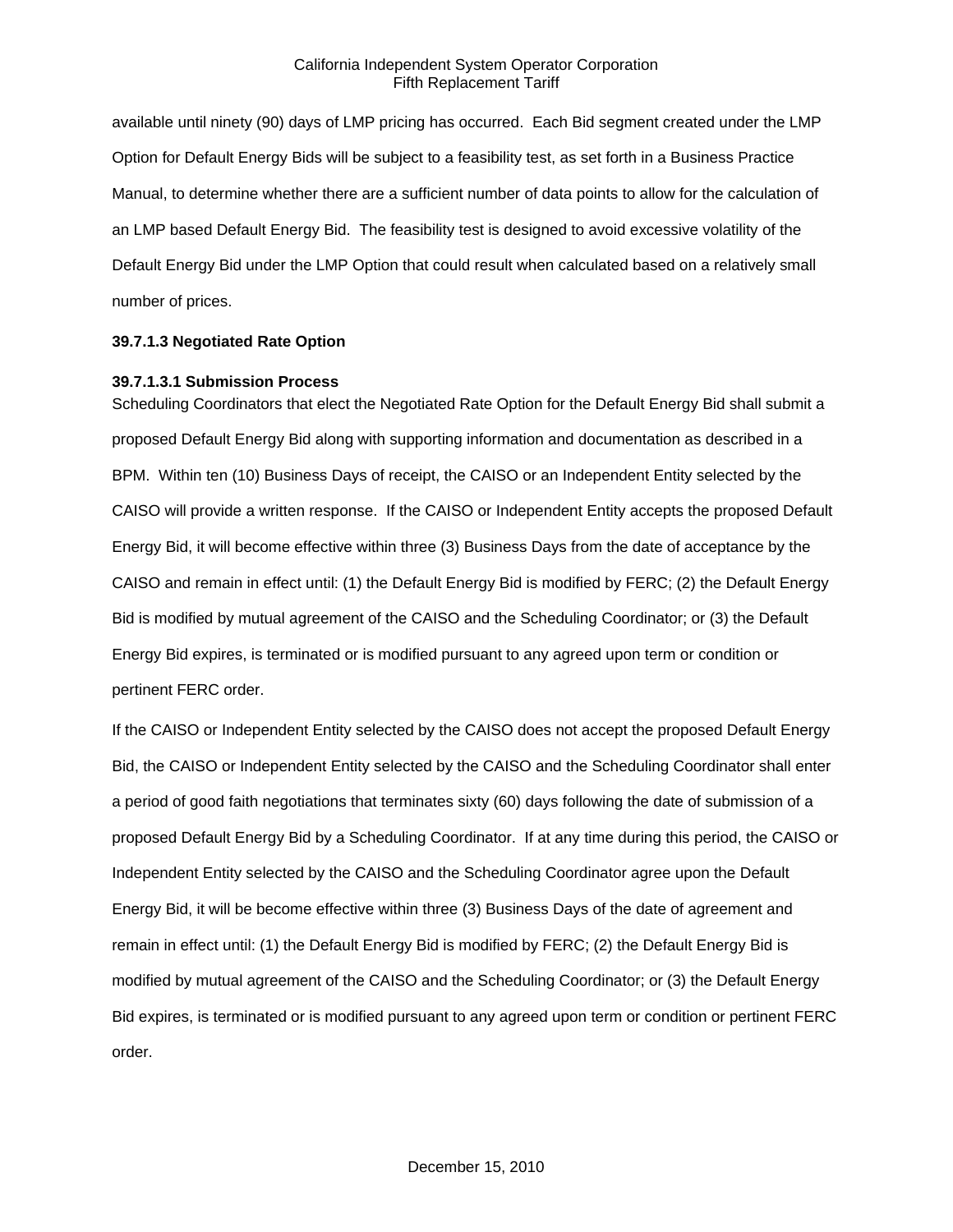If by the end of the sixty (60)-day period the CAISO or Independent Entity selected by the CAISO and the Scheduling Coordinator fail to agree on the Default Energy Bid to be used under the Negotiated Rate Option, the Scheduling Coordinator has the right to file a proposed Default Energy Bid with FERC pursuant to Section 205 of the Federal Power Act.

During the sixty (60)-day period following the submission of a proposed negotiated Default Energy Bid by a Scheduling Coordinator, and pending FERC's acceptance in cases where the CAISO or Independent Entity selected by the CAISO fail to agree on the Default Energy Bid for use under the Negotiated Rate Option and the Scheduling Coordinator filed a proposed Default Energy Bid with FERC pursuant to Section 205 of the Federal Power Act, the Scheduling Coordinator has the option of electing to use any of the other options available pursuant to Section 39.7. If the Scheduling Coordinator does not elect to use any of the other options available pursuant to Section 39.7, or if sufficient data do not exist to calculate a Default Energy Bid using any of these options, the CAISO may establish a temporary Default Energy Bid as specified in Section 39.7.1.5.

#### **39.7.1.3.2 Informational Filings With FERC**

The CAISO shall make an informational filing with FERC of any Default Energy Bids negotiated pursuant to this section, or any temporary Default Energy Bids established pursuant to Section 39.7.1.5, no later than seven (7) days after the end of the month in which the Default Energy Bids were established.

#### **39.7.1.4 Frequently Mitigated Unit Option**

A Frequently Mitigated Unit that is eligible for a Bid Adder may select a fourth Default Energy Bid option, which is equal to the Variable Cost Option plus the Bid Adder as described in Section 39.7.

#### **39.7.1.5 Temporary Default Energy Bid**

If the Scheduling Coordinator does not elect to use any of the other options available pursuant to Section 39.7.1, or if sufficient data do not exist to calculate a Default Energy Bid using any of the available options, the CAISO will first seek to obtain from the Scheduling Coordinator any additional data required for calculating the Default Energy Bid options available pursuant to 39.7.1. If the provision of additional data by a Scheduling Coordinator results in additional or modified Default Energy Bid options pursuant to 39.7.1, the Scheduling Coordinator will have another opportunity to elect one of these options as its temporary Default Energy Bid. If the Scheduling Coordinator does not elect to use any of the options available pursuant to Section 39.7.1, or if sufficient data still do not exist to calculate a Default Energy Bid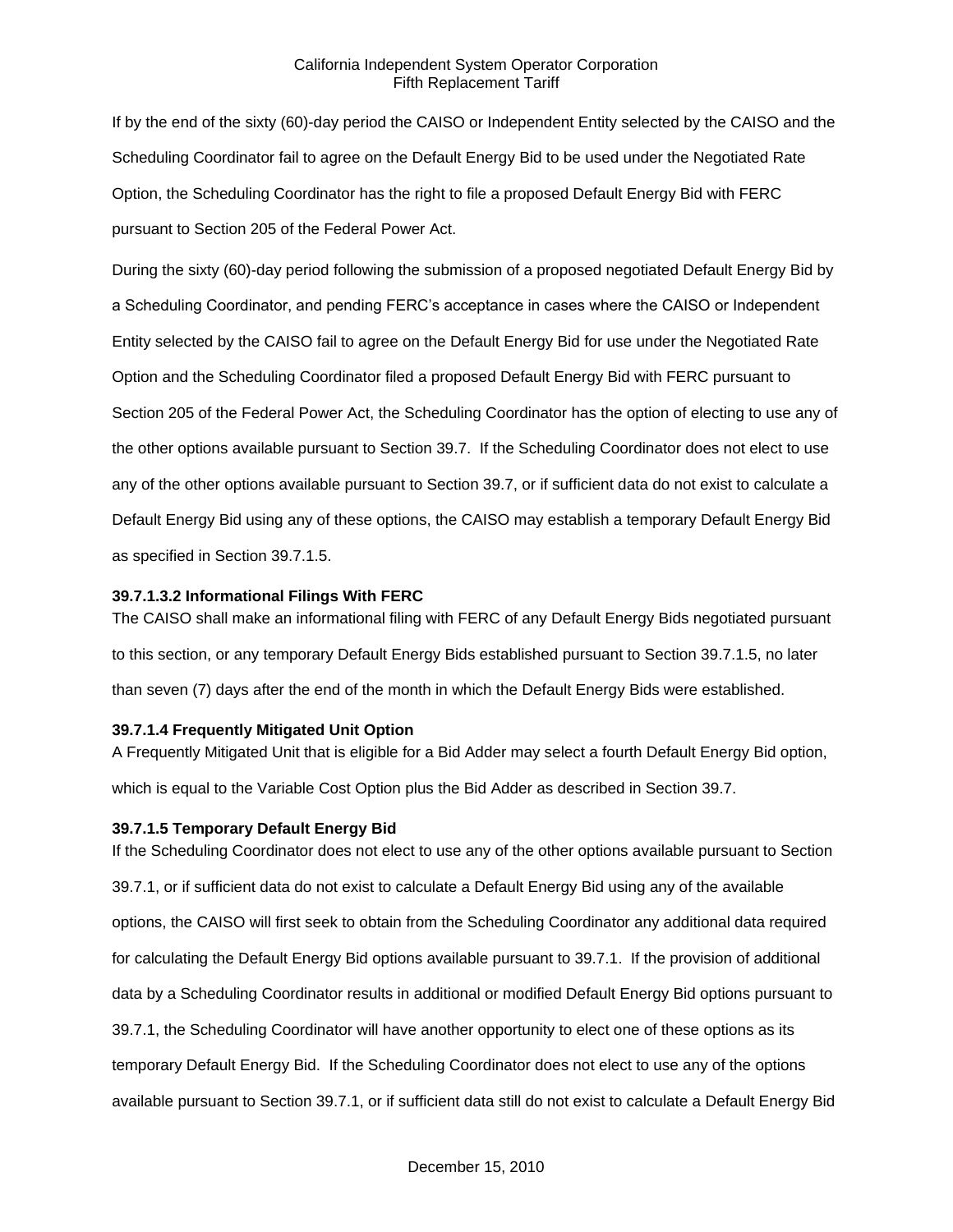using any of the available options, the CAISO may establish a temporary Default Energy Bid based on one or more of the following: (1) operating cost data, opportunity cost, and other appropriate input from the Market Participant; (2) the CAISO's estimated operating costs of the Electric Facility, taking the best information available to the CAISO; (3) an appropriate average of competitive Bids of one or more similar Electric Facilities; or (4) any of the other options for determining a Default Energy Bid for which data are available.

### **39.7.1.6 Default Energy Bids for RMR Units**

The available capacity in excess of the Maximum Net Dependable Capacity (MNDC) specified in the RMR Contract up to the maximum generation capacity (PMax) is subject to Local Market Power Mitigation. The Scheduling Coordinator for the RMR Unit must rank order its preferences between the Variable Cost Option, the LMP Option, and the Negotiated Rate Option, which shall be the default rank order if no rank order is specified by the Scheduling Coordinator. These preferences will be used to determine the Default Energy Bids for the capacity between the MNDC and PMax. RMR Proxy Bids for RMR Units based on contractually specified costs are used in lieu of Default Energy Bids for the contractual RMR Unit capacity between the minimum generating capacity (PMin) and the MNDC. The CAISO or Independent Entity will concatenate these two calculation methodologies (for calculating RMR Proxy Bids and Default Energy Bids for RMR Units) and will adjust them for monotonicity without lowering any price on either curve to create a single Energy Bid Curve to be used in the MPM-RRD processes as described in Sections 31 and 33 for the DAM and RTM, respectively. RMR Units are not eligible to receive a Bid Adder pursuant to Section 39.8 for contractual RMR Unit capacity between PMin and MNDC.

#### **39.7.2 Competitive Path Designation**

#### **39.7.2.1 Timing of Assessments**

The CAISO will complete the first assessment of competitiveness of transmission constraints prior to the effective date of this provision. Constraint designations resulting from the first assessment will be applied in the MPM-RRD mechanism on the day this CAISO Tariff becomes effective and will not be changed until a subsequent assessment has been performed. The CAISO may perform additional competitive constraint assessments during the year if changes in transmission infrastructure, generation resources, or Load, in the CAISO Balancing Authority Area and adjacent Balancing Authority Areas suggest material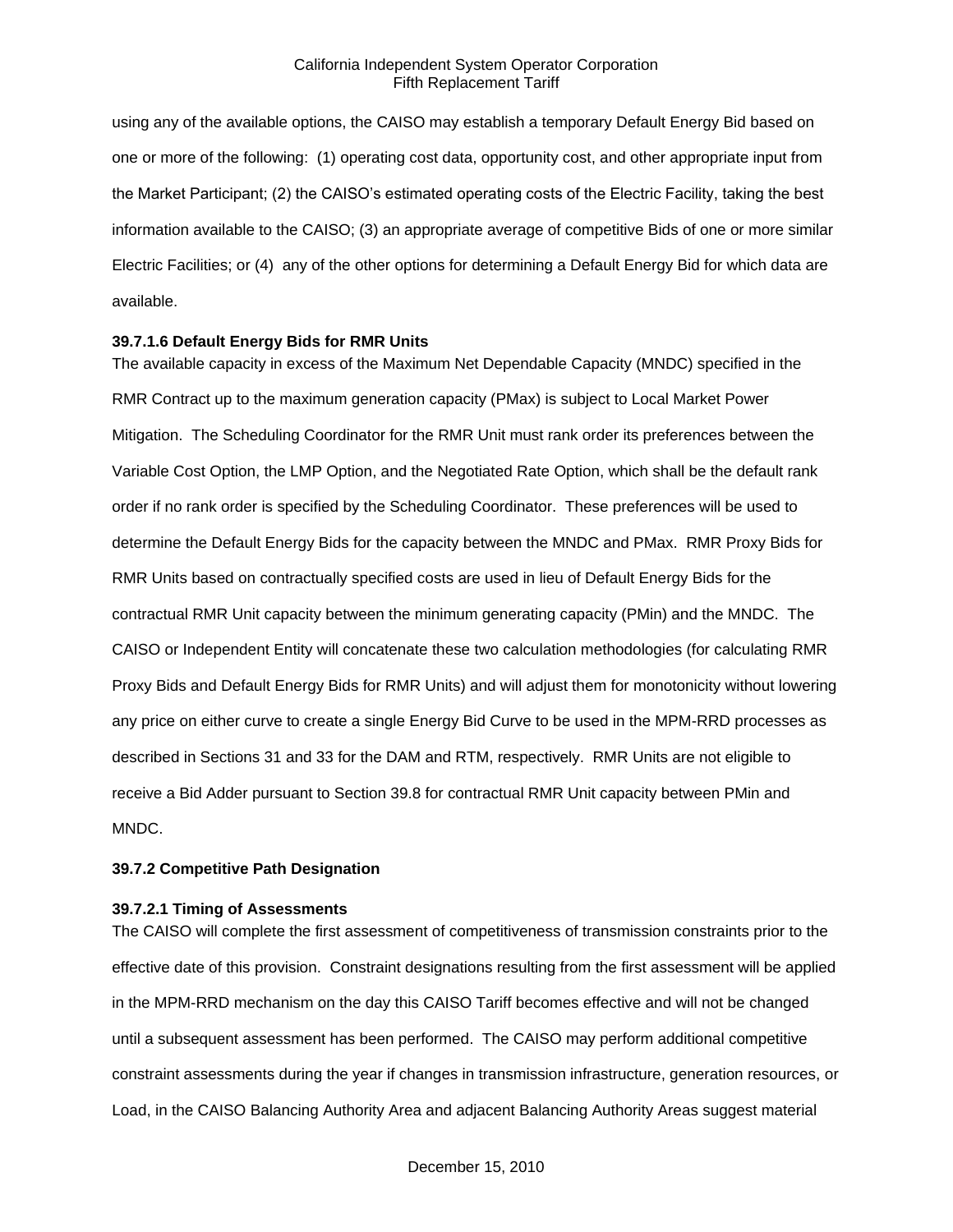changes in market conditions or if market outcomes are observed that are inconsistent with competitive market outcomes. The CAISO will calculate and post path designations not less than once prior to the effective date of this tariff provision and not less than four (4) times each year thereafter to provide timely seasonal path designations.

#### **39.7.2.2 Criteria**

A transmission constraint will be deemed competitive if no three unaffiliated suppliers are jointly pivotal in relieving congestion on that constraint. The determination of whether or not the pivotal supplier criteria for an individual constraint are violated will be assessed using the Feasibility Index described in Section 39.7.2.4. Assessment of competitiveness will be performed assuming various system conditions potentially including but not limited to season, load, planned transmission and resource outages. If an individual constraint fails the pivotal supplier criteria under any of these system conditions, the constraint will be deemed uncompetitive for the entire year under all system conditions until a subsequent assessment deems the constraint competitive. In general, a constraint may be an individual transmission line or a collection of lines that create a distinct transmission constraint. For purposes of the competitive assessment, the set of constraints that will be included in the network model are those modeled along with transmission limits expected to be enforced in clearing the CAISO Markets.

#### **39.7.2.3 Candidate Path Identification**

The first assessment of competitive constraints will be determined prior to the effective date of this provision and will consider all interfaces to neighboring Balancing Authority Areas and all inter-zonal interfaces for zones that existed prior to the effective date of this provision to be competitive. The set of candidate constraints that will be evaluated for competitiveness in the initial assessment will be limited to intra-zonal constraints for zones that existed prior to the effective date of this provision, that were managed for Congestion in Real-Time in greater than five hundred (500) hours in the most recent twelve (12)-month period. The Congestion frequency threshold of five-hundred (500) hours for designation of competitive constraint candidates will be based on the combination of real-time intra-zonal congestion hours that pre-dated the effective date of this provision, and congestion in IFM and Real-Time markets after the effective date of this provision for the twelve (12) months of historical data. Subsequent assessments will again consider all pre-existing interfaces to neighboring Balancing Authority Areas and all inter-zonal interfaces to be competitive and will not be included in the set of candidate constraints for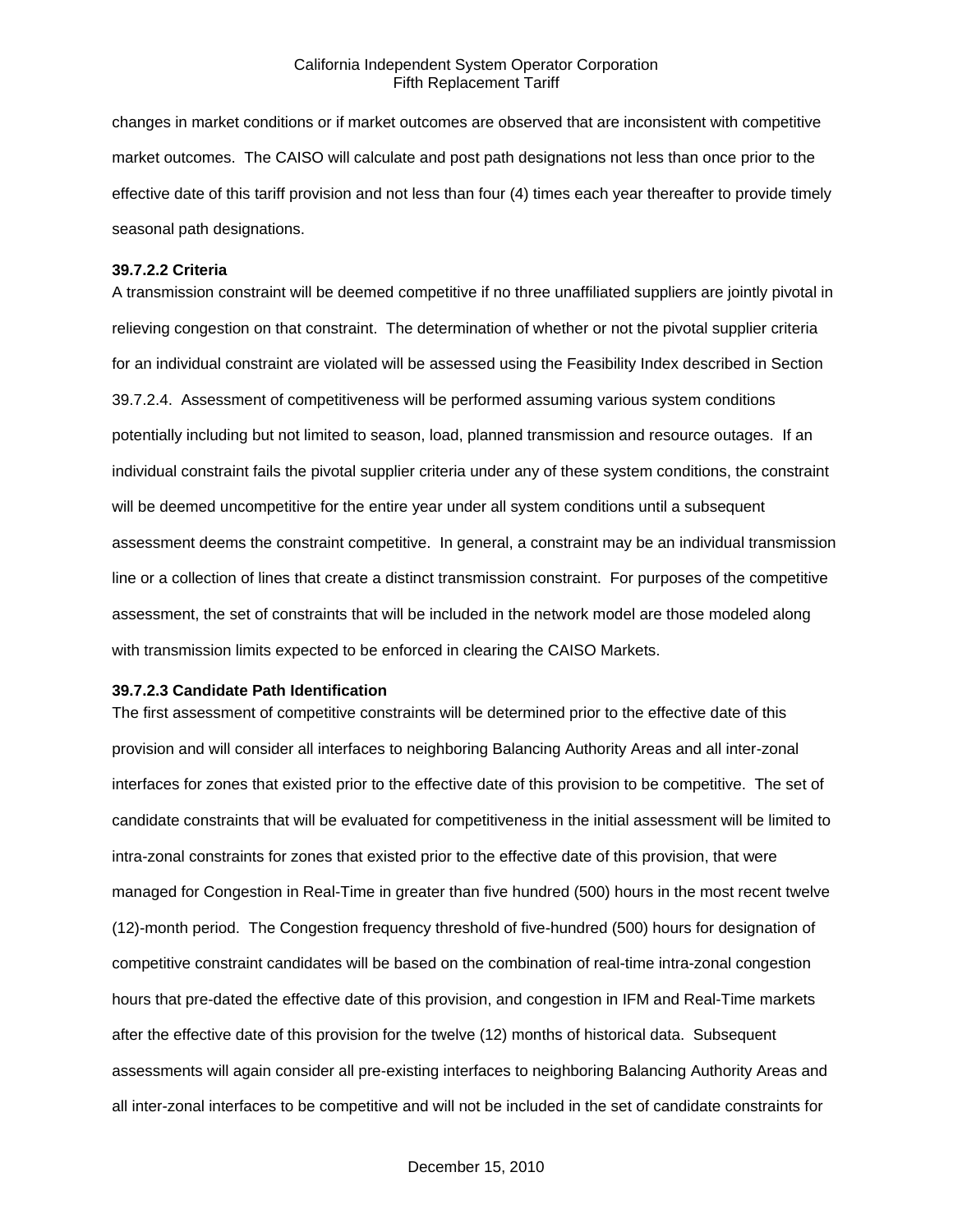assessment. The set of candidate constraints will be further reduced to those remaining constraints that were congested or managed for congestion in greater than five hundred (500) hours in the prior twelve (12) months.

### **39.7.2.4 Feasibility Index**

The CAISO will perform a pivotal supplier test on all suppliers in the CAISO Balancing Authority Area for each path to be assessed using the Feasibility Index (FI). Suppliers will be considered in two groups: those suppliers with the largest portfolios will be considered in the preliminary simulations, and any additional suppliers who are likely to be pivotal given the competitive designations from the preliminary simulations. The FI requires solving the network model having removed all internal resources of a supplier and modifying the candidate constraints of the network model such that the flow limits of the set of candidate constraints can be exceeded with a penalty imposed for excess flow. The resulting solution to the network model produces constraint flows that can be used to calculate the FI. The FI is calculated for each constraint as the proportion of the constraint limit that is exceeded to solve the FNM without the specified supplier's supply. FI values less than zero indicate the supplier is pivotal in relieving Congestion on the specified constraint. The process is repeated by removing the supply portfolio of two and three suppliers for paths with non-negative FI. If any three suppliers are jointly pivotal in relieving congestion on a candidate path, as indicated by an FI value less than zero, the candidate path will be deemed uncompetitive. Otherwise, the candidate path will be deemed competitive. The portfolio of each supplier will be based on ownership information available to the CAISO, taking into account any material transfer of sufficient length that the transfer of control could have persistent impact on the relative shares of supply within the CAISO Balancing Authority Area. These transfers of control will be utilized in the assessment as provided to the CAISO by the supplier reflecting its triennial filing with FERC for marketbased rate authority.

### **39.8 Eligibility For Bid Adder**

A Scheduling Coordinator submitting Bids for Generating Units is eligible to have a Bid Adder applied to a Generating Unit for the next operating month if the criteria in Section 39.8.1 are met as determined on a monthly basis in the preceding month.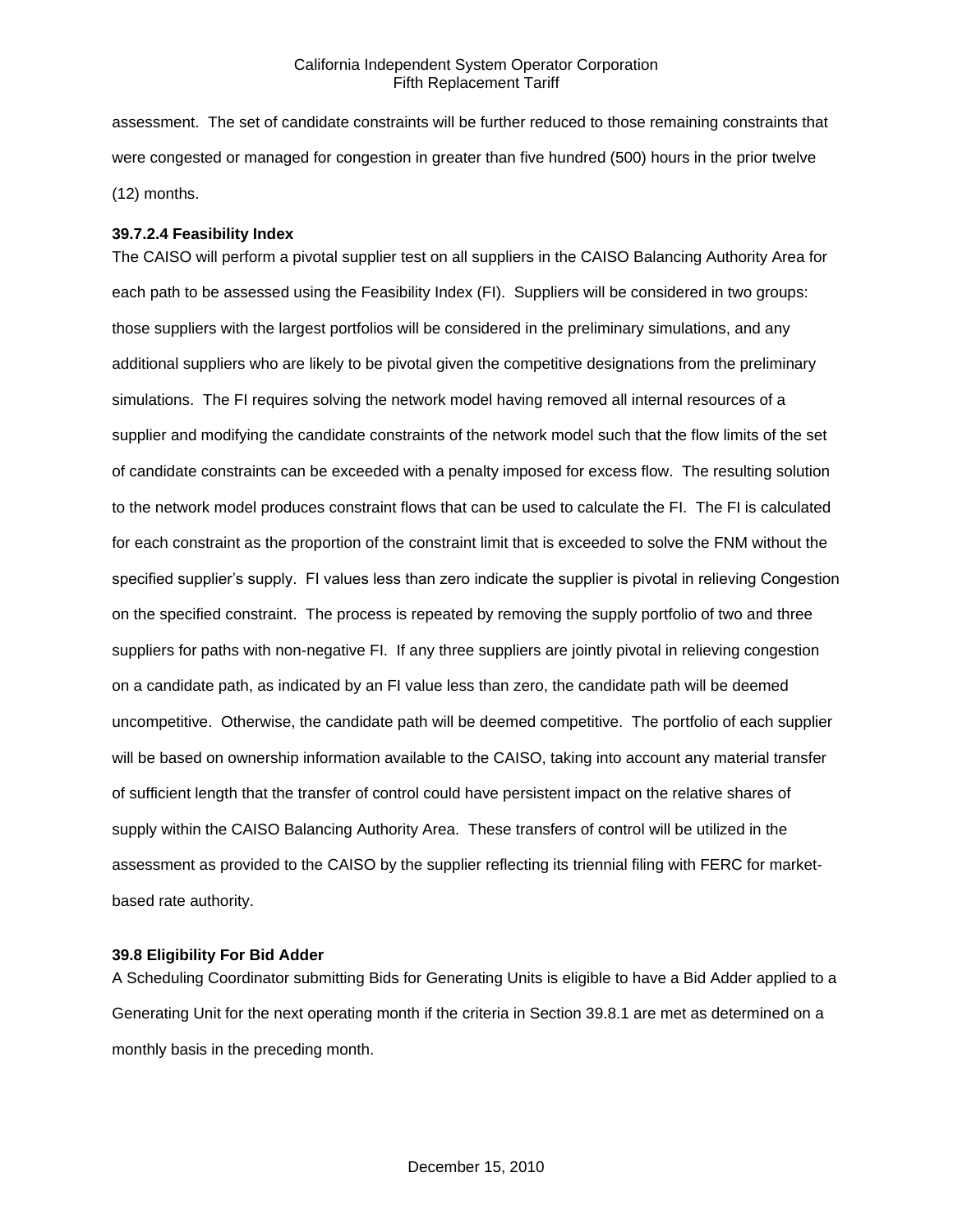### **39.8.1 Bid Adder Eligibility Criteria**

To receive a Bid Adder, a Generating Unit must: (i) have a Mitigation Frequency that is greater than eighty percent (80%) in the previous twelve (12) months; and (ii) must not have a contract to be a Resource Adequacy Resource for its entire Net Qualifying Capacity, or be designated under the ICPM for its entire Eligible Capacity, or be subject to an obligation to make capacity available under this CAISO Tariff. If a Generating Unit is designated under the ICPM for a portion of its Eligible Capacity, the provisions of this section apply only to the portion of the capacity not designated. Scheduling Coordinators for Generating Units seeking to receive Bid Adders must further agree to be subject to the Frequently Mitigated Unit option for a Default Energy Bid. Run hours are those hours during which a Generating Unit has positive metered output. During the first twelve (12) months after the effective date of this Section, the Mitigation Frequency will be based on a rolling twelve (12)-month combination of RMR Dispatches and incremental Bids dispatched out of economic merit order to manage local Congestion from the period prior to the effective date of this Section, which will serve as a proxy for being subject to Local Market Power Mitigation, and a Generating Unit's Local Market Power Mitigation frequency after the effective date of this Section. Generating Units that received RMR Dispatches and/or incremental Bids dispatched out of economic merit order to manage local Congestion in an hour prior to the effective date of this Section will have that hour counted as a mitigated hour in their Mitigation Frequency. After the first twelve (12) months from the effective date of this Section, the Mitigation Frequency will be based entirely on a Generating Unit being mitigated under the MPM-RRD procedures in Sections 31 and 33.

### **39.8.2 New Generating Units**

For new Generating Units, with less than twelve (12) months of operation, determination of eligibility for the Bid Adder will be based on data beginning with the first date the Generating Unit participated in the CAISO Markets through the end date of the period for which the Mitigation Frequency is being calculated. The 200 run hour criteria will be pro-rated for the proportion of a twelve (12)-month period that the new Generating Unit submitted effective Bids in the CAISO markets.

### **39.8.3 Bid Adder Values**

The value of the Bid Adder will be either: (i) a unit-specific value determined in consultation with the CAISO or an independent entity selected by the CAISO, or (ii) a default Bid Adder of \$24/MWh. For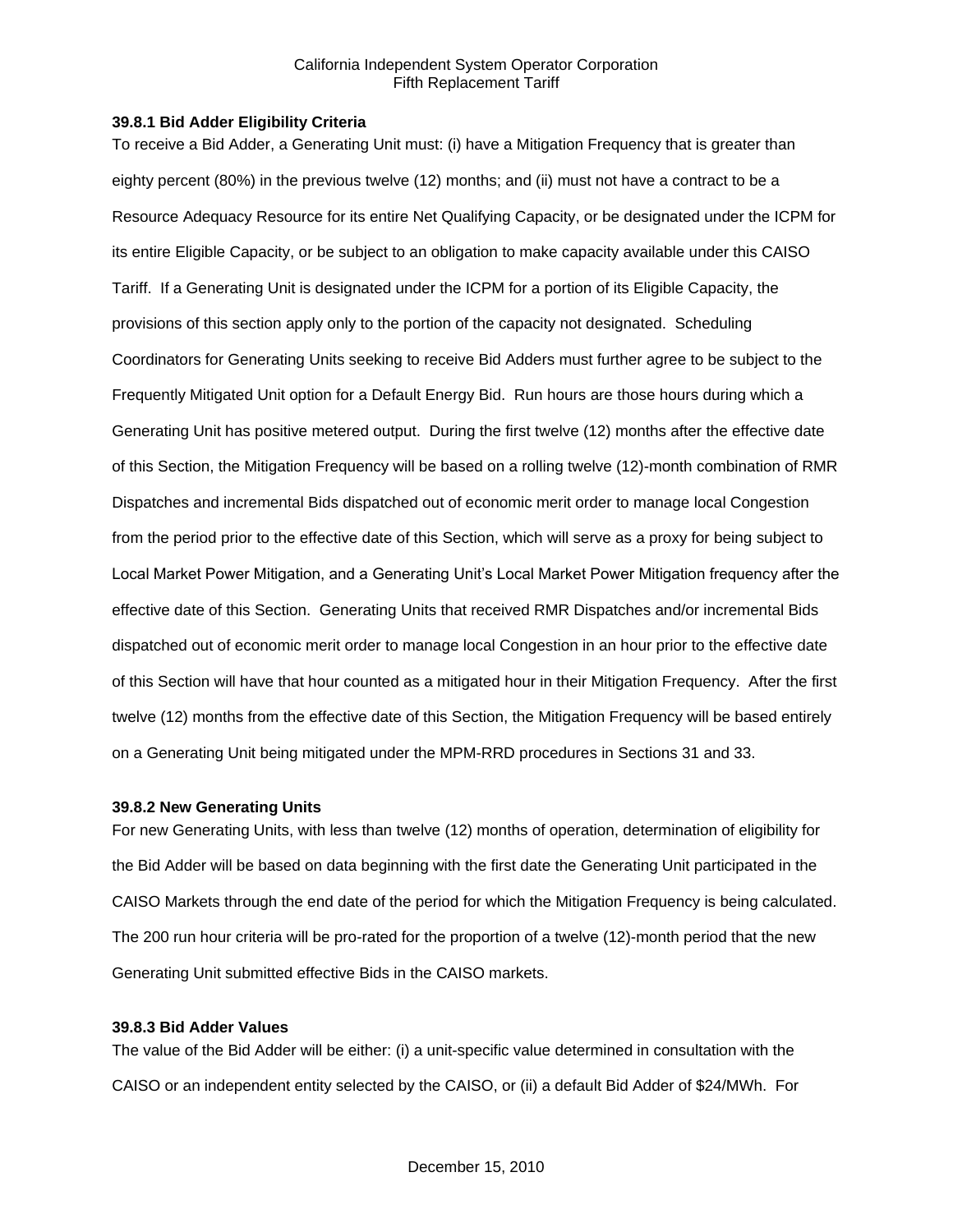Generating Units with a portion of their capacity identified as meeting an LSE's Resource Adequacy Requirements, that Generating Unit's Bid Adder value will be reduced by the percent of the Generating Unit's capacity that is identified as meeting an LSE's Resource Adequacy Requirements. The reduced Bid Adder will be applied to that Generating Unit's entire Default Energy Bid Curve.

### **39.9 CRR Monitoring And Affiliate Disclosure Requirements**

The CAISO will monitor the CRR holdings and CAISO Markets activity for anomalous market behavior, gaming, or exercise of market power resulting from CRR ownership concentrations that are not aligned with actual transmission usage as a result of secondary market auction outcomes. If the CAISO identifies such behavior it may seek FERC approval to impose position limits on the total number or MW quantity of CRRs that may be held by any single entity and its Affiliates. Each CRR Holder or Candidate CRR Holder must notify the CAISO of any Affiliate that is a CRR Holder, Candidate CRR Holder, or Market Participant, any Affiliate that participates in an organized electricity market in North America, and any guarantor of any such Affiliate.

### **39.10 Mitigation Of Exceptional Dispatches Of Resources**

During the period commencing on the effective date of this section and ending at midnight on the last day of the fourth calendar month following such effective date, the CAISO shall apply Mitigation Measures to all Exceptional Dispatches eligible for an Exceptional Dispatch ICPM designation under Section 43.1.5. During the period commencing on the first day of the fifth calendar month following the effective date of this section and ending at midnight on the last day of the twenty-fourth calendar month following such effective date, the CAISO shall apply Mitigation Measures to Exceptional Dispatches of resources when such resources are committed or dispatched under Exceptional Dispatch for purposes of: (1) addressing reliability requirements related to non-competitive transmission Constraints; and (2) addressing unitspecific environmental Constraints not incorporated into the Full Network Model or the CAISO's market software that affect the dispatch of Generating Units in the Sacramento Delta and are commonly known as "Delta Dispatch". After the last day of the twenty-fourth calendar month following the effective date of this section, this entire Section 39.10 and the entirety of related Section 11.5.6.7, Section 43.1.5, and Section 43.2.6 shall no longer apply.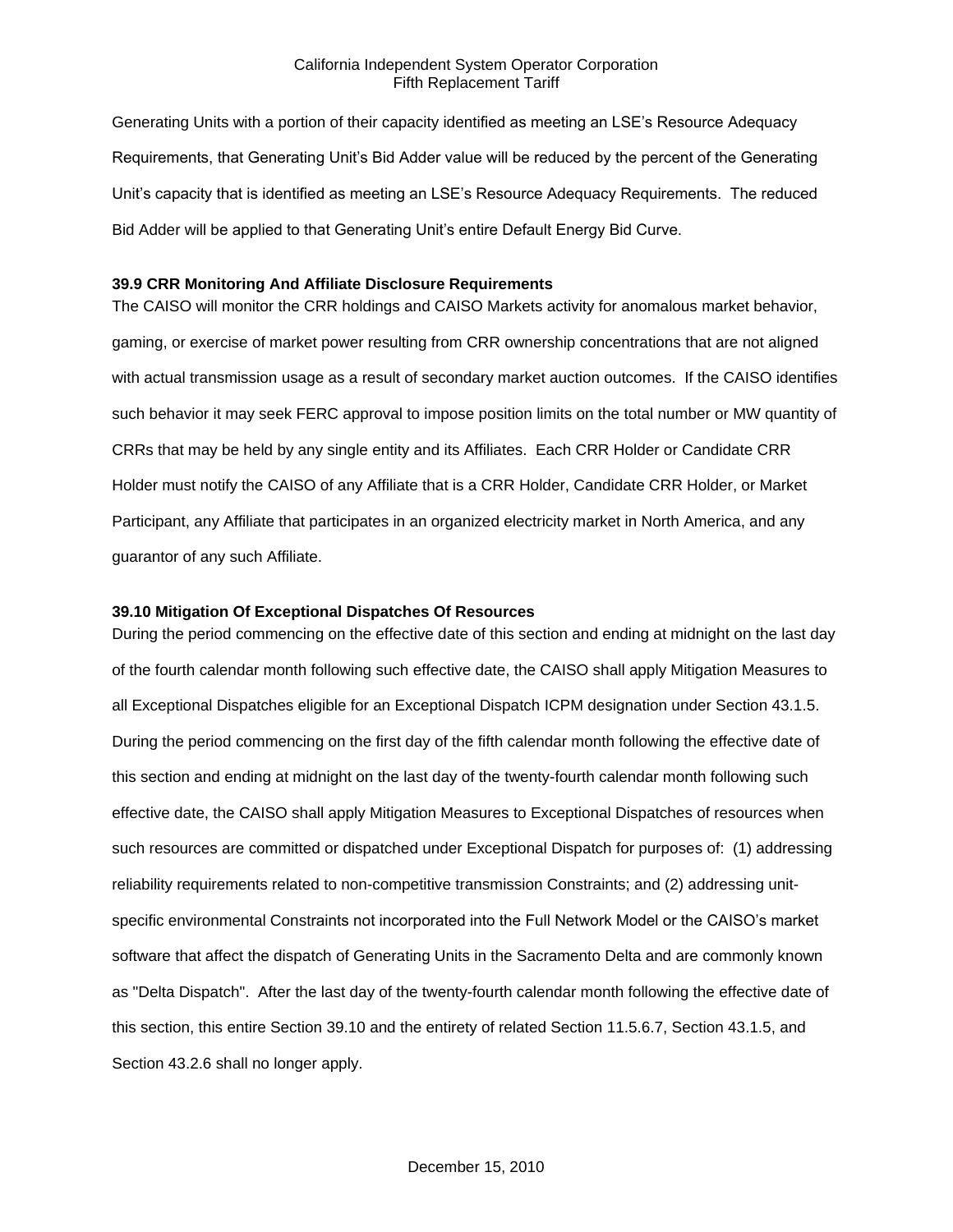# **39.10.1 Measures For Resources Eligible For Supplemental Revenues**

In all cases where a resource is subject to Mitigation Measures under Section 39.10, and the resource is eligible for supplemental revenues pursuant to Section 39.10.3, Exceptional Dispatch Energy delivered by the resource shall be settled as set forth in either Section 11.5.6.7.1 or Section 11.5.6.7.3, whichever is applicable.

## **39.10.2 Resources Not Eligible For Supplemental Revenues**

In all cases where a resource is subject to Mitigation Measures under Section 39.10, and the resource is not eligible for supplemental revenues pursuant to Section 39.10.3, Exceptional Dispatch Energy delivered by the resource shall be settled as set forth in either Section 11.5.6.7.2 or Section 11.5.6.7.3, whichever is applicable.

# **39.10.3 Eligibility For Supplemental Revenues**

Except as provided in Section 39.10.4, a resource that is committed or dispatched under Exceptional Dispatch shall be eligible for supplemental revenues only during such times that the resource meets all of the following criteria:

- (i) the resource has notified the CAISO, at least seven days prior to the calendar month in which the Exceptional Dispatch occurs, that the resource has chosen to receive supplemental revenues in lieu of an Exceptional Dispatch ICPM designation under Section 43.1.5;
- (ii) the resource has been mitigated under Section 39.10;
- (iii) the resource is not under an RMR Contract, is not designated as ICPM Capacity, and is not a Resource Adequacy Resource, unless the resource is a Partial Resource Adequacy Resource or a partial ICPM resource, and the Exceptional Dispatch requires non-RA Capacity or non-ICPM Capacity, in which case only the capacity not committed as Resource Adequacy Capacity or ICPM Capacity is eligible for supplemental revenues; and
- (iv) the resource has a Bid in the IFM, HASP, and RTM for the applicable Operating Day or Operating Hour in which the resource is committed or dispatched under Exceptional Dispatch.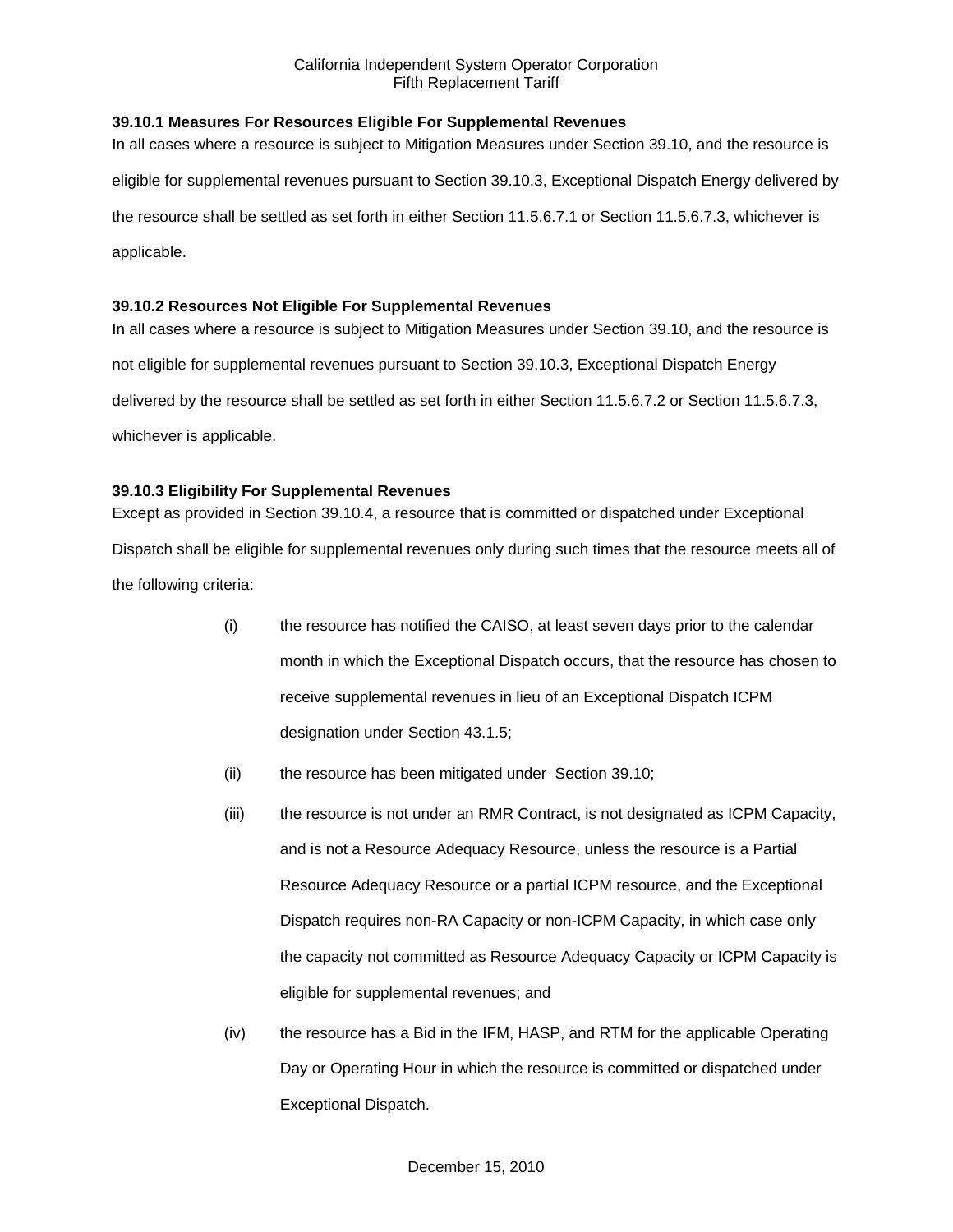### **39.10.4 Limitation On Supplemental Revenues**

Supplemental revenues authorized under this Section 39.10 shall not exceed within a 30-day period (this 30-day period begins on the day of the first Exceptional Dispatch of the resource and re-starts on the day of the first Exceptional Dispatch of the resource following the end of any prior 30-day period) the difference between any monthly ICPM Capacity Payments due the resource for the 30-day period (calculated according to the ratio of the actual number of days that the resource had capacity designated as ICPM Capacity during the 30-day period to the total number of days in the month) and the monthly ICPM Capacity Payment, without any ICPM Availability Factor adjustment, for which the resource would be eligible pursuant to Section 43.6 had its entire capacity less any Resource Adequacy Capacity been designated as an ICPM resource.

### **39.10.5 Calculation Of Exceptional Dispatch Supplemental Revenues**

The amount of Exceptional Dispatch supplemental revenues accrued by a resource within any 30-day period as defined in Section 39.10.4 shall be a running total of the sum of supplemental revenues received during that 30-day period. The calculation of supplemental revenues accrued by a resource within a 30-day period is based on the higher of (a) the Energy Bid price for the resource minus the Default Energy Bid price for the resource or (b) the Resource-Specific Settlement Interval LMP minus the Default Energy Bid price for the resource. The greater of (a) or (b) is multiplied by the amount of Energy provided by the resource under Exceptional Dispatch, and the results of that multiplication are summed across the successive hours of the 30-day period. Once the resource has reached the limit on supplemental revenues described in Section 39.10.4 based on the calculation above, then the Settlement for the resource will be as provided in Section 11.5.6.7.2 and the resource will not be eligible for additional supplemental revenues for the rest of the 30-day period.

### **40. Resource Adequacy Demonstration For All SCs In The CAISO BAA**

### **40.1 Applicability**

A Load Serving Entity, and its Scheduling Coordinator, shall be exempt from this Section 40 during the next Resource Adequacy Compliance Year, if the metered peak Demand of the Load Serving Entity did not exceed one (1) MW during the twelve months preceding the last date on which the Load Serving Entity can make the election in Section 40.1.1 for the next Resource Adequacy Compliance Year. This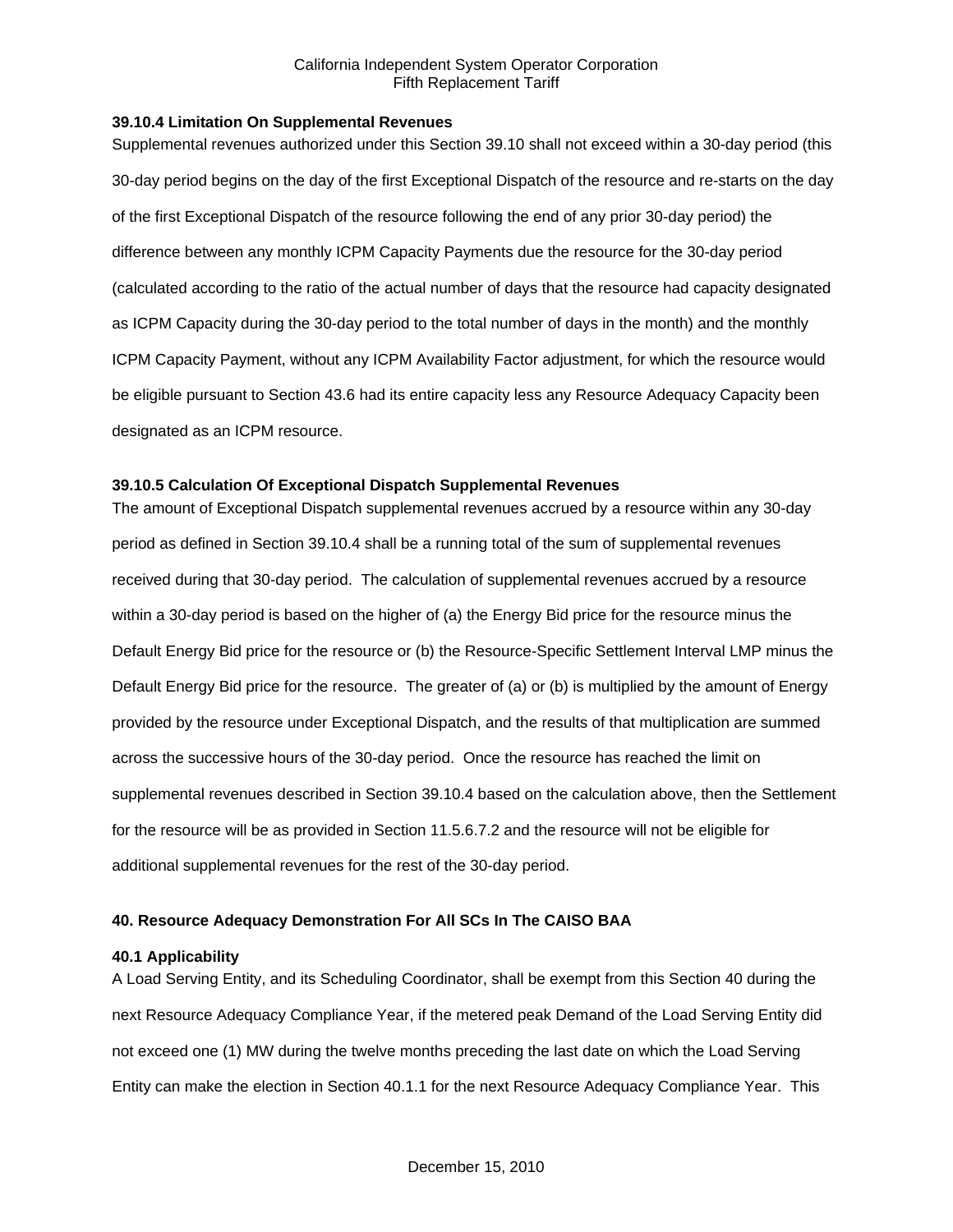Section 40 shall apply to all other Load Serving Entities and their respective Scheduling Coordinators. For purposes of Section 40, a Load Serving Entity shall not include any entity satisfying the terms of California Public Utilities Code Section 380(j)(3).

# **40.1.1 Election Of Load Serving Entity Status**

On an annual basis, in the manner and schedule set forth in the Business Practice Manual, the Scheduling Coordinator for a Load Serving Entity, not exempt under Section 40.1, shall inform the CAISO whether each such LSE elects to be either: (i) a Reserve Sharing LSE or (ii) a Modified Reserve Sharing LSE. A Scheduling Coordinator for a Load following MSS is not required to make an election under this Section. Scheduling Coordinators for Load following MSSs are subject solely to Sections 40.2.4, 40.3, and with respect to their Local Capacity Area Resources identified in accordance with Section 40.2.4, Section 40.9.

The CAISO may confirm with the CPUC, Local Regulatory Authority, or federal agency, as applicable, the accuracy of the election by the Scheduling Coordinator for any LSE under its respective jurisdiction, or, in the absence of any election by the Scheduling Coordinator, the desired election for any LSE under its jurisdiction. The determination of the CPUC, Local Regulatory Authority, or federal agency will be deemed binding by the CAISO on the Scheduling Coordinator and the LSE. If the Scheduling Coordinator and CPUC, Local Regulatory Authority, or federal agency, as appropriate, fail to make the election on behalf of an LSE in accordance with the Business Practice Manual, the LSE shall be deemed a Reserve Sharing LSE.

# **40.2 Information Requirements For Resource Adequacy Programs**

# **40.2.1 Reserve Sharing LSEs**

# **40.2.1.1 Requirements for CPUC Load Serving Entities Electing Reserve Sharing LSE Status**

(a) The Scheduling Coordinator for a CPUC Load Serving Entity electing Reserve Sharing LSE status must provide the CAISO with all information or data to be provided to the CAISO as required by the CPUC and pursuant to the schedule adopted by the CPUC.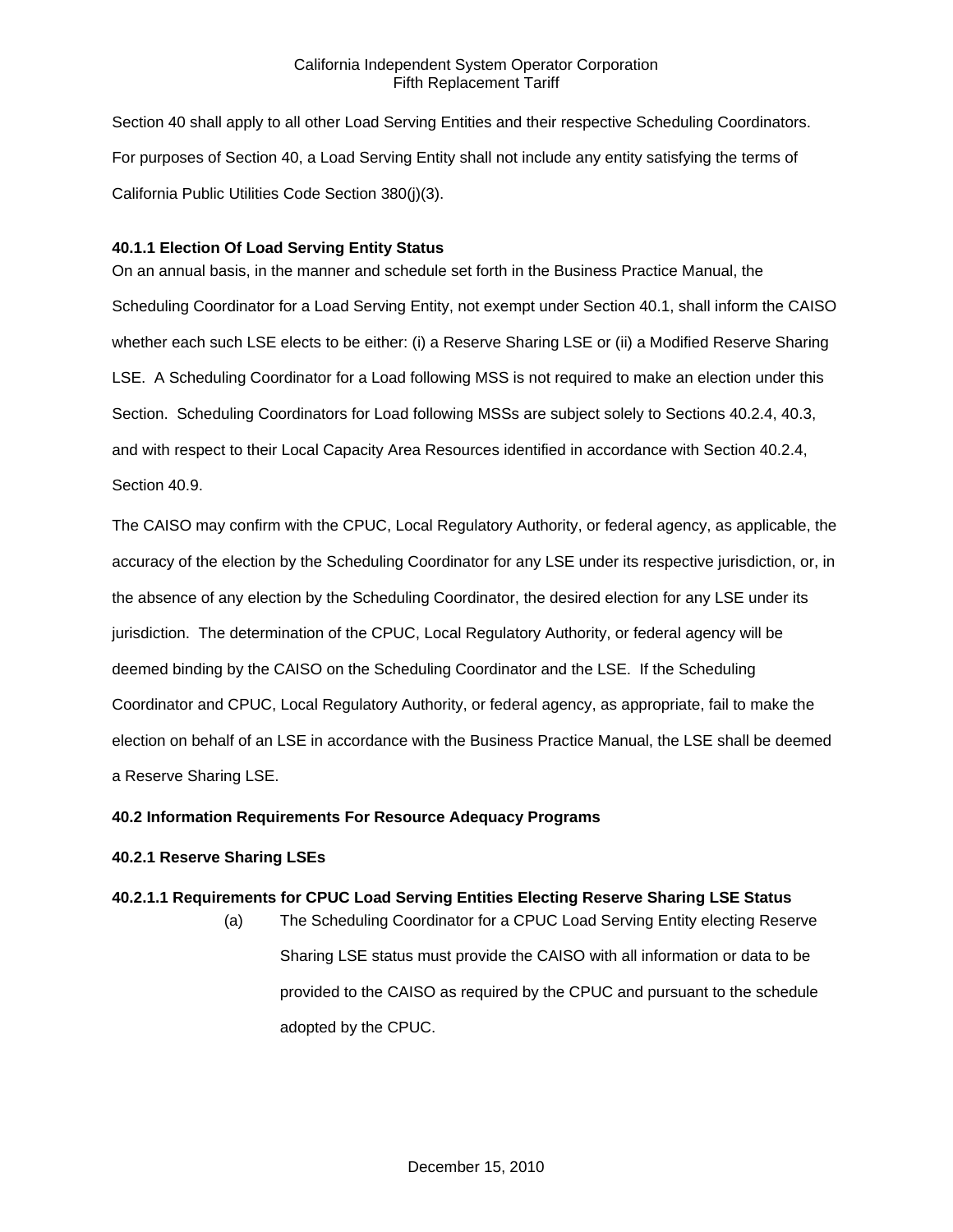- (b) Where the information or data provided to the CAISO under Section 40.2.1.1(a) does not include Reserve Margin(s), then the provisions of Section 40.2.2.1(b) shall apply.
- (c) Where the information or data provided to the CAISO under Section 40.2.1.1(a) does not include criteria for determining qualifying resource types and their Qualifying Capacity, then the provisions of Section 40.8 shall apply.
- (d) Where the information or data provided to the CAISO under Section 40.2.1.1(a) does not include annual and monthly Demand Forecast requirements, then the provisions of Section 40.2.2.3 shall apply.
- (e) Where the information or data provided to the CAISO under Section 40.2.1.1(a) does not include annual and monthly Resource Adequacy Plan requirements, then Section 40.2.2.4 shall apply.

# **40.2.2 Non-CPUC LSEs Electing Reserve Sharing LSE Status**

# **40.2.2.1 Reserve Margin**

- (a) The Scheduling Coordinator for a Non-CPUC Load Serving Entity electing Reserve Sharing LSE status must provide the CAISO with the Reserve Margin(s) adopted by the appropriate Local Regulatory Authority or federal agency for use in the annual Resource Adequacy Plan and monthly Resource Adequacy Plans listed as a percentage of the Demand Forecasts developed in accordance with Section 40.2.2.3.
	- (b) For the Scheduling Coordinator for a Non-CPUC Load Serving Entity for which the appropriate Local Regulatory Authority or federal agency has not established a Reserve Margin(s) or a CPUC Load Serving Entity subject to Section 40.2.1.1(b) that has elected Reserve Sharing LSE status, the Reserve Margin for each month shall be no less than fifteen percent (15%) of the LSE's peak hourly Demand for the applicable month, as determined by the Demand Forecasts developed in accordance with Section 40.2.2.3.

# **40.2.2.2 Qualifying Capacity Criteria**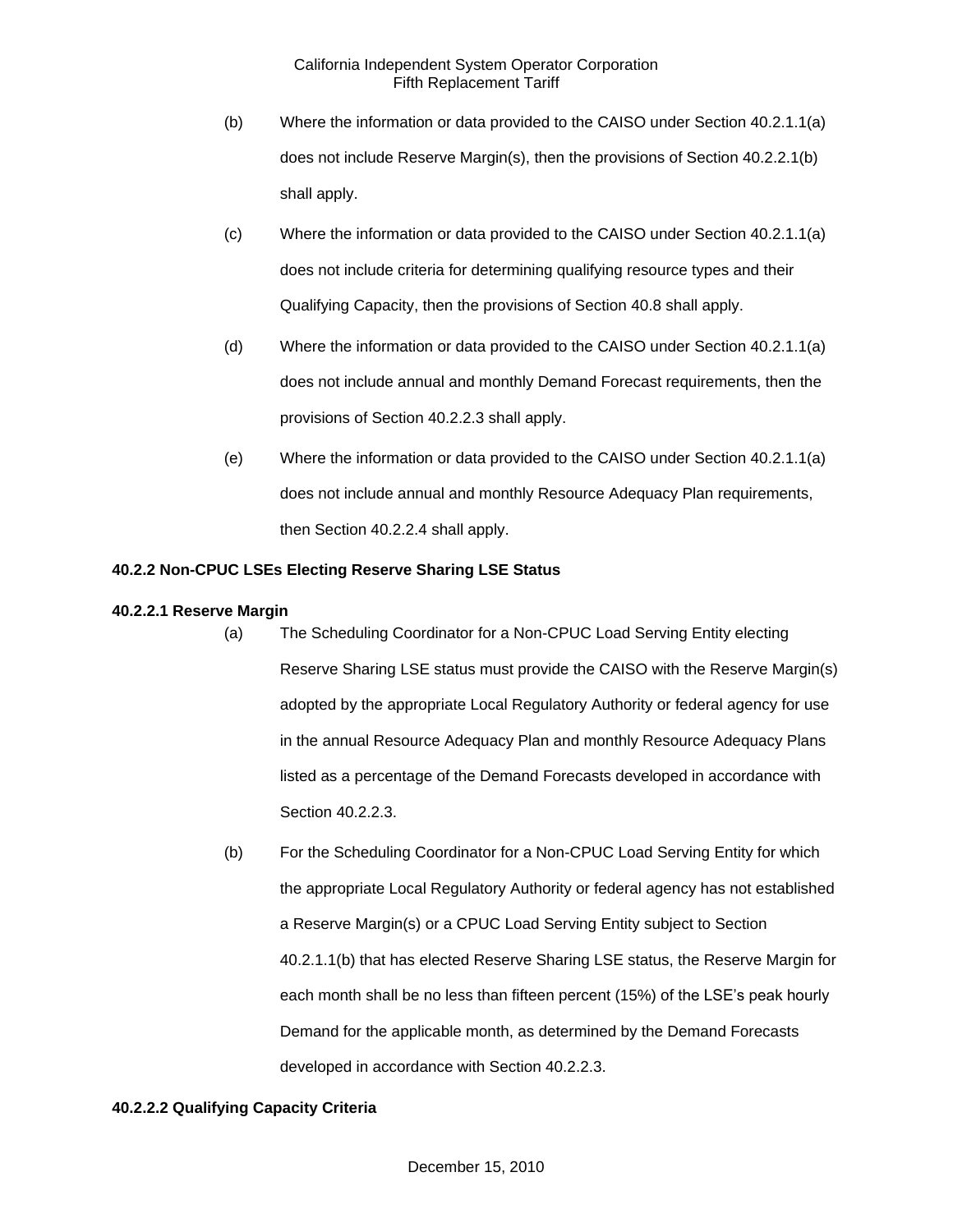The Scheduling Coordinator for a Non-CPUC Load Serving Entity electing Reserve Sharing LSE status must provide the CAISO with a description of the criteria adopted by the Local Regulatory Authority or federal agency for determining qualifying resource types and the Qualifying Capacity from such resources and any modifications thereto as they are implemented from time to time. The Reserve Sharing LSE may elect to utilize the criteria set forth in Section 40.8.

### **40.2.2.3 Demand Forecasts**

The Scheduling Coordinator for a Non-CPUC Load Serving Entity or CPUC Load Serving Entity subject to Section 40.2.1.1(b) electing Reserve Sharing LSE status must provide annual and monthly Demand Forecasts on the schedule and in the reporting format(s) set forth in the Business Practice Manual. The annual and monthly Demand Forecasts shall utilize the annual and monthly coincident peak Demand determinations provided by the California Energy Commission for such Load Serving Entity, which will be calculated from the Demand Forecast information submitted to the California Energy Commission by each Reserve Sharing LSE; or (ii) if the California Energy Commission does not produce coincident peak Demand Forecasts for the Load Serving Entity, the annual and monthly coincident peak Demand Forecasts produced by the CAISO for such Load Serving Entity in accordance with its Business Practice Manual. Scheduling Coordinators must provide data and information, as may be requested by the CAISO, necessary to develop or support the Demand Forecasts required by this Section.

### **40.2.2.4 Annual and Monthly Resource Adequacy Plans**

The Scheduling Coordinator for a Non-CPUC Load Serving Entity or a CPUC Load Serving Entity subject to Section 40.2.1.1(b) electing Reserve Sharing LSE status must provide annual and monthly Resource Adequacy Plans for such Load Serving Entity, on a schedule and in the reporting format(s) set forth in the Business Practice Manual. The annual Resource Adequacy Plan must, at a minimum, set forth the Local Capacity Area Resources, if any, procured by the Load Serving Entity as described in Section 40.3. The monthly Resource Adequacy Plan should identify all resources, including Local Capacity Area Resources, the Load Serving Entity will rely upon to satisfy the applicable month's peak hour Demand of the Load Serving Entity as determined by the Demand Forecasts developed in accordance with Section 40.2.2.3 and applicable Reserve Margin. Resource Adequacy Plans must utilize the Net Qualifying Capacity requirements of Section 40.4.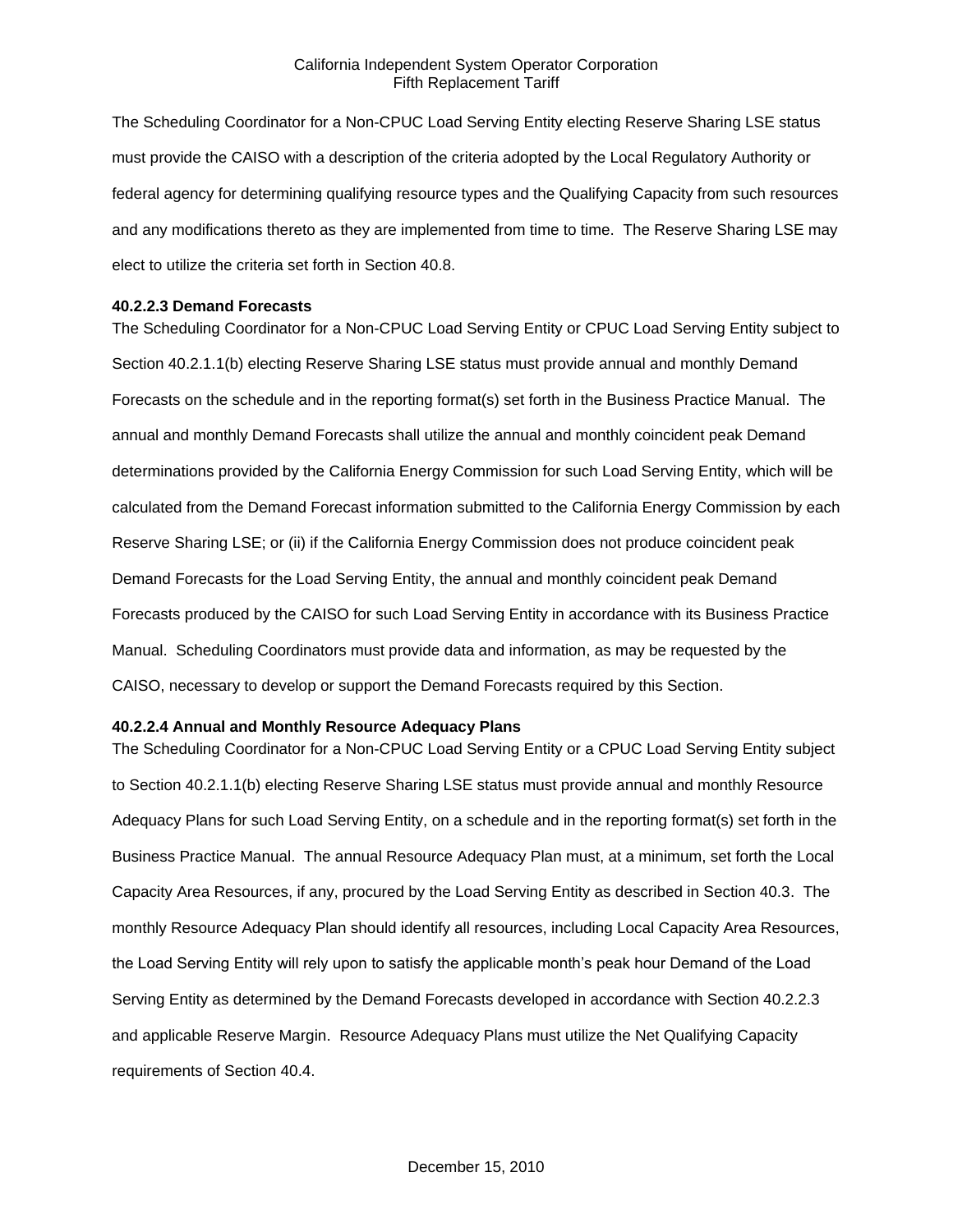## **40.2.3 Modified Reserve Sharing LSEs**

## **40.2.3.1 Reserve Margin**

- (a) The Scheduling Coordinator for a Load Serving Entity electing Modified Reserve Sharing LSE status must provide the CAISO with the Reserve Margin(s) adopted by the CPUC, Local Regulatory Authority, or federal agency, as appropriate, for use in the annual Resource Adequacy Plan and monthly Resource Adequacy Plans listed as a percentage of the Demand Forecasts developed in accordance with Section 40.2.3.3.
- (b) For the Scheduling Coordinator for a Load Serving Entity electing Modified Reserve Sharing LSE status for which the CPUC, Local Regulatory Authority, or federal agency, as appropriate, has not established a Reserve Margin, the Reserve Margin shall be no less than fifteen percent (15%) of the applicable month's peak hour Demand of the Load Serving Entity, as determined by the Demand Forecasts developed in accordance with Section 40.2.3.3.

## **40.2.3.2 Qualifying Capacity**

The Scheduling Coordinator for a Load Serving Entity electing Modified Reserve Sharing LSE status must provide the CAISO with a description of the criteria for determining qualifying resource types and the Qualifying Capacity from such resources and any modifications thereto as they are implemented from time to time. The Modified Reserve Sharing LSE may elect to utilize the criteria set forth in Section 40.8.

# **40.2.3.3 Demand Forecasts**

(a) The Scheduling Coordinator for a Load Serving Entity electing Modified Reserve Sharing LSE status must provide annual and monthly Demand Forecasts on the schedule and in the reporting format(s) set forth in the Business Practice Manual. The annual and monthly Demand Forecasts shall utilize the annual and monthly coincident peak Demand determinations provided by the California Energy Commission for such Load Serving Entity, which will be calculated from Demand Forecast data submitted to the California Energy Commission by each Modified Reserve Sharing LSE; or (ii) if the California Energy Commission does not produce coincident peak Demand Forecasts for the Load Serving Entity, the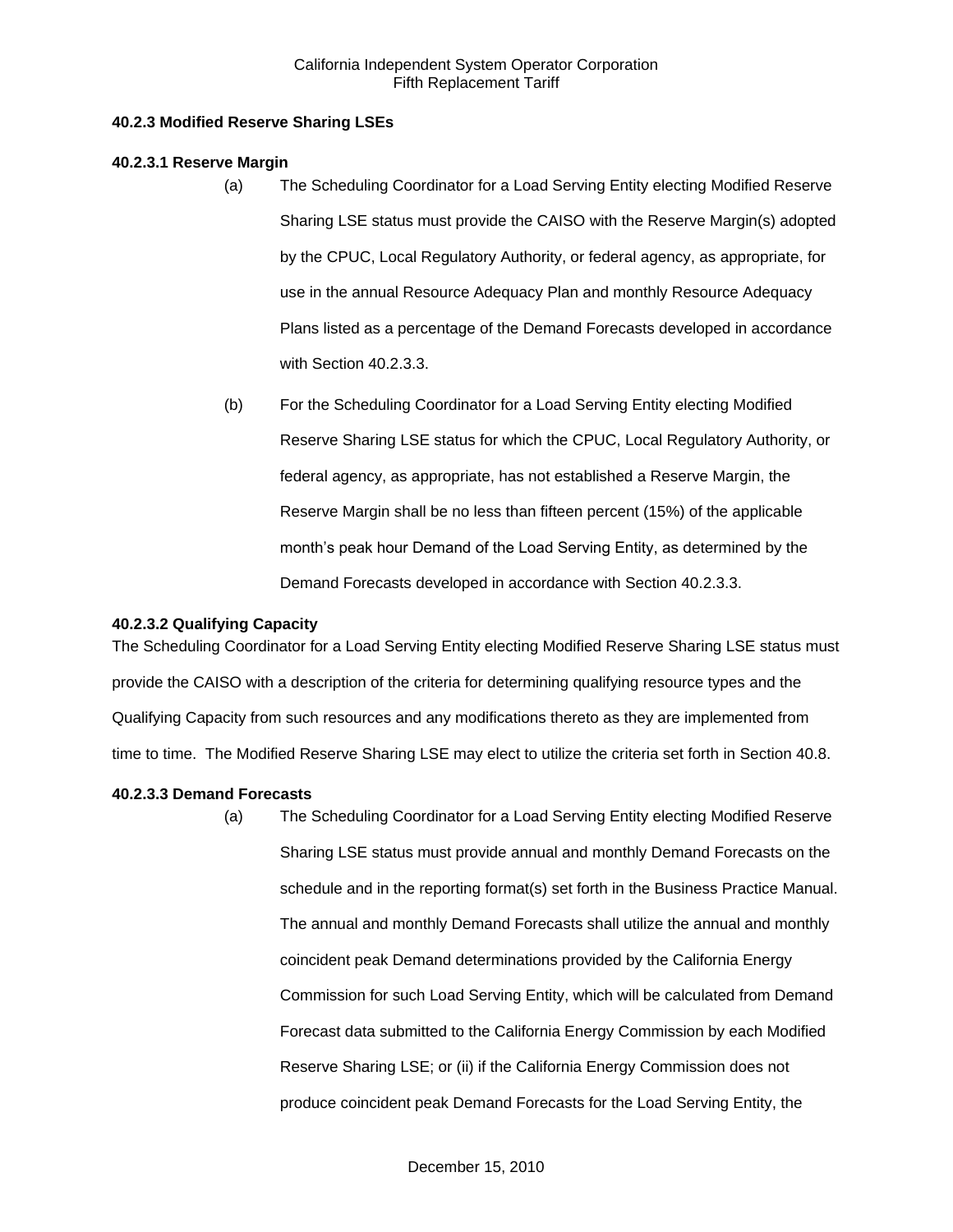annual and monthly coincident peak Demand Forecasts produced by the CAISO for such Load Serving Entity in accordance with its Business Practice Manual. Scheduling Coordinators must provide data and information, as may be requested by the CAISO, to develop or support the Demand Forecast required by this Section 40.2.3.3(b).

(b) The Scheduling Coordinator for a Load Serving Entity electing Modified Reserve Sharing LSE status must submit, on the schedule and in the reporting format set forth in the Business Practice Manual, hourly Demand Forecasts for each Trading Hour of the next Trading Day for each Modified Reserve Sharing LSE represented. The Scheduling Coordinator for a Load Serving Entity electing Modified Reserve Sharing LSE status must provide data or supporting information, as requested by the CAISO, for the Demand Forecasts required by this Section 40.2.3.3(b) for each Modified Reserve Sharing LSE served by the Scheduling Coordinator and a description of the criteria upon which the Demand Forecast was developed, and any modifications thereto as they are implemented from time to time.

### **40.2.3.4 Annual and Monthly Resource Adequacy Plans**

The Scheduling Coordinator for a Load Serving Entity electing Modified Reserve Sharing LSE status must provide annual and monthly Resource Adequacy Plans, on a schedule and in the reporting format(s) set forth in the Business Practice Manual, for each Modified Reserve Sharing LSE served by the Scheduling Coordinator. The annual Resource Adequacy Plan must, at a minimum, set forth the Local Capacity Area Resources, if any, procured by the Modified Reserve Sharing LSE as described in Section 40.3. The monthly Resource Adequacy Plan must identify the resources the Modified Reserve Sharing LSE will rely upon to satisfy its forecasted monthly Demand and Reserve Margin as set forth in Section 40.2.3.1, for the relevant reporting period and must utilize the Net Qualifying Capacity requirements of Section 40.4.

### **40.2.4 Load Following MSS**

A Scheduling Coordinator for a Load following MSS must provide an annual Resource Adequacy Plan that sets forth, at a minimum, the Local Capacity Area Resources, if any, procured by the Load following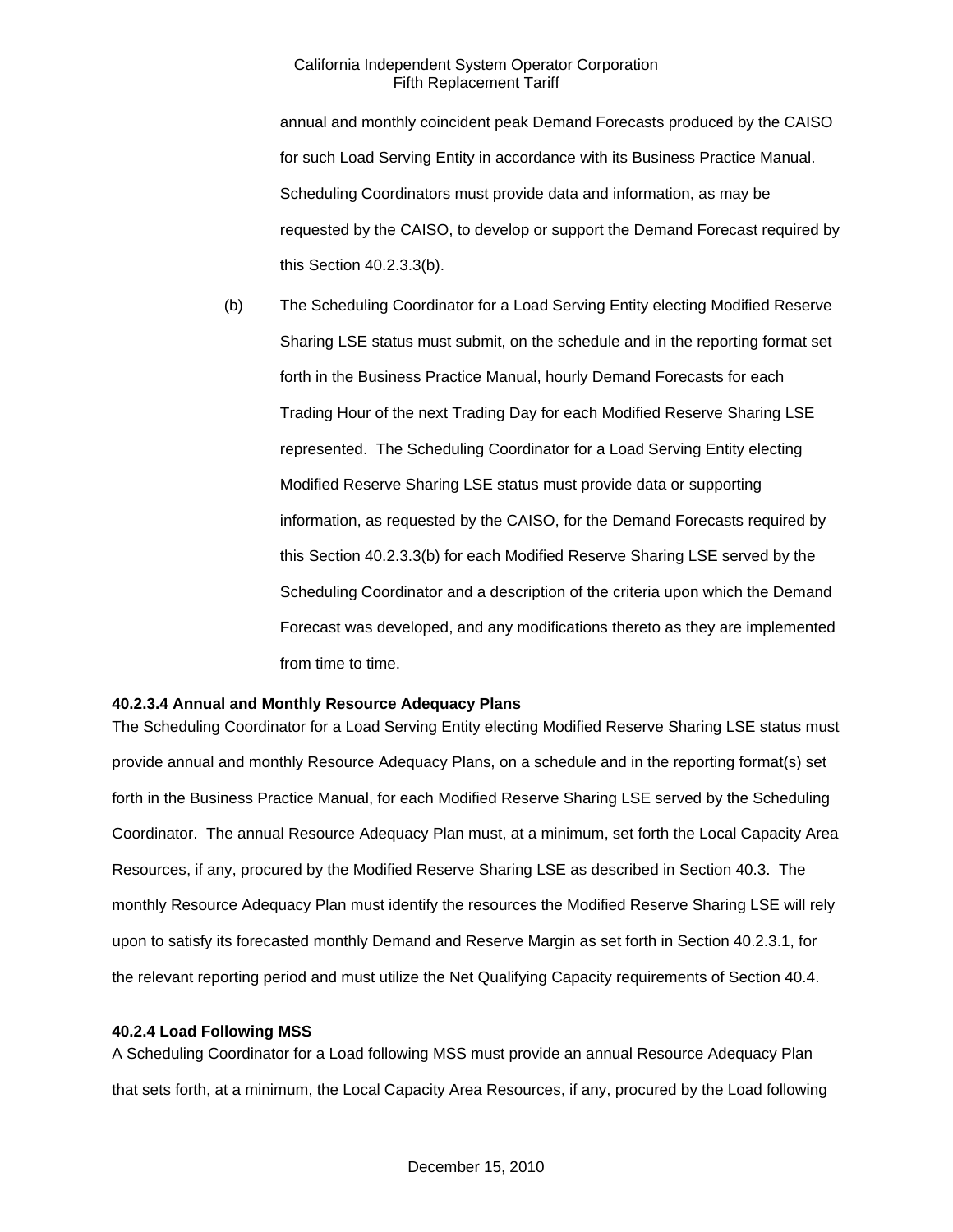MSS as described in Section 40.3. The annual Resource Adequacy Plan shall utilize the annual coincident peak Demand determination provided by the California Energy Commission for such Load following MSS using Demand Forecast data submitted to the California Energy Commission by the Load following MSS, or, if the California Energy Commission does not produce coincident peak Demand Forecasts for the Load following MSS, the annual coincident peak Demand Forecast produced by the CAISO for such Load following MSS in accordance with its Business Practice Manual using Demand Forecast data submitted to the CAISO by the Load following MSS. The Local Capacity Area Resources identified by the annual Resource Adequacy Plan submitted by the Load following MSS shall be subject to the Availability Standards, Non-Availability Charge, and Availability Incentive Payment specified in Section 40.9.

### **40.3 Local Capacity Area Resource Requirements For SCs For LSEs**

### **40.3.1 Local Capacity Technical Study**

On an annual basis, pursuant to the schedule set forth in the Business Practice Manual, the CAISO will, perform, and publish on the CAISO Website the Local Capacity Technical Study. The Local Capacity Technical Study shall identify Local Capacity Areas, determine the minimum amount of Local Capacity Area Resources in MW that must be available to the CAISO within each identified Local Capacity Area, and identify the Generating Units within each identified Local Capacity Area. The CAISO shall collaborate with the CPUC, Local Regulatory Authorities within the CAISO Balancing Authority Area, federal agencies, and Market Participants to ensure that the Local Capacity Technical Study is performed in accordance with this Section 40.3 and to establish for inclusion in the Business Practice Manual other parameters and assumptions applicable to the Local Capacity Technical Study and a schedule that provides for: (i) reasonable time for review of a draft Local Capacity Technical Study, (ii) reasonable time for Participating TOs to propose operating solutions, and (iii) release of the final Local Capacity Technical Study no later than 120 days prior to the date annual Resource Adequacy Plans must be submitted under this Section 40.

### **40.3.1.1 Local Capacity Technical Study Criteria**

The Local Capacity Technical Study will determine the minimum amount of Local Capacity Area Resources needed to address the Contingencies identified in Section 40.3.1.2. In performing the Local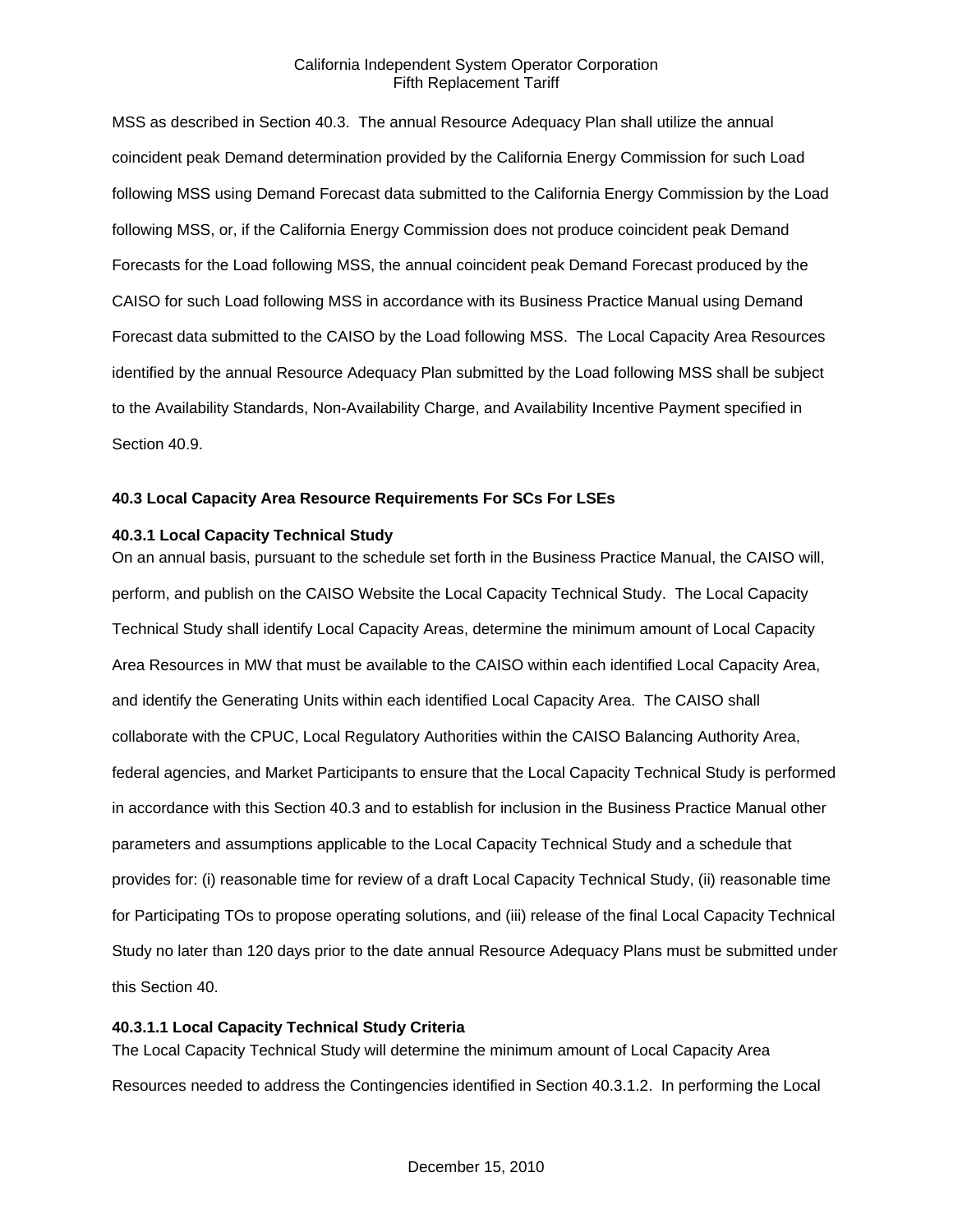Capacity Technical Study, the CAISO will apply those methods for resolving Contingencies considered appropriate for the performance level that corresponds to a particular studied Contingency, as provided in NERC Reliability Standards TPL-001-0, TPL-002-0, TPL-003-0, and TPL-004-0, as augmented by CAISO Reliability Criteria in accordance with the Transmission Control Agreement and Section 24.2.1. The CAISO Reliability Criteria shall include:

- (1) Time Allowed for Manual Readjustment: This is the amount of time required for the Operator to take all actions necessary to prepare the system for the next Contingency. This time should not be less than thirty (30) minutes.
- (2) No voltage collapse or dynamic instability shall be allowed for a Contingency in Category D – extreme event (any B1-4 system readjusted (Common Mode) L-2), as listed in Section 40.3.1.2.

# **40.3.1.2 Local Capacity Technical Study Contingencies.**

| The Local Capacity Technical Study shall assess the following |
|---------------------------------------------------------------|
| Contingencies:                                                |
| <b>Contingency Component(s)</b>                               |
| NERC/WECC Performance Level A - No Contingencies              |
| NERC/WECC Performance Level B - Loss of a single element      |
| 1. Generator (G-1)                                            |
| 2. Transmission Circuit (L-1)                                 |
| 3. Transformer (T-1)                                          |
| 4. Single Pole (dc) Line                                      |
| 5. G-1 system readjusted L-1                                  |
| NERC/WECC Performance Level C - Loss of two or more elements  |
| 3. L-1 system readjusted G-1                                  |
| 3. G-1 system readjusted T-1 or T-1 system readjusted G-1     |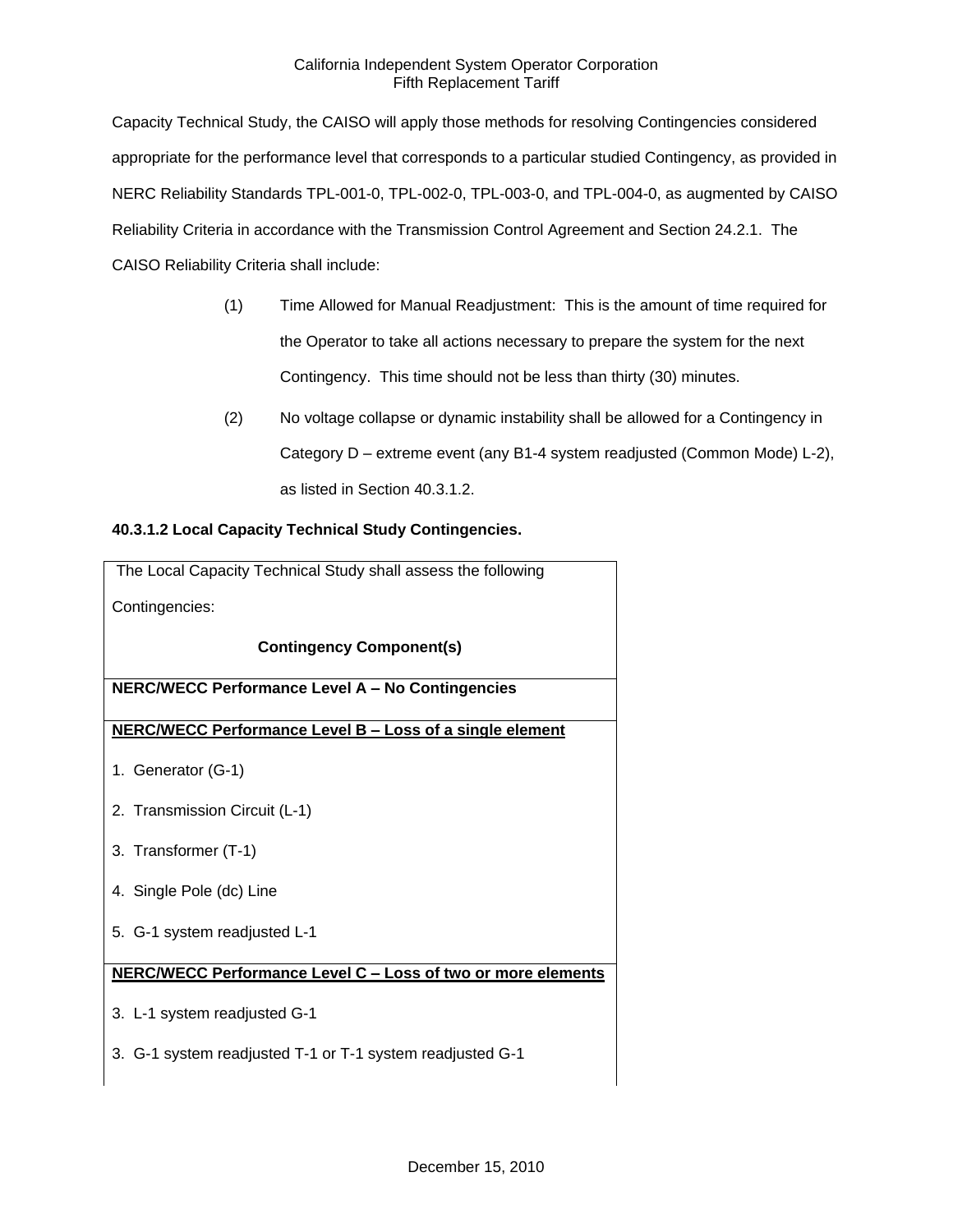| 3. L-1 system readjusted T-1 or T-1 system readjusted L-1          |
|--------------------------------------------------------------------|
| 3. G-1 system readjusted G-1                                       |
| 3. L-1 system readjusted L-1                                       |
| 4. Bipolar (dc) Line                                               |
| 5. Two circuits (Common Mode) L-2                                  |
| 9. SLG fault (stuck breaker or protection failure) for Bus section |
| WECC-S3. Two generators (Common Mode) G-2                          |
| D - Extreme event - loss of two or more elements                   |
| Any B1-4 system readjusted (Common Mode) L-2                       |
| All other extreme combinations D1-14.                              |

# **40.3.2 Allocation Of Local Capacity Area Resource Obligations**

The CAISO will allocate responsibility for Local Capacity Area Resources to Scheduling Coordinators for

Load Serving Entities in the following sequential manner:

(a) The responsibility for the aggregate Local Capacity Area Resources required for all Local Capacity Areas within each TAC Area as determined by the Local Capacity Technical Study will be allocated to all Scheduling Coordinators for Load Serving Entities that serve Load in the TAC Area in accordance with the Load Serving Entity's proportionate share of the LSE's TAC Area Load at the time of the CAISO's annual coincident peak Demand set forth in the annual peak Demand Forecast for the next Resource Adequacy Compliance Year as determined by the California Energy Commission. Expressed as a formula, the allocation of Local Area Capacity Resource obligations will be as follows: (∑ Local Capacity Area MW in TAC Area from the Local Capacity Technical Study) \* (LSE Demand in TAC Area at CAISO annual coincident peak Demand)/(Total TAC Area Demand at the time of CAISO annual coincident peak Demand). This will result in a MW responsibility for each Load Serving Entity for each TAC Area in which the LSE serves Load. The LSE may meet its MW responsibility, as assigned under this Section, for each TAC Area in which the LSE serves Load by procurement of that MW quantity in any Local Capacity Area in the TAC Area.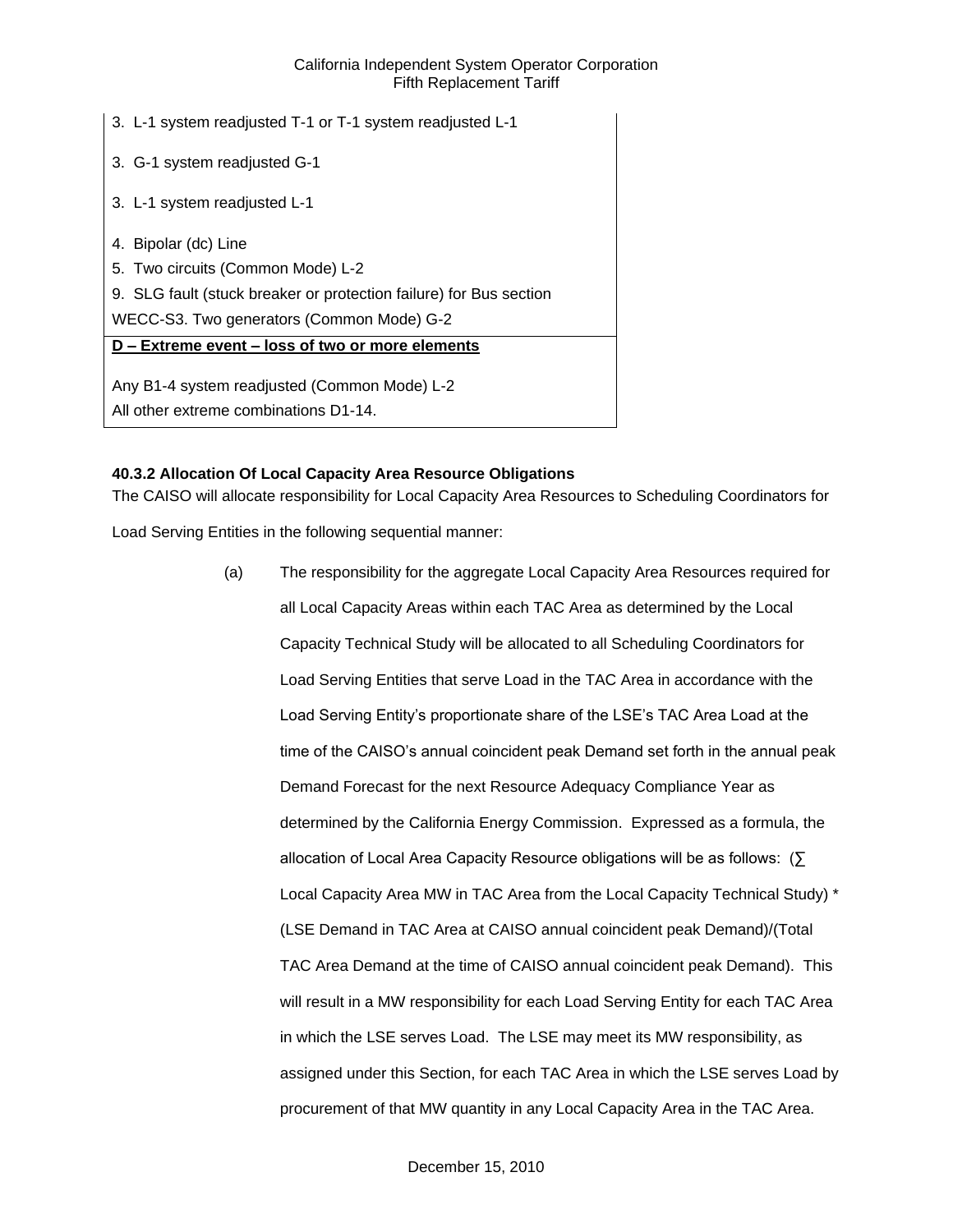- (b) For Scheduling Coordinators for Non-CPUC Load Serving Entities, the Local Capacity Area Resource obligation will be allocated based on Section 40.3.2(a) above.
- (c) For Scheduling Coordinators for CPUC Load Serving Entities, the CAISO will allocate the Local Capacity Area Resource obligation based on an allocation methodology, if any, adopted by the CPUC. However, if the allocation methodology adopted by the CPUC does not fully allocate the total sum of each CPUC Load Serving Entity's proportionate share calculated under Section 40.3.2(a), the CAISO will allocate the difference to all Scheduling Coordinators for CPUC Load Serving Entities in accordance with their proportionate share calculated under 40.3.2(a). If the CPUC does not adopt an allocation methodology, the CAISO will allocate Local Capacity Area Resources to Scheduling Coordinators for CPUC Load Serving Entities based on Section 40.3.2(a).

Once the CAISO has allocated the total responsibility for Local Capacity Area Resources, the CAISO will inform the Scheduling Coordinator for each LSE of the LSE's specific allocated responsibility for Local Capacity Area Resources in each TAC Area in which the LSE serves Load.

### **40.3.3 Procurement Of Local Capacity Area Resources By LSEs**

Nothing in this Section 40 obligates any Scheduling Coordinator to demonstrate on behalf of a Load Serving Entity that the Load Serving Entity has procured Local Capacity Area Resources to satisfy capacity requirements for each Local Capacity Area identified in the technical study. Scheduling Coordinators for Load Serving Entities may aggregate responsibilities for procurement of Local Capacity Area Resources. If a Load Serving Entity has procured Local Capacity Area Resources that satisfy generation capacity requirements for Local Capacity Areas, the Scheduling Coordinator for such Load Serving Entity shall include this information in its annual and monthly Resource Adequacy Plan(s).

# **40.3.4 [NOT USED]**

### **40.4 General Requirements On Resource Adequacy Resources**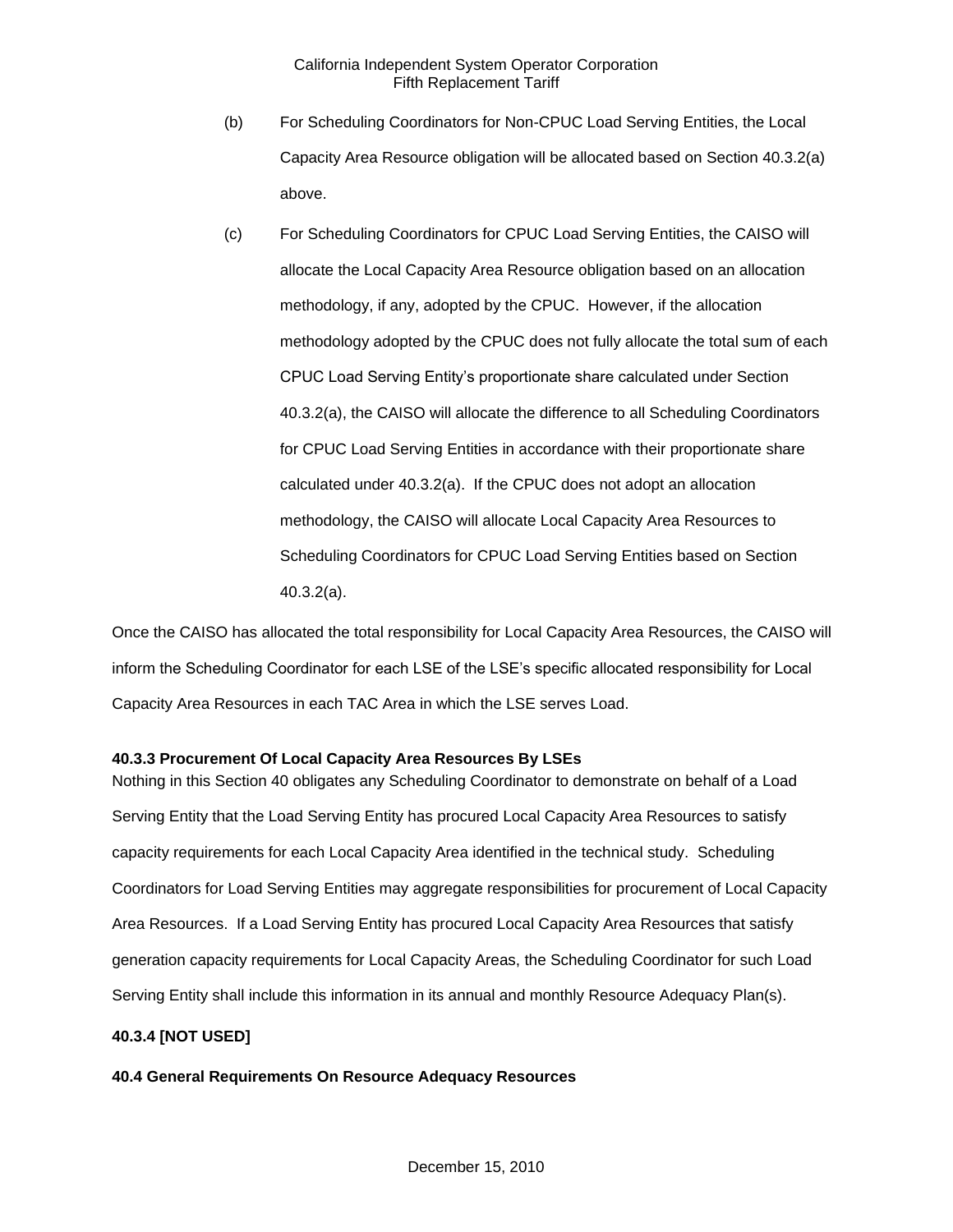# **40.4.1 Eligible Resources And Determination Of Qualifying Capacity**

The CAISO shall use the criteria provided by the CPUC or Local Regulatory Authority to determine and verify, if necessary, the Qualifying Capacity of all Resource Adequacy Resources; however, to the extent a resource is listed by one or more Scheduling Coordinators in their Resource Adequacy Plans, which apply the criteria of more than one Local Regulatory Authority that leads to conflicting Qualifying Capacity values for that resource, the CAISO will accept the methodology that results in the highest Qualifying Capacity value. Only if the CPUC, Local Regulatory Authority, or federal agency has not established any Qualifying Capacity criteria, or chooses to rely on the criteria in this CAISO Tariff, will the provisions of Section 40.8 apply.

# **40.4.2 Net Qualifying Capacity Report**

The CAISO shall produce an annual report posted to the CAISO Website on the schedule set forth in the Business Practice Manual that sets forth the Net Qualifying Capacity of all Participating Generators. All other Resource Adequacy Resources may be included in the annual report under Section 40.4.2 upon their request. The Net Qualifying Capacity of any resource included in the annual report, once posted to the CAISO Website, shall not be reduced by the CAISO for the next Resource Adequacy Compliance Year. Any change proposed to be made to a Net Qualifying Capacity value for a resource included in a prior annual report shall be explained, and any test results or analyses underlying the change provided, to the Scheduling Coordinator within ten (10) days of the CAISO's determination that a change to the resource's Net Qualifying Capacity is appropriate, which also must be at least fifteen (15) days prior to the posting on the CAISO Website of the annual report. Any disputes as to the CAISO's determination regarding Net Qualifying Capacity shall be subject to the CAISO ADR Procedures.

# **40.4.3 General Qualifications For Supplying Net Qualifying Capacity**

Resource Adequacy Resources included in a Resource Adequacy Plan submitted by a Scheduling Coordinator on behalf of a Load Serving Entity serving Load in the CAISO Balancing Authority Area must:

> (1) Be available for testing by the CAISO to validate Qualifying Capacity, which can be no less than a resource's PMin even if the resource's contractual Resource Adequacy Capacity is less than its PMin, and determine Net Qualifying Capacity for the next Resource Adequacy Compliance Year;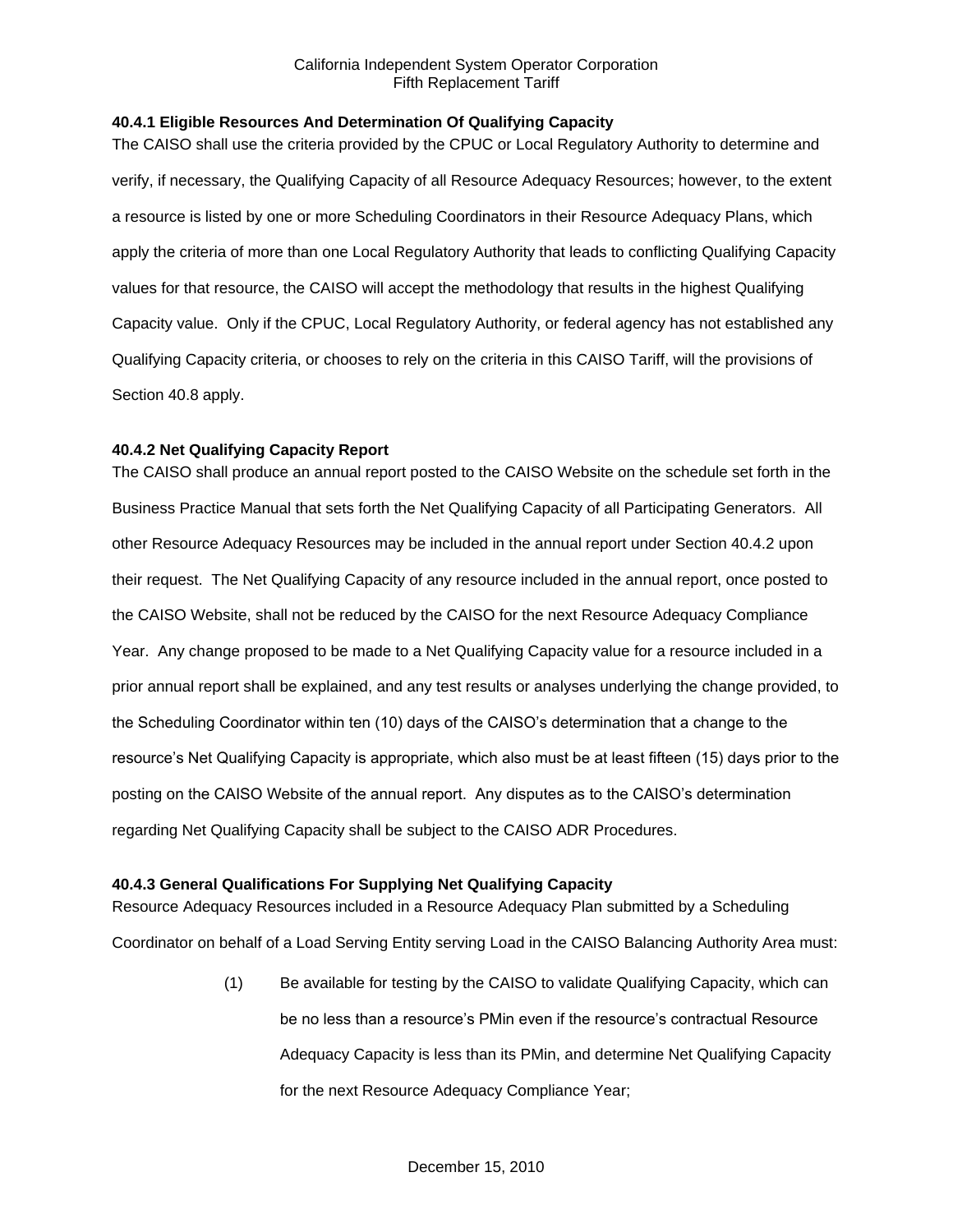- (2) Provide any information requested by the CAISO to apply the performance criteria to be adopted by the CAISO pursuant to Section 40.4.5;
- (3) Submit Bids into the CAISO Markets as required by this CAISO Tariff;
- (4) Be in compliance, as of the date that the CAISO performs any testing or otherwise determines Net Qualifying Capacity for the next Resource Adequacy Compliance Year, with the criteria for Qualifying Capacity established by the CPUC, relevant Local Regulatory Authority, or federal agency and provided to the CAISO; and
- (5) Be subject to Sanctions for non-performance as specified in the CAISO Tariff; and
- (6) For a resource with contractual Resource Adequacy Capacity less than PMin, make the PMin available to the CAISO for commitment or dispatch at PMin, subject to Section 11.8 provisions for Bid Cost Recovery, so that the resource's Resource Adequacy Capacity can be utilized as required by this CAISO Tariff.

#### **40.4.4 Reductions For Testing**

In accordance with the procedures specified in the Business Practice Manual, the Generating Unit of a Participating Generator or other Generating Units, System Units or Loads of Participating Loads or Proxy Demand Resources included in a Resource Adequacy Plan submitted by a Scheduling Coordinator on behalf of a Load Serving Entity can have its Qualifying Capacity reduced, for purposes of the Net Qualifying Capacity annual report under Section 40.4.2 for the next Resource Adequacy Compliance Year, if a CAISO testing program determines that it is not capable of supplying the full Qualifying Capacity amount.

### **40.4.5 Reductions For Performance Criteria**

No later than 12 months after the effective date of this Section 40, the CAISO will issue a report outlining a proposal with respect to performance criteria for Resource Adequacy Resources. The CAISO will collaborate with the CPUC and other Local Regulatory Authorities to develop the performance criteria to be submitted to FERC. The Scheduling Coordinator for a Resource Adequacy Resource shall provide or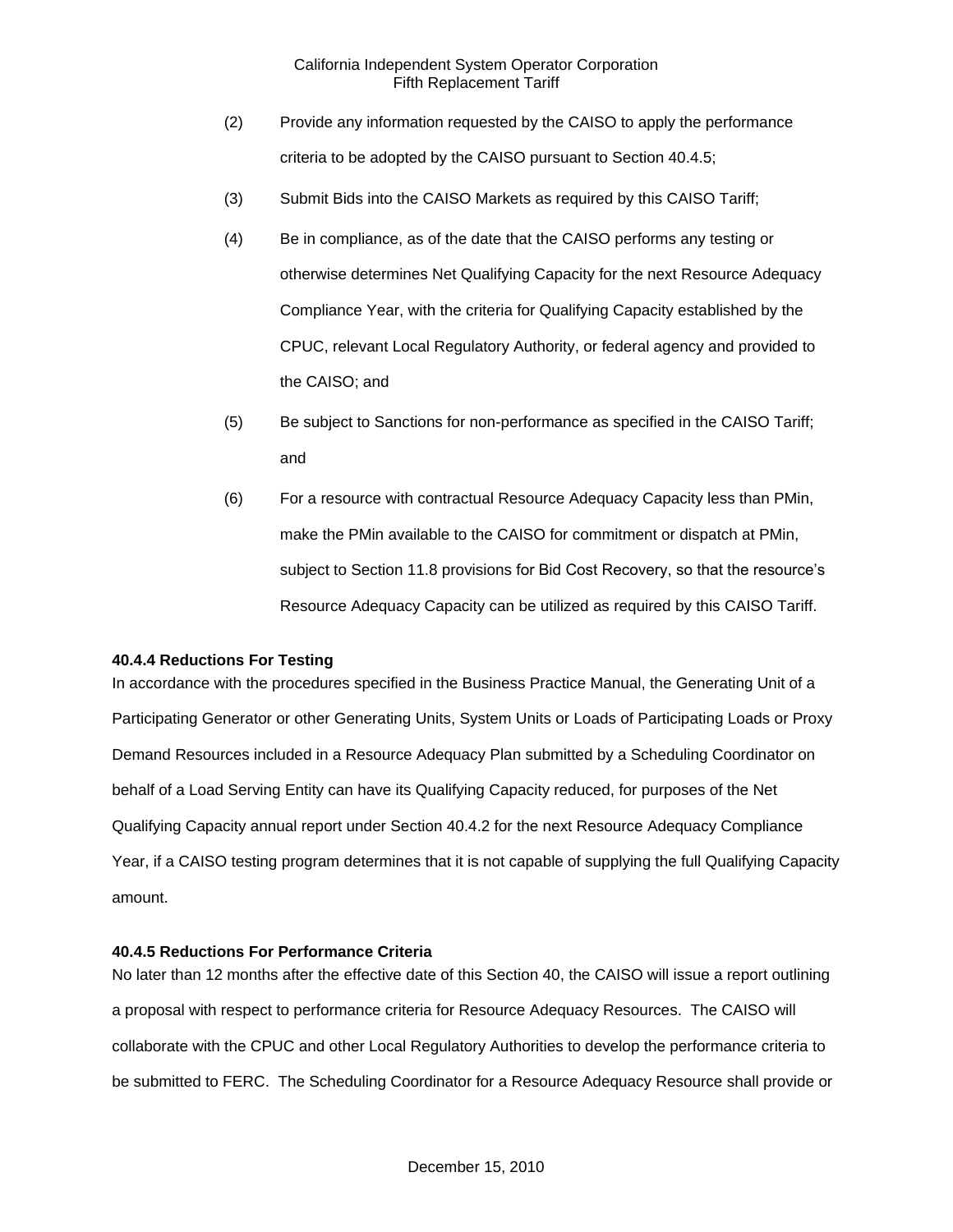make available to the CAISO, subject to the confidentiality provisions of this CAISO Tariff, all documentation requested by the CAISO to determine, develop or implement the performance criteria, including, but not limited to, NERC Generating Availability Data System data.

### **40.4.6 Reductions For Deliverability**

### **40.4.6.1 Deliverability Within the CAISO Balancing Authority Area**

In order to determine Net Qualifying Capacity from Resource Adequacy Resources subject to this Section 40.4, the CAISO will determine that a Resource Adequacy Resource is available to serve the aggregate of Load by means of a deliverability study. Documentation explaining the CAISO's deliverability analysis will be posted on the CAISO Website. The deliverability study will be performed annually and shall focus on peak Demand conditions. The results of the deliverability study shall be incorporated into the Net Qualifying Capacity annual report under Section 40.4.2 and will be effective for the next Resource Adequacy Compliance Year. To the extent the deliverability study shows that the Qualifying Capacity is not deliverable to the aggregate of Demand under the conditions studied, the Qualifying Capacity of the Resource Adequacy Resource will be reduced on a MW basis for the capacity that is undeliverable.

#### **40.4.6.2 Deliverability of Imports**

### **40.4.6.2.1 Available Import Capability Assignment Process**

For Resource Adequacy Plans covering any period after December 31, 2007, total Available Import Capability will be assigned on an annual basis for a one-year term to Load Serving Entities serving Load in the CAISO Balancing Authority Area and other Market Participants through their respective Scheduling Coordinators, as described by the following sequence of steps. However, should the CPUC modify by decision its compliance period from January to December of the calendar year to May through April of the calendar year, the CAISO shall extend the effectiveness of the assignment for Resource Adequacy Compliance Year 2008 through April 2009.

Step 1: Determination of Maximum Import Capability on Interties into the CAISO Balancing Authority Area: The CAISO shall establish the Maximum Import Capability for each Intertie into the CAISO Balancing Authority Area, and will post those values on the CAISO Website in accordance with the schedule and process set forth in the Business Practice Manual.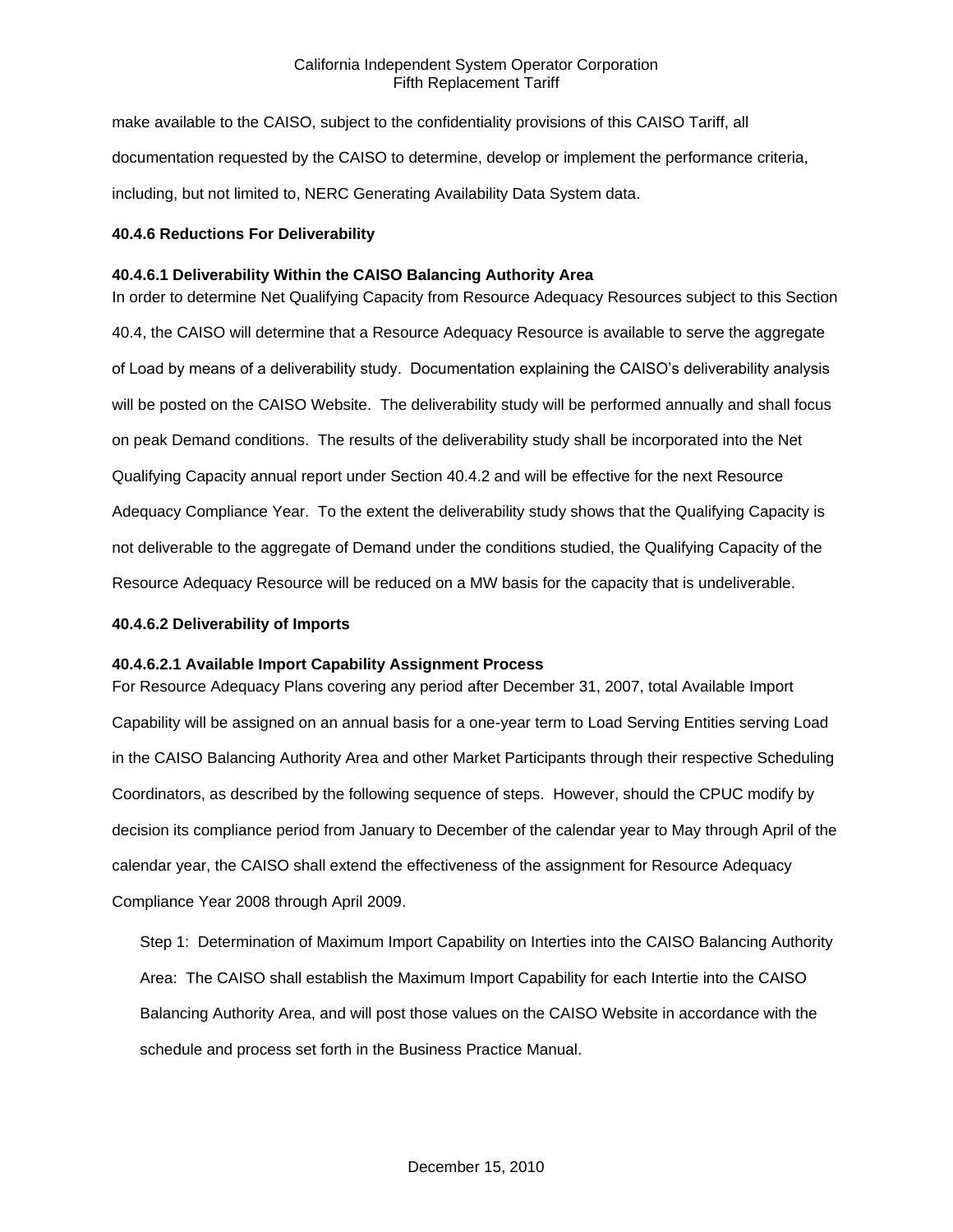Step 2: Determination of Available Import Capability by Accounting for Existing Contracts and Transmission Ownership Rights Held by Out-of- Balancing Authority Area LSEs: For each Intertie, the Available Import Capability will be determined by subtracting from the Maximum Import Capability established in Step 1 for each Intertie the import capability on each Intertie associated with (i) Existing Contracts and (ii) Transmission Ownership Rights held by load serving entities that do not serve Load within the CAISO Balancing Authority Area. The remaining sum of all Intertie Available Import Capability is the Total Import Capability. Total Import Capability shall be used to determine the Load Share Quantity for each Load Serving Entity that serves Load within the CAISO Balancing Authority Area.

Step 3: Determination of Existing Contract Import Capability by Accounting for Existing Contracts and Transmission Ownership Rights Held by CAISO Balancing Authority Area LSEs: From the Available Import Capability remaining on each Intertie after Step 2 above, Existing Contracts and Transmission Ownership Rights held by Load Serving Entities that serve Load within the CAISO Balancing Authority Area shall be reserved for the holders of such commitments and will not be subject to reduction under any subsequent steps in this Section. The import capability reserved pursuant to this Step 3 is the Existing Contract Import Capability.

Step 4: Assignment of Pre-RA Import Commitments: From the Available Import Capability remaining on each Intertie after reserving Existing Contract Import Capability under Step 3 above, the CAISO will assign to Load Serving Entities serving Load within the CAISO Balancing Authority Area Pre-RA Import Commitment Capability on a particular Intertie based on Pre-RA Import Commitments in effect (where a supplier has an obligation to deliver the Energy or make the capacity available) at any time during the Resource Adequacy Compliance Year for which the Available Import Capability assignment is being performed. The Pre-RA Import Commitment will be assigned to the Intertie selected by the Load Serving Entity during the Resource Adequacy Compliance Year 2007 import capability assignment process, which was required to be based on the Intertie upon which the Energy or capacity from the Pre-RA Import Commitment had been primarily scheduled or, for a Pre-RA Import Commitment without a scheduling history at the time of the Resource Adequacy Compliance Year 2007 import capability assignment process, the primary Intertie upon which the Energy or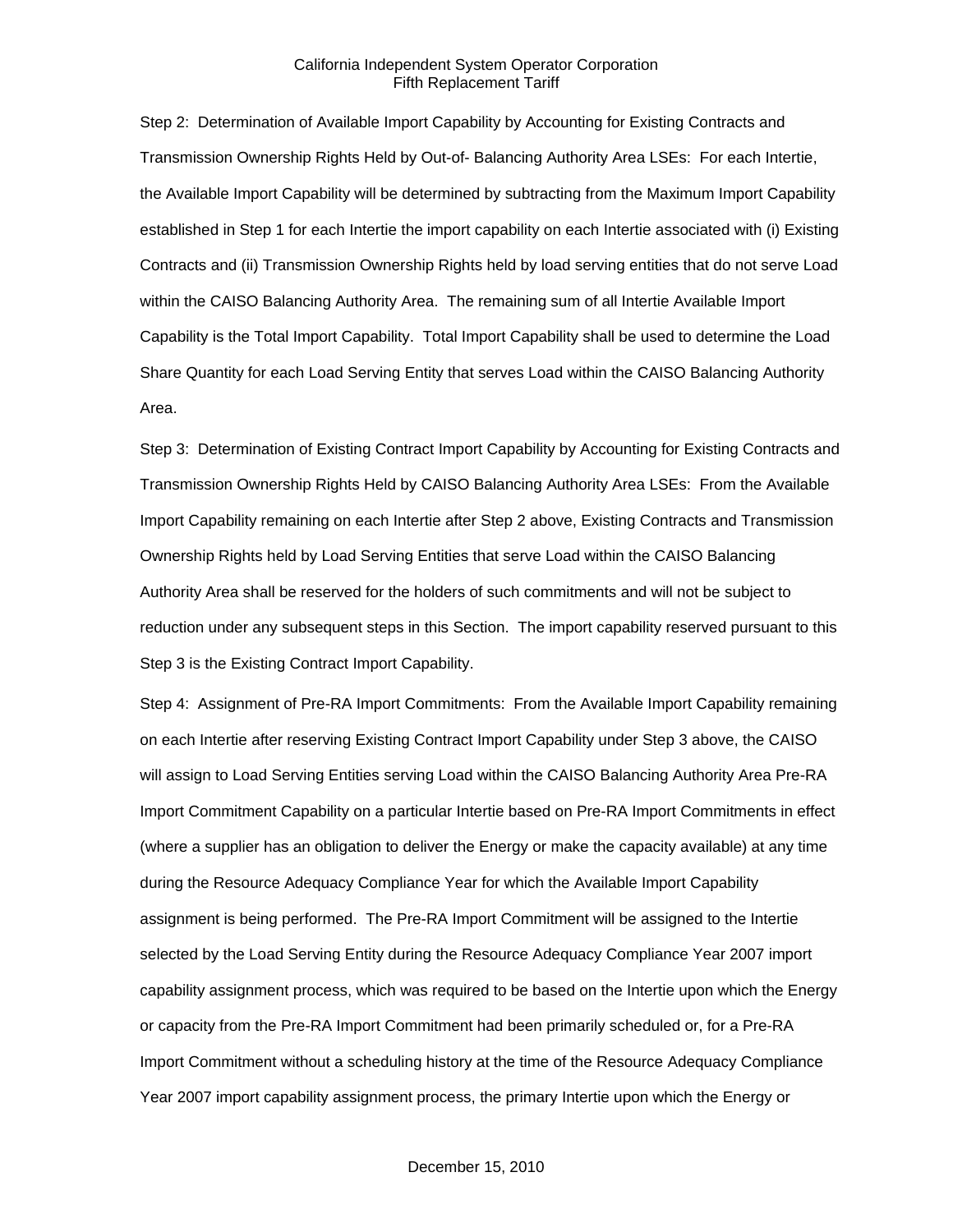capacity was anticipated to be scheduled. To the extent a Pre-RA Import Commitment was not presented during the Resource Adequacy Compliance Year 2007 import capability assignment process, the Load Serving Entity shall select the Intertie upon which the Pre-RA Import Commitment is primarily anticipated to be scheduled during the term of the Pre-RA Import Commitment and that selection shall be utilized in future annual Available Import Capability assignment processes. If a Pre-RA Import Commitment submitted on behalf of a LSE with Existing Contract Import Capability is assigned under this Section to the same Intertie on which the LSE holds Existing Contract Import Capability, the Pre-RA Import Commitment will be assumed to deliver over the Existing Contract Import Capability until exhausted, unless the LSE can demonstrate otherwise.

To the extent a particular Intertie becomes over requested with Pre-RA Import Commitments due to either Pre-RA Import Commitments not included in the Resource Adequacy Compliance Year 2007 import capability assignment process or changes in system conditions that decrease the Maximum Import Capability of the Intertie, such that the MW represented in all Pre-RA Import Commitments utilizing the Intertie exceed the Intertie's Available Import Capability in excess of that reserved for Existing Contracts and Transmission Ownership Rights under Steps 2 and 3, the Pre-RA Import Commitments will be assigned Pre-RA Import Commitment Capability, based on the Import Capability Load Share Ratio of each Load Serving Entity submitting Pre-RA Import Commitments on the particular Intertie. To the extent this initial assignment of Pre-RA Import Commitment Capability has not fully assigned the Available Import Capability of the particular over requested Intertie, the remaining Available Import Capability on the over requested Intertie will be assigned until fully exhausted based on the Import Capability Load Share Ratio of each Load Serving Entity whose submitted Pre-RA Import Commitment has not been fully satisfied by the previous Import Capability Load Share Ratio assignment iteration. The Available Import Capability assigned pursuant to this Step 4 is the Pre-RA Import Commitment Capability.

Step 5: Assignment of Remaining Import Capability Limited by Load Share Quantity: The Total Import Capability remaining after Step 4 will be assigned only to Load Serving Entities serving Load within the CAISO Balancing Authority Area that have not received Existing Contract Import Capability and Pre-RA Import Commitment Capability under Steps 3 and 4, that exceed the Load Serving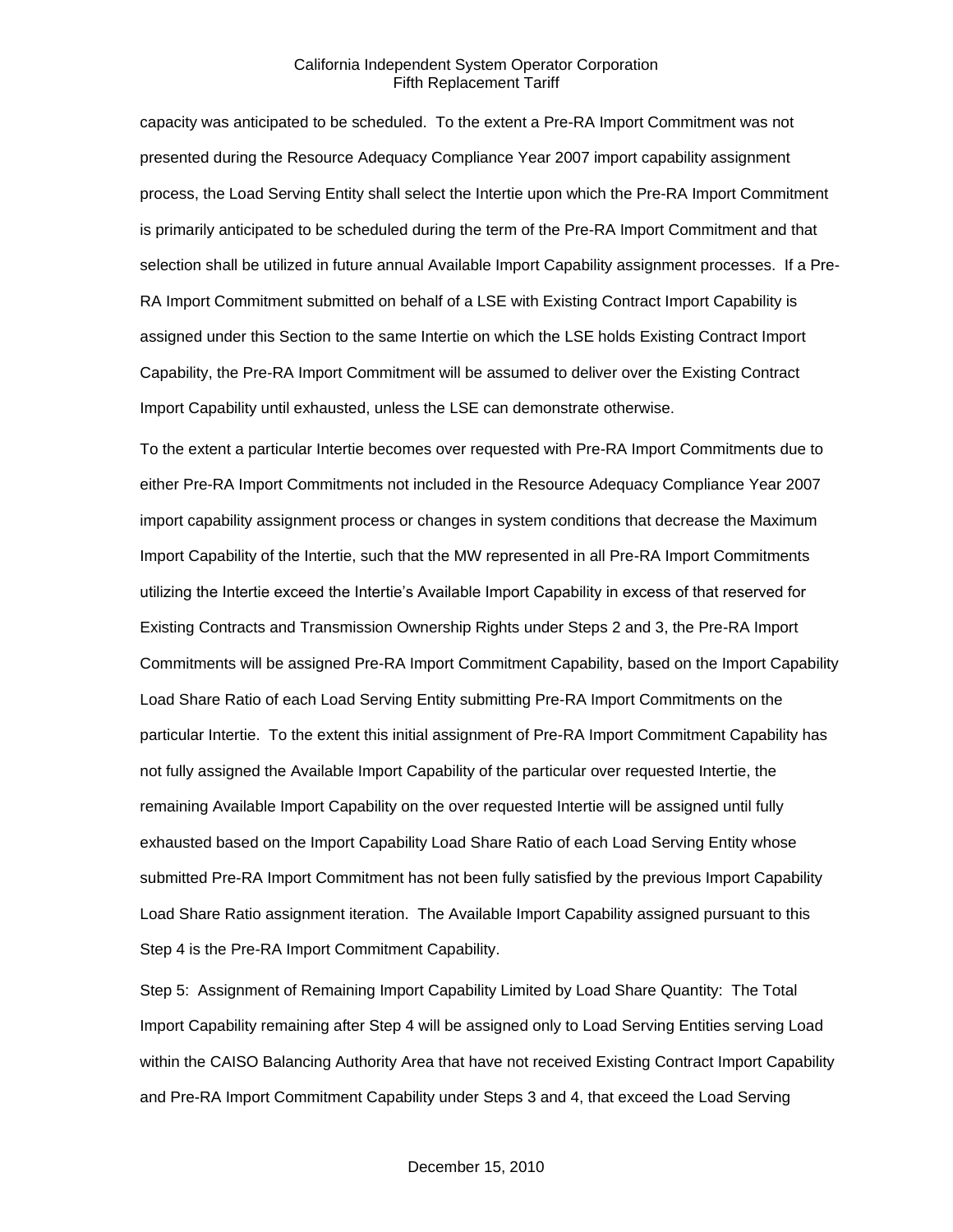Entity's Load Share Quantity. Only the MW quantity of any Pre-RA Import Commitment Capability assigned to Existing Contract Import Capability under Step 4 that exceeds the Existing Contract Import Capability on the particular Intertie will be counted for purposes of this Step 5. This Total Import Capability will be assigned until fully exhausted to those Load Serving Entities eligible to receive an assignment under this Step based on each Load Serving Entity's Import Capability Load Share Ratio up to, but not in excess of, its Load Share Quantity. The quantity of Total Import Capability assigned to the Load Serving Entity under this Step is the Load Serving Entity's Remaining Import Capability. This Step 5 does not assign Remaining Import Capability on a specific Intertie. Step 6: CAISO Posting of Assigned and Unassigned Capability: Following the completion of Step 5, the CAISO will post to the CAISO Website, in accordance with the schedule set forth in the Business Practice Manual the following information:

- (a) The Total Import Capability;
- (b) The quantity in MW of Existing Contracts and Transmission Ownership Rights assigned to each Intertie, distinguishing between Existing Contracts and Transmission Ownership Rights held by Load Serving Entities within the CAISO Balancing Authority Area and those held by load serving entities outside the CAISO Balancing Authority Area;
- (c) The aggregate quantity in MW, and identity of the holders, of Pre-RA Import Commitments assigned to each Intertie; and
- (d) The aggregate quantity in MW of Available Import Capability after Step 4, the identity of the Interties with Available Import Capability, and the MW quantity of Available Import Capability on each such Intertie.

Step 7: CAISO Notification of LSE Assignment Information: Following the completion of Step 5, in accordance with the schedule set forth in the Business Practice Manual, the CAISO will notify the Scheduling Coordinator for each Load Serving Entity of:

- (a) The Load Serving Entity's Import Capability Load Share;
- (b) The Load Serving Entity's Load Share Quantity; and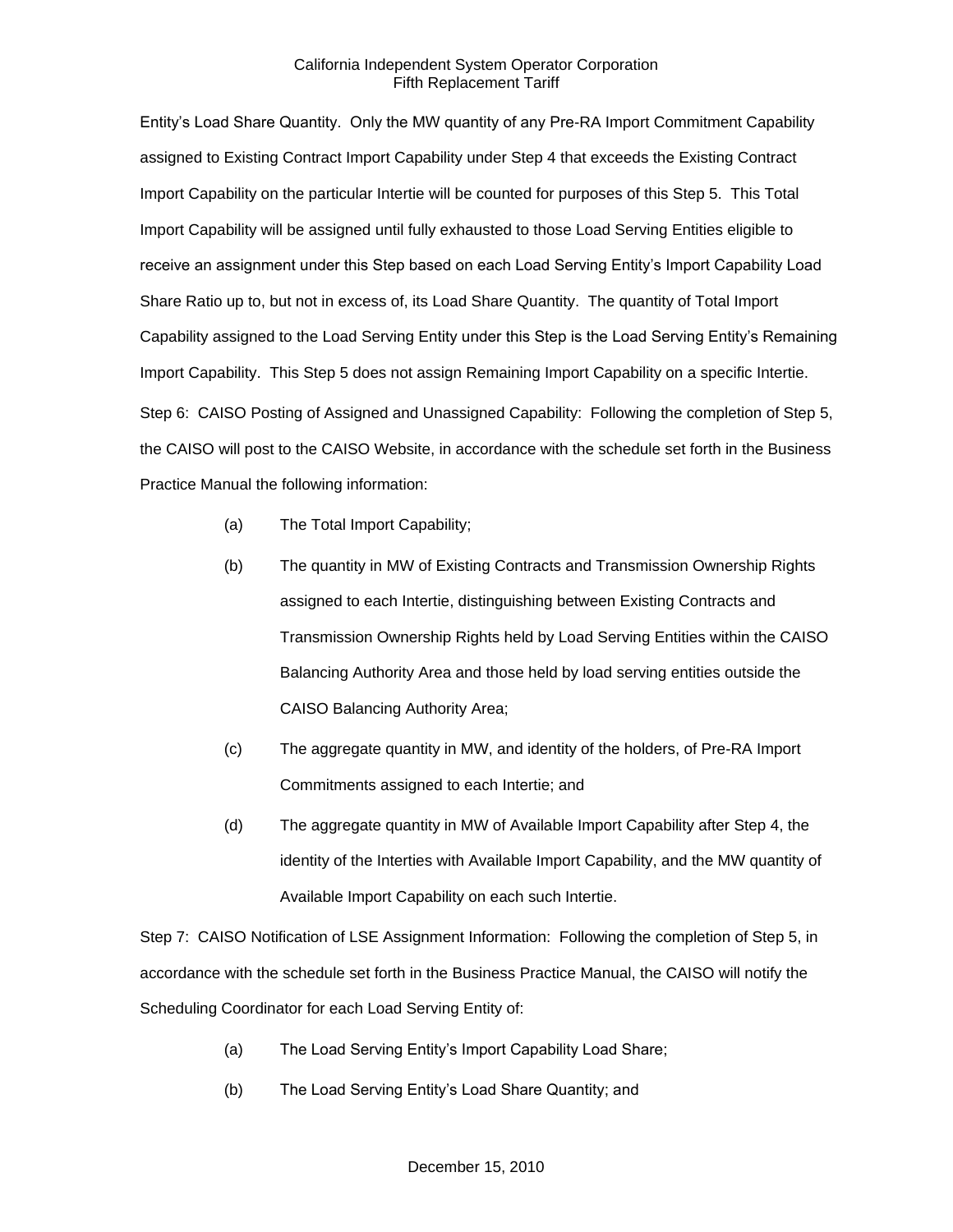- (c) The amount of, and Intertie on which, the Load Serving Entity's Existing Contract Import Capability and Pre-RA Import Commitment Capability, as applicable, has been assigned; and
- (d) The Load Serving Entity's Remaining Import Capability.

Step 8: Transfer of Import Capability: In accordance with the schedule set forth in the Business Practice Manual, a Load Serving Entity shall be allowed to transfer some or all of its Remaining Import Capability to any other Load Serving Entity or Market Participant. The CAISO will accept transfers among LSEs and Market Participants only to the extent such transfers are reported to the CAISO, in accordance with the schedule set forth in the Business Practice Manual and through the CAISO's Import Capability Transfer Registration Process, by the entity receiving the Remaining Import Capability who must set forth (1) the name of the counter-parties, (2) the MW quantity, (3) term of transfer, and (4) price on a per MW basis. The CAISO will post to the CAISO Website by August 8, 2007 for Resource Adequacy Compliance Year 2008 and for subsequent Resource Adequacy Compliance Years in accordance with the schedule set forth in the Business Practice Manual the information on transfers of Remaining Import Capability received under this Step 8.

Step 9: Initial Scheduling Coordinator Request to Assign Remaining Import Capability by Intertie: In accordance with the schedule set forth in the Business Practice Manual, the Scheduling Coordinator for each Load Serving Entity or Market Participant shall notify the CAISO of its request to assign its post-trading Remaining Import Capability on a MW basis per available Intertie. Total requests for assignment of Remaining Import Capability by a Scheduling Coordinator cannot exceed the sum of the post-traded Remaining Import Capability of its Load Serving Entities. The CAISO will honor the requests to the extent an Intertie has not been over requested. If an Intertie is over requested, the requests for Remaining Import Capability on that Intertie will be assigned based on each Load Serving Entity's Import Capability Load Share Ratio in the same manner as set forth in Step 4. A Market Participant without an Import Capability Load Share will be assigned the Import Capability Load Share equal to the average Import Capability Load Share of those Load Serving Entities from which it received transfers of Remaining Import Capability.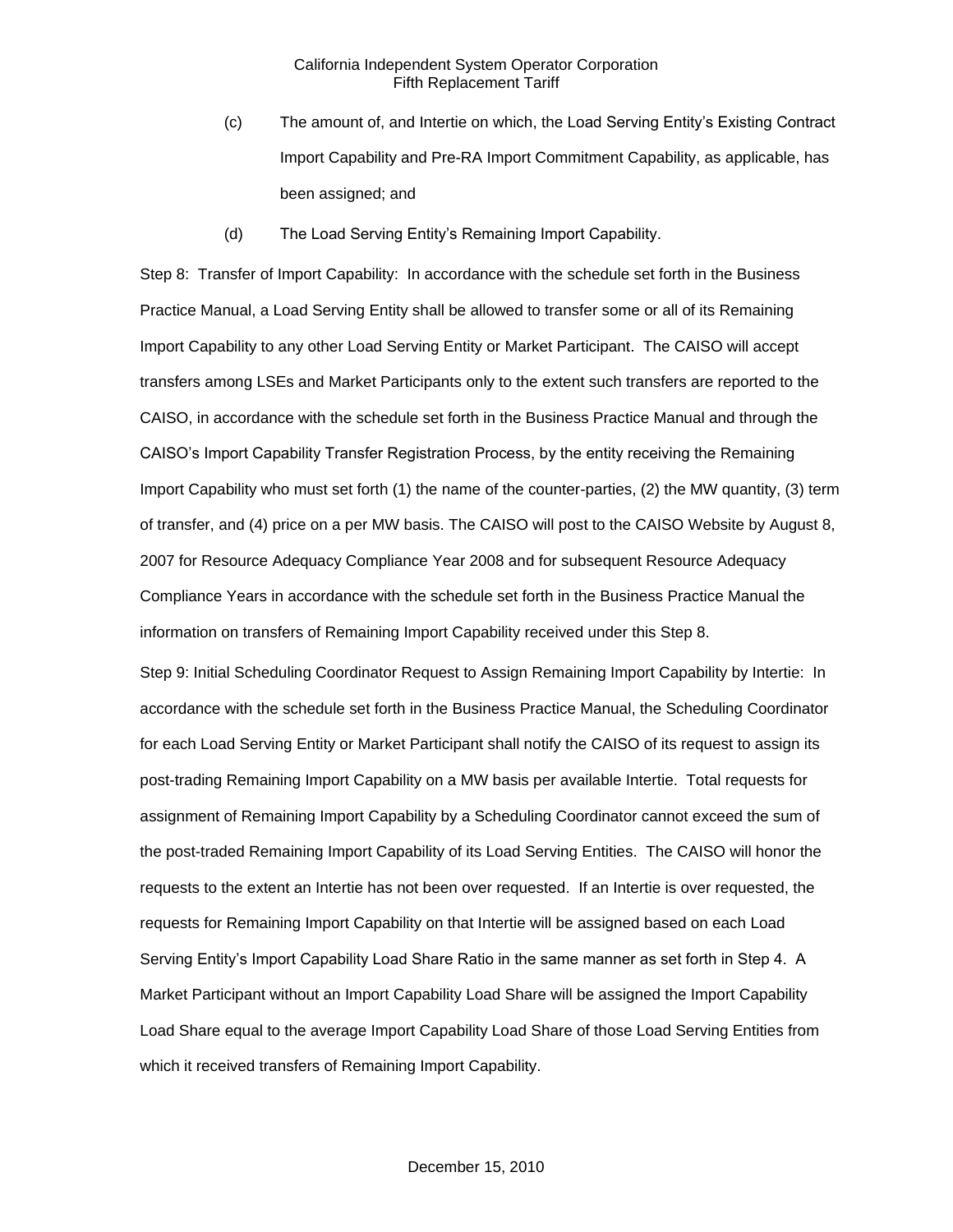Step 10: CAISO Notification of Initial Remaining Import Capability Assignments and Unassigned Capability: In accordance with the schedule set forth in the Business Practice Manual, the CAISO will:

- (a) Notify the Scheduling Coordinator for each Load Serving Entity or Market Participant of the Load Serving Entity or Market Participant's accepted request(s) for assigning Remaining Import Capability under Step 9; and
- (b) Publish on the CAISO Website aggregate unassigned Available Import Capability, if any, the identity of the Interties with unassigned Available Import Capability, and the MW quantity of Available Import Capability, on each such Intertie.

Step 11: Secondary Scheduling Coordinator Request to Assign Remaining Import Capability by Intertie: To the extent Remaining Import Capability remains unassigned as disclosed by Step 10, in accordance with the schedule set forth in the Business Practice Manual, Scheduling Coordinators for Load Serving Entities or Market Participants shall notify the CAISO of their requests to assign any remaining Remaining Import Capability on a MW per available Intertie basis. The CAISO will honor the requests to the extent an Intertie has not been over requested. If an Intertie is over requested, the requests on that Intertie will be assigned based on each Load Serving Entity or Market Participant's Import Capability Load Share Ratio, as used in Steps 4 and 9.

Step 12: Notification of Secondary Remaining Import Capability Assignments and Unassigned Capability: In accordance with the schedule set forth in the Business Practice Manual, the CAISO will:

- (a) Notify the Scheduling Coordinator for each Load Serving Entity or Market Participant of the Load Serving Entity or Market Participant's accepted request(s) for assigning Remaining Import Capability under Step 11; and
- (b) Publish on the CAISO Website unassigned aggregate Available Import Capability, if any, the identity of the Interties with Available Remaining Import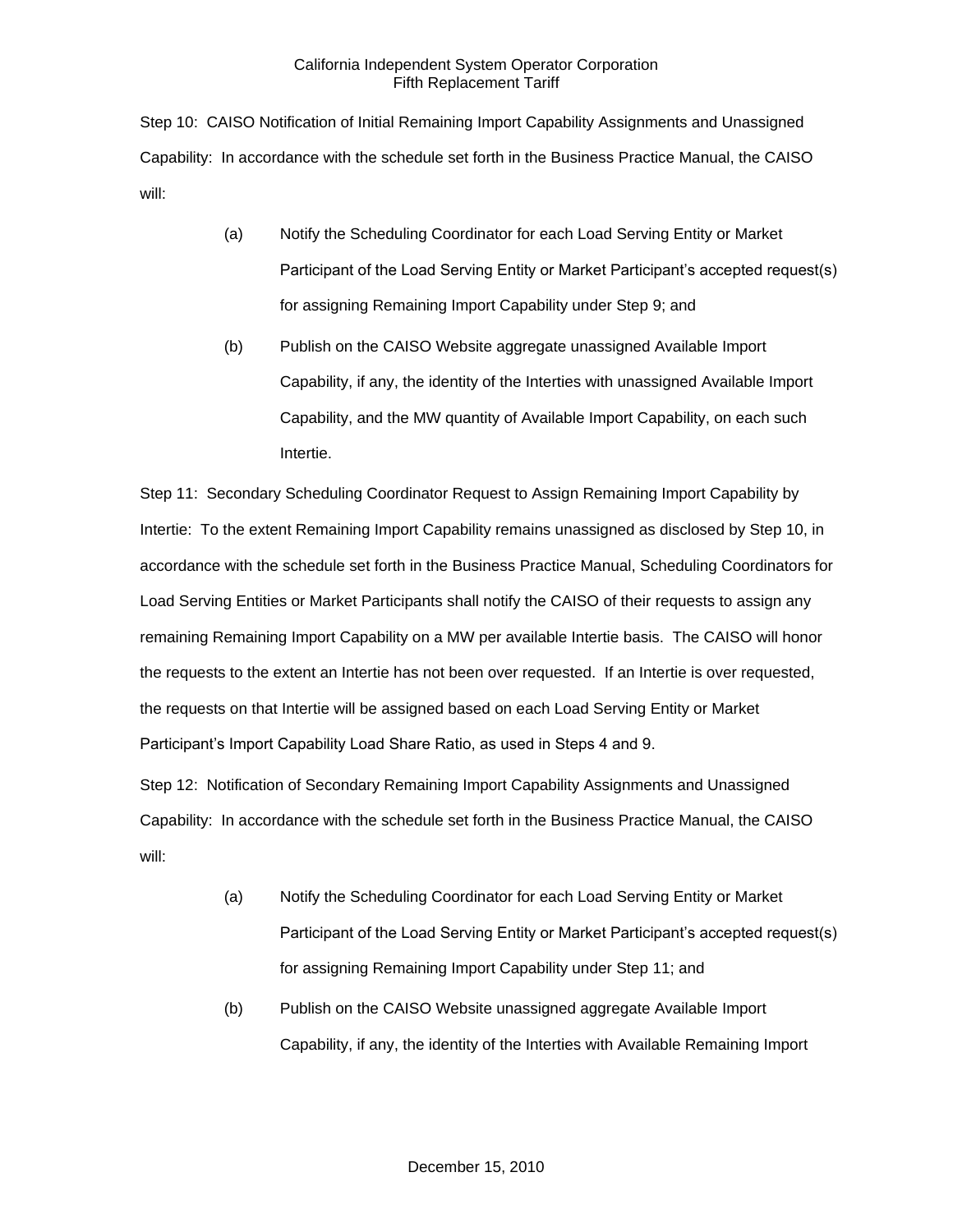Capability, and the MW quantity of Availability Import Capability on each such Intertie.

Step 13: Requests for Balance of Year Unassigned Available Import Capability: To the extent total Available Import Capability remains unassigned as disclosed by Step 12, Scheduling Coordinators for Load Serving Entities or Market Participants may notify the CAISO at any time, except as limited herein, of a request for unassigned Available Import Capability on a specific Intertie on a per MW basis. Each request must include the identity of Load Serving Entity or Market Participant on whose behalf the request is made. The CAISO will accept only two (2) requests per calendar week from any Scheduling Coordinator on behalf of a single Load Serving Entity or other Market Participant. The CAISO will honor requests in priority of the time requests from Scheduling Coordinators were received until the Intertie is fully assigned and without regard to any Load Serving Entity's Load Share Quantity. Any honored request shall be for the remainder of the Resource Adequacy Compliance Year; however, any notification by the CAISO of acceptance of the request in accordance with this Section after the 20th calendar day of any month shall not be permitted to be included in the Load Serving Entity's Resource Adequacy Plan submitted in the same month as the acceptance. The CAISO shall provide an electronic means, either through the Import Capability Transfer Registration Process or otherwise, of notifying the Scheduling Coordinator of the time the request was deemed received by the CAISO and, within seven (7) days of receipt of the request, whether the request was honored. If honored, it shall be the responsibility of the Scheduling Coordinator and its Load Serving Entity to notify the CPUC or applicable Local Regulatory Authority of the acceptance of the request for unassigned Available Import Capability. If the request is not honored because the Intertie requested was fully assigned, the request will be deemed rejected and the Scheduling Coordinator, if it still seeks to obtain unassigned Available Import Capability, will be required to submit a new request for unassigned Available Import Capability on a different Intertie. The CAISO will update on its website the list of unassigned Available Import Capability by Intertie in accordance with

This multi-step process for assignment of Total Import Capability does not guarantee or result in any actual transmission service being assigned and is only used for determining the import capability that can

the schedule set forth in the Business Practice Manual.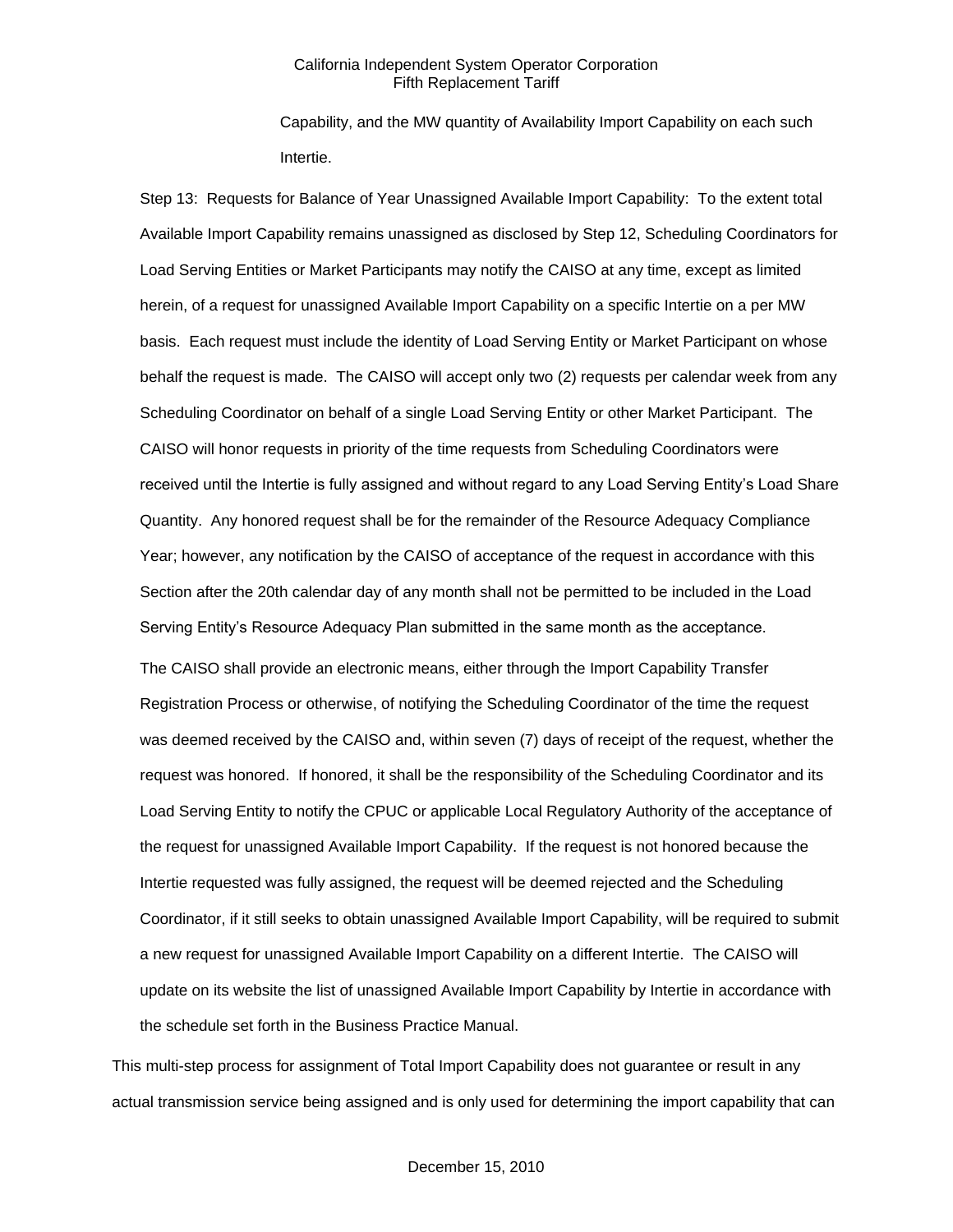be credited towards satisfying the Reserve Margin of a Load Serving Entity under this Section 40. Upon the request of the CAISO, Scheduling Coordinators must provide the CAISO with information on Pre-RA Import Commitments and any transfers or sales of assigned Total Import Capability.

# **40.4.6.2.2 Bilateral Import Capability Transfers and Registration Process**

# **40.4.6.2.2.1 Eligibility Registration for Bilaterial Import Capability Transfers**

To be eligible to engage in any bilateral assignment, sale, or other transfer of Remaining Import Capability under Step 8 of Section 40.4.6.2.1 or Section 40.4.6.2.2.2 or Existing Contract Import Capability, and Pre-RA Import Commitment Capability under Section 40.6.2.2.2, a Load Serving Entity or other Market Participant must provide the CAISO through the Import Capability Transfer Registration Process the following information:

- (a) Name of the Load Serving Entity or Market Participant
- (b) E-mail contact information

The CAISO will post to the CAISO Website the information received under this Section on a monthly basis in accordance with the schedule set forth in the Business Practice Manual. Any assignment, sale, or other transfer of Existing Contract Import Capability, Pre-RA Import Commitment Capability, or Remaining Import Capability may only be made by or to a Load Serving Entity or Market Participant whose information received under this Section has been posted to the CAISO Website prior to the date of the assignment, sale, or other transfer of the Existing Contract Import Capability, Pre-RA Import Commitment Capability, or Remaining Import Capability. It shall be the exclusive responsibility of the Scheduling Coordinator for the Load Serving Entity or Market Participant to ensure that the information posted to the CAISO Website under this Section is accurate and up to date.

### **40.4.6.2.2.2 Reporting Process for Bilateral Import Capability Transfers**

This Section shall apply to all transfers of Existing Contract Import Capability, Pre-RA Import Commitment Capability, or Remaining Import Capability other than that provided for in Step 8 of Section 40.4.6.2.1. Any Load Serving Entity or other Market Participant that has obtained Existing Contract Import Capability, Pre-RA Import Commitment Capability, or Remaining Import Capability may assign, sell, or otherwise transfer such Existing Contract Import Capability, Pre-RA Import Commitment Capability, or Remaining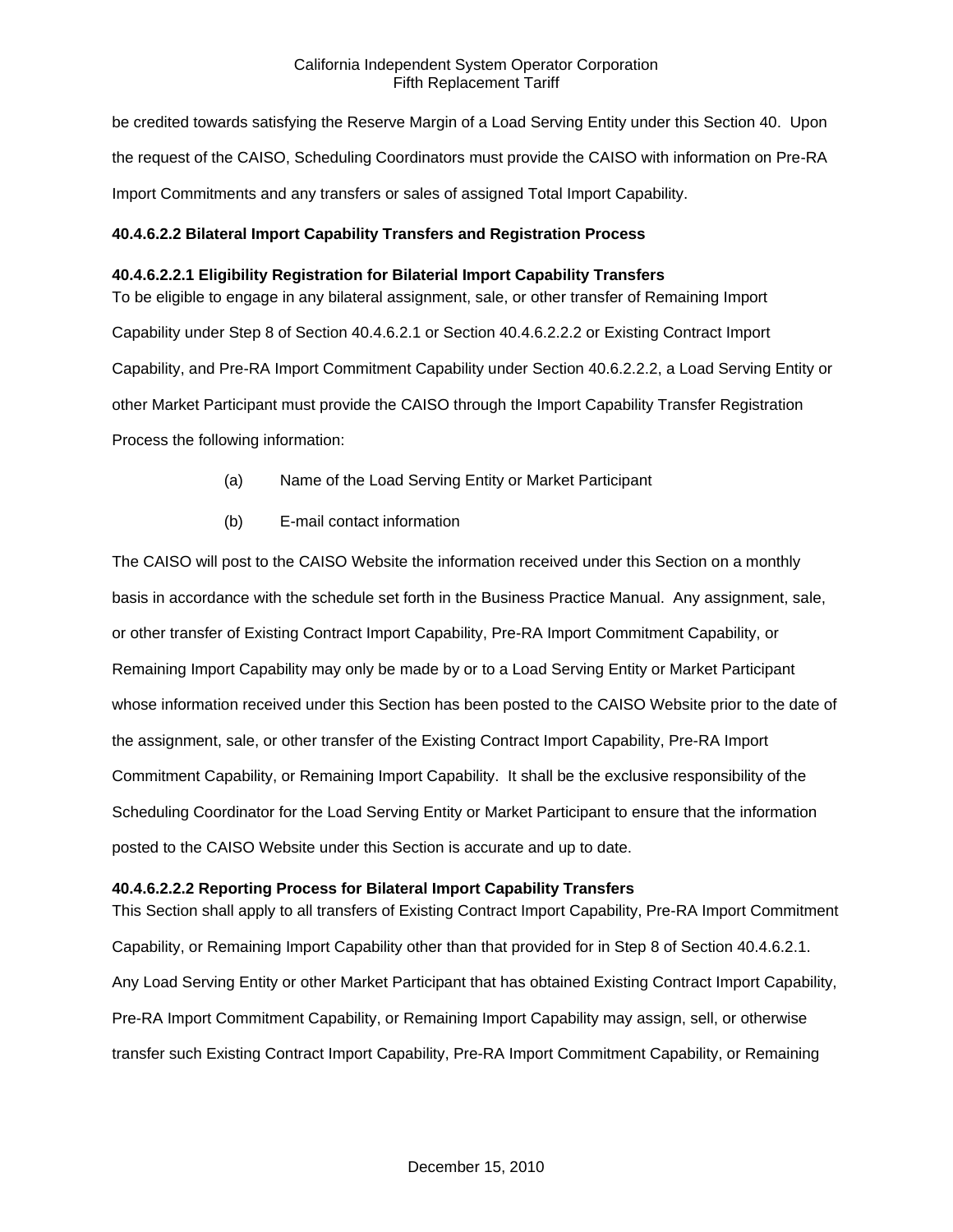Import Capability in MW increments. The import capability subject to each transfer shall remain on the Intertie assigned pursuant to Section 40.4.6.2.1.

The Scheduling Coordinator for the Load Serving Entity or Market Participant receiving the transferred Existing Contract Import Capability, Pre-RA Import Commitment Capability, or Remaining Import Capability must report the transfer to the CAISO through the CAISO's Import Capability Transfer Registration Process by providing the following information:

- (a) Identity of the counter-party(ies);
- (b) The MW quantity;
- (c) The Intertie on which the Existing Contract Import Capability, Pre-RA Import Commitment Capability, or Remaining Import Capability was assigned;
- (d) Term of the transfer;
- (e) Price on a per MW basis; and
- (f) Whether the import capability assignment being transferred is Existing Contract Import Capability, Pre-RA Import Commitment Capability, or Remaining Import Capability.

The CAISO will promptly post to the CAISO Website the information on transfers received under this Section except for the information received pursuant to subpart (f) of this Section. On a quarterly basis, the CAISO shall also report to FERC the transfer information received under this Section and Step 8 of Section 40.4.6.2.1. Transfer information received in accordance with this Section after the 20th calendar day of any month shall not be permitted to be included in the Load Serving Entity's Resource Adequacy Plan submitted in the same month as the transfer submission.

# **40.4.6.2.2.3 Other Import Capability Information Postings**

The CAISO will post to the CAISO Website on a monthly basis in accordance with the schedule set forth in the Business Practice Manual, for each Intertie, the holder and that holder's quantity in MW of import capability assigned on the particular Intertie as of the reporting date.

The CAISO will also post to the CAISO Website following submission of the annual Resource Adequacy Plans under Sections 40.2.1.1, 40.2.2.4, 40.2.3.4, and 40.2.4, for each Intertie, by a "yes" or "no"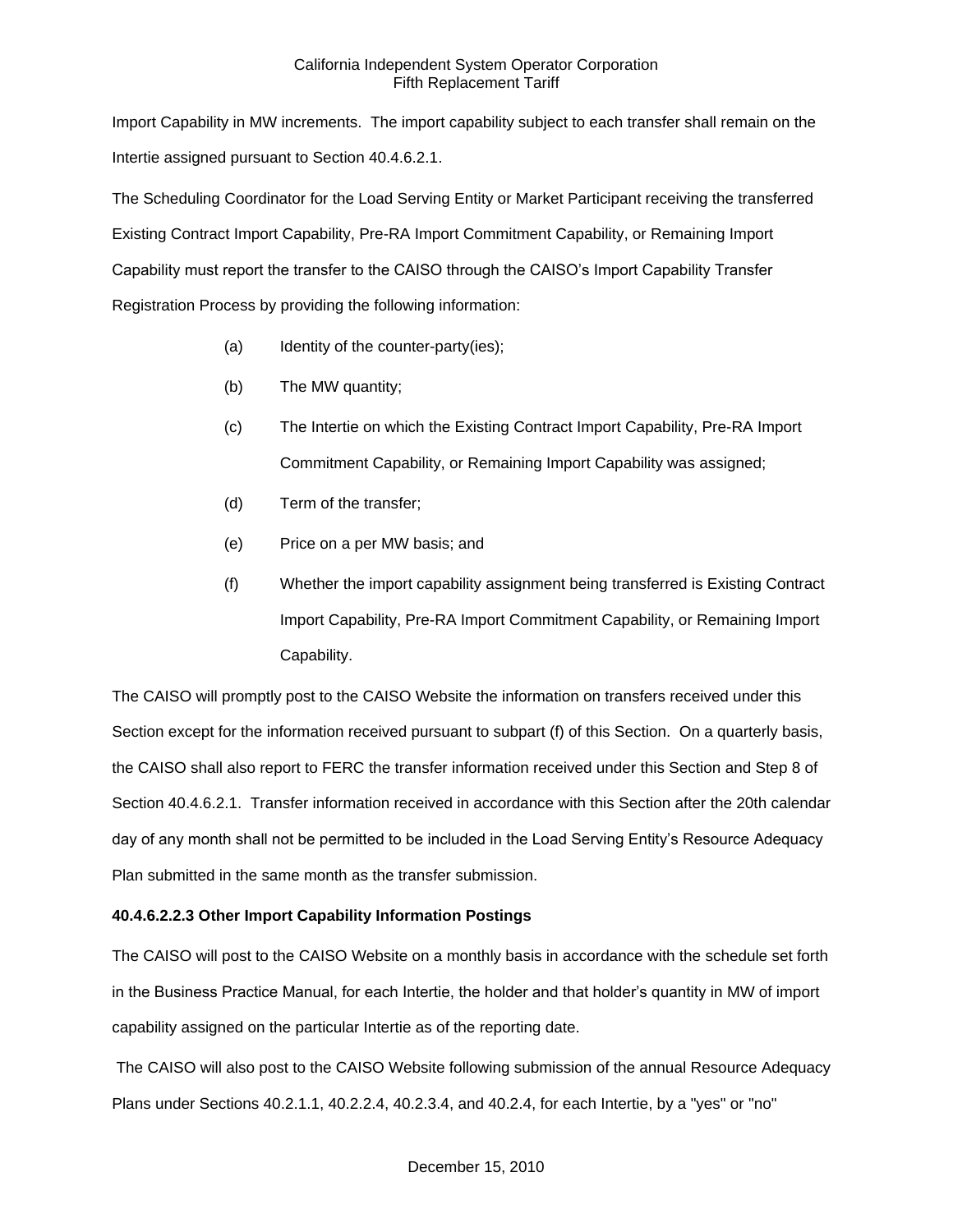designation, whether each holder of import capability assigned on the particular Intertie has fully included the assigned import capability in the holder's annual Resource Adequacy Plans.

# **40.4.7 Submission Of Supply Plans**

## **40.4.7.1 Schedule for Submission of Supply Plans**

Scheduling Coordinators representing Resource Adequacy Resources supplying Resource Adequacy Capacity shall provide the CAISO with annual and monthly Supply Plans, on the schedule set forth in the Business Practice Manual verifying their agreement to provide Resource Adequacy Capacity during the next Resource Adequacy Compliance Year or relevant month, as applicable.

# **40.4.7.2 Form of Supply Plans**

The Supply Plan must be in the form of the template provided on the CAISO Website, which shall include an affirmative representation by the Scheduling Coordinator submitting the Supply Plan that the CAISO is entitled to rely on the accuracy of the information provided in the Supply Plan to perform those functions set forth in this Section 40.

## **40.4.7.3 Validation of Supply Plans**

The CAISO shall be entitled to take reasonable measures to validate the accuracy of the information submitted in Supply Plans under this Section. Supply Plan validation measures may include the following:

> (a) The CAISO may compare a Resource Adequacy Resource's Resource Adequacy Capacity against the Resource Adequacy Resource's Net Qualifying Capacity, if applicable. To the extent the Resource Adequacy Capacity of a Resource Adequacy Resource included in a Supply Plan is greater than the Resource Adequacy Resource's Net Qualifying Capacity, the CAISO will notify the respective Scheduling Coordinators for the Resource Adequacy Resource and each Load Serving Entity that has included the Resource Adequacy Resource in its Resource Adequacy Plan that the Resource Adequacy Capacity from the Resource Adequacy Resource shall be reduced to the Resource Adequacy Resource's Net Qualifying Capacity and that it will be considered a mismatch under Section 40.7. If the CAISO is not advised as to how the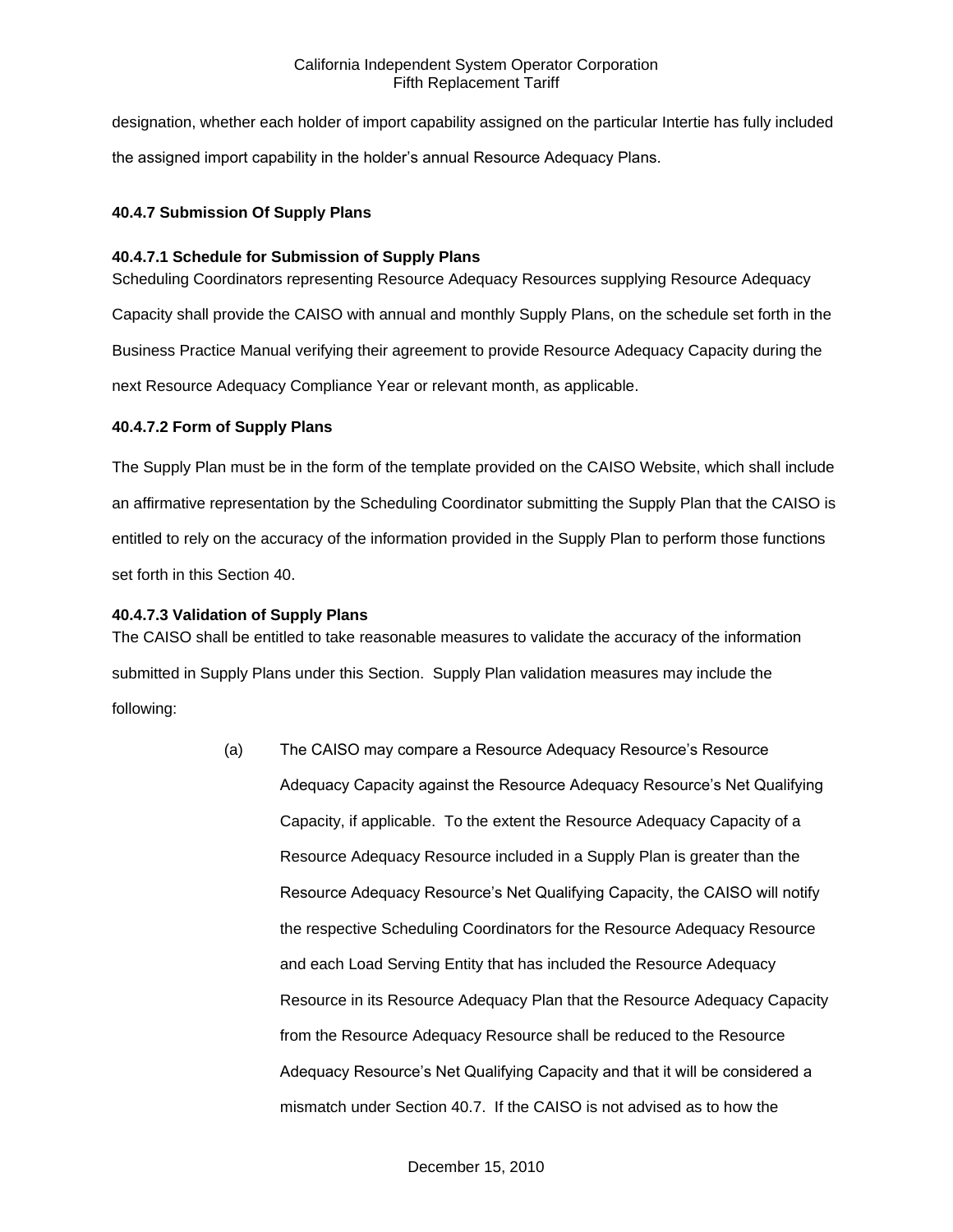reduction in Resource Adequacy Capacity to conform with the Resource Adequacy Resource's Net Qualifying Capacity shall be allocated among each Load Serving Entity that included the Resource Adequacy Resource on its Resource Adequacy Plan, the CAISO will apply a pro rata reduction based on the Supply Plan.

(b) Other errors or inaccuracies identified by the CAISO in a Supply Plan shall be treated as a mismatch under Section 40.7.

Disputes regarding the CAISO's determination of Net Qualifying Capacity shall be subject to Section 40.5.2. The provisions of this Section shall not affect a Resource Adequacy Resource's Net Qualifying Capacity posted by the CAISO under Section 40.5.2.

# **40.5 Requirements Applying To Modified Reserve Sharing LSEs Only**

# **40.5.1 Day Ahead Scheduling And Bidding Requirements**

(1) Scheduling Coordinators on behalf of Modified Reserve Sharing LSEs serving Load within the CAISO Balancing Authority Area for whom they submit Demand Bids shall submit into the IFM Bids or Self-Schedules for Demand equal to one hundred percent (100%) and for Supply equal to one hundred and fifteen percent (115%) of the hourly Demand Forecasts for each Modified Reserve Sharing LSE it represents for each Trading Hour for the next Trading Day. Subject to Section 40.5.5, the resources included in a Self-Schedule or a Bid in each Trading Hour to satisfy one hundred and fifteen percent (115%) of the Modified Reserve Sharing LSE's hourly Demand Forecasts will be deemed Resource Adequacy Resources and (a) shall be comprised of those resources listed in the Modified Reserve Sharing LSE's monthly Resource Adequacy Plan and (b) shall include all Local Capacity Area Resources listed in the Modified Reserve Sharing LSE's annual Resource Adequacy Plan, if any, except to the extent the Local Capacity Area Resources, if any, are unavailable due to any Outages or reductions in capacity reported to the CAISO in accordance with this CAISO Tariff.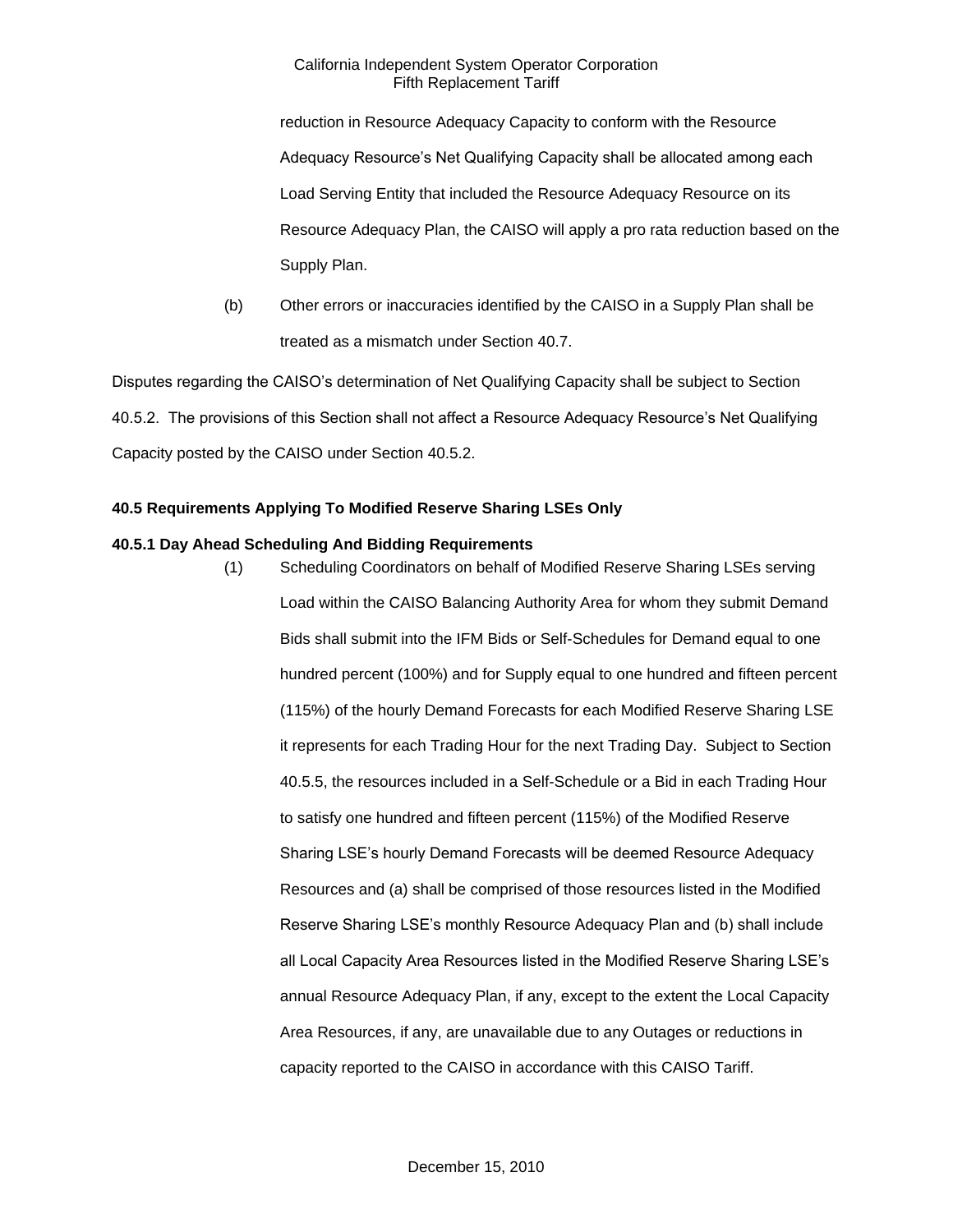- (i) Local Capacity Area Resources physically capable of operating must submit: (a) Economic Bids for Energy and/or Self-Schedules for all their Resource Adequacy Capacity and (b) Economic Bids for Ancillary Services and/or a Submission to Self-Provide Ancillary Services for all of their Resource Adequacy Capacity that is certified to provide Ancillary Services. For Local Resource Adequacy Capacity that is certified to provide Ancillary Services and is not covered by a Submission to Self-Provide Ancillary Services, the resource must submit Economic Bids for each Ancillary Service for which the resource is certified. For Resource Adequacy Capacity subject to this requirement for which no Economic Energy Bid or Self-Schedule has been submitted, the CAISO shall insert a Generated Bid in accordance with Section 40.6.8. For Resource Adequacy Capacity subject to this requirement for which no Economic Bids for Ancillary Services or Submissions to Self-Provide Ancillary Services have been submitted, the CAISO shall insert a Generated Bid in accordance with Section 40.6.8 for each Ancillary Service the resource is certified to provide. However, to the extent the Generating Unit providing Local Capacity Area Resource capacity constitutes a Use-Limited Resource under Section 40.6.4, the provisions of Section 40.6.4 will apply.
- (ii) Resource Adequacy Resource must participate in the RUC to the extent that the resource has available Resource Adequacy Capacity that was offered into the IFM and is not reflected in an IFM Schedule. Resource Adequacy Capacity participating in RUC will be optimized using zero dollar (\$0/MW-hour) RUC Availability Bid.
- (iii) Capacity from Resource Adequacy Resources selected in RUC will not be eligible to receive a RUC Availability Payment.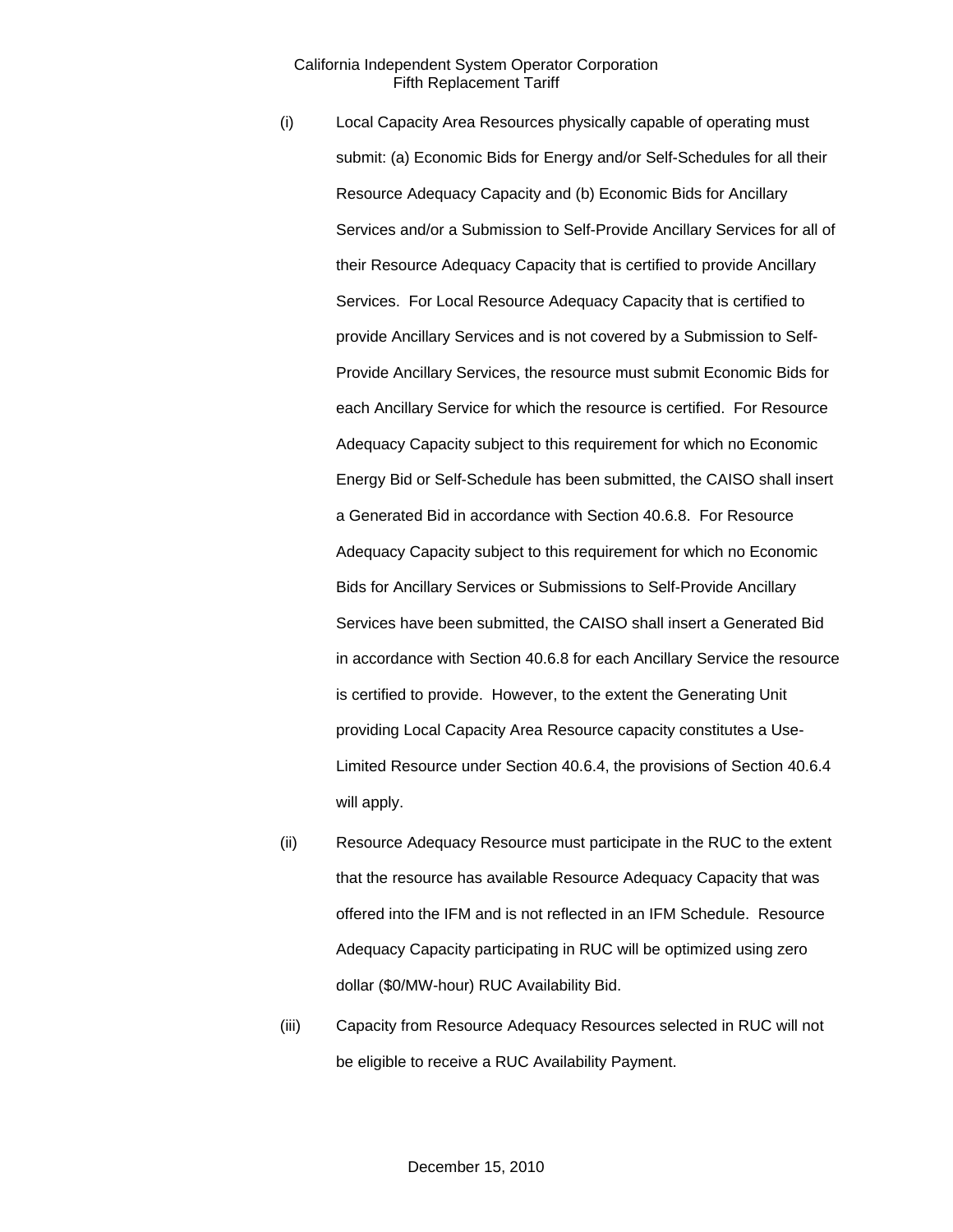(iv) Through the IFM co-optimization process, the CAISO will utilize available Local Capacity Area Resource Adequacy Capacity to provide Energy or Ancillary Services in the most efficient manner to clear the Energy market, manage congestion and procure required Ancillary Services. In so doing the IFM will honor submitted Energy Self-Schedules of the Local Capacity Area Resource Adequacy Capacity of the Modified Reserve Sharing LSE unless the CAISO is unable to satisfy one hundred percent (100%) of the Ancillary Services requirements. In such cases the CAISO may curtail all or a portion of a submitted Energy Self-Schedule to allow Ancillary Service-certified Local Capacity Area Resource Adequacy Capacity to be used to meet the Ancillary Service requirements. The CAISO will not curtail for the purpose of meeting Ancillary Service requirements a Self-Schedule of a resource internal to a Metered Subsystem that was submitted by the Scheduling Coordinator for that Metered Subsystem. If the IFM reduces the Energy Self-Schedule of Resource Adequacy Capacity to provide an Ancillary Service, the Ancillary Service Marginal Price for that Ancillary Service will be calculated in accordance with Section 27.1.2 using the Ancillary Service Bids submitted by the Scheduling Coordinator for the Resource Adequacy Resource or inserted by the CAISO pursuant to this Section 40.5.1, and using the resource's Generated Energy Bid to determine the Resource Adequacy Resource's opportunity cost of Energy. If the Scheduling Coordinator for the Modified Reserve Sharing LSE's Resource Adequacy Resource believes that the opportunity cost of Energy based on the Resource Adequacy Resource's Generated Energy Bid is insufficient to compensate for the resource's actual opportunity cost, the Scheduling Coordinator may submit evidence justifying the increased amount to the CAISO and to the FERC no later than seven (7)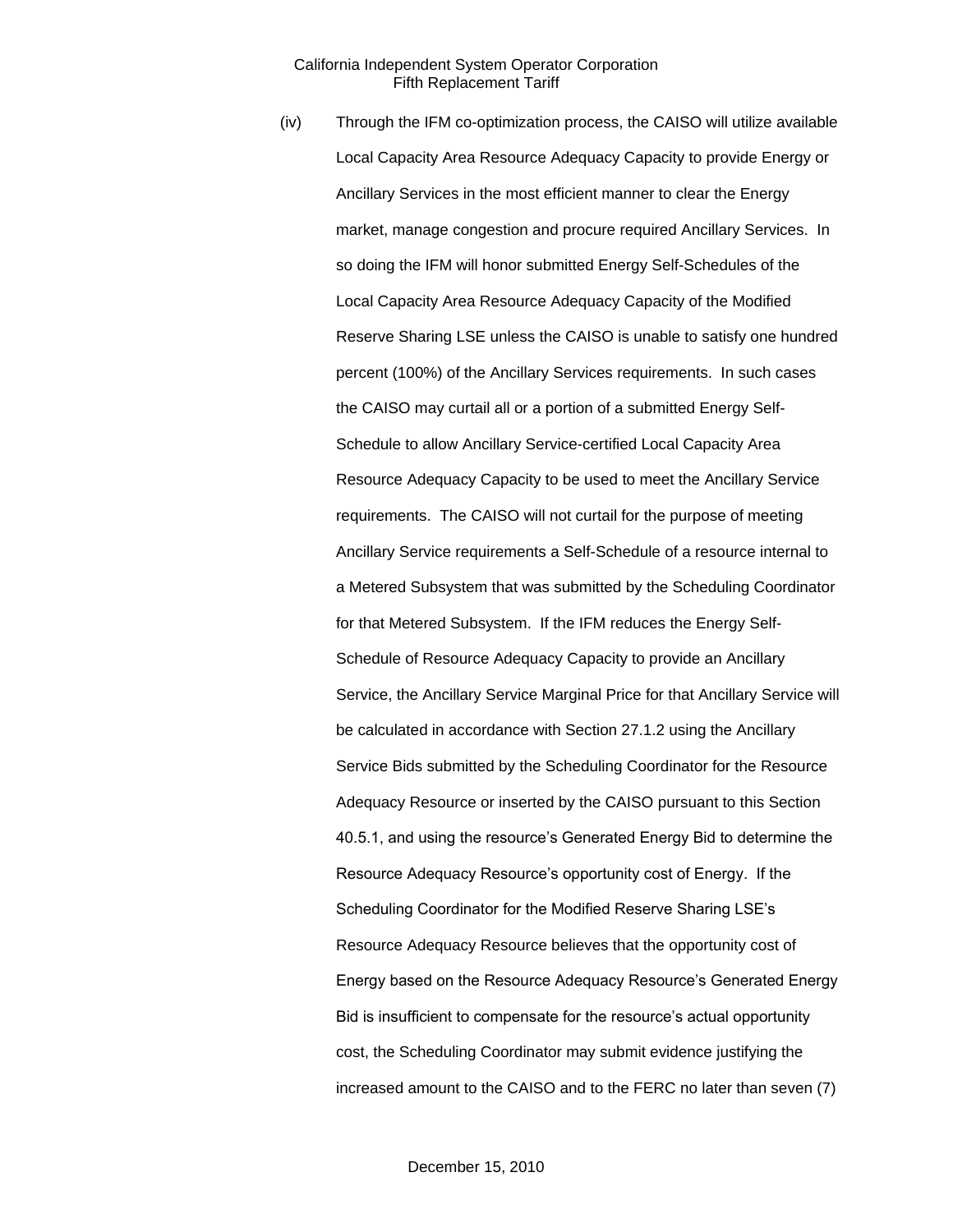days after the end of the month in which the submitted Energy Self-Schedule was reduced by the CAISO to provide an Ancillary Service. The CAISO will treat such information as confidential and will apply the procedures in Section 20.4 of this CAISO Tariff with regard to requests for disclosure of such information. The CAISO shall pay the higher opportunity costs after those amounts have been approved by FERC.

- (2) Resource Adequacy Resources of Modified Reserve Sharing LSEs that do not clear in the IFM or are not committed in RUC shall have no further offer requirements in HASP or Real-Time, except under System Emergencies as provided in this CAISO Tariff.
- (3) Resource Adequacy Resources committed by the CAISO must maintain that commitment through Real-Time. In the event of a Forced Outage on a Resource Adequacy Resource committed in the Day-Ahead Market to provide Energy, the Scheduling Coordinator for the Modified Reserve Sharing LSE will have up to the next HASP bidding opportunity, plus one hour, to replace the lesser of: (i) the committed resource suffering the Forced Outage, (ii) the quantity of Energy committed in the Day-Ahead Market, or (iii) one hundred and seven percent (107%) of the hourly forecast Demand.

### **40.5.2 Demand Forecast Accuracy**

On a monthly basis, the CAISO will review Meter Data to evaluate the accuracy or quality of the hourly Day-Ahead Demand Forecasts submitted by the Scheduling Coordinator on behalf of Modified Reserve Sharing LSEs. If the CAISO determines, based on its review, that one or more Demand Forecasts materially under-forecasts the Demand of the Modified Reserve Sharing LSEs for whom the Scheduling Coordinator schedules, after accounting for weather adjustments, the CAISO will notify the Scheduling Coordinator of the deficiency and will cooperate with the Scheduling Coordinator and Modified Reserve Sharing LSE(s) to revise its Demand Forecast protocols or criteria. If the material deficiency affects ten (10) hourly Demand Forecasts over a minimum of two (2) non-consecutive Business Days within a month, the CAISO may: (i) inform State of California authorities including, but not necessarily limited to the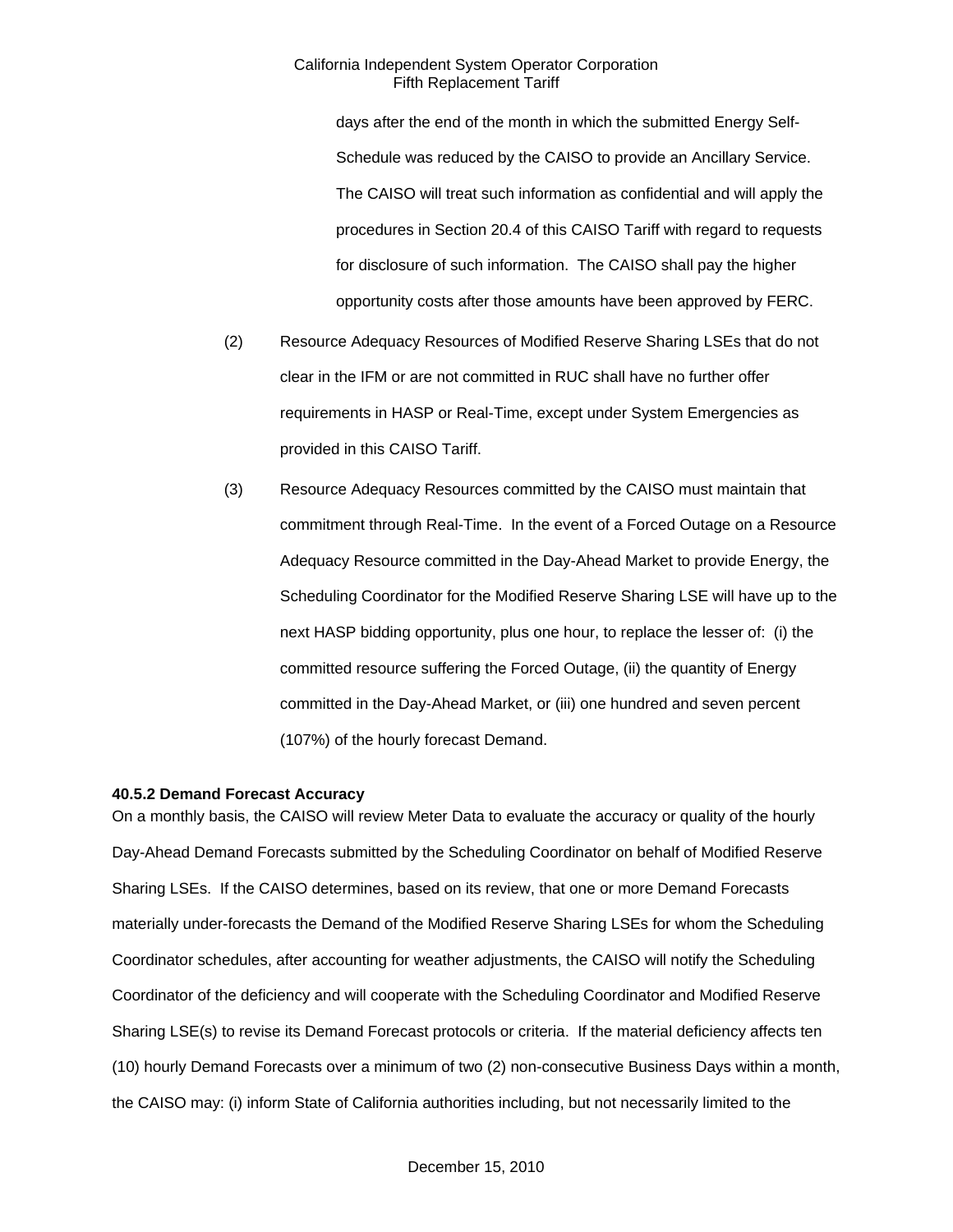California Legislature, and identify the Modified Reserve Sharing LSE(s) represented by the Scheduling Coordinator and (ii) assign to the Scheduling Coordinator responsibility for all tier 1 RUC charges as specified in Section 11.8.6.5 to address the uncertainty caused by the Scheduling Coordinator's deficient hourly Demand Forecasts until the deficiency is addressed.

### **40.5.3 Requirement To Make Resources Available In System Emergency**

Scheduling Coordinators for Modified Reserve Sharing LSEs that are MSS Operators shall make resources available to the CAISO during a System Emergency in accordance with the provisions of their Metered Subsystem Agreement. Scheduling Coordinators for all other Modified Reserve Sharing LSEs shall make available to the CAISO upon a warning or emergency notice of an actual or imminent System Emergency all resources that have not submitted a Self-Schedule or Economic Bid in the IFM that were listed in the Modified Reserve Sharing LSE's monthly Resource Adequacy Plan that are physically capable of operating without violation of any applicable law.

### **40.5.4 Consequence Of Failure To Meet Scheduling Obligation**

- (1) If the Scheduling Coordinator for the Modified Reserve Sharing LSE fails to submit a Self-Schedule or submit Bids equal to 115% of its hourly Demand Forecasts for each Trading Hour for the next Trading Day in the IFM and RUC, the Scheduling Coordinator will be charged a capacity surcharge of three times the price of the relevant Day-Ahead Hourly LAP LMP in the amount of the shortfall. To the extent the Scheduling Coordinator for the Modified Reserve Sharing LSE schedules imports on one or more Scheduling Points in an aggregate megawatt amount greater than its aggregate import deliverability allocation under Section 40.4.6.2, the quantity of megawatts in excess of its import deliverability allocation will not count toward satisfying the Modified Reserve Sharing LSE's scheduling obligation, unless it clears the Day-Ahead Market.
- (2) If the Scheduling Coordinator for the Modified Reserve Sharing LSE cannot fulfill its obligations under Section 40.5.1(3), the Scheduling Coordinator for the Modified Reserve Sharing LSE will be charged a capacity surcharge of two times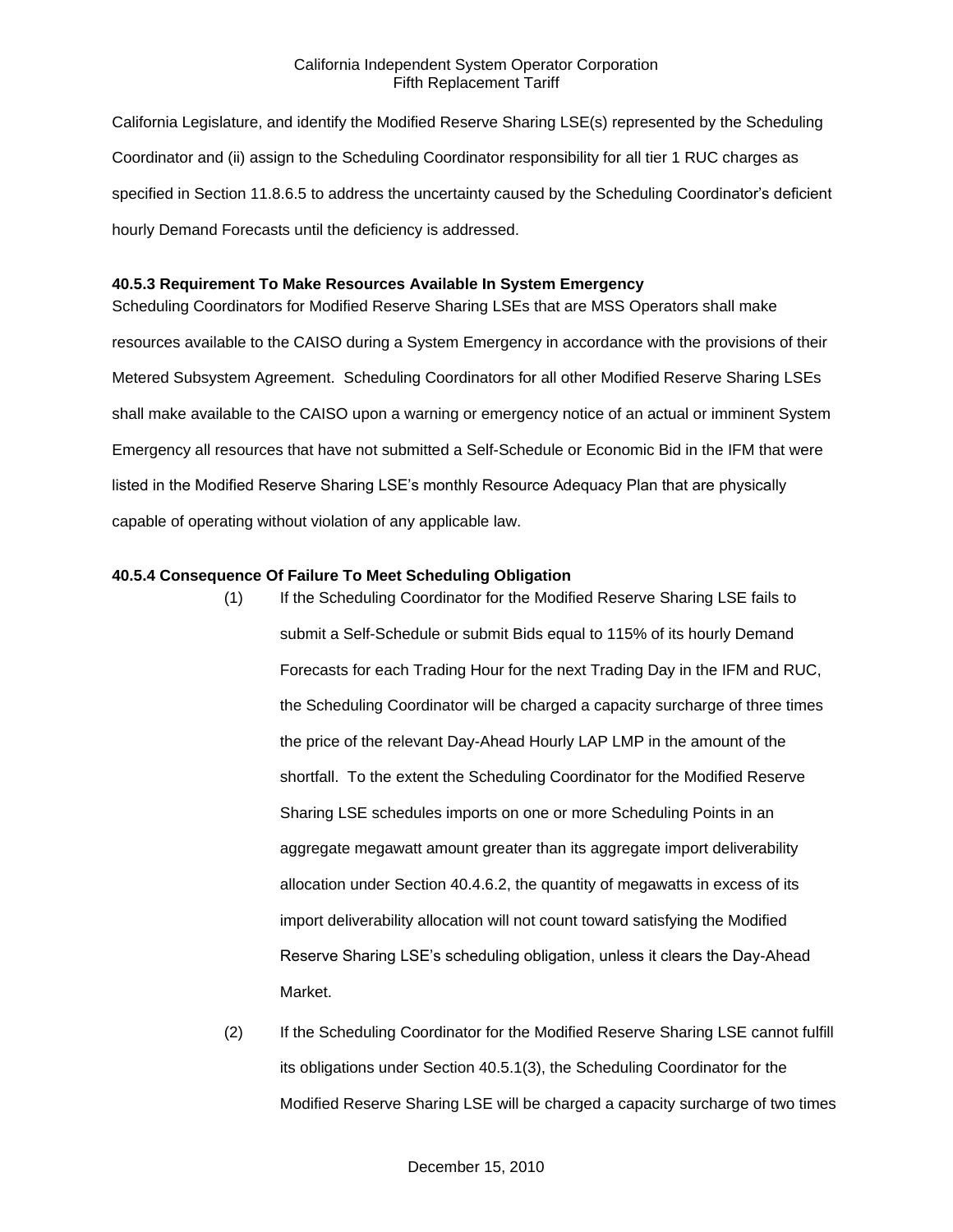the average of the six (6) Settlement Interval LAP prices for the hour in the amount of the shortfall. Energy scheduled in the HASP will not net against, or be used as a credit to correct, any failure to fulfill the Day-Ahead IFM hourly scheduling and RUC obligation in Section 40.5.1(1).

(3) Any Energy surcharge received by the CAISO pursuant to this Section 40.5.4 shall be allocated to Scheduling Coordinators representing other Load Serving Entities in proportion to each such Scheduling Coordinator's Measured Demand during the relevant Trading Hour(s) to the aggregate CAISO Measured Demand during the relevant Trading Hour(s).

# **40.5.5 Substitution Of Resources**

Subject to the provisions of this Section 40.5, the Scheduling Coordinator for a Modified Reserve Sharing LSE may substitute for its Resource Adequacy Resources listed in its monthly Resource Adequacy Plan provided:

- (1) Substitutions must occur no later than the close of the IFM; and
- (2) Resources eligible for substitution are either imports or capacity from non-Resource Adequacy Resources or Resource Adequacy Resources with additional available capacity defined as Net Qualifying Capacity in excess of previously sold Resource Adequacy Capacity; however a Local Capacity Area Resource may be substituted only with capacity from non-Resource Adequacy Resources located in the same Local Capacity Area.

### **40.6 Requirements For SCs And Resources For Reserve Sharing LSEs**

This Section 40.6 does not apply to Resource Adequacy Resources of Load following MSSs and those entities that participate in the Modified Reserve Sharing LSE program under Section 40.5. Scheduling Coordinators supplying Resource Adequacy Capacity shall make the Resource Adequacy Capacity listed in the Scheduling Coordinator's monthly Supply Plans under Section 40.4.7 available to the CAISO each hour of each day of the reporting month in accordance with this Section 40.6.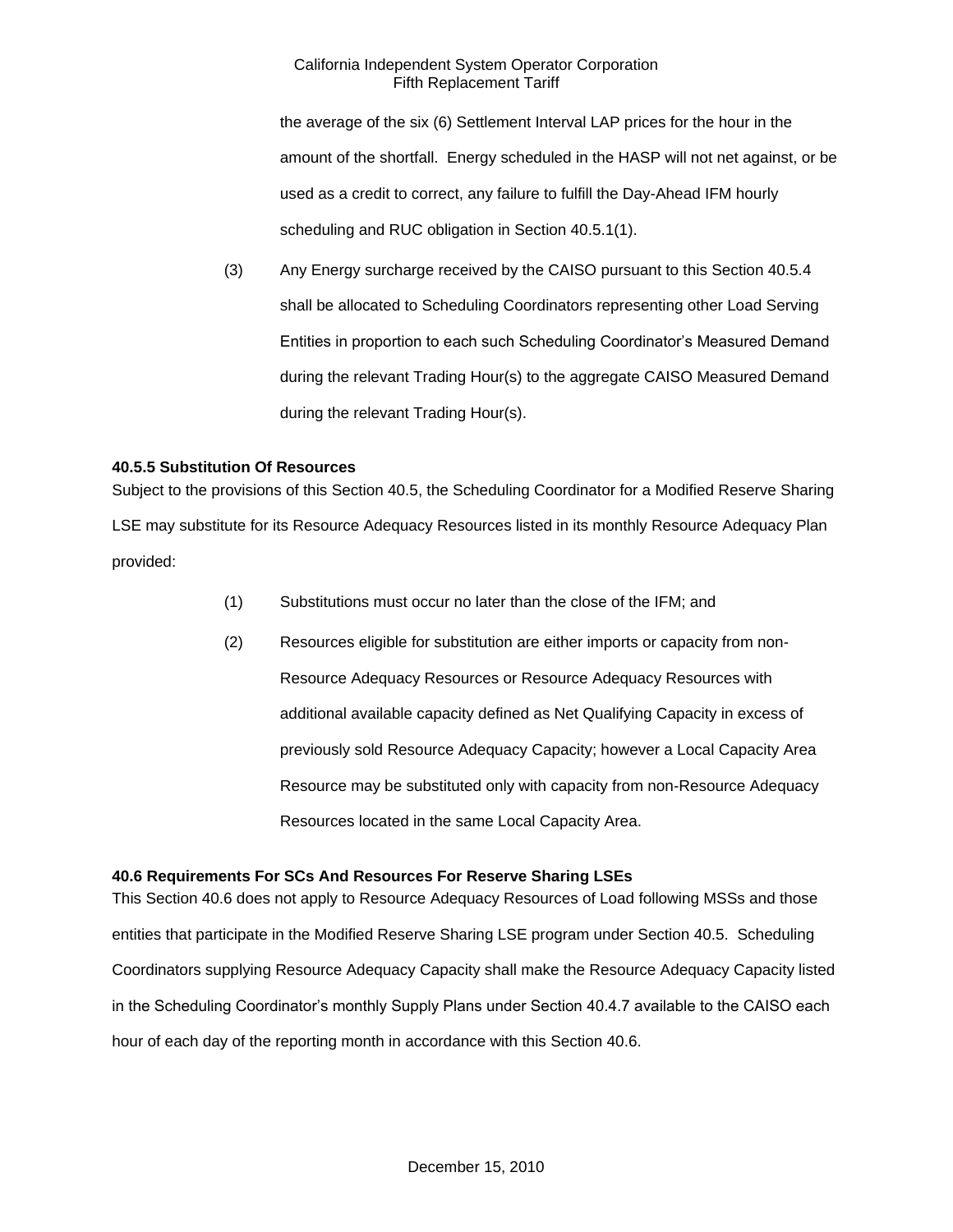## **40.6.1 Day-Ahead Availability**

Scheduling Coordinators supplying Resource Adequacy Capacity shall make the Resource Adequacy Capacity, except for that subject to Section 40.6.4, available Day-Ahead to the CAISO as follows:

- (1) Resource Adequacy Resources physically capable of operating must submit: (a) Economic Bids for Energy and/or Self-Schedules for all their Resource Adequacy Capacity and (b) Economic Bids for Ancillary Services and/or a Submission to Self-Provide Ancillary Services in the IFM for all of their Resource Adequacy Capacity that is certified to provide Ancillary Services. For Resource Adequacy Capacity that is certified to provide Ancillary Services and is not covered by a Submission to Self-Provide Ancillary Services, the resource must submit Economic Bids for each Ancillary Service for which the resource is certified. For Resource Adequacy Capacity subject to this requirement for which no Economic Energy Bid or Self-Schedule has been submitted, the CAISO shall insert a Generated Bid in accordance with Section 40.6.8. For Resource Adequacy Capacity subject to this requirement for which no Economic Bids for Ancillary Services or Submissions to Self-Provide Ancillary Services have been submitted, the CAISO shall insert a Generated Bid in accordance with Section 40.6.8 for each Ancillary Service the resource is certified to provide.
- (2) Resource Adequacy Resources that are Extremely Long-Start Resources must make themselves available to the CAISO by complying with the Extremely Long-Start Commitment Process under Section 31.7 or otherwise committing the ELS Resource upon instruction from the CAISO, if physically capable. Once the ELS Resource is committed by the CAISO, it is subject to the provisions of this Section 40.6.1 regarding Day-Ahead Availability and Section 40.6.2 regarding Real-Time Availability for the Trading Days for which it was committed.
- (3) Resource Adequacy Resources must be available except for limitations specified in the Master File, legal or regulatory prohibitions or as otherwise required by this CAISO Tariff or by Good Utility Practice.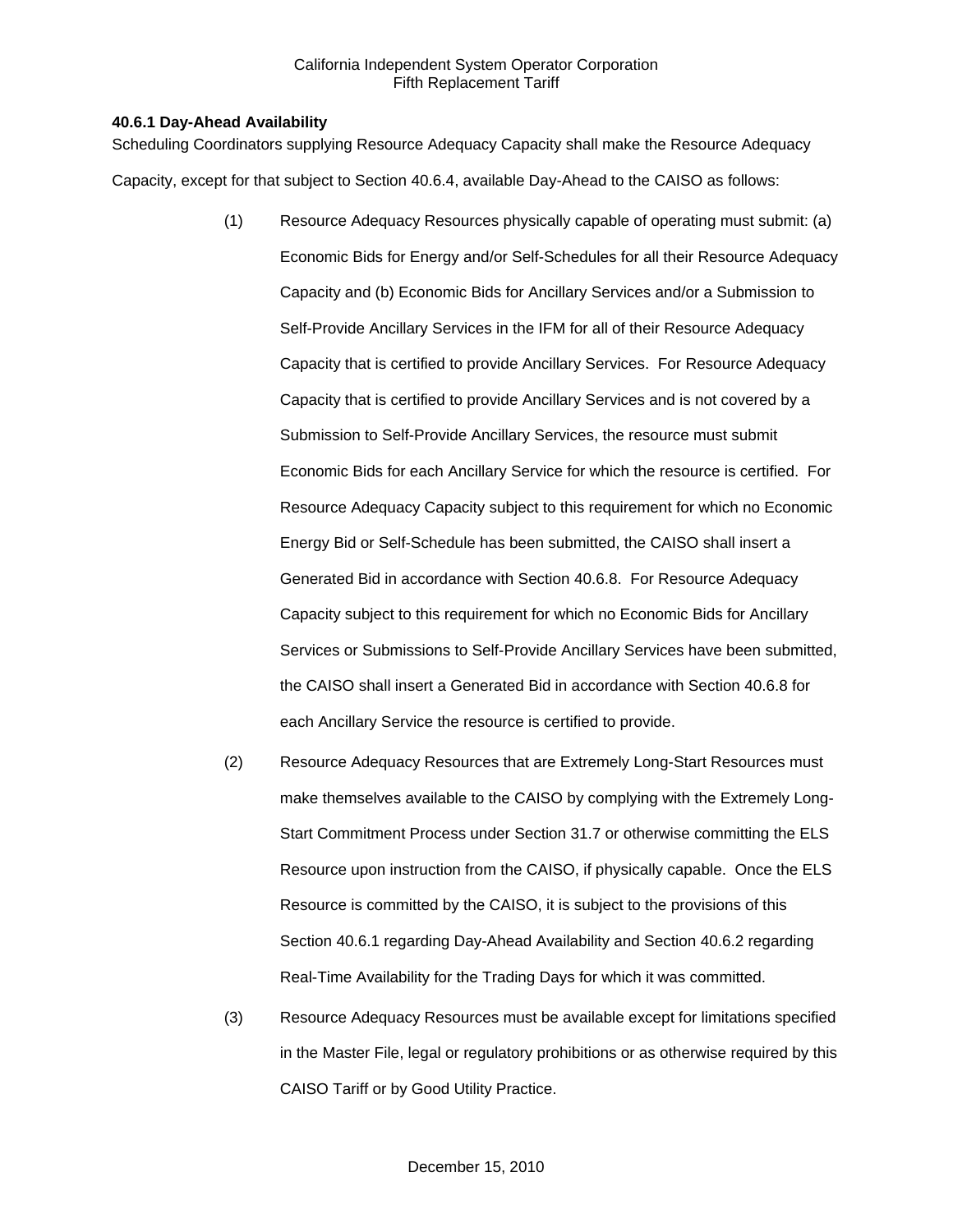(4) Through the IFM co-optimization process, the CAISO will utilize available Resource Adequacy Capacity to provide Energy or Ancillary Services in the most efficient manner to clear the Energy market, manage congestion and procure required Ancillary Services. In so doing, the IFM will honor submitted Energy Self-Schedules of Resource Adequacy Capacity unless the CAISO is unable to satisfy one hundred percent (100%) of the Ancillary Services requirements. In such cases, the CAISO may curtail all or a portion of a submitted Energy Self-Schedule to allow Ancillary Service-certified Resource Adequacy Capacity to be used to meet the Ancillary Service requirements. The CAISO will not curtail for the purpose of meeting Ancillary Service requirements a Self-Schedule of a resource internal to a Metered Subsystem that was submitted by the Scheduling Coordinator for that Metered Subsystem. If the IFM reduces the Energy Self-Schedule of Resource Adequacy Capacity to provide an Ancillary Service, the Ancillary Service Marginal Price for that Ancillary Service will be calculated in accordance with Section 27.1.2 using the Ancillary Service Bids submitted by the Scheduling Coordinator for the Resource Adequacy Resource or inserted by the CAISO pursuant to this Section 40.6.1, and using the resource's Generated Energy Bid to determine the Resource Adequacy Resource's opportunity cost of Energy. If the Scheduling Coordinator for the Resource Adequacy Resource believes that the opportunity cost of Energy based on the Resource Adequacy Resource's Generated Energy Bid is insufficient to compensate for the resource's actual opportunity cost, the Scheduling Coordinator may submit evidence justifying the increased amount to the CAISO and to the FERC no later than seven (7) days after the end of the month in which the submitted Energy Self-Schedule was reduced by the CAISO to provide an Ancillary Service. The CAISO will treat such information as confidential and will apply the procedures in Section 20.4 of this CAISO Tariff with regard to requests for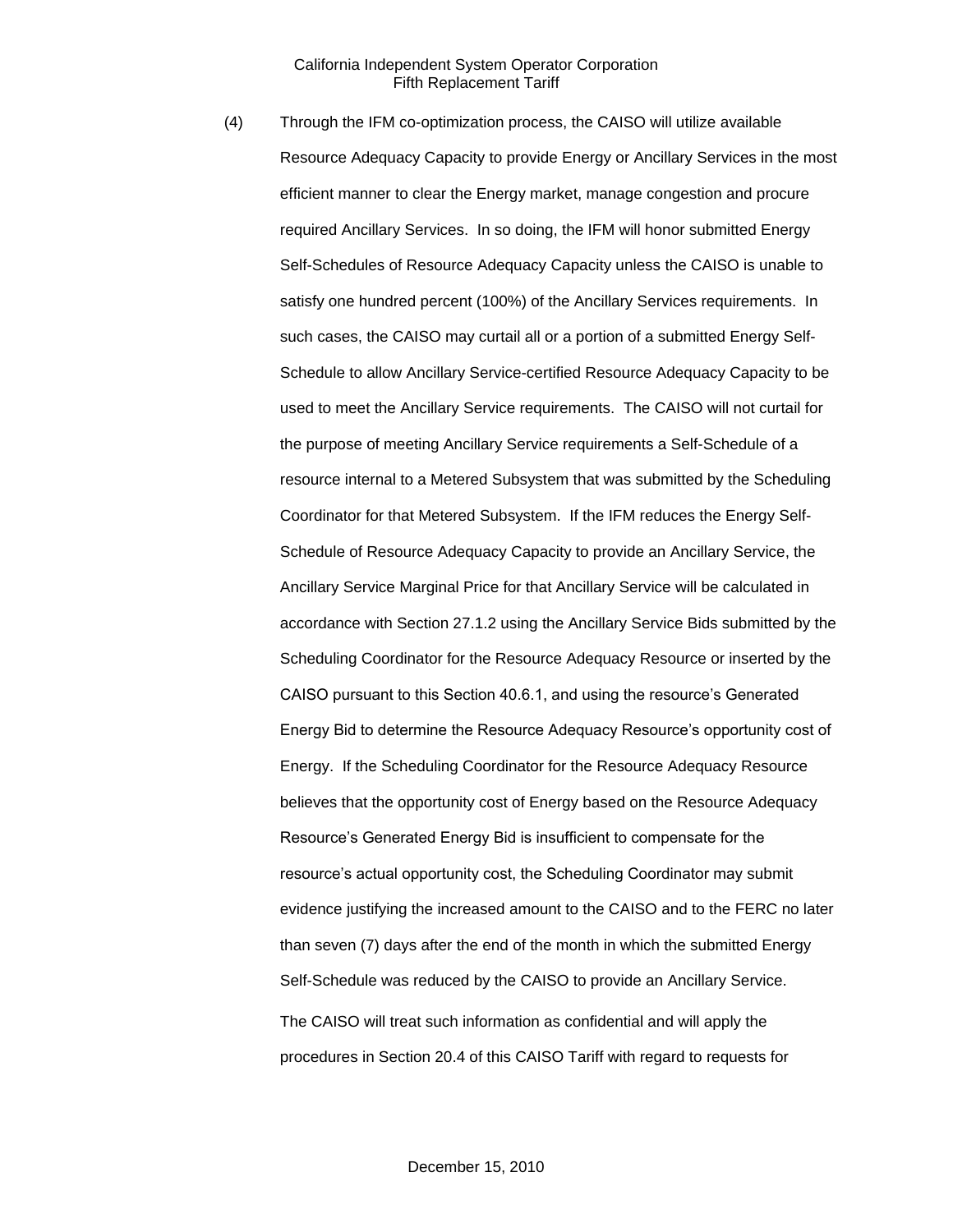disclosure of such information. The CAISO shall pay any higher opportunity costs approved by FERC.

- (5) A Resource Adequacy Resources must participate in the RUC to the extent that the resource has available Resource Adequacy Capacity that is not reflected in an IFM Schedule. Resource Adequacy Capacity participating in RUC will be optimized using a zero dollar (\$0/MW-hour) RUC Availability Bid.
- (6) Capacity from Resource Adequacy Resources selected in RUC will not be eligible to receive a RUC Availability Payment.

## **40.6.2 Real-Time Availability**

Resource Adequacy Resources that have received an IFM Schedule for Energy or Ancillary Services or a RUC Schedule for all or part of their Resource Adequacy Capacity must remain available to the CAISO through Real-Time for Trading Hours for which they receive an IFM or RUC schedule, including any Resource Adequacy Capacity of such resources that is not included in an IFM Schedule or RUC Schedule, except for Resource Adequacy Capacity that is subject to Section 40.6.4. Short Start Units or Long Start Units that are Resource Adequacy Resources that do not have an IFM Schedule or a RUC Schedule for any of their Resource Adequacy Capacity for a given Trading Hour may be required to be available to the CAISO through Real-Time as specified in Sections 40.6.3 and 40.6.7. Resource Adequacy Resources with Resource Adequacy Capacity that is required to be available to the CAISO through Real-Time and does not have an IFM Schedule or a RUC Schedule for a given Trading Hour must submit to the RTM for that Trading hour: (a) Energy Bids and Self-Schedules for the full amount of the available Resource Adequacy Capacity, including capacity for which it has submitted Ancillary Services Bids or Submissions to Self-Provide Ancillary Services; and (b) Ancillary Services Bids and Submissions to Self-Provide Ancillary Services for the full amount of the available Ancillary Servicecertified Resource Adequacy Capacity and for each Ancillary Service for which the resource is certified, including capacity for which it has submitted Energy Bids and Self-Schedules. The CAISO will insert Generated Bids in accordance with Section 40.6.8 for any Resource Adequacy capacity subject to the above requirements for which the resource has failed to submit the appropriate bids to the RTM.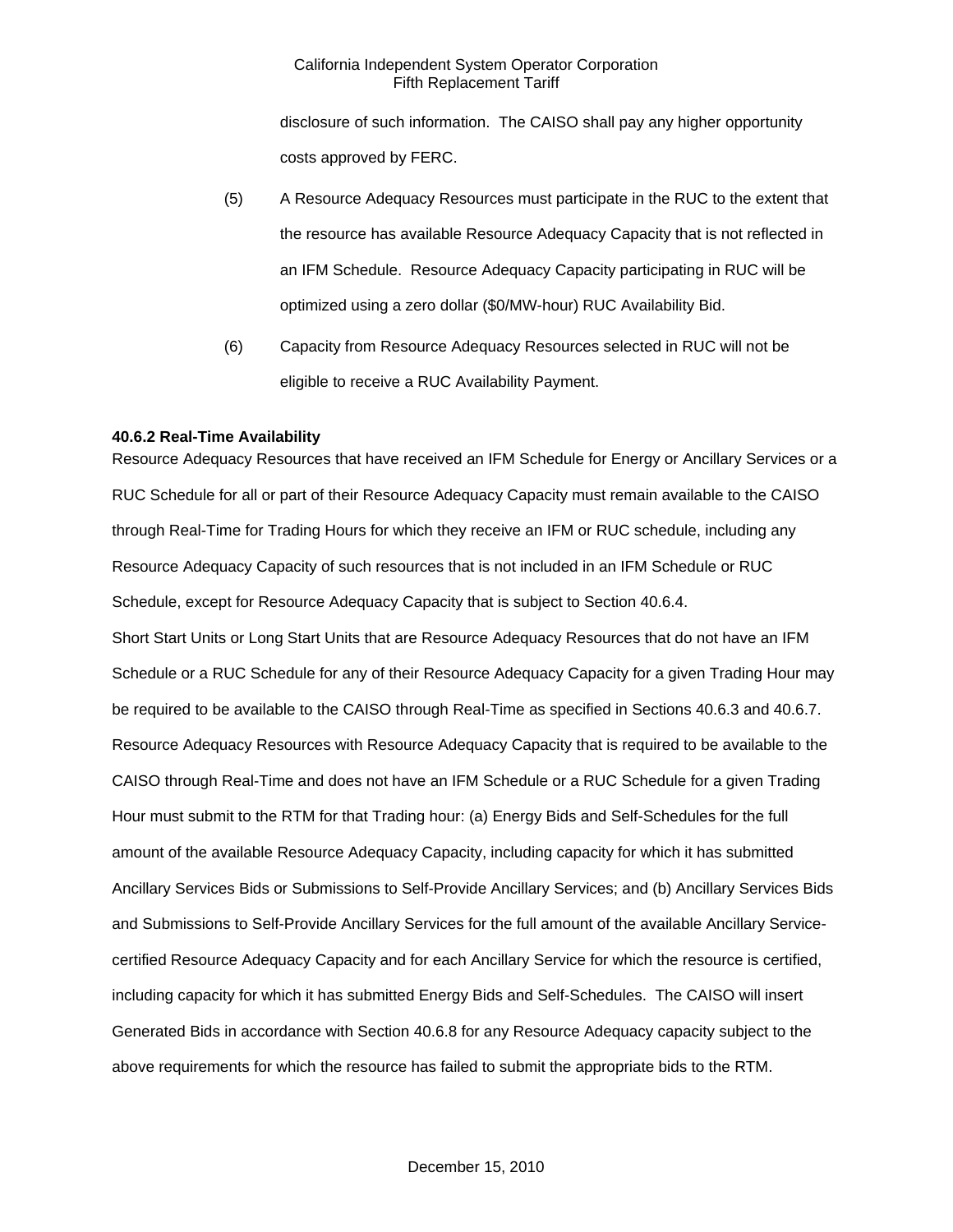The CAISO will honor submitted Energy Self-Schedules of Resource Adequacy Capacity unless the CAISO is unable to satisfy one hundred percent (100%) of its Ancillary Services requirements. In such cases, the CAISO may curtail all or a portion of a submitted Energy Self-Schedule to allow Ancillary Service-certified Resource Adequacy Capacity to be used to meet the Ancillary Service requirements, as long as such curtailment does not lead to a real-time shortfall in energy supply. If the CAISO reduces a submitted Real-Time Energy Self-Schedule for Resource Adequacy Capacity when that capacity is needed to meet an Ancillary Services requirement, the Ancillary Service Marginal Price for that capacity will be calculated in accordance with Sections 27.1.2 and 40.6.1.

#### **40.6.3 Additional Availability Requirements For Short Start Units**

A Short Start Unit that is a Resource Adequacy Resource and that does not have an IFM Schedule or a RUC Schedule for any of its capacity for a given Trading Hour is required to participate in the Real Time Market in accordance with Section 40.6.2. Such a resource that is also a Use-Limited Resource subject to Section 40.6.4 is required, consistent with their applicable use plan, to submit Economic Bids or Self Schedules for Resource Adequacy Capacity into the Real Time Market.

The CAISO may waive these availability obligations for a Short Start Unit that does not have an IFM Schedule or a RUC Schedule based on the procedure to be published on the CAISO Website.

# **40.6.4 Use-Limited Resources Additional Availability Requirements 40.6.4.1 Registration of Use-Limited Resources**

Hydroelectric Generating Units, Proxy Demand Resources, and Participating Load, including Pumping Load, are deemed to be Use-Limited Resources for purposes of this Section 40 and are not required to submit the application described in this Section 40.6.4.1. Scheduling Coordinators for other Use-Limited Resources, must provide the CAISO an application in the form specified on the CAISO Website requesting registration of a specifically identified resource as a Use-Limited Resource. This application shall include specific operating data and supporting documentation including, but not limited to;

- (1) a detailed explanation of why the resource is subject to operating limitations;
- (2) historical data to show attainable MWhs for each 24-hour period during the preceding year, including, as applicable, environmental restrictions for NOx, SOx, or other factors; and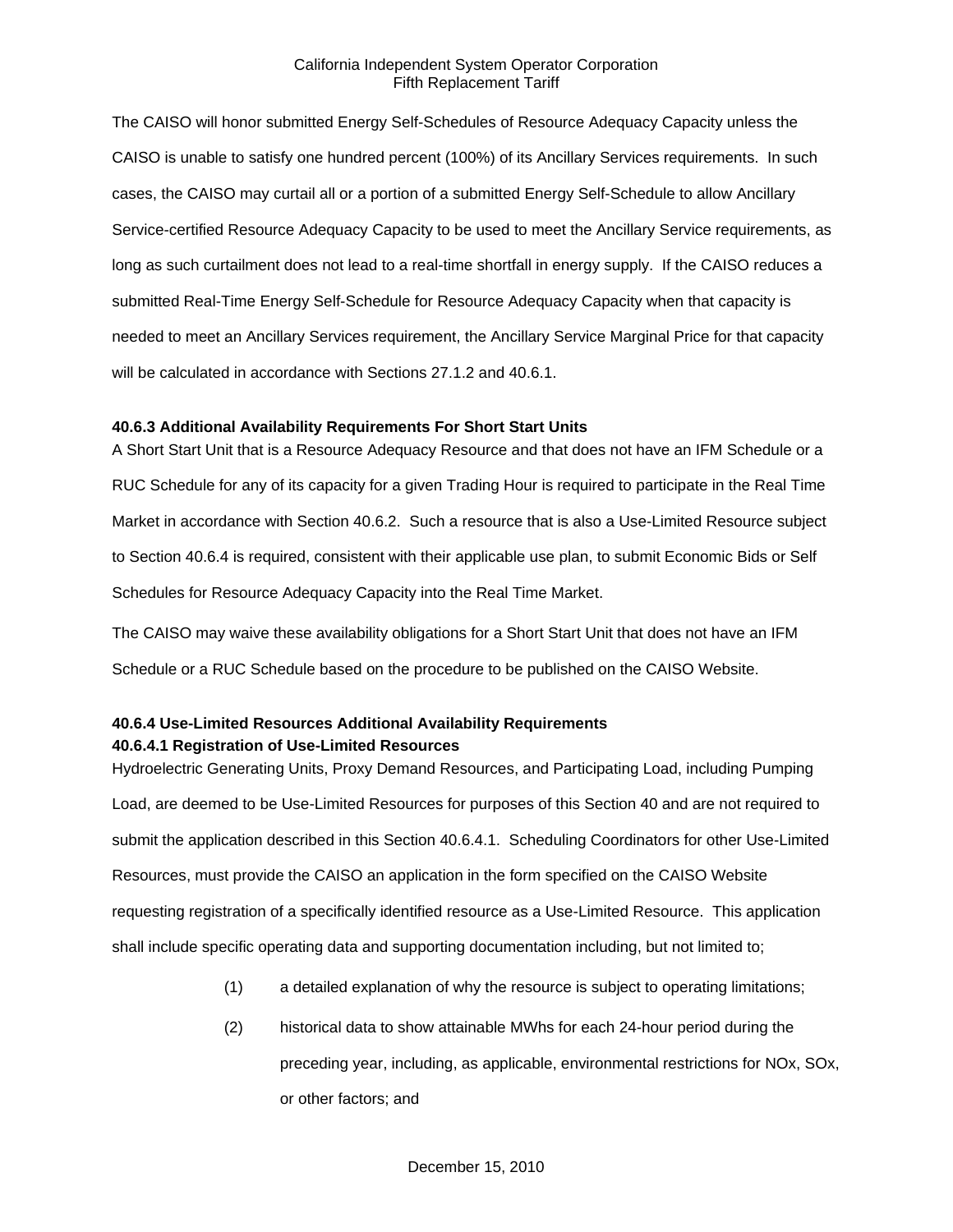(3) further data or other information as may be requested by the CAISO to understand the operating characteristics of the unit.

Within five (5) Business Days after receipt of the application, the CAISO will respond to the Scheduling Coordinator as to whether or not the CAISO agrees that the facility is eligible to be a Use-Limited Resource. If the CAISO determines the facility is not a Use-Limited Resource, the Scheduling Coordinator may challenge that determination in accordance with the CAISO ADR Procedures.

#### **40.6.4.2 Use Plan**

The Scheduling Coordinator shall provide for the following Resource Adequacy Compliance Year a proposed annual use plan for each Use-Limited Resource that is a Resource Adequacy Resource. The proposed annual use plan will delineate on a month-by-month basis the total MWhs of Generation, total run hours, expected daily supply capability (if greater than four hours) and the daily Energy limit, operating constraints, and the timeframe for each constraint. The CAISO will have an opportunity to discuss the proposed annual use plan with the Scheduling Coordinator and suggest potential revisions to meet reliability needs of the system. The Scheduling Coordinator shall then submit its final annual use plan. Scheduling Coordinators for Use-Limited Resources must submit the proposed and final annual use plans in accordance with the schedule set forth in the Business Practice Manual. The Scheduling Coordinator will be able to update the projections made in the annual use plan in the monthly Resource Adequacy Plans. Hydroelectric Generating Units and Pumping Load will be able to update use plans intra-monthly as necessary to reflect evolving hydrological and meteorological conditions. The annual use plan must reflect the potential operation of the Use-Limited Resource at a level no less than the minimum criteria set forth by the Local Regulatory Authority for qualification of the resource.

## **40.6.4.3 Bidding Requirements on Use-Limited Resources**

## **40.6.4.3.1 Non-Hydro and Dispatchable Use-Limited Resources**

Use-Limited Resources, other than those subject to the provisions of 40.6.4.3.2, must submit a Supply Bid or Self-Schedule for their Resource Adequacy Capacity in the Day-Ahead Market whenever the Use-Limited Resources are physically capable of operating in accordance with their operating criteria, including environmental or other regulatory requirements. Use-Limited Resources will also provide a daily Energy limit as part of their Day-Ahead Market offer to enable the CAISO to schedule them for the period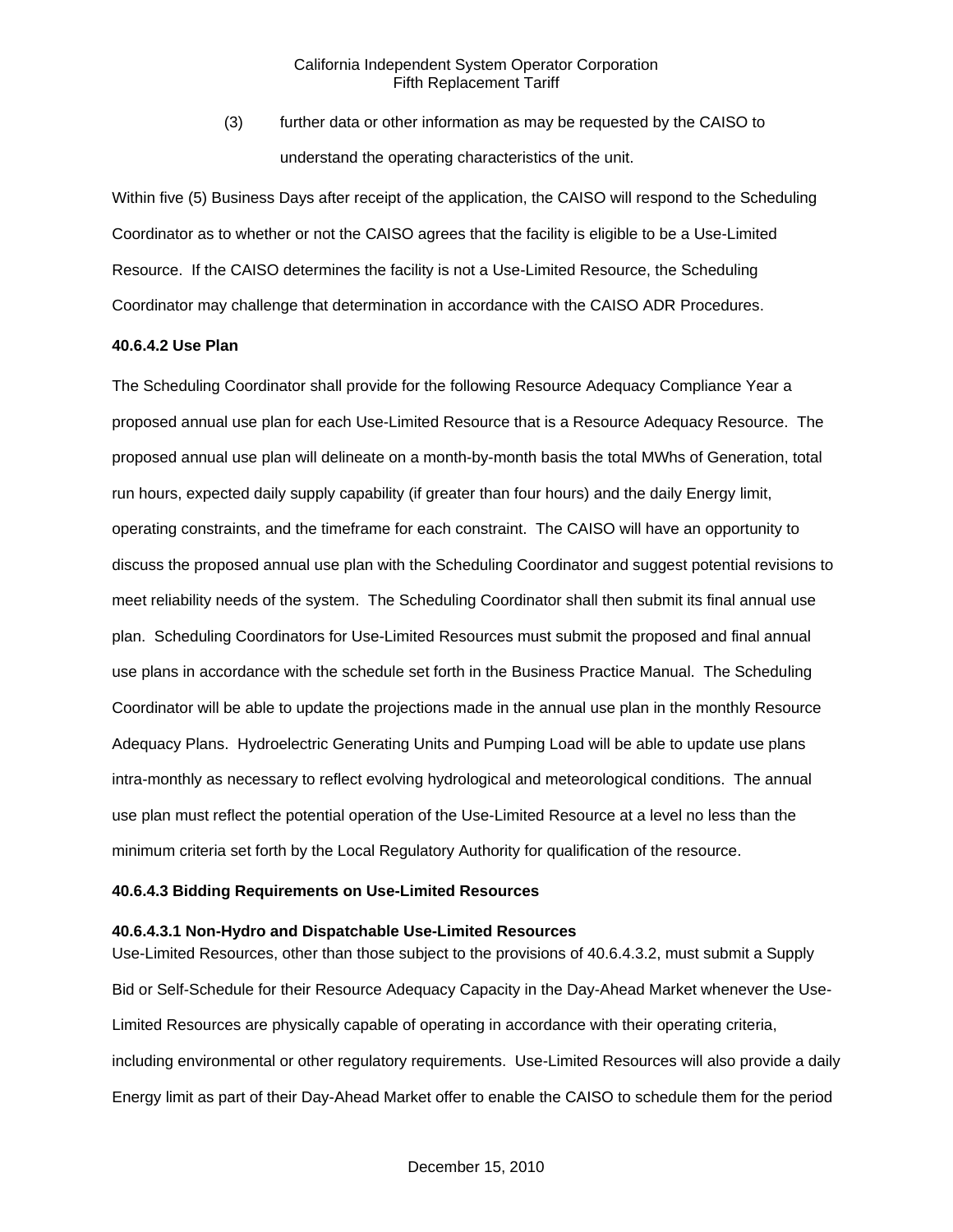in which they are capable of providing the Energy. To the extent that the daily Energy limit has been reached through Self-Schedules, no further action will be taken by the CAISO, unless rescheduling of the Energy is necessary for System Reliability. Use-Limited Resources will attempt to reschedule the Energy in recognition of the System Reliability concern, to the extent that the change is possible without violating a Use-Limited Resource's operating criteria.

## **40.6.4.3.2 Hydro and Non-Dispatchable Use-Limited Resources**

Hydroelectric Generating Units, Pumping Load, and Non-Dispatchable Use-Limited Resources shall submit Self-Schedules or Bids in the Day-Ahead Market for their expected available Energy or their expected as-available Energy, as applicable, in the Day-Ahead Market and HASP. Such resources shall also revise their Self-Schedules or submit additional Bids in HASP based on the most current information available regarding expected Energy deliveries. Hydroelectric Generating Units, Pumping Load, and Non-Dispatchable Use-Limited Resources will not be subject to commitment in the RUC process. The CAISO will retain discretion as to whether a particular resource should be considered a Non-Dispatchable Use-Limited Resource, and this decision will be made in accordance with the provisions of Section 40.6.4.1.

## **40.6.4.3.3 Availability of Use-Limited Resources During System Emergencies**

All Use-Limited Resources remain subject to Section 7.7.2.3 regarding System Emergencies to the extent

the Use-Limited Resource is owned or controlled by a Participating Generator.

## **40.6.4.3.4 Availability of Intermittent Resources**

Any Eligible Intermittent Resource that provides Resource Adequacy Capacity may, but is not required to, submit Bids in the Day-Ahead Market.

## **40.6.5 Additional Availability Requirements For System Resources**

In the IFM, the multi-hour block constraints of a System Resource, other than a System Resource capable of submitting a Dynamic Schedule or a Resource-Specific System Resource, are honored in the optimization. Such a resource that is also a Resource Adequacy Resource must be capable of hourly scheduling by the CAISO in RUC if it is not fully scheduled in the IFM. If such a Resource Adequacy Resource is scheduled in the RUC, the CAISO will schedule the resource in the HASP for each hour of the resource's RUC schedule without regard to the multi-hour block constraint that was submitted to the IFM. For an existing System Resource that provides Resource Adequacy Capacity through a call-option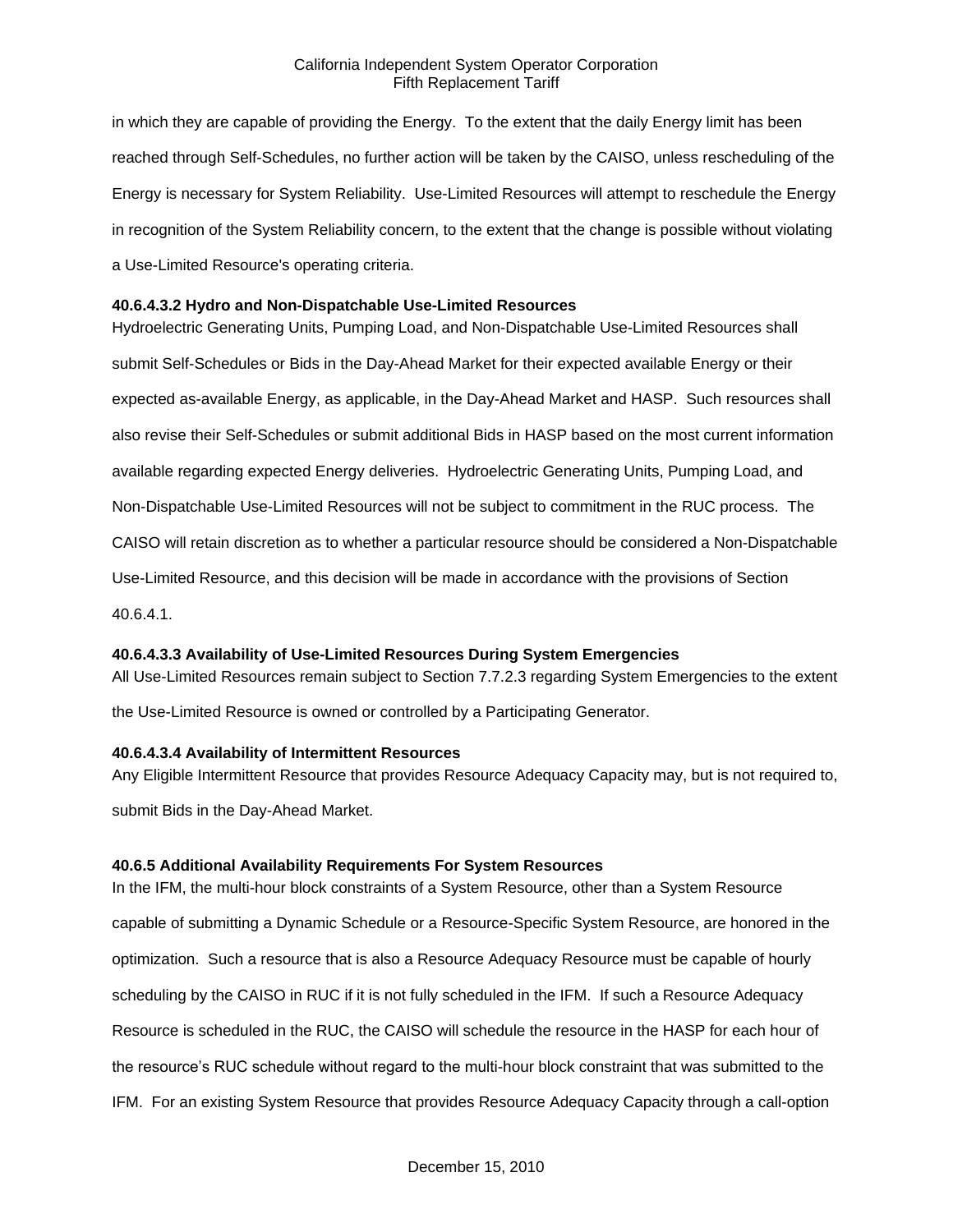that expires prior to the close of the IFM, such a System Resource listed on a Resource Adequacy Plan

must be reported to the CAISO for consideration in the Extremely Long-Start Commitment Process.

## **40.6.5.1 Additional Availability Requirements for Dynamic and Non-Dynamic Resource-Specific System Resources**

A Dynamic or Non-Dynamic Resource-Specific System Resource that supplies Resource Adequacy Capacity, and is not otherwise a Use-Limited Resource under Section 40.6.4, will be subject to the requirements of Sections 40.6.1, 40.6.2 and either Section 40.6.3 as a Short Start Unit or Section 40.6.7 as a Long Start Unit based upon the Dynamic Resource-Specific System Resource's registered physical operating characteristics.

# **40.6.5.2 Dynamic Non-Resource-Specific System Resources**

A Dynamic non-Resource-Specific System Resource that provides Resource Adequacy Capacity will be subject to the provisions of 40.6.1 and 40.6.2.

# **40.6.6 Requirements For Partial Resource Adequacy Resources**

Only that output of a Partial Resource Adequacy Resource that is designated by a Scheduling Coordinator as Resource Adequacy Capacity in its monthly or annual Supply Plan shall have an availability obligation to the CAISO. Exports being supported by non-Resource Adequacy Capacity from a Partial Resource Adequacy Resource that becomes unavailable or unusable shall be considered as an export of non-Resource Adequacy Capacity based on the pro-rata allocation of derated capacity of the Partial Resource Adequacy Resource as follows:

- (a) Resource Adequacy Capacity [(Resource Adequacy Capacity/PMax Capacity of Resource Adequacy Resource) x MW Derate or Outage]; or
- (b) [1- (Resource Adequacy Capacity/PMax Capacity of Resource Adequacy Resource)] x De-rated PMax].

## **40.6.7 Release Of Long Start Units**

Long Start Units not committed in the Day-Ahead Market will be released from any further obligation to submit Self-Schedules or Bids for the relevant Operating Day. Scheduling Coordinators for Long Start Units are not precluded from self-committing the unit after the Day-Ahead Market and submitting a Self-Schedule for Wheeling-Out in the HASP, unless precluded by terms of their contracts.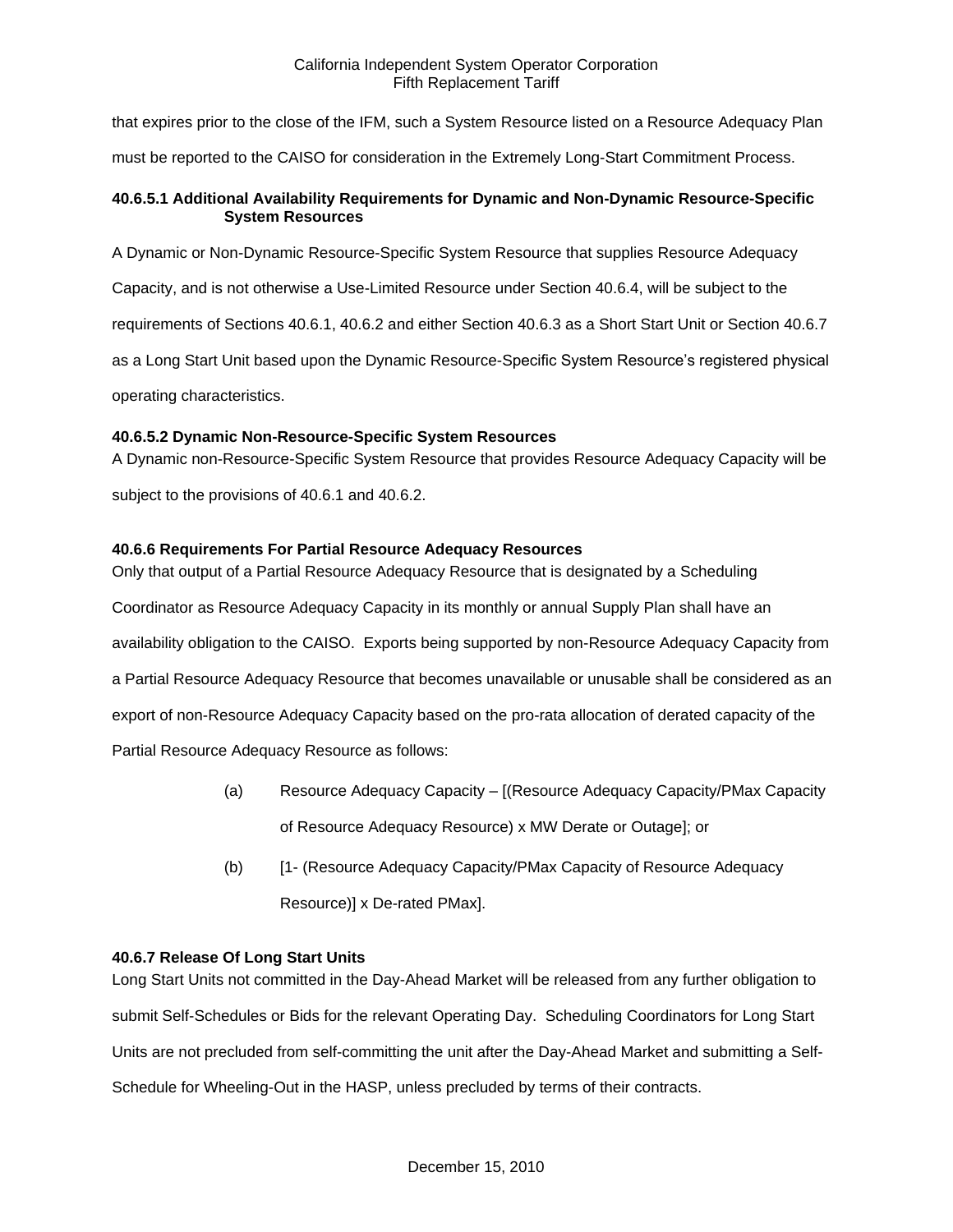## **40.6.8 Use Of Generated Bids**

Prior to completion of the Day-Ahead Market, the CAISO will determine if Resource Adequacy Capacity subject to the requirements of Sections 40.5.1 or 40.6.1 and for which the CAISO has not received notification of an Outage has not been reflected in a Bid and will insert a Generated Bid for such capacity into the CAISO Day-Ahead Market. Prior to running the Real-Time Market, the CAISO will determine if Resource Adequacy Capacity subject to the requirements of Section 40.6.2 and for which the CAISO has not received notification of an Outage has not been reflected in a Bid and will insert a Generated Bid for such capacity into the Real-Time Market. If a Scheduling Coordinator for an RA Resource submits a partial bid for the resource's RA capacity, the CAISO will insert a Generated Bid only for the remaining RA capacity. In addition, the CAISO will determine if all dispatchable Resource Adequacy Capacity from Short Start Units, not otherwise selected in the IFM or RUC, is reflected in a Bid into the Real-Time Market and will insert a Generated Bid for any remaining dispatchable Resource Adequacy Capacity for which the CAISO has not received notification of an Outage. A Generated Bid for Energy will be calculated as provided in the Business Practice Manuals. A Generated Bid for Ancillary Services will equal zero dollars (\$0/MW-hour). Notwithstanding any of the provisions of Section 40.6.8 set forth above, the CAISO will not insert any Bid for a Resource Adequacy Resource that is a Use-Limited Resource.

## **40.6.9 Grandfathered Firm Liquidated Damages Contracts Requirements**

Resource Adequacy Capacity represented by a Firm Liquidated Damages Contract and relied upon by a Scheduling Coordinator in a monthly or annual Resource Adequacy Plan shall be submitted as a Self-Schedule or Bid in the Day-Ahead IFM to the extent such scheduling right exists under the Firm Liquidated Damages Contract.

## **40.6.10 Exports Of Energy From Resource Adequacy Capacity**

Resource Adequacy Capacity may be utilized to serve an Export Bid. An Export Bid may be submitted into the CAISO Markets and be cleared by the Energy being provided by Resource Adequacy Capacity.

## **40.6.11 Curtailment Of Exports In Emergency Situations**

At its sole discretion, the CAISO may curtail exports from Resource Adequacy Capacity to prevent or alleviate a System Emergency. An Export Bid or a Self-Schedule to provide exports included in a binding Schedule accepted in the IFM or HASP will not be distinguished from a Demand Bid or Self-Schedule to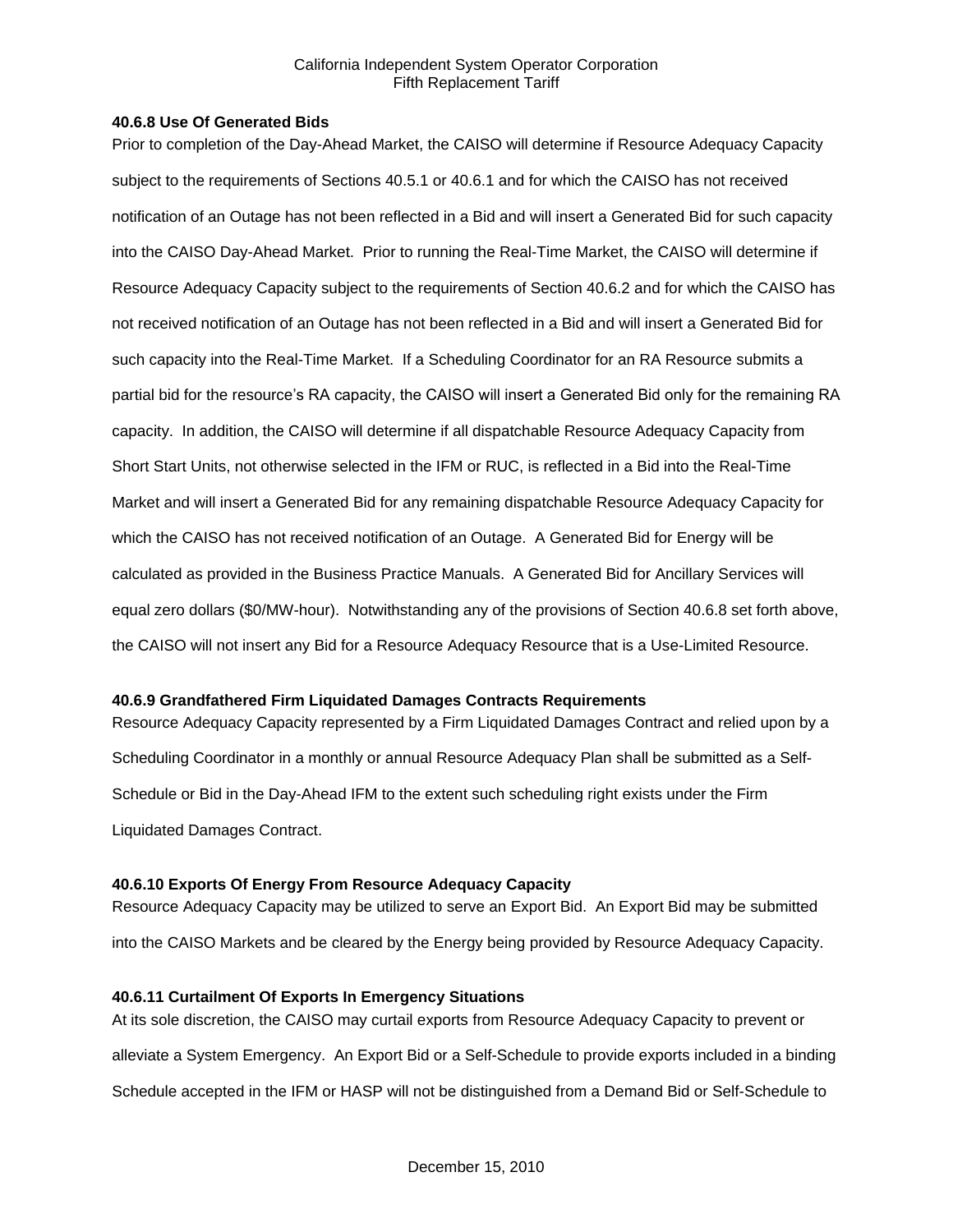serve Load within the CAISO Balancing Authority Area included in a binding Schedule accepted in the IFM or HASP for purposes of curtailment under this Section, except as consistent with Good Utility Practice.

## **40.6.12 Participating Loads and Proxy Demand Resources**

Participating Loads or Proxy Demand Resources that are included in a Resource Adequacy Plan and Supply Plan, if the Scheduling Coordinator for the Participating Loads or Proxy Demand Resources is not the same as that for the Load Serving Entity, will be administered by the CAISO in accordance with the terms and conditions established by the CPUC or the Local Regulatory Authority.

#### **40.7 Compliance**

The CAISO will evaluate whether each annual and monthly Resource Adequacy Plan submitted by a Scheduling Coordinator on behalf of a Load Serving Entity demonstrates Resource Adequacy Capacity sufficient to satisfy the Load Serving Entity's (i) allocated responsibility for Local Capacity Area Resources under Section 40.3.2 and (ii) applicable Demand and Reserve Margin requirements. If the CAISO determines that a Resource Adequacy Plan does not demonstrate Local Capacity Area Resources sufficient to meet its allocated responsibility under Section 40.3.2, compliance with applicable Demand and Reserve Margin requirements, or compliance with any other resource adequacy requirement in this Section 40 or adopted by the CPUC, Local Regulatory Authority, or federal agency, as applicable, the CAISO will notify the relevant Scheduling Coordinator, CPUC, Local Regulatory Authority, or federal agency with jurisdiction over the relevant Load Serving Entity, or in the case of a mismatch between Resource Adequacy Plan(s) and Supply Plan(s), the relevant Scheduling Coordinators, in an attempt to resolve any deficiency in accordance with the procedures set forth in the Business Practice Manual. The notification will include the reasons the CAISO believes a deficiency exists. If the deficiency relates to the demonstration of Local Capacity Area Resources in a Load Serving Entity's annual Resource Adequacy Plan, and the CAISO does not provide a written notice of resolution of the deficiency as set forth in the Business Practice Manual, the Scheduling Coordinator for the Load Serving Entity may demonstrate that the identified deficiency is cured by submitting a revised annual Resource Adequacy Plan within thirty (30) days of the beginning of the Resource Adequacy Compliance Year. For all other identified deficiencies, at least ten (10) days prior the effective month of the relevant Resource Adequacy Plan, the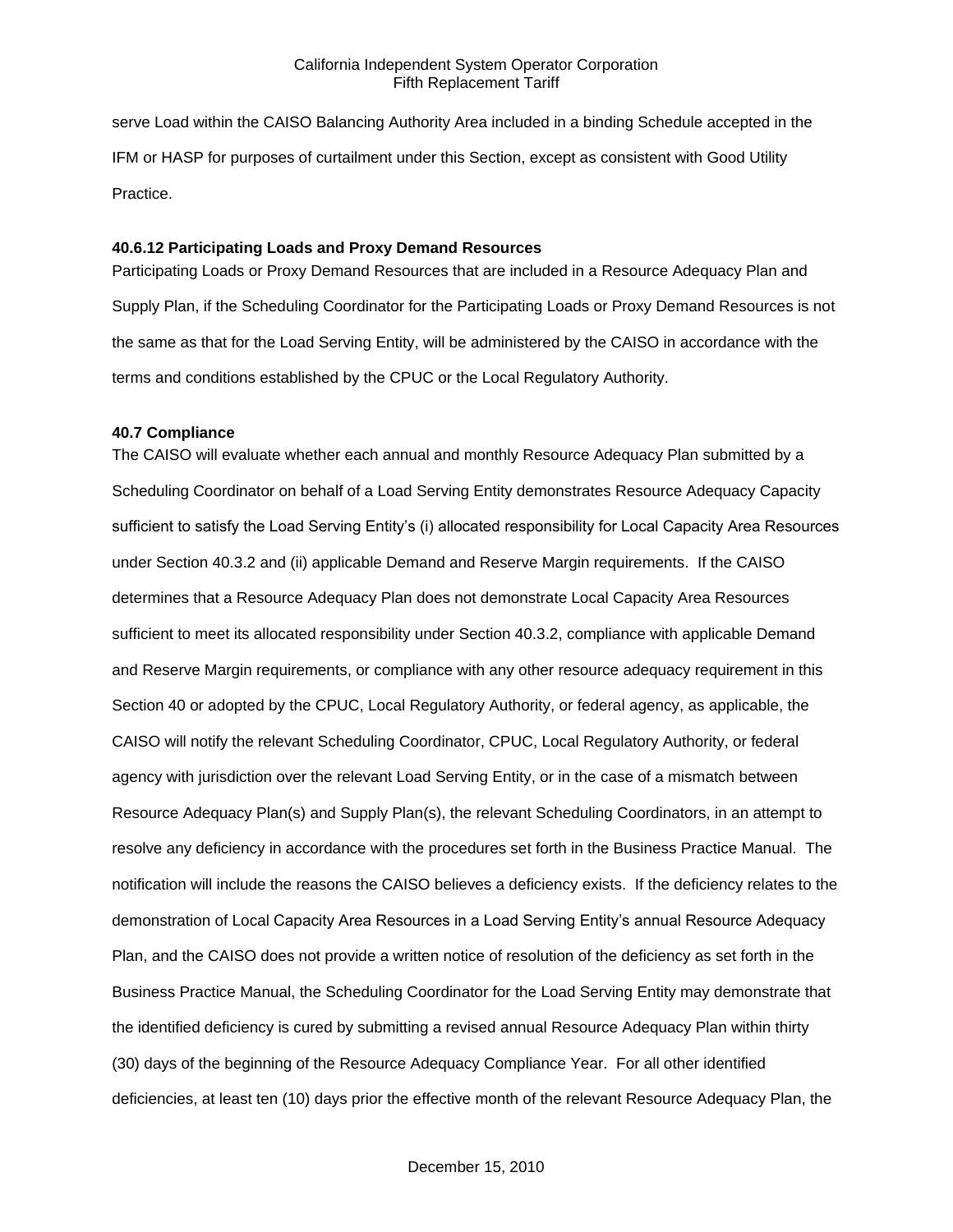Scheduling Coordinator for the Load Serving Entity shall (i) demonstrate that the identified deficiency is cured by submitting a revised Resource Adequacy Plan or (ii) advise the CAISO that the CPUC, Local Regulatory Authority, or federal agency, as appropriate, has determined that no deficiency exists. In the case of a mismatch between Resource Adequacy Plan(s) and Supply Plan(s), if resolved, the relevant Scheduling Coordinator(s) must provide the CAISO with revised Resource Adequacy Plan(s) or Supply Plans, as applicable, at least ten (10) days prior to the effective month. If the CAISO is not advised that the deficiency or mismatch is resolved at least ten (10) days prior to the effective month, the CAISO will use the information contained in the Supply Plan to set the obligations of Resource Adequacy Resources under this Section 40 and/or to assign any costs incurred under this Section 40 and Section 43.

#### **40.7.1 Other Compliance Issues**

Scheduling Coordinators representing Generating Units, System Units or System Resources supplying Resource Adequacy Capacity that fail to provide the CAISO with an annual or monthly Supply Plan, as applicable, as set forth in Section 40.7, shall be subject to Section 37.6.1. Further, Scheduling Coordinators representing Generating Units, System Units or System Resources supplying Resource Adequacy Capacity that fail to provide the CAISO with information required for the CAISO to determine Net Qualifying Capacity shall not be eligible for inclusion in the Net Qualifying Capacity annual report under Section 40.4.2 for the next Resource Adequacy Compliance Year and may be subject to Sanctions under Section 37.6.1.

#### **40.7.2 Penalties For Non-Compliance**

The failure of a Resource Adequacy Resource or Resource Adequacy Capacity to be available to the CAISO in accordance with the requirements of this Section 40 and the failure to operate a Resource Adequacy Resource by placing it online or in a manner consistent with a submitted Bid or Generated Bid shall be subject to the Sanctions set forth in Section 37.2. However, any failure of the Resource Adequacy Resource to satisfy any obligations prescribed under this Section 40 during a Resource Adequacy Compliance Year for which Resource Adequacy Capacity has been committed to a Load Serving Entity shall not limit in any way, except as otherwise established under Section 40.4.5 or requirements of the CPUC, Local Regulatory Authority, or federal agency, as applicable, the ability of the Load Serving Entity to whom the Resource Adequacy Capacity has been committed to use such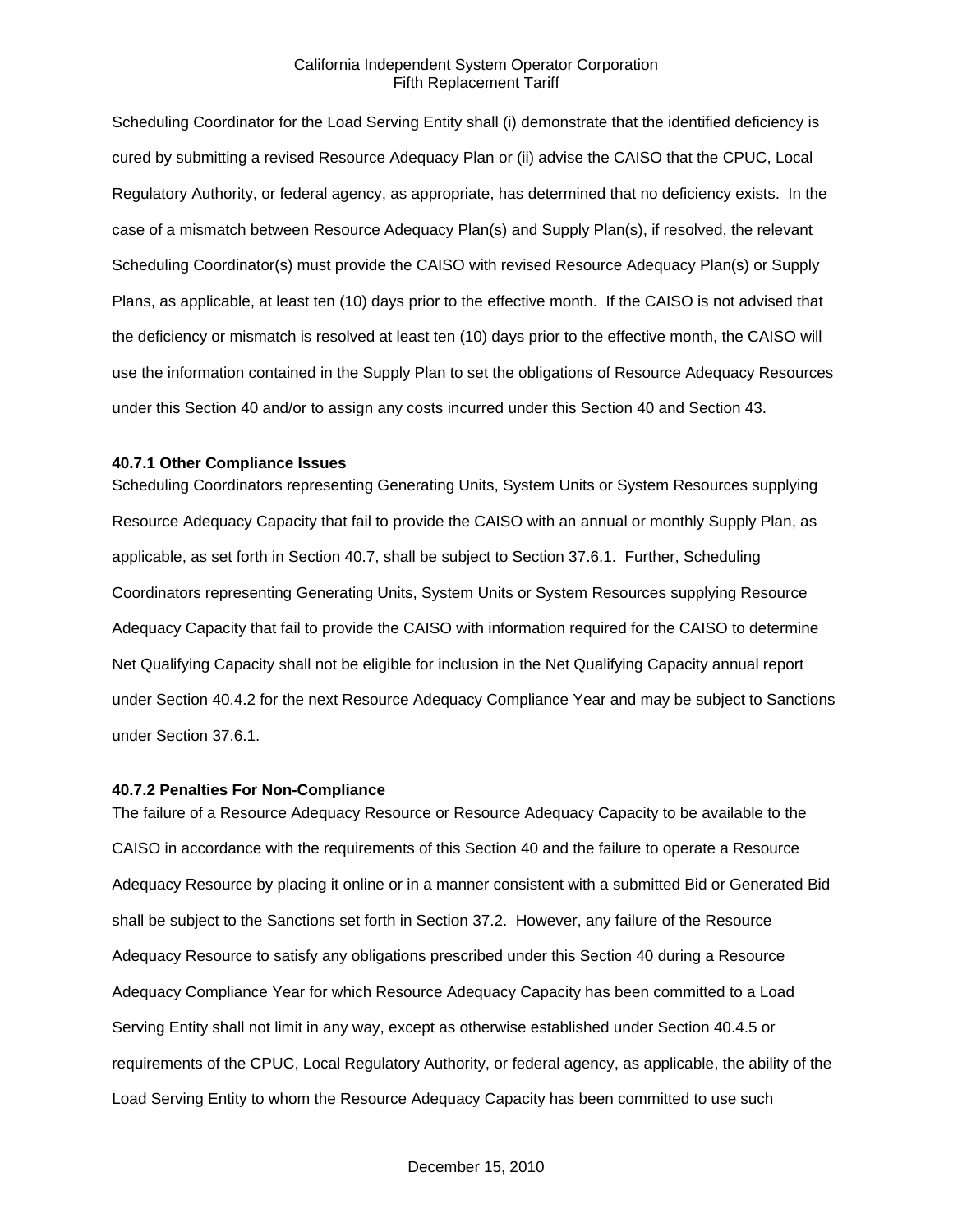Resource Adequacy Capacity for purposes of satisfying the resource adequacy requirements of the CPUC, Local Regulatory Authority, or federal agency, as applicable. In addition, a Reserve Sharing LSE shall not be subject to any sanctions, penalties, or other compensatory obligations under this Section 40 on account of a Resource Adequacy Resource's satisfaction or failure to satisfy its obligations under this Section 40.

## **40.8 CAISO Default Qualifying Capacity Criteria**

## **40.8.1 Applicability**

The criteria in this Section 40.8 shall apply only: (i) where the CPUC or Local Regulatory Authority has not established and provided to the CAISO criteria to determine the types of resources that may be eligible to provide Qualifying Capacity and for calculating Qualifying Capacity for such eligible resource types and (ii) until the CAISO has been notified in writing by the CPUC of its intent to overturn, reject or fundamentally modify the capacity-based framework in CPUC Decisions 04-01-050 (Jan. 10, 2004), 04- 10-035 (Oct. 28, 2004), and 05-10-042 (Oct. 31, 2005). The types of resources specified in this Section 40.8.1 will be eligible to provide Qualifying Capacity to the extent they meet the criteria for each type of resource set forth in this Section 40.8.1.

#### **40.8.1.2 Nuclear and Thermal**

Nuclear and thermal Generating Units, other than Qualifying Facilities with effective contracts under the Public Utility Regulatory Policies Act addressed in Section 40.8.1.8 below, must be a Participating Generator or a System Unit. The Qualifying Capacity of nuclear and thermal units, other than Qualifying Facilities addressed in Section 40.8.1.8, will be based on net dependable capacity defined by NERC Generating Availability Data System information.

### **40.8.1.3 Hydro**

Hydroelectric Generating Units, other than Qualifying Facilities with contracts under the Public Utility Regulatory Policies Act, must be either Participating Generators or System Units. The Qualifying Capacity of a pond or Pumped-Storage Hydro Unit, other than a QF, will be determined based on net dependable capacity defined by NERC GADS minus variable head derate based on an average dry year reservoir level. The Qualifying Capacity of a pond or Pumped-Storage Hydro Unit that is a QF will be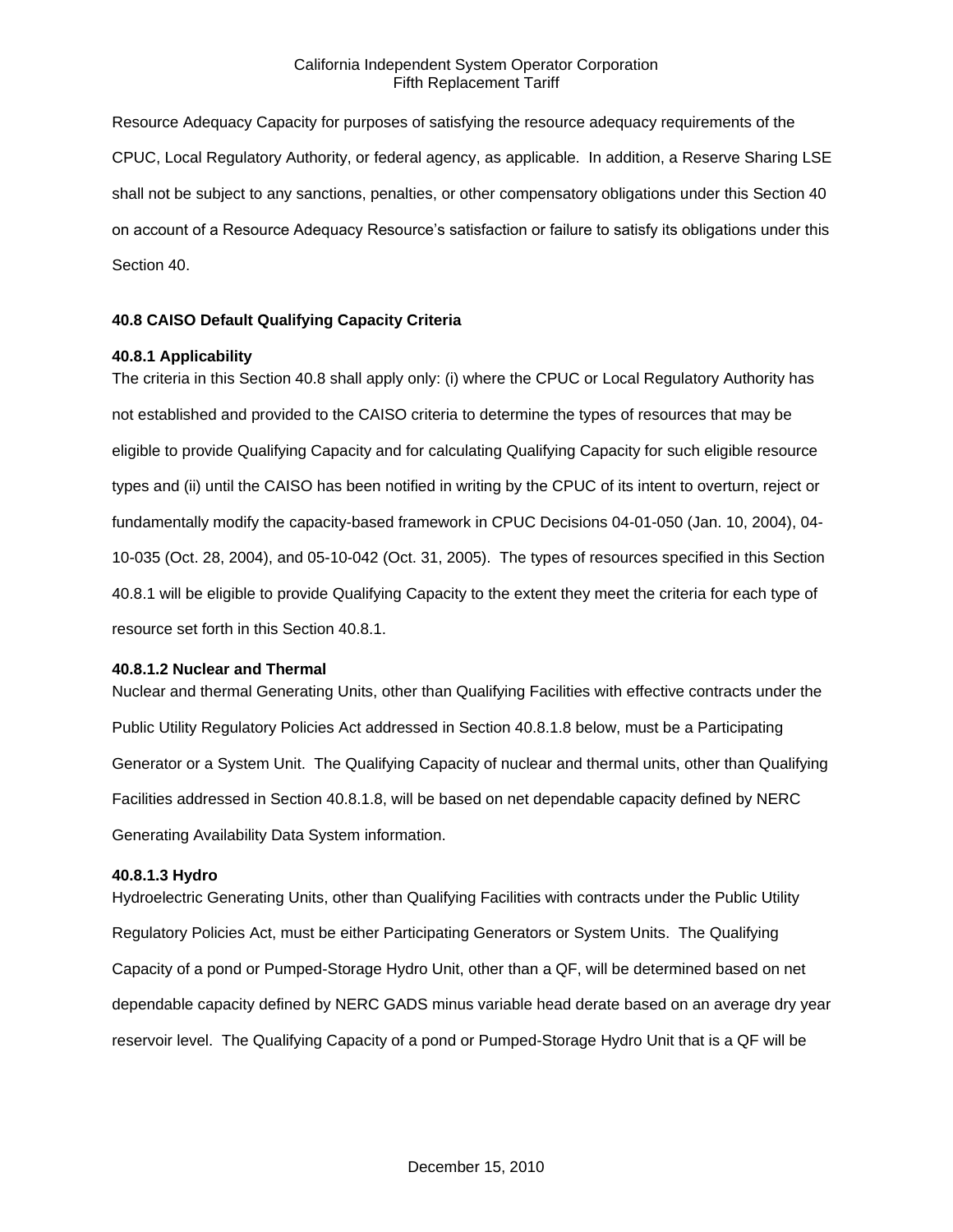determined based on historic performance during the hours of noon to 6:00 p.m., using a three-year rolling average.

The Qualifying Capacity of all run-of-river hydro units, including Qualifying Facilities, will be based on net dependable capacity defined by NERC GADS minus an average dry year conveyance flow, stream flow, or canal head derate. As used in this section, average dry year reflects a one-in-five year dry hydro scenario (for example, using the 4th driest year from the last 20 years on record).

## **40.8.1.4 Unit-Specific Contracts**

Unit-specific contracts with Participating Generators or System Units will qualify as Resource Adequacy Capacity subject to the verification that the total MW quantity of all contracts from a specific unit do not exceed the total Net Qualifying Capacity (MW) consistent with the Net Qualifying Capacity determination for that unit.

### **40.8.1.5 Contracts with Liquidated Damage Provisions**

Firm Energy contracts with liquidated damages provisions, as generally reflected in Service Schedule C of the Western Systems Power Pool Agreement or the Firm LD product of the Edison Electric Institute pro forma agreement, or any other similar firm Energy contract that does not require the seller to source the Energy from a particular unit, and specifies a delivery point internal to the CAISO Balancing Authority Area entered into before October 27, 2005 shall be eligible to count as Qualifying Capacity until the end of 2008. A Scheduling Coordinator, however, cannot have more than twenty-five percent (25%) of its portfolio of Qualifying Capacity met by contracts with liquidated damage provisions for 2008.

## **40.8.1.6 Wind and Solar**

As used in this Section, wind units are those wind Generating Units without backup sources of Generation and solar units are those solar Generating Units without backup sources of Generation. Wind and solar units, other than Qualifying Facilities with effective contracts under the Public Utility Regulatory Policies Act, must be Participating Intermittent Resources or subject to availability provisions of Section 40.6.4.3.4.

The Qualifying Capacity of all wind or solar units, including Qualifying Facilities, for each month will be based on their monthly historic performance during that same month during the hours of noon to 6:00 p.m., using a three-year rolling average. For wind or solar units with less than three years operating history, all months for which there is no historic performance data will utilize the monthly average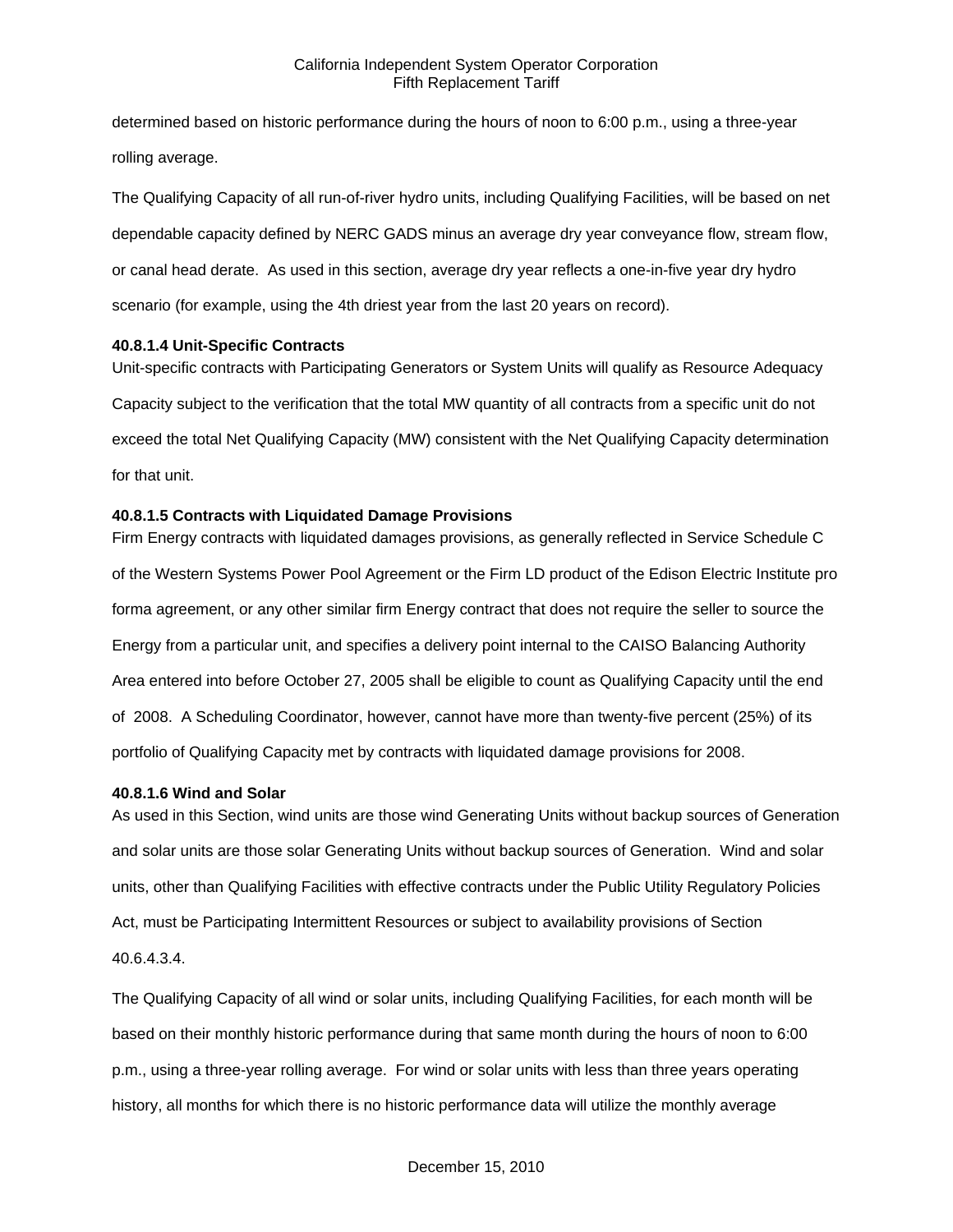production factor of all units (wind or solar, as applicable) within the TAC Area in which the Generating Unit is located.

## **40.8.1.7 Geothermal**

Geothermal Generating Units, other than Qualifying Facilities addressed in Section 40.8.1.8, must be Participating Generators or System Units. The Qualifying Capacity of geothermal units, other than Qualifying Facilities addressed in Section 40.8.1.8, will be based on NERC GADS net dependable capacity minus a derate for steam field degradation.

## **40.8.1.8 Treatment of Qualifying Capacity for Qualifying Facilities**

Qualifying Facilities must be subject to an effective Participating Generator Agreement or QF Participating Generator Agreement or must be System Units, unless they have a PURPA contract. Except for hydro, wind, and solar Qualifying Facilities addressed pursuant to Sections 40.8.1.3 and 40.8.1.6, the Qualifying Capacity of Qualifying Facilities under PURPA contracts, will be based on historic monthly Generation output during the hours of noon to 6:00 p.m. (net of Self-provided Load) during a three-year rolling average.

## **40.8.1.9 Participating Loads**

The Qualifying Capacity of Participating Loads shall be the average reduction in Demand over a threeyear period on a per Dispatch basis or, if the Load does not have three years of performance history, based on comparable evaluation data using similar programs. Loads of Participating Loads must be available at least 48 hours, and if the Loads can only be dispatched for a maximum of two hours per event, then only 0.89 percent of a Scheduling Coordinator's portfolio may be made up of such Loads.

## **40.8.1.10 Jointly-Owned Facilities**

A jointly-owned facility must be either a Participating Generator or a System Unit. The Qualifying Capacity for the entire facility will be determined based on the type of resource as described elsewhere in this Section 40.8.1. In addition, the Scheduling Coordinator must provide the CAISO with a demonstration of its entitlement to the output of the jointly-owned facility's Qualified Capacity and an explanation of how that entitlement may change if the facility's output is restricted.

## **40.8.1.11 Facilities under Construction**

The Qualifying Capacity for facilities under construction will be determined based on the type of resource as described elsewhere in this Section 40.8. In addition, the facility must have been in commercial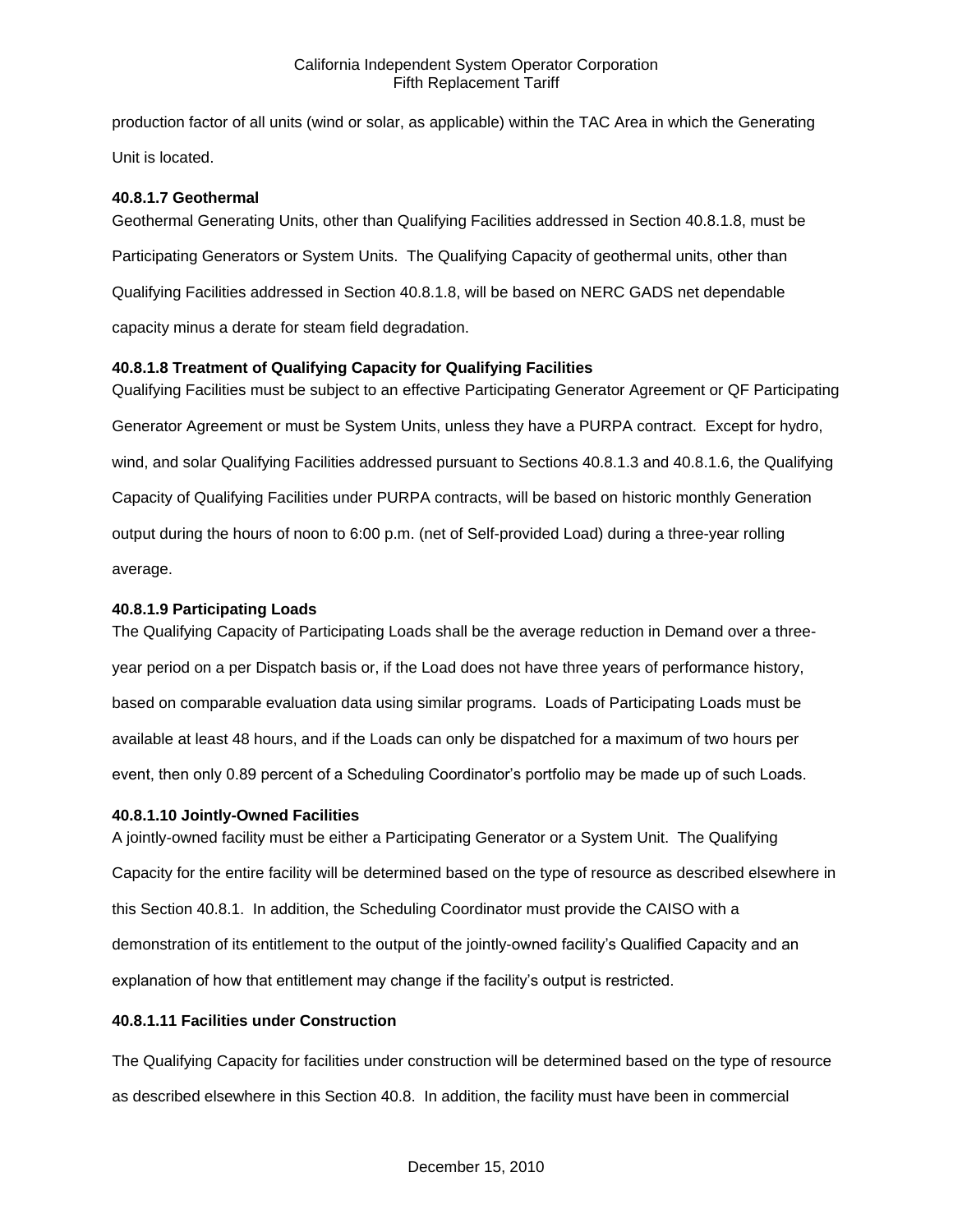operation for no less than one month to be eligible to be included as a Resource Adequacy Resource in a Scheduling Coordinator's monthly Resource Adequacy Plan.

## **40.8.1.12 System Resources**

## **40.8.1.12.1 Dynamic System Resources**

Dynamic System Resources shall be treated similar to resources within the CAISO Balancing Authority Area, except with respect to the deliverability screen under Section 40.4.6.1. However, eligibility as a Resource Adequacy Resource is contingent upon a showing by the Scheduling Coordinator that the Dynamic System Resource has secured transmission through any intervening Balancing Authority Areas for the Operating Hours that cannot be curtailed for economic reasons or bumped by higher priority transmission and that the Load Serving Entity for which the Scheduling Coordinator is submitting Demand Bids has an allocation of import capacity at the import Scheduling Point under Section 40.4.6.2 that is not less than the Resource Adequacy Capacity provided by the Dynamic System Resource.

## **40.8.1.12.2 Non-Dynamic System Resources**

For Non-Dynamic System Resources, the Scheduling Coordinator must demonstrate that the Load Serving Entity for which the Scheduling Coordinator is scheduling Demand has an allocation of import capacity at the import Scheduling Point under Section 40.4.6.2 that is not less than the Resource Adequacy Capacity from the Non-Dynamic System Resource. The Scheduling Coordinator must also demonstrate that the Non-Dynamic System Resource is covered by Operating Reserves, unless unit contingent, in the sending Balancing Authority Area. Eligibility as Resource Adequacy Capacity is contingent upon a showing by the Scheduling Coordinator of the System Resource that it has secured transmission through any intervening Balancing Authority Areas for the Operating Hours that cannot be curtailed for economic reasons or bumped by higher priority transmission. With respect to Non-Dynamic System Resources, any inter-temporal constraints, such as multi-hour run blocks, must be explicitly identified in the monthly Resource Adequacy Plan, and no constraints may be imposed beyond those explicitly stated in the plan.

## **40.8.1.13 Proxy Demand Resources**

The Qualifying Capacity of a Proxy Demand Resource, for each month, will be based on the resource's average monthly historic demand reduction performance during that same month during the Availability Assessment Hours, as described in Section 40.9.3, using a three-year rolling average. For a Proxy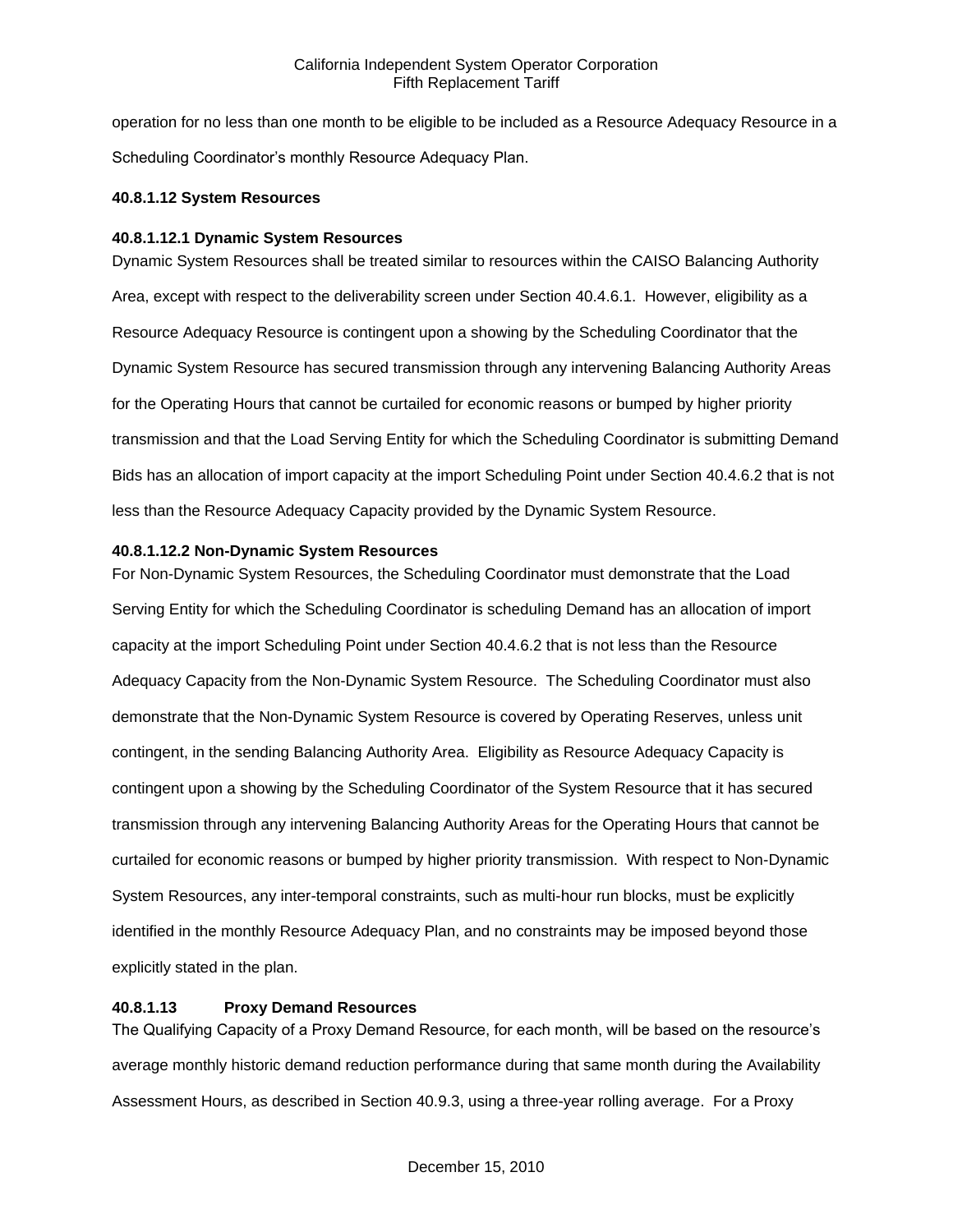Demand Resource with fewer than three years of performance history, for all months for which there is no historic data, the CAISO will utilize a monthly megawatt value as certified and reported to the CAISO by the Demand Response Provider; otherwise, where available, the CAISO will use the average of historic demand reduction performance data available, by month, for a Proxy Demand Resource. Proxy Demand Resources must be available at least four (4) hours per month in which they are eligible to provide RA Capacity and must be dispatchable for a minimum of thirty (30) minutes per event within each of those months.

### **40.9. Availability Standards And Payment; Non-Availability Charges**

#### **40.9.1 General**

Except for the exemptions specified in Section 40.9.2, the CAISO will track the availability of Resource Adequacy Capacity during the Availability Assessment Hours of each month, as specified in Section 40.9.3, in order to determine the amount of Resource Adequacy Capacity that was available to the CAISO. Each non-exempt Resource Adequacy Resource will be subject to the Availability Standards determined in accordance with either Section 40.9.4 or 40.9.7, whichever is applicable, for each month during each Resource Adequacy Compliance Year, starting with the 2010 Resource Adequacy Compliance Year. Scheduling Coordinators for Resource Adequacy Resources will be subject to Non-Availability Charges or Availability Incentive Payments as specified in either Section 40.9.4 or Section 40.9.7, whichever is applicable. MW values or percentages used by the CAISO in this Section 40.9 will be calculated to no less than two decimal places.

#### **40.9.2 Exemptions**

The following exemptions apply to the CAISO's Availability Standards program of this Section 40.9:

- (1) Resources with a Pmax less than one (1.0) MW will not be used to determine Availability Standards, will not be subject to Non-Availability Charges or Availability Incentive Payments, and will not be subject to the additional Outage reporting requirements of this Section 40.9.
- (2) Capacity under a resource specific power supply contract that existed prior to June 28, 2009 and Resource Adequacy Capacity that was procured under a contract that was either executed or submitted to the applicable Local Regulatory Authority for approval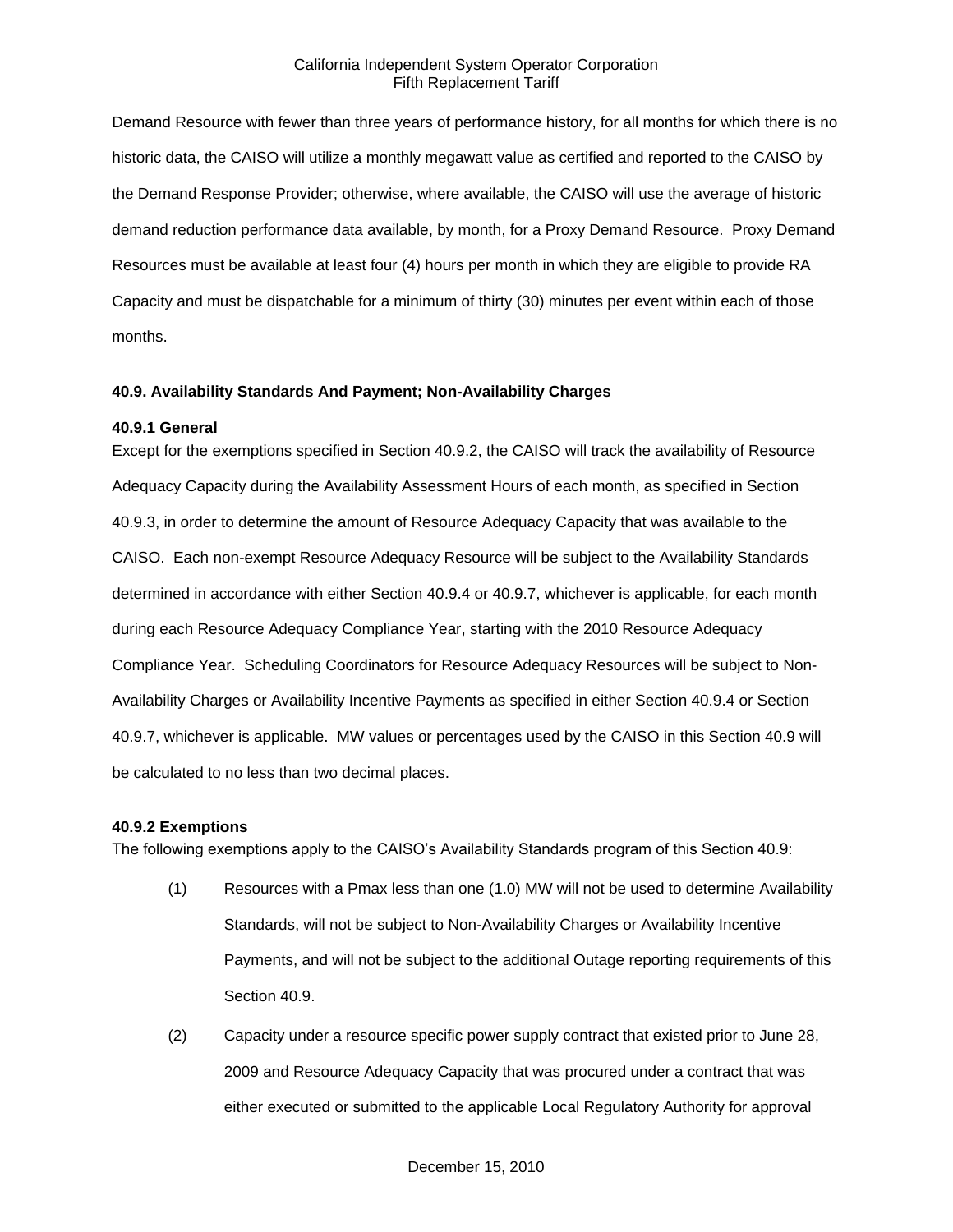prior to June 28, 2009, and is associated with specific Generating Units or System Resources, will not be subject to Non-Availability Charges or Availability Incentive Payments. Such contracted Resource Adequacy Capacity, except for non Resource-Specific System Resources, will be included in the development of Availability Standards and will be subject to any Outage reporting requirements necessary for this purpose. The exemption will apply only for the initial term of the contract and to the MW capacity quantity and Resource Adequacy Resources specified in the contract prior to June 28, 2009. The exemption shall terminate upon the conclusion of the initial contract term. Exempt contracts may be re-assigned or undergo novation on or after June 28, 2009, but the exemption shall not apply for any extended contract term, increased capacity quantity or additional resource(s) beyond those specified in the contract prior to June 28, 2009. Scheduling Coordinators for Resource Adequacy Resources subject to these contracts will be required to certify the start date of the contract, the expiration date, the Resource ID(s), and the amount of Resource Adequacy Capacity associated with each Resource ID included in the contract. For Resource Adequacy Resources whose Qualifying Capacity value is determined by historical output, the capacity under a resource specific power supply contract or Resource Adequacy Capacity that was procured under a contract that was either executed or submitted to the applicable Local Regulatory Authority for approval that meets the requirements in this subsection (2) will not be subject to Non-Availability Charges or Availability Incentive Payments, except that the deadline date for either type of contract shall be August 22, 2010 instead of June 28, 2009.

(3) For a contract entered into prior to June 28, 2009 that provides for the amount of Resource Adequacy Capacity to increase during the original term of the contract, based on a ratio of the Resource Adequacy Resource's output or due to an addition of capacity, the exemption provided in subsection (2) of this Section 40.9.2 will apply to the additional capacity allowed under the contract; provided that the capacity increase (i) is expressly contained in the provisions of the contract, (ii) occurs during the primary term of the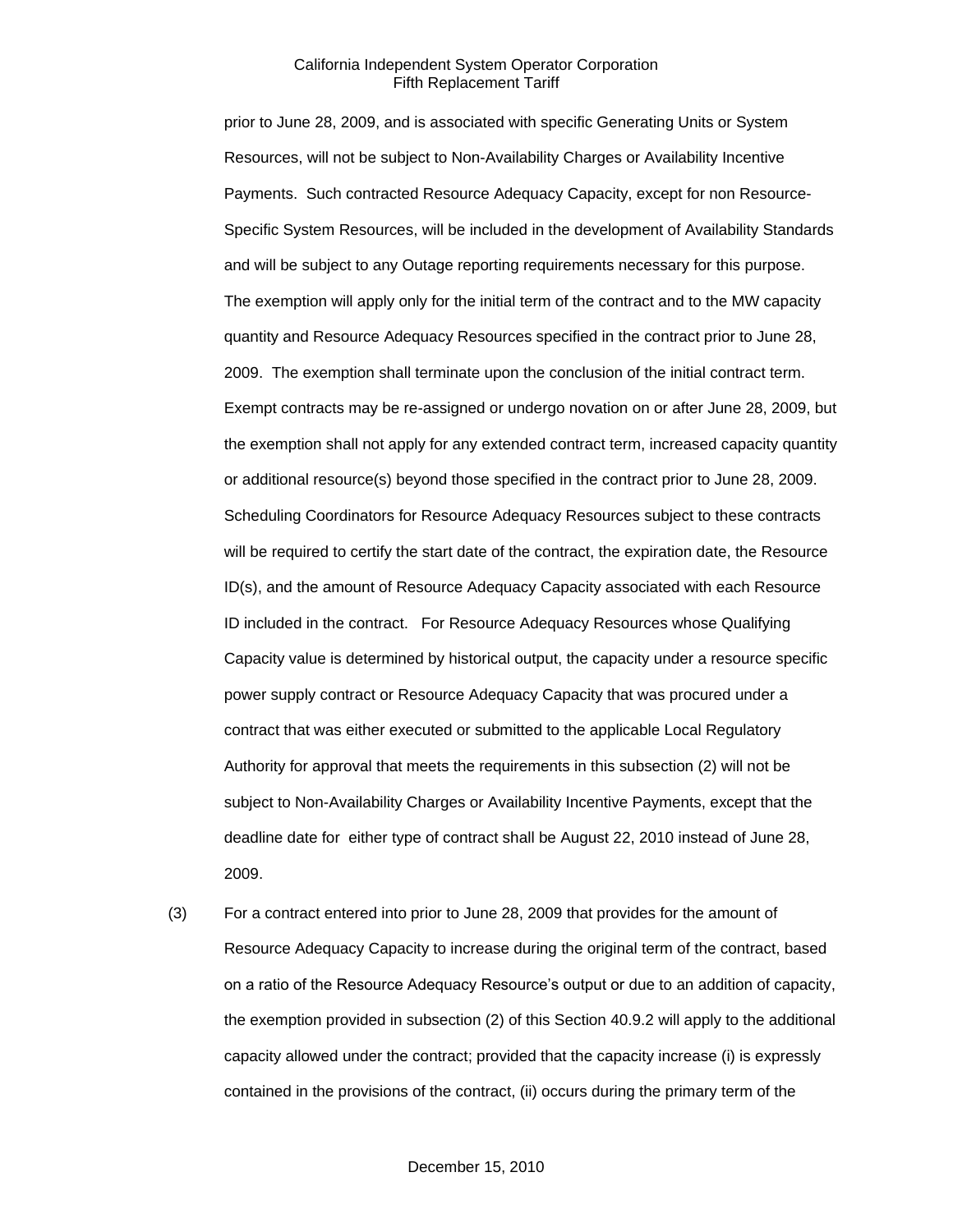contract; and (iii) does not result from contract extensions or other amendments to the original terms and conditions of the contract. Scheduling Coordinators for Resource Adequacy Resources subject to contracts that provide for such capacity increases or additions must include in their certification, in addition to the requirements of subsection (2) of this Section 40.9.2, (i) the citation to any contract provisions that might entitle them to increased exempt Resource Adequacy Capacity from the contracted resources during the primary term of the contract; (ii) the amount of additional capacity to which they might be entitled; and (iii) the actual effective date of the capacity increase. If the actual amount of capacity and/or the actual effective date of the capacity increase is not known at the time of the initial certification, the Scheduling Coordinator shall provide a supplemental certification(s) when this information becomes known. For Resource Adequacy Resources whose Qualifying Capacity value is determined by historical output the exemption provided in subsection (2) of this Section 40.9.2 will apply to an increase in the capacity under a resource specific power supply contract or Resource Adequacy Capacity that was procured under a contract that was either executed or submitted to the applicable Local Regulatory Authority for approval that meets the requirements in this subsection (3), except that the deadline date for either type of contract to be exempt shall be August 22, 2010 instead of June 28, 2009.

- (4) Demand response resources will not be used to determine Availability Standards, will not be subject to Non-Availability Charges or Availability Incentive Payments, and will not be subject to the additional Outage reporting requirements of this Section 40.9.
- (5) Resource Adequacy Capacity provided through contracts for Energy from non-specified resources delivered within the CAISO Balancing Authority Area will not be used to determine Availability Standards, will not be subject to Non-Availability Charges or Availability Incentive Payments, and will not be subject to the additional Outage reporting requirements of this Section 40.9; and
- (6) Resource Adequacy Resources of a Modified Reserve Sharing LSE or a Load following MSS will be used to determine the Availability Standards and will be subject to any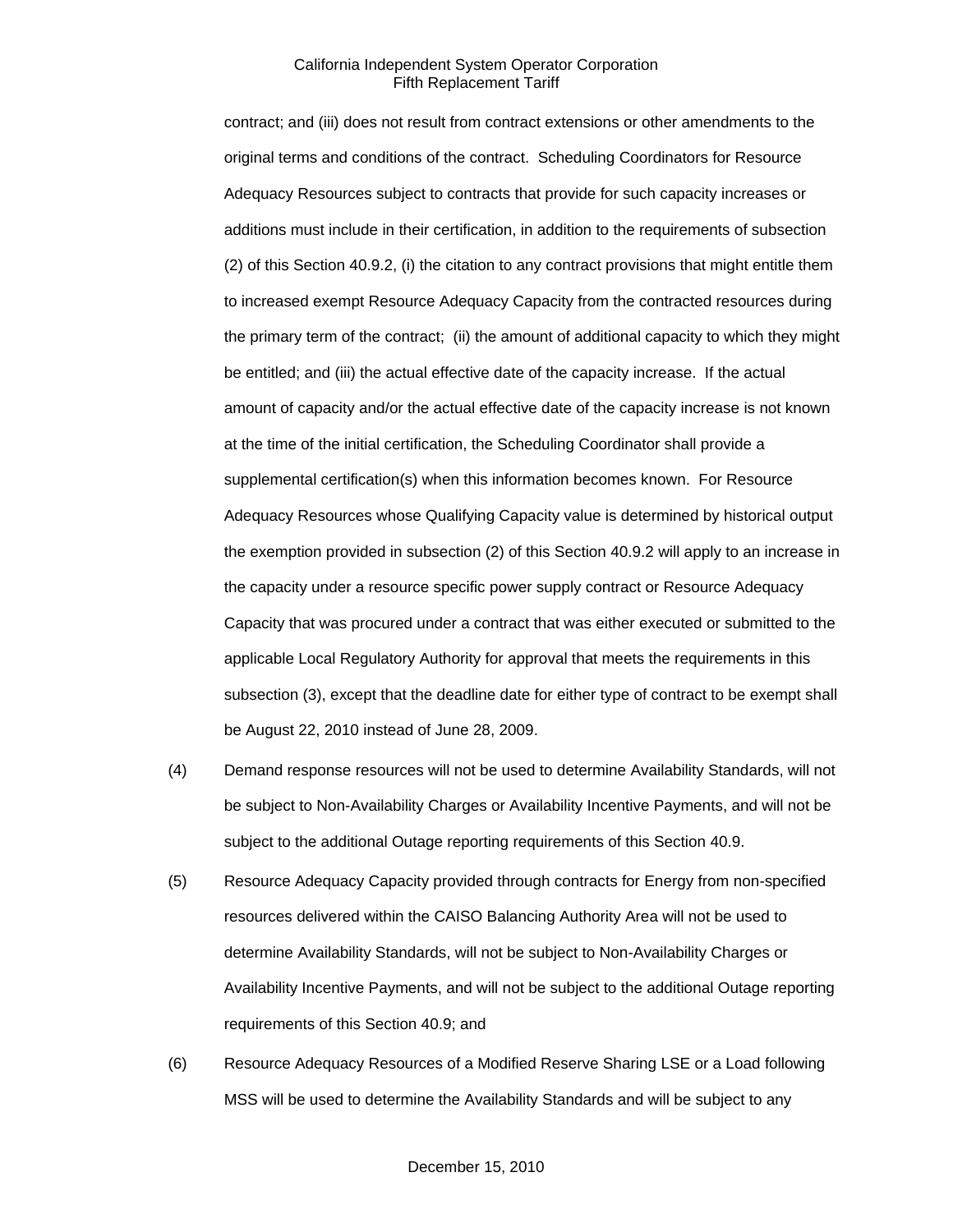Outage reporting requirements necessary for this purpose. Non-Local Capacity Area Resource Adequacy Resources of a Modified Reserve Sharing LSE or a Load following MSS will not be subject to Non-Availability Charges or Availability Incentive Payments, but those entities shall remain responsible for any other applicable deficiency payments under this CAISO Tariff or the applicable MSS Agreement.

Exclusions from the Availability Standards and Outage reporting requirements established in this Section 40.9 are for this Section 40.9 alone and do not affect any other obligation arising under the CAISO Tariff.

#### **40.9.3 Availability Assessment Hours**

The CAISO shall establish Availability Assessment Hours applicable for each month of each Resource Adequacy Compliance Year, which shall be applied starting with Resource Adequacy Compliance Year 2010, in order to assess the extent to which each Resource Adequacy Resource has met the Availability Standards of this Section 40.9. The Availability Assessment Hours shall be a pre-defined set of hours in each month corresponding to the operating periods when high demand conditions typically occur and when the availability of Resource Adequacy Capacity is most critical to maintaining system reliability. The Availability Assessment Hours shall be comprised of five consecutive hours of each non-weekend, nonfederal holiday day. The five hour period will vary by season as necessary such that, based on historical actual load data, the coincident peak load hour typically falls within the five-hour range each day during the month. The CAISO shall annually determine the five hour range for the Availability Assessment Hours for each month of the next Resource Adequacy Compliance year prior to the start of each Resource Adequacy Compliance Year and shall specify them in the Business Practice Manual.

#### **40.9.4 Availability Determinations**

This Section 40.9.4 addresses availability assessment for all Resource Adequacy Capacity, including the Resource Adequacy Capacity of Resource-Specific System Resources, subject to the Section 40.9 Availability Standards program; however, this Section 40.9.4 does not apply to Resource Adequacy Capacity provided by non-Resource-Specific System Resources which are addressed in Section 40.9.7.

#### **40.9.4.1 Availability Standard**

The CAISO shall calculate and publish the monthly Availability Standards for Resource Adequacy Compliance Year 2010 no later than forty five (45) days after a FERC order approving this section and by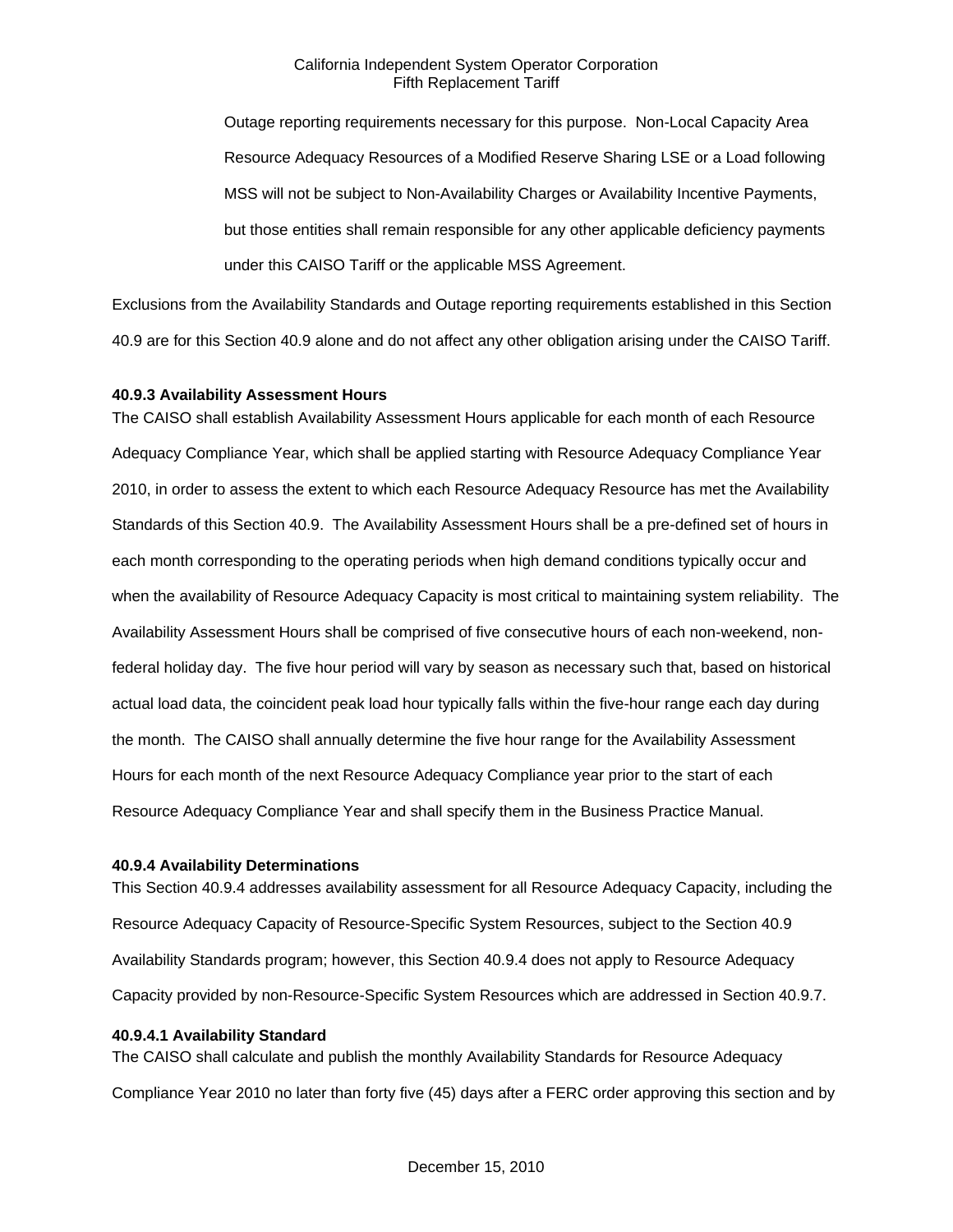July 1 prior to each Resource Adequacy Compliance Year thereafter. For Resource Adequacy Compliance Year 2010, the monthly Availability Standards applicable to Resource Adequacy Resources subject to this Section 40.9.4 will be based on the historical availability of Resource Adequacy Resources during the Availability Assessment Hours of the corresponding months during the period from June 2006 through December 2008. For subsequent years, the monthly Availability Standards will be based on historical availability for the Availability Assessment Hours over the previous three years. Each monthly Availability Standard will be calculated as the sum of the available Resource Adequacy Capacity of the included Resource Adequacy Resources across all the Availability Assessment Hours of the month, divided by the sum of the designated Resource Adequacy Capacity for the same set of hours and resources, and multiplied by 100 to obtain a number between zero (0) and one hundred percent (100%). For the purpose of determining the available Resource Adequacy Capacity in each month, the CAISO will use the Outage information reported in SLIC and, when available, the Outage reports submitted pursuant to Section 40.9.5. To ensure consistency between the calculation of the monthly Availability Standard and the calculation of each resource's monthly availability, the data utilized for both calculations will be in accordance with the provisions of Sections 40.9.4.2. All Resource Adequacy Resources except for the following will be included in the calculation of the Availability Standards:

- (1) Resource Adequacy Resources exempted in Section 40.9.2;
- (2) Non-Resource-Specific System Resources;
- (3) Resources between one (1) MW and ten (10) MW subject to the reporting requirements of Section 40.9.5, until such time that the CAISO has received the outage reports and can begin to utilize the data; and
- (4) Use-Limited Resources for Compliance Year 2010 and 2011.

## **40.9.4.2 Availability Calculation for a Resource Adequacy Resource**

The CAISO will calculate the monthly availability for each Resource Adequacy Resource subject to this

Section 40.9.4 as follows:

The sum of the hourly available Resource Adequacy Capacity of the resource over all Availability

Assessment Hours of the month, divided by the sum of the hourly Resource Adequacy Capacity of the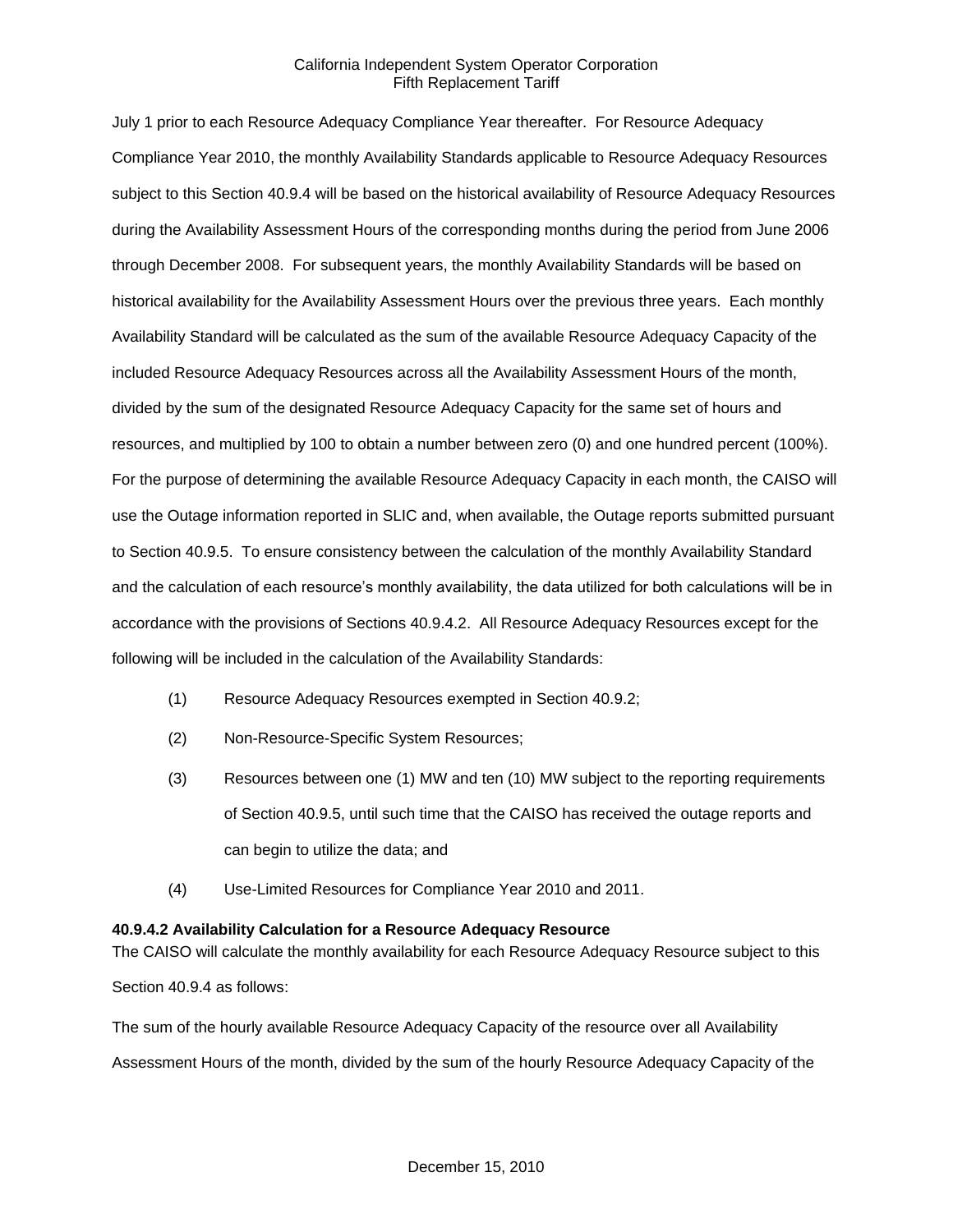resource as designated in the Supply Plan for the resource for those hours, and multiplied by 100 to obtain a number between zero percent (0%) and one hundred percent (100%).

- A Resource Adequacy Resource will be determined to be less than one hundred percent (100%) available in a given month if it has any Forced Outages or temperature-related ambient de-rates that impact the availability of its designated Resource Adequacy Capacity during the Availability Assessment Hours of that month.
- For Resource Adequacy Resources whose Qualifying Capacity value is determined by historical output, its hourly available Resource Adequacy Capacity for each Availability Assessment Hour will be determined from three components: the total actual amount of Energy the resource delivered during that hour; Resource Adequacy Capacity of the resource as designated in its Supply Plan; and the resource's Net Qualifying Capacity as reduced for that hour by the same percentage by which any Forced Outages or temperature-related ambient de-rates reduced the resource's capacity from its PMax capacity. If the total actual amount of Energy delivered by the resource in an Availability Assessment Hour is greater than or equal to the amount of Resource Adequacy Capacity designated in the Supply Plan, the hourly available Resource Adequacy Capacity for the hour will equal the resource's Resource Adequacy Capacity as designated in its Supply Plan. If the total actual amount of Energy delivered by the resource in an Availability Assessment Hour is less than the amount of Resource Adequacy Capacity designated in the Supply Plan, the available Resource Adequacy Capacity of the resource for that hour will be the higher of the total actual Energy the resource delivered in that hour or the resource's Net Qualifying Capacity as reduced for that hour by the same percentage by which any Forced Outages or temperature-related ambient de-rates reduced the resource's capacity from its PMax capacity. The Resource Adequacy Capacity for each resource will be determined in accordance with the following formula:

Hourly Available Resource Adequacy Capacity = Min (RA Capacity, Max (Actual Energy, Proportional Derated Capacity))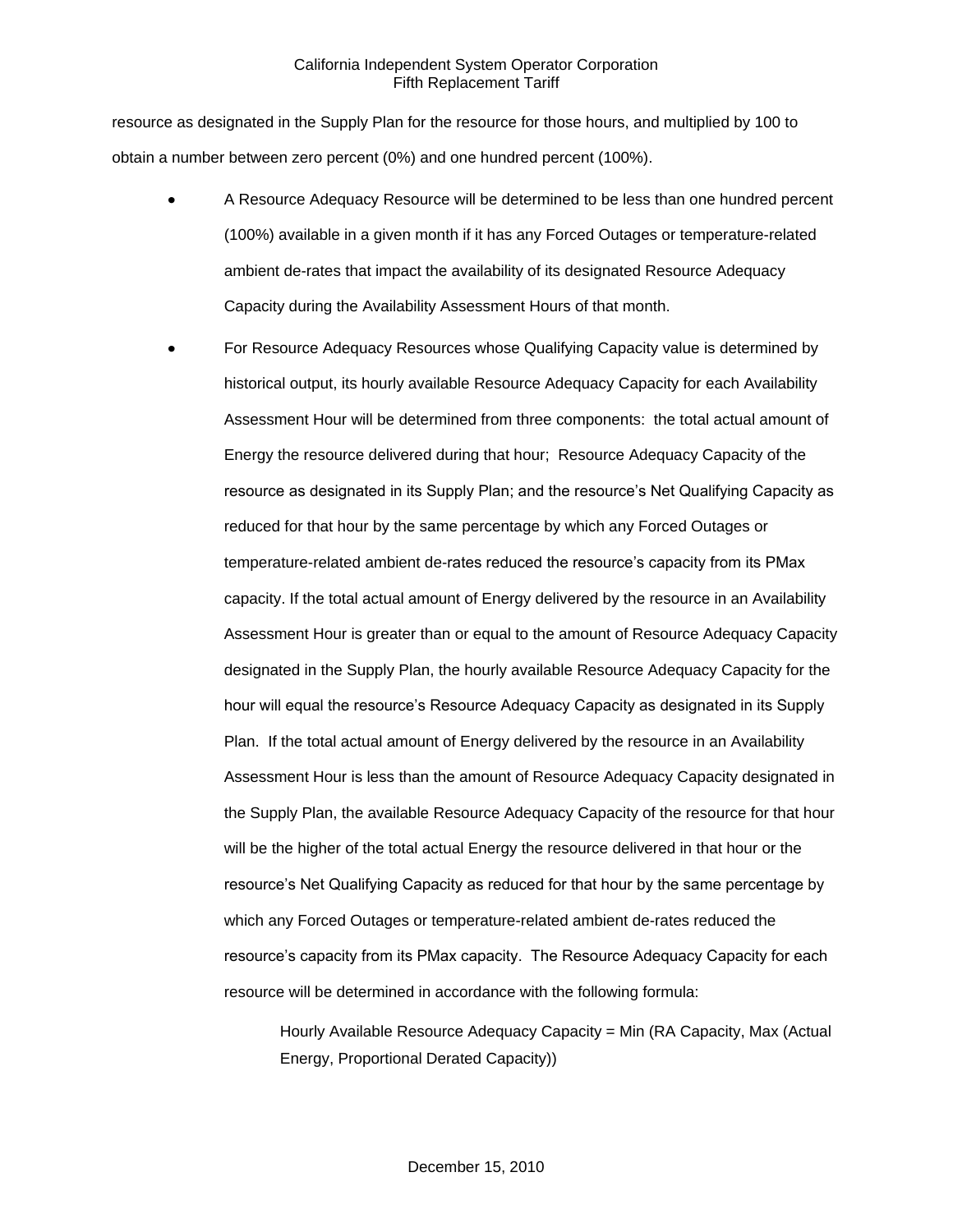Where:

RA Capacity = Resource Adequacy Capacity designated in the Supply Plan

Actual Energy = Total actual Energy delivered by the resource in the Availability Assessment Hour

Proportional Derated Capacity = Resource's Net Qualifying Capacity as reduced for that hour by the same percentage by which any Forced Outages or temperature-related ambient de-rates reduced the resource's capacity from its PMax capacity

If the SC for the Resource Adequacy Resource requests to convert from a Forced Outage to a Maintenance Outage in accordance with Section 9.3.3, the SC must terminate the existing Forced Outage and submit a new request for a Maintenance Outage. In the event the CAISO rejects the request to convert from a Forced Outage to a Maintenance Outage due to reliability criteria, the Outage will not be converted and the Forced Outage will continue. Outages properly submitted for temperature-related ambient derates for a Use Limited Resource will be counted against its availability only until such time as the Use Limited Resource reaches its energy limit constraint, at which time such Outages or derates will no longer count against the availability of the Use Limited Resource for the relevant month.

The start and end times used in calculating the availability of each resource each month will be the Outage time reported in the SLIC system or through the alternative reporting process of Section 40.9.5 for resources not included in the SLIC system.

## **40.9.4.2.1 Substitute Capacity**

A Scheduling Coordinator may substitute capacity that is not Resource Adequacy Capacity for its Resource Adequacy Capacity that is on a Forced Outage or de-rate in order to mitigate the impact of the Forced Outage or de-rate on its availability calculation. Such substitution will be accepted by the CAISO in accordance with the following procedures.

(1) For Local Capacity Area Resources. A Scheduling Coordinator providing Resource Adequacy Capacity to satisfy a Local Capacity Area requirement may pre-qualify alternate resources by providing a prequalification request in accordance with the form and schedule specified in the Business Practice Manual. If the alternate resource is located at the same bus as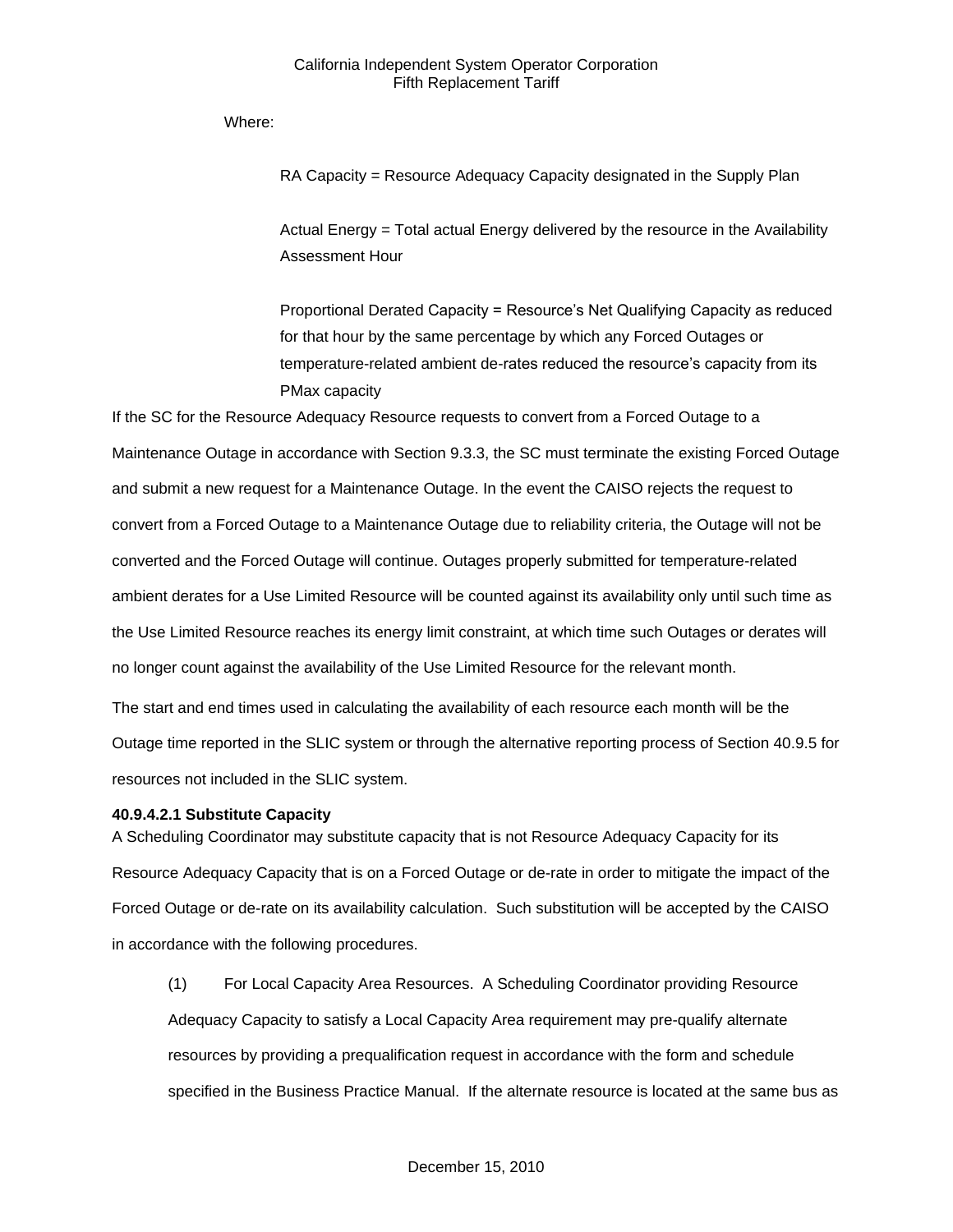the Resource Adequacy Resource it would replace and has similar operational characteristics, the CAISO will approve the pre-qualification request as a substitute resource for use in the subsequent Resource Adequacy Compliance Year. Additionally, when a Local Capacity Area Resource Adequacy Resource subsequently has a Forced Outage or de-rate, the Scheduling Coordinator may, prior to the close of IFM, request to substitute a non-pre-qualified resource. The CAISO will grant the request if the alternate resource is (i) located at the same bus and meets the CAISO's operational needs, or (ii) if not located at the same bus, is located in the same Local Capacity Area, and which meets the CAISO's effectiveness and operational needs, including size of resource, as determined by the CAISO in its reasonable discretion.

(2) Non-Local Capacity Area Resources (Resource Adequacy Resources designated to meet system requirements). If a Resource Adequacy Resource that is not also a Local Capacity Area Resource has an outage that would count against its availability, the Scheduling Coordinator for that resource may, prior to the close of the IFM, request to substitute a non-Resource Adequacy Resource to be used in the place of the original resource. A Scheduling Coordinator for a non-Resource Specific System Resource that has an outage that would count against its availability may, prior to the close of the IFM, request to substitute a non-Resource Adequacy Resource that is internal to the CAISO Balancing Area Authority to be used in the place of the original resource. The CAISO shall approve the request if the substitute resource provides the same MW quantity of deliverable capacity as the original Resource Adequacy Resource.

#### **40.9.4.2.2 Accounting for De-Rates**

In accounting for a de-rate of a unit that has not committed one hundred percent (100%) of its Net Qualified Capacity in its Monthly Supply Plan, the CAISO will follow the following principles:

- (1) Any de-rate will be applied first to any non Resource Adequacy Capacity of the resource; and
- (2) Any de-rate to Resource Adequacy Capacity will be applied pro-rata to any contract capacity exempt under Section 40.9.2(2) and any non-exempt Resource Adequacy Capacity commitment from that resource.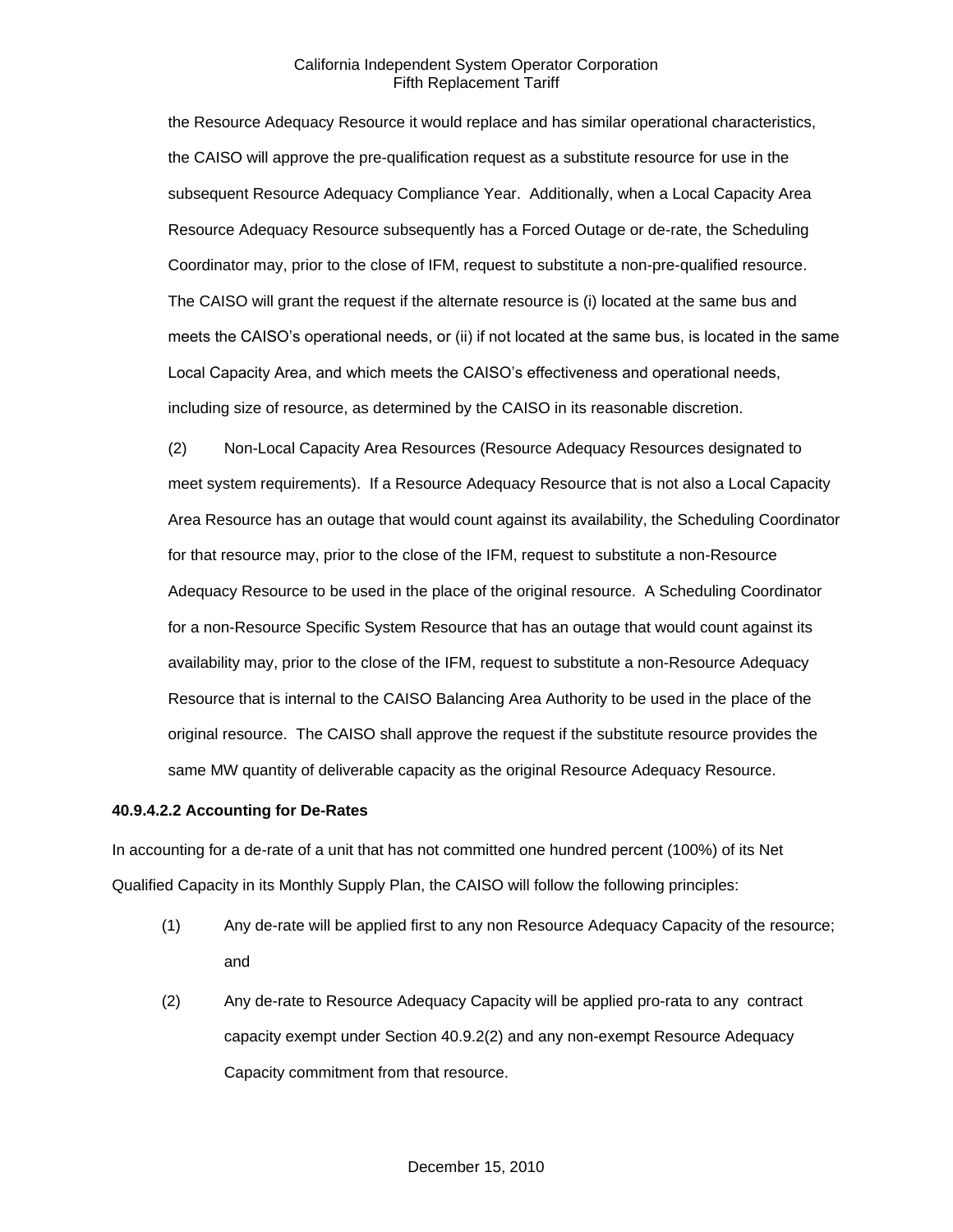## **40.9.5 Outage Reporting**

Scheduling Coordinators for Generating Units or Resource-Specific System Resources that are also Resource Adequacy Resources with a maximum output capability of one (1) MW or more, but which do not meet the requirement to provide information on Forced Outages in accordance with Section 9.3.10, shall provide equivalent availability-related information in the form and on the schedule specified in the Business Practice Manuals. This information shall identify all Forced Outages, non-ambient de-rates, and temperature-related ambient de-rates that have occurred over the previous calendar month and shall contain all relevant details needed to enable the CAISO to perform the availability calculation for the resource in accordance with Section 40.9.4, including: the start and end times of any Outages or derates, the MW availability in all Availability Assessment Hours, and the causes of any Forced Outages or de-rates. Scheduling Coordinators for Resource Adequacy Resources whose maximum output capability is ten (10) MW or more shall report Outage-related information in accordance with the reporting obligations in Section 9.3.10.

## **40.9.6 Non-Availability Charges And Availability Incentive Payments**

A Resource Adequacy Resource that is subject to the availability assessment in accordance with Section 40.9.4 and whose monthly availability calculation under Section 40.9.4.2 is more than two and a half percent (2.5%) below the monthly Availability Standard will be subject to a Non-Availability Charge for the month. A Resource Adequacy Resource subject to Section 40.9.4 whose availability calculation under Section 40.9.4.2 is more than two and a half percent (2.5%) above the monthly Availability Standard will be eligible for an Availability Incentive Payment for the month.

## **40.9.6.1 Determination of Resource Adequacy Capacity Subject to Non-Availability Charge**

The amount of Resource Adequacy Capacity of a Resource Adequacy Resource subject to the Non-Availability Charge will be determined as follows:

(1) A Resource Adequacy Resource with actual availability calculated in accordance with Section 40.9.4.2 that is less than the Availability Standard minus the tolerance band of two and a half percent (2.5%) for a given month will have the Non-Availability Charge assessed to that portion of its non-exempt Resource Adequacy Capacity determined in accordance with the following formula: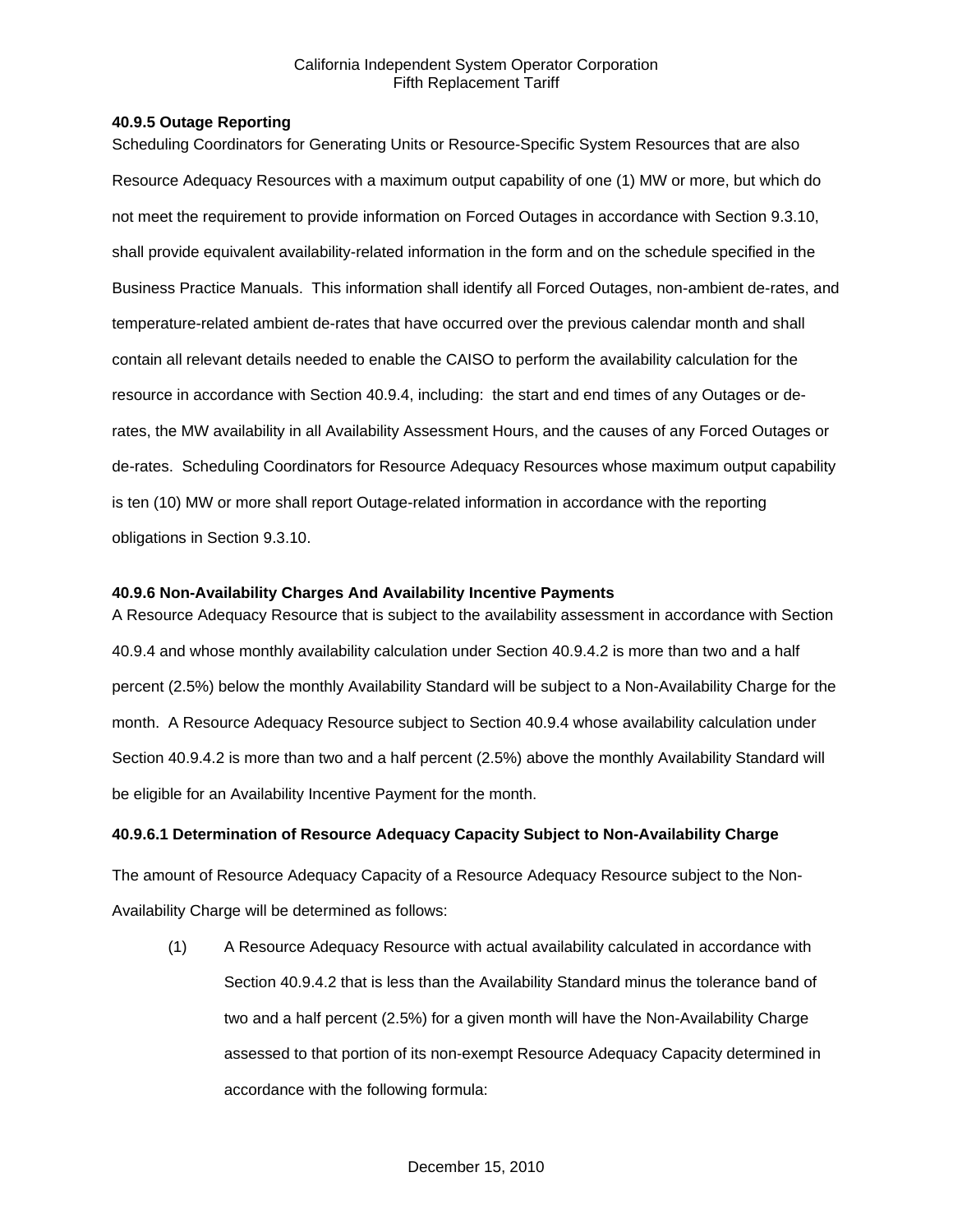$P = RA<sup>*</sup>(S - .025) - X$ 

Where:

- $P =$  The RA Resource's RA Capacity subject to Non-Availability Charge
- $S =$  Monthly Availability Standard as a fraction, so that  $0 < S < 1.0$
- RA = The RA Resource's RA Capacity (MW) {as designated in its Supply Plan, less any exempt capacity}
- $X =$  The {mean of the} RA Resource's {hourly available RC Capacity over all Availability Assessment Hours of the month (MW).}
- (2) No Non-Availability Charge will be applied when a Resource Adequacy Resource's actual availability, calculated in accordance with Section 40.9.4.2 for a given month, is equal to or greater than the Availability Standard less two and a half percent (2.5%).
- (3) Any Forced Outage, non-ambient de-rate, or temperature-related ambient de-rates of a resource that the CAISO has accepted as a substitute for a Resource Adequacy Resource in accordance with Section 40.9.4.2.1 will be applied in calculating the availability of the Resource Adequacy Resource for which it is substituting.

## **40.9.6.2 Determination of the Non-Availability Charge**

The per-MW Non-Availability Charge rate will be the Monthly ICPM Capacity Payment price as specified in Schedule 6 of Appendix F of this CAISO Tariff. The Non-Availability Charge for a Resource Adequacy Resource shall be determined by multiplying the resource's capacity subject to the Non-Availability Charge calculated in accordance with Section 40.9.6.1 by the Non-Availability Charge rate.

## **40.9.6.3 Availability Incentive Payment**

Scheduling Coordinators for Resource Adequacy Resources that achieve monthly availability that is more than two and a half percent (2.5%) above the monthly Availability Standard are eligible to receive the monthly Availability Incentive Payment. This payment will be funded entirely through the monthly Non-Availability Charges assessed for the same month. For each resource eligible for the Availability Incentive Payment, its eligible capacity will be that portion of its designated Resource Adequacy Capacity equal to its actual availability calculated in accordance with Section 40.9.4.2 minus the Availability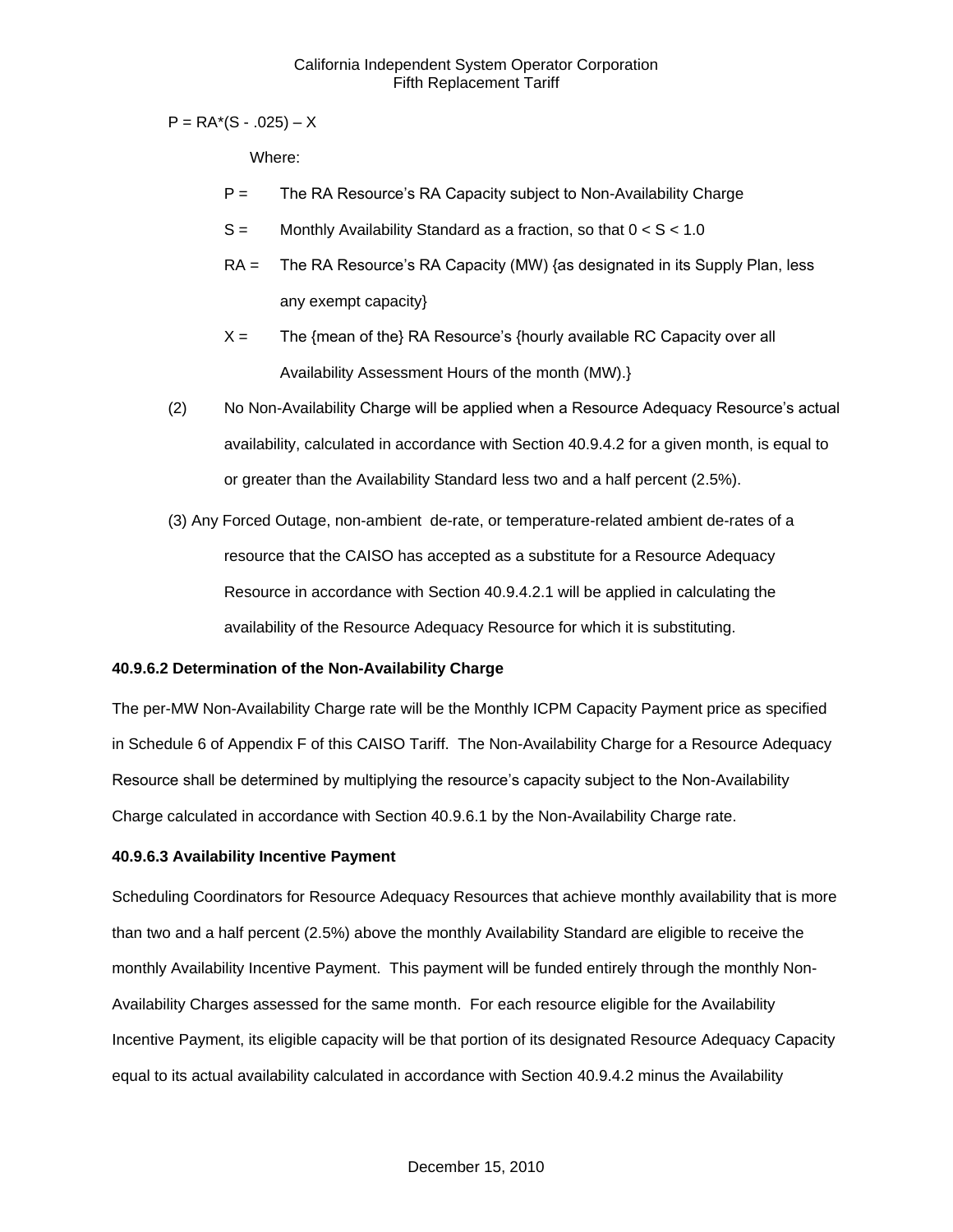Standard percent minus two and a half percent (2.5%). The monthly Availability Incentive Payment rate will equal the total Non-Availability Charges assessed for the month divided by the total Resource Adequacy Capacity eligible to receive the Availability Incentive Payment that month, provided that the Availability Incentive Payment rate shall not exceed three times the Non-Availability Charge rate. The Availability Incentive Payment the CAISO shall pay to each eligible resource will equal the product of its eligible capacity and the Availability Incentive Payment rate. Any remaining Non-Availability Charge funds that are not distributed to eligible Resource Adequacy Resources will be credited against the Real-Time neutrality charge for that Trade Month in accordance with Section 11.5.2.3.

### **40.9.6.4 Monthly Settlement**

The CAISO shall calculate and settle Non-Availability Charges and Availability Incentive Payments on a Trade Month basis so that all Non-Availability Charges collected for a Trade Month are allocated in accordance with Section 40.9.6.3 for that same Trade Month.

#### **40.9.7 Assessment For Non Resource-Specific System Resources**

Non-Resource-Specific System Resources that provide Resource Adequacy Capacity will comprise a distinct category for purposes of the CAISO's Availability Standards program. This category will utilize the same Availability Standard determined for other Resource Adequacy Resources in accordance with Section 40.9.4.1, but will have its own availability calculations, as well as a separate account for settling Non-Availability Charges and Availability Incentive Payments.

## **40.9.7.1 Availability Standard for Non-Resource-Specific System Resources Providing Resource Adequacy Capacity**

The monthly Availability Standard for a non-Resource-Specific System Resource will be the Availability Standard determined in accordance with Section 40.9.4.1 to be provided in the form of Economic Bids or Self-Schedules at the resource's designated Scheduling Point submitted to the IFM for all Availability Assessment Hours. The Availability Standard applicable to a non-Resource Specific System Resource shall not include any hours in which the resource was prohibited by Section 30.8 from bidding across an out-of-service transmission path at its designated Scheduling Point. A non-Resource Specific System Resource providing Resource Adequacy Capacity whose monthly availability calculation under Section 40.9.7.2 is more than two and a half percent (2.5%) below the monthly Availability Standard will be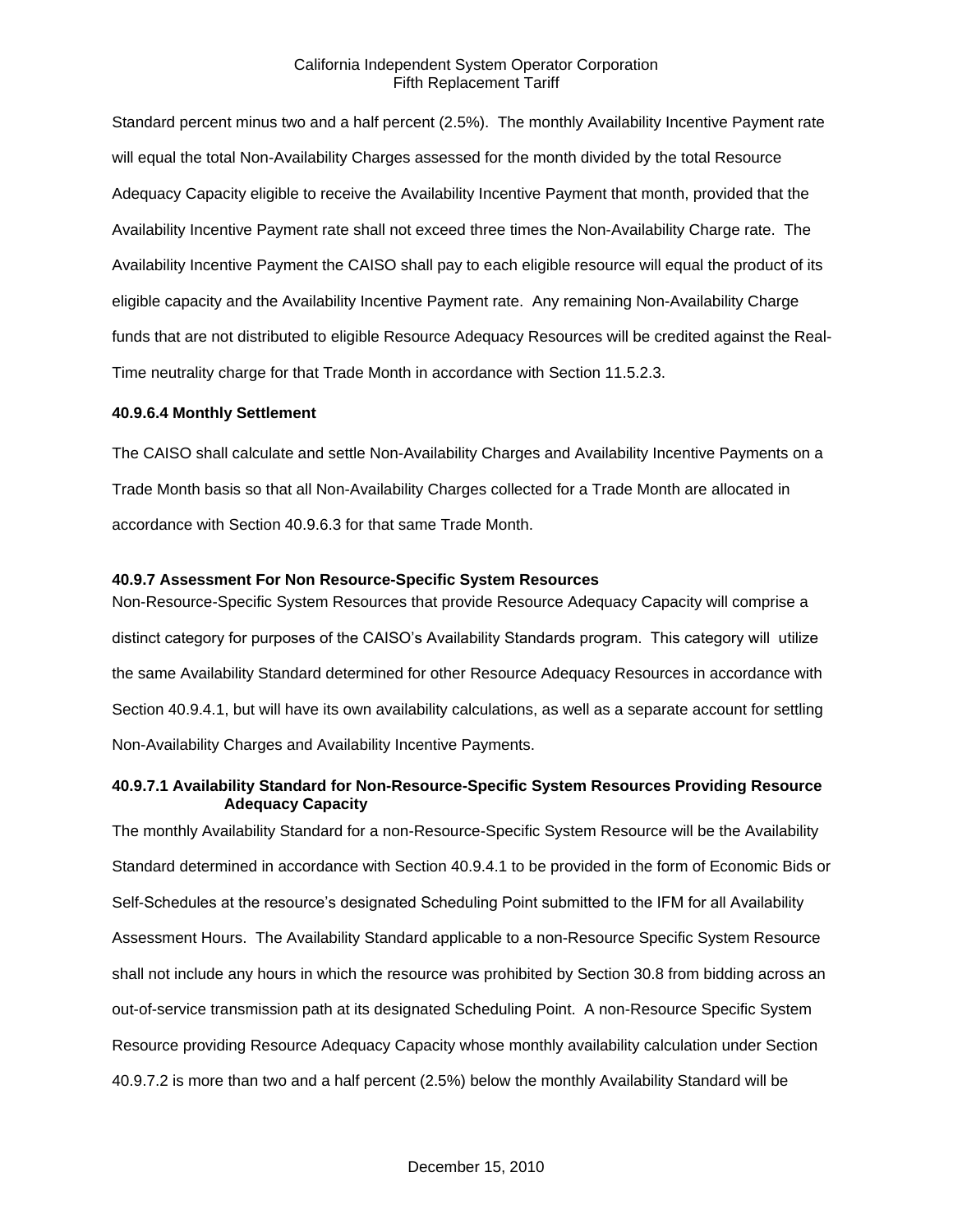subject to a Non-Availability Charge for the month. A non-Resource Specific System Resource providing Resource Adequacy Capacity whose monthly availability calculation under Section 40.9.7.2 is more than two and a half percent (2.5%) above the monthly Availability Standard will be eligible for Availability Incentive Payments. Non-Resource-Specific System Resources will not be included in the calculation of the Availability Standards for other Resource Adequacy Resources as determined in Section 40.9.4.

#### **40.9.7.2 Availability Calculation for Non-Resource-Specific System Resources Providing Resource Adequacy Capacity**

The availability of Resource Adequacy Capacity provided by a non-Resource-Specific System Resource will be measured by its hourly offers of Economic Bids or Self-Schedules to provide Energy or, if certified to provide Ancillary Services, Bids for or submissions to Self-Provide Ancillary Service capacity into the CAISO Day-Ahead Market in accordance with the requirements of Section 40.6, for all of the Availability Assessment Hours. Specifically, the resource's availability will be calculated as the sum of the MW-hours reflected in the resource's submitted Day-Ahead Economic Bids and Self-Schedules over all Availability Assessment Hours, divided by the sum of the resource's designated non-exempt Resource Adequacy Capacity for all Availability Assessment Hours, times one hundred (100) to obtain a number between zero (0) and one hundred percent (100%). The Scheduling Coordinator for Resource Adequacy Capacity provided by non-Resource-Specific System Resources is expected to secure sufficient transmission rights to deliver the Resource Adequacy Capacity to its designated CAISO Scheduling Point. If in any given Availability Assessment Hour, the CAISO does not fully accept the Economic Bids or Self-Schedules submitted by the Scheduling Coordinator for the Resource Adequacy Capacity provided by non-Resource-Specific System Resources, the Scheduling Coordinator for that resource shall be deemed to have met its availability obligation for that hour. In determining monthly availability of a non-Resource Specific System Resource under Section 40.9.7.2, any hours in which the resource was prohibited by Section 30.8 from bidding across an out-of-service transmission path at its designated Scheduling Point will be excluded from the calculation. Scheduling Coordinators for non-Resource Specific System Resources must submit a monthly report of such hours occurring under Section 30.8, in the format and manner described in the Business Practice Manual for Reliability Requirements.

## **40.9.7.3 Determination of Non-Availability Charges and Availability Incentive Payments for Non-Resource-Specific System Resources Providing Resource Adequacy Capacity**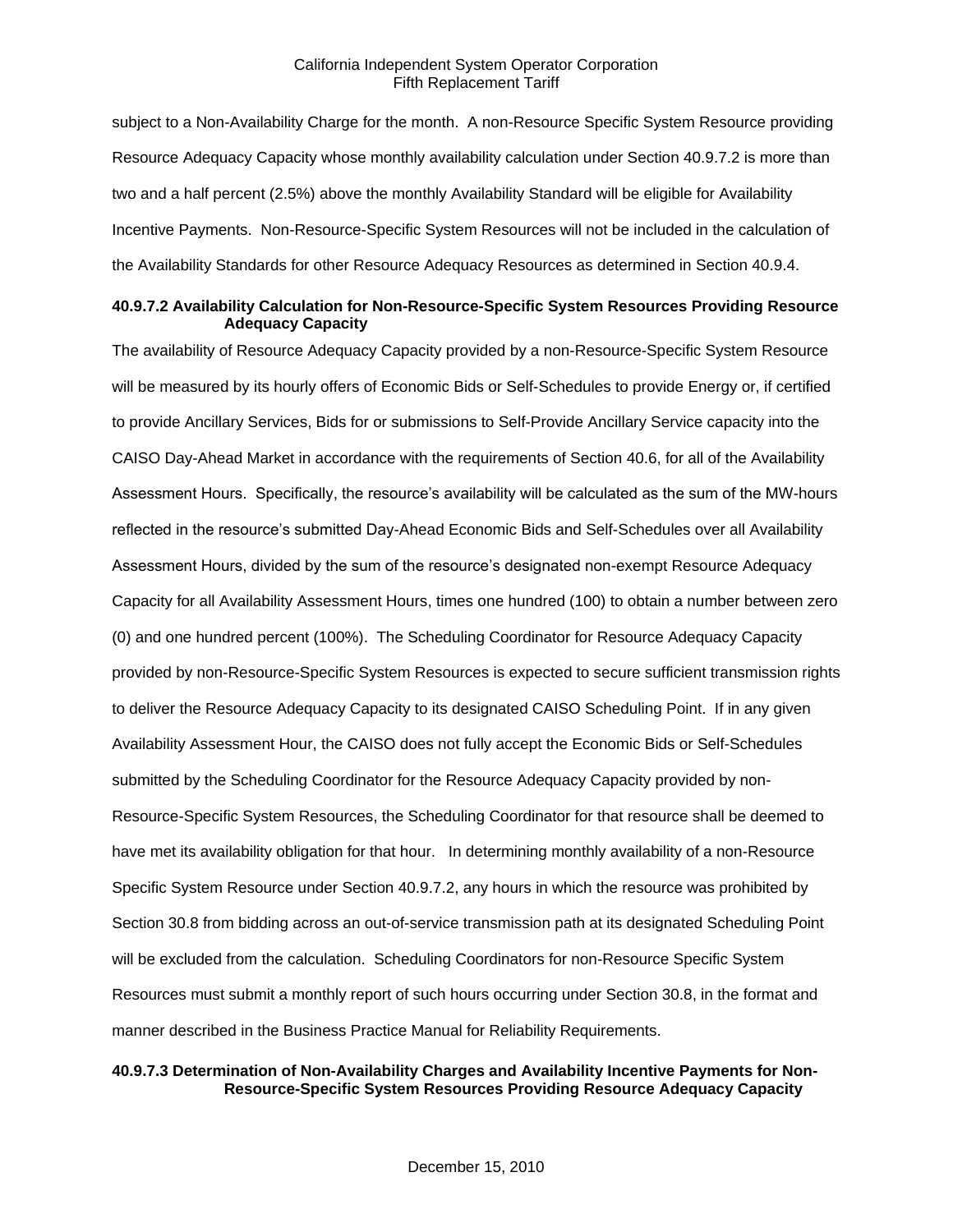A Non-Resource-Specific System Resource that provides Resource Adequacy Capacity and whose actual availability calculated in accordance with Section 40.9.7.2 is less than the Availability Standard defined in Section 40.9.7.1 minus the tolerance band of two and one-half percent (2.5%) for a given month shall be assessed a Non-Availability Charge. This charge for such a resource shall apply to that portion of the resource's designated non-exempt Resource Adequacy Capacity equal to one hundred percent (100%) minus the ratio of its actual availability calculated in accordance with Section 40.9.7.2 to the Availability Standard minus two and one-half percent (2.5%). The Non-Availability Charge will then equal the resource's applicable capacity that is subject to Non-Availability Charges multiplied by the a Non-Availability Charge rate equal to the Monthly ICPM Capacity Payment price as specified in Schedule 6 of Appendix F of this CAISO Tariff.

Funds collected for Non-Availability Charges pursuant to this Section 40.9.7.3 in a Trade Month will be used to provide Availability Incentive Payments to non-Resource-Specific System Resources providing Resource Adequacy Capacity that exceed the Availability Standard established in Section 40.9.7.1 plus the tolerance band of two and one-half percent (2.5%) for that same Trade Month. The funds will be distributed to each such resource in proportion to the resource's share of the total non-exempt Resource Adequacy Capacity provided by non-Resource-Specific System Resources that are eligible for Availability Incentive Payments or the month.

Any Availability Incentive Payment to a non-resource specific System Resource providing Resource Adequacy Capacity under this Section 40.9.7 3 will be capped at three times the Non-Availability Charge rate multiplied by the amount of the resource's non-exempt Resource Adequacy Capacity. Any remaining monthly surplus of Non-Availability Charges from non-Resource-Specific System Resources providing Resource Adequacy Capacity in a Trade Month will be credited against the Real-Time neutrality charge for that Trade Month in accordance with Section 11.5.2.3. Only revenues received from the assessment of Non-Availability Charges to non-Resource-Specific System Resources providing Resource Adequacy Capacity will be used to fund Availability Incentive Payments for non-Resource-Specific System Resources providing Resource Adequacy Capacity.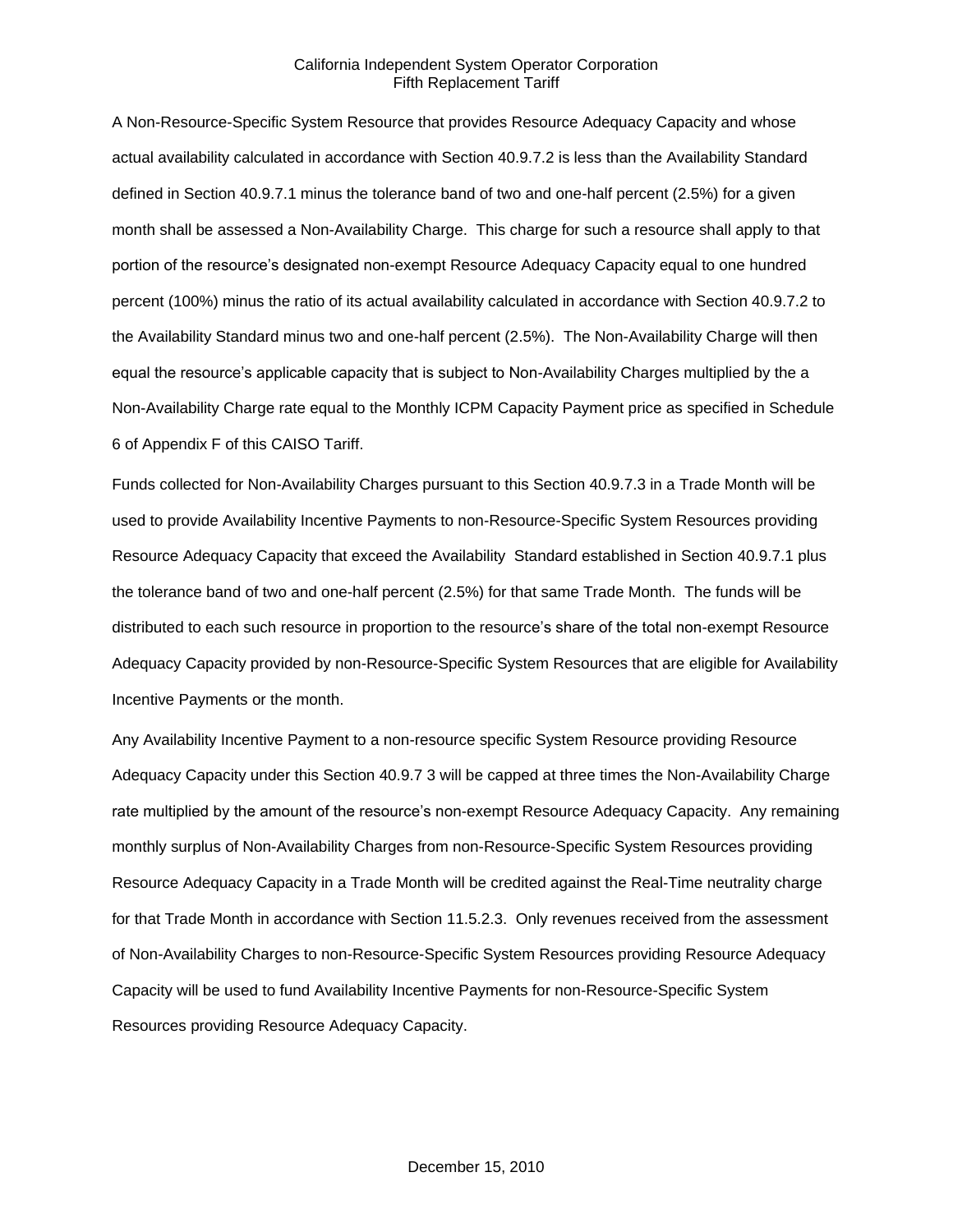## **40.9.8 Reporting**

By July 1 of each year, the CAISO will provide an informational report that will be posted on the CAISO Website and include the following information: (1) the Availability Standard value for each month of the year and (2) information on the average actual availability each month of Resource Adequacy Resources, the total amount of Non-Availability Charges assessed and the total amount of Availability Incentive Payments made.

# **41. Procurement Of RMR Generation**

## **41.1 Procurement Of Reliability Must-Run Generation By The CAISO**

A Reliability Must-Run Contract is a contract entered into by the CAISO with a Generator which operates a Generating Unit giving the CAISO the right to call on the Generator to generate Energy and, only as provided in this Section 41.1, or as needed for Black Start or Voltage Support required to meet local reliability needs, or to procure Ancillary Services from Potrero power plant to meet operating criteria associated with the San Francisco local reliability area, to provide Ancillary Services from the Generating Units as and when this is required to ensure that the reliability of the CAISO Controlled Grid is maintained.

## **41.2 Designation Of Generating Unit As Reliability Must-Run Unit**

The CAISO will, subject to any existing power purchase contracts of a Generating Unit, have the right at any time based upon CAISO Controlled Grid technical analyses and studies to designate a Generating Unit as a Reliability Must-Run Unit. A Generating Unit so designated shall then be obligated to provide the CAISO with its proposed rates for Reliability Must-Run Generation for negotiation with the CAISO. Such rates shall be authorized by FERC or the Local Regulatory Authority, whichever authority is applicable.

## **41.3 Reliability Studies And Determination Of RMR Unit Status**

In addition to the Local Capacity Technical Study under 40.3.1, the CAISO may perform additional technical studies, as necessary, to ensure compliance with Reliability Criteria. The CAISO will then determine which Generating Units it requires to continue to be Reliability Must-Run Units, which Generating Units it no longer requires to be Reliability Must-Run Units and which Generating Units it requires to become the subject of a Reliability Must-Run Contract which had not previously been so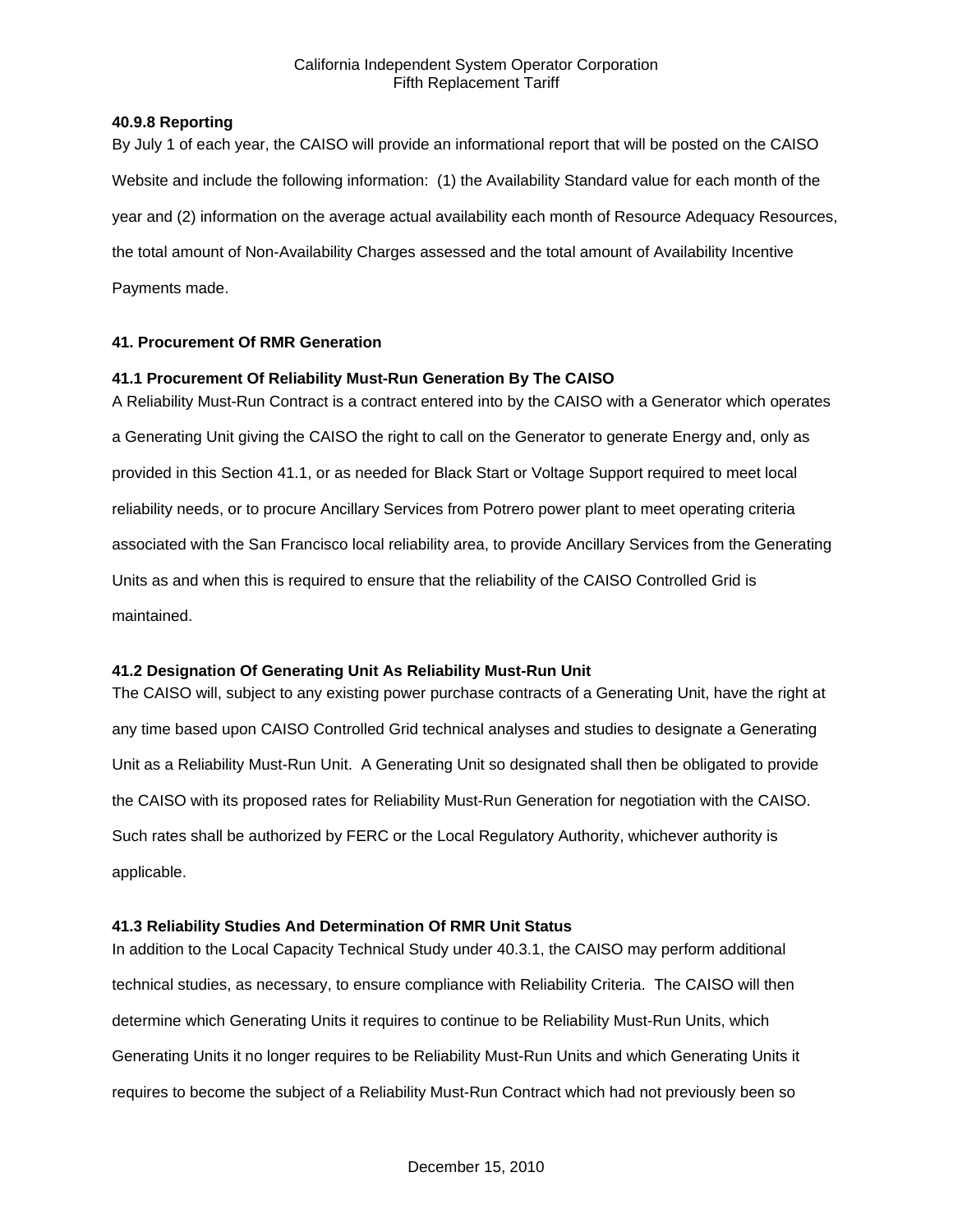contracted to the CAISO. None of the Generating Units owned by Local Publicly Owned Electric Utilities are planned to be designated as Reliability Must-Run Units by the CAISO as of the CAISO Operations Date but are expected to be operated in such a way as to maintain the safe and reliable operation of the interconnected transmission system comprising the CAISO Balancing Authority Area. However, in the future, Local Publicly Owned Electric Utilities may contract with the CAISO to provide Reliability Must-Run Generation.

#### **41.4 Reliability Must-Run Contracts**

A pro forma of the Reliability Must-Run Contract is attached as Appendix G. From the CAISO Operations Date all Reliability Must-Run Units will be placed under the "As Called" conditions, but the parties may, pursuant only to the terms of the Reliability Must-Run Contract, transfer any such unit to one of the alternative forms of conditions under specific circumstances. The CAISO will review the terms of the applicable forms of agreement applying to each Reliability Must-Run Unit to ensure that the CAISO will procure Reliability Must-Run Generation from the cheapest available sources and to maintain System Reliability. The CAISO shall give notice to terminate Reliability Must-Run Contracts that are no longer necessary or can be replaced by less expensive and/or more competitive sources for maintaining the reliability of the CAISO Controlled Grid.

#### **41.5 RMR Dispatch**

## **41.5.1 Day-Ahead And HASP RMR Dispatch**

RMR Dispatches will be determined in accordance with the RMR Contract, the MPM-RRD process addressed in Sections 31 and 33 and through manual RMR Dispatch Notices to meet Applicable Reliability Criteria.

The CAISO will notify Scheduling Coordinators for RMR Units of the amount and time of Energy requirements from specific RMR Units in the Trading Day prior to or at the same time as the Day-Ahead Schedules and AS and RUC Awards are published, to the extent that the CAISO is aware of such requirements, through an RMR Dispatch Notice or flagged RMR Dispatch in the IFM Day-Ahead Schedule. The CAISO may also issue RMR Dispatch Notices after Market Close of the DAM and through Dispatch Instructions flagged as RMR Dispatches in the Real-Time Market. The Energy to be delivered for each Trading Hour pursuant to the RMR Dispatch Notice an RMR Dispatch in the IFM or Real-Time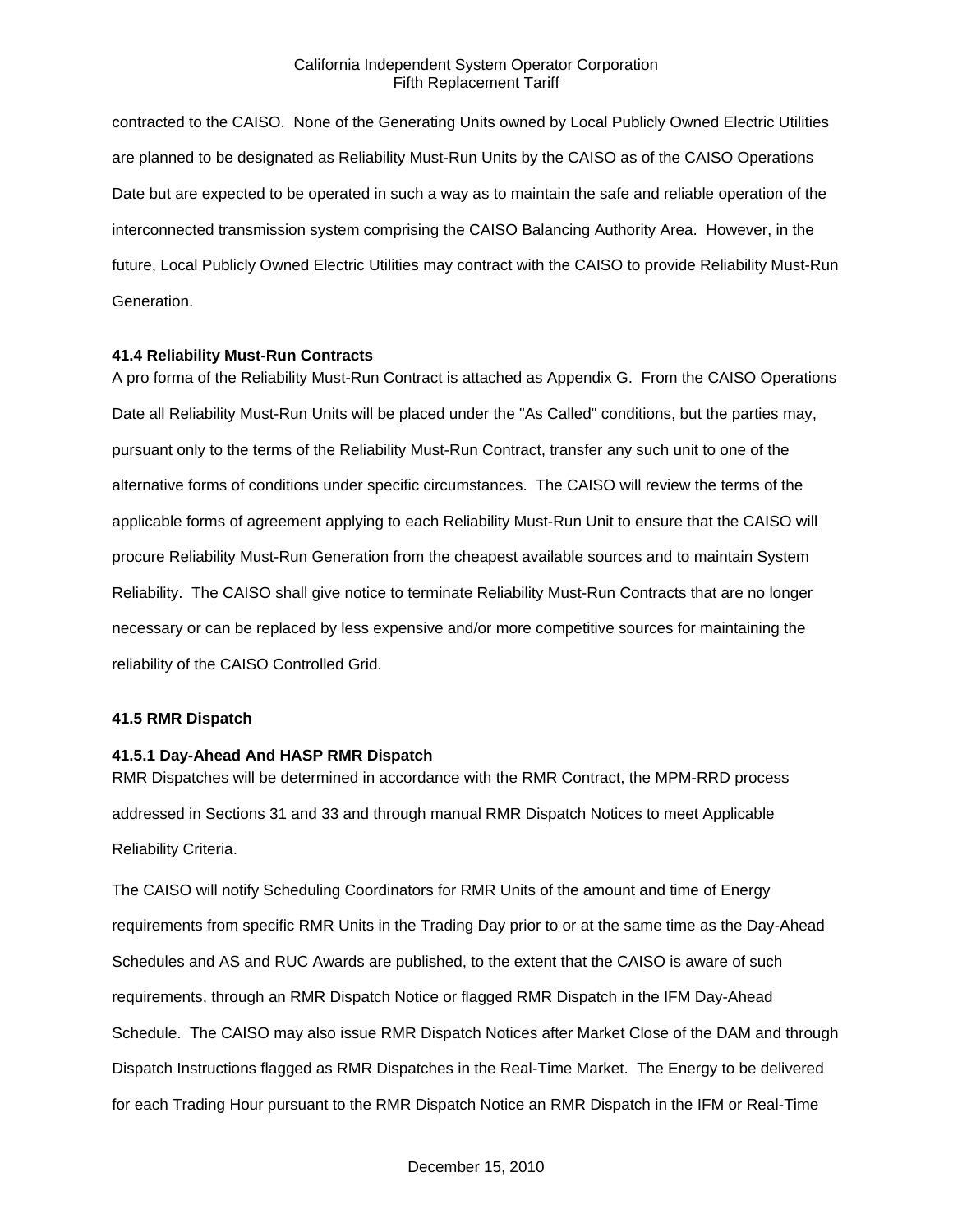shall be referred to as the RMR Energy. Scheduling Coordinators may submit Bids in the DAM or the HASP for RMR Units operating under Condition 1 of the RMR Contract in accordance with the bidding rules applicable to non-RMR Units. A Bid submitted in the DAM or the HASP for a Condition 1 RMR Unit shall be deemed to be a notice of intent to substitute a market transaction for the amount of MWh specified in each Bid for each Trading Hour pursuant to Section 5.2 of the RMR Contract. In the event the CAISO issues an RMR Dispatch Notice or an RMR Dispatch in the IFM or Real-Time Market for any Trading Hour, any MWh quantities cleared through Competitive Constraint Run of the MPM-RRD shall be considered as a market transaction in accordance with the RMR Contract. RMR Units operating as Condition 2 RMR Units may not submit Bids until and unless the CAISO issues an RMR Dispatch Notice or issues an RMR Dispatch in the IFM, in which case a Condition 2 RMR Unit shall submit Bids in accordance with the RMR Contract in the next available market for the Trading Hours specified in the RMR Dispatch Notice or Day-Ahead Schedule.

#### **41.5.2 RMR Payments**

RMR Units operating as Condition 1 RMR Units or Condition 2 RMR Units that receive an RMR Dispatch Notice will be paid in accordance with the RMR Contract.

#### **41.5.3 RMR Units And Ancillary Services Requirements**

The CAISO may call upon RMR Units in any amounts that the CAISO has determined is necessary at any time after the issuance of Day-Ahead Schedules for the Trading Day if: (i) the CAISO determines that it requires more of an Ancillary Service than it has been able to procure, except that the CAISO shall not be required to accept Ancillary Services Bids that exceed the price caps specified in Section 39 or any other FERC-imposed price caps; and (ii) the CAISO has notified Scheduling Coordinators of the circumstances existing in this Section 41.5.3, and after such notice, the CAISO determines that a bid insufficiency condition in accordance with the RMR Contract exists in the HASP and the CAISO requires more of an Ancillary Service. The CAISO must provide the notice specified in sub paragraph (ii) of this Section 41.5.3 as soon as possible after the CAISO determines that additional Ancillary Services are needed for which Bids are not available. The CAISO may only determine that a Bid insufficiency exists after the Market Close of the HASP, unless an earlier determination is required in order to accommodate the RMR Unit's operating constraints. For the purposes of this Section 41.5.3, a Bid insufficiency exists in HASP if,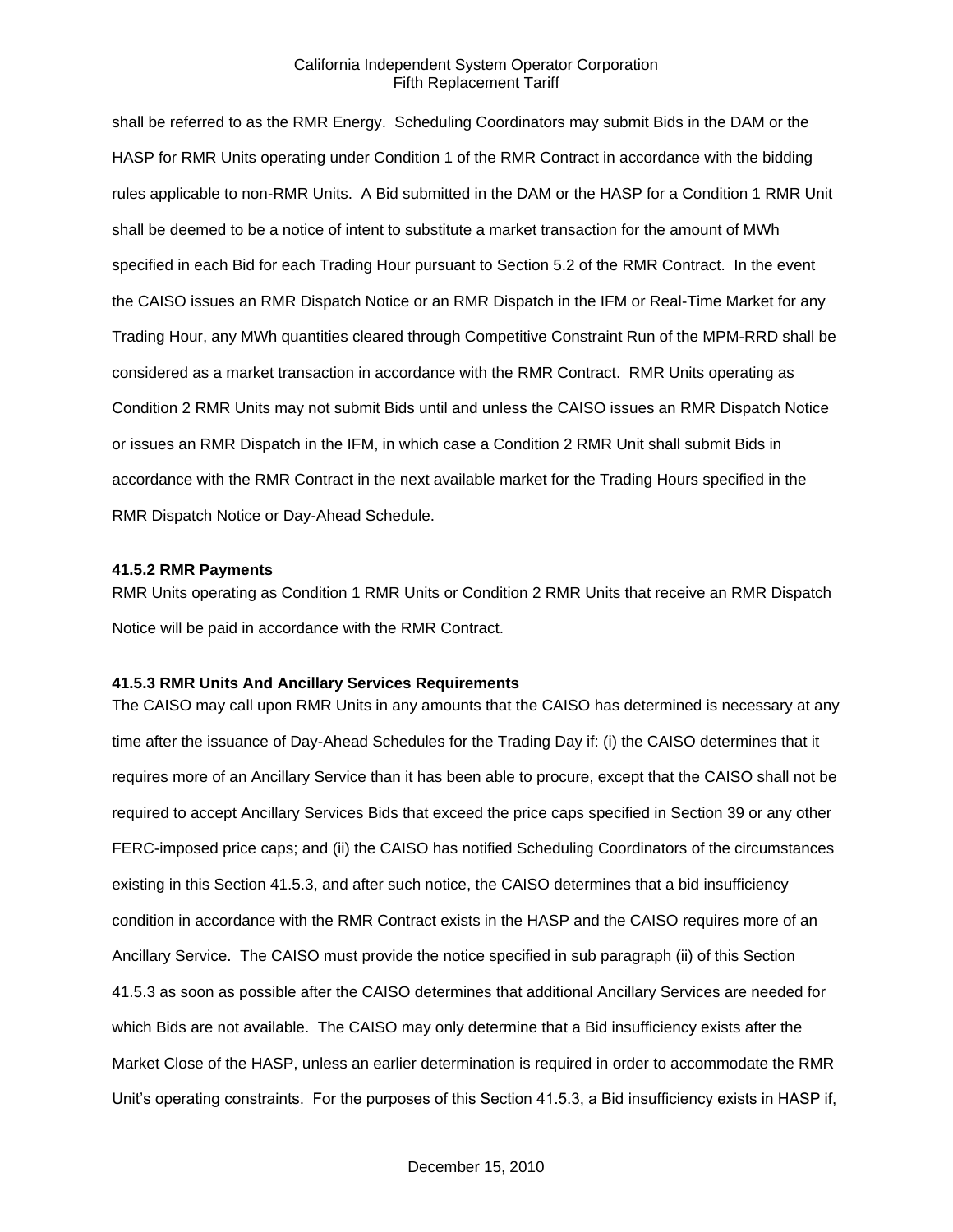and only if: (i) Bids in the HASP for the particular Ancillary Service that can be used to satisfy that particular Ancillary Services requirement that remain after first procuring the megawatts of the Ancillary Service that the CAISO had notified Scheduling Coordinators it would procure in the HASP ("remaining Ancillary Services requirement") represent, in the aggregate, less than two times such remaining Ancillary Services requirement; or (ii) there are less than two unaffiliated bidders to provide such remaining Ancillary Services requirement. If the CAISO determines that a Bid insufficiency condition exists as described in this Section 41.5.3, the CAISO may nonetheless accept available Bids if it determines in its sole discretion that the prices specified in the Bids and the Energy Bid Curves created by the Bids indicate that the Scheduling Coordinators were not attempting to exercise market power.

#### **41.6 Reliability Must-Run Charge**

The CAISO shall prepare and send to each Responsible Utility in accordance with Section 11.13, a CAISO Invoice as provided in the RMR Contract in respect of those costs incurred under each Reliability Must-Run Contract that are payable to the CAISO by such Responsible Utility or payable by the CAISO to such Responsible Utility pursuant to Section 41.7. The CAISO Invoices as provided in the RMR Contract shall reflect all reductions or credits required or allowed under or arising from the Reliability Must-Run Contract or under this Section 41.6. The CAISO Invoice as provided in the RMR Contract shall separately show the amounts due for services from each RMR Owner. Each Responsible Utility shall pay the amount due under each CAISO Invoice as provided in the RMR Contract by the due date specified in the CAISO Invoice as provided in the RMR Contract, in default of which interest shall become payable at the interest rate provided in the Reliability Must-Run Contract from the due date until the date on which the amount is paid in full. For each Reliability Must-Run Contract, the CAISO shall establish two segregated commercial bank accounts under the Facility Trust Account referred to in Section 11.13.2.1 and Article 9 of the Reliability Must-Run Contract. One commercial bank account, the RMR Owner Facility Trust Account, shall be held in trust by the CAISO for the RMR Owner. The other commercial bank account, the Responsible Utility Facility Trust Account, shall be held in trust by the CAISO for the Responsible Utility. Payments received by the CAISO from the Responsible Utility in connection with the Reliability Must-Run Contract, including payments following termination of the Reliability Must-Run Contract, will be deposited into the RMR Owner Facility Trust Account and payments from the CAISO to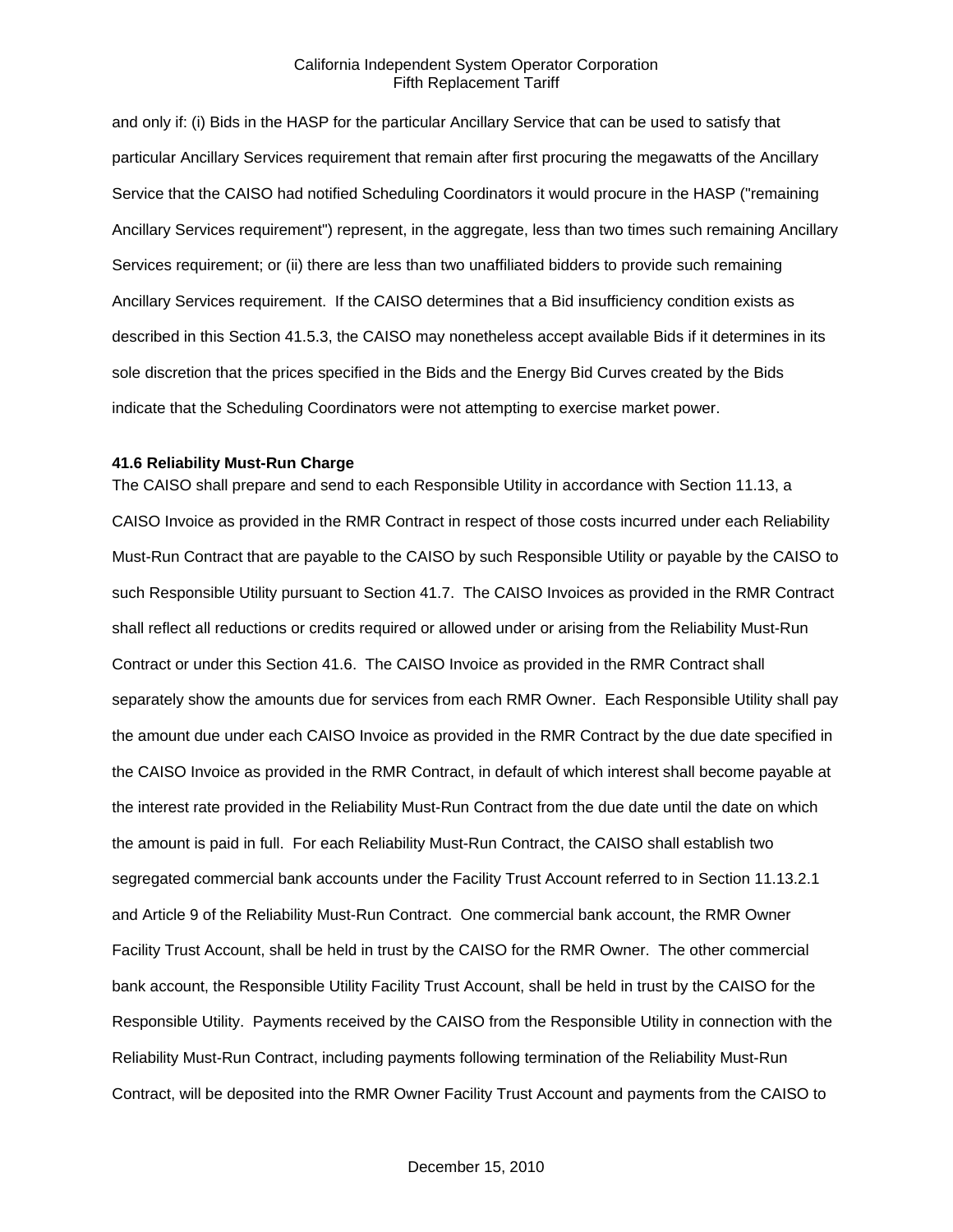the RMR Owner will be withdrawn from such account, in accordance with this Section 41.6, Article 9 of the Reliability Must-Run Contract and Section 11.13. Any payments received by the CAISO from the RMR Owner in connection with the Reliability Must-Run Contract will be deposited into the Responsible Utility Facility Trust Account. Any payments due to the Responsible Utility of funds received from the RMR Owner in connection with the Reliability Must-Run Contract will be withdrawn from the Responsible Utility Facility Trust Account, in accordance with this Section 41.6, Section 11.13, and Article 9 of the Reliability Must-Run Contract. Neither the RMR Owner Facility Trust Account nor the Responsible Utility Facility Trust Account shall have other funds commingled in it at any time. The CAISO shall not modify this Section or Section 11.13 as it applies to procedures for the billing, invoicing and payment of charges under Reliability Must-Run Contracts without the Responsible Utility's consent, provided, however, that no such consent shall be required with respect to any change in the method by which costs incurred by the CAISO under RMR Contracts are allocated to or among Responsible Utilities.

## **41.6.1 No Offsets To Responsible Utility's CAISO Invoice Payments**

Except where the Responsible Utility is also the RMR Owner, the Responsible Utility's payment of the CAISO Invoice as provided in the RMR Contract shall be made without offset, recoupment or deduction of any kind whatsoever. Notwithstanding the foregoing, if the CAISO fails to deduct an amount required to be deducted under Section 41.6.2, the Responsible Utility may deduct such amount from payment otherwise due under such CAISO Invoice as provided in the RMR Contract.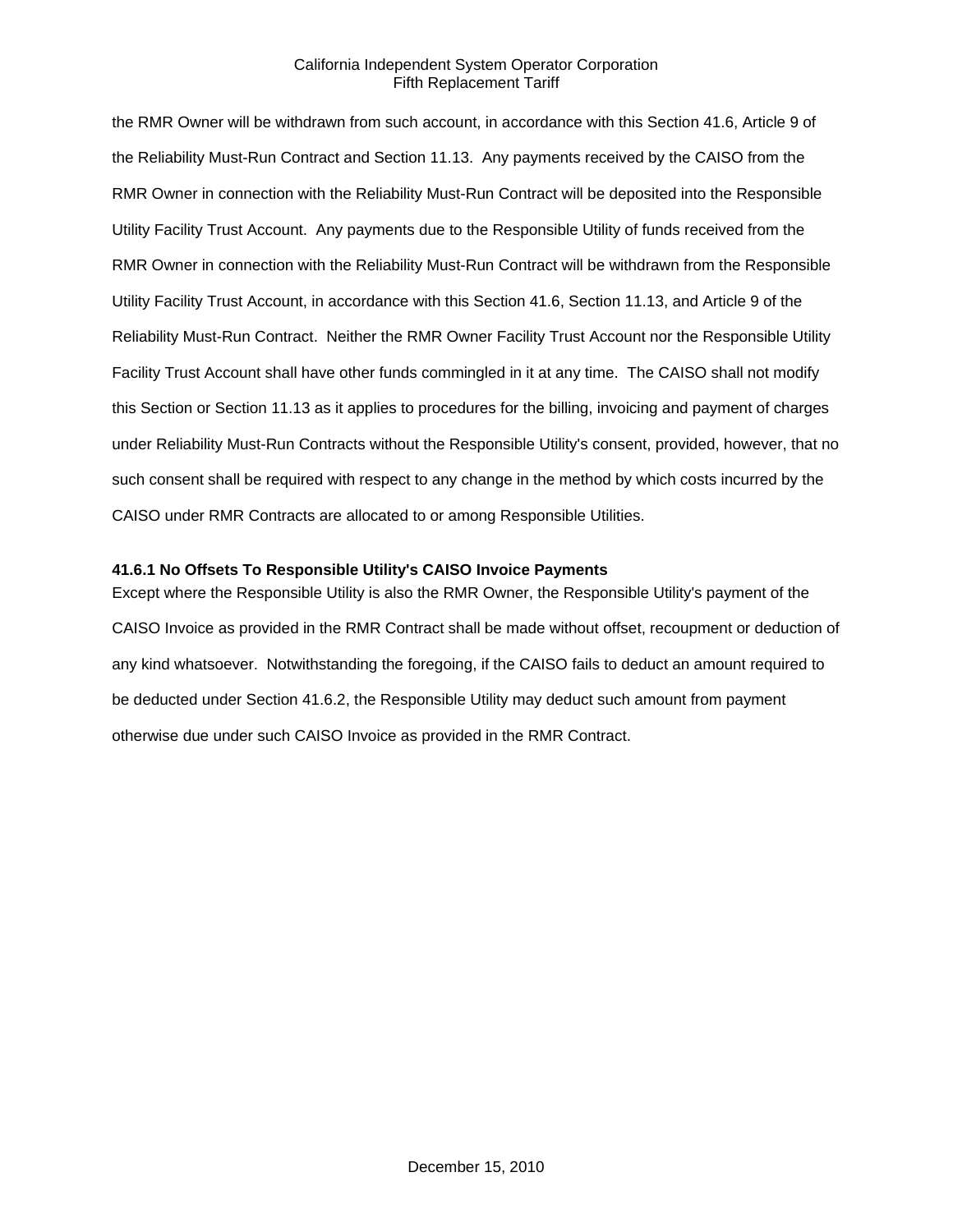## **41.6.2 Refunds Of Disputed Amounts On RMR Invoices**

If the Responsible Utility disputes a CAISO Invoice as provided in the RMR Contract, Revised Estimated RMR Invoice, or Revised Adjusted RMR Invoice, or Final Invoice, it shall pay the CAISO Invoice as provided in the RMR Contract but may pay under protest and reserve its right to seek a refund, with interest, from the CAISO. If resolution of the dispute results in an amount paid by the Responsible Utility under protest being due from the CAISO to the Responsible Utility and from the RMR Owner to the CAISO, and such amount was paid to the RMR Owner by the CAISO, then such amount, with interest at the interest rate specified in the applicable Reliability Must-Run Contract from the date of payment until the date on which the amount is repaid in full, shall be refunded by the RMR Owner to the CAISO and from the CAISO to the Responsible Utility, pursuant to Article 9 of the Reliability Must-Run Contract and Section 11.13, by the RMR Owner's inclusion of such refund amount in the appropriate invoice. If the RMR Owner does not include such refund amount (including interest) in the appropriate invoice, then such refund amount shall be deducted by the CAISO from the next succeeding amounts otherwise due from the Responsible Utility to the CAISO and from the next succeeding amounts otherwise due from the CAISO to the RMR Owner with respect to the applicable Reliability Must-Run Contract or, if such RMR Contract has terminated, such amount shall be refunded by the CAISO to the Responsible Utility; provided, however, that if and to the extent that such resolution is based on an error or breach or default of the RMR Owner's obligations to the CAISO under the Reliability Must-Run Contract, then such refund obligation shall extend only to amounts actually collected by the CAISO from the RMR Owner as a result of such resolution. If resolution of the dispute requires the CAISO, but not the RMR Owner, to pay the Responsible Utility, then such award shall be recovered from any applicable insurance proceeds, provided that to the extent sufficient funds are not recoverable through insurance, the amount of the award (whether determined through settlement, or the CAISO ADR Procedures or otherwise) shall be collected by the CAISO pursuant to Section 13.5, and in any event, the award shall be paid by the CAISO to the Responsible Utility pursuant to Section 13.5.

## **41.6.3 Time-Frame For Responsible Utility To Dispute RMR Invoices**

If the Responsible Utility disputes a CAISO Invoice as provided in the RMR Contract, a Revised Estimated RMR Invoice, a Revised Adjusted RMR Invoice, or a Final Invoice, or part thereof, based in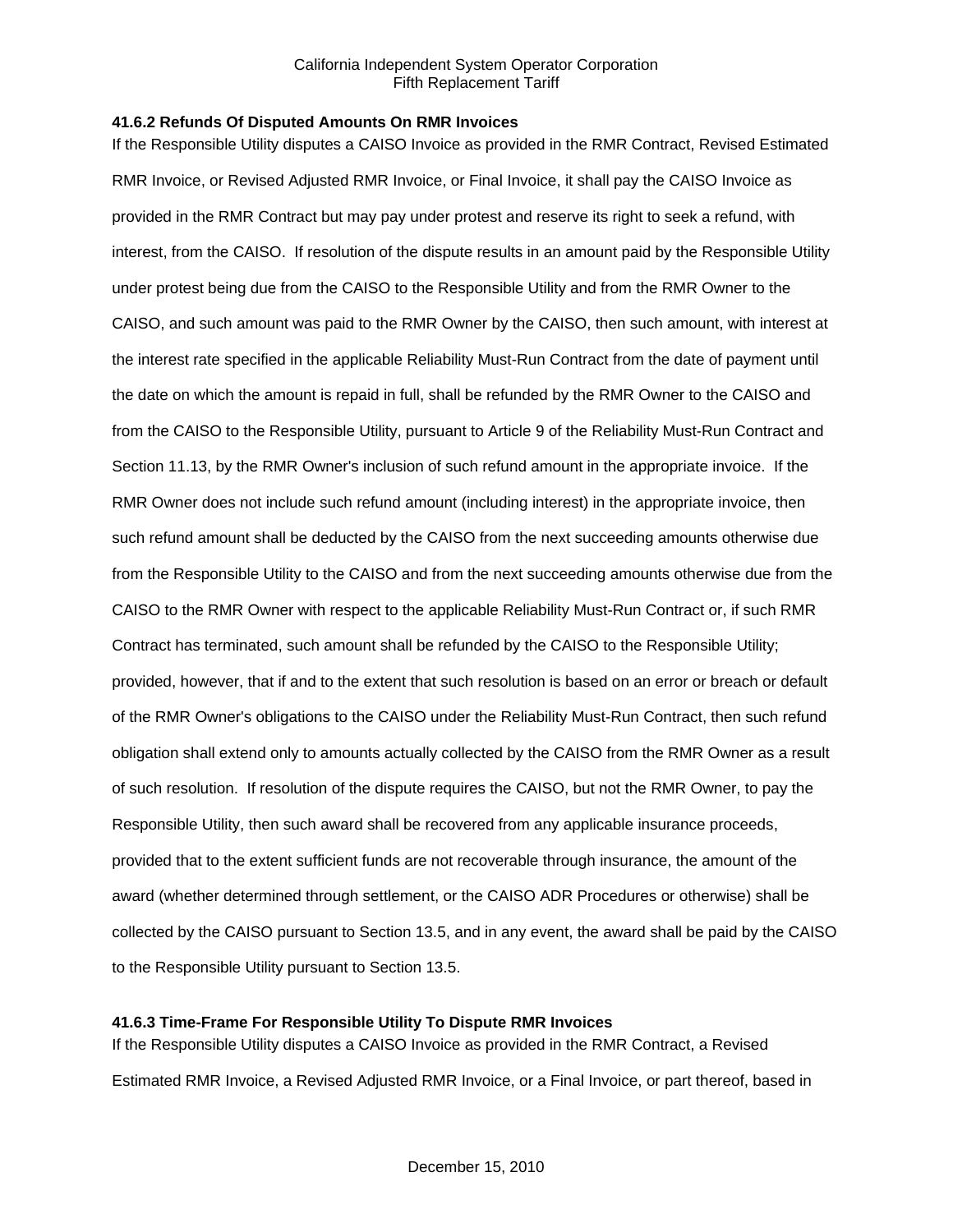whole or in part on an alleged error by the RMR Owner or breach or default of the RMR Owner's obligations to the CAISO under the Reliability Must-Run Contract, the Responsible Utility shall notify the CAISO of such dispute within twelve (12) months of its receipt of the applicable Revised Adjusted RMR Invoice or Final Invoice from the CAISO, except that the Responsible Utility may also dispute a Revised Estimated RMR Invoice, Revised Adjusted RMR Invoice, or Final Invoice for the reasons set forth above in this Section 41.6.3, within sixty (60) days from the issuance of a final report with respect to an audit of the RMR Owner's books and accounts allowed by a Reliability Must-Run Contract.

## **41.6.4 Disputes After Operational Compliance Review**

If the Responsible Utility disputes a CAISO Invoice as provided in the RMR Contract, a Revised Estimated RMR Invoice, a Revised Adjusted RMR Invoice, or a Final Invoice, based in whole or in part on an alleged error by the CAISO or breach or default of the CAISO's obligations to the Responsible Utility, the Responsible Utility shall notify the CAISO of such dispute prior to the later to occur of: (i) the date twelve (12) months following the date on which the CAISO submitted such invoice to the Responsible Utility for payment or (ii) the date sixty (60) days following the date on which a final report is issued in connection with an operational compliance review, pursuant to Section 22.1.2.2, of the CAISO's performance of its obligations to Responsible Utilities under this Section 41.6.4 conducted by an independent third party selected by the CAISO Governing Board and covering the period to which such alleged dispute relates. The CAISO or any Responsible Utility shall have the right to request, but not to require, that the CAISO Governing Board arrange for such an operational compliance review at any time.

#### **41.6.5 Invoice Disputes Subject To RMR Contract Resolution Process**

Notwithstanding Section 13, any Responsible Utility dispute relating to a CAISO Invoice as provided in the RMR Contract, a Revised Estimated RMR Invoice, a Revised Adjusted RMR Invoice, a Final Invoice, or a RMR Charge, RMR Payment or RMR Refund shall be resolved through the dispute resolution process specified in the relevant RMR Contract. If the Responsible Utility fails to notify the CAISO of any dispute as provided above, it shall be deemed to have validated the invoice and waived its right to dispute such invoice.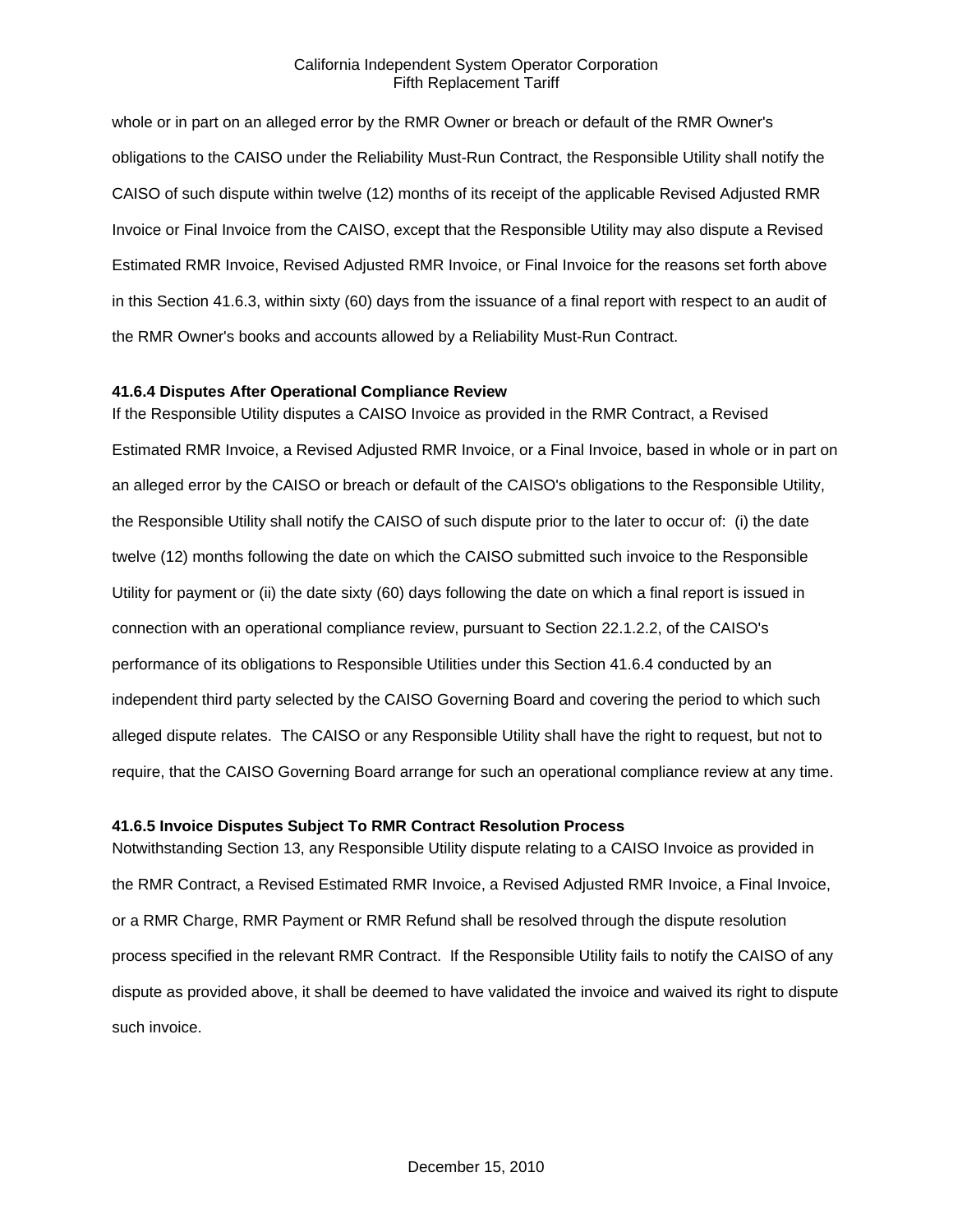#### **41.6.6 RMR Owner's Rights As A Third Party Beneficiary**

The RMR Owner shall, to the extent set forth herein, be a third party beneficiary of, and have all rights that the CAISO has under the CAISO Tariff, at law, in equity or otherwise, to enforce the Responsible Utility's obligation to pay all sums invoiced to it in the CAISO Invoices as provided in the RMR Contract but not paid by the Responsible Utility, to the extent that, as a result of the Responsible Utility's failure to pay, the CAISO does not pay the RMR Owner on a timely basis amounts due under the Reliability Must-Run Contract. The RMR Owner's rights as a third party beneficiary shall be no greater than the CAISO's rights and shall be subject to the dispute resolution process specified in the relevant RMR Contract. Either the CAISO or the RMR Owner (but not both) will be entitled to enforce any claim arising from an unpaid CAISO Invoice as provided in the RMR Contract, and only one party will be a "disputing party" under the dispute resolution process specified in the relevant RMR Contract with respect to such claim so that the Responsible Utility will not be subject to duplicative claims or recoveries. The RMR Owner shall have the right to control the disposition of claims against the Responsible Utility for non-payments that result in payment defaults by the CAISO under a Reliability Must-Run Contract. To that end, in the event of non-payment by the Responsible Utility of amounts due under the CAISO Invoice as provided in the RMR Contract, the CAISO will not take any action to enforce its rights against the Responsible Utility unless the CAISO is requested to do so by the RMR Owner. The CAISO shall cooperate with the RMR Owner in a timely manner as necessary or appropriate to most fully effectuate the RMR Owner's rights related to such enforcement, including using its best efforts to enforce the Responsible Utility's payment obligations if, as, to the extent, and within the time frame, requested by the RMR Owner. The CAISO shall intervene and participate where procedurally necessary to the assertion of a claim by the RMR Owner.

## **41.7 Responsibility For Reliability Must-Run Charge**

Except as otherwise provided in Section 41.8 , the costs incurred by the CAISO under each Reliability Must-Run Contract shall be payable to the CAISO by the Responsible Utility in whose PTO Service Territory the Reliability Must-Run Units covered by such Reliability Must-Run Contract are located or, where a Reliability Must-Run Unit is located outside the PTO Service Territory of any Responsible Utility, by the Responsible Utility or Responsible Utilities whose PTO Service Territories are contiguous to the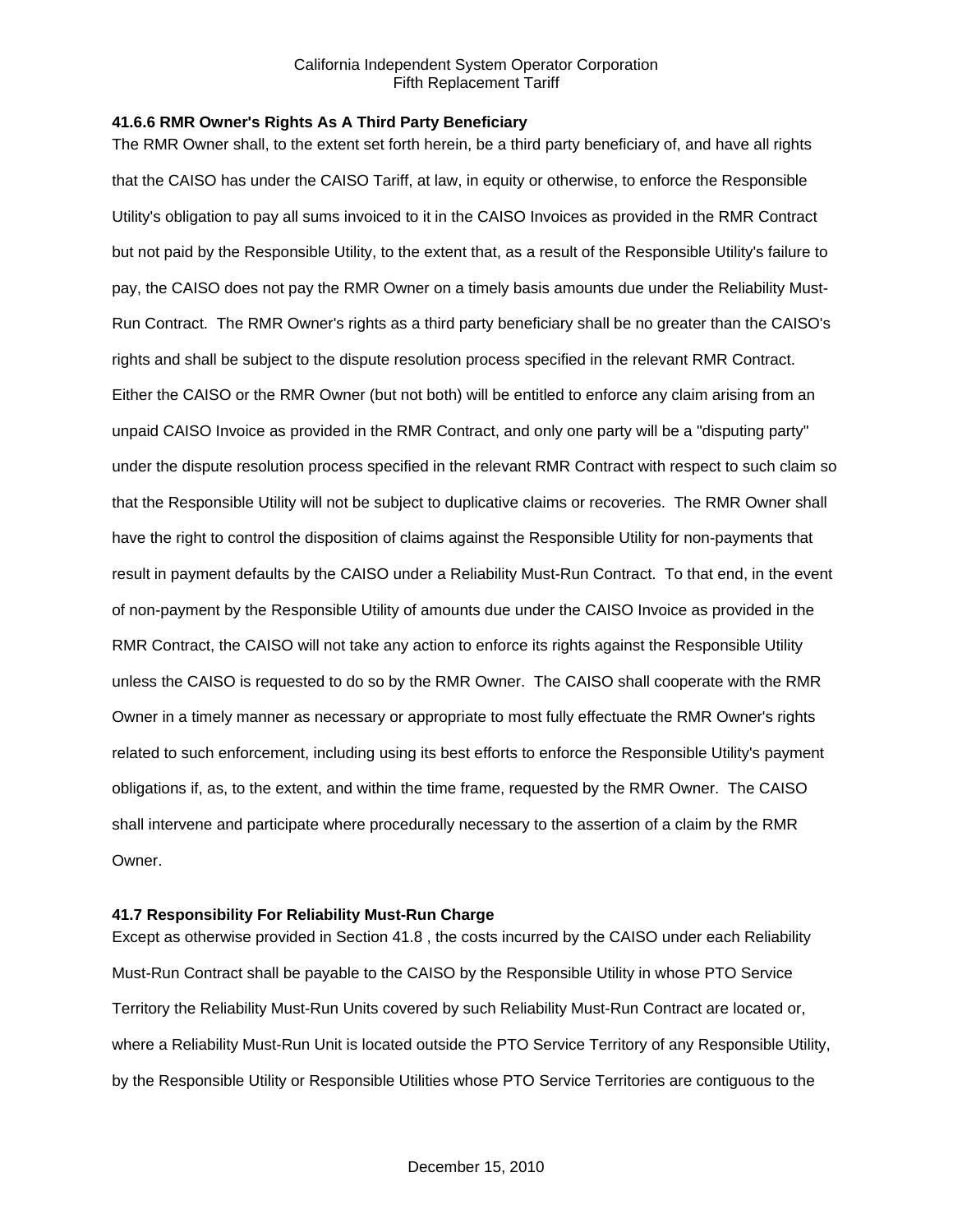Service Area in which the Generating Unit is located, in proportion to the benefits that each such Responsible Utility receives, as determined by the CAISO. Where costs incurred by the CAISO under a Reliability Must-Run Contract are allocated among two or more Responsible Utilities pursuant to this section, the CAISO will file the allocation under Section 205 of the Federal Power Act.

## **41.8 Responsibility For RMR Charges Associated With SONGS**

If the CAISO procures Reliability Must-Run Generation from the San Onofre Nuclear Generation Station Units 2 or 3, it shall determine prior to the operation of such facilities as Reliability Must-Run Generation the appropriate allocation of associated charges, if any, among Responsible Utilities. The allocation of such charges shall be based on the reliability benefits that the CAISO reasonably identifies through studies and analysis as accruing to the respective Service Areas of the Responsible Utilities.

## **41.9 Exceptional Dispatch Of Condition 2 RMR Units**

The CAISO may Dispatch an RMR Unit that has currently selected Condition 2 of its RMR Contract to provide Energy through an Exceptional Dispatch under this CAISO Tariff for reasons other than as prescribed in the RMR Contract under the following conditions:

> (1) The CAISO projects that it will require Energy from the Condition 2 RMR Unit to (a) meet forecast Demand and operating reserve requirements or (b) manage Congestion and no other Generating Unit that is available is capable of meeting the identified requirement;

## **41.9.1 Notification Required Before Condition 2 RMR Unit Dispatch**

Before dispatching a Condition 2 RMR Unit in accordance with this Section, the CAISO must notify Market Participants of (a) the situation for which the CAISO is contemplating dispatching a Condition 2 RMR Unit in accordance with this Section, and (b) the date and time the CAISO requires the Condition 2 RMR Unit so dispatched to be operating. The CAISO shall provide such notice as far in advance as practical and prior to directing the Condition 2 RMR Unit to Start-Up

Notwithstanding anything to the contrary in the applicable RMR Contract, all MWh, Start-Ups and service hours provided by a Generating Unit that has currently selected Condition 2 of its RMR Contract pursuant to this Section 41.9.1 through an Exceptional Dispatch outside of the RMR Contract shall not be used to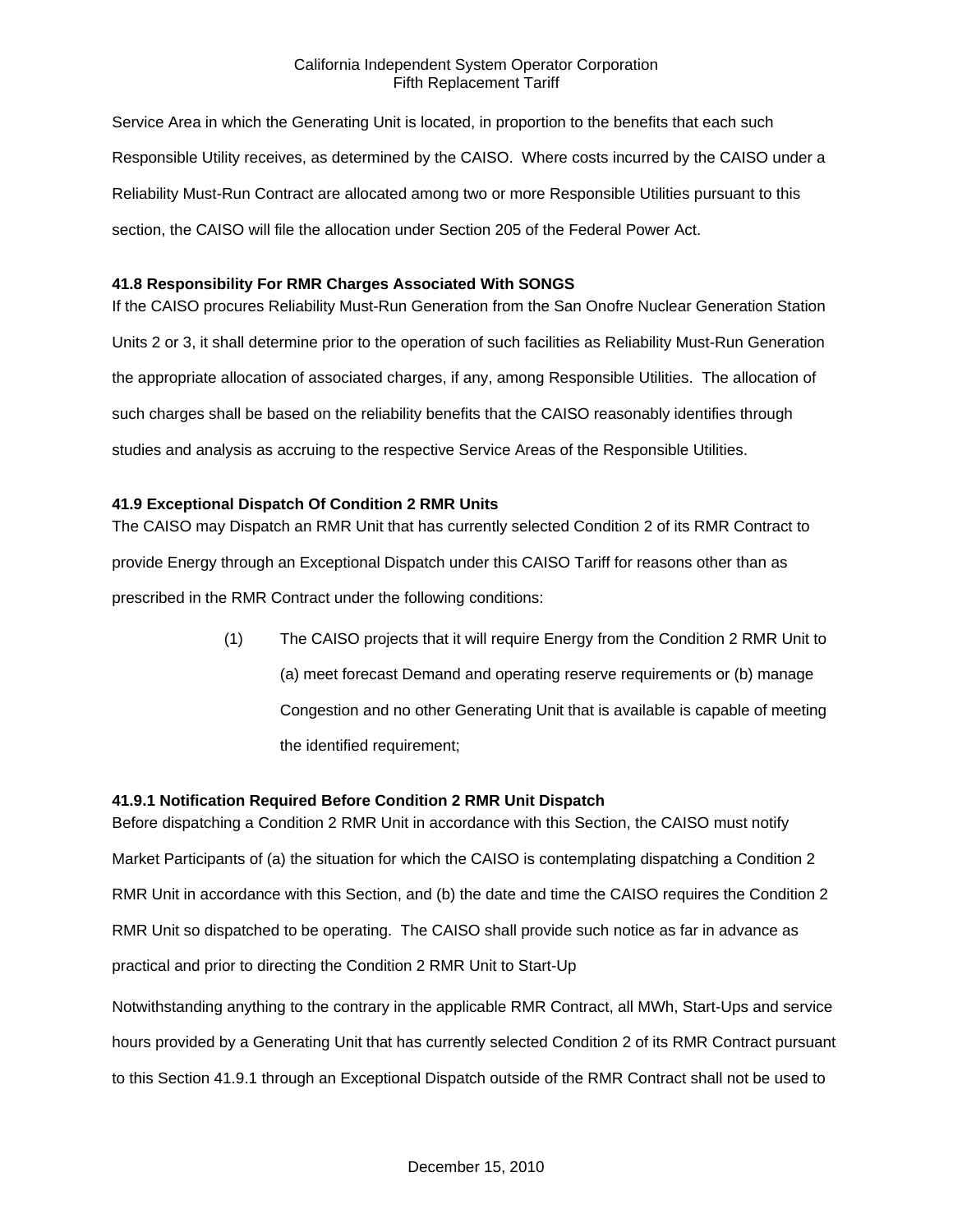determine future "Annual Service Limits" as defined in the RMR Contract. Payment for Dispatches pursuant to this Section 41.9.1 is governed by Section 11.

# **42. Adequacy Of Facilities To Meet Operating & Planning Reserve**

## **42.1 Generation Planning Reserve Criteria**

Generation planning reserve criteria shall be met as follows:

**42.1.1.** On an annual basis, the CAISO shall prepare a forecast of weekly Generation capacity and weekly peak Demand on the CAISO Controlled Grid. This forecast shall cover a period of twelve months and be posted on the CAISO Website and the CAISO may make the forecast available in other forms at the CAISO's option.

## **42.1.2 Applicable Reliability Criteria Met In Peak Demand**

If the forecast shows that the Applicable Reliability Criteria can be met during peak Demand periods, then

the CAISO shall take no further action

## **42.1.3 Applicable Reliability Criteria Not Met In Peak Demand**

If the forecast shows that the Applicable Reliability Criteria cannot be met during peak Demand periods, then the CAISO shall facilitate the development of market mechanisms to bring the CAISO Controlled Grid during peak periods into compliance with the Applicable Reliability Criteria (or such more stringent criteria as the CAISO may impose). The CAISO shall solicit Bids in the form of Ancillary Services, shortterm Generation supply contracts of up to one (1) year with Generators, and Load curtailment contracts giving the CAISO the right to reduce the Demands of those parties that win the contracts when there is insufficient Generation capacity to satisfy those Demands in addition to all other Demands. The Load curtailment contracts shall provide that the CAISO's curtailment rights can only be exercised after all available Generation capacity has been fully utilized unless the exercise of such rights would allow the CAISO to satisfy the Applicable Reliability Criteria at lower cost, and the curtailment rights shall not be exercised to stabilize or otherwise influence prices for power in the Energy markets.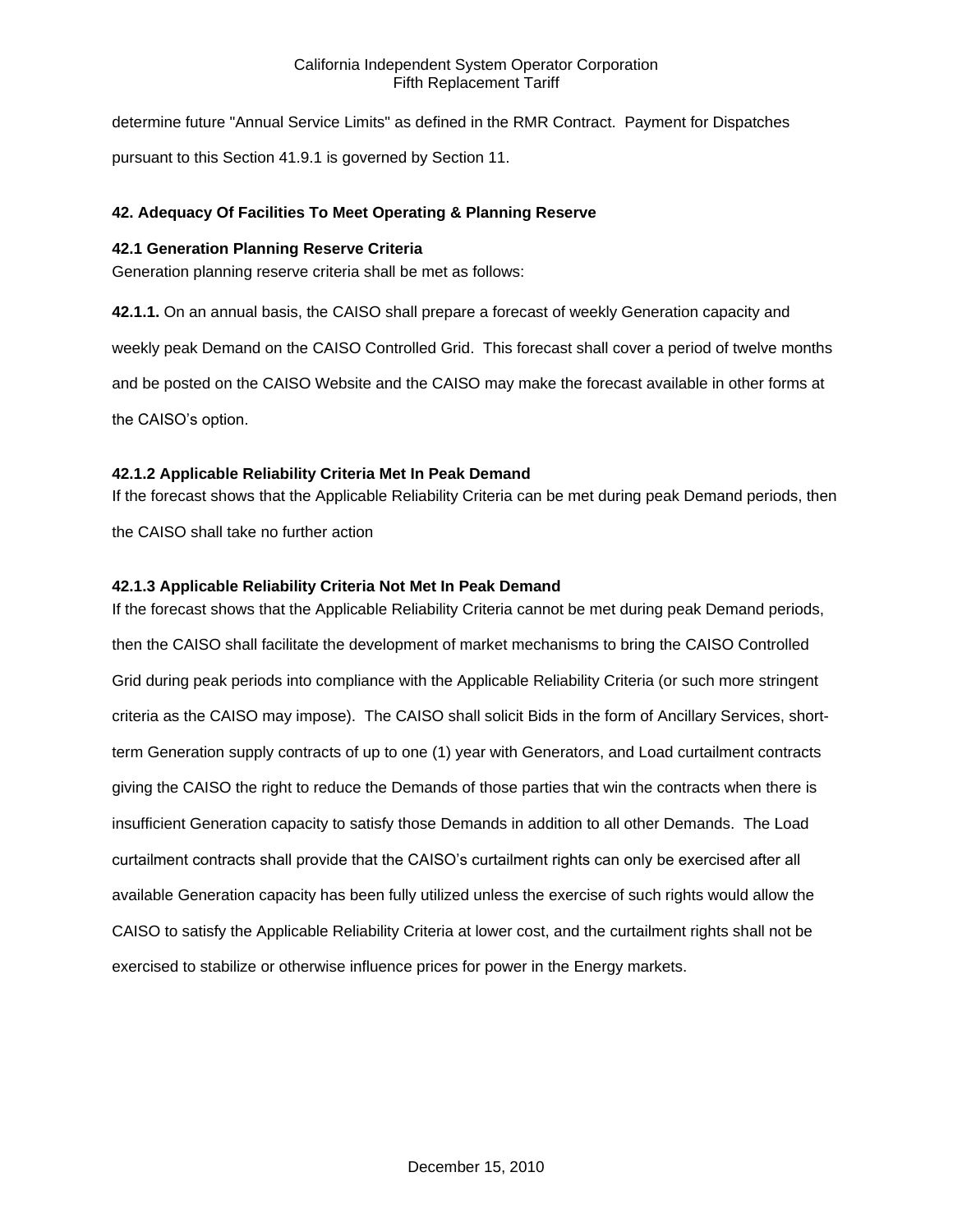# **42.1.4 Lowest Cost Bids Satisfying Applicable Reliability Criteria**

If Ancillary Services, short-term Generation supply contracts, or Load curtailment contracts are required to meet Applicable Reliability Criteria, the CAISO shall select the Bids that permit the satisfaction of those Applicable Reliability Criteria at the lowest cost.

# **42.1.5 CAISO To Take Necessary Steps To Ensure Criteria Compliance**

Notwithstanding the foregoing, if the CAISO concludes that it may be unable to comply with the

Applicable Reliability Criteria, the CAISO shall, acting in accordance with Good Utility Practice, take such steps as it considers to be necessary to ensure compliance, including the negotiation of contracts through processes other than competitive solicitations. These steps can include the negotiation of contracts for Generation or Ancillary Services on a Real-Time basis.

# **42.1.6 Long Term Forecast For Information Purposes**

The CAISO may, in addition to the required annual forecast, publish a forecast of the peak Demands and Generation resources for two or more additional years. This forecast would be for information purposes to allow Market Participants to take appropriate steps to satisfy the Applicable Reliability Criteria, and would not be used by the CAISO to determine whether additional resources are necessary.

# **42.1.7 Reliance On Market Forces To Maximum Possible Extent**

In fulfilling its requirement to ensure that the applicable Generation planning reserve criteria are satisfied,

the CAISO shall rely to the maximum extent possible on market forces.

# **42.1.8 Allocation Of Costs Incurred By CAISO In Trading Hour To SCs**

Except where and to the extent costs incurred by the CAISO for any contract entered into under Section 42.1.5 are recovered from Scheduling Coordinators pursuant to Sections 11.5.8, 11.10 or 42.1.9, all costs incurred by the CAISO in any Trading Hour shall be charged to each Scheduling Coordinator pro rata based upon the same proportion as the Scheduling Coordinator's Measured Demand bears to the total Measured Demand served in that hour.

## **42.1.9 Costs For Difference In Schedules And Real-Time Deviations**

Costs incurred by the CAISO pursuant to any contract entered into under this Section for resources to

meet any portion of the anticipated difference between forward Schedules and the Real-Time deviations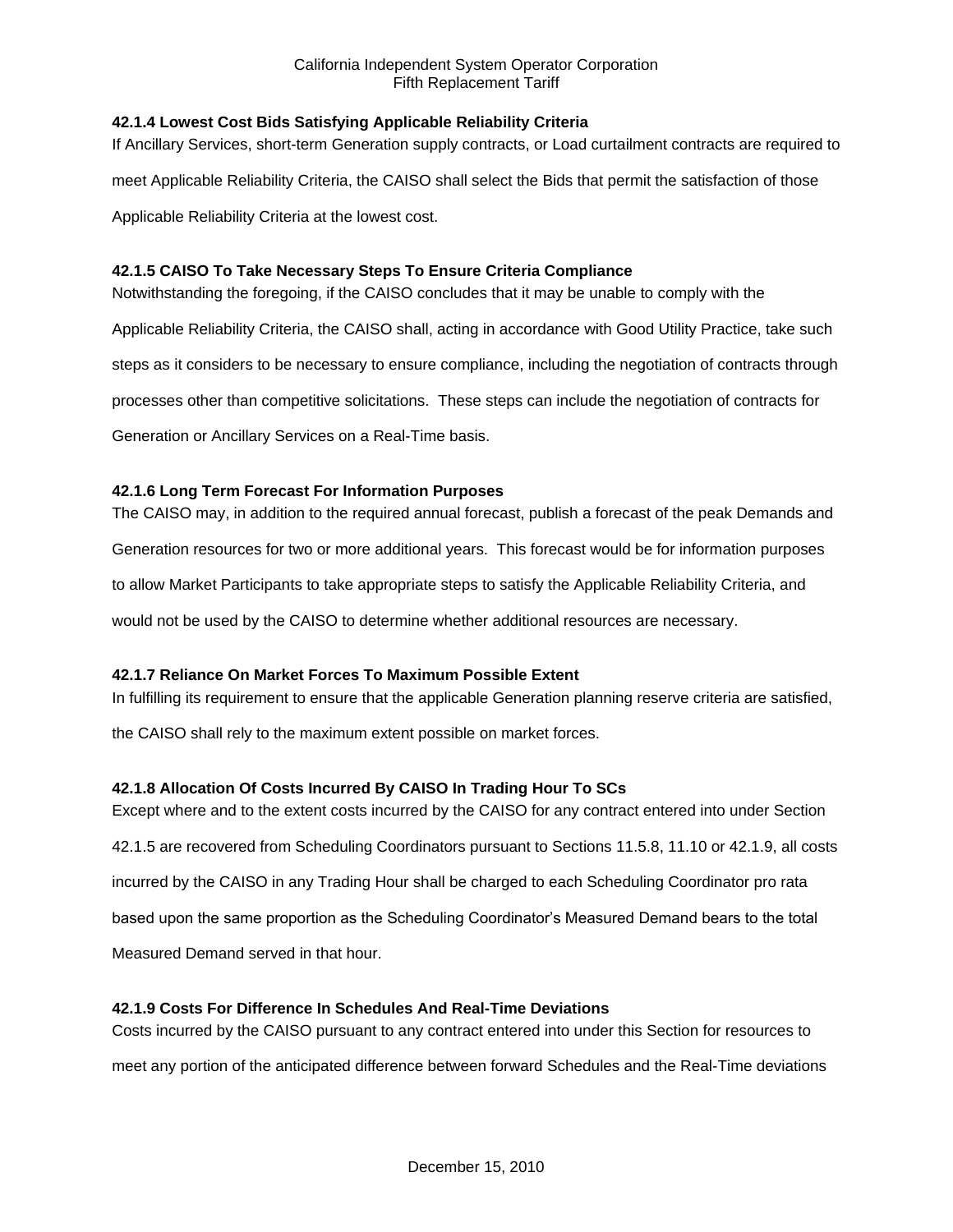from those Schedules shall be charged to each Scheduling Coordinator pro rata based upon the same proportion as the Scheduling Coordinator's obligation for RUC Availability Payments.

## **43. Interim Capacity Procurement Mechanism**

This Section 43 shall be referred to as the Interim Capacity Procurement Mechanism (ICPM). The ICPM as well as changes made to other Sections to implement the ICPM shall expire at midnight on the last day of the twenty-fourth month following the effective date of this section , except that the provisions concerning compensation, cost allocation and Settlement shall remain in effect until such time as ICPM resources have been finally compensated for their services rendered under the ICPM prior to the termination of the ICPM, and the CAISO has finally allocated and recovered the costs associated with such ICPM compensation.

## **43.1 Designation**

The CAISO shall have the authority to designate Eligible Capacity to provide ICPM Capacity services

under the ICPM as follows:

## **43.2 Capacity Procurement Mechanism Designation**

The CAISO shall have the authority to designate Eligible Capacity to provide ICPM Capacity services

under the ICPM as follows:

# **43.1.1 SC Failure To Show Sufficient Local Capacity Area Resources**

# **43.1.1.1 Annual Resource Adequacy Plan**

Where a Scheduling Coordinator fails to demonstrate in an annual Resource Adequacy Plan, submitted separately for each represented LSE, procurement of each LSE's share of Local Capacity Area Resources, as determined in Section 40.3.2 for each month of the following Resource Adequacy Compliance Year, the CAISO shall have the authority to designate ICPM Capacity; provided, however, that the CAISO shall not designate ICPM Capacity under this Section 43.1.1.1 until after the Scheduling Coordinator has had the opportunity to cure the deficiency set forth in Section 40.7. The CAISO's authority to designate ICPM Capacity under this Section 43.1.1.1 is to ensure that each Local Capacity Area in a TAC Area in which the LSE serves Load has Local Capacity Area Resources in the amounts and locations necessary to comply with the Local Capacity Technical Study criteria provided in Section 40.3.1.1, after assessing the effectiveness of Generating Units under RMR Contracts, if any, and all Resource Adequacy Resources reflected in all submitted annual Resource Adequacy Plans and any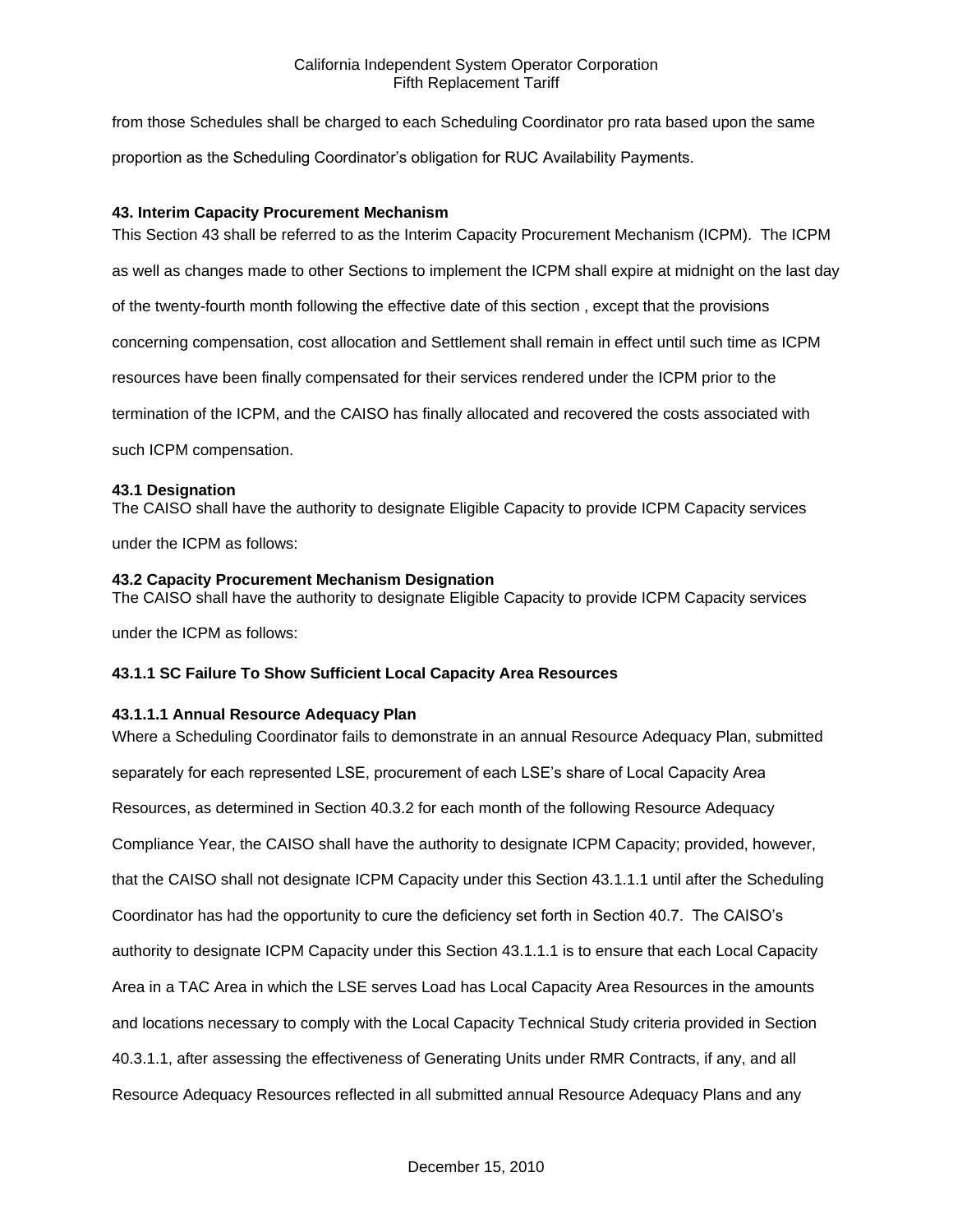supplements thereto, as may be permitted by the CPUC, Local Regulatory Authority, or federal agency and provided to the CAISO in accordance with Section 40.7, whether or not such Generating Units under RMR Contracts and Resource Adequacy Resources are located in the applicable Local Capacity Area.

#### **43.1.1.2 Monthly Resource Adequacy Plan**

Where a Scheduling Coordinator fails to demonstrate in a monthly Resource Adequacy Plan, submitted separately for each represented LSE, procurement of each LSE's share of Local Capacity Area Resources, as determined in Section 40.3.2 for the reported month, the CAISO shall have the authority to designate ICPM Capacity; provided, however, that the CAISO shall not designate ICPM Capacity under this Section 43.1.1.2 until after the Scheduling Coordinator has had the opportunity to cure the deficiency as set forth in Section 40.7. The CAISO's authority to designate ICPM Capacity under this Section 43.1.1.1 is to ensure that each Local Capacity Area in a TAC Area in which the LSE serves Load has Local Capacity Area Resources in the amounts and locations necessary to comply with the Local Capacity Technical Study criteria provided in Section 40.3.1.1, after assessing the effectiveness of Generating Units under RMR Contracts, if any, and all Resource Adequacy Resources reflected in all submitted annual and monthly Resource Adequacy Plans and any supplements thereto, as may be permitted by the CPUC, Local Regulatory Authority, or federal agency and provided to the CAISO in accordance with Section 40.7, whether or not such Generating Units under RMR Contracts and Resource Adequacy Resources are located in the applicable Local Capacity Area.

## **43.1.2 Collective Deficiency In Local Capacity Area Resources**

The CAISO shall have the authority to designate ICPM Capacity where the Local Capacity Area Resources specified in the annual Resource Adequacy Plans of all applicable Scheduling Coordinators, after the opportunity to cure under Section 43.1.2.1 has been exhausted, fail to ensure compliance in one or more Local Capacity Areas with the Local Capacity Technical Study criteria provided in Section 40.3.1.1, regardless of whether such resources satisfy, for the deficient Local Capacity Area, the minimum amount of Local Capacity Area Resources identified in the Local Capacity Technical Study, and after assessing the effectiveness of Generating Units under RMR Contracts, if any, and all Resource Adequacy Resources reflected in all submitted annual Resource Adequacy Plans, whether or not such Generating Units under RMR Contracts and Resource Adequacy Resources are located in the applicable Local Capacity Area. The CAISO may, pursuant to this Section 43.1.2, designate ICPM Capacity in an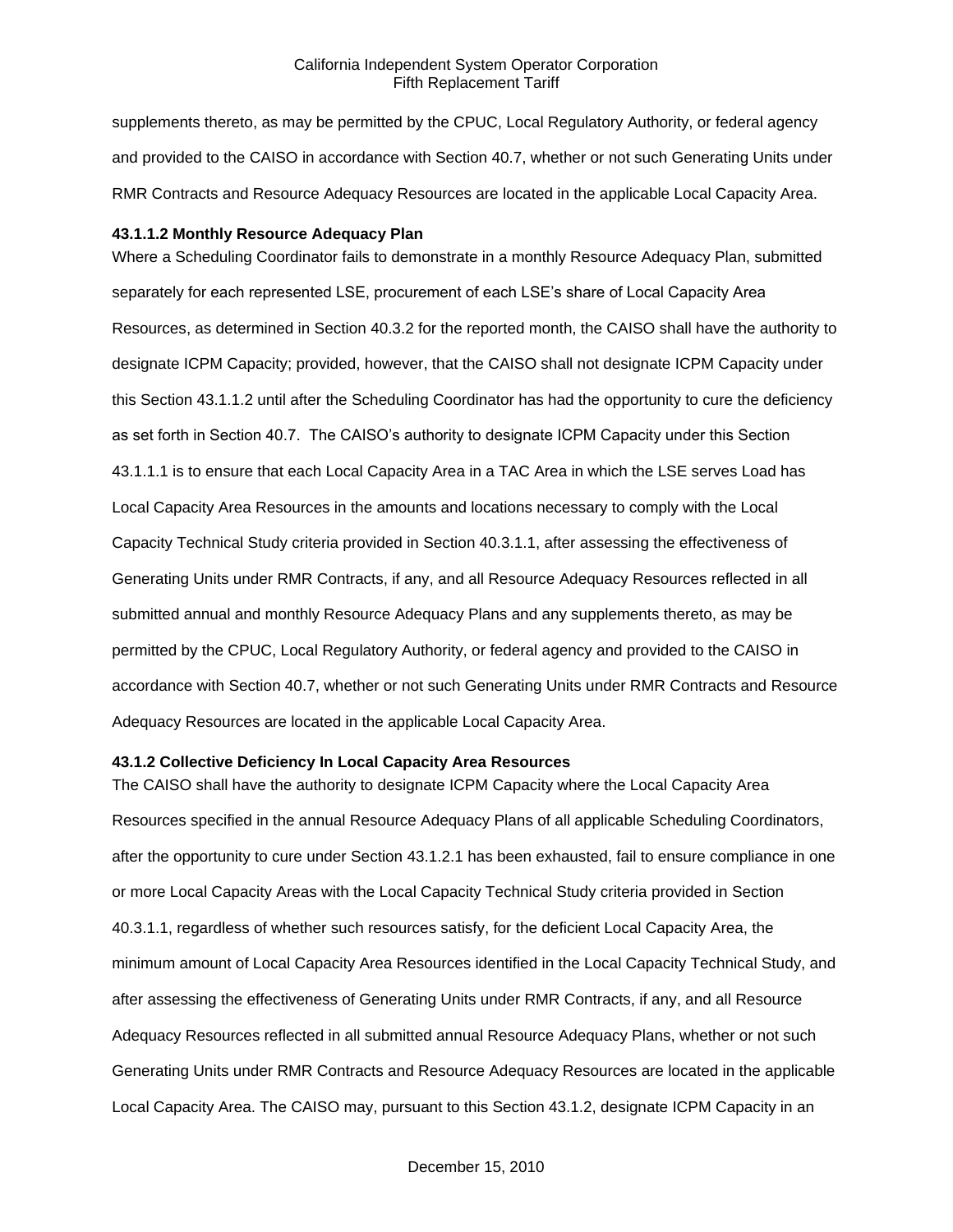amount and location sufficient to ensure compliance with the Reliability Criteria applied in the Local Capacity Technical Study.

**43.1.2.1 LSE Opportunity to Resolve Collective Deficiency in Local Capacity Area Resources** Where the CAISO determines that a need for ICPM Capacity exists under Section 43.1.2, but prior to any designation of ICPM Capacity, the CAISO shall issue a Market Notice, no later than sixty (60) days before the beginning of the Resource Adequacy Compliance Year, identifying the deficient Local Capacity Area and the quantity of capacity that would permit the deficient Local Capacity Area to comply with the Local Capacity Technical Study criteria provided in Section 40.3.1.1 and, where only specific resources are effective to resolve the Reliability Criteria deficiency, the CAISO shall provide the identity of such resources. Any Scheduling Coordinator may submit a revised annual Resource Adequacy Plan within thirty (30) days of the beginning of the Resource Adequacy Compliance Year demonstrating procurement of additional Local Capacity Area Resources consistent with the Market Notice issued under this Section. Any Scheduling Coordinator that provides such additional Local Capacity Area Resources consistent with the Market Notice under this Section shall have its share of any ICPM procurement costs under Section 43.7.3 reduced on a proportionate basis. If the full quantity of capacity is not reported to the CAISO under revised annual Resource Adequacy Plans in accordance with this Section, the CAISO may designate ICPM Capacity sufficient to alleviate the deficiency.

#### **43.1.3 SC Failure To Show Sufficient Resource Adequacy Resources**

The CAISO shall have the authority to designate ICPM Capacity where a Scheduling Coordinator fails to demonstrate in an annual or monthly Resource Adequacy Plan, submitted separately for each represented LSE, procurement of sufficient Resource Adequacy Resources to comply with each LSE's annual and monthly Demand and Reserve Margin requirements under Section 40; provided that the CAISO shall not designate ICPM Capacity under this Section 43.1.3 until after the Scheduling Coordinator has had the opportunity to cure the deficiency as set forth in Section 40.7; provide further that the CAISO shall not designate ICPM Capacity under this Section 42.1.3 unless there is an overall net deficiency in meeting the total annual or monthly Demand and Reserve Margin requirements, whichever is applicable, after taking into account all LSE demonstrations in their applicable or monthly Resource Adequacy Plans.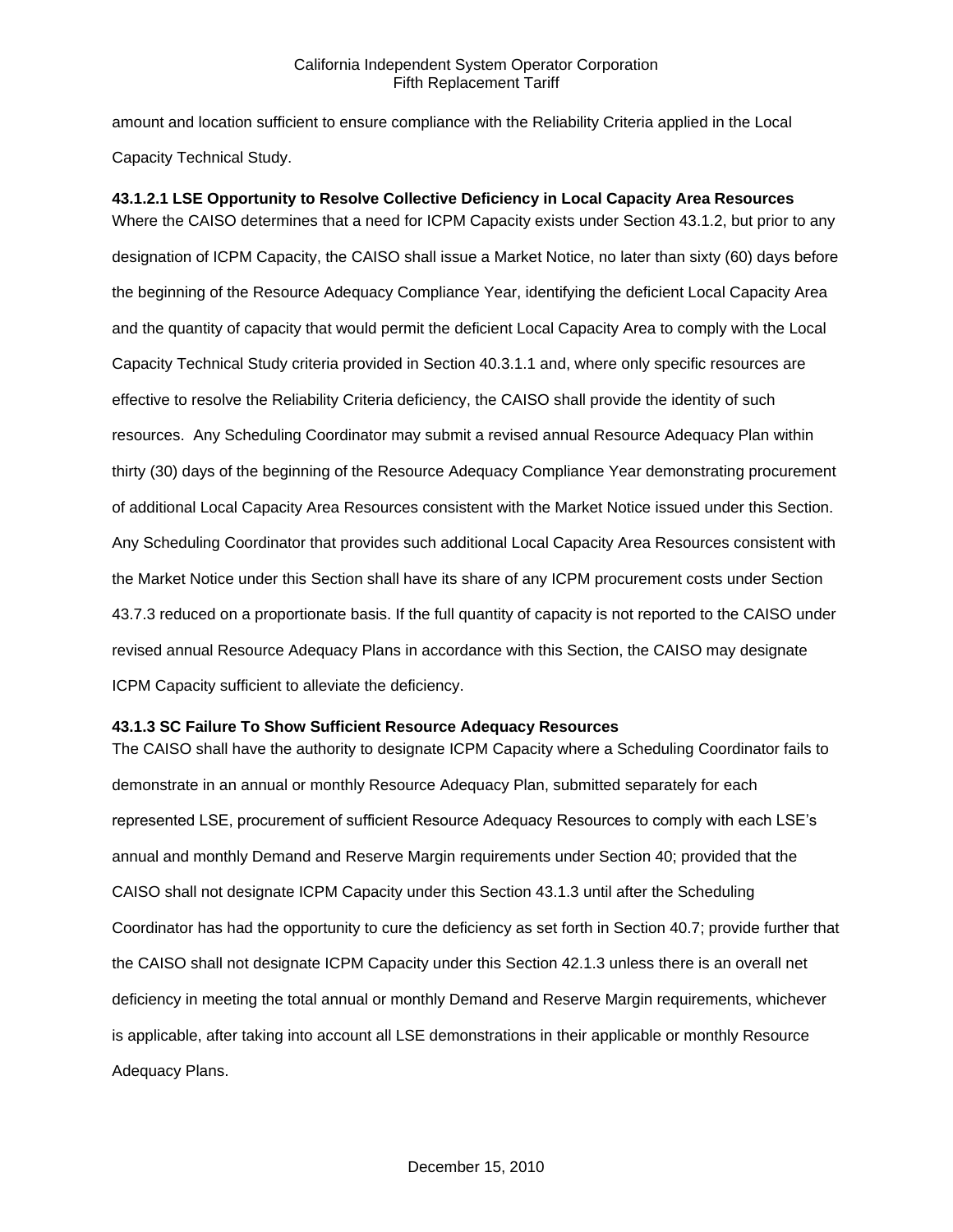## **43.1.4 ICPM Significant Events**

The CAISO may designate ICPM Capacity to provide service on a prospective basis following an ICPM Significant Event, to the extent necessary to maintain compliance with Reliability Criteria and taking into account the expected duration of the ICPM Significant Event.

## **43.1.5 Exceptional Dispatch ICPM**

Except as provided in Section 43.1.5.1, the CAISO shall designate as ICPM Capacity to provide service

on a prospective basis the capacity of a resource that responds to an Exceptional Dispatch if the

Exceptional Dispatch is issued pursuant to Section 34.9.1, subsections (6), (9) or (10) of Section 34.9.2,

or Section 34.9.3, unless the Exceptional Dispatch directs the curtailment or shut down of the resource.

**43.1.5.1** Limitation on Eligibility for Exceptional Dispatch ICPM Designation

The following capacity is not eligible to receive an Exceptional Dispatch ICPM designation under Section

43.1.5.1:

(1) RA Capacity, RMR Capacity, and ICPM Capacity; and Capacity of a resource that is eligible to receive supplemental revenues under Section 39.10.3 during any month for which the resource has notified the CAISO under Section 39.10.3 that it chooses to receive supplemental revenues in lieu of an Exceptional Dispatch ICPM designation

# **43.1.5.2 Quantity of Capacity included in an Exceptional Dispatch ICPM Designation**

**43.1.5.2.1 Exceptional Dispatch Commitments of Non RA, Non RMR and Non ICPM Resources** If a resource does not have any self-schedule, market-based commitment, or RA, RMR or ICPM Capacity and receives an Exceptional Dispatch ICPM designation under Section 43.1.5 following an Exceptional Dispatch eligible for an ICPM designation, the CAISO shall designate as ICPM Capacity the greater of the resource's PMin or the amount of capacity specified by the Exceptional Dispatch.

**43.1.5.2.2 Exceptional Dispatch of Partial RA, Partial ICPM Unit, or Market Committed Resource** If a resource is a Partial Resource Adequacy Resource, has an ICPM designation of less than its entire capacity, has a Self Schedule or has a market based commitment, or has already received an Exceptional Dispatch ICPM designation under Section 43.1.5, the CAISO shall designate as ICPM Capacity the amount by which the Exceptional Dispatch exceeded the greater of –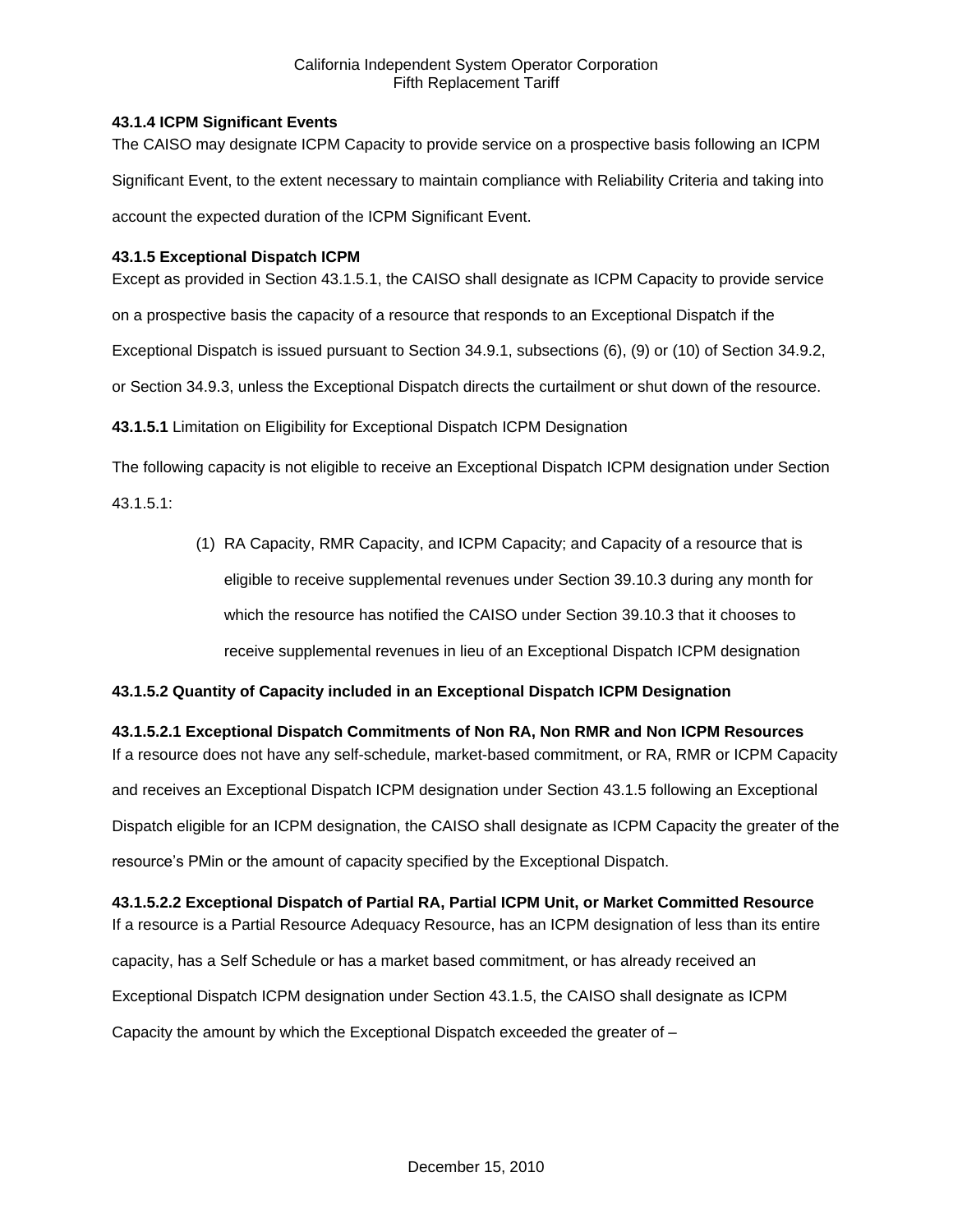- (1) the capacity that the resources must make available to the CAISO as the result of an RA Capacity or ICPM Capacity obligation; if any; and
- (2) the sum of any Self-Schedule and any market-based commitment or dispatch of the resource.

## **43.1.5.2.3 Subsequent Exceptional Dispatch**

If the CAISO, during the term of a resource's Exceptional Dispatch ICPM designation, issues an Exceptional Dispatch to the resource that requires Energy in excess of the sum of the resource's ICPM Capacity and RA Capacity, the CAISO will increase the capacity designated as Exceptional Dispatch ICPM Capacity by the amount equal to the difference between the Exceptional Dispatch and the sum of the resource's ICPM Capacity or RA Capacity. The increase will be effective for the remainder of the term of the Exceptional Dispatch ICPM Designation and retroactively to the beginning of the 30 day term or the first day of the month in which the increase occurs, whichever is later. Any incremental Exceptional Dispatch issued within any 30-day ICPM term does not result in a new 30-day term.

#### **43.1.5.2.4 Change in RA or ICPM Status**

If a resource has an RA Capacity or ICPM Capacity obligation that pre-existed the resource's Exceptional Dispatch ICPM designation and, during the term of the resource's Exceptional Dispatch ICPM designation, the amount of the resource's RA Capacity or ICPM Capacity is reduced, the CAISO will increase the ICPM designation by the amount, if any, necessary to ensure that the sum of Exceptional Dispatch ICPM designation quantity and any remaining RA Capacity is not less than PMin. If capacity that receives an Exceptional Dispatch ICPM designation becomes RA Capacity or receives a monthly ICPM designation or Significant Event designation or receives an RMR Contract as of a certain date, then the Exceptional Dispatch ICPM designation shall be reduced by the amount of the new RA Capacity, ICPM Significant Event designation, or RMR Contract from that date through the rest of the 30-day term.

#### **43.2 Terms Of ICPM Designation**

#### **43.2.1 SC Annual Plan Failure To Show Local Capacity Area Resources**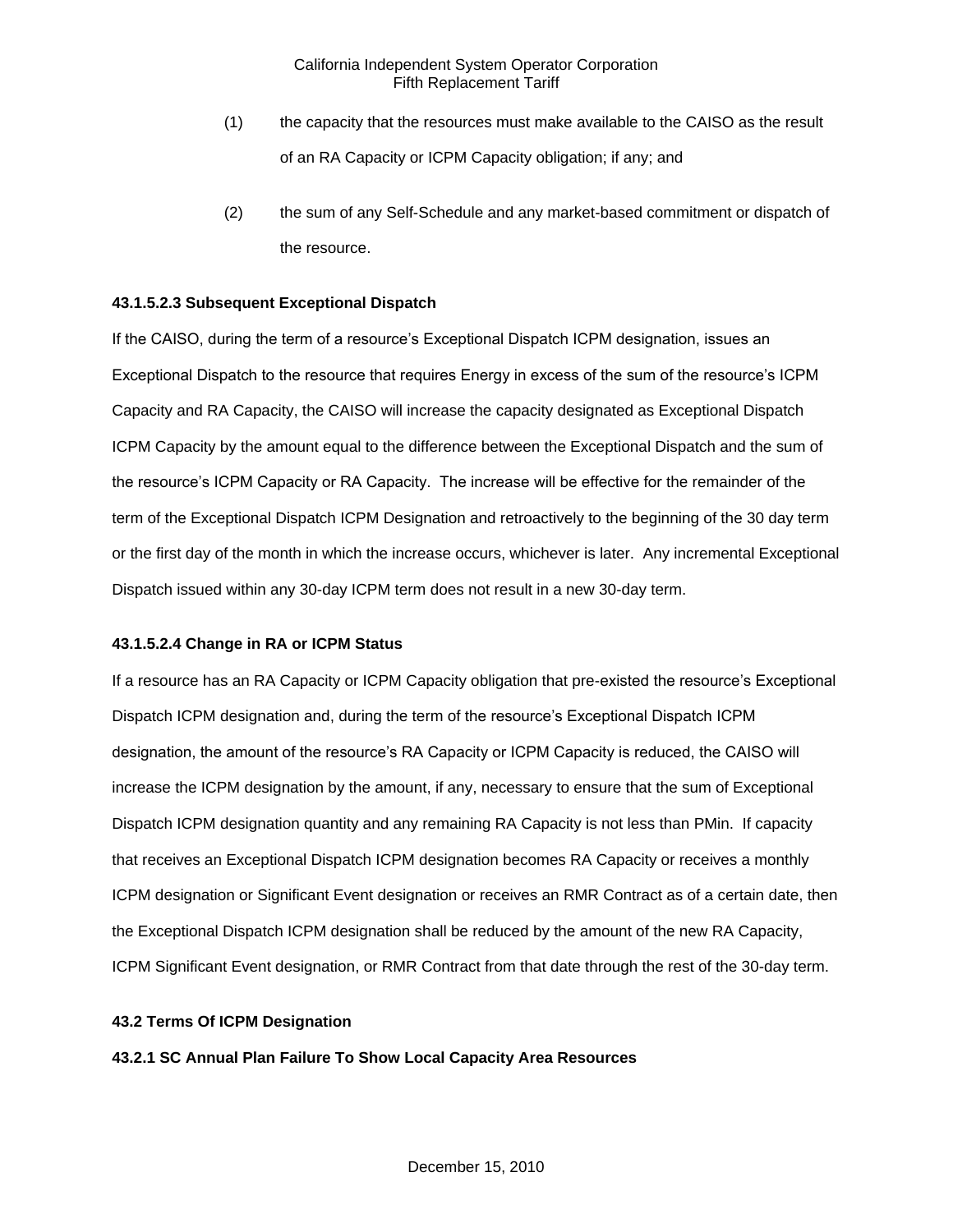ICPM Capacity designated under Section 43.1.1.1 shall have a minimum commitment term of one (1) month and a maximum commitment term of one (1) year, based on the period(s) of overall shortage as reflected in the annual Resource Adequacy Plans that have been submitted. The term of the designation may not extend into a subsequent Resource Adequacy Compliance Year.

#### **43.2.2 SC Month Plan Failure To Show Local Capacity Area Resources**

month. The term of the designation may not extend into a subsequent Resource Adequacy Compliance Year.

ICPM Capacity designated under Section 43.1.1.2 shall have a minimum commitment term of one (1)

#### **43.2.3 Annual Plan Collective LCA Resouces Insufficient**

ICPM Capacity designated under Section 43.1.2 shall have a minimum commitment term of one (1) month and a maximum commitment term of one year, based on the period(s) of overall shortage as reflected in the annual Resource Adequacy Plans that have been submitted. The term of the designation may not extend into a subsequent Resource Adequacy Compliance Year.

### **43.2.4 SC Failure To Show Sufficient Resource Adequacy Resources**

ICPM Capacity designated under Section 43.1.3 shall: (a) have a minimum commitment term of one (1) month and a maximum commitment term equal to the maximum annual procurement period established by the Local Reliability Authority based on the period of the deficiency reflected in the annual Resource Adequacy Plan or (b) have a commitment term of one (1) month if the deficiency is in the monthly Resource Adequacy Plan. The term of the designation may not extend into a subsequent Resource Adequacy Compliance Year.

#### **43.2.5 Term – ICPM Significant Event**

ICPM Capacity designated under Section 43.1.4 shall have an initial term of thirty (30) days. If the CAISO determines that the ICPM Significant Event is likely to extend beyond the thirty (30) day period, the CAISO shall extend the designation for another sixty (60) days. During this additional sixty (60) day period, the CAISO will provide Market Participants with an opportunity to provide alternative solutions to meet the CAISO's operational and reliability needs in response to the ICPM Significant Event, rather than rely on the CAISO's designation of capacity under the ICPM. The CAISO shall consider and implement, if acceptable to the CAISO in accordance with Good Utility Practice, such alternative solutions provided by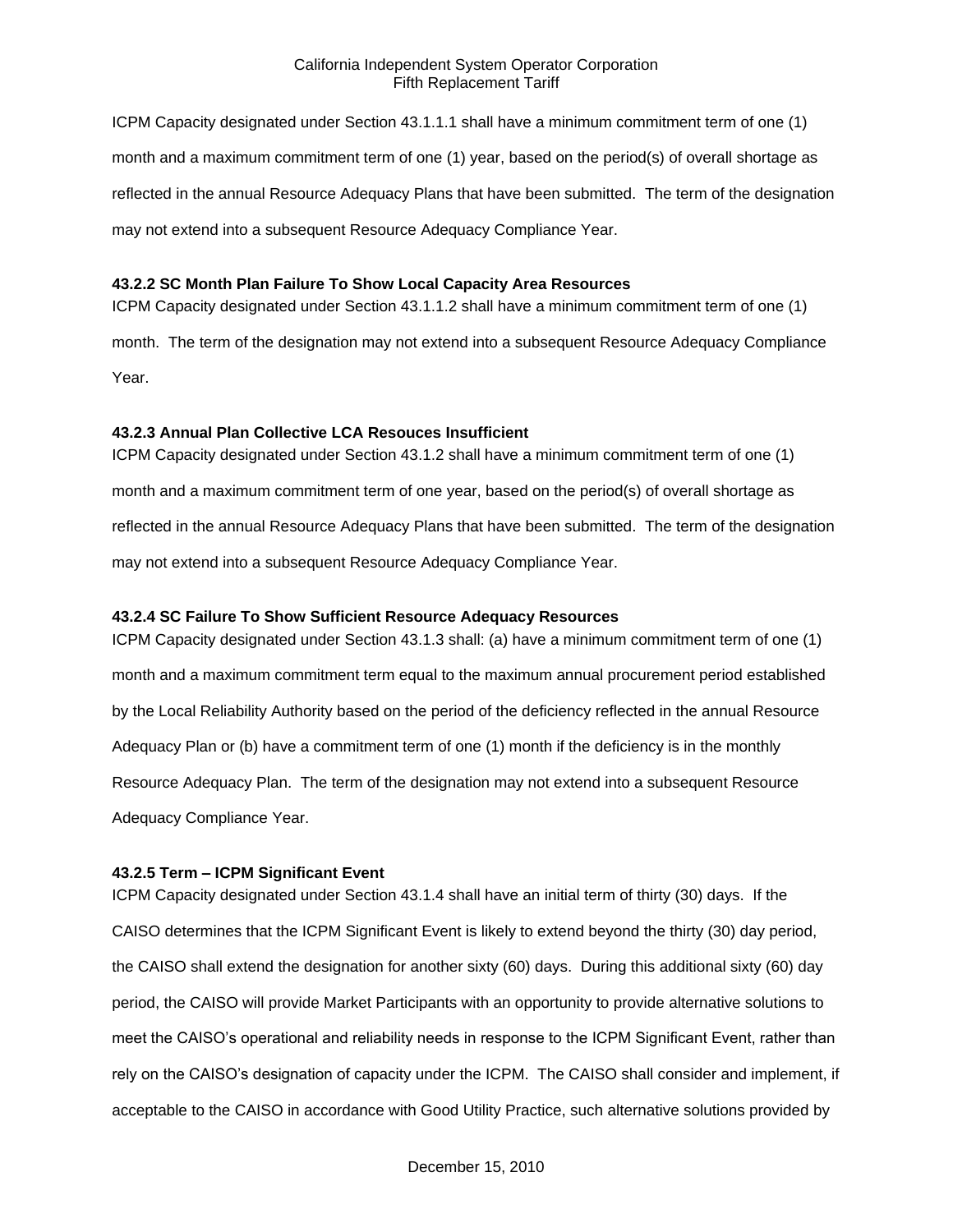Market Participants in a timely manner. If Market Participants do not submit any alternatives to the designation of ICPM capacity that are fully effective in addressing the deficiencies in Reliability Criteria resulting from ICPM Significant Event, the CAISO shall extend the term of the designation under Section 43.1.4 for the expected duration of the ICPM Significant Event.

If the solutions offered by Market Participants are only partially effective in addressing the CAISO's operational and reliability needs resulting from the ICPM Significant Event, the CAISO shall extend the designation under Section 43.1.4 for the expected duration of the ICPM Significant Event, but only as to the amount of ICPM Capacity necessary to satisfy the CAISO's operational and reliability needs after taking into account the effective capacity provided by the alternative solution. If there is a reasonable alternative solution that fully resolves the CAISO's operational and reliability needs, the CAISO will not extend the designation under Section 43.1.4. In no event shall the term of the designation under Section 43.1.4 extend beyond midnight on December 31, 2010.

## **43.3 Selection Of Eligible Capacity Under The ICPM**

In accordance with Good Utility Practice, the CAISO shall make designations of Eligible Capacity as ICPM Capacity under Section 43.1 based on the following criteria:

- (1) the effectiveness of the Eligible Capacity at meeting the designation criteria specified in Section 43.1;
- (2) the capacity costs associated with the Eligible Capacity;
- (3) the quantity of a resource's available Eligible Capacity, based on a resource's PMin, relative to the remaining amount of capacity needed; and
- (4) for designations under Section 41.1.3, the effectiveness of the Eligible Capacity in meeting local and/or zonal constraints or other CAISO system needs.

In making this determination, the CAISO will attempt to designate lower cost resources that have specified a capacity price before designating resources that have not specified a capacity price, taking into account factors (1), (3) and (4) of this Section concerning the relative effectiveness of the resource and the resource's PMin. If after applying these criteria, two or more resources that are eligible for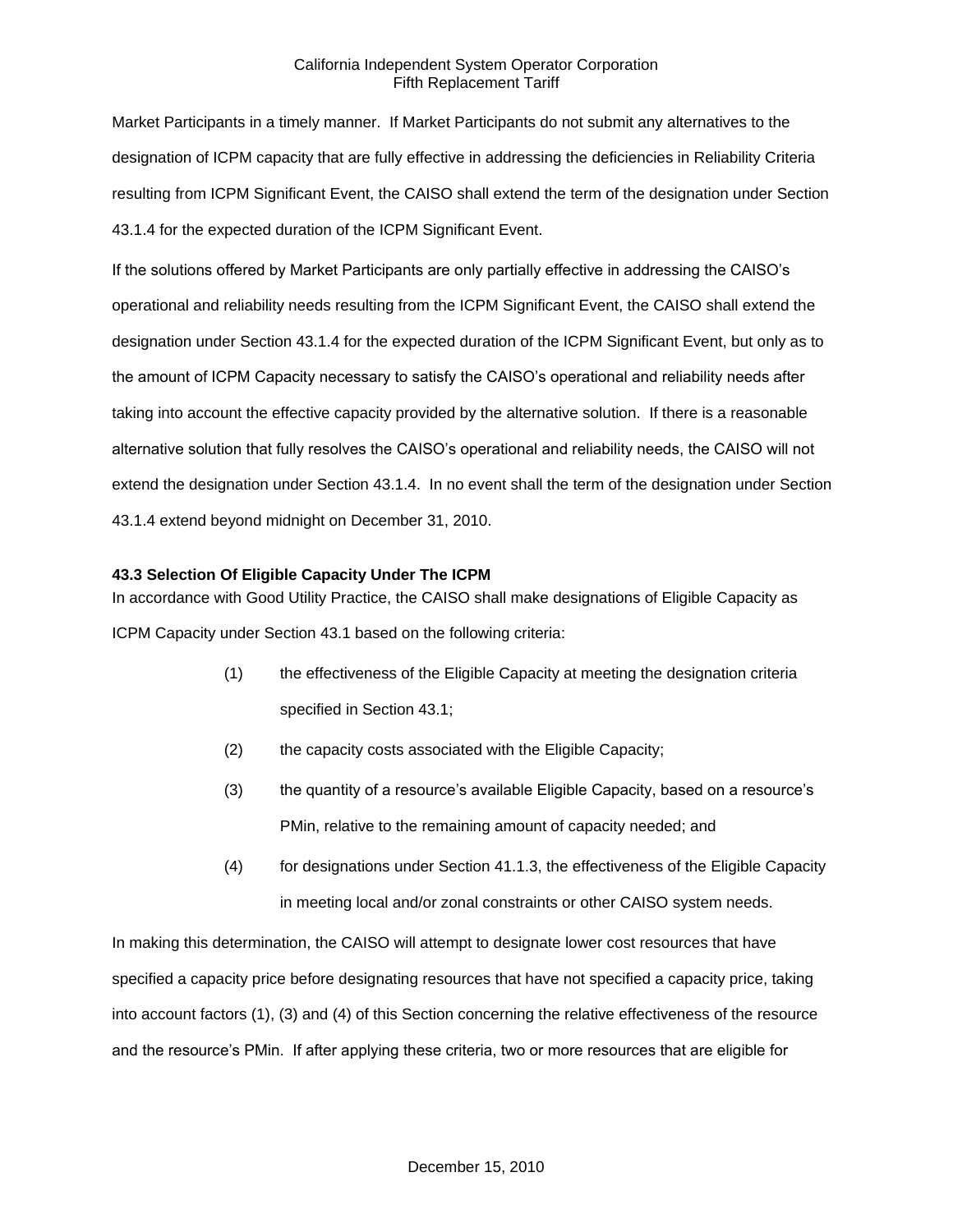designation equally satisfy these criteria, the CAISO shall utilize a random selection method to determine the designation between those resources.

While the CAISO does not have to designate the full capability of a resource, the CAISO may designate under the ICPM an amount of ICPM Capacity from a resource that exceeds the amount of capacity identified to ensure compliance with the Reliability Criteria set forth in Section 40.3 due to the PMin or other operational requirements/limits of a resource that has available capacity to provide ICPM service. The CAISO shall not designate the capacity of a resource for an amount of capacity that is less than the resource's PMin.

#### **43.4 Obligations Of A Resource Designated Under The ICPM**

#### **43.4.1 Availability Obligations**

Capacity from resources designated under the ICPM shall be subject to all of the availability, dispatch, testing, reporting, verification and any other applicable requirements imposed under Section 40.6 on Resource Adequacy Resources identified in Resource Adequacy Plans. In accordance with those requirements, ICPM Capacity designated under the ICPM shall meet the Day-Ahead availability requirements specified in Section 40.6.1 and the Real-Time availability requirements of Section 40.6.2. Also in accordance with those requirements, Generating Units designated under the ICPM that meet the definition of Short Start Units shall have the obligation to meet the additional availability requirements of Section 40.6.3, and Generating Units designated under the ICPM that meet the definition of Long Start Units will have the rights and obligations specified in Section 40.6.7.1.

If the CAISO has not received an Economic Bid or a Self-Schedule for ICPM Capacity, the CAISO shall utilize a Generated Bid in accordance with the procedures specified in Section 40.6.8.

In addition to Energy Bids, resources designated under the ICPM shall submit Ancillary Service Bids for their ICPM Capacity to the extent that the resource is certified to provide the Ancillary Service.

### **43.4.2 Obligation To Provide Capacity And Termination**

The decision to accept an ICPM designation shall be voluntary for the Scheduling Coordinator for any resource. If the Scheduling Coordinator for a resource accepts an ICPM designation, it shall be obligated to perform for the full quantity and full period of the designation with respect to the amount of ICPM Capacity for which it has accepted an ICPM designation. If a Participating Generator's or Participating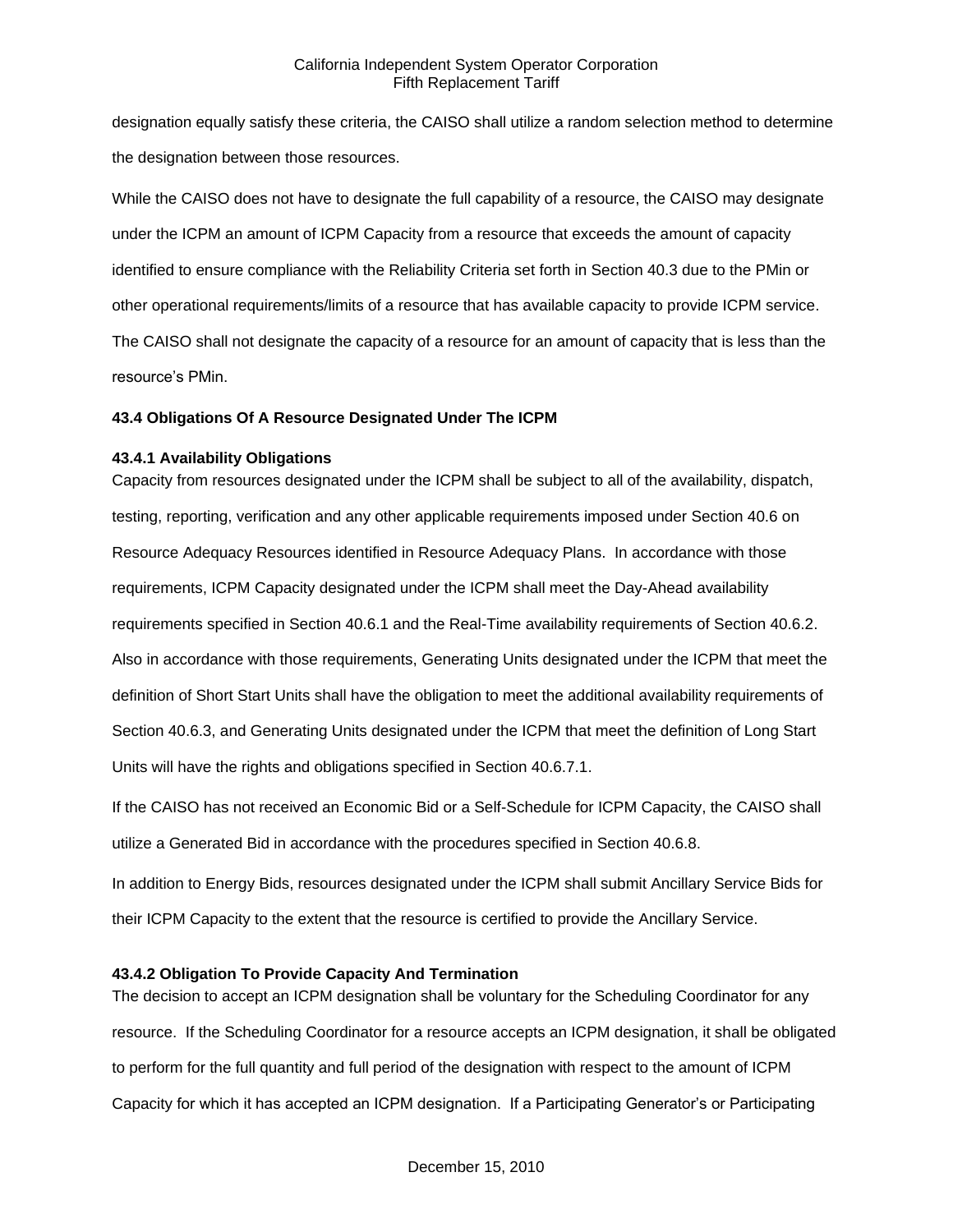Load's Eligible Capacity is designated under the ICPM after the Participating Generator or Participating Load has filed notice to terminate its Participating Generator Agreement or Participating Load Agreement or withdraw the Eligible Capacity from its Participating Generator Agreement or Participating Load Agreement, and the Scheduling Coordinator for the resource agrees to provide service under the ICPM, then the Scheduling Coordinator shall enter into a new Participating Generator Agreement or Participating Load Agreement, as applicable, with the CAISO.

## **43.5 Reports**

The CAISO shall publish the following reports and notices.

## **43.5.1 ICPM Designation Market Notice**

The CAISO shall issue a Market Notice within two (2) Business Days of an ICPM designation under Sections 43.1.1 through 43.1.4. ICPM designations as a result of Exceptional Dispatches shall be subject to the reporting requirement set forth in Section 34.9.4. The Market Notice shall include a preliminary description of what caused the ICPM designation, the name of the resource(s) procured, the preliminary expected duration of the ICPM designation, the initial designation period, and an indication that a designation report is being prepared in accordance with Section 43.5.2.

# **43.5.2 Designation Of A Resource Under The ICPM**

The CAISO shall post a designation report to the CAISO Website and provide a Market Notice of the availability of the report within the earlier of thirty (30) days of procuring a resource under Sections 43.1.1 through 43.1.4 or ten (10) days after the end of the month. The designation report shall include the following information:

- (1) A description of the reason for the designation (LSE procurement shortfall, Local Capacity Area Resource effectiveness deficiency, or ICPM Significant Event), and an explanation of why it was necessary for the CAISO to utilize the ICPM authority);
- (2) The following information would be reported for all backstop designations:
	- (a) the resource name;
	- (b) the amount of ICPM Capacity designated (MW),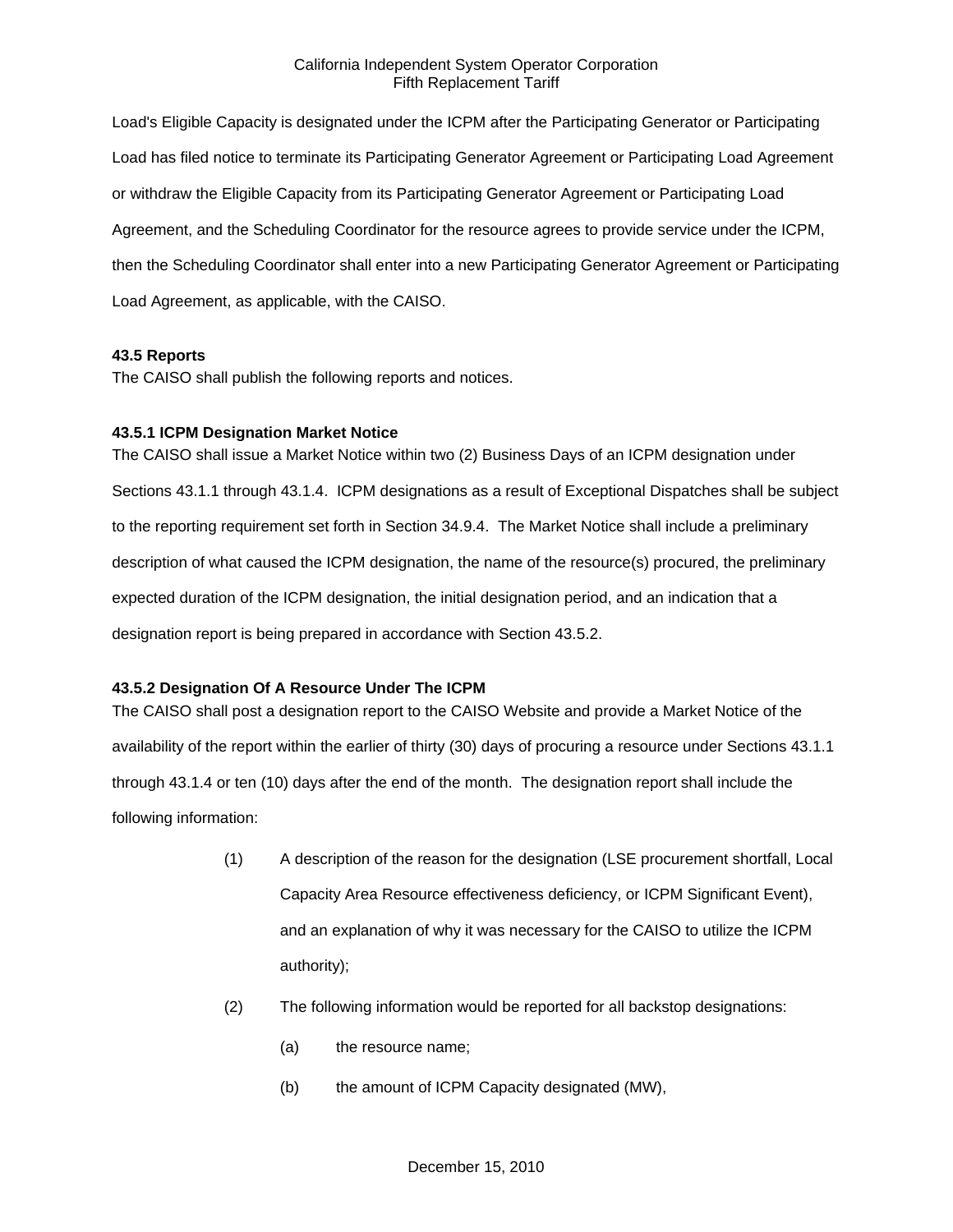- (c) an explanation of why that amount of ICPM Capacity was designated,
- (d) the date ICPM Capacity was designated,
- (e) the duration of the designation; and
- (f) the price for the ICPM procurement; and
- (3) If the reason for the designation is an ICPM Significant Event, the CAISO will also include:
	- (a) a discussion of the event or events that have occurred, why the CAISO has procured ICPM Capacity, and how much has been procured;
	- (b) an assessment of the expected duration of the ICPM Significant Event;
	- (c) the duration of the initial designation (thirty (30) days); and
	- (d) a statement as to whether the initial designation has been extended (such that the backstop procurement is now for more than thirty (30) days), and, if it has been extended, the length of the extension.

#### **43.5.3 Non-Market And Repeated Market Commitment Of Non-RA Capacity**

Within ten (10) calendar days after the end of each month, the CAISO shall post a report to the CAISO

Website that identifies for the prior month:

- (1) Any non-market commitments of non-Resource Adequacy Capacity; and
- (2) All market commitments of non-Resource Adequacy Capacity.

The CAISO will provide a Market Notice of the availability of this report. The report will not include commitments of RMR Generation capacity, Resource Adequacy Capacity or designated ICPM Capacity. The report shall include the following information:

- (a) the name of the resource;
- (b) the IOU Service Area and Local Capacity Area (if applicable);
- (c) the maximum capacity committed in response to the event (MW);
- (d) how capacity was procured (for example, by RUC or Exceptional Dispatch);
- (e) the reason capacity was committed; and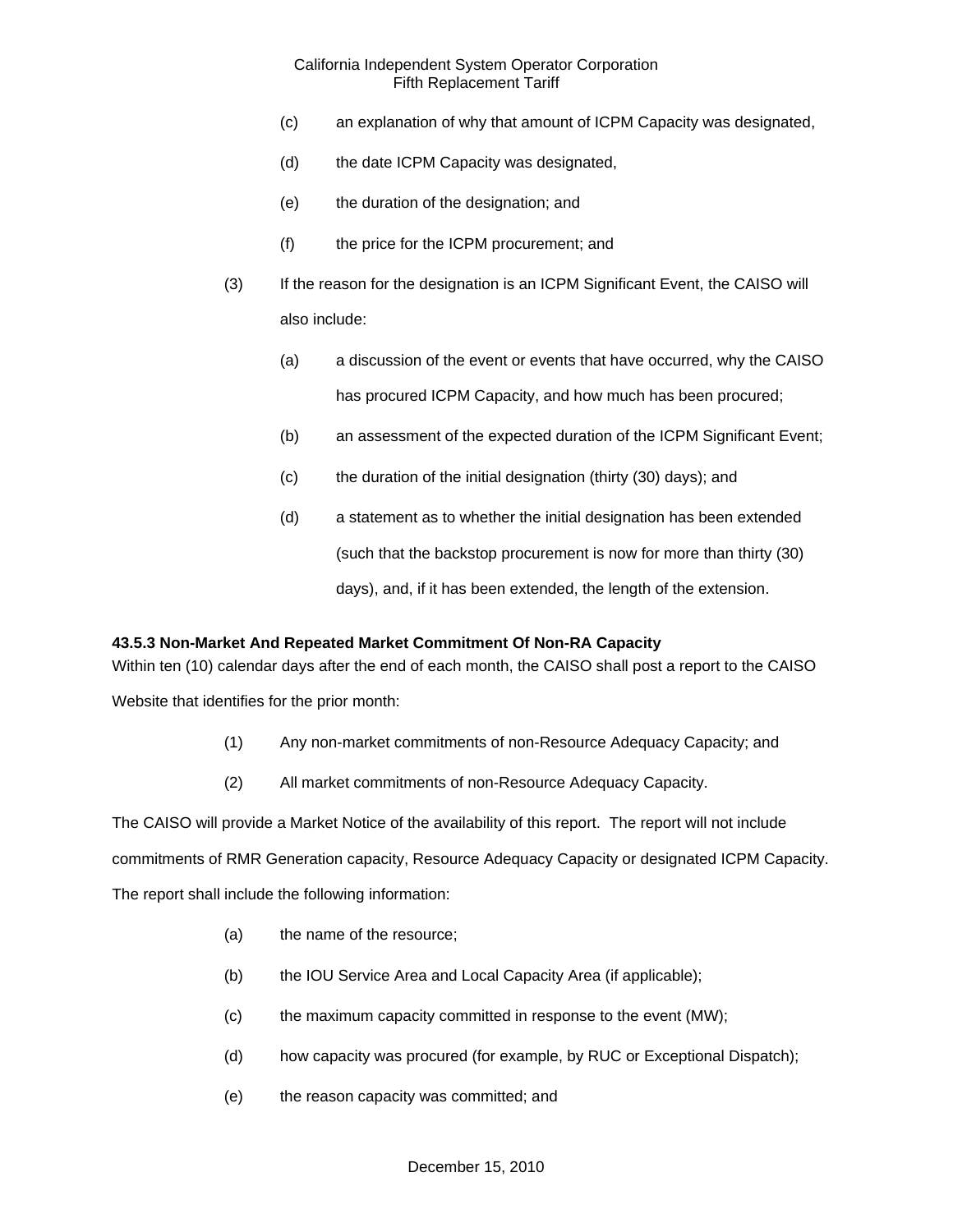(f) information as to whether or not all Resource Adequacy Resources and previously-designated ICPM Capacity were used first and, if not, why they were not.

## **43.5.4 Board Of Governors Report**

The CAISO will include in the operations report provided to the CAISO Governing Board at each board meeting a summary of ICPM costs.

## **43.6 Payments To Resources Designated Under The ICPM**

Within thirty (30) days of the effective date of this Section 43, Scheduling Coordinators for Eligible Capacity may submit to the CAISO an intention to be paid a monthly ICPM Capacity Payment under Section 43.6.1 or Section 43.6.2. Scheduling Coordinators for Eligible Capacity will be able to change their selections annually within thirty (30) days of a CAISO Market Notice seeking such payment preferences. To the extent a Scheduling Coordinator for Eligible Capacity does not submit a selection to be compensated in accordance with Section 43.6.1, the Scheduling Coordinator shall be deemed to have selected to be paid on a resource-specific basis pursuant to Section 43.6.2, for purposes of the CAISO's ICPM designation determinations.

# **43.6.1 Monthly ICPM Capacity Payment**

Scheduling Coordinators representing resources receiving payment under this Section 43.6.1 shall receive a monthly ICPM Capacity Payment for each month of ICPM designation equal to the product of the amount of their ICPM Capacity, the relevant ICPM Availability Factor, as determined in accordance with Appendix F, Schedule 6, a monthly shaping factor as set forth in Appendix F, Schedule 6, and a fixed ICPM Capacity price of \$41/kW-year, so that the formula for determining the monthly ICPM Capacity Payment would be as follows:

> (ICPM Capacity MW) x (ICPM Availability Factor) x (1/12 monthly shaping factor) x (\$41/kW-year).

The foregoing formula shall apply to all ICPM Capacity receiving monthly ICPM Capacity Payments under this Section 43.6.1 except for ICPM Capacity designated to respond to an ICPM Significant Event or an Exceptional Dispatch ICPM, in which case the monthly ICPM Capacity Payment shall be based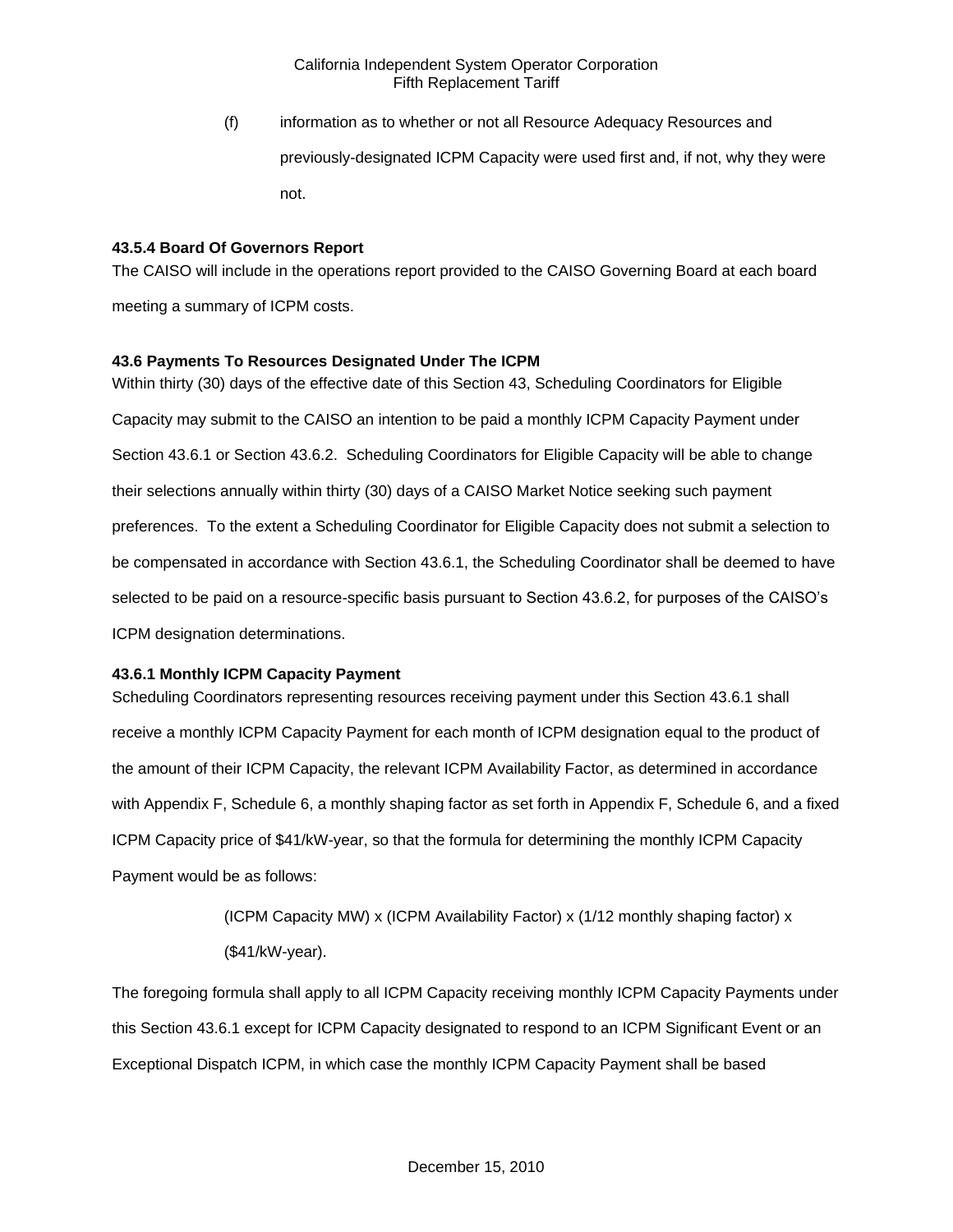proportionately on the actual number of days the resource was designated as ICPM Capacity during the month to the total number of days in the month.

For purposes of ICPM designations, except for designations for ICPM Significant Events and Exceptional Dispatch ICPM, the ICPM Availability Factor shall be calculated as the ratio of: (1) the sum of the ICPM Capacity MW for each hour of the month across all hours of the month, where the actual capacity MW available to the CAISO, if less than the ICPM Capacity MW, shall be substituted for ICPM Capacity MW for each hour the resource is not available and is not on an authorized Outage, to (2) the product of ICPM Capacity MW and the total hours in the month.

For purposes of ICPM designations for ICPM Significant Events and Exceptional Dispatch ICPM, the ICPM Availability Factor shall be calculated as the ratio of: (1) the sum of the ICPM Capacity MW for each hour across all hours of the month or part of the month for which a unit is designated, whichever is applicable, where the actual capacity MW available to the CAISO, if less than the ICPM Capacity MW, shall be substituted for ICPM Capacity MW for each hour the resource is not available and is not on an authorized Outage, to (2) the product of ICPM Capacity MW and the total hours in the month or part of the month for which a unit is designated, whichever is applicable.

For purposes of this Section 43.6.1, an authorized Outage shall be limited to a CAISO Approved Maintenance Outage.

# **43.6.2 Resource-Specific ICPM Capacity Payment**

If a Scheduling Coordinator for Eligible Capacity believes that the \$41/kW-year ICPM Capacity price under Section 43.6.1 will not compensate a resource for its going forward costs, as calculated in accordance with the formula provided in Section 43.6.2.2, the Scheduling Coordinator may, within thirty (30) days of the effective date of this Section 43 and annually thereafter in accordance with Section 43.6, inform the CAISO of what proposed higher ICPM Capacity price would compensate the resource for its going forward costs and which the Scheduling Coordinator is willing to have the CAISO use for purposes of the ICPM designation process ("going forward cost offer price").

# **43.6.2.1 Failure to Submit Going Forward Cost Offer Price**

A Scheduling Coordinator for a resource is not required to submit a specific going forward cost offer price for such resource within thirty (30) days after the effective date of Section 43 or under the process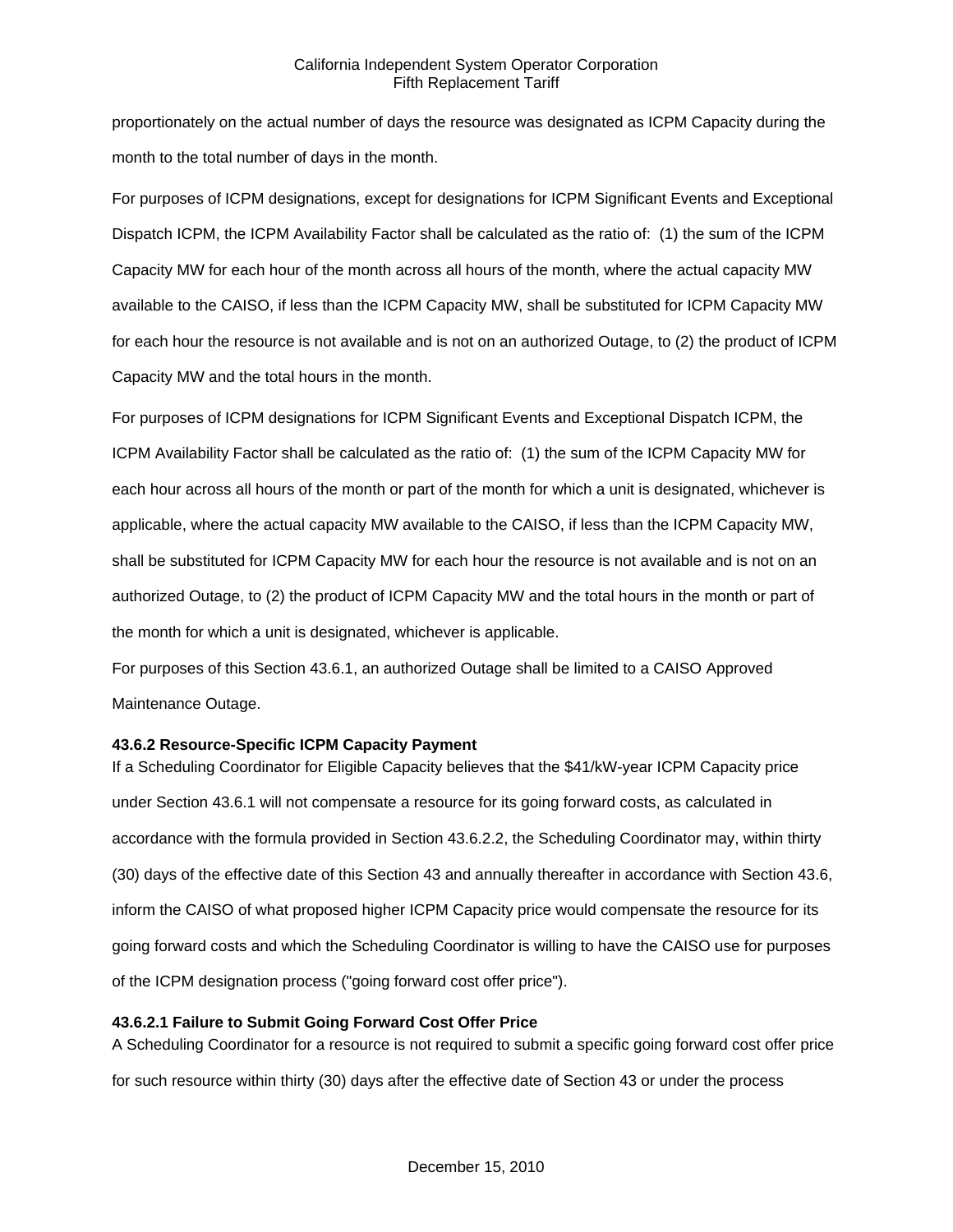provided for in Section 43.6; however, except for an Exceptional Dispatch ICPM designation, a Scheduling Coordinator that has not previously identified the going forward cost offer price for a resource must notify the CAISO of what that price is before any CAISO designation of that resource's capacity as ICPM Capacity can become effective. In the case of an Exceptional Dispatch ICPM designation on behalf of a resource that has not selected the supplemental revenues option, the ICPM designation shall become effective notwithstanding the resource's failure to select compensation pursuant to Section 43.6.1 or to identify a going forward cost offer price pursuant to Section 43.6.2. In such a case, the CAISO shall use the compensation under Section 43.6.1 for both dispatch and compensation for the 30 day term. In the case of a Scheduling Coordinator that has not previously identified the going forward cost offer price for a resource, the cap on supplemental revenues under Section 39.10.4 will be calculated using the monthly capacity payment under Section 43.6.1.

#### **43.6.2.1.1 Determination of Capacity Price**

If the CAISO designates a resource that has proposed an ICPM Capacity price above \$41/kW-year, and the sales from the resource are under the jurisdiction of the FERC, the Scheduling Coordinator for the resource shall make a limited resource-specific filing before the FERC to determine the just and reasonable capacity price for the going forward costs for the resource to be used in applying the CAISO's FERC jurisdictional monthly ICPM Capacity Payment formula. If the sales from the resource are not under the jurisdiction of the FERC, the Scheduling Coordinator for the resource shall make a nonjurisdictional filing with the FERC to determine the just and reasonable capacity price for the going forward costs for the resource to be used in applying the CAISO's FERC-jurisdictional monthly ICPM Capacity Payment formula.

#### **43.6.2.2 Going Forward Cost**

In making the cost justification filing with FERC for an ICPM Capacity price above \$41/kW-year, the Scheduling Coordinator for the resource may not propose -- and shall not get paid --an amount higher than the going forward cost offer price that it had previously proposed to the CAISO as its going forward cost offer price under Section 43.6 or this Section 43.6.2, either prior to or at the time of ICPM designation.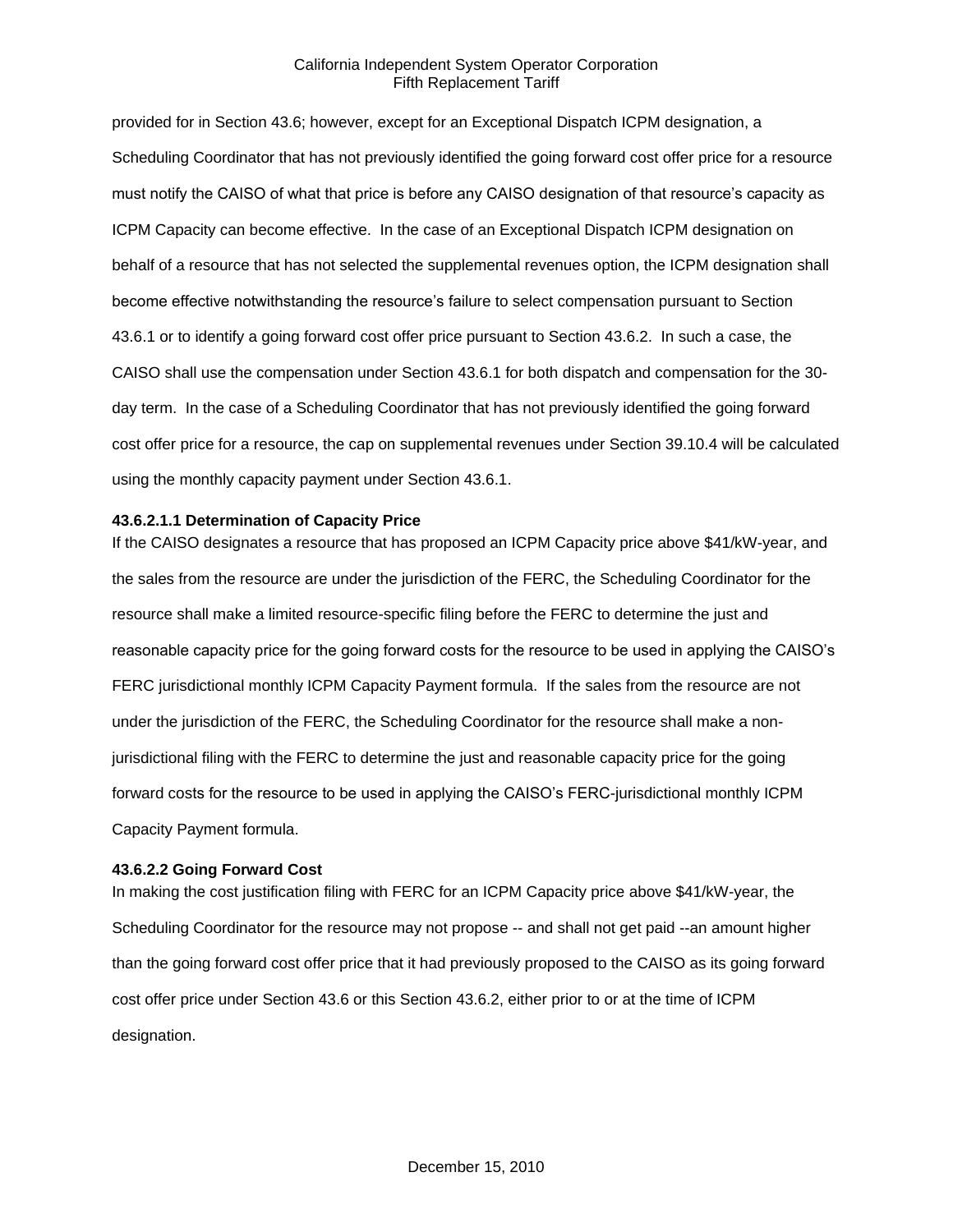Going forward costs for any resource-specific filing under this Section shall be calculated based on the following formula:

(fixed operation & maintenance costs, plus ad valorem taxes, plus administrative & general costs, plus ten percent (10%) of the foregoing amounts),

provided such costs shall be converted to a fixed \$/kW-year amount.

## **43.6.2.3 Resource-Specific Monthly ICPM Capacity Payment**

Scheduling Coordinators representing resources receiving payment under this Section 43.6.2 shall receive a monthly ICPM Capacity Payment for each month of ICPM designation equal to the product of the amount of their ICPM Capacity, the relevant ICPM Availability Factor as determined in accordance with Appendix F, Schedule 6, a monthly shaping factor as set forth in Appendix F, Schedule 6, and the resource-specific ICPM Capacity price, as determined by FERC in accordance with the following formula:

> (ICPM Capacity MW) x (ICPM Availability Factor) x (1/12 monthly shaping factor) x (the resource-specific ICPM Capacity price as determined by FERC).

The foregoing formula shall apply to all ICPM Capacity receiving monthly ICPM Capacity Payments under this Section 43.6.2 except for ICPM Capacity designated to respond to an ICPM Significant Event or Exceptional Dispatch ICPM, in which case the monthly ICPM Capacity Payment shall be based proportionately on the actual number of days the resource was designated as ICPM Capacity during the month to the total number of days in the month.

Prior to the determination by FERC of the resource-specific going forward costs for ICPM Capacity designated and paid pursuant to this Section 43.6.2, the CAISO shall proceed as follows. For the period between the CAISO's designation and the FERC's determination, the CAISO shall utilize the \$41/kW-year rate for purposes of the resource-specific monthly ICPM Capacity Payment for financial Settlement. This amount shall be subject to surcharge based on the outcome of the FERC proceeding so that the resource will receive any higher actual resource-specific payment as determined by FERC for the full period of the ICPM designation. Once approved by FERC, the CAISO shall apply the higher of \$41/kW-year or the resource-specific ICPM Capacity price as determined by the FERC.

For purposes of ICPM designations, except for designations for ICPM Significant Events, the ICPM Availability Factor shall be calculated as the ratio of: (1) the sum of the ICPM Capacity MW for each hour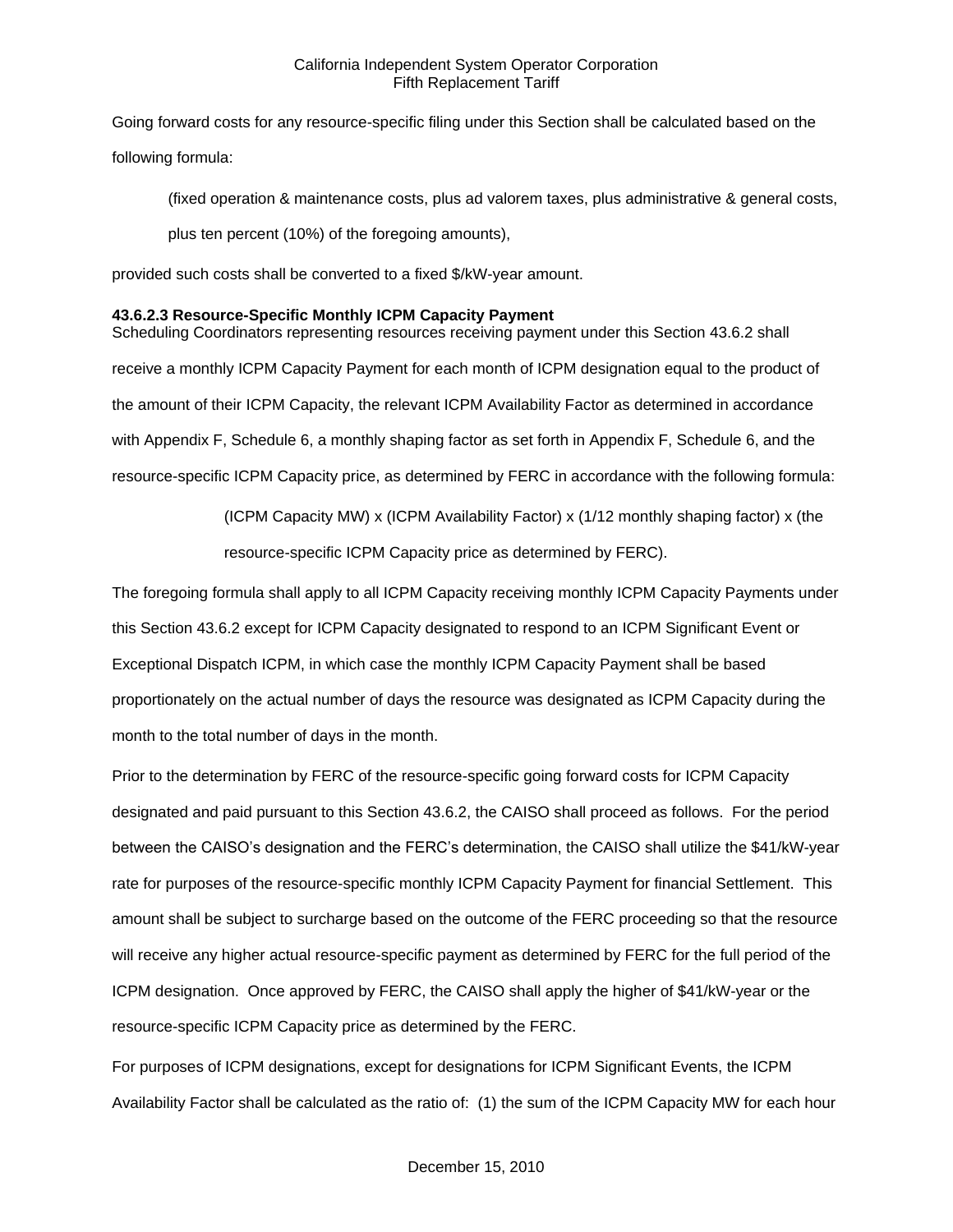of the month across all hours of the month, where the actual capacity MW available to the CAISO, if less than the ICPM Capacity MW, shall be substituted for ICPM Capacity MW for each hour the resource is not available and is not on an authorized Outage, to (2) the product of ICPM Capacity MW and the total hours in the month.

For purposes of ICPM designations for ICPM Significant Events, the ICPM Availability Factor shall be calculated as the ratio of: (1) the sum of the ICPM Capacity MW for each hour across all hours of the month or part of the month for which a unit is designated, whichever is applicable, where the actual capacity MW available to the CAISO, if less than the ICPM Capacity MW, shall be substituted for ICPM Capacity MW for each hour the resource is not available and is not on an authorized Outage, to (2) the product of ICPM Capacity MW and the total hours in the month or part of the month for which a unit is designated, whichever is applicable.

For purposes of this Section 43.6.2, an authorized Outage shall be limited to a CAISO Approved Maintenance Outage.

#### **43.6.3 Market Payments**

In addition to the ICPM Capacity Payment identified in Section 43.6, ICPM resources shall be entitled to retain any revenues received as a result of their selection in the CAISO Markets, provided, however, that ICPM resources are required to participate in the RUC process through submission of a zero (\$0) dollar RUC Availability Bid and are not eligible to receive compensation through the RUC process.

#### **43.7 Allocation Of ICPM Capacity Payment Costs**

For each month, the CAISO shall allocate the costs of ICPM Capacity Payments made pursuant to Section 43.6 as follows:

# **43.7.1 LSE Shortage Of Local Capacity Area Resources In Annual Plan**

If the CAISO makes ICPM designations under Section 43.1.1.1 to address a shortage resulting from the failure of a Scheduling Coordinator for an LSE to identify sufficient Local Capacity Area Resources to meet its applicable Local Capacity Area capacity requirements in its annual Resource Adequacy Plan, then the CAISO shall allocate the total costs of the ICPM Capacity Payments for such ICPM designations (for the full term of those ICPM designations) pro rata to each Scheduling Coordinator for an LSE based on the ratio of its Local Capacity Area Resource Deficiency to the sum of the deficiency of Local Capacity Area Resources in the deficient Local Capacity Area(s) within a TAC Area. The Local Capacity Resource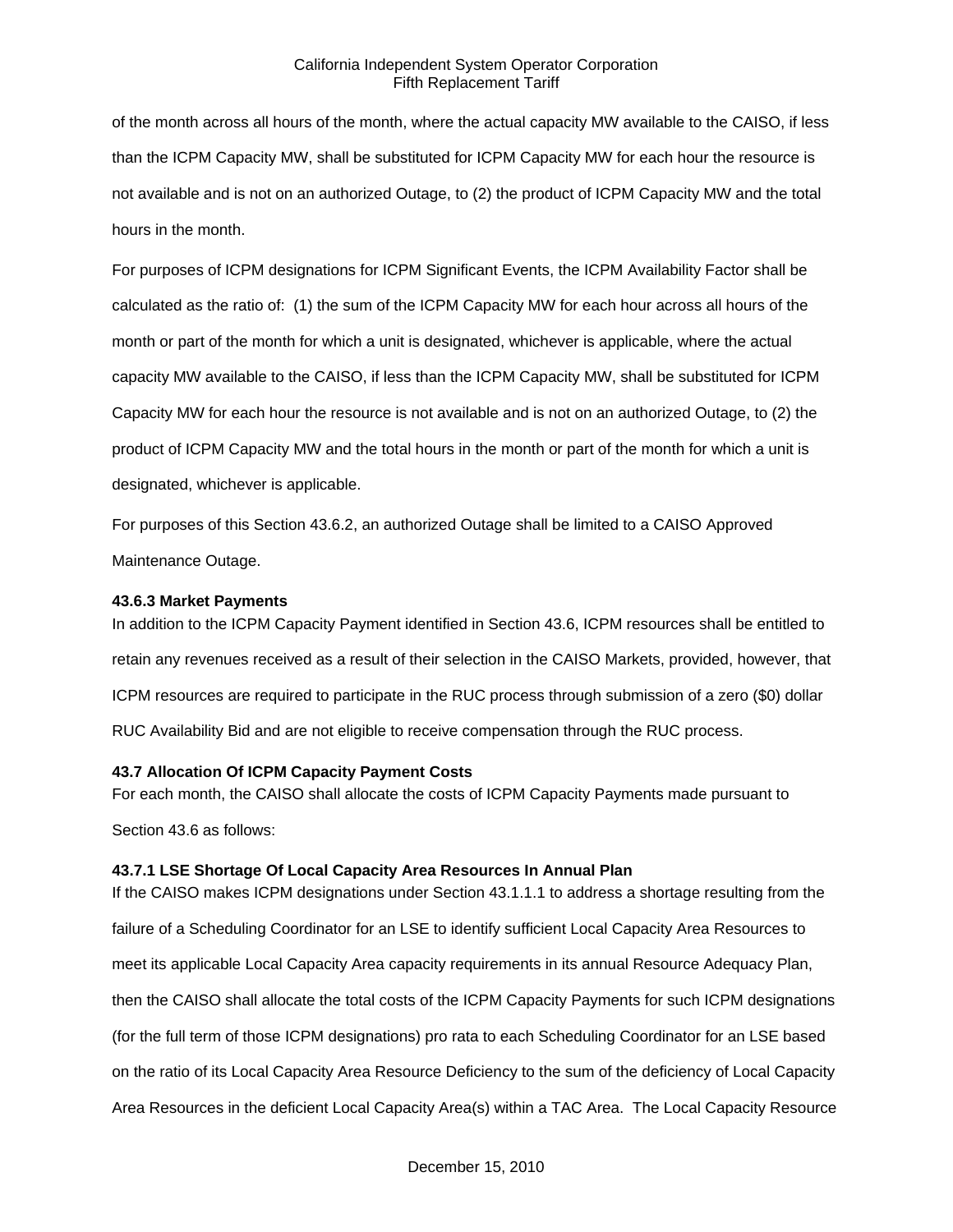Deficiency under this Section shall be computed on a monthly basis and the ICPM Capacity Payments allocated based on deficiencies during the month(s) covered by the ICPM designation(s).

## **43.7.2 LSE Shortage Of Local Capacity Area Resources In Month Plan**

If the CAISO makes ICPM designations under Section 43.1.1.2 to address a shortage resulting from the failure of a Scheduling Coordinator for an LSE to identify sufficient Local Capacity Area Resources to meet its applicable Local Capacity Area capacity requirements in its monthly Resource Adequacy Plan, then the CAISO shall allocate the total costs of the ICPM Capacity Payments for such ICPM designations (for the full term of those ICPM designations) pro rata to each Scheduling Coordinator for an LSE based on the ratio of its Local Capacity Area Resource Deficiency to the sum of the deficiency of Local Capacity Area Resources in the deficient Local Capacity Area(s) within a TAC Area.

## **43.7.3 Collective Deficiency In Local Capacity Area Resources**

If the CAISO makes designations under Section 43.1.2 the CAISO shall allocate the costs of such designations to all Scheduling Coordinators for LSEs serving Load in the TAC Area(s) in which the deficient Local Capacity Area was located. The allocation will be based on the Scheduling Coordinators' proportionate share of Load in such TAC Area(s) as determined in accordance with Section 40.3.2, excluding Scheduling Coordinators for LSEs that procured additional capacity in accordance with Section 43.1.2.1 on a proportionate basis, to the extent of their additional procurement.

# **43.7.4 LSE Shortage Of Demand Or Reserve Margin Requirement In Plan**

If the CAISO makes ICPM designations under Section 43.1.3, then the CAISO will allocate the total costs of the ICPM Capacity Payments for such ICPM designations (for the full term of those ICPM designations) pro rata to each LSE based on the proportion of its deficiency to the aggregate deficiency.

#### **43.7.5 Allocation Of ICPM Significant Event Costs**

If the CAISO makes any ICPM Significant Event designations under Section 43.1.4, the CAISO shall allocate the costs of such designations to all Scheduling Coordinators for LSEs that serve Load in the TAC Area(s) in which the ICPM Significant Event caused or threatened to cause a failure to meet Reliability Criteria based on the percentage of actual Load of each LSE represented by the Scheduling Coordinator in the TAC Area(s) to total Load in the TAC Area(s) as recorded in the CAISO Settlement system for the actual days during any Settlement month period over which the designation has occurred.

# **43.7.6 Allocation Of Exceptional Dispatch ICPMs**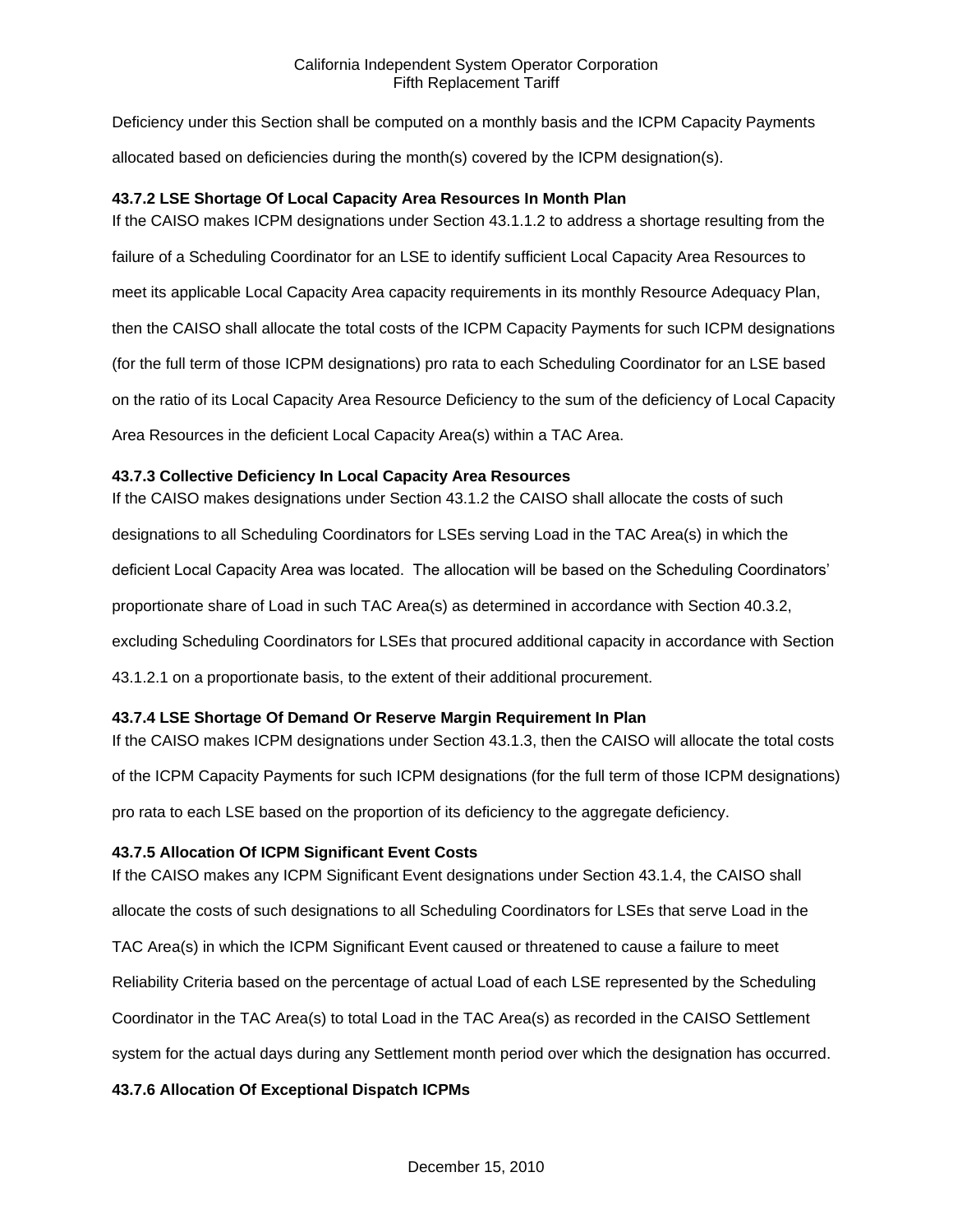If the CAISO makes any Exceptional Dispatch ICPM designations under Section 43.1.5 , the CAISO shall allocate the costs of such designations to all Scheduling Coordinators for LSEs that serve Load in the TAC Area(s) in which the need for the Exceptional Dispatch ICPM arose based on the percentage of actual Load of each LSE represented by the Scheduling Coordinator in the TAC Area(s) to total Load in the TAC Area(s) as recorded in the CAISO Settlement system for the actual days during any Settlement month period over which the designation has occurred.

#### **43.8 Crediting Of ICPM Capacity**

The CAISO shall credit ICPM designations to the resource adequacy obligations of Scheduling

Coordinators for Load Serving Entities as follows:

- (a) To the extent the cost of ICPM designation under Section 43.1.1.1 is allocated to a Scheduling Coordinator on behalf of a LSE under Section 43.7.1, the CAISO shall provide the Scheduling Coordinator on behalf of the LSE, for the term of the designation, credit towards (1) the LSE's Local Capacity Area Resource obligation under Section 40.3.2 in an amount equal to the LSE's pro rata share of the ICPM Capacity designated under Section 43.1.1.1 and (2) the LSE's Demand and Reserve Margin requirements determined under Section 40 in an amount equal to the LSE's pro rata share of the ICPM Capacity designated under Section 43.1.1.1.
- (b) To the extent the cost of CAISO designation under Section 43.1.2 is allocated to a Scheduling Coordinator on behalf of a LSE under Section 43.7.3, the CAISO shall provide the Scheduling Coordinator on behalf of the LSE, for the term of the designation, credit towards the LSE's Demand and Reserve Margin requirements determined under Section 40 in an amount equal to the LSE's pro rata share of the ICPM Capacity designated under Section 43.1.2.
- (c) To the extent the cost of ICPM designation under Section 43.1.3 is allocated to a Scheduling Coordinator on behalf of a LSE under Section 43.7.4, and the designation is for greater than one month under Section 43.2.4, the CAISO shall provide the Scheduling Coordinator on behalf of the LSE, for the term of the designation, credit towards the LSE's Demand and Reserve Margin requirements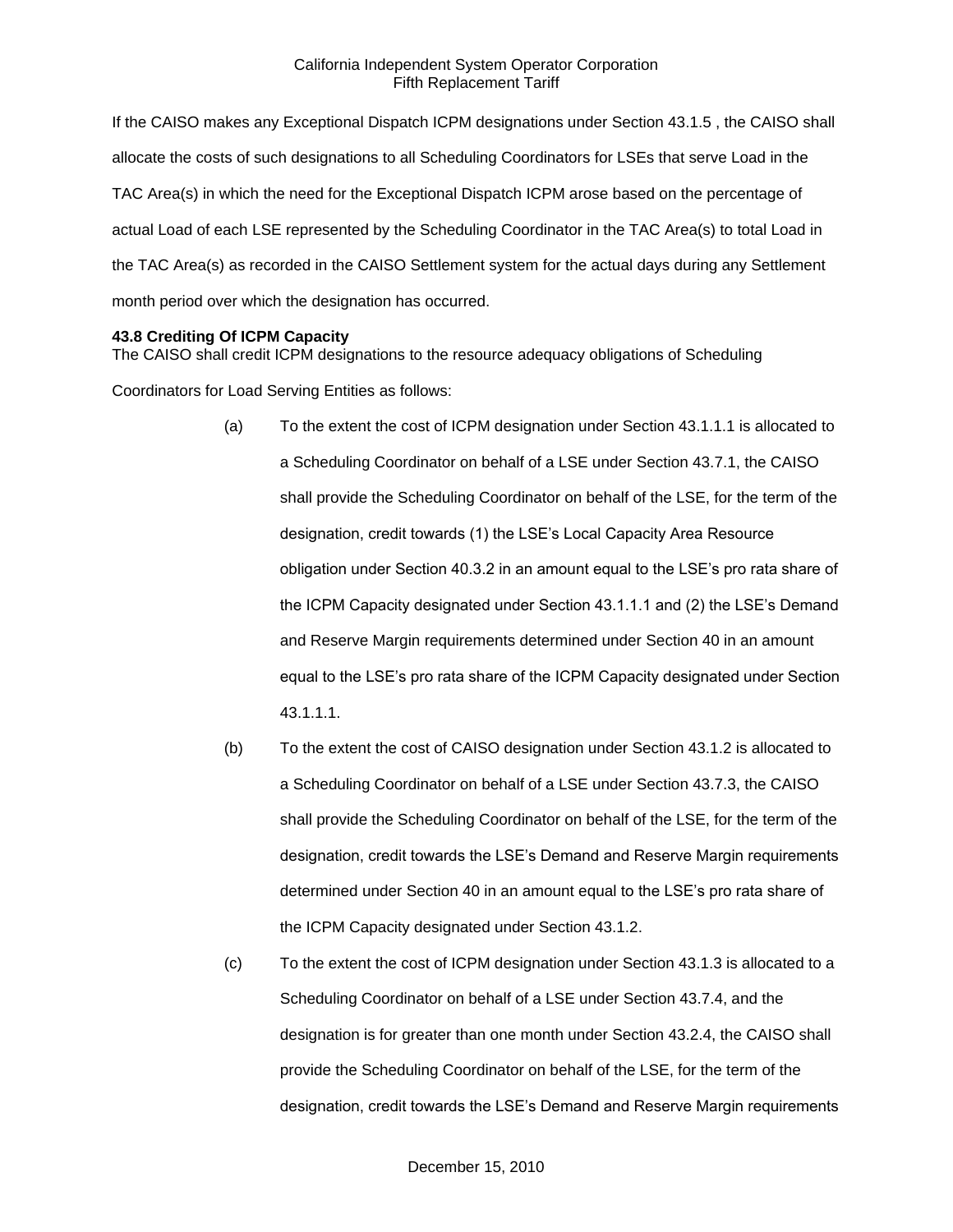determined under Section 40 in an amount equal to the LSE's pro rata share of the ICPM Capacity designated under Section 43.1.3.

- (d) The credit provided in this Section shall be used for determining the need for the additional designation of ICPM Capacity under Section 43.1 and for allocation of ICPM costs under Section 43.7.
- (e) For each Scheduling Coordinator that is provided credit pursuant to this Section,the CAISO shall provide information, including the quantity of capacity procured in MW, necessary to allow the CPUC, other Local Regulatory Authority, or federal agency with jurisdiction over the LSE on whose behalf the credit was provided to determine whether the LSE should receive credit toward its resource adequacy requirements adopted by such agencies or authorities.

## **44. Temporary Suspension Of CAISO Tariff**

#### **44.1 Authority To Suspend Current Tariff And Revert To Previous**

If, during the thirty (30) days following the effective date of this section, the CAISO concludes that a hardware or software failure or other event has compromised the ability of the CAISO to reliably and accurately operate the CAISO Controlled Grid and CAISO Balancing Authority Area and settle the CAISO's markets in accordance with the currently-effective version of the CAISO Tariff and Business Practice Manuals, the CAISO may temporarily suspend the effectiveness of the currently-effective CAISO Tariff, or any part thereof, and operate under the terms and conditions of the ISO Tariff in effect on the day before the effective date of this section. In the event of such a suspension or partial suspension, the CAISO shall perform Settlements in accordance with a single version of the CAISO Tariff for the entire month in which the suspension occurred to the extent practicable. Upon restoration of the CAISO's ability to reliably and accurately operate the CAISO Controlled Grid and CAISO Balancing Authority Area and settle the CAISO's markets, the CAISO shall terminate such temporary suspension on the first of the month after a minimum of ten days' operations under the terms and conditions of the ISO Tariff in effect on the day before the effective date of this section unless Market Participants are required to change their process or systems, in which case a minimum of 30 days' operations are required.